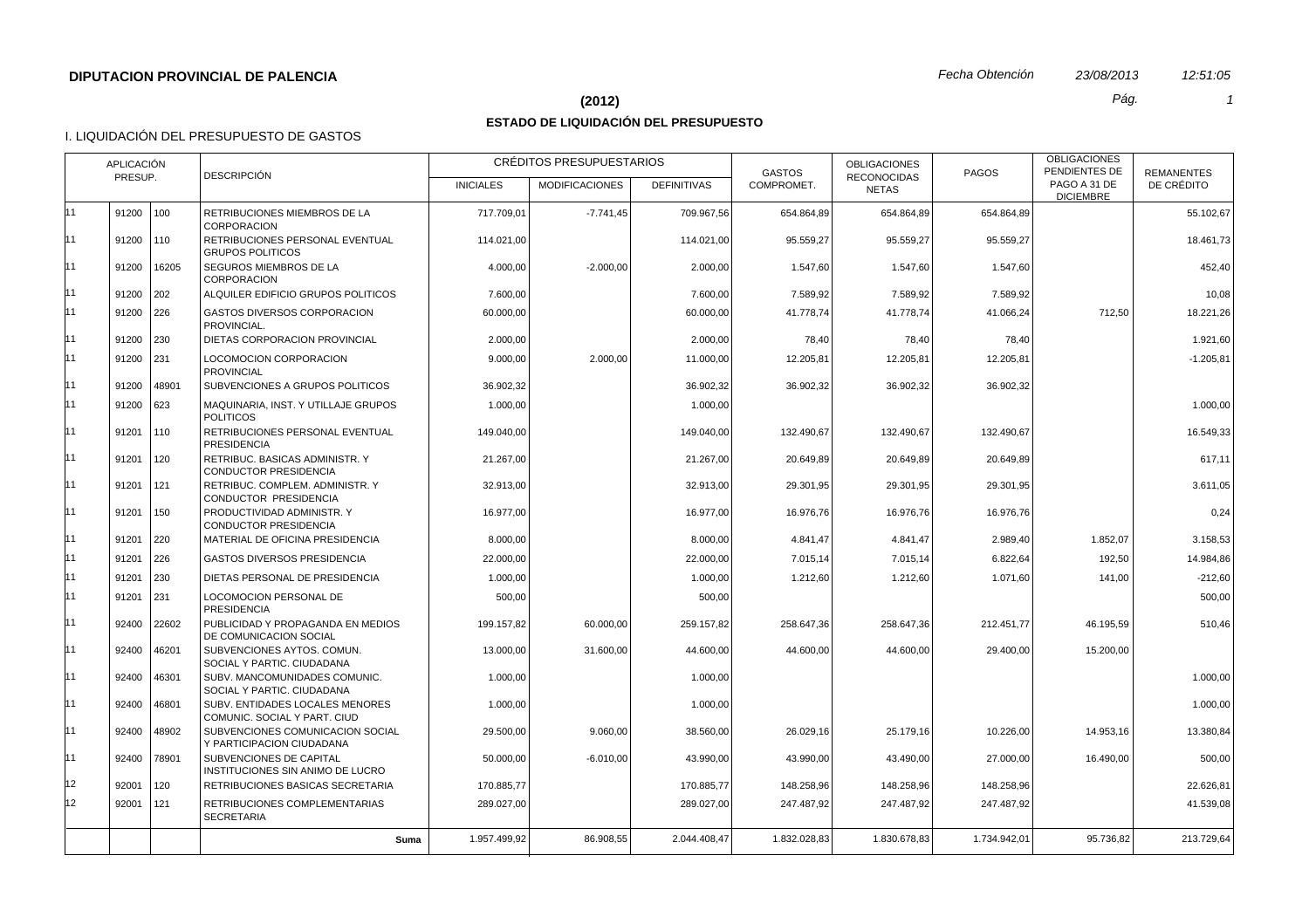# **(2012)** *Pág. 2*

# **ESTADO DE LIQUIDACIÓN DEL PRESUPUESTO**

|    | APLICACIÓN<br>PRESUP. |       |                                                               |                  | CRÉDITOS PRESUPUESTARIOS |                    | <b>GASTOS</b> | <b>OBLIGACIONES</b>                | <b>PAGOS</b> | <b>OBLIGACIONES</b><br>PENDIENTES DE | <b>REMANENTES</b> |
|----|-----------------------|-------|---------------------------------------------------------------|------------------|--------------------------|--------------------|---------------|------------------------------------|--------------|--------------------------------------|-------------------|
|    |                       |       | <b>DESCRIPCIÓN</b>                                            | <b>INICIALES</b> | <b>MODIFICACIONES</b>    | <b>DEFINITIVAS</b> | COMPROMET.    | <b>RECONOCIDAS</b><br><b>NETAS</b> |              | PAGO A 31 DE<br><b>DICIEMBRE</b>     | DE CRÉDITO        |
| 12 | 92001                 | 130   | PERSONAL LABORAL FIJO SECRETARIA                              | 159.013,00       |                          | 159.013,00         | 145.233,48    | 145.233,48                         | 145.233,48   |                                      | 13.779,52         |
| 12 | 92001                 | 131   | PERSONAL LABORAL TEMPORAL<br><b>SECRETARIA</b>                | 24.857,00        |                          | 24.857,00          | 23.067,40     | 23.067,40                          | 23.067,40    |                                      | 1.789,60          |
| 12 | 92001                 | 150   | PRODUCTIVIDAD SECRETARIA                                      | 22.560,90        |                          | 22.560,90          | 18.333,56     | 18.333,56                          | 18.333,56    |                                      | 4.227,34          |
| 12 | 92001                 | 22603 | ANUNCIOS A CARGO DE PARTICULARES                              | 6.000,00         |                          | 6.000,00           | 2.365,54      | 2.365,54                           | 2.365,54     |                                      | 3.634,46          |
| 12 | 92001                 | 22604 | <b>GASTOS JURIDICOS SECRETARIA</b>                            | 20.000,00        | 10.000,00                | 30.000,00          | 21.791,31     | 21.791,31                          | 21.791,31    |                                      | 8.208,69          |
| 12 | 92001                 | 230   | <b>DIETAS SECRETARIA</b>                                      | 1.000,00         |                          | 1.000,00           |               |                                    |              |                                      | 1.000,00          |
| 12 | 92001                 | 231   | <b>LOCOMOCION SECRETARIA</b>                                  | 600,00           |                          | 600,00             |               |                                    |              |                                      | 600,00            |
| 13 | 15103                 | 65004 | PLANEAMIENTO URBANISTICO 2000 Y<br>2002                       |                  | 5.377,92                 | 5.377,92           | 4.236,00      |                                    |              |                                      | 5.377,92          |
| 13 | 15103                 | 65005 | PLANEAMIENTO URBANISTICO 2003                                 |                  | 9.508,88                 | 9.508,88           | 9.508,88      | 5.198,88                           | 5.198,88     |                                      | 4.310,00          |
| 13 | 15103                 | 65006 | PLANEAMIENTO URBANISTICO 2004                                 |                  | 35.132,50                | 35.132,50          | 35.132,50     | 7.150,00                           | 7.150,00     |                                      | 27.982,50         |
| 13 | 15103                 | 65007 | PLANEAMIENTO URBANISTICO 2005                                 |                  | 32.760,00                | 32.760,00          | 32.760,00     |                                    |              |                                      | 32.760,00         |
| 13 | 15103                 | 65008 | PLANEAMIENTO URBANISTICO 2006                                 |                  | 68.822,60                | 68.822,60          | 68.822,60     | 28.275,47                          | 28.275,47    |                                      | 40.547,13         |
| 13 | 15103                 | 65010 | PLANEAMIENTO URBANISTICO 2008                                 |                  |                          |                    |               |                                    |              |                                      |                   |
| 13 | 15103                 | 76201 | <b>INVERSIONES DELEGADAS</b><br>PLANEAMIENTO URBANISTICO 2012 | 170.000,00       |                          | 170.000,00         | 145.682,96    |                                    |              |                                      | 170.000,00        |
| 13 | 15103                 | 76202 | <b>INVERSIONES DELEGADAS</b><br>PLANEAMIENTO URBANISTICO 2007 |                  | 53.060,00                | 53.060,00          | 53.060,00     | 29.096,00                          | 29.096,00    |                                      | 23.964,00         |
| 13 | 15103                 | 76203 | <b>INVERSIONES DELEGADAS</b><br>PLANEAMIENTO URBANISTICO 2008 |                  | 6.300,00                 | 6.300,00           | 6.300,00      | 6.300,00                           | 6.300,00     |                                      |                   |
| 13 | 15103                 | 76204 | <b>INVERSIONES DELEGADAS</b><br>PLANEAMIENTO URBANISTICO 2010 |                  | 114.260,60               | 114.260,60         | 114.260,60    |                                    |              |                                      | 114.260,60        |
| 13 | 15103                 | 76205 | NORMAS URBANISTICAS MUNICIPALES<br>AÑO 2009                   |                  | 92.137,12                | 92.137,12          | 92.137,12     |                                    |              |                                      | 92.137,12         |
| 13 | 15103                 | 76206 | <b>INVERSIONES DELEGADAS</b><br>PLANEAMIENTO URBANISTICO 2011 |                  | 85.059,25                | 85.059,25          | 84.063,84     | 8.157,59                           | 8.157,59     |                                      | 76.901,66         |
| 13 | 16600                 | 120   | RETRIBUCIONES BASICAS ASISTENCIA A<br><b>MUNICIPIOS</b>       | 162.496,00       |                          | 162.496,00         | 147.415,24    | 147.415,24                         | 147.415,24   |                                      | 15.080,76         |
| 13 | 16600                 | 121   | RETRIBUCIONES COMPLEMENTARIAS<br>ASISTENCIA A MUNICIPIOS      | 264.147,00       |                          | 264.147,00         | 241.426,45    | 241.426,45                         | 241.426,45   |                                      | 22.720,55         |
| 13 | 16600                 | 130   | PERSONAL LABORAL FIJO ASISTENCIA A<br><b>MUNICIPIOS</b>       | 11.205,00        | 115,73                   | 11.320,73          | 10.522,76     | 10.522,76                          | 10.522,76    |                                      | 797,97            |
| 13 | 16600                 | 150   | PRODUCTIVIDAD ASISTENCIA A<br><b>MUNICIPIOS</b>               | 1.217,61         | $-200,00$                | 1.017,61           | 1.017,61      | 1.017,61                           | 1.017,61     |                                      |                   |
| 13 | 16600                 | 220   | MATERIAL DE OFICINA ASISTENCIA A<br><b>MUNICIPIOS</b>         | 14.250,00        |                          | 14.250,00          | 24.994,96     | 24.994,96                          | 24.684,54    | 310,42                               | $-10.744,96$      |
| 13 | 16600                 | 222   | COMUNICACIONES ASISTENCIA A<br><b>MUNICIPIOS</b>              | 8.000,00         |                          | 8.000,00           | 7.810,79      | 7.810,79                           | 7.160,65     | 650,14                               | 189,21            |
| 13 | 16600 226             |       | GASTOS DIVERSOS ASISTENCIA A<br><b>MUNICIPIOS</b>             | 9.500,00         |                          | 9.500,00           | 5.827,65      | 5.827,65                           | 4.889,90     | 937,75                               | 3.672,35          |
|    |                       |       | Suma                                                          | 2.832.346,43     | 599.243,15               | 3.431.589,58       | 3.127.800,08  | 2.564.663,52                       | 2.467.028,39 | 97.635,13                            | 866.926,06        |
|    |                       |       |                                                               |                  |                          |                    |               |                                    |              |                                      |                   |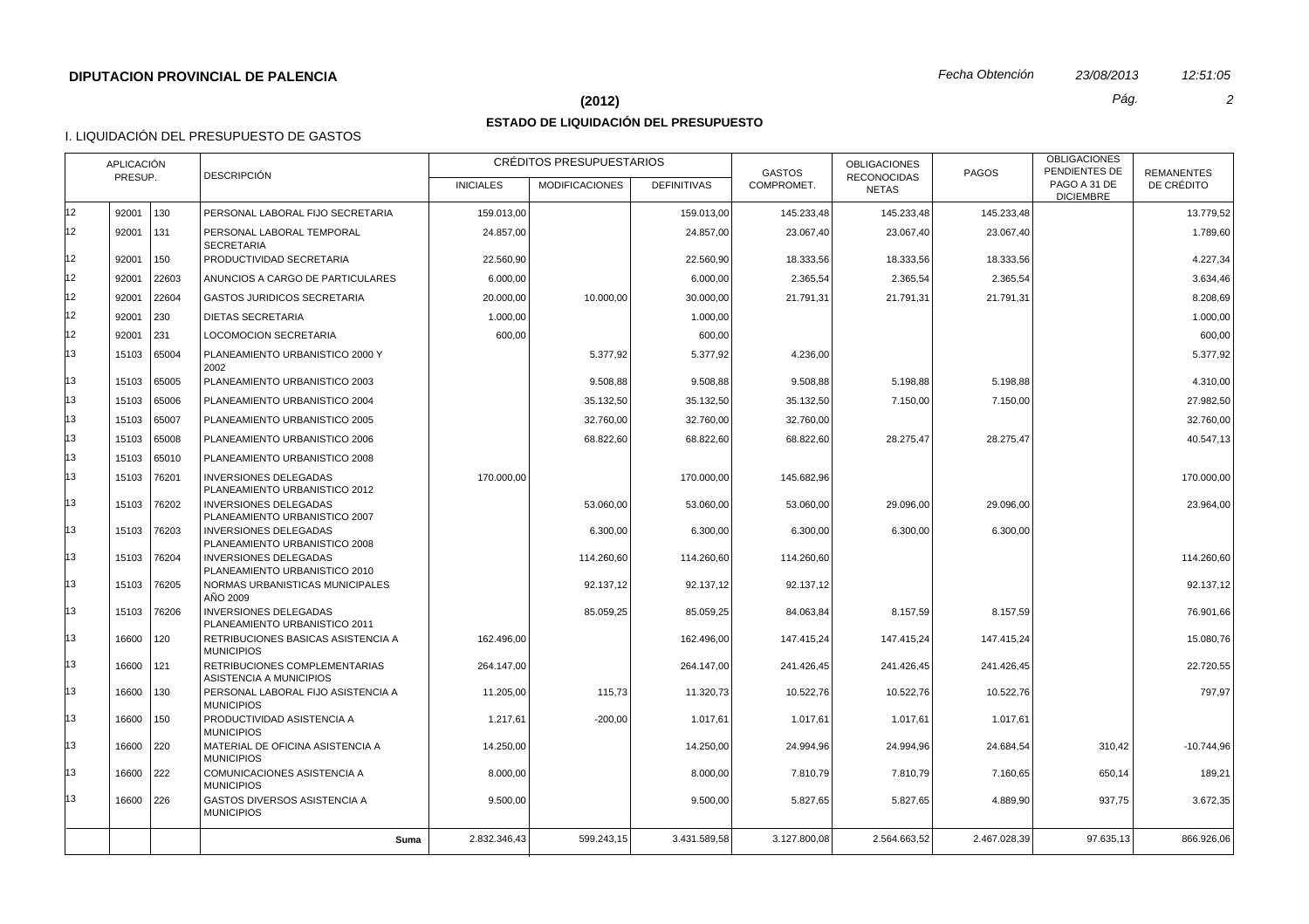#### **(2012)** *Pág. 3*

## **ESTADO DE LIQUIDACIÓN DEL PRESUPUESTO**

|          | APLICACIÓN<br><b>DESCRIPCIÓN</b><br>PRESUP. |              |                                                                                        | CRÉDITOS PRESUPUESTARIOS |                       |                          | <b>GASTOS</b>            | <b>OBLIGACIONES</b>                | <b>PAGOS</b>             | <b>OBLIGACIONES</b><br>PENDIENTES DE | <b>REMANENTES</b>     |
|----------|---------------------------------------------|--------------|----------------------------------------------------------------------------------------|--------------------------|-----------------------|--------------------------|--------------------------|------------------------------------|--------------------------|--------------------------------------|-----------------------|
|          |                                             |              |                                                                                        | <b>INICIALES</b>         | <b>MODIFICACIONES</b> | <b>DEFINITIVAS</b>       | COMPROMET.               | <b>RECONOCIDAS</b><br><b>NETAS</b> |                          | PAGO A 31 DE<br><b>DICIEMBRE</b>     | DE CRÉDITO            |
| 13       |                                             | 16600 22706  | TRABAJOS COMPROBACION<br><b>ACTIVIDADES CLASIFICADAS</b>                               | 4.000,00                 |                       | 4.000,00                 |                          |                                    |                          |                                      | 4.000,00              |
| 13       | 16600                                       | 230          | DIETAS ASISTENCIA A MUNICIPIOS                                                         | 570,00                   | 5.000,00              | 5.570,00                 | 3.808,16                 | 3.808,16                           | 3.695,96                 | 112,20                               | 1.761,84              |
| 13       | 16600                                       | 231          | <b>LOCOMOCION ASISTENCIA A</b><br><b>MUNICIPIOS</b>                                    | 570,00                   |                       | 570,00                   | 1.102,74                 | 1.102,74                           | 1.102,74                 |                                      | $-532,74$             |
| 13       | 16600 821                                   |              | PRESTAMOS CAJA PROVINCIAL DE<br><b>COOPERACION</b>                                     | 389.426,70               | 350.000,00            | 739.426,70               | 713.786,16               | 142.292,32                         | 786,16                   | 141.506,16                           | 597.134,38            |
| 13       | 16601                                       | 48901        | CONVENIO COLEGIO DE SECRETARIOS<br>SUSTITUCIONES AYTOS.                                | 36.000,00                | $-500,00$             | 35.500,00                | 33.692.34                | 33.692,34                          | 33.692,34                |                                      | 1.807,66              |
| 13       | 16602 216                                   |              | MANTENIMIENTO APLICACIONES<br>INFORMATICAS ASIST. MUNICIPIOS                           | 65.000,00                |                       | 65.000,00                | 63.967,29                | 63.967,29                          | 63.967,29                |                                      | 1.032,71              |
| 13       | 16602 641                                   |              | <b>GASTOS EN APLICACIONES</b><br><b>INFORMATICAS ASISTENCIA A</b><br><b>MUNICIPIOS</b> | 9.000,00                 |                       | 9.000,00                 | 4.496,27                 | 4.496,27                           | 4.496,27                 |                                      | 4.503,73              |
| 13       | 16603 226                                   |              | GASTOS DIVERSOS CURSOS DE<br><b>FORMACION PERSONAL DE</b><br>AYUNTAMIENT.              | 3.500,00                 |                       | 3.500,00                 | 1.316,99                 | 1.316,99                           | 1.316,99                 |                                      | 2.183,01              |
| 13       | 16604                                       | 220          | MATERIAL DE OFICINA ASISTENCIA A<br>MUNICIPIOS DESCENTRALIZADA                         | 475,00                   |                       | 475,00                   |                          |                                    |                          |                                      | 475,00                |
| 13       | 16604 226                                   |              | GASTOS DIVERSOS ASISTENCIA A<br>MUNICIPIOS DESCENTRALIZADA                             | 950,00                   |                       | 950,00                   |                          |                                    |                          |                                      | 950,00                |
| 13       | 16605 222                                   |              | COMUNICACIONES ESCUELA DE<br><b>ALCALDES</b>                                           | 1.000,00                 | $-1.000,00$           |                          |                          |                                    |                          |                                      |                       |
| 13       | 16605 226                                   |              | GASTOS DIVERSOS ESCUELA DE<br><b>ALCALDES</b>                                          | 12.000.00                | $-2.500.00$           | 9.500,00                 | 3.371.68                 | 3.371.68                           |                          | 3.371.68                             | 6.128,32              |
| 13<br>13 | 92301                                       | 64001        | CONVENIO JUNTA DE CASTILLA Y LEON<br>CARTOGRAFIA 2009                                  |                          | 13.732,73             | 13.732,73                | 13.732,73                | 13.732,73                          | 13.732,73                |                                      |                       |
| 14       | 92301<br>49100                              | 64002        | CONVENIO JUNTA DE CASTILLA Y LEON<br>CARTOGRAFIA 2010                                  |                          | 18.457,63             | 18.457,63                | 18.057,20                | 18.057,20                          | 18.057,20                |                                      | 400,43                |
| 14       | 49101                                       | 76201<br>216 | SUBVENCIONES AYTOS. PLAN<br>EXTENSION BANDA ANCHA<br>MANTEN. EQUIPOS PROCESO           | 20.000,00<br>6.138,00    | 10.000,00             | 30.000,00<br>6.138,00    | 22.167,97<br>4.159,78    | 22.167,97<br>4.159,78              | 22.167,97<br>3.278,27    | 881,51                               | 7.832,03<br>1.978,22  |
| 14       |                                             |              | <b>INFORMACION INTERNET RURAL</b>                                                      |                          |                       |                          |                          |                                    |                          |                                      |                       |
| 14       | $92009$   120<br>92009                      | 121          | RETRIBUCIONES BASICAS INFORMATICA<br>RETRIBUCIONES COMPLEMENTARIAS                     | 144.496,00<br>212.053,00 |                       | 144.496,00<br>212.053,00 | 135.016,10<br>195.626,88 | 135.016,10<br>195.626,88           | 135.016,10<br>195.626,88 |                                      | 9.479,90<br>16.426,12 |
| 14       | 92009                                       | 150          | <b>INFORMATICA</b><br>PRODUCTIVIDAD INFORMATICA                                        | 5.700,00                 |                       | 5.700,00                 | 5.700,00                 | 5.700,00                           | 5.700,00                 |                                      |                       |
| 14       | 92009 216                                   |              | CONSERV. Y REP. EQUIPOS PROCESOS<br><b>INFORMACION</b>                                 | 95.862,00                |                       | 95.862,00                | 76.714,26                | 76.714,26                          | 66.440,28                | 10.273,98                            | 19.147,74             |
| 14       | 92009 222                                   |              | <b>COMUNICACIONES INFORMATICA</b>                                                      | 8.000,00                 |                       | 8.000,00                 | 7.672,81                 | 7.672,81                           | 7.022,66                 | 650,15                               | 327,19                |
| 14       | 92009 226                                   |              | <b>GASTOS DIVERSOS INFORMATICA</b>                                                     | 5.000,00                 |                       | 5.000.00                 | 1.467.61                 | 1.467,61                           | 1.395,77                 | 71.84                                | 3.532,39              |
| 14       | 92009 227                                   |              | TRABAJOS REAL. POR OTRAS<br><b>EMPRESAS INFORMATICA</b>                                | 3.000,00                 |                       | 3.000,00                 |                          |                                    |                          |                                      | 3.000,00              |
|          |                                             |              | Suma                                                                                   | 3.855.087,13             | 992.433,51            | 4.847.520,64             | 4.433.657,05             | 3.299.026,65                       | 3.044.524,00             | 254.502,65                           | 1.548.493,99          |
|          |                                             |              |                                                                                        |                          |                       |                          |                          |                                    |                          |                                      |                       |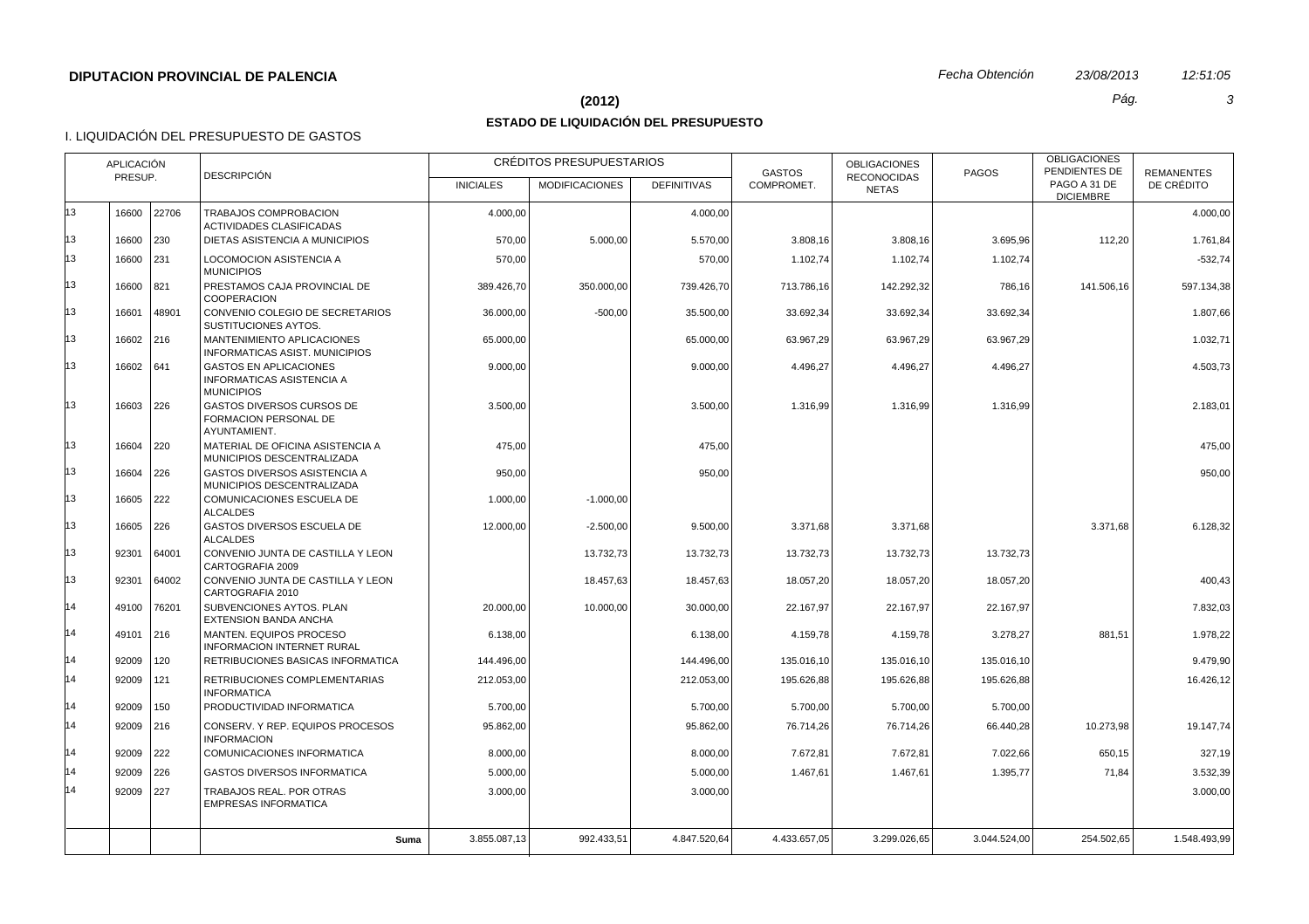## **(2012)** *Pág. 4*

## **ESTADO DE LIQUIDACIÓN DEL PRESUPUESTO**

| PAGO A 31 DE<br>DE CRÉDITO<br>COMPROMET.<br><b>INICIALES</b><br><b>MODIFICACIONES</b><br><b>DEFINITIVAS</b><br><b>NETAS</b><br><b>DICIEMBRE</b><br>14<br>92009 230<br><b>DIETAS INFORMATICA</b><br>600,00<br>600,00<br>130,90<br>130,90<br>130,90<br>469,10<br>14<br>92009 231<br><b>LOCOMOCION INFORMATICA</b><br>3.000,00<br>779,25<br>2.220,75<br>3.000,00<br>779,25<br>779,25<br>14<br>92009<br>626<br><b>EQUIPOS PARA PROCESOS DE</b><br>65.000,00<br>$-21.000,00$<br>44.000,00<br>42.370,62<br>42.370,62<br>37.217,78<br>5.152,84<br>1.629,38<br><b>INFORMACIÓN</b><br>14<br>92009<br>627<br>CONSTRUCCION CENTRO PROCESO DE<br>174.425,90<br>174.425,90<br>174.425,90<br>174.425,90<br>172.000,00<br>2.425,90<br><b>DATOS</b><br>15<br>22100<br>83100<br>ANTICIPOS AL PERSONAL<br>66.000,00<br>34.000,00<br>100.000,00<br>100.000,00<br>66.000,00<br>66.000,00<br>15<br>23106<br>16000<br><b>SEGURIDAD SOCIAL</b><br>3.485.135,73<br>$-20.735,19$<br>3.464.400,54<br>3.330.980,75<br>3.330.980,75<br>3.055.430,47<br>275.550,28<br>133.419,79<br>15<br>23106<br>16200<br>FORMACION Y PERFECCIONAMIENTO<br>18.081,65<br>18.081,65<br>2.035,00<br>2.035,00<br>2.035,00<br>16.046,65<br><b>DEL PERSONAL</b><br>15<br>23106<br>16204<br>GASTOS SOCIALES ACUERDO<br>96.020,66<br>96.020,66<br>89.864,14<br>89.864,14<br>89.459,94<br>404,20<br>6.156,52<br>CONVENIO<br>15<br>23106<br>16205<br>SEGUROS PERSONAL DIPUTACION<br>46.500.00<br>46.500.00<br>31.419,26<br>31.419,26<br>31.419,26<br>15.080,74<br><b>PROVINCIAL</b><br>15<br>23106<br>16206<br>POLIZA ASISTENCIA SANITARIA<br>130.000,00<br>130.000,00<br>134.346,16<br>134.346,16<br>123.725,20<br>10.620,96<br>$-4.346, 16$<br><b>COMPLEMENTARIA</b><br>15<br>16207<br>23106<br>VIGILACIA DE LA SALUD Y MUTUA DE<br>5.884,14<br>13.527,38<br>13.527,38<br>18.356,76<br>26.000,00<br>31.884,14<br>20.051,48<br><b>ACCIDENTES</b><br>15<br>23106<br>226<br><b>GASTOS DIVERSOS CURSOS</b><br>20.000,00<br>20.000,00<br>5.863,00<br>5.863,00<br>2.931,50<br>2.931,50<br>14.137,00<br>FORMACION CONTINUA MAP<br>15<br>92003 226<br>GASTOS DIVERSOS SINDICATOS SEGUN<br>3.400,00<br>3.399,00<br>3.399,00<br>2.094,45<br>1.304,55<br>1,00<br>3.400,00<br>CONVENIO<br>15<br>92005<br>120<br>RETRIBUCIONES BASICAS PERSONAL<br>78.209,00<br>78.209,00<br>73.523,62<br>73.523,62<br>73.523,62<br>4.685,38<br>15<br>92005<br>121<br>RETRIBUCIONES COMPLEMENTARIAS<br>93,42<br>100.568,44<br>100.568,44<br>100.568,44<br>6.842,98<br>107.318,00<br>107.411,42<br><b>PERSONAL</b><br>15<br>92005<br>150<br>PRODUCTIVIDAD PERSONAL<br>11.814,16<br>11.814,16<br>7.426,42<br>7.426,42<br>7.426,42<br>4.387,74<br>15<br>92005<br>22608<br>6.745,00<br>$-6.745,00$<br><b>GASTOS DIVERSOS PERSONAL</b><br>15<br>92005<br>230<br><b>DIETAS PERSONAL</b><br>570,00<br>570,00<br>570,00<br>15<br>92005<br>231<br><b>LOCOMOCION PERSONAL</b><br>285,00<br>285,00<br>285,00<br>15<br>92005<br>233<br>$-6.071,00$<br>6.820,19<br>5.008,82<br>OTRAS INDEMNIZACIONES<br>15.000,00<br>8.929,00<br>6.820,19<br>1.811,37<br>2.108,81<br>15<br>92005<br>352<br><b>INTERESES DE DEMORA</b><br>$-100,00$<br>900,00<br>1.000,00<br>900,00<br>16<br>13002<br>227<br>SEGURIDAD PALACIO PROVINCIAL<br>166.497,40<br>166.497,40<br>161.542,36<br>161.542,36<br>147.854,25<br>13.688,11<br>4.955,04<br>16<br>92000 212<br>CONS. Y REP. EDIFICIO PALACIO<br>25.000,00<br>3.000,00<br>28.000,00<br>29.058,34<br>29.058,34<br>4.699,74<br>$-1.058,34$<br>24.358,60<br><b>PROVINCIAL</b><br>16<br>92000<br>$ 213\rangle$<br>CONS. Y REP. MAQUIN., INST. Y UTILL.<br>20.000.00<br>20.000,00<br>9.849,87<br>9.849,87<br>8.422,39<br>1.427,48<br>10.150.13<br>PALACIO PROVINCIAL<br>16<br>92000<br> 214<br>CONSERV. Y REPAR. VEHICULOS<br>1.000,00<br>1.000,00<br>6.840,34<br>6.840,34<br>6.639,59<br>200,75<br>$-5.840,34$<br>PALACIO PROVINCIAL<br>16<br>92000 215<br>CONS. Y REP. MOBILIARIO Y ENSERES<br>1.000,00<br>1.000,00<br>2.116,94<br>2.116,94<br>2.050,39<br>66,55<br>$-1.116.94$<br>PALACIO PROVINCIAL<br>949.185,78<br>9.404.449,51<br>7.591.914,53<br>749.984,33<br>1.812.534,98<br>8.455.263,73<br>8.733.069,03<br>6.841.930,20<br>Suma | APLICACIÓN<br>PRESUP. |  | <b>DESCRIPCIÓN</b> | <b>CREDITOS PRESUPUESTARIOS</b> | <b>GASTOS</b> | <b>OBLIGACIONES</b> | <b>PAGOS</b> | <b>OBLIGACIONES</b><br>PENDIENTES DE | <b>REMANENTES</b> |
|-------------------------------------------------------------------------------------------------------------------------------------------------------------------------------------------------------------------------------------------------------------------------------------------------------------------------------------------------------------------------------------------------------------------------------------------------------------------------------------------------------------------------------------------------------------------------------------------------------------------------------------------------------------------------------------------------------------------------------------------------------------------------------------------------------------------------------------------------------------------------------------------------------------------------------------------------------------------------------------------------------------------------------------------------------------------------------------------------------------------------------------------------------------------------------------------------------------------------------------------------------------------------------------------------------------------------------------------------------------------------------------------------------------------------------------------------------------------------------------------------------------------------------------------------------------------------------------------------------------------------------------------------------------------------------------------------------------------------------------------------------------------------------------------------------------------------------------------------------------------------------------------------------------------------------------------------------------------------------------------------------------------------------------------------------------------------------------------------------------------------------------------------------------------------------------------------------------------------------------------------------------------------------------------------------------------------------------------------------------------------------------------------------------------------------------------------------------------------------------------------------------------------------------------------------------------------------------------------------------------------------------------------------------------------------------------------------------------------------------------------------------------------------------------------------------------------------------------------------------------------------------------------------------------------------------------------------------------------------------------------------------------------------------------------------------------------------------------------------------------------------------------------------------------------------------------------------------------------------------------------------------------------------------------------------------------------------------------------------------------------------------------------------------------------------------------------------------------------------------------------------------------------------------------------------------------------------------------------------------------------------------------------------------------------------------------------------------------------------------------------------------------------------------------------------------------------------------------------------------------------------------------------------------------------------------------------------------------------------------------------------------------------------------------------------------------------------------------------------------------------------------------------------------------------|-----------------------|--|--------------------|---------------------------------|---------------|---------------------|--------------|--------------------------------------|-------------------|
|                                                                                                                                                                                                                                                                                                                                                                                                                                                                                                                                                                                                                                                                                                                                                                                                                                                                                                                                                                                                                                                                                                                                                                                                                                                                                                                                                                                                                                                                                                                                                                                                                                                                                                                                                                                                                                                                                                                                                                                                                                                                                                                                                                                                                                                                                                                                                                                                                                                                                                                                                                                                                                                                                                                                                                                                                                                                                                                                                                                                                                                                                                                                                                                                                                                                                                                                                                                                                                                                                                                                                                                                                                                                                                                                                                                                                                                                                                                                                                                                                                                                                                                                                                         |                       |  |                    |                                 |               | <b>RECONOCIDAS</b>  |              |                                      |                   |
|                                                                                                                                                                                                                                                                                                                                                                                                                                                                                                                                                                                                                                                                                                                                                                                                                                                                                                                                                                                                                                                                                                                                                                                                                                                                                                                                                                                                                                                                                                                                                                                                                                                                                                                                                                                                                                                                                                                                                                                                                                                                                                                                                                                                                                                                                                                                                                                                                                                                                                                                                                                                                                                                                                                                                                                                                                                                                                                                                                                                                                                                                                                                                                                                                                                                                                                                                                                                                                                                                                                                                                                                                                                                                                                                                                                                                                                                                                                                                                                                                                                                                                                                                                         |                       |  |                    |                                 |               |                     |              |                                      |                   |
|                                                                                                                                                                                                                                                                                                                                                                                                                                                                                                                                                                                                                                                                                                                                                                                                                                                                                                                                                                                                                                                                                                                                                                                                                                                                                                                                                                                                                                                                                                                                                                                                                                                                                                                                                                                                                                                                                                                                                                                                                                                                                                                                                                                                                                                                                                                                                                                                                                                                                                                                                                                                                                                                                                                                                                                                                                                                                                                                                                                                                                                                                                                                                                                                                                                                                                                                                                                                                                                                                                                                                                                                                                                                                                                                                                                                                                                                                                                                                                                                                                                                                                                                                                         |                       |  |                    |                                 |               |                     |              |                                      |                   |
|                                                                                                                                                                                                                                                                                                                                                                                                                                                                                                                                                                                                                                                                                                                                                                                                                                                                                                                                                                                                                                                                                                                                                                                                                                                                                                                                                                                                                                                                                                                                                                                                                                                                                                                                                                                                                                                                                                                                                                                                                                                                                                                                                                                                                                                                                                                                                                                                                                                                                                                                                                                                                                                                                                                                                                                                                                                                                                                                                                                                                                                                                                                                                                                                                                                                                                                                                                                                                                                                                                                                                                                                                                                                                                                                                                                                                                                                                                                                                                                                                                                                                                                                                                         |                       |  |                    |                                 |               |                     |              |                                      |                   |
|                                                                                                                                                                                                                                                                                                                                                                                                                                                                                                                                                                                                                                                                                                                                                                                                                                                                                                                                                                                                                                                                                                                                                                                                                                                                                                                                                                                                                                                                                                                                                                                                                                                                                                                                                                                                                                                                                                                                                                                                                                                                                                                                                                                                                                                                                                                                                                                                                                                                                                                                                                                                                                                                                                                                                                                                                                                                                                                                                                                                                                                                                                                                                                                                                                                                                                                                                                                                                                                                                                                                                                                                                                                                                                                                                                                                                                                                                                                                                                                                                                                                                                                                                                         |                       |  |                    |                                 |               |                     |              |                                      |                   |
|                                                                                                                                                                                                                                                                                                                                                                                                                                                                                                                                                                                                                                                                                                                                                                                                                                                                                                                                                                                                                                                                                                                                                                                                                                                                                                                                                                                                                                                                                                                                                                                                                                                                                                                                                                                                                                                                                                                                                                                                                                                                                                                                                                                                                                                                                                                                                                                                                                                                                                                                                                                                                                                                                                                                                                                                                                                                                                                                                                                                                                                                                                                                                                                                                                                                                                                                                                                                                                                                                                                                                                                                                                                                                                                                                                                                                                                                                                                                                                                                                                                                                                                                                                         |                       |  |                    |                                 |               |                     |              |                                      |                   |
|                                                                                                                                                                                                                                                                                                                                                                                                                                                                                                                                                                                                                                                                                                                                                                                                                                                                                                                                                                                                                                                                                                                                                                                                                                                                                                                                                                                                                                                                                                                                                                                                                                                                                                                                                                                                                                                                                                                                                                                                                                                                                                                                                                                                                                                                                                                                                                                                                                                                                                                                                                                                                                                                                                                                                                                                                                                                                                                                                                                                                                                                                                                                                                                                                                                                                                                                                                                                                                                                                                                                                                                                                                                                                                                                                                                                                                                                                                                                                                                                                                                                                                                                                                         |                       |  |                    |                                 |               |                     |              |                                      |                   |
|                                                                                                                                                                                                                                                                                                                                                                                                                                                                                                                                                                                                                                                                                                                                                                                                                                                                                                                                                                                                                                                                                                                                                                                                                                                                                                                                                                                                                                                                                                                                                                                                                                                                                                                                                                                                                                                                                                                                                                                                                                                                                                                                                                                                                                                                                                                                                                                                                                                                                                                                                                                                                                                                                                                                                                                                                                                                                                                                                                                                                                                                                                                                                                                                                                                                                                                                                                                                                                                                                                                                                                                                                                                                                                                                                                                                                                                                                                                                                                                                                                                                                                                                                                         |                       |  |                    |                                 |               |                     |              |                                      |                   |
|                                                                                                                                                                                                                                                                                                                                                                                                                                                                                                                                                                                                                                                                                                                                                                                                                                                                                                                                                                                                                                                                                                                                                                                                                                                                                                                                                                                                                                                                                                                                                                                                                                                                                                                                                                                                                                                                                                                                                                                                                                                                                                                                                                                                                                                                                                                                                                                                                                                                                                                                                                                                                                                                                                                                                                                                                                                                                                                                                                                                                                                                                                                                                                                                                                                                                                                                                                                                                                                                                                                                                                                                                                                                                                                                                                                                                                                                                                                                                                                                                                                                                                                                                                         |                       |  |                    |                                 |               |                     |              |                                      |                   |
|                                                                                                                                                                                                                                                                                                                                                                                                                                                                                                                                                                                                                                                                                                                                                                                                                                                                                                                                                                                                                                                                                                                                                                                                                                                                                                                                                                                                                                                                                                                                                                                                                                                                                                                                                                                                                                                                                                                                                                                                                                                                                                                                                                                                                                                                                                                                                                                                                                                                                                                                                                                                                                                                                                                                                                                                                                                                                                                                                                                                                                                                                                                                                                                                                                                                                                                                                                                                                                                                                                                                                                                                                                                                                                                                                                                                                                                                                                                                                                                                                                                                                                                                                                         |                       |  |                    |                                 |               |                     |              |                                      |                   |
|                                                                                                                                                                                                                                                                                                                                                                                                                                                                                                                                                                                                                                                                                                                                                                                                                                                                                                                                                                                                                                                                                                                                                                                                                                                                                                                                                                                                                                                                                                                                                                                                                                                                                                                                                                                                                                                                                                                                                                                                                                                                                                                                                                                                                                                                                                                                                                                                                                                                                                                                                                                                                                                                                                                                                                                                                                                                                                                                                                                                                                                                                                                                                                                                                                                                                                                                                                                                                                                                                                                                                                                                                                                                                                                                                                                                                                                                                                                                                                                                                                                                                                                                                                         |                       |  |                    |                                 |               |                     |              |                                      |                   |
|                                                                                                                                                                                                                                                                                                                                                                                                                                                                                                                                                                                                                                                                                                                                                                                                                                                                                                                                                                                                                                                                                                                                                                                                                                                                                                                                                                                                                                                                                                                                                                                                                                                                                                                                                                                                                                                                                                                                                                                                                                                                                                                                                                                                                                                                                                                                                                                                                                                                                                                                                                                                                                                                                                                                                                                                                                                                                                                                                                                                                                                                                                                                                                                                                                                                                                                                                                                                                                                                                                                                                                                                                                                                                                                                                                                                                                                                                                                                                                                                                                                                                                                                                                         |                       |  |                    |                                 |               |                     |              |                                      |                   |
|                                                                                                                                                                                                                                                                                                                                                                                                                                                                                                                                                                                                                                                                                                                                                                                                                                                                                                                                                                                                                                                                                                                                                                                                                                                                                                                                                                                                                                                                                                                                                                                                                                                                                                                                                                                                                                                                                                                                                                                                                                                                                                                                                                                                                                                                                                                                                                                                                                                                                                                                                                                                                                                                                                                                                                                                                                                                                                                                                                                                                                                                                                                                                                                                                                                                                                                                                                                                                                                                                                                                                                                                                                                                                                                                                                                                                                                                                                                                                                                                                                                                                                                                                                         |                       |  |                    |                                 |               |                     |              |                                      |                   |
|                                                                                                                                                                                                                                                                                                                                                                                                                                                                                                                                                                                                                                                                                                                                                                                                                                                                                                                                                                                                                                                                                                                                                                                                                                                                                                                                                                                                                                                                                                                                                                                                                                                                                                                                                                                                                                                                                                                                                                                                                                                                                                                                                                                                                                                                                                                                                                                                                                                                                                                                                                                                                                                                                                                                                                                                                                                                                                                                                                                                                                                                                                                                                                                                                                                                                                                                                                                                                                                                                                                                                                                                                                                                                                                                                                                                                                                                                                                                                                                                                                                                                                                                                                         |                       |  |                    |                                 |               |                     |              |                                      |                   |
|                                                                                                                                                                                                                                                                                                                                                                                                                                                                                                                                                                                                                                                                                                                                                                                                                                                                                                                                                                                                                                                                                                                                                                                                                                                                                                                                                                                                                                                                                                                                                                                                                                                                                                                                                                                                                                                                                                                                                                                                                                                                                                                                                                                                                                                                                                                                                                                                                                                                                                                                                                                                                                                                                                                                                                                                                                                                                                                                                                                                                                                                                                                                                                                                                                                                                                                                                                                                                                                                                                                                                                                                                                                                                                                                                                                                                                                                                                                                                                                                                                                                                                                                                                         |                       |  |                    |                                 |               |                     |              |                                      |                   |
|                                                                                                                                                                                                                                                                                                                                                                                                                                                                                                                                                                                                                                                                                                                                                                                                                                                                                                                                                                                                                                                                                                                                                                                                                                                                                                                                                                                                                                                                                                                                                                                                                                                                                                                                                                                                                                                                                                                                                                                                                                                                                                                                                                                                                                                                                                                                                                                                                                                                                                                                                                                                                                                                                                                                                                                                                                                                                                                                                                                                                                                                                                                                                                                                                                                                                                                                                                                                                                                                                                                                                                                                                                                                                                                                                                                                                                                                                                                                                                                                                                                                                                                                                                         |                       |  |                    |                                 |               |                     |              |                                      |                   |
|                                                                                                                                                                                                                                                                                                                                                                                                                                                                                                                                                                                                                                                                                                                                                                                                                                                                                                                                                                                                                                                                                                                                                                                                                                                                                                                                                                                                                                                                                                                                                                                                                                                                                                                                                                                                                                                                                                                                                                                                                                                                                                                                                                                                                                                                                                                                                                                                                                                                                                                                                                                                                                                                                                                                                                                                                                                                                                                                                                                                                                                                                                                                                                                                                                                                                                                                                                                                                                                                                                                                                                                                                                                                                                                                                                                                                                                                                                                                                                                                                                                                                                                                                                         |                       |  |                    |                                 |               |                     |              |                                      |                   |
|                                                                                                                                                                                                                                                                                                                                                                                                                                                                                                                                                                                                                                                                                                                                                                                                                                                                                                                                                                                                                                                                                                                                                                                                                                                                                                                                                                                                                                                                                                                                                                                                                                                                                                                                                                                                                                                                                                                                                                                                                                                                                                                                                                                                                                                                                                                                                                                                                                                                                                                                                                                                                                                                                                                                                                                                                                                                                                                                                                                                                                                                                                                                                                                                                                                                                                                                                                                                                                                                                                                                                                                                                                                                                                                                                                                                                                                                                                                                                                                                                                                                                                                                                                         |                       |  |                    |                                 |               |                     |              |                                      |                   |
|                                                                                                                                                                                                                                                                                                                                                                                                                                                                                                                                                                                                                                                                                                                                                                                                                                                                                                                                                                                                                                                                                                                                                                                                                                                                                                                                                                                                                                                                                                                                                                                                                                                                                                                                                                                                                                                                                                                                                                                                                                                                                                                                                                                                                                                                                                                                                                                                                                                                                                                                                                                                                                                                                                                                                                                                                                                                                                                                                                                                                                                                                                                                                                                                                                                                                                                                                                                                                                                                                                                                                                                                                                                                                                                                                                                                                                                                                                                                                                                                                                                                                                                                                                         |                       |  |                    |                                 |               |                     |              |                                      |                   |
|                                                                                                                                                                                                                                                                                                                                                                                                                                                                                                                                                                                                                                                                                                                                                                                                                                                                                                                                                                                                                                                                                                                                                                                                                                                                                                                                                                                                                                                                                                                                                                                                                                                                                                                                                                                                                                                                                                                                                                                                                                                                                                                                                                                                                                                                                                                                                                                                                                                                                                                                                                                                                                                                                                                                                                                                                                                                                                                                                                                                                                                                                                                                                                                                                                                                                                                                                                                                                                                                                                                                                                                                                                                                                                                                                                                                                                                                                                                                                                                                                                                                                                                                                                         |                       |  |                    |                                 |               |                     |              |                                      |                   |
|                                                                                                                                                                                                                                                                                                                                                                                                                                                                                                                                                                                                                                                                                                                                                                                                                                                                                                                                                                                                                                                                                                                                                                                                                                                                                                                                                                                                                                                                                                                                                                                                                                                                                                                                                                                                                                                                                                                                                                                                                                                                                                                                                                                                                                                                                                                                                                                                                                                                                                                                                                                                                                                                                                                                                                                                                                                                                                                                                                                                                                                                                                                                                                                                                                                                                                                                                                                                                                                                                                                                                                                                                                                                                                                                                                                                                                                                                                                                                                                                                                                                                                                                                                         |                       |  |                    |                                 |               |                     |              |                                      |                   |
|                                                                                                                                                                                                                                                                                                                                                                                                                                                                                                                                                                                                                                                                                                                                                                                                                                                                                                                                                                                                                                                                                                                                                                                                                                                                                                                                                                                                                                                                                                                                                                                                                                                                                                                                                                                                                                                                                                                                                                                                                                                                                                                                                                                                                                                                                                                                                                                                                                                                                                                                                                                                                                                                                                                                                                                                                                                                                                                                                                                                                                                                                                                                                                                                                                                                                                                                                                                                                                                                                                                                                                                                                                                                                                                                                                                                                                                                                                                                                                                                                                                                                                                                                                         |                       |  |                    |                                 |               |                     |              |                                      |                   |
|                                                                                                                                                                                                                                                                                                                                                                                                                                                                                                                                                                                                                                                                                                                                                                                                                                                                                                                                                                                                                                                                                                                                                                                                                                                                                                                                                                                                                                                                                                                                                                                                                                                                                                                                                                                                                                                                                                                                                                                                                                                                                                                                                                                                                                                                                                                                                                                                                                                                                                                                                                                                                                                                                                                                                                                                                                                                                                                                                                                                                                                                                                                                                                                                                                                                                                                                                                                                                                                                                                                                                                                                                                                                                                                                                                                                                                                                                                                                                                                                                                                                                                                                                                         |                       |  |                    |                                 |               |                     |              |                                      |                   |
|                                                                                                                                                                                                                                                                                                                                                                                                                                                                                                                                                                                                                                                                                                                                                                                                                                                                                                                                                                                                                                                                                                                                                                                                                                                                                                                                                                                                                                                                                                                                                                                                                                                                                                                                                                                                                                                                                                                                                                                                                                                                                                                                                                                                                                                                                                                                                                                                                                                                                                                                                                                                                                                                                                                                                                                                                                                                                                                                                                                                                                                                                                                                                                                                                                                                                                                                                                                                                                                                                                                                                                                                                                                                                                                                                                                                                                                                                                                                                                                                                                                                                                                                                                         |                       |  |                    |                                 |               |                     |              |                                      |                   |
|                                                                                                                                                                                                                                                                                                                                                                                                                                                                                                                                                                                                                                                                                                                                                                                                                                                                                                                                                                                                                                                                                                                                                                                                                                                                                                                                                                                                                                                                                                                                                                                                                                                                                                                                                                                                                                                                                                                                                                                                                                                                                                                                                                                                                                                                                                                                                                                                                                                                                                                                                                                                                                                                                                                                                                                                                                                                                                                                                                                                                                                                                                                                                                                                                                                                                                                                                                                                                                                                                                                                                                                                                                                                                                                                                                                                                                                                                                                                                                                                                                                                                                                                                                         |                       |  |                    |                                 |               |                     |              |                                      |                   |
|                                                                                                                                                                                                                                                                                                                                                                                                                                                                                                                                                                                                                                                                                                                                                                                                                                                                                                                                                                                                                                                                                                                                                                                                                                                                                                                                                                                                                                                                                                                                                                                                                                                                                                                                                                                                                                                                                                                                                                                                                                                                                                                                                                                                                                                                                                                                                                                                                                                                                                                                                                                                                                                                                                                                                                                                                                                                                                                                                                                                                                                                                                                                                                                                                                                                                                                                                                                                                                                                                                                                                                                                                                                                                                                                                                                                                                                                                                                                                                                                                                                                                                                                                                         |                       |  |                    |                                 |               |                     |              |                                      |                   |
|                                                                                                                                                                                                                                                                                                                                                                                                                                                                                                                                                                                                                                                                                                                                                                                                                                                                                                                                                                                                                                                                                                                                                                                                                                                                                                                                                                                                                                                                                                                                                                                                                                                                                                                                                                                                                                                                                                                                                                                                                                                                                                                                                                                                                                                                                                                                                                                                                                                                                                                                                                                                                                                                                                                                                                                                                                                                                                                                                                                                                                                                                                                                                                                                                                                                                                                                                                                                                                                                                                                                                                                                                                                                                                                                                                                                                                                                                                                                                                                                                                                                                                                                                                         |                       |  |                    |                                 |               |                     |              |                                      |                   |
|                                                                                                                                                                                                                                                                                                                                                                                                                                                                                                                                                                                                                                                                                                                                                                                                                                                                                                                                                                                                                                                                                                                                                                                                                                                                                                                                                                                                                                                                                                                                                                                                                                                                                                                                                                                                                                                                                                                                                                                                                                                                                                                                                                                                                                                                                                                                                                                                                                                                                                                                                                                                                                                                                                                                                                                                                                                                                                                                                                                                                                                                                                                                                                                                                                                                                                                                                                                                                                                                                                                                                                                                                                                                                                                                                                                                                                                                                                                                                                                                                                                                                                                                                                         |                       |  |                    |                                 |               |                     |              |                                      |                   |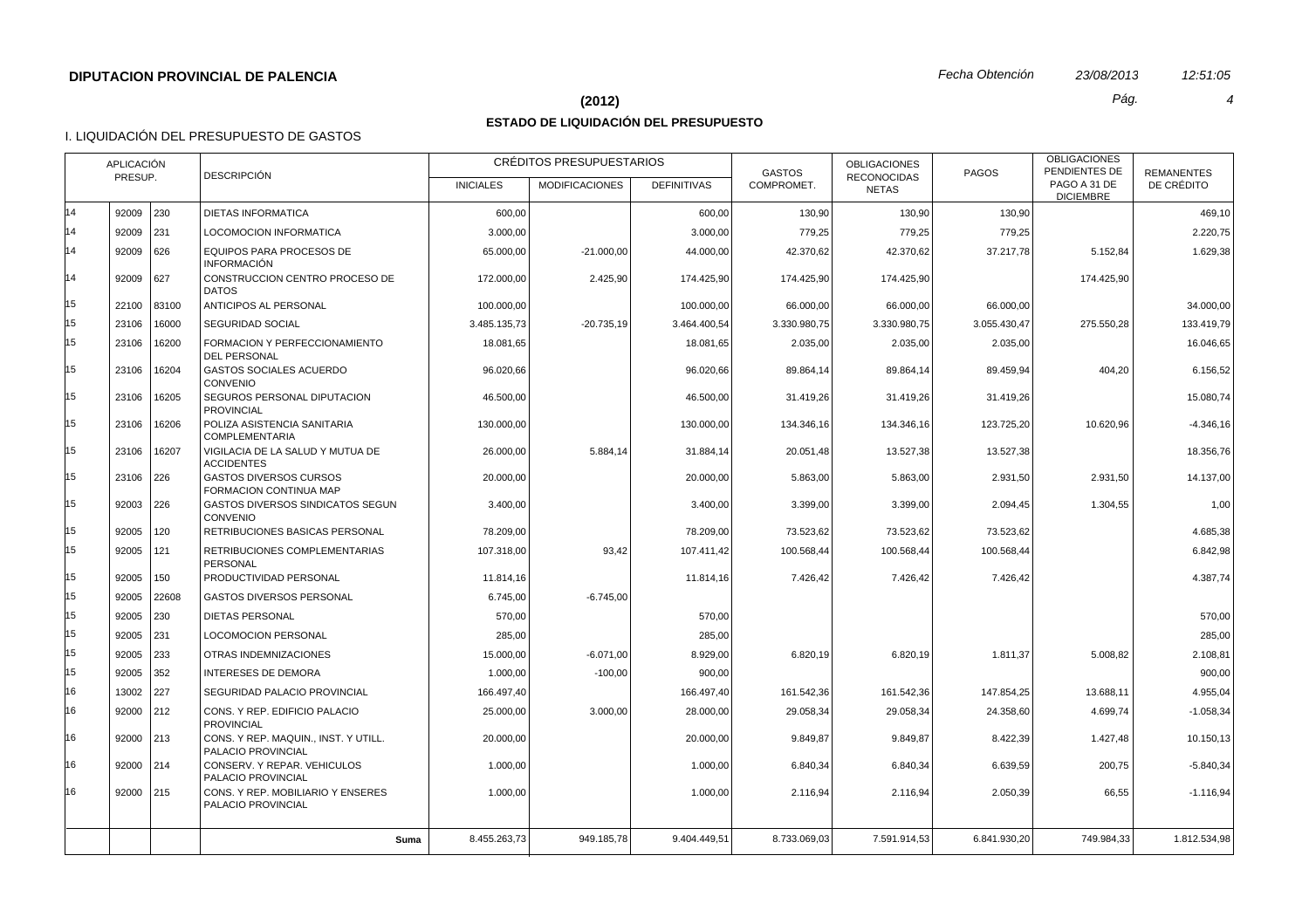# **(2012)** *Pág. 5*

# **ESTADO DE LIQUIDACIÓN DEL PRESUPUESTO**

|    | APLICACIÓN<br><b>DESCRIPCIÓN</b><br>PRESUP. |             |                                                                   | CRÉDITOS PRESUPUESTARIOS |                       |                    | <b>GASTOS</b> | <b>OBLIGACIONES</b><br><b>RECONOCIDAS</b> | <b>PAGOS</b> | <b>OBLIGACIONES</b><br>PENDIENTES DE | <b>REMANENTES</b> |
|----|---------------------------------------------|-------------|-------------------------------------------------------------------|--------------------------|-----------------------|--------------------|---------------|-------------------------------------------|--------------|--------------------------------------|-------------------|
|    |                                             |             |                                                                   | <b>INICIALES</b>         | <b>MODIFICACIONES</b> | <b>DEFINITIVAS</b> | COMPROMET.    | <b>NETAS</b>                              |              | PAGO A 31 DE<br><b>DICIEMBRE</b>     | DE CRÉDITO        |
| 16 |                                             | 92000 220   | MATERIAL DE OFICINA PALACIO<br><b>PROVINCIAL</b>                  | 65.000,00                |                       | 65.000,00          | 56.973,84     | 56.973,84                                 | 50.447,22    | 6.526,62                             | 8.026,16          |
| 16 | 92000                                       | 22100       | ENERGIA ELECTRICA PALACIO<br><b>PROVINCIAL</b>                    | 45.000,00                |                       | 45.000,00          | 43.341,07     | 43.341,07                                 | 38.464,72    | 4.876,35                             | 1.658,93          |
| 16 | 92000                                       | 22101       | <b>AGUA PALACIO PROVINCIAL</b>                                    | 5.500,00                 |                       | 5.500,00           | 3.793,31      | 3.793,31                                  | 3.793,31     |                                      | 1.706,69          |
| 16 | 92000                                       | 22102       | <b>GAS PALACIO PROVINCIAL</b>                                     | 32.000,00                |                       | 32.000,00          | 34.280,48     | 34.280,48                                 | 30.085,55    | 4.194,93                             | $-2.280,48$       |
| 16 | 92000                                       | 22103       | <b>COMBUSTIBLES Y CARBURANTES</b><br><b>DIPUTACION PROVINCIAL</b> | 5.000.00                 |                       | 5.000.00           | 9.797.15      | 9.797.15                                  | 9.264,37     | 532,78                               | $-4.797.15$       |
| 16 | 92000                                       | 22104       | <b>VESTUARIO DIPUTACION PROVINCIAL</b>                            | 13.000,00                |                       | 13.000,00          | 10.835,25     | 10.835,25                                 | 10.020,05    | 815,20                               | 2.164,75          |
| 16 | 92000                                       | 22106       | PRODUCTOS FARMACEUTICOS PALACIO<br><b>PROVINCIAL</b>              | 500,00                   |                       | 500,00             | 45,16         | 45,16                                     |              | 45,16                                | 454,84            |
| 16 |                                             | 92000 22199 | OTROS SUMINISTROS DIPUTACION<br><b>PROVINCIAL</b>                 | 5.000,00                 |                       | 5.000,00           | 5.387,01      | 5.387,01                                  | 3.982,33     | 1.404,68                             | $-387,01$         |
| 16 | 92000                                       | 22200       | <b>COMUNICACIONES TELEFONICAS</b><br>PALACIO PROVINCIAL           | 70.000,00                |                       | 70.000,00          | 66.808,19     | 66.808,19                                 | 61.301,97    | 5.506,22                             | 3.191,81          |
| 16 |                                             | 92000 22201 | COMUNICACIONES POSTALES PALACIO<br><b>PROVINCIAL</b>              | 30.000,00                |                       | 30.000,00          | 20.086,00     | 20.086,00                                 | 17.128,85    | 2.957,15                             | 9.914,00          |
| 16 |                                             | 92000 224   | PRIMAS DE SEGUROS                                                 | 95.000.00                | $-41.800.00$          | 53.200,00          | 50.392.65     | 50.192.65                                 | 50.192,65    |                                      | 3.007.35          |
| 16 |                                             | 92000 225   | TRIBUTOS PALACIO PROVINCIAL                                       | 22.000,00                | $-100,00$             | 21.900,00          | 21.718,11     | 21.718,11                                 | 21.718,11    |                                      | 181,89            |
| 16 |                                             | 92000 226   | <b>GASTOS DIVERSOS DIPUTACION</b><br><b>PROVINCIAL</b>            | 60.000,00                |                       | 60.000,00          | 53.443,67     | 53.443,67                                 | 49.067,19    | 4.376,48                             | 6.556,33          |
| 16 | 92000 227                                   |             | TRABAJOS REAL. POR OTRAS<br>EMPRESAS PALACIO PROVINCIAL           | 98.622,00                | $-8.684,00$           | 89.938,00          | 91.171,52     | 91.171,52                                 | 83.486,17    | 7.685,35                             | $-1.233,52$       |
| 16 | 92000                                       | 352         | INTERESES DE DEMORA.                                              | 2.000,00                 | 100,00                | 2.100,00           | 1.779,79      | 1.779,79                                  | 1.779,79     |                                      | 320,21            |
| 16 | 92000                                       | 623         | MAQUINARIA. INST. Y UTILLAJE PALACIO<br><b>PROVINCIAL</b>         | 9.600,00                 |                       | 9.600,00           | 9.599,09      | 9.599,09                                  | 6.661,21     | 2.937,88                             | 0,91              |
| 16 |                                             | 92000 625   | MOBILIARIO Y ENSERES PALACIO<br><b>PROVINCIAL</b>                 | 8.000,00                 | 17.311,21             | 25.311,21          | 20.885,94     | 20.885,94                                 | 4.533,85     | 16.352,09                            | 4.425,27          |
| 16 |                                             | $92000$ 632 | OBRAS PALACIO PROVINCIAL                                          | 150.000.00               | 125.022.18            | 275.022,18         | 242.369.95    | 223.372.95                                | 219.305.11   | 4.067.84                             | 51.649.23         |
| 17 | 33200                                       | 226         | <b>GASTOS DIVERSOS BIBLIOTECA</b>                                 | 5.390,00                 |                       | 5.390,00           | 4.092,42      | 4.092,42                                  | 3.360,35     | 732,07                               | 1.297,58          |
| 17 | 33200                                       | 623         | MAQUINARIA, INST. Y UTILLAJE<br><b>BIBLIOTECA</b>                 | 1.000,00                 |                       | 1.000,00           |               |                                           |              |                                      | 1.000,00          |
| 17 |                                             | 33200 625   | MOBILIARIO Y ENSERES BIBLIOTECA                                   | 1.000,00                 |                       | 1.000,00           |               |                                           |              |                                      | 1.000,00          |
| 17 |                                             | 33200 628   | DOTACION BIBLIOGRAFICA BIBLIOTECA                                 | 3.000,00                 |                       | 3.000,00           | 1.115,24      | 1.115,24                                  | 1.115,24     |                                      | 1.884,76          |
| 17 |                                             | 33200 629   | CATALOGACION BIBLIOTECA<br><b>PROVINCIAL</b>                      | 8.000,00                 |                       | 8.000.00           |               |                                           |              |                                      | 8.000.00          |
| 17 |                                             | 92002 212   | CONS. Y REP. ARCHIVO PROVINCIAL                                   | 10.000,00                |                       | 10.000,00          | 5.700,69      | 5.700,69                                  | 4.396,33     | 1.304,36                             | 4.299,31          |
| 17 |                                             | 92002 213   | CONS. Y REP. MAQUIN., INST. Y UTILL.<br><b>ARCHIVO PROVINCIAL</b> | 8.000,00                 |                       | 8.000,00           | 420,88        | 420,88                                    | 420,88       |                                      | 7.579,12          |
| 17 |                                             | $92002$ 216 | MANTENIMIENTO PROGRAMA<br>INFORMATICO ARCHIVO PROVINCIAL          | 1.761,00                 |                       | 1.761,00           |               |                                           |              |                                      | 1.761,00          |
|    |                                             |             | Suma                                                              | 9.209.636,73             | 1.041.035,17          | 10.250.671.90      | 9.487.106.44  | 8.326.754.94                              | 7.512.455,45 | 814.299.49                           | 1.923.916,96      |
|    |                                             |             |                                                                   |                          |                       |                    |               |                                           |              |                                      |                   |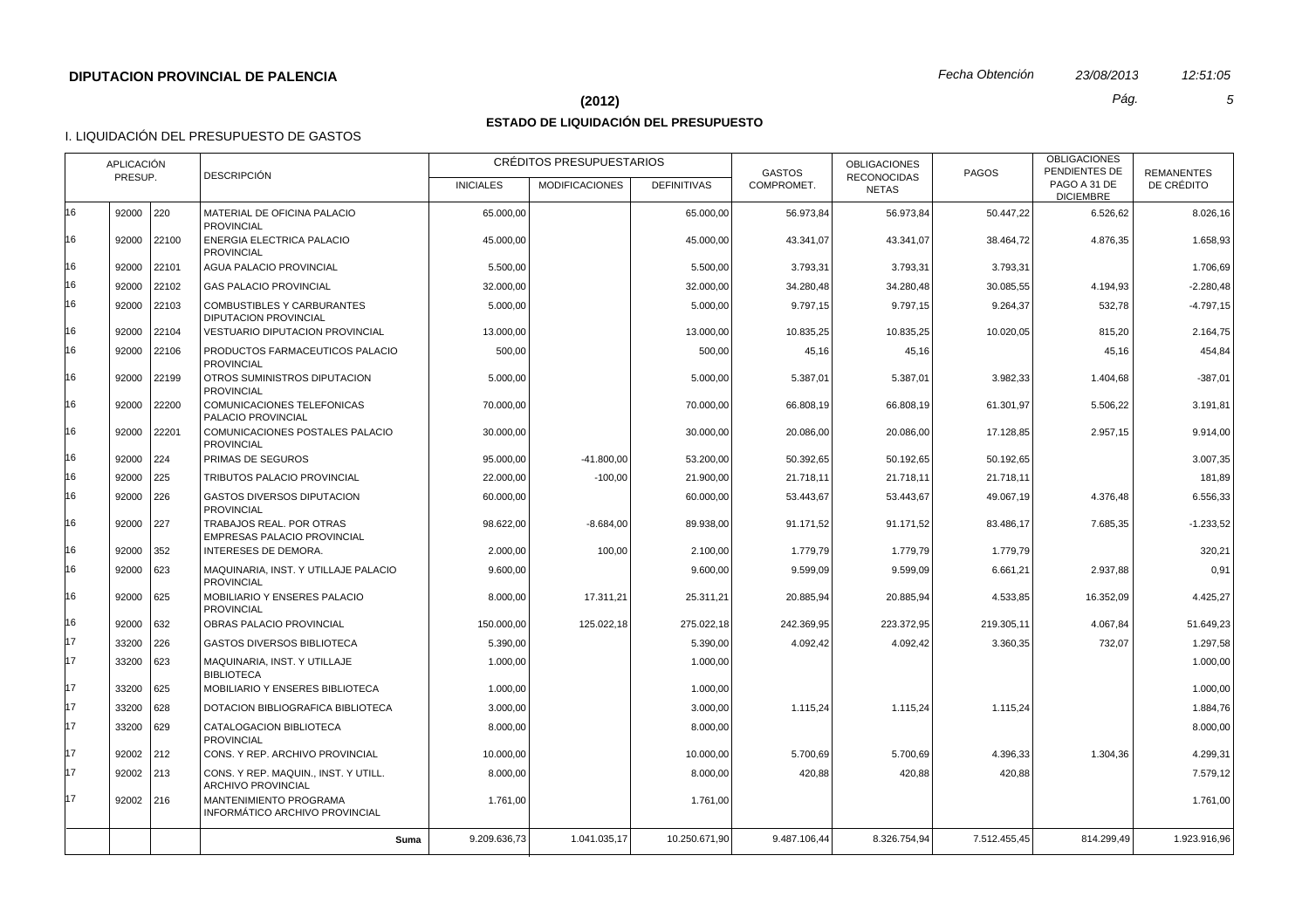## **(2012)** *Pág. 6*

# **ESTADO DE LIQUIDACIÓN DEL PRESUPUESTO**

| <b>APLICACIÓN</b><br>PRESUP. |             |       | <b>DESCRIPCIÓN</b>                                               |                  | CRÉDITOS PRESUPUESTARIOS |                    | <b>GASTOS</b> | <b>OBLIGACIONES</b><br><b>RECONOCIDAS</b> | <b>PAGOS</b> | <b>OBLIGACIONES</b><br>PENDIENTES DE | <b>REMANENTES</b> |
|------------------------------|-------------|-------|------------------------------------------------------------------|------------------|--------------------------|--------------------|---------------|-------------------------------------------|--------------|--------------------------------------|-------------------|
|                              |             |       |                                                                  | <b>INICIALES</b> | <b>MODIFICACIONES</b>    | <b>DEFINITIVAS</b> | COMPROMET.    | <b>NETAS</b>                              |              | PAGO A 31 DE<br><b>DICIEMBRE</b>     | DE CRÉDITO        |
| 17                           | 92002 220   |       | MATERIAL DE OFICINA ARCHIVO<br><b>PROVINCIAL</b>                 | 2.914,00         |                          | 2.914,00           | 658,39        | 658,39                                    | 308,39       | 350,00                               | 2.255,61          |
| 17                           | 92002 221   |       | SUMINISTROS AGUA, LUZ Y OTROS<br>CASTILLO FUENTES DE V.          | 10.077,00        |                          | 10.077,00          | 17.191,26     | 17.191,26                                 | 15.711,88    | 1.479,38                             | $-7.114,26$       |
| 17                           | 92002       | 222   | COMUNICACIONES CASTILLO FUENTES<br>DE VALDEPERO                  | 2.500,00         |                          | 2.500,00           | 2.408,71      | 2.408,71                                  | 2.172,83     | 235,88                               | 91,29             |
| 17                           | 92002 224   |       | PRIMAS DE SEGUROS CASTILLO<br><b>FUENTES DE VALDEPERO</b>        | 1.000,00         |                          | 1.000,00           |               |                                           |              |                                      | 1.000,00          |
| 17                           | 92002       | 22608 | <b>GASTOS DIVERSOS ARCHIVO</b><br><b>PROVINCIAL</b>              | 15.000,00        | 643,57                   | 15.643,57          | 8.025,20      | 8.025,20                                  | 8.025,20     |                                      | 7.618,37          |
| 17                           | 92002       | 22609 | <b>GASTOS DIVERSOS EXPOSICIONES</b><br><b>ARCHIVO PROVINCIAL</b> | 11.000,00        | 10.496,00                | 21.496,00          | 23.679,36     | 23.679,36                                 | 22.202,50    | 1.476,86                             | $-2.183,36$       |
| 17                           | 92002       | 227   | TRABAJOS REAL. POR OTRAS<br><b>EMPRESAS ARCHIVO PROVINCIAL</b>   | 45.000,00        | $-5.000,00$              | 40.000,00          | 38.445,34     | 38.445,34                                 | 35.132,33    | 3.313,01                             | 1.554,66          |
| 17                           | 92002 230   |       | DIETAS ARCHIVO PROVINCIAL                                        | 600,00           |                          | 600,00             |               |                                           |              |                                      | 600,00            |
| 17                           | 92002       | 231   | LOCOMOCION ARCHIVO PROVINCIAL                                    | 450,00           |                          | 450,00             |               |                                           |              |                                      | 450,00            |
| 17                           | 92002 622   |       | OBRAS ARCHIVO PROVINCIAL                                         |                  |                          |                    |               |                                           |              |                                      |                   |
| 17                           | 92002 623   |       | MAQUINARIA, INST. Y UTILLAJE<br>CASTILLO FUENTES VALD.           | 1.000,00         |                          | 1.000.00           |               |                                           |              |                                      | 1.000,00          |
| 17                           | 92002   625 |       | MOBILIARIO Y ENSERES CASTILLO<br>FUENTES VALD.                   | 8.000,00         |                          | 8.000,00           |               |                                           |              |                                      | 8.000,00          |
| 17                           | 92002       | 626   | EQUIPOS PROCESO INFORMACION<br>ARCHIVO PROVINCIAL                |                  |                          |                    |               |                                           |              |                                      |                   |
| 17                           | 92002       | 629   | CATALOGACION ARCHIVO DIPUTACION                                  | 15.000,00        |                          | 15.000,00          |               |                                           |              |                                      | 15.000,00         |
| 17                           | 92002       | 632   | OBRAS CASTILLO FUENTES DE<br>VALDEPERO                           | 29.000,00        | 2.880,34                 | 31.880,34          |               |                                           |              |                                      | 31.880,34         |
| 17                           | 92002       | 65002 | CATALOGACION ARCHIVOS<br><b>MUNICIPALES</b>                      | 18.000,00        | 500,46                   | 18.500,46          |               |                                           |              |                                      | 18.500,46         |
| 17                           | 92006       | 120   | RETRIBUCIONES BASICAS ARCHIVOS Y<br><b>BIBLIOTECAS</b>           | 67.420,00        |                          | 67.420,00          | 63.599,60     | 63.599,60                                 | 63.599,60    |                                      | 3.820,40          |
| 17                           | 92006       | 121   | RETRIBUCIONES COMPLEMENTARIAS<br>ARCHIVOS Y BIBLIOTECAS          | 96.731,00        |                          | 96.731,00          | 90.284,89     | 90.284,89                                 | 90.284,89    |                                      | 6.446,11          |
| 17                           | 92006       | 130   | PERSONAL LABORAL FIJO ARCHIVOS Y<br><b>BIBLIOTECAS</b>           | 55.636,00        | 839,31                   | 56.475,31          | 52.824,45     | 52.824,45                                 | 52.824,45    |                                      | 3.650,86          |
| 17                           | 92006       | 150   | PRODUCTIVIDAD ARCHIVOS Y<br><b>BIBLIOTECAS</b>                   | 1.000,00         |                          | 1.000,00           |               |                                           |              |                                      | 1.000,00          |
| 17                           | 92006       | 623   | MAQUINARIA, INST. Y UTILLAJE<br>ARCHIVOS Y BIBLIOTECAS           |                  | 6.517,12                 | 6.517,12           | 6.517,12      | 6.517,12                                  | 6.517,12     |                                      |                   |
| 17                           | 92006       | 628   | MATERIAL INVENTARIABLE ARCHIVOS Y<br><b>BIBLIOTECAS</b>          |                  | 126,06                   | 126,06             |               |                                           |              |                                      | 126,06            |
| 21                           | 93000   120 |       | RETRIBUCIONES BASICAS<br><b>INTERVENCION</b>                     | 181.534,00       |                          | 181.534,00         | 157.869,80    | 157.869,80                                | 157.869,80   |                                      | 23.664,20         |
| 21                           | 93000   121 |       | RETRIBUCIONES COMPLEMENTARIAS<br><b>INTERVENCION</b>             | 304.863,71       |                          | 304.863,71         | 274.352,11    | 274.352,11                                | 274.352,11   |                                      | 30.511,60         |
|                              |             |       | Suma                                                             | 10.076.362,44    | 1.058.038,03             | 11.134.400,47      | 10.222.962.67 | 9.062.611.17                              | 8.241.456,55 | 821.154,62                           | 2.071.789,30      |
|                              |             |       |                                                                  |                  |                          |                    |               |                                           |              |                                      |                   |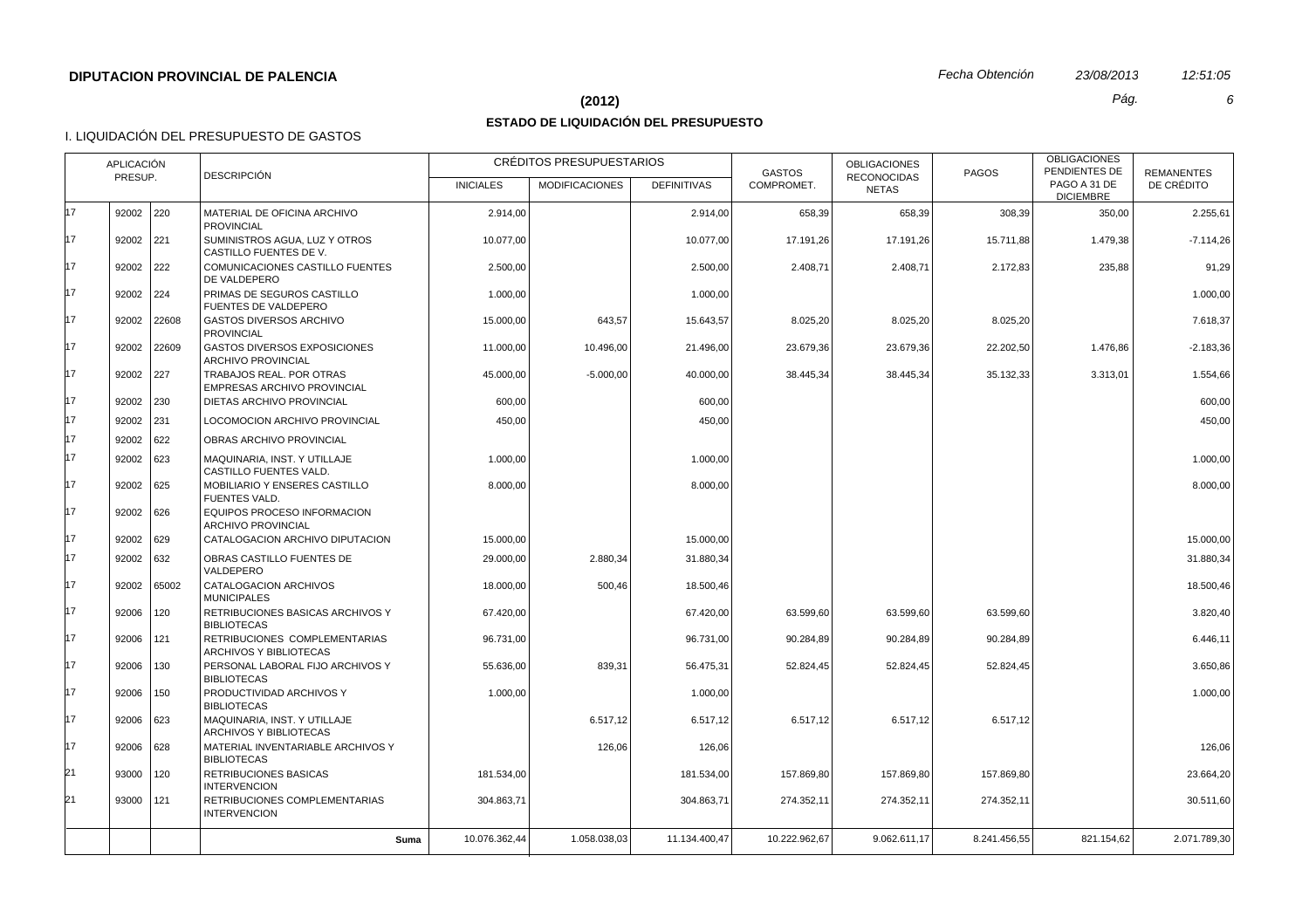#### **(2012)** *Pág. 7*

## **ESTADO DE LIQUIDACIÓN DEL PRESUPUESTO**

|    | APLICACIÓN<br><b>DESCRIPCIÓN</b><br>PRESUP. |             |                                                            | CRÉDITOS PRESUPUESTARIOS |                       |                    | <b>GASTOS</b> | <b>OBLIGACIONES</b>                | <b>PAGOS</b>  | <b>OBLIGACIONES</b><br>PENDIENTES DE | <b>REMANENTES</b> |
|----|---------------------------------------------|-------------|------------------------------------------------------------|--------------------------|-----------------------|--------------------|---------------|------------------------------------|---------------|--------------------------------------|-------------------|
|    |                                             |             |                                                            | <b>INICIALES</b>         | <b>MODIFICACIONES</b> | <b>DEFINITIVAS</b> | COMPROMET.    | <b>RECONOCIDAS</b><br><b>NETAS</b> |               | PAGO A 31 DE<br><b>DICIEMBRE</b>     | DE CRÉDITO        |
| 21 | 93000                                       | 150         | PRODUCTIVIDAD INTERVENCION                                 | 5.779,86                 | 2.000,00              | 7.779,86           | 7.544,98      | 7.544,98                           | 7.544,98      |                                      | 234,88            |
| 21 | 93000 226                                   |             | <b>GASTOS DIVERSOS INTERVENCION</b>                        | 1.000,00                 | $-1.000.00$           |                    |               |                                    |               |                                      |                   |
| 21 | 93000                                       | 230         | DIETAS INTERVENCION                                        | 1.000,00                 |                       | 1.000,00           | 18,70         | 18,70                              | 18,70         |                                      | 981,30            |
| 21 | 93000                                       | 231         | LOCOMOCION INTERVENCION                                    | 1.000,00                 |                       | 1.000,00           | 116,60        | 116,60                             | 116,60        |                                      | 883,40            |
| 22 | 01100                                       | $310$       | <b>INTERESES</b>                                           | 1.117.830,44             | -136.565.94           | 981.264,50         | 735.311,27    | 735.311,27                         | 695.842,16    | 39.469.11                            | 245.953,23        |
| 22 | 01100                                       | 359         | OTROS GASTOS FINANCIEROS                                   | 2.000,00                 |                       | 2.000,00           | 1.192,59      | 1.192,59                           | 1.192,59      |                                      | 807,41            |
| 22 | 01100 913                                   |             | AMORTIZACION PRESTAMOS A LARGO<br><b>PLAZO</b>             | 6.505.188,57             | 11.040,04             | 6.516.228,61       | 6.516.228,61  | 6.516.228,61                       | 6.224.536,62  | 291.691,99                           |                   |
| 23 | 13004                                       | 227         | SEGURIDAD RECAUDACION                                      | 3.846,00                 |                       | 3.846,00           |               |                                    |               |                                      | 3.846,00          |
| 23 | 93401                                       | 120         | RETRIBUCIONES BASICAS TESORERIA                            | 76.568,00                |                       | 76.568,00          | 73.173,52     | 73.173,52                          | 73.173,52     |                                      | 3.394,48          |
| 23 | 93401                                       | 121         | RETRIBUCIONES COMPLEMENTARIAS<br><b>TESORERIA</b>          | 135.954,00               |                       | 135.954,00         | 117.223,66    | 117.223,66                         | 117.223,66    |                                      | 18.730,34         |
| 23 | 93401                                       | 130         | PERSONAL LABORAL FIJO TESORERIA                            | 26.632,00                |                       | 26.632,00          | 24.702,88     | 24.702,88                          | 24.702,88     |                                      | 1.929,12          |
| 23 | 93401                                       | 150         | PRODUCTIVIDAD TESORERIA                                    | 1.000.00                 | 1.900.00              | 2.900.00           | 2.819,10      | 2.819.10                           | 2.819,10      |                                      | 80,90             |
| 23 | 93401                                       | 230         | <b>DIETAS TESORERIA</b>                                    | 290,00                   |                       | 290,00             |               |                                    |               |                                      | 290,00            |
| 23 | 93401                                       | 231         | <b>LOCOMOCION TESORERIA</b>                                | 290,00                   |                       | 290,00             |               |                                    |               |                                      | 290,00            |
| 23 | 93402                                       | 120         | <b>RETRIBUCIONES BASICAS</b><br><b>RECAUDACION</b>         | 115.476,00               |                       | 115.476,00         | 107.715,31    | 107.715.31                         | 107.715.31    |                                      | 7.760.69          |
| 23 | 93402                                       | 121         | RETRIBUCIONES COMPLEMENTARIAS<br><b>RECAUDACION</b>        | 177.921,00               |                       | 177.921,00         | 168.044,27    | 168.044,27                         | 168.044,27    |                                      | 9.876,73          |
| 23 | 93402                                       | 130         | PERSONAL LABORAL FIJO<br><b>RECAUDACION</b>                | 219.595,00               |                       | 219.595,00         | 200.414,61    | 200.414,61                         | 200.414,61    |                                      | 19.180,39         |
| 23 | 93402                                       | 131         | PERSONAL LABORAL TEMPORAL<br><b>RECAUDACION</b>            | 11.023,00                |                       | 11.023,00          |               |                                    |               |                                      | 11.023,00         |
| 23 | 93402                                       | 150         | PRODUCTIVIDAD RECAUDACION                                  | 4.352,36                 | 619,10                | 4.971,46           | 5.052,36      | 5.052,36                           | 5.052,36      |                                      | $-80,90$          |
| 23 | 93402 202                                   |             | ALQUILER EDIFICIO RECAUDACION                              | 28.988,00                | 235,00                | 29.223,00          | 29.218,60     | 29.218,60                          | 29.218,60     |                                      | 4,40              |
| 23 | 93402 206                                   |             | ARRENDAMIENTO EQUIPOS PARA<br>PROCESOS DE INFORMACION      | 194.095.84               | $-3.690.00$           | 190.405.84         | 190.400.00    | 190.400.00                         | 142.000.00    | 48,400.00                            | 5.84              |
| 23 | 93402 212                                   |             | CONS. Y REP. EDIFICIO RECAUDACION                          | 500,00                   |                       | 500,00             |               |                                    |               |                                      | 500,00            |
| 23 | 93402 213                                   |             | CONS. Y REP. MAQUIN., INST. Y UTILL.<br><b>RECAUDACION</b> | 1.100,00                 |                       | 1.100,00           | 1.520,93      | 1.520,93                           | 1.443,85      | 77,08                                | $-420,93$         |
| 23 | 93402 215                                   |             | CONS. Y REP. MOBILIARIO Y ENSERES<br><b>RECAUDACION</b>    | 100,00                   |                       | 100,00             |               |                                    |               |                                      | 100,00            |
| 23 | 93402 216                                   |             | CONSERVAC, Y REPARAC, EQUIPOS<br>INFORMATICOS RECAUDACION  | 1.500,00                 |                       | 1.500,00           | 368,30        | 368,30                             | 224,30        | 144,00                               | 1.131,70          |
| 23 | 93402 220                                   |             | MATERIAL DE OFICINA RECAUDACION                            | 4.100,00                 |                       | 4.100,00           | 3.914,24      | 3.914,24                           | 3.914,24      |                                      | 185,76            |
| 23 | 93402                                       | 22100       | ENERGIA ELECTRICA RECAUDACION                              | 4.500,00                 |                       | 4.500,00           | 5.291,49      | 5.291,49                           | 4.757,38      | 534,11                               | $-791,49$         |
| 23 |                                             | 93402 22101 | <b>AGUA RECAUDACION</b>                                    | 110,00                   |                       | 110,00             | 101,13        | 101,13                             | 101,13        |                                      | 8,87              |
|    |                                             |             | Suma                                                       | 18.718.102,51            | 932.576,23            | 19.650.678,74      | 18.413.335,82 | 17.252.984,32                      | 16.051.513,41 | 1.201.470,91                         | 2.397.694,42      |
|    |                                             |             |                                                            |                          |                       |                    |               |                                    |               |                                      |                   |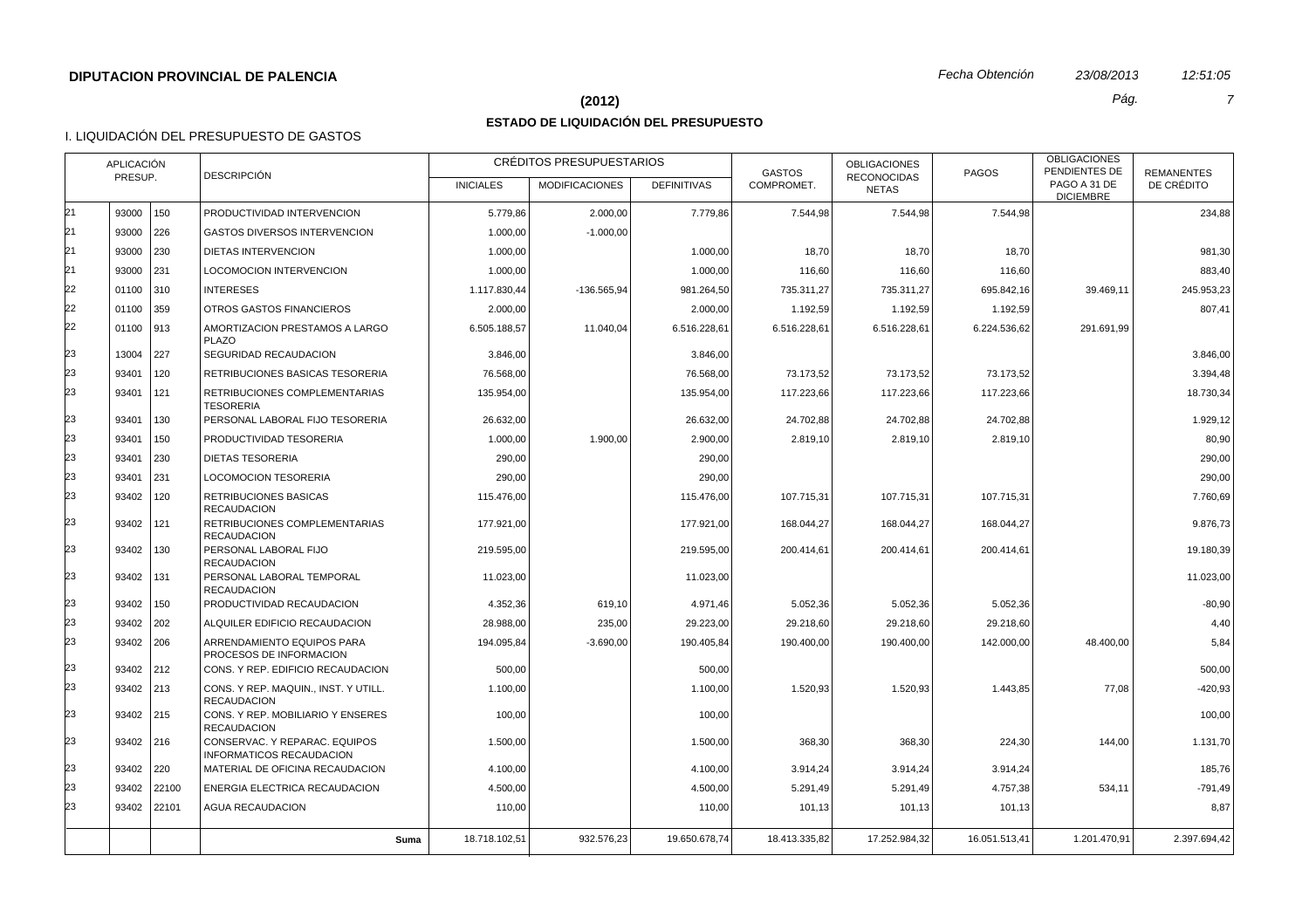# **(2012)** *Pág. 8*

# **ESTADO DE LIQUIDACIÓN DEL PRESUPUESTO**

|    | APLICACIÓN<br><b>DESCRIPCIÓN</b><br>PRESUP. |             |                                                                 | CRÉDITOS PRESUPUESTARIOS |                       |                    | <b>GASTOS</b> | <b>OBLIGACIONES</b><br><b>RECONOCIDAS</b> | <b>PAGOS</b>  | <b>OBLIGACIONES</b><br>PENDIENTES DE | <b>REMANENTES</b> |
|----|---------------------------------------------|-------------|-----------------------------------------------------------------|--------------------------|-----------------------|--------------------|---------------|-------------------------------------------|---------------|--------------------------------------|-------------------|
|    |                                             |             |                                                                 | <b>INICIALES</b>         | <b>MODIFICACIONES</b> | <b>DEFINITIVAS</b> | COMPROMET.    | <b>NETAS</b>                              |               | PAGO A 31 DE<br><b>DICIEMBRE</b>     | DE CRÉDITO        |
| 23 |                                             | 93402 22102 | <b>GAS RECAUDACION</b>                                          | 3.000,00                 |                       | 3.000,00           | 1.693,50      | 1.693,50                                  | 1.395,49      | 298,01                               | 1.306,50          |
| 23 |                                             | 93402 22104 | <b>VESTUARIO SERVICIO DE</b><br><b>RECAUDACION</b>              | 600,00                   |                       | 600,00             | 609,99        | 609,99                                    | 609,99        |                                      | $-9,99$           |
| 23 | 93402                                       | 22199       | OTROS SUMINISTROS SERVICIO DE<br><b>RECAUDACION</b>             | 500,00                   |                       | 500,00             | 747,50        | 747,50                                    | 693,56        | 53,94                                | $-247,50$         |
| 23 | 93402                                       | 22200       | COMUNICACIONES TELEFONICAS<br><b>RECAUDACION</b>                | 1.100,00                 |                       | 1.100,00           | 312,26        | 312,26                                    | 253,58        | 58,68                                | 787.74            |
| 23 | 93402 22201                                 |             | COMUNICACIONES POSTALES SERVICIO<br>DE RECAUDACION              | 64.000,00                |                       | 64.000,00          | 72.195,29     | 72.195,29                                 | 46.005,61     | 26.189,68                            | $-8.195,29$       |
| 23 | 93402 224                                   |             | PRIMAS DE SEGUROS SERVICIO DE<br><b>RECAUDACION</b>             | 500,00                   |                       | 500,00             | 65,83         | 65,83                                     | 65,83         |                                      | 434,17            |
| 23 | 93402 226                                   |             | <b>GASTOS DIVERSOS RECAUDACION</b>                              | 6.000,00                 |                       | 6.000,00           | 12.930,93     | 12.930,93                                 | 12.477,63     | 453,30                               | $-6.930.93$       |
| 23 | 93402 22700                                 |             | TRABAJOS REAL. POR OTRAS<br>EMPRESAS LIMPIEZA RECAUDACION       | 9.821,00                 |                       | 9.821,00           | 9.774,68      | 9.774,68                                  | 8.946,43      | 828,25                               | 46,32             |
| 23 | 93402 22706                                 |             | ESTUDIOS Y TRABAJOS TECNICOS<br>COLABORACION I.T.               | 18.000,00                |                       | 18.000,00          |               |                                           |               |                                      | 18.000,00         |
| 23 | 93402                                       | 22799       | OTROS TRABAJOS REAL, POR OTRAS<br><b>EMPRESAS RECAUDACION</b>   | 18.000,00                | $-1.545.00$           | 16.455,00          |               |                                           |               |                                      | 16.455,00         |
| 23 | 93402                                       | 230         | DIETAS RECAUDACION                                              | 500,00                   |                       | 500,00             | 112,84        | 112,84                                    | 112,84        |                                      | 387,16            |
| 23 | 93402                                       | 231         | LOCOMOCION RECAUDACION                                          | 500,00                   |                       | 500,00             | 264,00        | 264,00                                    | 264,00        |                                      | 236,00            |
| 23 | 93402                                       | 46201       | CONVENIO GESTION TRIBUTARIA<br>AYUNTAMIENTO DE VILLAMURIEL      |                          | 37.000,00             | 37.000,00          | 33.916,65     | 33.916,65                                 | 33.916,65     |                                      | 3.083,35          |
| 23 | 93402                                       | 623         | MAQUINARIA, INST. Y UTILLAJE<br><b>RECAUDACION</b>              | 1.000,00                 |                       | 1.000,00           |               |                                           |               |                                      | 1.000,00          |
| 23 | 93402                                       | 625         | MOBILIARIO Y ENSERES RECAUDACION                                | 2.000,00                 |                       | 2.000,00           |               |                                           |               |                                      | 2.000,00          |
| 31 | 13001                                       | 632         | OBRAS DE REFORMA CASAS CUARTEL<br><b>GUARDIA CIVIL</b>          | 160.000,00               |                       | 160.000,00         | 79.854,11     | 79.854,11                                 |               | 79.854,11                            | 80.145,89         |
| 31 | 15101                                       | 65001       | OTRAS OBRAS E INVERSIONES POR<br>CUENTA DE OTROS ENTES PUBLICOS | 30.000,00                | $-15.000,00$          | 15.000,00          | 11.181,73     |                                           |               |                                      | 15.000,00         |
| 31 | 15101                                       | 76201       | SUBVENCIONES AYTOS, OTRAS OBRAS<br>E INVERSIONES MUNICIPALES    | 170.000,00               | 302.693,20            | 472.693,20         | 470.366,76    | 470.366,76                                | 128.700,00    | 341.666,76                           | 2.326,44          |
| 31 | 15101                                       | 76204       | SUBV. CONVENIOS AYTOS. OTRAS<br>OBRAS E INVERSIONES MUNICIPALES | 100.000,00               | 78.547,00             | 178.547,00         | 178.547,00    | 178.547,00                                | 43.840,62     | 134.706,38                           |                   |
| 31 | 15102                                       | 65001       | ADQUISICION MOBILIARIO URBANO                                   | 60.000,00                |                       | 60.000.00          | 59.985.37     | 59.985.37                                 |               | 59.985.37                            | 14,63             |
| 31 | 15104                                       | 76203       | SUBV. AYTO. PALENCIA ACONDICION.<br><b>TRAVESIAS A CEDER</b>    |                          | 434.168,00            | 434.168,00         | 434.168,00    | 434.168,00                                |               | 434.168,00                           |                   |
| 31 | 16900                                       | 120         | RETRIBUCIONES BASICAS PLANES<br>PROVINCIALES Y CONTRATACION     | 116.970,00               |                       | 116.970,00         | 109.299,62    | 109.299,62                                | 109.299,62    |                                      | 7.670,38          |
| 31 | 16900                                       | 121         | RETRIBUCIONES COMPLEMENTARIAS<br>PLANES PROVINCIALES Y CONTRAT. | 185.341,00               |                       | 185.341,00         | 170.901,59    | 170.901,59                                | 170.901,59    |                                      | 14.439,41         |
| 31 | 16900                                       | 150         | PRODUCTIVIDAD PLANES<br>PROVINCIALES Y CONTRATACION             | 2.000,00                 |                       | 2.000.00           | 2.145,16      | 2.145,16                                  | 2.145,16      |                                      | $-145,16$         |
|    |                                             |             | Suma                                                            | 19.668.934,51            | 1.768.439,43          | 21.437.373,94      | 20.062.408,63 | 18.890.875,40                             | 16.611.142,01 | 2.279.733,39                         | 2.546.498,54      |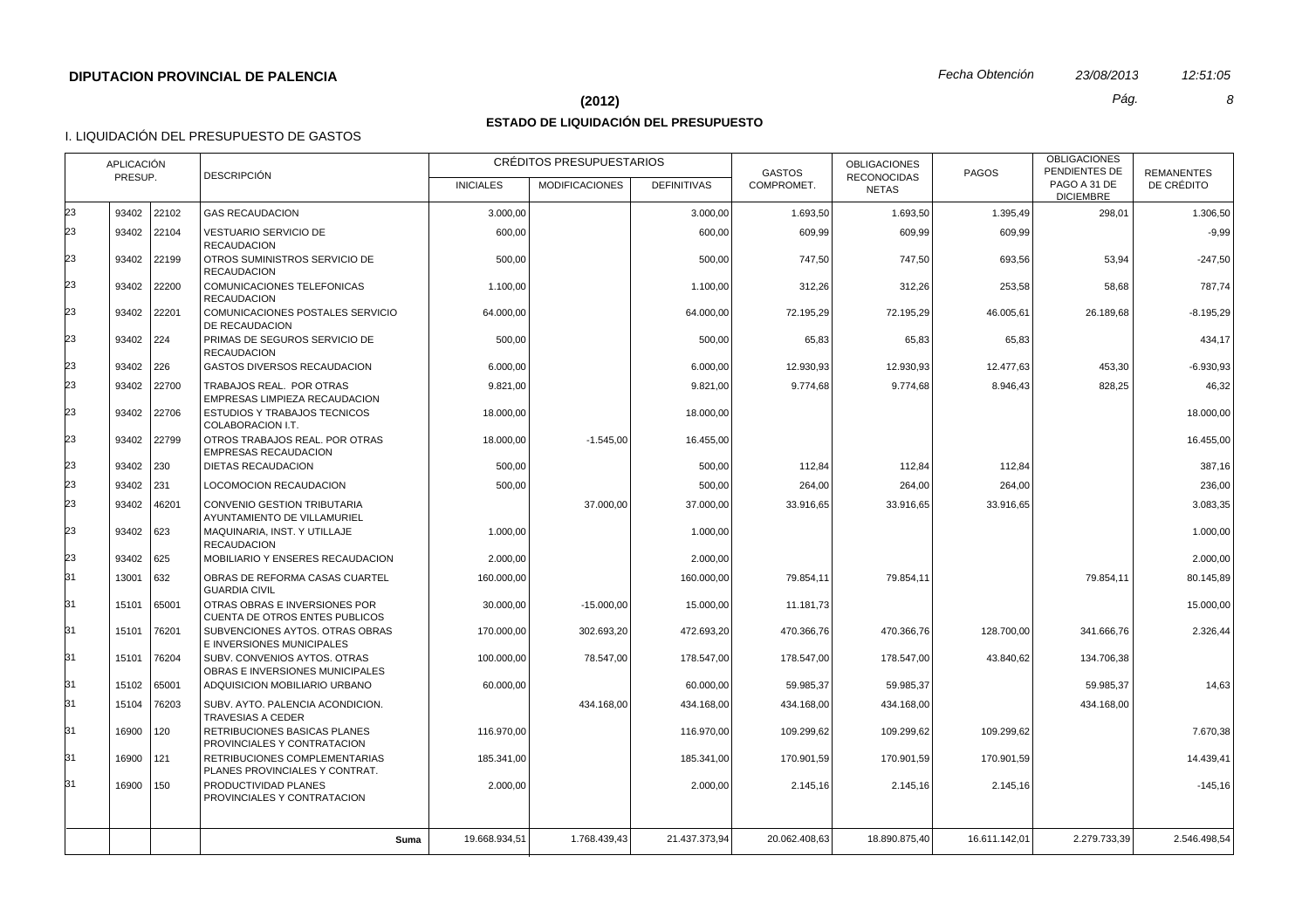#### **(2012)** *Pág. 9*

## **ESTADO DE LIQUIDACIÓN DEL PRESUPUESTO**

|    | APLICACIÓN<br>PRESUP. |             |                                                              |                  | CRÉDITOS PRESUPUESTARIOS |                    | <b>GASTOS</b> | <b>OBLIGACIONES</b>                | <b>PAGOS</b>  | <b>OBLIGACIONES</b><br>PENDIENTES DE | <b>REMANENTES</b> |
|----|-----------------------|-------------|--------------------------------------------------------------|------------------|--------------------------|--------------------|---------------|------------------------------------|---------------|--------------------------------------|-------------------|
|    |                       |             | <b>DESCRIPCIÓN</b>                                           | <b>INICIALES</b> | <b>MODIFICACIONES</b>    | <b>DEFINITIVAS</b> | COMPROMET.    | <b>RECONOCIDAS</b><br><b>NETAS</b> |               | PAGO A 31 DE<br><b>DICIEMBRE</b>     | DE CRÉDITO        |
| 31 | 16900 226             |             | <b>GASTOS DIVERSOS PLANES</b><br>PROVINCIALES Y CONTRATACION | 1.000,00         |                          | 1.000,00           |               |                                    |               |                                      | 1.000,00          |
| 31 | 16900 230             |             | DIETAS PLANES PROVINCIALES Y<br><b>CONTRATACION</b>          | 200,00           |                          | 200,00             | 18,70         | 18,70                              | 18,70         |                                      | 181,30            |
| 31 | 16900 231             |             | LOCOMOCION PLANES PROVINCIALES Y<br><b>CONTRATACION</b>      | 200,00           |                          | 200,00             | 62,85         | 62,85                              | 62,85         |                                      | 137,15            |
| 31 | 16900 352             |             | INTERESES DE DEMORA OBRAS                                    | 3.000,00         | $-2.500,00$              | 500,00             |               |                                    |               |                                      | 500,00            |
| 31 | 16901                 | 61901       | CARRETERAS PLAN PROVINCIAL OBRAS<br>Y SERVICIOS 2009         |                  |                          |                    |               |                                    |               |                                      |                   |
| 31 | 16901                 | 61909       | CARRETERAS PLAN PROVINCIAL OBRAS<br>Y SERVICIOS 2008         |                  |                          |                    |               |                                    |               |                                      |                   |
| 31 | 16901                 | 65001       | PLAN PROVINCIAL OBRAS Y SERVICIOS<br>2012                    | 1.770.270,46     | $-1.056.337.08$          | 713.933,38         |               |                                    |               |                                      | 713.933,38        |
| 31 | 16901                 | 65002       | PLAN PROVINCIAL OBRAS Y SERVICIOS<br>2009                    |                  |                          |                    |               |                                    |               |                                      |                   |
| 31 | 16901                 | 65003       | PLAN PROVINCIAL OBRAS Y SERVICIOS<br>2010                    |                  | 492.518.67               | 492.518,67         | 492.518,67    | 492.518,67                         | 492.518,67    |                                      |                   |
| 31 | 16901                 | 65004       | PLAN PROVINCIAL OBRAS Y SERVICIOS<br>2011                    |                  | 1.501.251,61             | 1.501.251,61       | 1.489.605,68  | 1.489.605,68                       | 1.489.605,68  |                                      | 11.645,93         |
| 31 | 16901                 | 65008       | PLAN PROVINCIAL OBRAS Y SERVICIOS<br>2008                    |                  |                          |                    |               |                                    |               |                                      |                   |
| 31 | 16901                 | 76201       | OBRAS DELEGADAS PLAN PROVINCIAL<br>OBRAS Y SERVICIOS 2012    | 1.000,00         |                          | 1.000,00           |               |                                    |               |                                      | 1.000,00          |
| 31 | 16901                 | 76202       | OBRAS DELEGADAS PLAN PROVINCIAL<br>OBRAS Y SERVICIOS 2011    |                  | 206.454,84               | 206.454,84         | 205.342,05    | 205.342,05                         | 205.342,05    |                                      | 1.112,79          |
| 31 | 16902                 | 65003       | PROGRAMA OPERATIVO LOCAL 2003                                |                  | 27.183,86                | 27.183,86          |               |                                    |               |                                      | 27.183,86         |
| 31 | 16902                 | 65004       | PROGRAMA OPERATIVO LOCAL 2004                                |                  | 37.345,35                | 37.345,35          |               |                                    |               |                                      | 37.345,35         |
| 31 | 16902                 | 65005       | PROGRAMA OPERATIVO LOCAL 2005                                |                  | 84.179,89                | 84.179,89          |               |                                    |               |                                      | 84.179,89         |
| 31 | 16902                 | 65006       | PROGRAMA OPERATIVO LOCAL 2006                                |                  | 82.572,08                | 82.572,08          |               |                                    |               |                                      | 82.572,08         |
| 31 |                       | 16903 61915 | CARRETERAS FONDO COOPERACION<br><b>LOCAL 2008</b>            |                  |                          |                    |               |                                    |               |                                      |                   |
| 31 | 16903                 | 65001       | FONDO DE COOPERACION LOCAL 2012                              | 2.751.468.01     | $-608.904.31$            | 2.142.563,70       |               |                                    |               |                                      | 2.142.563.70      |
| 31 | 16903                 | 65002       | FONDO DE COOPERACION LOCAL 2009                              |                  | 63.964,63                | 63.964,63          |               |                                    |               |                                      | 63.964,63         |
| 31 | 16903                 | 65003       | FONDO COOPERACION LOCAL 2010                                 |                  | 118.623,29               | 118.623,29         | 4.012,42      | 4.012,42                           | 4.012,42      |                                      | 114.610,87        |
| 31 | 16903                 | 65004       | FONDO DE COOPERACION LOCAL 2011                              |                  | 2.184.724,09             | 2.184.724,09       | 2.099.111,88  | 2.099.111,88                       | 2.099.111,88  |                                      | 85.612,21         |
| 31 | 16903                 | 65014       | FONDO COOPERACION LOCAL 2008                                 |                  | 55.531,56                | 55.531,56          |               |                                    |               |                                      | 55.531,56         |
| 31 | 16903                 | 76201       | OBRAS DELEGADAS FONDO<br>COOPERACION LOCAL 2012              | 1.000,00         |                          | 1.000,00           |               |                                    |               |                                      | 1.000,00          |
| 31 | 16903                 | 76202       | OBRAS DELEGADAS FONDO<br>COOPERACION LOCAL 2011              |                  | 337.123,42               | 337.123,42         | 336.625,32    | 336.625,32                         | 314.481,32    | 22.144,00                            | 498,10            |
| 31 | 16903                 | 76206       | OBRAS DELEGADAS FONDO<br>COOPERACION LOCAL 2010              |                  | 66.440,25                | 66.440,25          | 41.627,83     | 41.627,83                          | 41.627,83     |                                      | 24.812,42         |
|    |                       |             | Suma                                                         | 24.196.072,98    | 5.358.611,58             | 29.554.684,56      | 24.731.334,03 | 23.559.800,80                      | 21.257.923,41 | 2.301.877,39                         | 5.994.883,76      |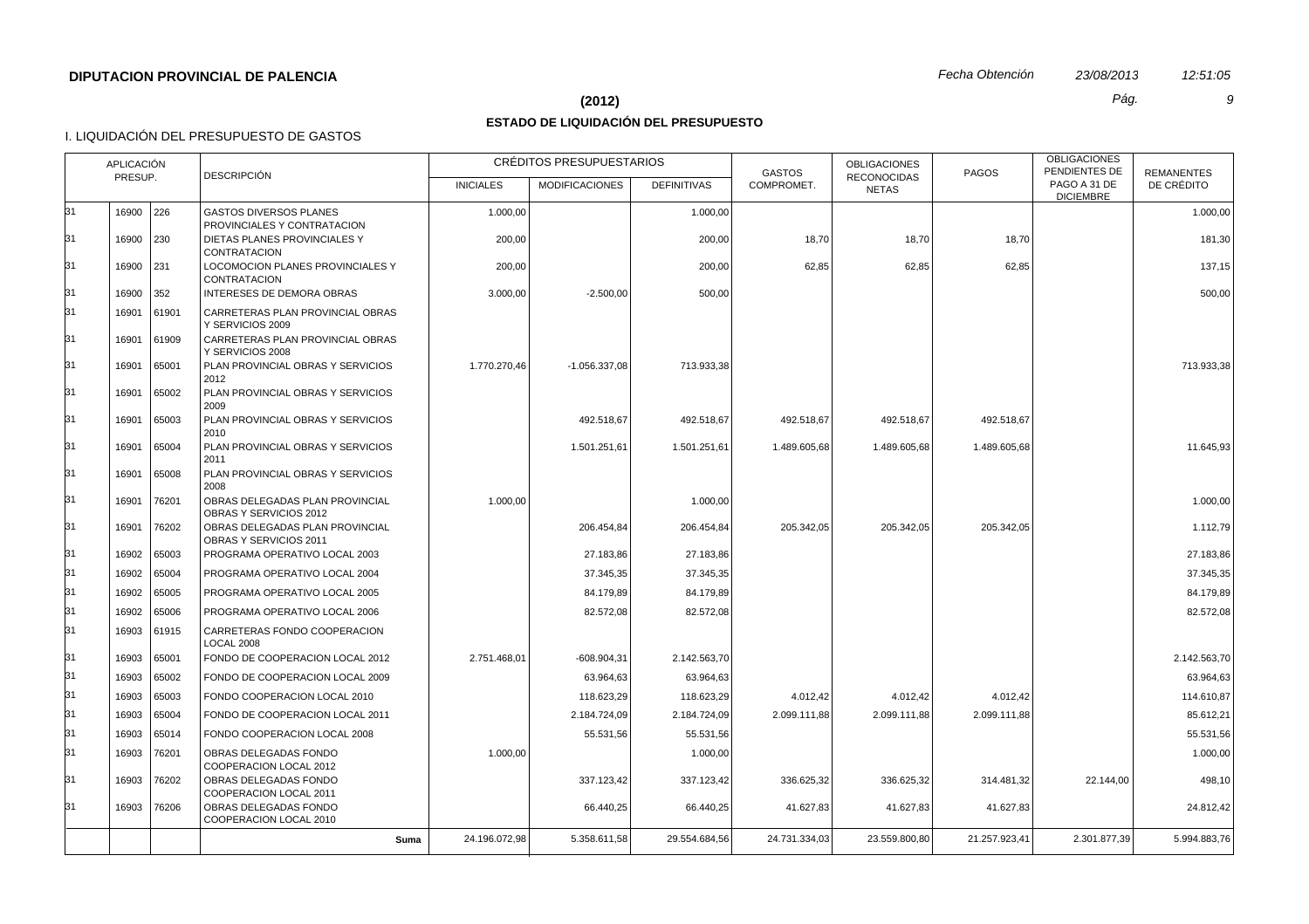#### **(2012)** *Pág. 10*

## **ESTADO DE LIQUIDACIÓN DEL PRESUPUESTO**

|    | APLICACIÓN<br><b>DESCRIPCIÓN</b><br>PRESUP. |             |                                                                                  | CRÉDITOS PRESUPUESTARIOS |                       |                    | <b>GASTOS</b> | <b>OBLIGACIONES</b>                | <b>PAGOS</b>  | <b>OBLIGACIONES</b><br>PENDIENTES DE | <b>REMANENTES</b> |
|----|---------------------------------------------|-------------|----------------------------------------------------------------------------------|--------------------------|-----------------------|--------------------|---------------|------------------------------------|---------------|--------------------------------------|-------------------|
|    |                                             |             |                                                                                  | <b>INICIALES</b>         | <b>MODIFICACIONES</b> | <b>DEFINITIVAS</b> | COMPROMET.    | <b>RECONOCIDAS</b><br><b>NETAS</b> |               | PAGO A 31 DE<br><b>DICIEMBRE</b>     | DE CRÉDITO        |
| 31 | 16904 120                                   |             | RETRIBUCIONES BASICAS ENCUESTA<br><b>INFRAESTRUCTURA</b>                         | 27.873,00                |                       | 27.873,00          | 25.892,82     | 25.892,82                          | 25.892,82     |                                      | 1.980,18          |
| 31 | 16904                                       | 121         | RETRIBUCIONES COMPLEMENTARIAS<br>ENCUESTA INFRAESTRUCTURA                        | 42.746,00                |                       | 42.746.00          | 39.905.33     | 39.905,33                          | 39.905,33     |                                      | 2.840,67          |
| 31 | 16904                                       | 150         | PRODUCTIVIDAD ENCUESTA<br><b>INFRAESTRUCTURA</b>                                 | 1.000,00                 | $-402,62$             | 597,38             |               |                                    |               |                                      | 597,38            |
| 31 | 16904 216                                   |             | MANTENIMIENTO EQUIPOS PROCESO<br><b>INFORM, ENCUESTA INFRAESTR</b>               | 20.000,00                | $-10.950,00$          | 9.050,00           |               |                                    |               |                                      | 9.050,00          |
| 31 |                                             | 16904 22104 | <b>VESTUARIO ENCUESTA</b><br><b>INFRAESTRUCTURA</b>                              | 600,00                   |                       | 600,00             |               |                                    |               |                                      | 600,00            |
| 31 |                                             | 16904 22799 | TRABAJOS REAL. POR OTRAS<br><b>EMPRESAS CURSOS ENCUESTA</b><br><b>INFRAESTR.</b> | 2.000,00                 |                       | 2.000,00           |               |                                    |               |                                      | 2.000,00          |
| 31 | 16904 230                                   |             | DIETAS ENCUESTA INFRAESTRUCTURA                                                  | 300,00                   |                       | 300,00             |               |                                    |               |                                      | 300,00            |
| 31 | 16904 231                                   |             | <b>LOCOMOCION ENCUESTA</b><br><b>INFRAESTRUCTURA</b>                             | 300,00                   |                       | 300,00             |               |                                    |               |                                      | 300,00            |
| 31 | 16904 626                                   |             | EQUIPOS PROCESOS DE INFORMACION<br>ENCUESTA INFRAESTRUCTURA                      | 10.000,00                |                       | 10.000,00          |               |                                    |               |                                      | 10.000.00         |
| 31 |                                             | 16905 65001 | PLAN OBRAS DIPUTACION 2012                                                       | 3.094.824,10             | 3.675.111,34          | 6.769.935,44       | 2.242.692,01  | 855.267,80                         | 158.467,57    | 696.800,23                           | 5.914.667,64      |
| 31 | 16905                                       | 65002       | PLAN OBRAS DIPUTACION 2009                                                       |                          |                       |                    |               |                                    |               |                                      |                   |
| 31 | 16905                                       | 65003       | PLAN OBRAS DIPUTACION 2010                                                       |                          | 51.622,78             | 51.622,78          | 42.351,20     | 42.351,20                          | 42.351,20     |                                      | 9.271.58          |
| 31 | 16905                                       | 65008       | PLAN OBRAS DIPUTACION 2008                                                       |                          |                       |                    |               |                                    |               |                                      |                   |
| 31 | 16905                                       | 76201       | OBRAS DELEGADAS PLAN OBRAS<br>DIPUTACION 2012                                    | 1.000,00                 |                       | 1.000,00           |               |                                    |               |                                      | 1.000,00          |
| 31 | 16905                                       | 76204       | OBRAS DELEGADAS PLAN OBRAS<br>DIPUTACION 2008                                    |                          |                       |                    |               |                                    |               |                                      |                   |
| 31 | 16905                                       | 76205       | OBRAS DELEGADAS PLAN OBRAS<br>DIPUTACION 2010                                    |                          | 70.511,01             | 70.511,01          | 70.071,53     | 70.071,53                          | 70.071,53     |                                      | 439,48            |
| 31 | 16907                                       | 65001       | EXCESO OBRAS PLANES PROVINCIALES                                                 | 110.304,00               |                       | 110.304.00         |               |                                    |               |                                      | 110.304.00        |
| 31 | 16908                                       | 76201       | PLAN EXTRAORDINARIO OBRAS<br>DIPUTACION 2010                                     |                          | 1.622.363,81          | 1.622.363,81       | 1.613.576,03  | 1.498.069,40                       | 1.440.174,89  | 57.894,51                            | 124.294,41        |
| 31 | 16909                                       | 227         | TRABAJOS REAL. POR OTRAS<br>EMPRESAS SEGURIDAD Y SALUD                           | 125.000,00               |                       | 125.000,00         | 66.183,13     | 66.183,13                          | 54.125,93     | 12.057,20                            | 58.816,87         |
| 31 | 16910 227                                   |             | TRABAJOS REAL. POR OTRAS<br><b>EMPRESAS DIRECCION DE OBRA</b>                    | 6.000,00                 |                       | 6.000,00           |               |                                    |               |                                      | 6.000,00          |
| 31 | 16911                                       | 46201       | COOPERACION LOCAL GASTO<br><b>CORRIENTE</b>                                      | 1.495.611,03             |                       | 1.495.611,03       |               |                                    |               |                                      | 1.495.611,03      |
| 31 | 24117                                       | 46201       | SUBV. AYTOS. FOMENTO<br>CONTRATACION TRABAJADORES                                |                          | 200.000,00            | 200.000,00         | 197.634,58    | 197.634,58                         | 197.634,58    |                                      | 2.365,42          |
| 31 | 31201                                       | 76201       | SUBVENCIONES AYUNTAMIENTOS<br>CONSULTORIOS MEDICOS 2009                          |                          | 9.621,74              | 9.621,74           | 9.621,74      | 8.677,36                           | 8.677,36      |                                      | 944,38            |
| 31 | 45301                                       | 61901       | PLANES DE CARRETERAS                                                             | 5.250.000,00             | 600.934,51            | 5.850.934,51       | 576.519,72    | 576.519,72                         | 576.519,72    |                                      | 5.274.414,79      |
|    |                                             |             | Suma                                                                             | 34.383.631,11            | 11.577.424,15         | 45.961.055,26      | 29.615.782.12 | 26.940.373.67                      | 23.871.744.34 | 3.068.629,33                         | 19.020.681,59     |
|    |                                             |             |                                                                                  |                          |                       |                    |               |                                    |               |                                      |                   |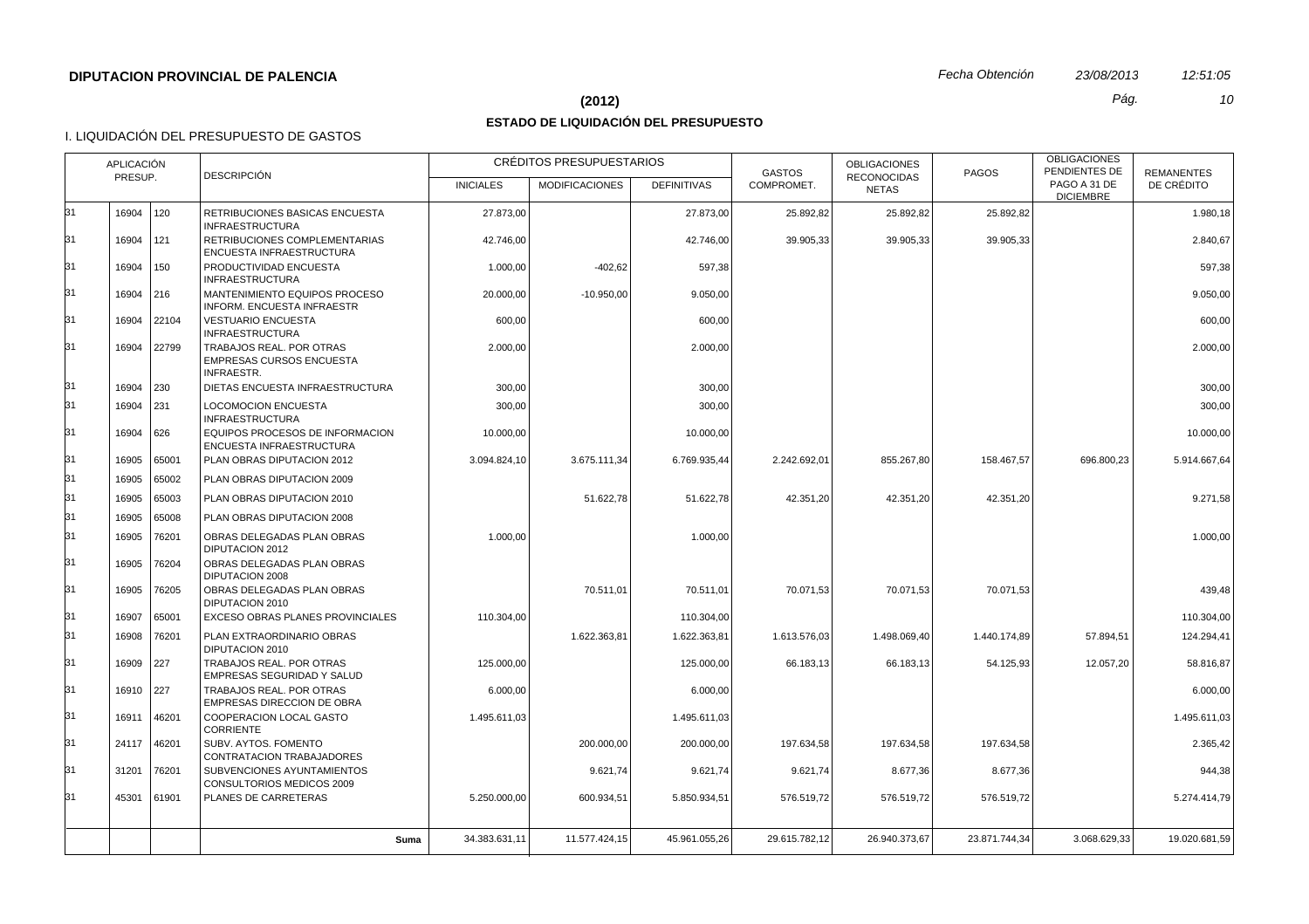#### **(2012)** *Pág. 11*

## **ESTADO DE LIQUIDACIÓN DEL PRESUPUESTO**

|    | <b>APLICACIÓN</b><br><b>DESCRIPCIÓN</b><br>PRESUP. |               |                                                                           | <b>CRÉDITOS PRESUPUESTARIOS</b> |                       |                    | <b>GASTOS</b> | <b>OBLIGACIONES</b>                | <b>PAGOS</b>  | <b>OBLIGACIONES</b><br>PENDIENTES DE | <b>REMANENTES</b> |
|----|----------------------------------------------------|---------------|---------------------------------------------------------------------------|---------------------------------|-----------------------|--------------------|---------------|------------------------------------|---------------|--------------------------------------|-------------------|
|    |                                                    |               |                                                                           | <b>INICIALES</b>                | <b>MODIFICACIONES</b> | <b>DEFINITIVAS</b> | COMPROMET.    | <b>RECONOCIDAS</b><br><b>NETAS</b> |               | PAGO A 31 DE<br><b>DICIEMBRE</b>     | DE CRÉDITO        |
| 31 | 45301                                              | 61902         | EXCESO OBRAS CARRETERAS                                                   | 20.000,00                       |                       | 20.000,00          |               |                                    |               |                                      | 20.000,00         |
| 31 | 45303 61901                                        |               | CONVENIO C. FOMENTO ENSANCHE Y<br>REFUERZO FIRME CARRETERAS               |                                 | 612.000.00            | 612.000,00         |               |                                    |               |                                      | 612.000,00        |
| 32 | 45300                                              | 120           | RETRIBUCIONES BASICAS VIAS Y OBRAS<br>E INFRAESTRUCTURA                   | 339.944,20                      |                       | 339.944,20         | 311.114,57    | 311.114,57                         | 311.114,57    |                                      | 28.829,63         |
| 32 | 45300                                              | 121           | RETRIBUCIONES COMPLEMENTARIAS<br>VIAS Y OBRAS E INFRAESTRUCTURA           | 542.300,00                      |                       | 542.300,00         | 493.933,72    | 493.933,72                         | 493.933,72    |                                      | 48.366,28         |
| 32 | 45300                                              | $ 130\rangle$ | PERSONAL LABORAL FIJO VIAS Y OBRAS<br>E INFRAESTRUCTURA                   | 540.000,00                      |                       | 540.000,00         | 469.986,60    | 469.986,60                         | 469.986,60    |                                      | 70.013,40         |
| 32 | 45300                                              | 131           | PERSONAL LABORAL TEMPORAL VIAS Y<br>OBRAS E INFRAESTRUCTURA               | 3.750,00                        |                       | 3.750,00           | 2.021,34      | 2.021,34                           | 2.021,34      |                                      | 1.728,66          |
| 32 | 45300                                              | 150           | PRODUCTIVIDAD VIAS Y OBRAS E<br><b>INFRAESTRUCTURA</b>                    | 63.494,27                       | 4.449,62              | 67.943,89          | 62.943,89     | 62.943,89                          | 62.943,89     |                                      | 5.000,00          |
| 32 | 45300 203                                          |               | ALQUILER MAQUINARIA VIAS Y OBRAS E<br><b>INFRAESTRUCTURA</b>              | 600,00                          |                       | 600,00             | 93,61         | 93,61                              | 66,38         | 27,23                                | 506,39            |
| 32 | 45300 204                                          |               | ARRENDAMIENTO MATERIAL DE<br>TRANSPORTE VIAS Y OBRAS E<br><b>INFRAEST</b> | 16.000,00                       | $-16.000,00$          |                    |               |                                    |               |                                      |                   |
| 32 | 45300 210                                          |               | CONS. Y REP. INFRAESTRUCTURA<br><b>CTRAS, Y CAMINOS</b>                   | 120.000,00                      | 34.761,00             | 154.761,00         | 151.315,73    | 151.315,73                         | 83.908,43     | 67.407,30                            | 3.445,27          |
| 32 | 45300 212                                          |               | CONS. Y REP. PARQUES DE MAQUINARIA                                        | 3.000,00                        |                       | 3.000,00           | 1.479,37      | 1.479,37                           | 1.479,37      |                                      | 1.520,63          |
| 32 | 45300 213                                          |               | CONS. Y REP. MAQUIN INST. Y UTILL.<br>VIAS Y OBRAS E INFRAEST             | 40.000,00                       | 3.000.00              | 43.000.00          | 47.174,02     | 47.174,02                          | 35.969,25     | 11.204,77                            | $-4.174,02$       |
| 32 | 45300 214                                          |               | CONSERV. Y REPAR. VEHICULOS VIAS Y<br>OBRAS E INFRAESTRUCTURA             | 45.000,00                       |                       | 45.000,00          | 42.808,44     | 42.808,44                          | 37.463,15     | 5.345,29                             | 2.191,56          |
| 32 | 45300 220                                          |               | MATERIAL DE OFICINA VIAS Y OBRAS E<br><b>INFRAESTRUCTURA</b>              | 2.000,00                        |                       | 2.000,00           | 1.317,00      | 1.317,00                           | 1.317,00      |                                      | 683,00            |
| 32 | 45300                                              | 22100         | ENERGIA ELECTRICA PARQUES DE<br><b>MAQUINARIA</b>                         | 3.246,35                        |                       | 3.246,35           | 5.200,69      | 5.200,69                           | 4.486,88      | 713,81                               | $-1.954,34$       |
| 32 | 45300 22101                                        |               | AGUA PARQUES DE MAQUINARIA                                                | 541,06                          |                       | 541,06             | 482,45        | 482,45                             | 482,45        |                                      | 58,61             |
| 32 |                                                    | 45300 22103   | COMBUSTIBLES Y CARBURANTES VIAS Y<br>OBRAS E INFRAESTRUCTURA              | 78.000,00                       |                       | 78.000.00          | 97.355,00     | 97.355,00                          | 88.207,10     | 9.147,90                             | $-19.355.00$      |
| 32 | 45300                                              | 22104         | <b>VESTUARIO VIAS Y OBRAS E</b><br><b>INFRAESTRUCTURA</b>                 | 10.150,00                       |                       | 10.150,00          | 8.161,61      | 8.161,61                           | 8.157,80      | 3,81                                 | 1.988,39          |
| 32 | 45300                                              | 22199         | OTROS SUMINISTROS VIAS Y OBRAS E<br><b>INFRAESTRUCTURA</b>                | 8.000,00                        |                       | 8.000,00           | 1.003,03      | 1.003,03                           | 1.003,03      |                                      | 6.996,97          |
| 32 | 45300 22200                                        |               | COMUNICACIONES TELEFONICAS VIAS Y<br>OBRAS E INFRAESTRUCTURA              | 7.500,00                        |                       | 7.500,00           | 6.558,31      | 6.558,31                           | 6.229,58      | 328,73                               | 941,69            |
| 32 | 45300                                              | 22201         | COMUNICACIONES POSTALES VIAS Y<br>OBRAS E INFRAESTRUCTURA                 | 150,00                          |                       | 150,00             | 50,00         | 50,00                              | 50,00         |                                      | 100,00            |
| 32 | 45300 224                                          |               | PRIMAS DE SEGUROS VIAS Y OBRAS E<br><b>INFRAESTRUCTURA</b>                | 21.000,00                       |                       | 21.000,00          | 10.012,47     | 10.012,47                          | 10.012,47     |                                      | 10.987,53         |
| 32 | 45300 225                                          |               | TRIBUTOS VIAS Y OBRAS E<br><b>INFRAESTRUCTURA</b>                         | 3.410,00                        |                       | 3.410.00           | 3.193,21      | 3.193,21                           | 3.193,21      |                                      | 216,79            |
|    |                                                    |               | Suma                                                                      | 36.251.716,99                   | 12.215.634,77         | 48.467.351,76      | 31.331.987.18 | 28.656.578,73                      | 25.493.770.56 | 3.162.808,17                         | 19.810.773,03     |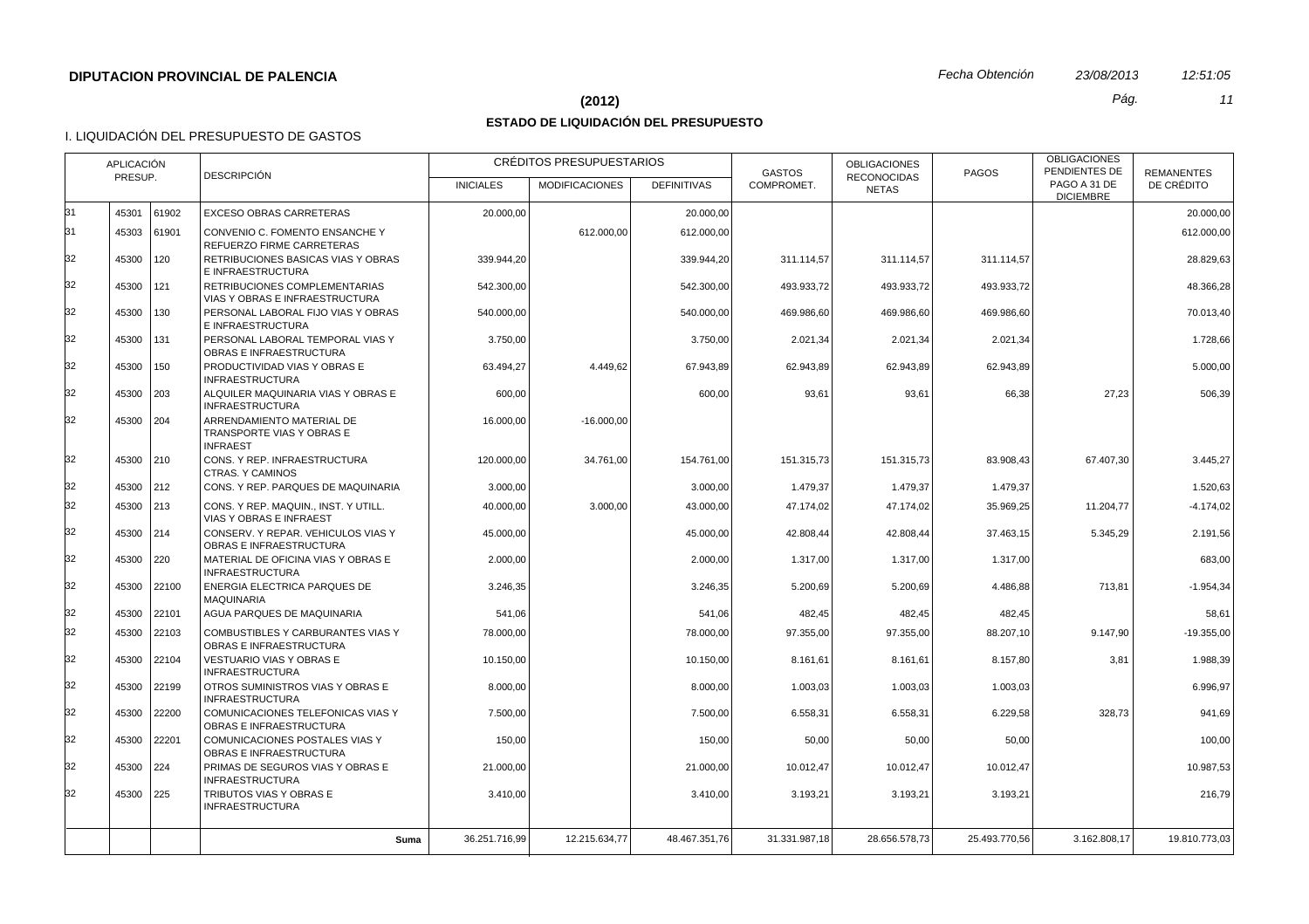#### **(2012)** *Pág. 12*

## **ESTADO DE LIQUIDACIÓN DEL PRESUPUESTO**

|    | APLICACIÓN<br><b>DESCRIPCIÓN</b><br>PRESUP. |               |                                                                        | CRÉDITOS PRESUPUESTARIOS |                       |                    | <b>GASTOS</b> | <b>OBLIGACIONES</b><br><b>RECONOCIDAS</b> | <b>PAGOS</b>  | <b>OBLIGACIONES</b><br>PENDIENTES DE | <b>REMANENTES</b> |
|----|---------------------------------------------|---------------|------------------------------------------------------------------------|--------------------------|-----------------------|--------------------|---------------|-------------------------------------------|---------------|--------------------------------------|-------------------|
|    |                                             |               |                                                                        | <b>INICIALES</b>         | <b>MODIFICACIONES</b> | <b>DEFINITIVAS</b> | COMPROMET.    | <b>NETAS</b>                              |               | PAGO A 31 DE<br><b>DICIEMBRE</b>     | DE CRÉDITO        |
| 32 | 45300 226                                   |               | GASTOS DIVERSOS VIAS Y OBRAS E<br><b>INFRAESTRUCTURA</b>               | 5.000,00                 |                       | 5.000,00           | 607,70        | 607,70                                    | 607,70        |                                      | 4.392,30          |
| 32 | 45300 227                                   |               | TRABAJOS REALIZADOS POR OTRAS<br><b>EMPRESAS</b>                       | 300,00                   |                       | 300,00             |               |                                           |               |                                      | 300,00            |
| 32 | 45300 230                                   |               | DIETAS VIAS Y OBRAS E<br><b>INFRAESTRUCTURA</b>                        | 25.000,00                | $-8.000,00$           | 17.000,00          | 13.880,13     | 13.880,13                                 | 11.239,00     | 2.641,13                             | 3.119,87          |
| 32 | 45300 231                                   |               | LOCOMOCION VIAS Y OBRAS E<br><b>INFRAESTRUCTURA</b>                    | 600,00                   |                       | 600,00             | 432,08        | 432,08                                    | 432,08        |                                      | 167,92            |
| 32 | 45300 600                                   |               | ADQUISICION TERRENOS CTRAS.<br><b>PROVINCIALES</b>                     | 29.500,00                | 34.176,16             | 63.676,16          | 61.795,48     | 61.795,48                                 | 61.649,90     | 145,58                               | 1.880,68          |
| 32 | 45300                                       | 60901         | <b>ESTUDIOS PREVIOS REDACCION</b><br><b>PROYECTOS</b>                  | 6.000,00                 | 8.686,69              | 14.686,69          | 1.239,00      | 1.239,00                                  | 1.239,00      |                                      | 13.447,69         |
| 32 | 45300 61901                                 |               | OBRAS DE REFUERZO Y<br>MANTENIMIENTO CARRETERAS<br><b>PROVINCIALES</b> | 300.000,00               | 39.845,01             | 339.845,01         | 339.287,18    | 294.737,18                                | 233.957,57    | 60.779,61                            | 45.107,83         |
| 32 |                                             | 45300 61902   | OBRA REHABILITACION CTRA. PP-9701                                      | 1.746.135,03             |                       | 1.746.135,03       | 1.157.088.14  | 1.135.145.77                              | 632.751.41    | 502.394.36                           | 610.989.26        |
| 32 | 45300 623                                   |               | MAQUINARIA, INST. Y UTILLAJE VIAS Y<br>OBRAS E INFRAESTRUCTURA         | 3.000,00                 | $-328,23$             | 2.671,77           |               |                                           |               |                                      | 2.671,77          |
| 32 | 45300 624                                   |               | MATERIAL DE TRANSPORTE VIAS Y<br>OBRAS E INFRAESTRUCTURA               | 500,00                   |                       | 500,00             |               |                                           |               |                                      | 500,00            |
| 32 | 45300                                       | 632           | OBRAS PARQUES DE MAQUINARIA                                            | 6.000,00                 | $-2.109,96$           | 3.890,04           |               |                                           |               |                                      | 3.890,04          |
| 34 | 15007                                       | 600           | <b>ADQUISICION TERRENOS</b>                                            |                          | 46.500,00             | 46.500,00          | 46.500,00     | 46.500,00                                 | 46.500,00     |                                      |                   |
| 34 | 15100                                       | 120           | <b>RETRIBUCIONES BASICAS</b><br>ARQUITECTURA E INDUSTRIA               | 89.848,00                |                       | 89.848,00          | 76.079,63     | 76.079.63                                 | 76.079,63     |                                      | 13.768,37         |
| 34 | 15100 121                                   |               | RETRIBUCIONES COMPLEMENTARIAS<br>ARQUITECTURA E INDUSTRIA              | 166.513,00               |                       | 166.513,00         | 135.924,82    | 135.924,82                                | 135.924,82    |                                      | 30.588,18         |
| 34 | 15100                                       | $ 130\rangle$ | PERSONAL LABORAL FIJO<br>ARQUITECTURA E INDUSTRIA                      | 61.160,00                |                       | 61.160,00          | 46.261,85     | 46.261,85                                 | 46.261,85     |                                      | 14.898,15         |
| 34 | 15100                                       | 150           | PRODUCTIVIDAD ARQUITECTURA E<br><b>INDUSTRIA</b>                       | 2.000,00                 |                       | 2.000,00           | 600,00        | 600,00                                    | 600,00        |                                      | 1.400,00          |
| 34 | 15100 221                                   |               | SUMINISTROS ARQUITECTURA E<br><b>INDUSTRIA</b>                         | 1.200,00                 |                       | 1.200.00           | 188.60        | 188.60                                    | 188,60        |                                      | 1.011.40          |
| 34 | 15100 226                                   |               | <b>GASTOS DIVERSOS EFICIENCIA</b><br><b>ENERGETICA</b>                 | 1.000,00                 |                       | 1.000,00           |               |                                           |               |                                      | 1.000,00          |
| 34 | 15100 230                                   |               | DIETAS ARQUITECTURA E INDUSTRIA                                        | 1.485,00                 | $-1.000,00$           | 485,00             | 141,10        | 141,10                                    | 141,10        |                                      | 343,90            |
| 34 | 15100 231                                   |               | LOCOMOCION ARQUITECTURA E<br><b>INDUSTRIA</b>                          | 1.485,00                 | $-1.000,00$           | 485,00             |               |                                           |               |                                      | 485,00            |
| 34 | 15105 212                                   |               | CONS. Y REP. EDIFICIO LA CASONA                                        | 4.400,00                 | 3.000.00              | 7.400.00           | 7.041,47      | 7.041,47                                  | 6.989.75      | 51,72                                | 358.53            |
| 34 | 15105 22100                                 |               | ENERGIA ELECTRICA EDIFICIO LA<br><b>CASONA</b>                         | 2.000,00                 |                       | 2.000,00           | 1.259,97      | 1.259,97                                  | 1.259,97      |                                      | 740,03            |
| 34 | 15105 22101                                 |               | AGUA EDIFICIO LA CASONA                                                | 950,00                   |                       | 950,00             |               |                                           |               |                                      | 950,00            |
| 34 |                                             | 15105 22103   | <b>COMBUSTIBLES Y CARBURANTES</b><br>EDIFICIO LA CASONA                | 5.000,00                 | 3.000.00              | 8.000.00           | 6.362.89      | 6.362,89                                  | 6.362,89      |                                      | 1.637,11          |
|    |                                             |               | Suma                                                                   | 38.710.793,02            | 12.338.404,44         | 51.049.197.46      | 33.226.677.22 | 30.484.776.40                             | 26.755.955.83 | 3.728.820,57                         | 20.564.421,06     |
|    |                                             |               |                                                                        |                          |                       |                    |               |                                           |               |                                      |                   |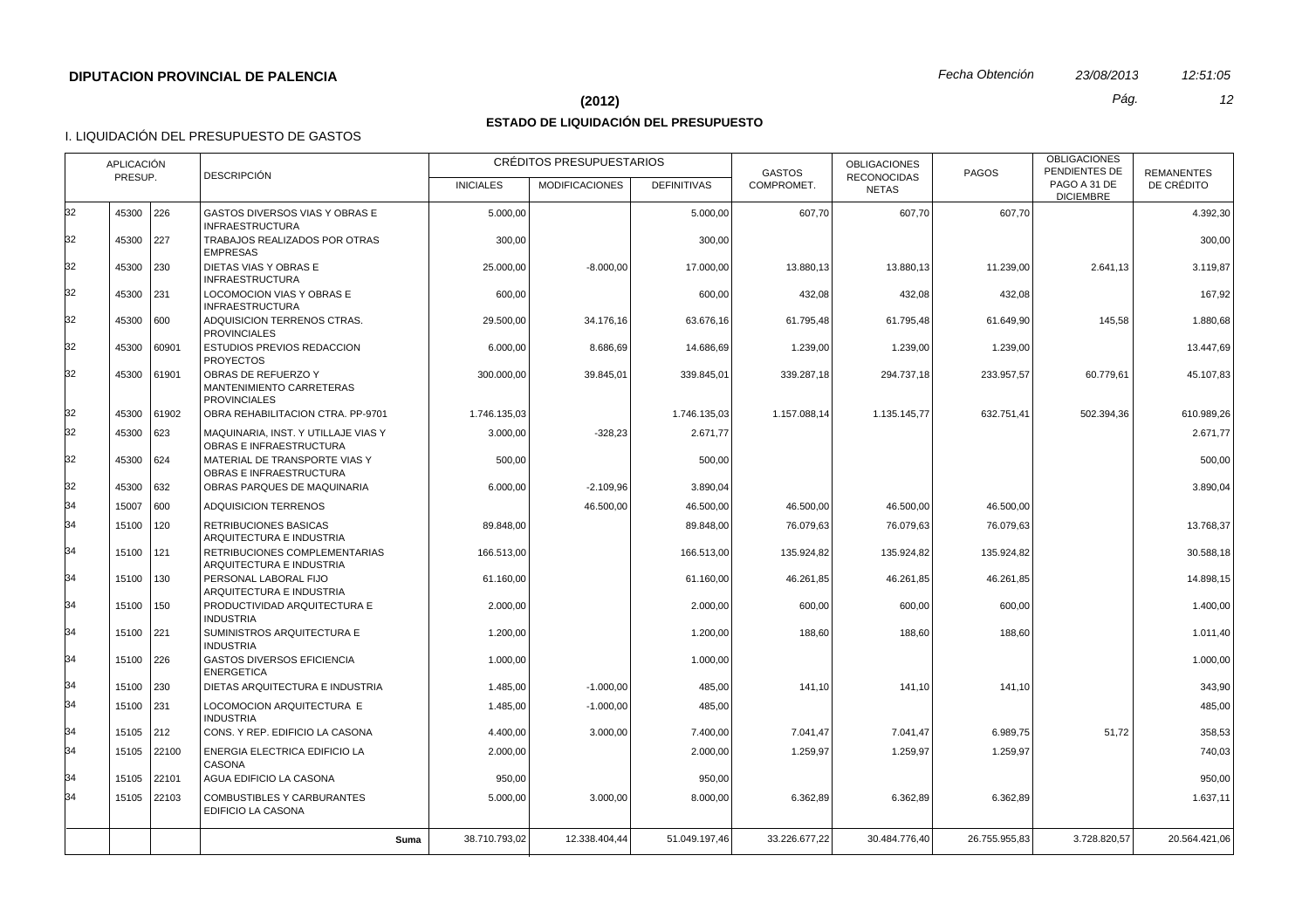## **(2012)** *Pág. 13*

# **ESTADO DE LIQUIDACIÓN DEL PRESUPUESTO**

|          | APLICACIÓN |       |                                                                 |                  | CRÉDITOS PRESUPUESTARIOS |                    | <b>GASTOS</b> | <b>OBLIGACIONES</b>                | <b>PAGOS</b>  | <b>OBLIGACIONES</b><br>PENDIENTES DE | <b>REMANENTES</b> |
|----------|------------|-------|-----------------------------------------------------------------|------------------|--------------------------|--------------------|---------------|------------------------------------|---------------|--------------------------------------|-------------------|
|          | PRESUP.    |       | <b>DESCRIPCIÓN</b>                                              | <b>INICIALES</b> | <b>MODIFICACIONES</b>    | <b>DEFINITIVAS</b> | COMPROMET.    | <b>RECONOCIDAS</b><br><b>NETAS</b> |               | PAGO A 31 DE<br><b>DICIEMBRE</b>     | DE CRÉDITO        |
| 34       | 15105      | 22200 | <b>COMUNICACIONES TELEFONICAS</b><br>EDIFICIO LA CASONA         | 1.500.00         |                          | 1.500.00           | 1.896,15      | 1.896,15                           | 1.503,40      | 392.75                               | $-396.15$         |
| 34       | 15105      | 225   | TRIBUTOS EDIFICIO LA CASONA                                     | 1.350,00         |                          | 1.350,00           | 1.416,30      | 1.416,30                           | 1.416,30      |                                      | $-66,30$          |
| 34       | 15105      | 226   | <b>GASTOS DIVERSOS EDIFICIO LA</b><br>CASONA                    | 1.000,00         |                          | 1.000,00           |               |                                    |               |                                      | 1.000,00          |
| 34       | 15105      | 227   | TRABAJOS REAL. POR OTRAS<br>EMPRESAS EDIFICIO LA CASONA         | 2.500,00         | 3.000,00                 | 5.500,00           | 14.913.28     | 14.913,28                          | 13.649,62     | 1.263,66                             | $-9.413,28$       |
| 34       | 15105 625  |       | MOBILIARIO Y ENSERES EDIFICIO LA<br>CASONA                      | 1.000,00         | $-1.000,00$              |                    |               |                                    |               |                                      |                   |
| 34       | 15105      | 632   | OBRAS EDIFICIO LA CASONA                                        | 1.000,00         |                          | 1.000,00           |               |                                    |               |                                      | 1.000,00          |
| 34       | 15107      | 212   | CONS. Y REP. OTROS INMUEBLES<br><b>DIPUTACION</b>               | 1.000,00         | 1.000.00                 | 2.000.00           | 1.152,80      | 1.152,80                           | 1.132,05      | 20,75                                | 847.20            |
| 34       | 15107      | 221   | SUMINISTROS OTROS INMUEBLES<br><b>DIPUTACION</b>                | 1.000,00         |                          | 1.000,00           |               |                                    |               |                                      | 1.000,00          |
| 34       | 15107      | 225   | <b>TRIBUTOS OTROS INMUEBLES</b><br><b>DIPUTACION</b>            | 1.000,00         | 11.000,00                | 12.000,00          | 9.081,69      | 9.081,69                           | 9.081,69      |                                      | 2.918,31          |
| 34       | 15107      | 226   | <b>GASTOS DIVERSOS OTROS INMUEBLES</b><br><b>DIPUTACION</b>     | 1.000,00         |                          | 1.000,00           | 354,00        | 354,00                             | 354,00        |                                      | 646,00            |
| 34<br>34 | 15107      | 632   | OBRAS E INVERSIONES OTROS<br><b>INMUEBLES DIPUTACION</b>        | 5.000,00         | $-1.000,00$              | 4.000,00           |               |                                    |               |                                      | 4.000,00          |
|          | 33605      | 221   | SUMINISTROS CASTILLO DE MONZON                                  | 1.000,00         | 3.000,00                 | 4.000,00           | 1.434,36      | 1.434,36                           | 856,88        | 577,48                               | 2.565,64          |
| 35<br>35 | 24000      | 120   | RETRIBUCIONES BASICAS PROMOCION<br><b>ECONOMICA</b>             | 61.108,00        |                          | 61.108,00          | 52.567,24     | 52.567,24                          | 52.567,24     |                                      | 8.540,76          |
|          | 24000      | 121   | RETRIBUCIONES COMPLEMENTARIAS<br>PROMOCION ECONOMICA            | 90.984,00        |                          | 90.984,00          | 78.935,95     | 78.935,95                          | 78.935,95     |                                      | 12.048,05         |
| 35       | 24000      | 150   | PRODUCTIVIDAD PROMOCION<br><b>ECONOMICA</b>                     | 1.000,00         |                          | 1.000,00           |               |                                    |               |                                      | 1.000.00          |
| 35       | 24000      | 220   | MATERIAL DE OFICINA PROMOCION<br><b>ECONOMICA</b>               | 2.000,00         |                          | 2.000,00           | 833,50        | 833,50                             | 695,49        | 138,01                               | 1.166,50          |
| 35       | 24000      | 226   | GASTOS DIVERSOS PROMOCION<br><b>ECONOMICA</b>                   | 4.500,00         |                          | 4.500,00           | 4.513,27      | 4.513,27                           | 4.133,81      | 379,46                               | $-13,27$          |
| 35       | 24000      | 230   | DIETAS PROMOCION ECONOMICA                                      | 3.000,00         |                          | 3.000,00           | 1.787,60      | 1.787,60                           | 1.787,60      |                                      | 1.212,40          |
| 35       | 24000      | 231   | LOCOMOCION PROMOCION ECONOMICA                                  | 3.000,00         |                          | 3.000,00           | 621,61        | 621,61                             | 621,61        |                                      | 2.378,39          |
| 35       | 24103 213  |       | CONS. Y REP. MAQUIN INST. Y UTILL.<br><b>VIVEROS DE EMPRESA</b> | 2.000,00         |                          | 2.000,00           | 1.960,25      | 1.960,25                           | 1.927,81      | 32,44                                | 39,75             |
| 35       | 24103 224  |       | PRIMAS DE SEGUROS VIVEROS DE<br><b>EMPRESA</b>                  |                  |                          |                    | 419,13        | 419,13                             | 419,13        |                                      | $-419,13$         |
| 35       | 24103      | 225   | TRIBUTOS VIVEROS DE EMPRESAS                                    |                  |                          |                    | 1.604,63      | 1.604,63                           | 1.604,63      |                                      | $-1.604,63$       |
| 35       | 24103      | 226   | GASTOS DIVERSOS VIVEROS DE<br><b>EMPRESA</b>                    | 10.000,00        |                          | 10.000,00          | 7.267,50      | 7.267,50                           | 6.095,70      | 1.171,80                             | 2.732,50          |
| 35       | 24103      | 481   | BECAS PRACTICAS EN EMPRESAS                                     | 15.000,00        |                          | 15.000,00          |               |                                    |               |                                      | 15.000,00         |
| 35       | 24103 623  |       | MAQUINARIA, INST. Y UTILLAJE<br>PROMOCION ECONOMICA             | 2.000,00         | 1.200,00                 | 3.200,00           | 2.982,65      | 2.982,65                           |               | 2.982,65                             | 217,35            |
|          |            |       | Suma                                                            | 38.923.735,02    | 12.355.604,44            | 51.279.339,46      | 33.410.419.13 | 30.668.518.31                      | 26.932.738.74 | 3.735.779,57                         | 20.610.821,15     |
|          |            |       |                                                                 |                  |                          |                    |               |                                    |               |                                      |                   |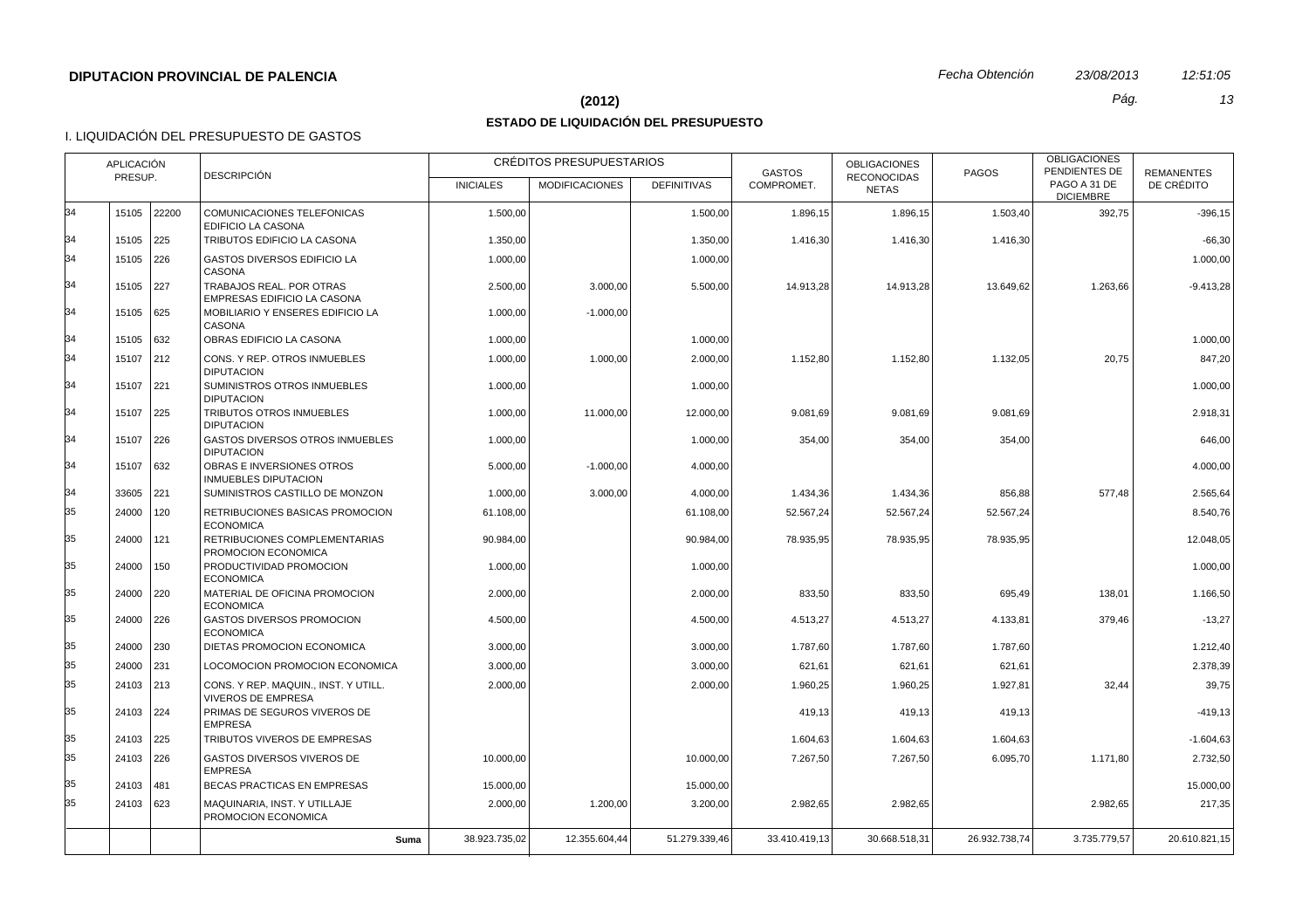#### **(2012)** *Pág. 14*

## **ESTADO DE LIQUIDACIÓN DEL PRESUPUESTO**

|    | <b>APLICACIÓN</b> |               | <b>DESCRIPCIÓN</b>                                              |                  | CRÉDITOS PRESUPUESTARIOS |                    | <b>GASTOS</b> | <b>OBLIGACIONES</b>                | <b>PAGOS</b>  | <b>OBLIGACIONES</b><br>PENDIENTES DE | <b>REMANENTES</b> |
|----|-------------------|---------------|-----------------------------------------------------------------|------------------|--------------------------|--------------------|---------------|------------------------------------|---------------|--------------------------------------|-------------------|
|    | PRESUP.           |               |                                                                 | <b>INICIALES</b> | <b>MODIFICACIONES</b>    | <b>DEFINITIVAS</b> | COMPROMET.    | <b>RECONOCIDAS</b><br><b>NETAS</b> |               | PAGO A 31 DE<br><b>DICIEMBRE</b>     | DE CRÉDITO        |
| 35 | 24103 625         |               | MOBILIARIO Y ENSERES PROMOCION<br><b>ECONOMICA</b>              | 2.000,00         | $-1.200,00$              | 800,00             |               |                                    |               |                                      | 800,00            |
| 35 | 24103 627         |               | PROMOCION VIVEROS DE EMPRESA                                    | 30.000.00        | $-21.786,24$             | 8.213,76           | 5.487,96      | 3.234,46                           | 3.234,46      |                                      | 4.979.30          |
| 35 | 24107             | 131           | PERSONAL LABORAL TEMPORAL<br><b>ESCUELA EMPRENDEDORES</b>       | 9.918,88         | 381,62                   | 10.300,50          | 8.615,86      | 8.615,86                           | 8.615,86      |                                      | 1.684,64          |
| 35 | 24107             | 16000         | SEGURIDAD SOCIAL ESCUELA<br><b>EMPRENDEDORES</b>                | 3.075,84         |                          | 3.075,84           | 3.065,94      | 3.065,94                           | 3.065,94      |                                      | 9,90              |
| 35 | 24107 226         |               | <b>GASTOS DIVERSOS ESCUELA DE</b><br><b>EMPRENDEDORES</b>       | 6.000,00         |                          | 6.000.00           | 5.556,13      | 5.556,13                           | 3.783,91      | 1.772,22                             | 443.87            |
| 35 | 24107 227         |               | TRABAJOS REAL. POR OTRAS<br>EMPRESAS ESCUELA EMPRENDEDORES      | 60.000,00        | 24.822,02                | 84.822,02          | 63.990,52     | 28.516,50                          | 16.618,00     | 11.898,50                            | 56.305,52         |
| 35 | 24107 231         |               | <b>LOCOMOCION ESCUELA</b><br><b>EMPRENDEDORES</b>               | 1.687,00         |                          | 1.687,00           | 1.224,22      | 1.224,22                           | 1.224,22      |                                      | 462,78            |
| 35 |                   | 24107 47301   | PREMIOS EMPRESAS PROYECTOS<br>INNOVADORES CREACION EMPRESAS     | 10.000,00        |                          | 10.000,00          | 10.000,00     | 10.000,00                          |               | 10.000,00                            |                   |
| 35 | 24107             | 48101         | PREMIOS PROYECTOS INNOVADORES<br><b>CREACION DE EMPRESAS</b>    | 6.000,00         |                          | 6.000,00           | 6.000,00      | 6.000,00                           |               | 6.000,00                             |                   |
| 35 |                   | 24108 47101   | SUBVENCION PARA GASTOS EN<br><b>ALQUILERES</b>                  |                  | 24.000,00                | 24.000,00          | 6.525,00      |                                    |               |                                      | 24.000,00         |
| 35 |                   | 24108 77001   | SUBVENCIONES FOMENTO EMPLEO EN<br>EL MEDIO RURAL                | 535.000,00       | 394.183,33               | 929.183,33         | 599.669,52    | 441.421,12                         | 319.716,28    | 121.704,84                           | 487.762,21        |
| 35 | 24111 131         |               | A.E.D.L. AMPLIACION RED PROVINCIA<br>ACTIVA 2011/2012           | 19.526,96        |                          | 19.526,96          | 20.013,88     | 20.013,88                          | 20.013,88     |                                      | $-486,92$         |
| 35 | 24111             | 16000         | S. SOCIAL A.E.D.L. AMPLIACION RED<br>PROVINCIA ACTIVA 2011/2012 | 6.268,15         |                          | 6.268,15           | 6.105,41      | 6.105,41                           | 6.105,41      |                                      | 162,74            |
| 35 | 24112 131         |               | A.E.D.L. PALENCIA ACTIVA DESARR.<br><b>INDUSTRIAL 2011/2012</b> | 65.089.84        | 389.94                   | 65.479.78          | 63.299.97     | 63.299.97                          | 63.299.97     |                                      | 2.179.81          |
| 35 |                   | 24112 16000   | S. SOCIAL A.E.D.L. PALENCIA ACTIVA<br>DES. INDUSTRIAL 2011/12   | 20.893,84        |                          | 20.893,84          | 19.858,71     | 19.858,71                          | 19.858,71     |                                      | 1.035,13          |
| 35 | 24113 131         |               | A.E.D.L. PROVINCIA ACTIVA CANAL<br>CASTILLA 2011/2012           | 46.496,93        | 612,32                   | 47.109,25          | 47.261,08     | 47.261,08                          | 47.261,08     |                                      | $-151,83$         |
| 35 |                   | 24113   16000 | S. SOCIAL A.E.D.L. PROVINCIA ACTIVA<br>CANAL CASTILLA 2011/12   | 14.925,52        | 2,17                     | 14.927,69          | 13.956,60     | 13.956,60                          | 13.956,60     |                                      | 971,09            |
| 35 | 24114 143         |               | OTRO PERSONAL T.E. PALENCIA,<br>PATRIMONIO Y TURISMO 2011/12    | 139.394,71       | 3.246,12                 | 142.640,83         | 128.969,82    | 128.969,82                         | 128.969,82    |                                      | 13.671,01         |
| 35 |                   | 24114   16000 | S. SOCIAL T.E. PALENCIA, PATRIMONIO Y<br><b>TURISMO 2011/12</b> | 15.949,46        | 140,49                   | 16.089,95          | 14.753,52     | 14.753,52                          | 14.753,52     |                                      | 1.336,43          |
| 35 | 24114 228         |               | GASTOS FUNCION. T.E. PALENCIA,<br>PATRIMONIO Y TURISMO 2011/12  | 19.973,28        | 3.195,61                 | 23.168,89          | 15.101,89     | 15.101,89                          | 15.101,89     |                                      | 8.067,00          |
| 35 | 24115 131         |               | PERSONAL LABORAL TEMPORAL<br><b>INTERREG IV</b>                 | 49.567,00        |                          | 49.567,00          |               |                                    |               |                                      | 49.567,00         |
| 35 |                   | 24115 16000   | S. SOCIAL INTERREG IV                                           | 23.433.00        |                          | 23.433,00          |               |                                    |               |                                      | 23.433,00         |
| 35 | 24115 226         |               | <b>GASTOS DIVERSOS INTERREG IV</b>                              | 12.760,00        |                          | 12.760,00          |               |                                    |               |                                      | 12.760,00         |
| 35 | 24115 227         |               | TRABAJOS REAL. POR OTRAS<br><b>EMPRESAS INTERREG IV</b>         | 53.500,00        |                          | 53.500,00          |               |                                    |               |                                      | 53.500,00         |
|    |                   |               | Suma                                                            | 40.075.195,43    | 12.783.591,82            | 52.858.787,25      | 34.449.875.16 | 31.505.473.42                      | 27.618.318.29 | 3.887.155,13                         | 21.353.313,83     |
|    |                   |               |                                                                 |                  |                          |                    |               |                                    |               |                                      |                   |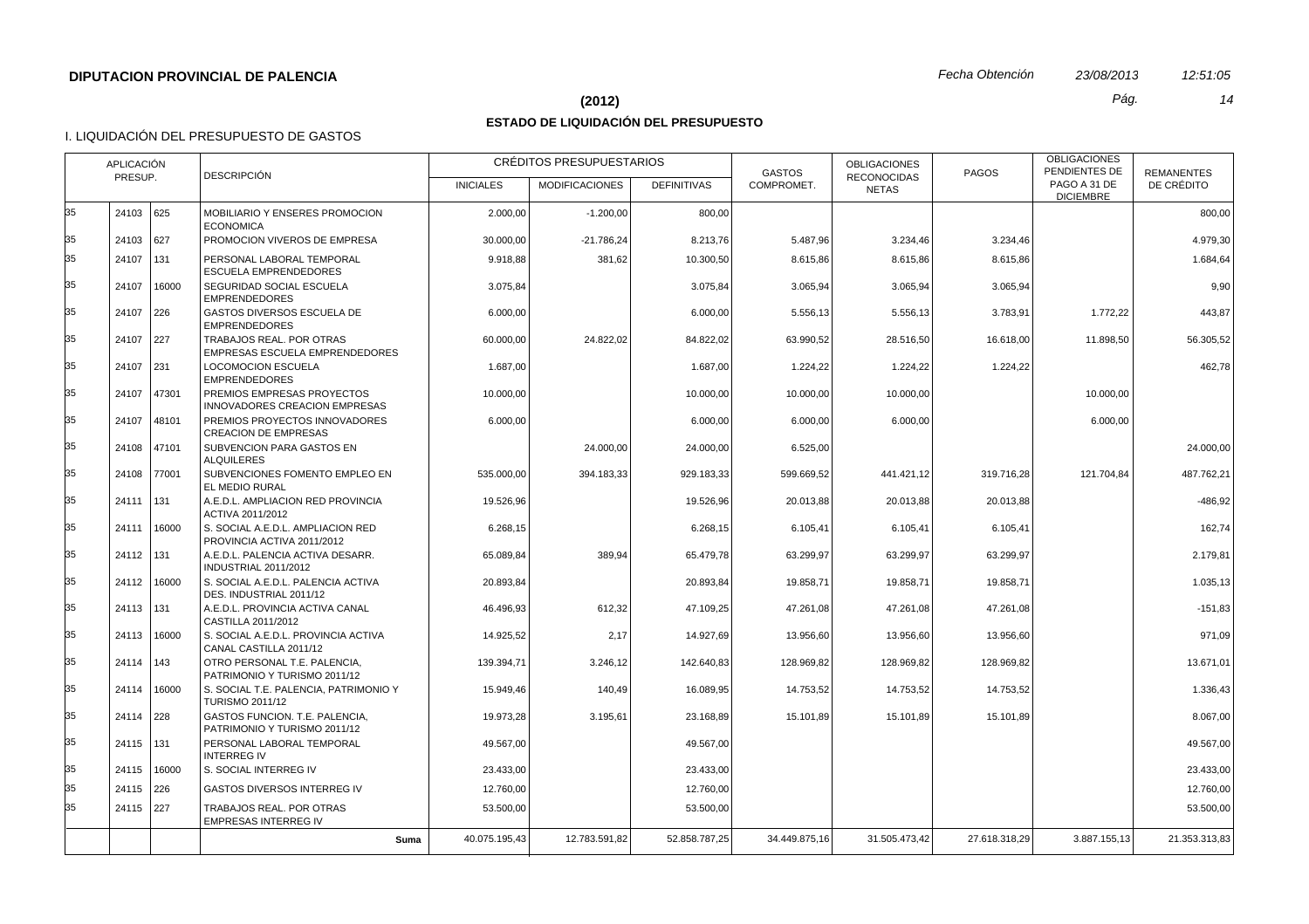#### **(2012)** *Pág. 15*

## **ESTADO DE LIQUIDACIÓN DEL PRESUPUESTO**

|    | <b>APLICACIÓN</b> |             |                                                                 |                  | CRÉDITOS PRESUPUESTARIOS |                    | <b>GASTOS</b> | <b>OBLIGACIONES</b>                | <b>PAGOS</b>  | <b>OBLIGACIONES</b><br>PENDIENTES DE | <b>REMANENTES</b> |
|----|-------------------|-------------|-----------------------------------------------------------------|------------------|--------------------------|--------------------|---------------|------------------------------------|---------------|--------------------------------------|-------------------|
|    | PRESUP.           |             | <b>DESCRIPCIÓN</b>                                              | <b>INICIALES</b> | <b>MODIFICACIONES</b>    | <b>DEFINITIVAS</b> | COMPROMET.    | <b>RECONOCIDAS</b><br><b>NETAS</b> |               | PAGO A 31 DE<br><b>DICIEMBRE</b>     | DE CRÉDITO        |
| 35 | 24115 230         |             | DIETAS INTERREG IV                                              | 2.500,00         |                          | 2.500,00           |               |                                    |               |                                      | 2.500,00          |
| 35 | 24115 231         |             | <b>LOCOMOCION INTERREG IV</b>                                   | 2.500,00         |                          | 2.500,00           |               |                                    |               |                                      | 2.500,00          |
| 35 | 24116 224         |             | PRIMAS DE SEGUROS PROGRAMA<br><b>EUROFOM</b>                    | 633,00           |                          | 633,00             | 452,37        | 452,37                             | 452,37        |                                      | 180,63            |
| 35 | 24116 226         |             | GASTOS DIVERSOS PROGRAMA<br><b>EUROFOM</b>                      | 35.650,00        | $-2.035,00$              | 33.615,00          | 33.061,53     | 33.061,53                          | 33.061,53     |                                      | 553,47            |
| 35 | 24116 227         |             | TRABAJOS REAL. POR OTRAS<br>EMPRESAS PROGRAMA EUROFOM           | 13.072,05        |                          | 13.072,05          | 13.072,05     | 13.072,05                          | 13.072,05     |                                      |                   |
| 35 |                   | 24116 48101 | <b>BECAS PROGRAMA EUROFOM</b>                                   | 6.975,90         | 2.035,00                 | 9.010,90           | 9.010,90      | 9.010,90                           | 9.010,90      |                                      |                   |
| 35 | 32304             | 120         | RETRIBUCIONES BASICAS CENTRO<br><b>FUENTES QUINTANA</b>         | 9.565,00         |                          | 9.565,00           | 8.881,21      | 8.881,21                           | 8.881,21      |                                      | 683,79            |
| 35 | 32304             | 121         | RETRIBUCIONES COMPLEMENTARIAS<br><b>CENTRO FUENTES QUINTANA</b> | 14.186,00        |                          | 14.186,00          | 13.247,37     | 13.247,37                          | 13.247,37     |                                      | 938,63            |
| 35 | 32304             | 150         | PRODUCTIVIDAD CENTRO FUENTES<br><b>QUINTANA</b>                 | 2.677,00         |                          | 2.677,00           | 2.676,60      | 2.676,60                           | 2.676,60      |                                      | 0,40              |
| 35 | 32304             | 222         | COMUNICACIONES FUENTES QUINTANA                                 | 8.000,00         | 2.000,00                 | 10.000,00          | 9.270,92      | 9.270,92                           | 7.382,60      | 1.888,32                             | 729,08            |
| 35 | 32304             | 226         | <b>GASTOS DIVERSOS CENTRO FUENTES</b><br>QUINTANA               | 600,00           |                          | 600,00             | 357,97        | 357,97                             |               | 357,97                               | 242,03            |
| 35 | 32304             | 623         | MAQUINARIA, INST. Y UTILLAJE CENTRO<br><b>FUENTES QUINTANA</b>  | 1.000,00         |                          | 1.000,00           |               |                                    |               |                                      | 1.000,00          |
| 35 | 32304 625         |             | MOBILIARIO Y ENSERES CENTRO<br><b>FUENTES QUINTANA</b>          | 1.000,00         |                          | 1.000,00           |               |                                    |               |                                      | 1.000,00          |
| 35 | 32304             | 632         | OBRAS EDIFICIO CENTRO FUENTES<br>QUINTANA                       | 1.000,00         |                          | 1.000,00           |               |                                    |               |                                      | 1.000,00          |
| 35 | 33605 632         |             | OBRAS DE REHABILITACION CASTILLO<br>DE MONZON                   |                  |                          |                    |               |                                    |               |                                      |                   |
| 35 | 41400 226         |             | <b>GASTOS DIVERSOS DESARROLLO</b><br><b>RURAL</b>               | 40.000.00        | $-27.000.00$             | 13.000,00          | 8.359.97      | 8.359,97                           | 4.054.97      | 4.305.00                             | 4.640.03          |
| 35 | 41400 227         |             | TRABAJOS REAL. POR OTRAS<br>EMPRESAS DESARROLLO RURAL           | 10.000,00        |                          | 10.000,00          | 1.416,00      | 1.416,00                           | 1.416,00      |                                      | 8.584,00          |
| 35 | 41400             | 48901       | <b>SUBVENCION GASTOS</b><br>FUNCIONAMIENTO LEADER Y PRODER      | 10.200,00        | 110.415,00               | 120.615,00         | 120.615,00    | 120.614,76                         | 33.914,76     | 86.700,00                            | 0,24              |
| 35 | 41400             | 78901       | SUBVENCIONES PROYECTOS DE<br><b>INVERSIONES LEADER Y PRODER</b> | 230.000,00       | 77.500,00                | 307.500,00         | 277.500,00    | 277.350,51                         | 196.100,51    | 81.250,00                            | 30.149,49         |
| 35 | 41401             | 131         | PERSONAL LABORAL TEMPORAL U.P.D.                                | 27.911,77        |                          | 27.911,77          | 27.827,64     | 27.827,64                          | 27.827,64     |                                      | 84,13             |
| 35 | 41401             | 16000       | S. SOCIAL U.P.D.                                                | 7.926,19         |                          | 7.926,19           | 7.913,58      | 7.913,58                           | 7.913,58      |                                      | 12,61             |
| 35 | 41401             | 228         | GASTOS FUNCIONAMIENTO U.P.D.                                    | 5.813,41         | 2.548,29                 | 8.361,70           | 4.416,20      | 4.416,20                           | 4.416,20      |                                      | 3.945,50          |
| 35 | 42201             | 226         | <b>GASTOS DIVERSOS PROMOCION Y</b><br>DESARROLLO INDUSTRIAL     | 1.000,00         |                          | 1.000,00           | 482,75        | 482,75                             |               | 482,75                               | 517,25            |
| 35 | 42201             | 76201       | SUBVENCIONES AYTOS. PROMOCION Y<br>DESARROLLO INDUSTRIAL        | 153.000,00       | 137.192,00               | 290.192,00         | 199.295,00    | 194.239,37                         | 98.608,37     | 95.631,00                            | 95.952,63         |
| 35 | 43100 226         |             | <b>GASTOS DIVERSOS PROMOCION</b><br><b>COMERCIAL</b>            | 170.000,00       | $-9.316,33$              | 160.683,67         | 89.036,56     | 89.036,56                          | 70.501,28     | 18.535,28                            | 71.647,11         |
|    |                   |             | Suma                                                            | 40.830.405,75    | 13.076.930,78            | 53.907.336,53      | 35.276.768,78 | 32.327.161,68                      | 28.150.856,23 | 4.176.305,45                         | 21.580.174,85     |
|    |                   |             |                                                                 |                  |                          |                    |               |                                    |               |                                      |                   |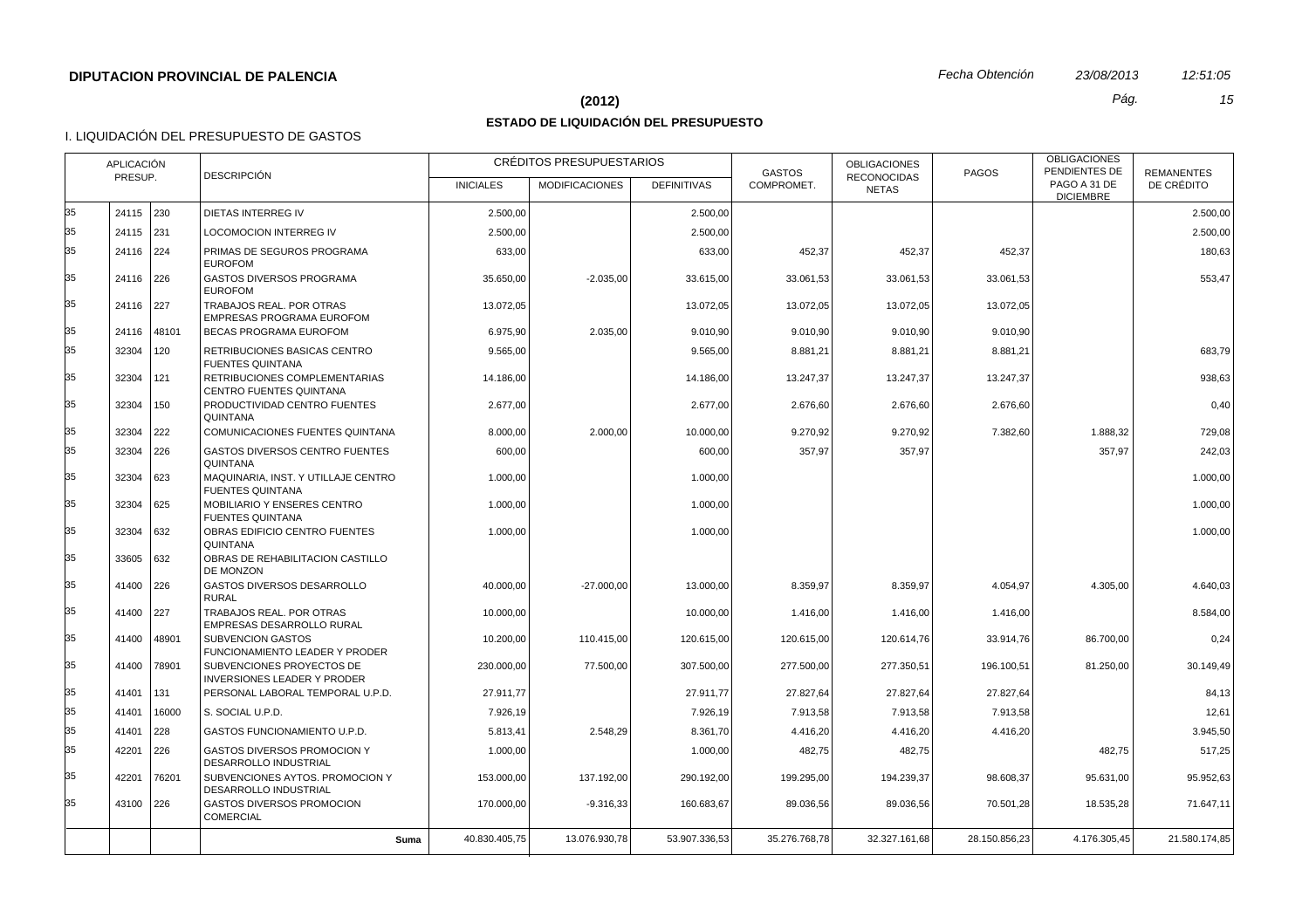#### **(2012)** *Pág. 16*

## **ESTADO DE LIQUIDACIÓN DEL PRESUPUESTO**

| <b>DESCRIPCIÓN</b><br>PRESUP.<br><b>RECONOCIDAS</b><br>PAGO A 31 DE<br>COMPROMET.<br>DE CRÉDITO<br><b>INICIALES</b><br><b>MODIFICACIONES</b><br><b>DEFINITIVAS</b><br><b>NETAS</b><br><b>DICIEMBRE</b><br>46201<br>43100<br>CONVENIO AYTO. TORQUEMADA<br>3.500,00<br>3.500,00<br>3.500,00<br>3.500,00<br>3.500,00<br>PROMOCION DEL PIMIENTO<br>43100<br>46202<br>CONVENIO AYTO, PALENZUELA<br>3.500.00<br>3.500.00<br>3.500,00<br>3.500,00<br>3.500.00<br>PROMOCION DE LA CEBOLLA<br>OTRAS TRANSFERENCIAS A ENTIDADES<br>37.717,48<br>37.717,48<br>43100<br>46203<br>10.000,00<br>30.000,00<br>40.000.00<br>37.717,48<br>LOCALES PROMOCION COMERCIAL<br>CONVENIO ASOCIACION VINOS RIBERA<br>43100<br>48901<br>3.000,00<br>3.000,00<br>DEL ARLANZA ACTIVIDADES<br>43100<br>48902<br>CONVENIO C.R. DENOMINACION DE<br>$-3.000,00$<br>3.000,00<br>ORIGEN CIGALES<br>43102 226<br>30.000,00<br>30.280,08<br>30.280,08<br>15.330,08<br>GASTOS DIVERSOS CLUB DE CALIDAD<br>30.000,00<br>14.950,00<br>44100<br> 46201<br>SUBVENCIONES AYTOS. TRANSPORTE<br>2.296,93<br>1.722,16<br>4.019,09<br>1.723,23<br>1.723,23<br>4.019,09<br><b>DE VIAJEROS</b><br>44100 47001<br>SUBVENCIONES EMPRESAS<br>11.604,13<br>5.802,07<br>17.406,20<br>16.438,36<br>4.834,23<br>17.406,20<br>11.604,13<br><b>TRANSPORTE DE VIAJEROS</b><br>45900<br>131<br>PERSONAL LABORAL TEMPORAL<br>20.190,46<br>20.190,46<br>19.152,37<br>19.152,37<br>19.152,37<br>PALENCIA RURAL<br>35<br>45900<br>16000<br>SEGURIDAD SOCIAL PALENCIA RURAL<br>5.988,85<br>5.569,47<br>5.569,47<br>5.569,47<br>5.988,85<br>35<br>45900<br>226<br>4.022,61<br>4.006,34<br>4.006,34<br><b>GASTOS DIVERSOS PALENCIA RURAL</b><br>4.022.61<br>4.006,34<br>45900<br>61901<br>MEJORA ACCESIBILIDAD FISICA<br>681.466,63<br>681.466,63<br>681.466,63<br>681.466,63<br>681.466,63<br>PALENCIA RURAL<br>49200<br>160<br>SEGURIDAD SOCIAL TALLERES PARA LA<br>286,63<br>286,63<br><b>MEJORA PROFESIONAL</b><br>35<br>SEGURIDAD SOCIAL PLAN ESPECIAL<br>49201<br>160<br>255,68<br>255,68<br><b>EMPLEO ECYL</b><br>35<br>49201<br>462<br>SUBV. AYUNTAMIENTOS PLAN ESPECIAL<br>6.543,00<br>6.543,00<br><b>EMPLEO ECYL</b><br>36<br>46201<br>SUBVENCIONES AYTOS. PLAN<br>22.500,00<br>16.778,19<br>16.778,19<br>13.538,19<br>3.240,00<br>16100<br>9.289,00<br>31.789,00<br>GARANTIA ABAST. 2012<br>36<br>16100 76201<br>SUBV. AYTOS. PLAN GARANTIA ABAST.<br>44.754,00<br>44.754,00<br>44.754,00<br>44.754,00<br>44.754,00<br>2011/2012<br>36<br>16100<br>76203<br>SUBV. AYTOS. PLAN GARANTIA ABAST.<br>2009/2010<br>36<br>16101<br>76201<br>SUBVENCIONES AYTOS. MEJORA CICLO<br>87.000,00<br>37.000,00<br>51.902,94<br>2.728,85<br>124.000,00<br>121.271,15<br>121.271,15<br>69.368,21<br><b>HIDRAULICO</b><br>36<br> 227<br>TRABAJOS REAL. POR OTRAS<br>21.326,08<br>16200<br>1.654.939.88<br>1.654.939.88<br>1.633.613.80<br>1.633.613.80<br>1.373.609.65<br>260.004.15<br>EMPRESAS TRATAMIENTO RESIDUOS<br>36<br> 46701<br>APORTACION AL CONSORCIO<br>55.000,00<br>55.000,00<br>16200<br>67.124,20<br>122.124,20<br>67.124,20<br>67.124,20<br>67.124,20<br>TRATAMIENTO DE RESIDUOS<br>36<br>17000 120<br>RETRIBUCIONES BASICAS MEDIO<br>33.214,00<br>33.214,00<br>31.221,33<br>31.221,33<br>1.992.67<br>31.221,33<br><b>AMBIENTE</b><br>36<br>17000<br> 121<br>RETRIBUCIONES COMPLEMENTARIAS<br>46.294,00<br>46.294,00<br>43.286,97<br>43.286,97<br>43.286,97<br><b>MEDIO AMBIENTE</b><br>36<br>17000 150<br>PRODUCTIVIDAD MEDIO AMBIENTE<br>1.000,00<br>1.000,00<br>400,00<br>400,00<br>400,00<br>4.556.334,33<br>42.809.378,89<br>13.976.251,87<br>56.785.630,76<br>38.041.836,08<br>35.088.965,28<br>30.532.630,95<br>Suma |    | <b>APLICACIÓN</b> |  | CRÉDITOS PRESUPUESTARIOS | <b>GASTOS</b> | <b>OBLIGACIONES</b> | <b>PAGOS</b> | <b>OBLIGACIONES</b><br>PENDIENTES DE | <b>REMANENTES</b> |
|---------------------------------------------------------------------------------------------------------------------------------------------------------------------------------------------------------------------------------------------------------------------------------------------------------------------------------------------------------------------------------------------------------------------------------------------------------------------------------------------------------------------------------------------------------------------------------------------------------------------------------------------------------------------------------------------------------------------------------------------------------------------------------------------------------------------------------------------------------------------------------------------------------------------------------------------------------------------------------------------------------------------------------------------------------------------------------------------------------------------------------------------------------------------------------------------------------------------------------------------------------------------------------------------------------------------------------------------------------------------------------------------------------------------------------------------------------------------------------------------------------------------------------------------------------------------------------------------------------------------------------------------------------------------------------------------------------------------------------------------------------------------------------------------------------------------------------------------------------------------------------------------------------------------------------------------------------------------------------------------------------------------------------------------------------------------------------------------------------------------------------------------------------------------------------------------------------------------------------------------------------------------------------------------------------------------------------------------------------------------------------------------------------------------------------------------------------------------------------------------------------------------------------------------------------------------------------------------------------------------------------------------------------------------------------------------------------------------------------------------------------------------------------------------------------------------------------------------------------------------------------------------------------------------------------------------------------------------------------------------------------------------------------------------------------------------------------------------------------------------------------------------------------------------------------------------------------------------------------------------------------------------------------------------------------------------------------------------------------------------------------------------------------------------------------------------------------------------------------------------------------------------------------------------------------------------------------------------------------------------------------------------------------------------|----|-------------------|--|--------------------------|---------------|---------------------|--------------|--------------------------------------|-------------------|
|                                                                                                                                                                                                                                                                                                                                                                                                                                                                                                                                                                                                                                                                                                                                                                                                                                                                                                                                                                                                                                                                                                                                                                                                                                                                                                                                                                                                                                                                                                                                                                                                                                                                                                                                                                                                                                                                                                                                                                                                                                                                                                                                                                                                                                                                                                                                                                                                                                                                                                                                                                                                                                                                                                                                                                                                                                                                                                                                                                                                                                                                                                                                                                                                                                                                                                                                                                                                                                                                                                                                                                                                                                                                     |    |                   |  |                          |               |                     |              |                                      |                   |
|                                                                                                                                                                                                                                                                                                                                                                                                                                                                                                                                                                                                                                                                                                                                                                                                                                                                                                                                                                                                                                                                                                                                                                                                                                                                                                                                                                                                                                                                                                                                                                                                                                                                                                                                                                                                                                                                                                                                                                                                                                                                                                                                                                                                                                                                                                                                                                                                                                                                                                                                                                                                                                                                                                                                                                                                                                                                                                                                                                                                                                                                                                                                                                                                                                                                                                                                                                                                                                                                                                                                                                                                                                                                     | 35 |                   |  |                          |               |                     |              |                                      |                   |
|                                                                                                                                                                                                                                                                                                                                                                                                                                                                                                                                                                                                                                                                                                                                                                                                                                                                                                                                                                                                                                                                                                                                                                                                                                                                                                                                                                                                                                                                                                                                                                                                                                                                                                                                                                                                                                                                                                                                                                                                                                                                                                                                                                                                                                                                                                                                                                                                                                                                                                                                                                                                                                                                                                                                                                                                                                                                                                                                                                                                                                                                                                                                                                                                                                                                                                                                                                                                                                                                                                                                                                                                                                                                     | 35 |                   |  |                          |               |                     |              |                                      |                   |
|                                                                                                                                                                                                                                                                                                                                                                                                                                                                                                                                                                                                                                                                                                                                                                                                                                                                                                                                                                                                                                                                                                                                                                                                                                                                                                                                                                                                                                                                                                                                                                                                                                                                                                                                                                                                                                                                                                                                                                                                                                                                                                                                                                                                                                                                                                                                                                                                                                                                                                                                                                                                                                                                                                                                                                                                                                                                                                                                                                                                                                                                                                                                                                                                                                                                                                                                                                                                                                                                                                                                                                                                                                                                     | 35 |                   |  |                          |               |                     |              |                                      | 2.282,52          |
|                                                                                                                                                                                                                                                                                                                                                                                                                                                                                                                                                                                                                                                                                                                                                                                                                                                                                                                                                                                                                                                                                                                                                                                                                                                                                                                                                                                                                                                                                                                                                                                                                                                                                                                                                                                                                                                                                                                                                                                                                                                                                                                                                                                                                                                                                                                                                                                                                                                                                                                                                                                                                                                                                                                                                                                                                                                                                                                                                                                                                                                                                                                                                                                                                                                                                                                                                                                                                                                                                                                                                                                                                                                                     | 35 |                   |  |                          |               |                     |              |                                      | 3.000,00          |
|                                                                                                                                                                                                                                                                                                                                                                                                                                                                                                                                                                                                                                                                                                                                                                                                                                                                                                                                                                                                                                                                                                                                                                                                                                                                                                                                                                                                                                                                                                                                                                                                                                                                                                                                                                                                                                                                                                                                                                                                                                                                                                                                                                                                                                                                                                                                                                                                                                                                                                                                                                                                                                                                                                                                                                                                                                                                                                                                                                                                                                                                                                                                                                                                                                                                                                                                                                                                                                                                                                                                                                                                                                                                     | 35 |                   |  |                          |               |                     |              |                                      |                   |
|                                                                                                                                                                                                                                                                                                                                                                                                                                                                                                                                                                                                                                                                                                                                                                                                                                                                                                                                                                                                                                                                                                                                                                                                                                                                                                                                                                                                                                                                                                                                                                                                                                                                                                                                                                                                                                                                                                                                                                                                                                                                                                                                                                                                                                                                                                                                                                                                                                                                                                                                                                                                                                                                                                                                                                                                                                                                                                                                                                                                                                                                                                                                                                                                                                                                                                                                                                                                                                                                                                                                                                                                                                                                     | 35 |                   |  |                          |               |                     |              |                                      | $-280,08$         |
|                                                                                                                                                                                                                                                                                                                                                                                                                                                                                                                                                                                                                                                                                                                                                                                                                                                                                                                                                                                                                                                                                                                                                                                                                                                                                                                                                                                                                                                                                                                                                                                                                                                                                                                                                                                                                                                                                                                                                                                                                                                                                                                                                                                                                                                                                                                                                                                                                                                                                                                                                                                                                                                                                                                                                                                                                                                                                                                                                                                                                                                                                                                                                                                                                                                                                                                                                                                                                                                                                                                                                                                                                                                                     | 35 |                   |  |                          |               |                     |              |                                      | 2.295,86          |
|                                                                                                                                                                                                                                                                                                                                                                                                                                                                                                                                                                                                                                                                                                                                                                                                                                                                                                                                                                                                                                                                                                                                                                                                                                                                                                                                                                                                                                                                                                                                                                                                                                                                                                                                                                                                                                                                                                                                                                                                                                                                                                                                                                                                                                                                                                                                                                                                                                                                                                                                                                                                                                                                                                                                                                                                                                                                                                                                                                                                                                                                                                                                                                                                                                                                                                                                                                                                                                                                                                                                                                                                                                                                     | 35 |                   |  |                          |               |                     |              |                                      | 967,84            |
|                                                                                                                                                                                                                                                                                                                                                                                                                                                                                                                                                                                                                                                                                                                                                                                                                                                                                                                                                                                                                                                                                                                                                                                                                                                                                                                                                                                                                                                                                                                                                                                                                                                                                                                                                                                                                                                                                                                                                                                                                                                                                                                                                                                                                                                                                                                                                                                                                                                                                                                                                                                                                                                                                                                                                                                                                                                                                                                                                                                                                                                                                                                                                                                                                                                                                                                                                                                                                                                                                                                                                                                                                                                                     | 35 |                   |  |                          |               |                     |              |                                      | 1.038,09          |
|                                                                                                                                                                                                                                                                                                                                                                                                                                                                                                                                                                                                                                                                                                                                                                                                                                                                                                                                                                                                                                                                                                                                                                                                                                                                                                                                                                                                                                                                                                                                                                                                                                                                                                                                                                                                                                                                                                                                                                                                                                                                                                                                                                                                                                                                                                                                                                                                                                                                                                                                                                                                                                                                                                                                                                                                                                                                                                                                                                                                                                                                                                                                                                                                                                                                                                                                                                                                                                                                                                                                                                                                                                                                     |    |                   |  |                          |               |                     |              |                                      | 419,38            |
|                                                                                                                                                                                                                                                                                                                                                                                                                                                                                                                                                                                                                                                                                                                                                                                                                                                                                                                                                                                                                                                                                                                                                                                                                                                                                                                                                                                                                                                                                                                                                                                                                                                                                                                                                                                                                                                                                                                                                                                                                                                                                                                                                                                                                                                                                                                                                                                                                                                                                                                                                                                                                                                                                                                                                                                                                                                                                                                                                                                                                                                                                                                                                                                                                                                                                                                                                                                                                                                                                                                                                                                                                                                                     |    |                   |  |                          |               |                     |              |                                      | 16.27             |
|                                                                                                                                                                                                                                                                                                                                                                                                                                                                                                                                                                                                                                                                                                                                                                                                                                                                                                                                                                                                                                                                                                                                                                                                                                                                                                                                                                                                                                                                                                                                                                                                                                                                                                                                                                                                                                                                                                                                                                                                                                                                                                                                                                                                                                                                                                                                                                                                                                                                                                                                                                                                                                                                                                                                                                                                                                                                                                                                                                                                                                                                                                                                                                                                                                                                                                                                                                                                                                                                                                                                                                                                                                                                     | 35 |                   |  |                          |               |                     |              |                                      |                   |
|                                                                                                                                                                                                                                                                                                                                                                                                                                                                                                                                                                                                                                                                                                                                                                                                                                                                                                                                                                                                                                                                                                                                                                                                                                                                                                                                                                                                                                                                                                                                                                                                                                                                                                                                                                                                                                                                                                                                                                                                                                                                                                                                                                                                                                                                                                                                                                                                                                                                                                                                                                                                                                                                                                                                                                                                                                                                                                                                                                                                                                                                                                                                                                                                                                                                                                                                                                                                                                                                                                                                                                                                                                                                     | 35 |                   |  |                          |               |                     |              |                                      | 286,63            |
|                                                                                                                                                                                                                                                                                                                                                                                                                                                                                                                                                                                                                                                                                                                                                                                                                                                                                                                                                                                                                                                                                                                                                                                                                                                                                                                                                                                                                                                                                                                                                                                                                                                                                                                                                                                                                                                                                                                                                                                                                                                                                                                                                                                                                                                                                                                                                                                                                                                                                                                                                                                                                                                                                                                                                                                                                                                                                                                                                                                                                                                                                                                                                                                                                                                                                                                                                                                                                                                                                                                                                                                                                                                                     |    |                   |  |                          |               |                     |              |                                      | 255,68            |
|                                                                                                                                                                                                                                                                                                                                                                                                                                                                                                                                                                                                                                                                                                                                                                                                                                                                                                                                                                                                                                                                                                                                                                                                                                                                                                                                                                                                                                                                                                                                                                                                                                                                                                                                                                                                                                                                                                                                                                                                                                                                                                                                                                                                                                                                                                                                                                                                                                                                                                                                                                                                                                                                                                                                                                                                                                                                                                                                                                                                                                                                                                                                                                                                                                                                                                                                                                                                                                                                                                                                                                                                                                                                     |    |                   |  |                          |               |                     |              |                                      | 6.543,00          |
|                                                                                                                                                                                                                                                                                                                                                                                                                                                                                                                                                                                                                                                                                                                                                                                                                                                                                                                                                                                                                                                                                                                                                                                                                                                                                                                                                                                                                                                                                                                                                                                                                                                                                                                                                                                                                                                                                                                                                                                                                                                                                                                                                                                                                                                                                                                                                                                                                                                                                                                                                                                                                                                                                                                                                                                                                                                                                                                                                                                                                                                                                                                                                                                                                                                                                                                                                                                                                                                                                                                                                                                                                                                                     |    |                   |  |                          |               |                     |              |                                      | 15.010,81         |
|                                                                                                                                                                                                                                                                                                                                                                                                                                                                                                                                                                                                                                                                                                                                                                                                                                                                                                                                                                                                                                                                                                                                                                                                                                                                                                                                                                                                                                                                                                                                                                                                                                                                                                                                                                                                                                                                                                                                                                                                                                                                                                                                                                                                                                                                                                                                                                                                                                                                                                                                                                                                                                                                                                                                                                                                                                                                                                                                                                                                                                                                                                                                                                                                                                                                                                                                                                                                                                                                                                                                                                                                                                                                     |    |                   |  |                          |               |                     |              |                                      |                   |
|                                                                                                                                                                                                                                                                                                                                                                                                                                                                                                                                                                                                                                                                                                                                                                                                                                                                                                                                                                                                                                                                                                                                                                                                                                                                                                                                                                                                                                                                                                                                                                                                                                                                                                                                                                                                                                                                                                                                                                                                                                                                                                                                                                                                                                                                                                                                                                                                                                                                                                                                                                                                                                                                                                                                                                                                                                                                                                                                                                                                                                                                                                                                                                                                                                                                                                                                                                                                                                                                                                                                                                                                                                                                     |    |                   |  |                          |               |                     |              |                                      |                   |
|                                                                                                                                                                                                                                                                                                                                                                                                                                                                                                                                                                                                                                                                                                                                                                                                                                                                                                                                                                                                                                                                                                                                                                                                                                                                                                                                                                                                                                                                                                                                                                                                                                                                                                                                                                                                                                                                                                                                                                                                                                                                                                                                                                                                                                                                                                                                                                                                                                                                                                                                                                                                                                                                                                                                                                                                                                                                                                                                                                                                                                                                                                                                                                                                                                                                                                                                                                                                                                                                                                                                                                                                                                                                     |    |                   |  |                          |               |                     |              |                                      |                   |
|                                                                                                                                                                                                                                                                                                                                                                                                                                                                                                                                                                                                                                                                                                                                                                                                                                                                                                                                                                                                                                                                                                                                                                                                                                                                                                                                                                                                                                                                                                                                                                                                                                                                                                                                                                                                                                                                                                                                                                                                                                                                                                                                                                                                                                                                                                                                                                                                                                                                                                                                                                                                                                                                                                                                                                                                                                                                                                                                                                                                                                                                                                                                                                                                                                                                                                                                                                                                                                                                                                                                                                                                                                                                     |    |                   |  |                          |               |                     |              |                                      |                   |
|                                                                                                                                                                                                                                                                                                                                                                                                                                                                                                                                                                                                                                                                                                                                                                                                                                                                                                                                                                                                                                                                                                                                                                                                                                                                                                                                                                                                                                                                                                                                                                                                                                                                                                                                                                                                                                                                                                                                                                                                                                                                                                                                                                                                                                                                                                                                                                                                                                                                                                                                                                                                                                                                                                                                                                                                                                                                                                                                                                                                                                                                                                                                                                                                                                                                                                                                                                                                                                                                                                                                                                                                                                                                     |    |                   |  |                          |               |                     |              |                                      |                   |
|                                                                                                                                                                                                                                                                                                                                                                                                                                                                                                                                                                                                                                                                                                                                                                                                                                                                                                                                                                                                                                                                                                                                                                                                                                                                                                                                                                                                                                                                                                                                                                                                                                                                                                                                                                                                                                                                                                                                                                                                                                                                                                                                                                                                                                                                                                                                                                                                                                                                                                                                                                                                                                                                                                                                                                                                                                                                                                                                                                                                                                                                                                                                                                                                                                                                                                                                                                                                                                                                                                                                                                                                                                                                     |    |                   |  |                          |               |                     |              |                                      |                   |
|                                                                                                                                                                                                                                                                                                                                                                                                                                                                                                                                                                                                                                                                                                                                                                                                                                                                                                                                                                                                                                                                                                                                                                                                                                                                                                                                                                                                                                                                                                                                                                                                                                                                                                                                                                                                                                                                                                                                                                                                                                                                                                                                                                                                                                                                                                                                                                                                                                                                                                                                                                                                                                                                                                                                                                                                                                                                                                                                                                                                                                                                                                                                                                                                                                                                                                                                                                                                                                                                                                                                                                                                                                                                     |    |                   |  |                          |               |                     |              |                                      | 3.007,03          |
|                                                                                                                                                                                                                                                                                                                                                                                                                                                                                                                                                                                                                                                                                                                                                                                                                                                                                                                                                                                                                                                                                                                                                                                                                                                                                                                                                                                                                                                                                                                                                                                                                                                                                                                                                                                                                                                                                                                                                                                                                                                                                                                                                                                                                                                                                                                                                                                                                                                                                                                                                                                                                                                                                                                                                                                                                                                                                                                                                                                                                                                                                                                                                                                                                                                                                                                                                                                                                                                                                                                                                                                                                                                                     |    |                   |  |                          |               |                     |              |                                      | 600,00            |
|                                                                                                                                                                                                                                                                                                                                                                                                                                                                                                                                                                                                                                                                                                                                                                                                                                                                                                                                                                                                                                                                                                                                                                                                                                                                                                                                                                                                                                                                                                                                                                                                                                                                                                                                                                                                                                                                                                                                                                                                                                                                                                                                                                                                                                                                                                                                                                                                                                                                                                                                                                                                                                                                                                                                                                                                                                                                                                                                                                                                                                                                                                                                                                                                                                                                                                                                                                                                                                                                                                                                                                                                                                                                     |    |                   |  |                          |               |                     |              |                                      | 21.696.665,48     |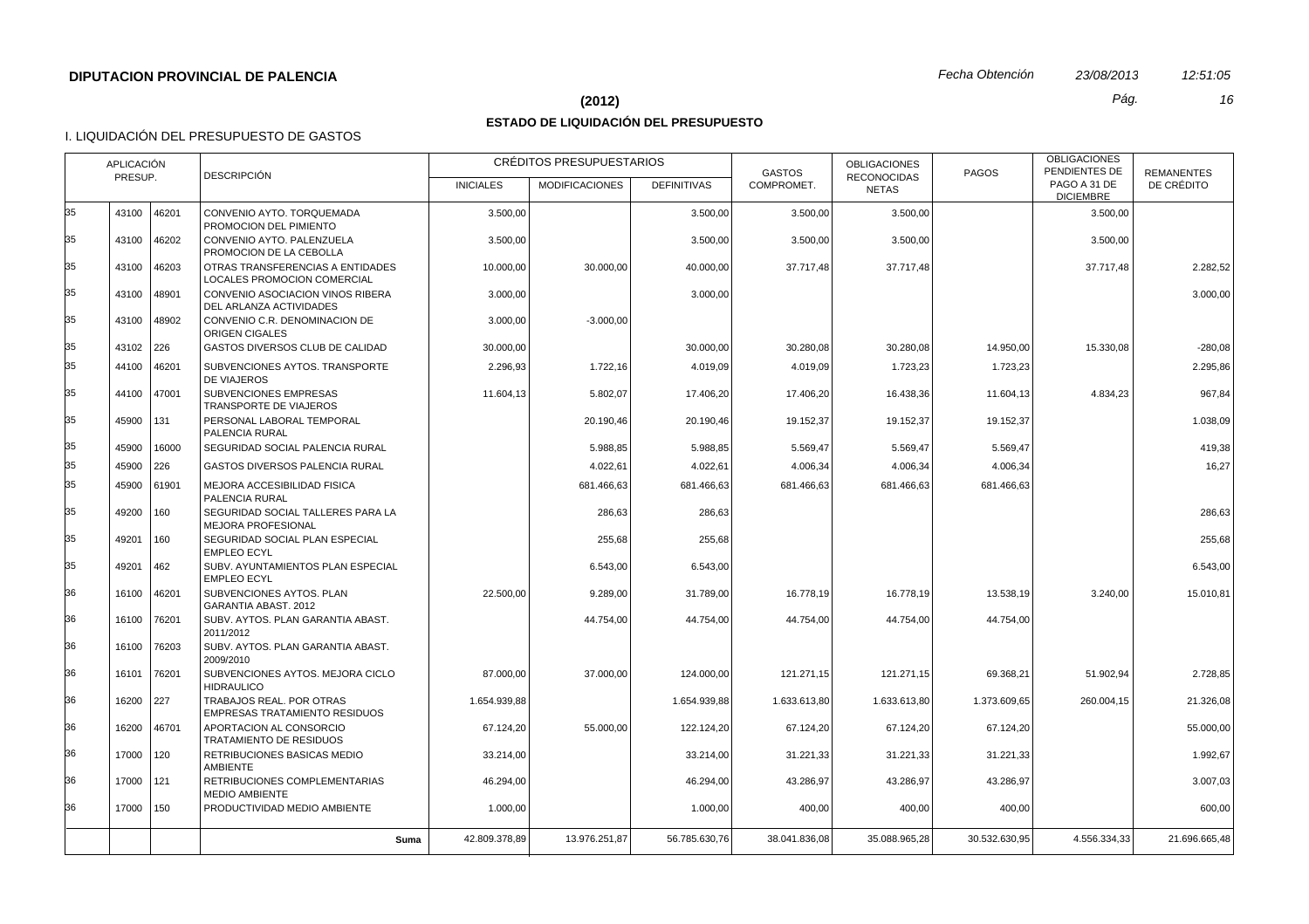#### **(2012)** *Pág. 17*

## **ESTADO DE LIQUIDACIÓN DEL PRESUPUESTO**

|    | APLICACIÓN<br><b>DESCRIPCIÓN</b><br>PRESUP. |       |                                                                                  |                  | CRÉDITOS PRESUPUESTARIOS |                    | <b>GASTOS</b> | <b>OBLIGACIONES</b><br><b>RECONOCIDAS</b> | <b>PAGOS</b>  | <b>OBLIGACIONES</b><br>PENDIENTES DE | <b>REMANENTES</b> |
|----|---------------------------------------------|-------|----------------------------------------------------------------------------------|------------------|--------------------------|--------------------|---------------|-------------------------------------------|---------------|--------------------------------------|-------------------|
|    |                                             |       |                                                                                  | <b>INICIALES</b> | <b>MODIFICACIONES</b>    | <b>DEFINITIVAS</b> | COMPROMET.    | <b>NETAS</b>                              |               | PAGO A 31 DE<br><b>DICIEMBRE</b>     | DE CRÉDITO        |
| 36 | 17000 230                                   |       | DIETAS MEDIO AMBIENTE                                                            | 688,75           |                          | 688,75             | 18,70         | 18,70                                     | 18,70         |                                      | 670,05            |
| 36 | 17000                                       | 231   | LOCOMOCION MEDIO AMBIENTE                                                        | 285,00           |                          | 285,00             |               |                                           |               |                                      | 285,00            |
| 36 | 17201                                       | 226   | CONVENIO DE COLABORACION C.H.D.<br><b>CLONES DE CHOPOS</b>                       |                  | 20.106.00                | 20.106,00          | 6.702,00      | 6.702,00                                  | 6.702,00      |                                      | 13.404,00         |
| 36 | 17201                                       | 227   | TRABAJOS REAL. POR OTRAS<br>EMPRESAS LEY DEL RUIDO                               | 1.000,00         |                          | 1.000,00           |               |                                           |               |                                      | 1.000,00          |
| 36 | 17201                                       | 76201 | SUBVENCIONES AYTOS, INVERSIONES<br><b>MEDIOAMBIENTALES</b>                       | 111.000.00       | $-99.000.00$             | 12.000,00          |               |                                           |               |                                      | 12.000.00         |
| 36 | 17201                                       | 76801 | SUBV. ENTIDADES LOCALES MENORES<br>MEJORAS MEDIO AMBIENTALES                     |                  | 5.636,00                 | 5.636,00           |               |                                           |               |                                      | 5.636,00          |
| 36 | 17202 227                                   |       | CONVENIO MEDIO AMBIENTE JUNTA<br>CASTILLA Y LEON 2011/2012                       |                  | 8.393.74                 | 8.393,74           | 20.963,74     | 12.583,74                                 | 12.583,74     |                                      | $-4.190,00$       |
| 36 | 17203                                       | 46201 | SUBVENCIONES AYTOS. LIMPIEZA<br><b>FOSAS SEPTICAS</b>                            | 41.500,00        | 2.920,00                 | 44.420,00          | 34.044,68     | 34.044,68                                 |               | 34.044,68                            | 10.375,32         |
| 36 | 17204                                       | 226   | <b>GASTOS DIVERSOS PROGRAMAS</b><br><b>MEDIOAMBIENTALES</b>                      | 28.000,00        | $-3.240,00$              | 24.760,00          | 4.265,82      | 4.265,82                                  | 4.265,82      |                                      | 20.494,18         |
| 36 | 17204                                       | 227   | TRABAJOS REAL, POR OTRAS<br><b>EMPRESAS PROGRAMAS</b><br><b>MEDIOAMBIENTALES</b> | 47.000,00        | 5.021,49                 | 52.021,49          | 32.291,64     | 32.291,64                                 | 28.601,14     | 3.690,50                             | 19.729,85         |
| 36 | 17204                                       | 46201 | SUBVENCIONES AYTOS. PROGRAMA DE<br>FORESTACION 191X191                           | 27.000,00        |                          | 27.000,00          | 18.049,28     | 18.049,28                                 | 1.200,00      | 16.849,28                            | 8.950,72          |
| 36 | 17204                                       | 46202 | SUBVENCIONES AYTOS. CONTROL<br>CALIDAD AGUA ABASTECIMIENTO                       | 1.000,00         | 114.000,00               | 115.000,00         | 49.506,11     | 49.506,11                                 |               | 49.506,11                            | 65.493,89         |
| 36 | 17204                                       | 48101 | PREMIOS PROGRAMAS<br><b>MEDIOAMBIENTALES</b>                                     | 3.000,00         |                          | 3.000,00           | 2.200,00      | 2.200,00                                  | 2.200,00      |                                      | 800,00            |
| 36 | 17204                                       | 48901 | OTRAS TRANSFERENCIAS MEDIO<br><b>AMBIENTE</b>                                    | 3.000,00         | 3.000,00                 | 6.000,00           | 6.000,00      | 5.999,59                                  | 2.250,00      | 3.749,59                             | 0.41              |
| 36 | 17204                                       | 723   | OBRAS DE RECUPERACION CANAL DE<br><b>CASTILLA</b>                                |                  | 404.553,78               | 404.553,78         |               |                                           |               |                                      | 404.553,78        |
| 36 | 17205 226                                   |       | GASTOS DIVERSOS PLAN DESARROLLO<br><b>MICOLOGICO</b>                             | 15.000,00        | 3.000,00                 | 18.000,00          | 7.797,52      | 7.797,52                                  | 7.163,02      | 634,50                               | 10.202,48         |
| 36 | 17205                                       | 45390 | CONVENIO UNIVER. VALLADOLID<br>CATEDRA DE MICOLOGIA                              | 9.000,00         | 10.000,00                | 19.000,00          | 19.000,00     | 18.661,88                                 |               | 18.661,88                            | 338,12            |
| 36 | 17205                                       | 48900 | SUBVENCIONES ASOCIACIONES<br><b>MICOLOGICAS</b>                                  | 9.000,00         | 300,00                   | 9.300,00           | 9.106,40      | 8.806,40                                  | 900,00        | 7.906,40                             | 493,60            |
| 36 | 17206                                       | 226   | GASTOS DIVERSOS MEJORA DEL<br><b>HABITAT DE LA NUTRIA</b>                        | 1.000,00         |                          | 1.000,00           | 436,60        | 436,60                                    | 436,60        |                                      | 563,40            |
| 38 | 13401                                       | 226   | GASTOS DIVERSOS PROTECCION CIVIL                                                 | 2.850,00         |                          | 2.850,00           | 2.569,33      | 2.569,33                                  | 715,00        | 1.854,33                             | 280,67            |
| 38 | 13500                                       | 120   | RETRIBUCIONES BASICAS PROTEC.CIVIL<br>EXT.INCENCIOS                              | 28.621,00        |                          | 28.621,00          | 27.069,82     | 27.069,82                                 | 27.069,82     |                                      | 1.551,18          |
| 38 | 13500                                       | 121   | RETRIBUCIONES COMPLEMENTARIAS<br>PROTEC. CIVIL Y EXTINCION                       | 36.834,00        |                          | 36.834,00          | 34.352,74     | 34.352,74                                 | 34.352,74     |                                      | 2.481,26          |
| 38 | 13500                                       | 150   | PRODUCTIVIDAD PROTECCION CIVIL Y<br><b>EXTINCION INCENDIOS</b>                   | 1.000.00         |                          | 1.000,00           |               |                                           |               |                                      | 1.000.00          |
|    |                                             |       | Suma                                                                             | 43.176.157,64    | 14.450.942,88            | 57.627.100.52      | 38.316.210.46 | 35.354.321,13                             | 30.661.089.53 | 4.693.231.60                         | 22.272.779.39     |
|    |                                             |       |                                                                                  |                  |                          |                    |               |                                           |               |                                      |                   |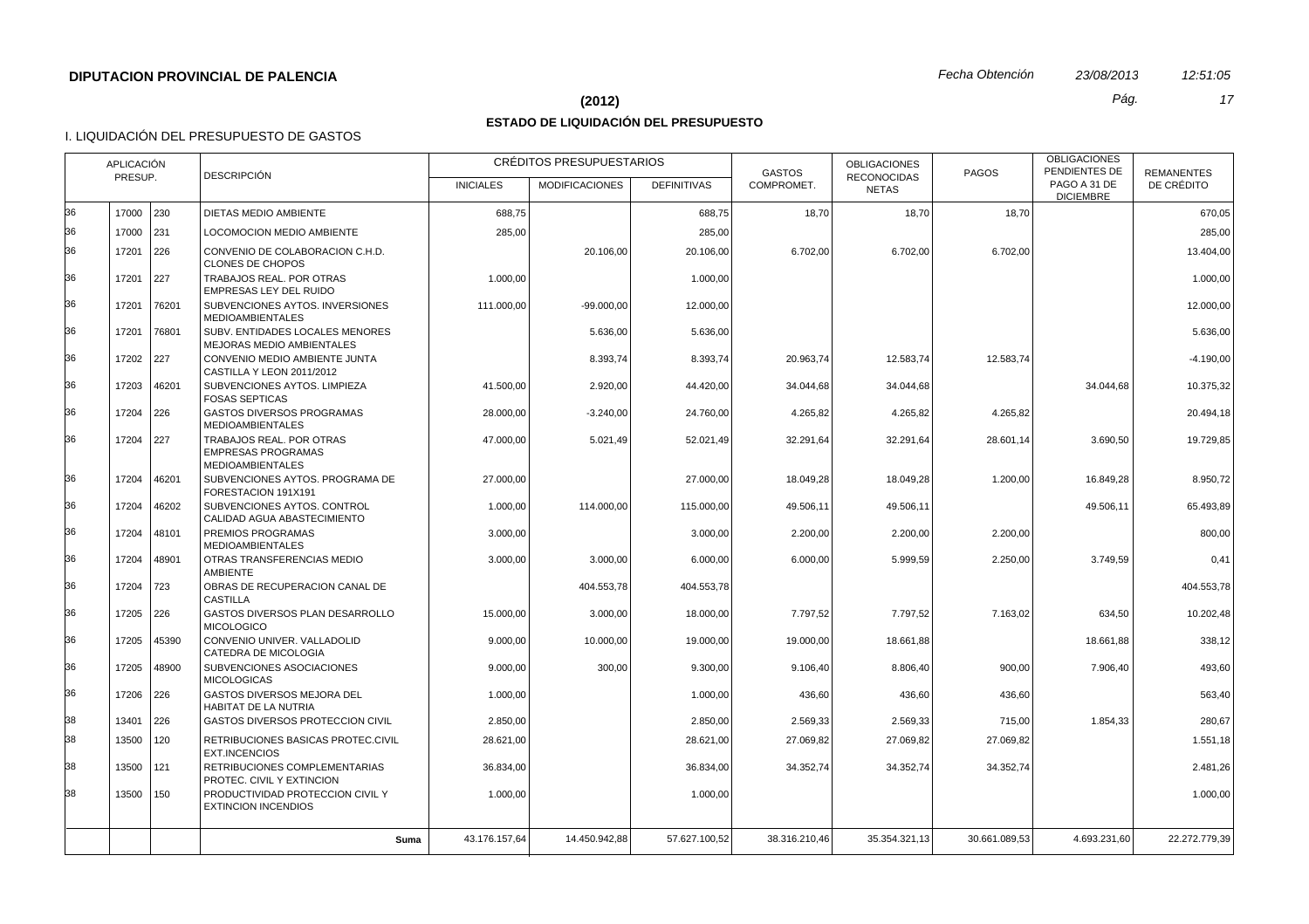# **(2012)** *Pág. 18*

# **ESTADO DE LIQUIDACIÓN DEL PRESUPUESTO**

| 13500<br>213<br>CONS. Y REP. MAQUIN., INST. Y UTILL.<br>3.000,00<br>3.000,00<br>1.028,50<br>1.028,50<br>1.028,50<br><b>EXT. INCENDIOS</b><br>214<br>13500<br>CONSERV. Y REPAR. VEHICULOS<br>777,70<br>777,70<br>594,93<br>182,77<br>1.500,00<br>1.500,00<br><b>EXTINCION INCENDIOS</b><br>  221<br>SUMINISTROS EXTINCION INCENDIOS<br>10.082,77<br>2.979,43<br>13500<br>11.000,00<br>11.000,00<br>13.062,20<br>13.062,20<br>22200<br>13500<br>COMUNICACIONES TELEFONICAS<br>5.100,00<br>5.100,00<br>5.292,02<br>5.292,02<br>4.969,89<br>322,13<br><b>EXTINCION INCENDIOS</b><br>224<br>13500<br>PRIMAS DE SEGUROS EXTINCION<br>665,00<br>665,00<br>540,45<br>540,45<br>540,45<br><b>INCENDIOS</b><br>13500<br>225<br>TRIBUTOS EXTINCION INCENDIOS<br>300,00<br>300,00<br>13500<br>226<br><b>GASTOS DIVERSOS EXTINCION</b><br>475,00<br>475,00<br>573,24<br>573,24<br>51,99<br>521,25<br><b>INCENDIOS</b><br>TRABAJOS REAL. POR OTRAS<br>13500<br>227<br>5.000,00<br>5.000,00<br><b>EMPRESAS EXTINCION INCENDIOS</b><br>13500<br>230<br>DIETAS EXTINCION DE INCENDIOS<br>750,00<br>750,00<br>336,60<br>336,60<br>336,60<br>231<br>512,43<br>13500<br>LOCOMOCION EXTINCION DE INCENDIOS<br>750,00<br>750,00<br>512,43<br>512,43<br>13500<br>46201<br>SUBVENCIONES AYTOS. PARQUES<br>210.000,00<br>14.952,43<br>224.952,43<br>224.952,43<br>224.952,43<br>224.952,43<br><b>BOMBEROS</b><br>46202<br>SUBVENCION AYTO. PALENCIA<br>13500<br>162.747,45<br>182.747,45<br>20.000,00<br>182.747,45<br>182.747,45<br>182.747,45<br>CONVENIO PARQUE DE BOMBEROS<br>13500<br>623<br>MAQUINARIA, INST. Y UTILLAJE<br>103.000,00<br>113.579,32<br>39.133,31<br>74.446,01<br>10.619,15<br>113.619,15<br>113.579,32<br><b>EXTINCION INCENDIOS</b><br>13500<br>624<br>MATERIAL DE TRANSPORTE EXTINCION<br>255.000,00<br>$-54.426,99$<br>200.573,01<br>197.402,10<br>107.093,75<br>90.308,35<br>197.402,10<br><b>INCENDIOS</b><br>13500<br>76201<br>SUBVENCIONES AYTOS. INVERSIONES<br>45.000,00<br>44.064,91<br>35.307,57<br>35.307,57<br>45.000,00<br>EN LOCALES PARQUES BOMBEROS<br>13500<br>76202<br>SUBV. AYTO. PALENCIA INVERSIONES<br>$-22.796,39$<br>7.203,61<br>30.000,00<br>7.203,61<br>7.203,61<br>7.203,61<br><b>EXTINCION DE INCENDIOS</b><br>76201<br>PLAN EXTRAORDINARIO INUNDACIONES<br>17.639,11<br>13.511,54<br>16906<br>17.639,11<br>2010 AYTOS.<br>120<br>50.823,00<br>41000<br>RETRIBUCIONES BASICAS DESARROLLO<br>50.823,00<br>47.903,52<br>47.903,52<br>47.903,52<br><b>AGRARIO</b><br>121<br>RETRIBUCIONES COMPLEMENTARIAS<br>41000<br>81.283,00<br>81.283,00<br>75.731,82<br>75.731,82<br>75.731,82<br><b>DESARROLLO AGRARIO</b><br>PERSONAL LABORAL FIJO DESARROLLO<br>41000<br>130<br>280.048,00<br>280.048,00<br>226.231,13<br>226.231,13<br>226.231,13<br>AGRARIO<br>41000<br>131<br>PERSONAL LABORAL TEMPORAL<br>17.069,04<br>17.069,04<br>20.119,06<br>20.119,06<br>20.119,06<br>DESARROLLO AGRARIO<br>41000<br>150<br>PRODUCTIVIDAD DESARROLLO<br>1.000,00<br>1.000,00<br><b>AGRARIO</b><br>41000 214<br>CONSERV. Y REPAR. VEHICULOS<br>4.000,00<br>1.680,93<br>1.680,93<br>1.680,93<br>4.000,00<br>DESARROLLO AGRARIO<br>MATERIAL DE OFICINA DESARROLLO<br>41000 220<br>1.500,00<br>1.500,00<br>969,84<br>969,84<br>854,63<br>115,21<br><b>AGRARIO</b><br>44.303.420.68<br>14.579.677.64<br>58.883.098,32<br>36.510.273.05<br>31.422.168.25<br>5.088.104,80<br>22.372.825.27<br>39.494.431.26<br>Suma |    | <b>APLICACIÓN</b><br>PRESUP. | <b>DESCRIPCIÓN</b> | <b>INICIALES</b> | CRÉDITOS PRESUPUESTARIOS<br><b>MODIFICACIONES</b> | <b>DEFINITIVAS</b> | <b>GASTOS</b><br>COMPROMET. | <b>OBLIGACIONES</b><br><b>RECONOCIDAS</b><br><b>NETAS</b> | <b>PAGOS</b> | <b>OBLIGACIONES</b><br>PENDIENTES DE<br>PAGO A 31 DE | <b>REMANENTES</b><br>DE CRÉDITO |
|-----------------------------------------------------------------------------------------------------------------------------------------------------------------------------------------------------------------------------------------------------------------------------------------------------------------------------------------------------------------------------------------------------------------------------------------------------------------------------------------------------------------------------------------------------------------------------------------------------------------------------------------------------------------------------------------------------------------------------------------------------------------------------------------------------------------------------------------------------------------------------------------------------------------------------------------------------------------------------------------------------------------------------------------------------------------------------------------------------------------------------------------------------------------------------------------------------------------------------------------------------------------------------------------------------------------------------------------------------------------------------------------------------------------------------------------------------------------------------------------------------------------------------------------------------------------------------------------------------------------------------------------------------------------------------------------------------------------------------------------------------------------------------------------------------------------------------------------------------------------------------------------------------------------------------------------------------------------------------------------------------------------------------------------------------------------------------------------------------------------------------------------------------------------------------------------------------------------------------------------------------------------------------------------------------------------------------------------------------------------------------------------------------------------------------------------------------------------------------------------------------------------------------------------------------------------------------------------------------------------------------------------------------------------------------------------------------------------------------------------------------------------------------------------------------------------------------------------------------------------------------------------------------------------------------------------------------------------------------------------------------------------------------------------------------------------------------------------------------------------------------------------------------------------------------------------------------------------------------------------------------------------------------------------------------------------------------------------------------------------------------------------------------------------------|----|------------------------------|--------------------|------------------|---------------------------------------------------|--------------------|-----------------------------|-----------------------------------------------------------|--------------|------------------------------------------------------|---------------------------------|
|                                                                                                                                                                                                                                                                                                                                                                                                                                                                                                                                                                                                                                                                                                                                                                                                                                                                                                                                                                                                                                                                                                                                                                                                                                                                                                                                                                                                                                                                                                                                                                                                                                                                                                                                                                                                                                                                                                                                                                                                                                                                                                                                                                                                                                                                                                                                                                                                                                                                                                                                                                                                                                                                                                                                                                                                                                                                                                                                                                                                                                                                                                                                                                                                                                                                                                                                                                                                                       |    |                              |                    |                  |                                                   |                    |                             |                                                           |              | <b>DICIEMBRE</b>                                     |                                 |
|                                                                                                                                                                                                                                                                                                                                                                                                                                                                                                                                                                                                                                                                                                                                                                                                                                                                                                                                                                                                                                                                                                                                                                                                                                                                                                                                                                                                                                                                                                                                                                                                                                                                                                                                                                                                                                                                                                                                                                                                                                                                                                                                                                                                                                                                                                                                                                                                                                                                                                                                                                                                                                                                                                                                                                                                                                                                                                                                                                                                                                                                                                                                                                                                                                                                                                                                                                                                                       | 38 |                              |                    |                  |                                                   |                    |                             |                                                           |              |                                                      | 1.971,50                        |
|                                                                                                                                                                                                                                                                                                                                                                                                                                                                                                                                                                                                                                                                                                                                                                                                                                                                                                                                                                                                                                                                                                                                                                                                                                                                                                                                                                                                                                                                                                                                                                                                                                                                                                                                                                                                                                                                                                                                                                                                                                                                                                                                                                                                                                                                                                                                                                                                                                                                                                                                                                                                                                                                                                                                                                                                                                                                                                                                                                                                                                                                                                                                                                                                                                                                                                                                                                                                                       | 38 |                              |                    |                  |                                                   |                    |                             |                                                           |              |                                                      | 722,30                          |
|                                                                                                                                                                                                                                                                                                                                                                                                                                                                                                                                                                                                                                                                                                                                                                                                                                                                                                                                                                                                                                                                                                                                                                                                                                                                                                                                                                                                                                                                                                                                                                                                                                                                                                                                                                                                                                                                                                                                                                                                                                                                                                                                                                                                                                                                                                                                                                                                                                                                                                                                                                                                                                                                                                                                                                                                                                                                                                                                                                                                                                                                                                                                                                                                                                                                                                                                                                                                                       | 38 |                              |                    |                  |                                                   |                    |                             |                                                           |              |                                                      | $-2.062,20$                     |
|                                                                                                                                                                                                                                                                                                                                                                                                                                                                                                                                                                                                                                                                                                                                                                                                                                                                                                                                                                                                                                                                                                                                                                                                                                                                                                                                                                                                                                                                                                                                                                                                                                                                                                                                                                                                                                                                                                                                                                                                                                                                                                                                                                                                                                                                                                                                                                                                                                                                                                                                                                                                                                                                                                                                                                                                                                                                                                                                                                                                                                                                                                                                                                                                                                                                                                                                                                                                                       | 38 |                              |                    |                  |                                                   |                    |                             |                                                           |              |                                                      | $-192,02$                       |
|                                                                                                                                                                                                                                                                                                                                                                                                                                                                                                                                                                                                                                                                                                                                                                                                                                                                                                                                                                                                                                                                                                                                                                                                                                                                                                                                                                                                                                                                                                                                                                                                                                                                                                                                                                                                                                                                                                                                                                                                                                                                                                                                                                                                                                                                                                                                                                                                                                                                                                                                                                                                                                                                                                                                                                                                                                                                                                                                                                                                                                                                                                                                                                                                                                                                                                                                                                                                                       | 38 |                              |                    |                  |                                                   |                    |                             |                                                           |              |                                                      | 124,55                          |
|                                                                                                                                                                                                                                                                                                                                                                                                                                                                                                                                                                                                                                                                                                                                                                                                                                                                                                                                                                                                                                                                                                                                                                                                                                                                                                                                                                                                                                                                                                                                                                                                                                                                                                                                                                                                                                                                                                                                                                                                                                                                                                                                                                                                                                                                                                                                                                                                                                                                                                                                                                                                                                                                                                                                                                                                                                                                                                                                                                                                                                                                                                                                                                                                                                                                                                                                                                                                                       | 38 |                              |                    |                  |                                                   |                    |                             |                                                           |              |                                                      | 300,00                          |
|                                                                                                                                                                                                                                                                                                                                                                                                                                                                                                                                                                                                                                                                                                                                                                                                                                                                                                                                                                                                                                                                                                                                                                                                                                                                                                                                                                                                                                                                                                                                                                                                                                                                                                                                                                                                                                                                                                                                                                                                                                                                                                                                                                                                                                                                                                                                                                                                                                                                                                                                                                                                                                                                                                                                                                                                                                                                                                                                                                                                                                                                                                                                                                                                                                                                                                                                                                                                                       | 38 |                              |                    |                  |                                                   |                    |                             |                                                           |              |                                                      | $-98.24$                        |
|                                                                                                                                                                                                                                                                                                                                                                                                                                                                                                                                                                                                                                                                                                                                                                                                                                                                                                                                                                                                                                                                                                                                                                                                                                                                                                                                                                                                                                                                                                                                                                                                                                                                                                                                                                                                                                                                                                                                                                                                                                                                                                                                                                                                                                                                                                                                                                                                                                                                                                                                                                                                                                                                                                                                                                                                                                                                                                                                                                                                                                                                                                                                                                                                                                                                                                                                                                                                                       | 38 |                              |                    |                  |                                                   |                    |                             |                                                           |              |                                                      | 5.000,00                        |
|                                                                                                                                                                                                                                                                                                                                                                                                                                                                                                                                                                                                                                                                                                                                                                                                                                                                                                                                                                                                                                                                                                                                                                                                                                                                                                                                                                                                                                                                                                                                                                                                                                                                                                                                                                                                                                                                                                                                                                                                                                                                                                                                                                                                                                                                                                                                                                                                                                                                                                                                                                                                                                                                                                                                                                                                                                                                                                                                                                                                                                                                                                                                                                                                                                                                                                                                                                                                                       | 38 |                              |                    |                  |                                                   |                    |                             |                                                           |              |                                                      | 413,40                          |
|                                                                                                                                                                                                                                                                                                                                                                                                                                                                                                                                                                                                                                                                                                                                                                                                                                                                                                                                                                                                                                                                                                                                                                                                                                                                                                                                                                                                                                                                                                                                                                                                                                                                                                                                                                                                                                                                                                                                                                                                                                                                                                                                                                                                                                                                                                                                                                                                                                                                                                                                                                                                                                                                                                                                                                                                                                                                                                                                                                                                                                                                                                                                                                                                                                                                                                                                                                                                                       | 38 |                              |                    |                  |                                                   |                    |                             |                                                           |              |                                                      | 237,57                          |
|                                                                                                                                                                                                                                                                                                                                                                                                                                                                                                                                                                                                                                                                                                                                                                                                                                                                                                                                                                                                                                                                                                                                                                                                                                                                                                                                                                                                                                                                                                                                                                                                                                                                                                                                                                                                                                                                                                                                                                                                                                                                                                                                                                                                                                                                                                                                                                                                                                                                                                                                                                                                                                                                                                                                                                                                                                                                                                                                                                                                                                                                                                                                                                                                                                                                                                                                                                                                                       | 38 |                              |                    |                  |                                                   |                    |                             |                                                           |              |                                                      |                                 |
|                                                                                                                                                                                                                                                                                                                                                                                                                                                                                                                                                                                                                                                                                                                                                                                                                                                                                                                                                                                                                                                                                                                                                                                                                                                                                                                                                                                                                                                                                                                                                                                                                                                                                                                                                                                                                                                                                                                                                                                                                                                                                                                                                                                                                                                                                                                                                                                                                                                                                                                                                                                                                                                                                                                                                                                                                                                                                                                                                                                                                                                                                                                                                                                                                                                                                                                                                                                                                       | 38 |                              |                    |                  |                                                   |                    |                             |                                                           |              |                                                      |                                 |
|                                                                                                                                                                                                                                                                                                                                                                                                                                                                                                                                                                                                                                                                                                                                                                                                                                                                                                                                                                                                                                                                                                                                                                                                                                                                                                                                                                                                                                                                                                                                                                                                                                                                                                                                                                                                                                                                                                                                                                                                                                                                                                                                                                                                                                                                                                                                                                                                                                                                                                                                                                                                                                                                                                                                                                                                                                                                                                                                                                                                                                                                                                                                                                                                                                                                                                                                                                                                                       | 38 |                              |                    |                  |                                                   |                    |                             |                                                           |              |                                                      | 39,83                           |
|                                                                                                                                                                                                                                                                                                                                                                                                                                                                                                                                                                                                                                                                                                                                                                                                                                                                                                                                                                                                                                                                                                                                                                                                                                                                                                                                                                                                                                                                                                                                                                                                                                                                                                                                                                                                                                                                                                                                                                                                                                                                                                                                                                                                                                                                                                                                                                                                                                                                                                                                                                                                                                                                                                                                                                                                                                                                                                                                                                                                                                                                                                                                                                                                                                                                                                                                                                                                                       | 38 |                              |                    |                  |                                                   |                    |                             |                                                           |              |                                                      | 3.170,91                        |
|                                                                                                                                                                                                                                                                                                                                                                                                                                                                                                                                                                                                                                                                                                                                                                                                                                                                                                                                                                                                                                                                                                                                                                                                                                                                                                                                                                                                                                                                                                                                                                                                                                                                                                                                                                                                                                                                                                                                                                                                                                                                                                                                                                                                                                                                                                                                                                                                                                                                                                                                                                                                                                                                                                                                                                                                                                                                                                                                                                                                                                                                                                                                                                                                                                                                                                                                                                                                                       | 38 |                              |                    |                  |                                                   |                    |                             |                                                           |              |                                                      | 9.692,43                        |
|                                                                                                                                                                                                                                                                                                                                                                                                                                                                                                                                                                                                                                                                                                                                                                                                                                                                                                                                                                                                                                                                                                                                                                                                                                                                                                                                                                                                                                                                                                                                                                                                                                                                                                                                                                                                                                                                                                                                                                                                                                                                                                                                                                                                                                                                                                                                                                                                                                                                                                                                                                                                                                                                                                                                                                                                                                                                                                                                                                                                                                                                                                                                                                                                                                                                                                                                                                                                                       | 38 |                              |                    |                  |                                                   |                    |                             |                                                           |              |                                                      |                                 |
|                                                                                                                                                                                                                                                                                                                                                                                                                                                                                                                                                                                                                                                                                                                                                                                                                                                                                                                                                                                                                                                                                                                                                                                                                                                                                                                                                                                                                                                                                                                                                                                                                                                                                                                                                                                                                                                                                                                                                                                                                                                                                                                                                                                                                                                                                                                                                                                                                                                                                                                                                                                                                                                                                                                                                                                                                                                                                                                                                                                                                                                                                                                                                                                                                                                                                                                                                                                                                       | 38 |                              |                    |                  |                                                   |                    |                             |                                                           |              |                                                      | 17.639,11                       |
|                                                                                                                                                                                                                                                                                                                                                                                                                                                                                                                                                                                                                                                                                                                                                                                                                                                                                                                                                                                                                                                                                                                                                                                                                                                                                                                                                                                                                                                                                                                                                                                                                                                                                                                                                                                                                                                                                                                                                                                                                                                                                                                                                                                                                                                                                                                                                                                                                                                                                                                                                                                                                                                                                                                                                                                                                                                                                                                                                                                                                                                                                                                                                                                                                                                                                                                                                                                                                       | 38 |                              |                    |                  |                                                   |                    |                             |                                                           |              |                                                      | 2.919,48                        |
|                                                                                                                                                                                                                                                                                                                                                                                                                                                                                                                                                                                                                                                                                                                                                                                                                                                                                                                                                                                                                                                                                                                                                                                                                                                                                                                                                                                                                                                                                                                                                                                                                                                                                                                                                                                                                                                                                                                                                                                                                                                                                                                                                                                                                                                                                                                                                                                                                                                                                                                                                                                                                                                                                                                                                                                                                                                                                                                                                                                                                                                                                                                                                                                                                                                                                                                                                                                                                       | 38 |                              |                    |                  |                                                   |                    |                             |                                                           |              |                                                      | 5.551,18                        |
|                                                                                                                                                                                                                                                                                                                                                                                                                                                                                                                                                                                                                                                                                                                                                                                                                                                                                                                                                                                                                                                                                                                                                                                                                                                                                                                                                                                                                                                                                                                                                                                                                                                                                                                                                                                                                                                                                                                                                                                                                                                                                                                                                                                                                                                                                                                                                                                                                                                                                                                                                                                                                                                                                                                                                                                                                                                                                                                                                                                                                                                                                                                                                                                                                                                                                                                                                                                                                       | 38 |                              |                    |                  |                                                   |                    |                             |                                                           |              |                                                      | 53.816,87                       |
|                                                                                                                                                                                                                                                                                                                                                                                                                                                                                                                                                                                                                                                                                                                                                                                                                                                                                                                                                                                                                                                                                                                                                                                                                                                                                                                                                                                                                                                                                                                                                                                                                                                                                                                                                                                                                                                                                                                                                                                                                                                                                                                                                                                                                                                                                                                                                                                                                                                                                                                                                                                                                                                                                                                                                                                                                                                                                                                                                                                                                                                                                                                                                                                                                                                                                                                                                                                                                       | 38 |                              |                    |                  |                                                   |                    |                             |                                                           |              |                                                      | $-3.050,02$                     |
|                                                                                                                                                                                                                                                                                                                                                                                                                                                                                                                                                                                                                                                                                                                                                                                                                                                                                                                                                                                                                                                                                                                                                                                                                                                                                                                                                                                                                                                                                                                                                                                                                                                                                                                                                                                                                                                                                                                                                                                                                                                                                                                                                                                                                                                                                                                                                                                                                                                                                                                                                                                                                                                                                                                                                                                                                                                                                                                                                                                                                                                                                                                                                                                                                                                                                                                                                                                                                       | 38 |                              |                    |                  |                                                   |                    |                             |                                                           |              |                                                      | 1.000,00                        |
|                                                                                                                                                                                                                                                                                                                                                                                                                                                                                                                                                                                                                                                                                                                                                                                                                                                                                                                                                                                                                                                                                                                                                                                                                                                                                                                                                                                                                                                                                                                                                                                                                                                                                                                                                                                                                                                                                                                                                                                                                                                                                                                                                                                                                                                                                                                                                                                                                                                                                                                                                                                                                                                                                                                                                                                                                                                                                                                                                                                                                                                                                                                                                                                                                                                                                                                                                                                                                       | 38 |                              |                    |                  |                                                   |                    |                             |                                                           |              |                                                      | 2.319,07                        |
|                                                                                                                                                                                                                                                                                                                                                                                                                                                                                                                                                                                                                                                                                                                                                                                                                                                                                                                                                                                                                                                                                                                                                                                                                                                                                                                                                                                                                                                                                                                                                                                                                                                                                                                                                                                                                                                                                                                                                                                                                                                                                                                                                                                                                                                                                                                                                                                                                                                                                                                                                                                                                                                                                                                                                                                                                                                                                                                                                                                                                                                                                                                                                                                                                                                                                                                                                                                                                       | 38 |                              |                    |                  |                                                   |                    |                             |                                                           |              |                                                      | 530,16                          |
|                                                                                                                                                                                                                                                                                                                                                                                                                                                                                                                                                                                                                                                                                                                                                                                                                                                                                                                                                                                                                                                                                                                                                                                                                                                                                                                                                                                                                                                                                                                                                                                                                                                                                                                                                                                                                                                                                                                                                                                                                                                                                                                                                                                                                                                                                                                                                                                                                                                                                                                                                                                                                                                                                                                                                                                                                                                                                                                                                                                                                                                                                                                                                                                                                                                                                                                                                                                                                       |    |                              |                    |                  |                                                   |                    |                             |                                                           |              |                                                      |                                 |
|                                                                                                                                                                                                                                                                                                                                                                                                                                                                                                                                                                                                                                                                                                                                                                                                                                                                                                                                                                                                                                                                                                                                                                                                                                                                                                                                                                                                                                                                                                                                                                                                                                                                                                                                                                                                                                                                                                                                                                                                                                                                                                                                                                                                                                                                                                                                                                                                                                                                                                                                                                                                                                                                                                                                                                                                                                                                                                                                                                                                                                                                                                                                                                                                                                                                                                                                                                                                                       |    |                              |                    |                  |                                                   |                    |                             |                                                           |              |                                                      |                                 |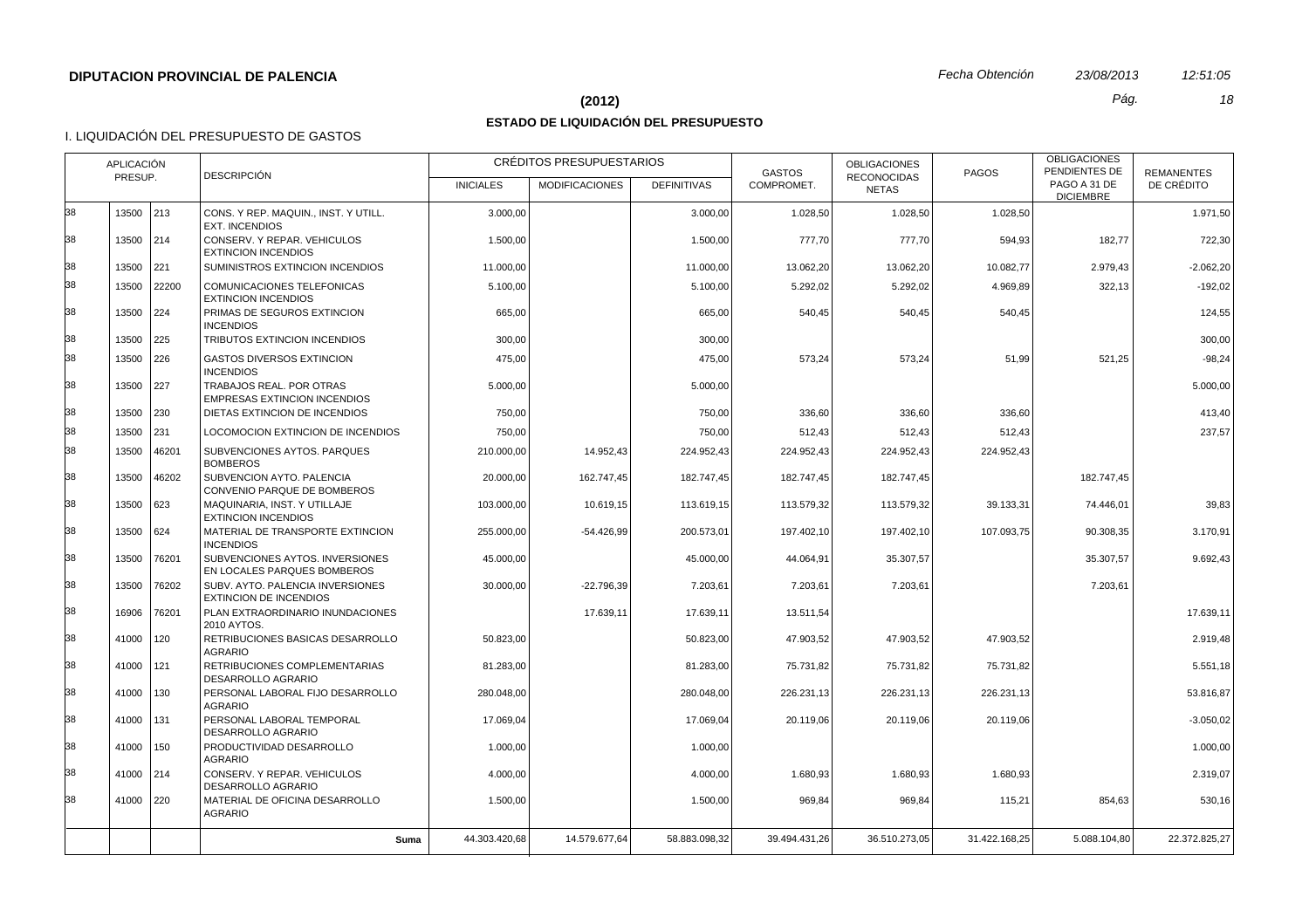## **(2012)** *Pág. 19*

# **ESTADO DE LIQUIDACIÓN DEL PRESUPUESTO**

|    | <b>APLICACIÓN</b> |               |                                                                  |                  | CRÉDITOS PRESUPUESTARIOS |                    | <b>GASTOS</b> | <b>OBLIGACIONES</b>                | <b>PAGOS</b>  | <b>OBLIGACIONES</b><br>PENDIENTES DE | <b>REMANENTES</b> |
|----|-------------------|---------------|------------------------------------------------------------------|------------------|--------------------------|--------------------|---------------|------------------------------------|---------------|--------------------------------------|-------------------|
|    | PRESUP.           |               | <b>DESCRIPCIÓN</b>                                               | <b>INICIALES</b> | <b>MODIFICACIONES</b>    | <b>DEFINITIVAS</b> | COMPROMET.    | <b>RECONOCIDAS</b><br><b>NETAS</b> |               | PAGO A 31 DE<br><b>DICIEMBRE</b>     | DE CRÉDITO        |
| 38 |                   | 41000 22103   | <b>COMBUSTIBLES Y CARBURANTES</b><br><b>DESARROLLO AGRARIO</b>   | 4.000,00         |                          | 4.000,00           | 1.784,43      | 1.784,43                           | 1.784,43      |                                      | 2.215,57          |
| 38 |                   | 41000 22199   | OTROS SUMINISTROS DESARROLLO<br><b>AGRARIO</b>                   | 2.000,00         |                          | 2.000.00           | 28,42         | 28,42                              | 28,42         |                                      | 1.971.58          |
| 38 | 41000             | 222           | COMUNICACIONES DESARROLLO<br><b>AGRARIO</b>                      | 1.200,00         |                          | 1.200,00           | 1.793,55      | 1.793,55                           | 1.572,31      | 221,24                               | $-593,55$         |
| 38 | 41000 224         |               | PRIMAS DE SEGUROS DESARROLLO<br><b>AGRARIO</b>                   | 5.500.00         |                          | 5.500.00           | 949.00        | 949.00                             | 949.00        |                                      | 4.551.00          |
| 38 | 41000 225         |               | TRIBUTOS DESARROLLO AGRARIO                                      |                  |                          |                    | 461,02        | 461,02                             | 461,02        |                                      | $-461,02$         |
| 38 | 41000 226         |               | <b>GASTOS DIVERSOS DESARROLLO</b><br><b>AGRARIO</b>              | 21.000,00        |                          | 21.000,00          | 2.477.09      | 2.477,09                           | 1.979,84      | 497,25                               | 18.522,91         |
| 38 | 41000 230         |               | DIETAS DESARROLLO AGRARIO                                        | 1.000,00         |                          | 1.000,00           | 56,10         | 56,10                              | 56,10         |                                      | 943,90            |
| 38 | 41000             | 231           | LOCOMOCION DESARROLLO AGRARIO                                    | 1.000,00         |                          | 1.000,00           |               |                                    |               |                                      | 1.000,00          |
| 38 | 41101             | 131           | PERSONAL LABORAL TEMPORAL<br><b>INSEMINACION ARTIFICIAL</b>      | 216.553,00       | 6.219,19                 | 222.772,19         | 206.894,91    | 206.894,91                         | 206.894,91    |                                      | 15.877,28         |
| 38 | 41101             | 214           | CONSERV. Y REPAR. VEHICULOS<br><b>INSEMINACION ARTIFICIAL</b>    | 11.000,00        |                          | 11.000,00          | 6.129,40      | 6.129,40                           | 4.950,47      | 1.178,93                             | 4.870,60          |
| 38 | 41101             | 22103         | COMBUSTIBLES Y CARBURANTES<br><b>INSEMINACION ARTIFICIAL</b>     | 16.000,00        |                          | 16.000,00          | 15.603,98     | 15.603,98                          | 14.242,16     | 1.361,82                             | 396,02            |
| 38 | 41101             | 22199         | OTROS SUMINISTROS INSEMINACION<br><b>ARTIFICIAL</b>              | 25.000,00        |                          | 25.000,00          | 31.792,51     | 31.792,51                          | 28.762,46     | 3.030,05                             | $-6.792,51$       |
| 38 | 41101             | 224           | PRIMAS DE SEGUROS INSEMINACION<br><b>ARTIFICIAL</b>              | 2.700,00         |                          | 2.700,00           | 1.544,01      | 1.544,01                           | 1.544,01      |                                      | 1.155,99          |
| 38 | 41101             | 225           | TRIBUTOS INSEMINACION ARTIFICIAL                                 |                  |                          |                    | 704.22        | 704,22                             | 704,22        |                                      | $-704.22$         |
| 38 | 41101             | 230           | DIETAS INSEMINACION ARTIFICIAL                                   | 300,00           |                          | 300,00             | 18,70         | 18,70                              | 18,70         |                                      | 281,30            |
| 38 | 41101             | $ 231\rangle$ | LOCOMOCION INSEMINACION ARTIFICIAL                               | 1.000,00         |                          | 1.000,00           |               |                                    |               |                                      | 1.000,00          |
| 38 | 41102 227         |               | <b>DESRATIZACION Y DESINSECTACION</b>                            | 46.000.00        |                          | 46.000.00          | 25.289,00     | 25.289,00                          | 19.568,68     | 5.720,32                             | 20.711,00         |
| 38 | 41103 227         |               | TRABAJOS REAL. POR OTRAS<br>EMPRESAS RECOGIDA ANIMALES<br>ABAND. | 18.000,00        |                          | 18.000,00          | 18.900,00     | 18.900,00                          | 17.400,00     | 1.500,00                             | $-900,00$         |
| 38 | 41104             | 45390         | SUBVENCION APPACALE CONVENIO<br>PATATA SIEMBRA                   | 6.750,00         |                          | 6.750,00           |               |                                    |               |                                      | 6.750,00          |
| 38 | 41104             | 46201         | SUBVENCIONES AYTOS. AGRICULTURA<br>Y GANADERIA                   | 18.900,00        | $-9.903,89$              | 8.996,11           | 5.000,00      | 5.000,00                           |               | 5.000,00                             | 3.996,11          |
| 38 | 41104             | 48901         | SUBV. CONSEJO REGULADOR DEL<br>LECHAZO CHURRO ACTIVIDADES        | 5.400,00         |                          | 5.400,00           | 3.000,00      | 3.000,00                           |               | 3.000,00                             | 2.400,00          |
| 38 | 41104             | 48902         | CONVENIO ANCHE INSEMINACION<br><b>OVEJAS</b>                     | 9.000,00         |                          | 9.000,00           | 7.500,00      | 7.500,00                           |               | 7.500.00                             | 1.500,00          |
| 38 | 41104             | 48903         | APORTACION CAMPA CONVENIO CARNE<br><b>DE CERVERA</b>             | 16.200,00        |                          | 16.200,00          |               |                                    |               |                                      | 16.200,00         |
| 38 | 41104             | 48905         | <b>OTRAS TRANSFERENCIAS</b><br>AGRICULTURA Y GANADERIA           | 9.000,00         | 2.000,00                 | 11.000,00          |               |                                    |               |                                      | 11.000,00         |
|    |                   |               | Suma                                                             | 44.740.923,68    | 14.577.992,94            | 59.318.916,62      | 39.824.357,60 | 36.840.199,39                      | 31.723.084,98 | 5.117.114,41                         | 22.478.717,23     |
|    |                   |               |                                                                  |                  |                          |                    |               |                                    |               |                                      |                   |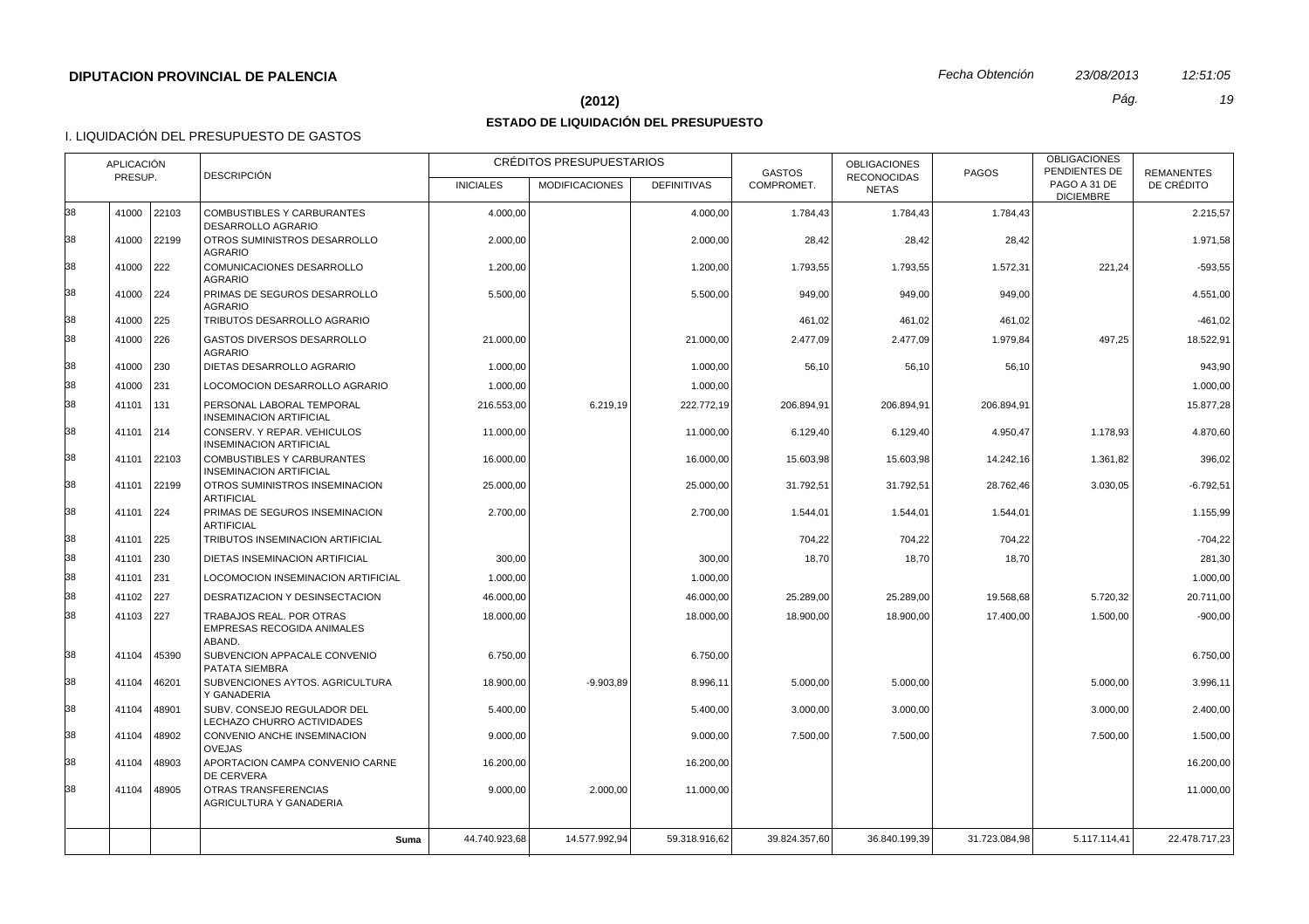## **(2012)** *Pág. 20*

# **ESTADO DE LIQUIDACIÓN DEL PRESUPUESTO**

|    | <b>APLICACIÓN</b> |               | <b>DESCRIPCIÓN</b>                                                        |                  | CRÉDITOS PRESUPUESTARIOS |                    | <b>GASTOS</b> | <b>OBLIGACIONES</b>                | <b>PAGOS</b>  | <b>OBLIGACIONES</b><br>PENDIENTES DE | <b>REMANENTES</b> |
|----|-------------------|---------------|---------------------------------------------------------------------------|------------------|--------------------------|--------------------|---------------|------------------------------------|---------------|--------------------------------------|-------------------|
|    | PRESUP.           |               |                                                                           | <b>INICIALES</b> | <b>MODIFICACIONES</b>    | <b>DEFINITIVAS</b> | COMPROMET.    | <b>RECONOCIDAS</b><br><b>NETAS</b> |               | PAGO A 31 DE<br><b>DICIEMBRE</b>     | DE CRÉDITO        |
| 38 | 41104             | 48906         | CONVENIO CENTRO TECNOLOGICO<br>AGRARIO Y AGROALIMENTARIO ACTIV.           | 60.300,00        | 12.200,00                | 72.500,00          | 72.500,00     | 72.500,00                          | 56.010,75     | 16.489,25                            |                   |
| 38 | 41104             | 48907         | SUBVENCION ANCHE CONCURSO Y<br>SUBASTA OVINO CHURRO                       | 7.200,00         | $-2.950,00$              | 4.250,00           | 4.250,00      | 4.250,00                           | 4.250,00      |                                      |                   |
| 38 | 41104             | 72302         | SUBV. COMUNIDADES DE REGANTES                                             |                  | 6.709,63                 | 6.709,63           |               |                                    |               |                                      | 6.709.63          |
| 38 | 41104             | 75301         | SUBVENCIONES CAMARAS AGRARIAS                                             | 90.000,00        | 7.869,00                 | 97.869,00          | 90.000,00     | 90.000,00                          |               | 90.000,00                            | 7.869,00          |
| 38 | 41104             | 76201         | SUBV. AYTOS. PARQUES INFANTILES                                           |                  | 6.402,97                 | 6.402,97           | 6.402,96      | 6.402,96                           | 6.402,96      |                                      | 0,01              |
| 38 | 41104             | 76202         | SUBVENCIONES AYTOS. OTRAS<br><b>INVERSIONES AGRICULTURA Y</b><br>GANADER. | 36.000,00        | 1.200,00                 | 37.200,00          | 34.140,00     | 34.140,00                          | 1.200,00      | 32.940,00                            | 3.060,00          |
| 38 | 41105 212         |               | CONS. Y REP. EDIFICIOS DESARROLLO<br><b>AGRARIO</b>                       | 6.000,00         |                          | 6.000,00           | 345,88        | 345,88                             | 144,43        | 201,45                               | 5.654,12          |
| 38 | 41105             | 22100         | <b>ENERGIA ELECTRICA OTROS EDIFICIOS</b><br><b>DESARROLLO AGRARIO</b>     | 800,00           |                          | 800,00             | 632,33        | 632,33                             | 581,18        | 51,15                                | 167.67            |
| 38 | 41105             | 22101         | AGUA OTROS EDIFICIOS DESARROLLO<br><b>AGRARIO</b>                         | 500,00           |                          | 500,00             | 209,09        | 209,09                             | 209,09        |                                      | 290,91            |
| 38 |                   | 41105 22199   | OTROS SUMINISTROS OTROS EDIFICIOS<br><b>DESARROLLO AGRARIO</b>            | 2.000,00         |                          | 2.000,00           |               |                                    |               |                                      | 2.000,00          |
| 38 | 41105             | 225           | TRIBUTOS OTROS EDIFICIOS<br>DESARROLLO AGRARIO                            | 5.500,00         |                          | 5.500,00           | 5.450,29      | 5.450,29                           | 5.450,29      |                                      | 49,71             |
| 38 | 41105 623         |               | MAQUINARIA, INST. Y UTILLAJE OTROS<br><b>EDIFICIOS DES. AGRARIO</b>       | 2.000,00         |                          | 2.000,00           | 674,82        | 674,82                             | 674,82        |                                      | 1.325,18          |
| 38 | 41106 212         |               | CONS. Y REP. GRANJAS PROVINCIALES                                         | 40.800.00        |                          | 40.800.00          | 6.239,91      | 6.239,91                           | 6.097.47      | 142.44                               | 34.560.09         |
| 38 | 41106             | $ 213\rangle$ | CONS. Y REP. MAQUIN., INST. Y UTILL.<br><b>GRANJAS PROV.</b>              | 35.000,00        |                          | 35.000,00          | 25.449,65     | 25.449,65                          | 19.789,92     | 5.659,73                             | 9.550,35          |
| 38 | 41106             | $ 214\rangle$ | CONSERV. Y REPAR. MATERIAL<br>TRANSPORTE GRANJAS PROVINCIALES             | 20.000,00        | $-9.000,00$              | 11.000,00          | 7.151,23      | 7.151,23                           | 6.780,73      | 370,50                               | 3.848,77          |
| 38 | 41106             | 22100         | ENERGIA ELECTRICA GRANJAS<br><b>PROVINCIALES</b>                          | 15.300,00        |                          | 15.300,00          | 17.272,10     | 17.272,10                          | 15.175,58     | 2.096,52                             | $-1.972, 10$      |
| 38 | 41106             | 22101         | AGUA GRANJAS PROVINCIALES                                                 | 3.570,00         |                          | 3.570,00           | 6.539,86      | 6.539,86                           | 6.539,86      |                                      | $-2.969,86$       |
| 38 | 41106             | 22103         | COMBUSTIBLES Y CARBURANTES<br><b>GRANJAS PROVINCIALES</b>                 | 20.400,00        | 9.000,00                 | 29.400,00          | 25.806,46     | 25.806,46                          | 23.806,73     | 1.999,73                             | 3.593,54          |
| 38 | 41106             | 22113         | MANUTENCION ANIMALES GRANJAS<br><b>PROVINCIALES</b>                       | 153.000,00       |                          | 153.000,00         | 158.388,79    | 158.388,79                         | 143.313,04    | 15.075,75                            | $-5.388,79$       |
| 38 | 41106             | 22199         | OTROS SUMINISTROS GRANJAS<br><b>PROVINCIALES</b>                          | 51.000,00        |                          | 51.000,00          | 51.989,15     | 51.989,15                          | 46.065,06     | 5.924,09                             | $-989,15$         |
| 38 | 41106             | 222           | COMUNICACIONES GRANJAS<br><b>PROVINCIALES</b>                             | 1.020,00         |                          | 1.020,00           | 1.115,90      | 1.115,90                           | 1.029,15      | 86,75                                | $-95,90$          |
| 38 | 41106             | 223           | <b>TRANSPORTES GRANJAS</b><br><b>PROVINCIALES</b>                         | 10.000,00        |                          | 10.000,00          | 1.200,00      | 1.200,00                           | 1.200,00      |                                      | 8.800,00          |
| 38 | 41106             | 224           | PRIMAS DE SEGUROS GRANJAS<br><b>PROVINCIALES</b>                          | 11.000,00        |                          | 11.000,00          | 6.237,66      | 6.237,66                           | 6.237,66      |                                      | 4.762,34          |
| 38 | 41106             | 225           | TRIBUTOS GRANJAS PROVINCIALES                                             | 7.650,00         |                          | 7.650,00           | 5.259,00      | 5.259,00                           | 5.259,00      |                                      | 2.391,00          |
|    |                   |               | Suma                                                                      | 45.319.963,68    | 14.609.424,54            | 59.929.388,22      | 40.351.612.68 | 37.367.454,47                      | 32.079.302.70 | 5.288.151.77                         | 22.561.933,75     |
|    |                   |               |                                                                           |                  |                          |                    |               |                                    |               |                                      |                   |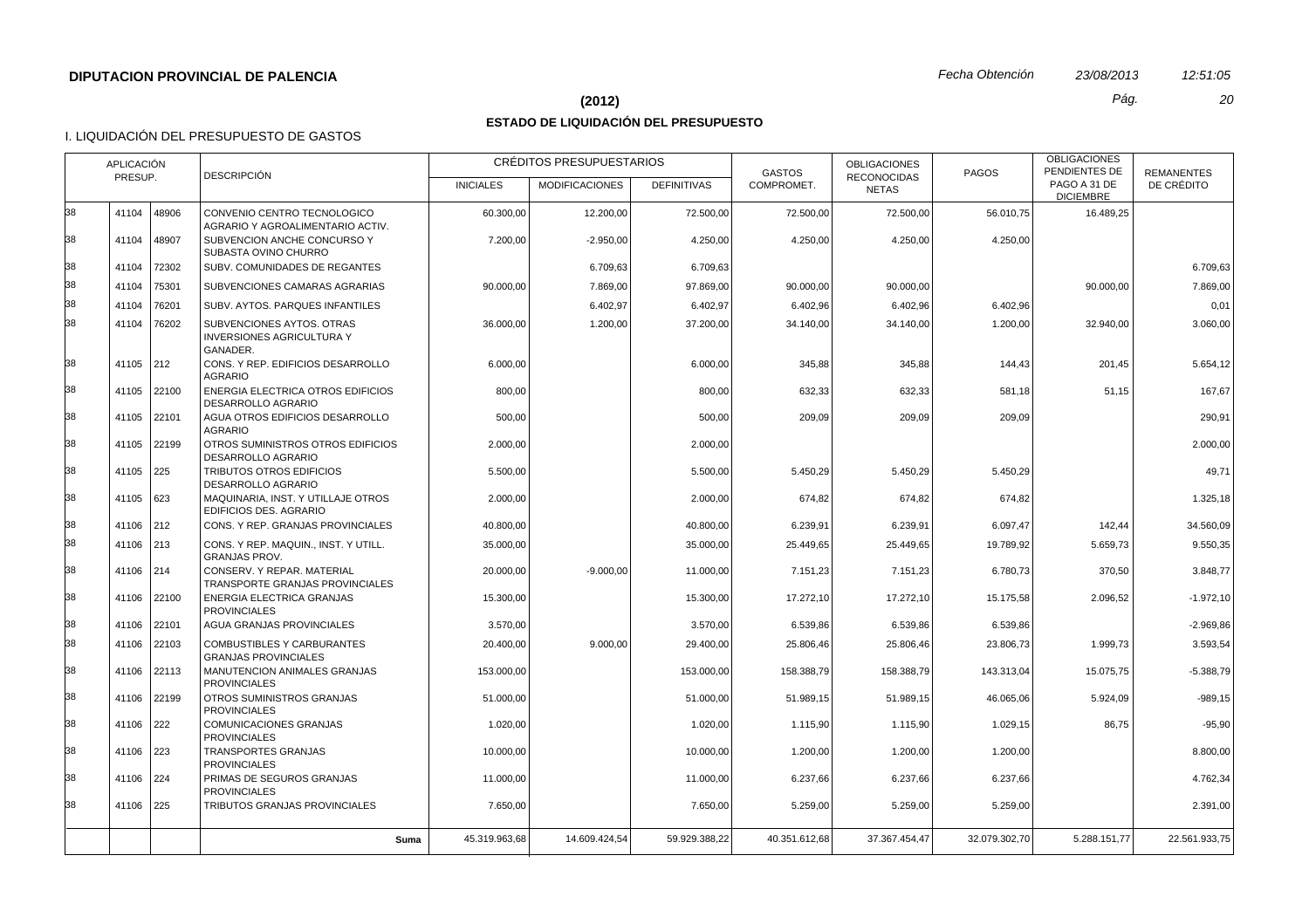#### **(2012)** *Pág. 21*

## **ESTADO DE LIQUIDACIÓN DEL PRESUPUESTO**

|    | <b>APLICACIÓN</b> |               | <b>DESCRIPCIÓN</b>                                                             |                  | CRÉDITOS PRESUPUESTARIOS |                    | <b>GASTOS</b> | <b>OBLIGACIONES</b>                | <b>PAGOS</b>  | <b>OBLIGACIONES</b><br>PENDIENTES DE | <b>REMANENTES</b> |
|----|-------------------|---------------|--------------------------------------------------------------------------------|------------------|--------------------------|--------------------|---------------|------------------------------------|---------------|--------------------------------------|-------------------|
|    | PRESUP.           |               |                                                                                | <b>INICIALES</b> | <b>MODIFICACIONES</b>    | <b>DEFINITIVAS</b> | COMPROMET.    | <b>RECONOCIDAS</b><br><b>NETAS</b> |               | PAGO A 31 DE<br><b>DICIEMBRE</b>     | DE CRÉDITO        |
| 38 | 41106 226         |               | <b>GASTOS DIVERSOS GRANJAS</b><br><b>PROVINCIALES</b>                          | 9.000,00         |                          | 9.000,00           | 9.183,48      | 9.183,48                           | 8.421,93      | 761,55                               | $-183,48$         |
| 38 | 41106 227         |               | TRABAJOS REAL. POR OTRAS<br><b>EMPRESAS GRANJAS PROVINCIALES</b>               | 25.500,00        |                          | 25.500,00          | 21.209,12     | 21.209,12                          | 13.673,12     | 7.536,00                             | 4.290,88          |
| 38 | 41106 230         |               | DIETAS GRANJAS PROVINCIALES                                                    | 1.020,00         |                          | 1.020,00           | 84,60         | 84,60                              | 84,60         |                                      | 935,40            |
| 38 | 41106 231         |               | LOCOMOCION GRANJAS PROVINCIALES                                                | 1.530,00         |                          | 1.530,00           | 26,60         | 26,60                              | 26,60         |                                      | 1.503,40          |
| 38 | 41106 623         |               | MAQUINARIA, INST. Y UTILLAJE<br><b>GRANJAS PROVINCIALES</b>                    | 11.108,00        | 755,61                   | 11.863,61          | 593,00        | 593,00                             | 593,00        |                                      | 11.270,61         |
| 38 | 41106 625         |               | <b>MOBILIARIO Y ENSERES GRANJAS</b><br><b>PROVINCIALES</b>                     | 1.000,00         |                          | 1.000,00           |               |                                    |               |                                      | 1.000,00          |
| 38 | 41106 632         |               | OBRAS GRANJAS PROVINCIALES                                                     | 11.108,00        | 7.200,00                 | 18.308,00          | 6.101,70      | 6.101,70                           | 6.101,70      |                                      | 12.206,30         |
| 38 | 41107             | 65001         | ARREGLO CAMINOS RURALES                                                        | 120.000.00       | 208.144,21               | 328.144,21         | 266.149.94    | 42.371,61                          |               | 42.371.61                            | 285.772,60        |
| 38 | 41107             | 76201         | SUBV. AYTOS. ARREGLO CAMINOS<br><b>RURALES</b>                                 |                  | 131.706,00               | 131.706,00         | 126.254,00    | 126.254,00                         | 86.254,00     | 40.000,00                            | 5.452,00          |
| 42 | 31200 227         |               | TRABAJOS REAL. POR OTRAS<br><b>EMPRESAS SANATORIOS</b><br><b>PSIQUIATRICOS</b> | 2.676.921,95     | 2.635,80                 | 2.679.557,75       | 2.669.971,60  | 2.669.971,60                       | 2.297.055,55  | 372.916,05                           | 9.586,15          |
| 43 | 23000             | $ 120\rangle$ | RETRIBUCIONES BASICAS SERVICIOS<br><b>SOCIALES</b>                             | 151.987,00       | $-1.500,00$              | 150.487,00         | 140.008,02    | 140.008,02                         | 140.008,02    |                                      | 10.478,98         |
| 43 | 23000 121         |               | RETRIBUCIONES COMPLEMENTARIAS<br>SERVICIOS SOCIALES                            | 239.936.00       |                          | 239.936.00         | 218.674.53    | 218.674,53                         | 218.674,53    |                                      | 21.261,47         |
| 43 | 23000 131         |               | PERSONAL LABORAL TEMPORAL<br><b>SERVICIOS SOCIALES</b>                         | 606.454,00       |                          | 606.454,00         | 530.181,68    | 530.181,68                         | 530.181,68    |                                      | 76.272,32         |
| 43 | 23000             | 150           | PRODUCTIVIDAD SERVICIOS SOCIALES                                               | 868,00           |                          | 868,00             | 867,64        | 867,64                             | 867,64        |                                      | 0,36              |
| 43 | 23000 212         |               | CONS. Y REP. EDIFICIO SERVICIOS<br><b>SOCIALES</b>                             | 4.100,00         |                          | 4.100,00           | 710,42        | 710,42                             | 579,78        | 130,64                               | 3.389,58          |
| 43 | 23000 213         |               | CONS. Y REP. MAQUIN., INST. Y UTILL.<br><b>SERV. SOCIALES</b>                  | 1.122,00         |                          | 1.122,00           | 1.120,08      | 1.120,08                           | 1.120,08      |                                      | 1,92              |
| 43 | 23000 216         |               | CONSERV. Y REPAR. EQUIPOS<br>PROCESO INFORMACION                               | 2.550,00         |                          | 2.550.00           | 2.674,82      | 2.674,82                           | 2.634,73      | 40,09                                | $-124,82$         |
| 43 | 23000             | 220           | MATERIAL DE OFICINA SERVICIOS<br><b>SOCIALES</b>                               | 7.000,00         |                          | 7.000,00           | 8.327,45      | 8.327,45                           | 6.855,35      | 1.472,10                             | $-1.327,45$       |
| 43 | 23000 221         |               | SUMINISTROS SERVICIOS SOCIALES                                                 | 1.100,00         |                          | 1.100.00           | 471.79        | 471.79                             | 471,79        |                                      | 628.21            |
| 43 | 23000             | 22200         | COMUNICACIONES TELEFONICAS<br><b>SERVICIOS SOCIALES</b>                        | 2.500,00         |                          | 2.500,00           | 1.405,19      | 1.405,19                           | 987,99        | 417,20                               | 1.094,81          |
| 43 | 23000 22201       |               | COMUNICACIONES POSTALES<br><b>SERVICIOS SOCIALES</b>                           | 6.000,00         |                          | 6.000,00           | 6.476,63      | 6.476,63                           | 5.130,93      | 1.345,70                             | $-476.63$         |
| 43 | 23000 224         |               | PRIMAS DE SEGUROS ACCION SOCIAL                                                | 1.000,00         |                          | 1.000,00           |               |                                    |               |                                      | 1.000,00          |
| 43 | 23000 226         |               | <b>GASTOS DIVERSOS SERVICIOS</b><br><b>SOCIALES</b>                            | 14.100,00        |                          | 14.100,00          | 5.479,00      | 5.479,00                           | 3.059,00      | 2.420,00                             | 8.621,00          |
| 43 | 23000 227         |               | TRABAJOS REAL. POR OTRAS<br><b>EMPRESAS SERVICIOS SOCIALES</b>                 | 22.376,00        |                          | 22.376,00          | 19.368,40     | 19.368,40                          | 17.727,24     | 1.641,16                             | 3.007,60          |
|    |                   |               | Suma                                                                           | 49.238.244.63    | 14.958.366.16            | 64.196.610.79      | 44.386.952.37 | 41.179.015.83                      | 35.419.811.96 | 5.759.203.87                         | 23.017.594,96     |
|    |                   |               |                                                                                |                  |                          |                    |               |                                    |               |                                      |                   |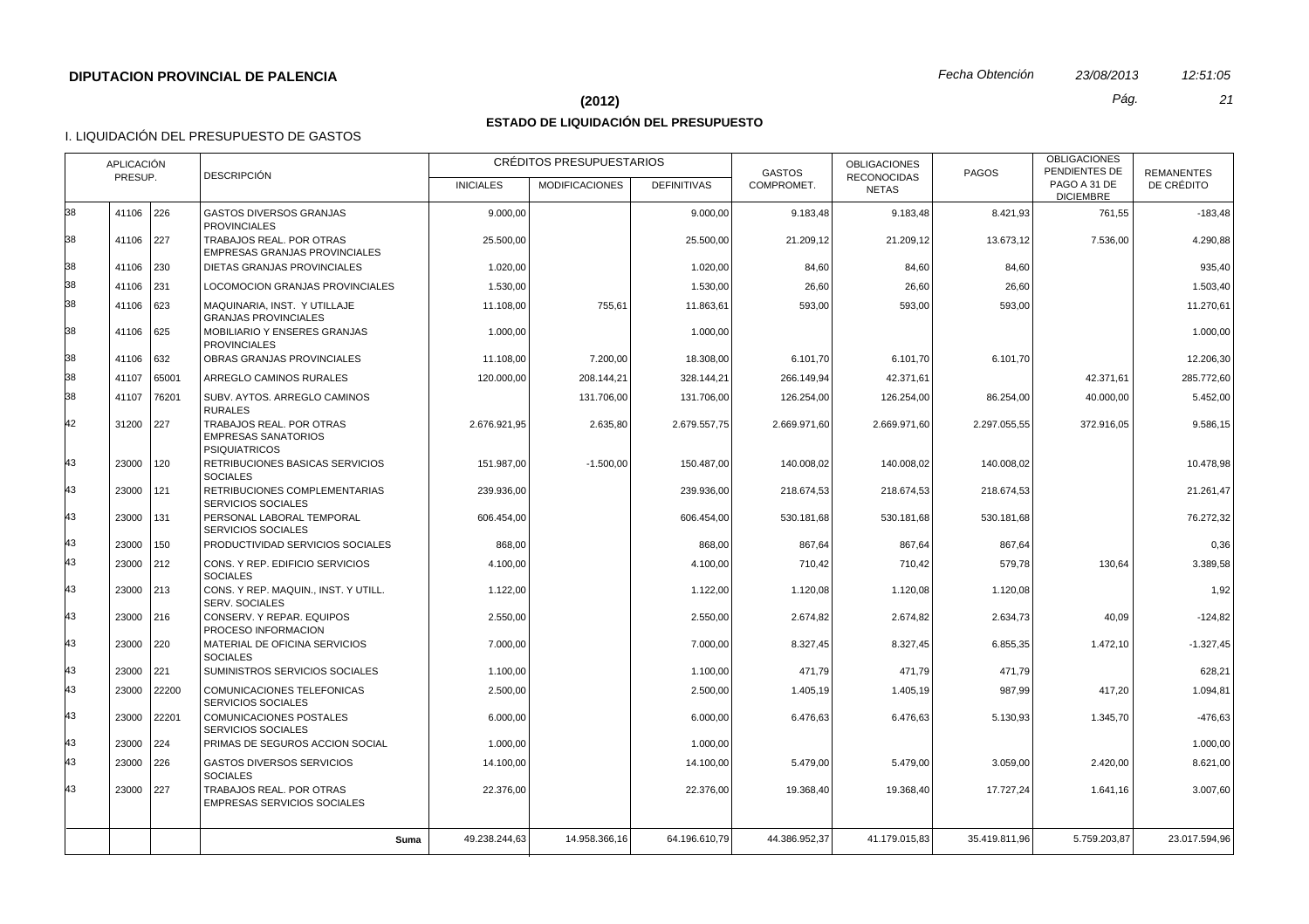## **(2012)** *Pág. 22*

# **ESTADO DE LIQUIDACIÓN DEL PRESUPUESTO**

|    | <b>APLICACIÓN</b><br>PRESUP. |       | <b>DESCRIPCIÓN</b>                                                               |                  | CRÉDITOS PRESUPUESTARIOS |                    | <b>GASTOS</b> | <b>OBLIGACIONES</b><br><b>RECONOCIDAS</b> | PAGOS         | <b>OBLIGACIONES</b><br>PENDIENTES DE | <b>REMANENTES</b> |
|----|------------------------------|-------|----------------------------------------------------------------------------------|------------------|--------------------------|--------------------|---------------|-------------------------------------------|---------------|--------------------------------------|-------------------|
|    |                              |       |                                                                                  | <b>INICIALES</b> | <b>MODIFICACIONES</b>    | <b>DEFINITIVAS</b> | COMPROMET.    | <b>NETAS</b>                              |               | PAGO A 31 DE<br><b>DICIEMBRE</b>     | DE CRÉDITO        |
| 43 | 23000                        | 230   | DIETAS SERVICIOS SOCIALES                                                        | 1.000,00         |                          | 1.000,00           | 579,70        | 579,70                                    | 542,30        | 37,40                                | 420,30            |
| 43 | 23000                        | 231   | LOCOMOCION SERVICIOS SOCIALES                                                    | 15.000,00        | 1.500,00                 | 16.500,00          | 16.604,43     | 16.604,43                                 | 12.229,97     | 4.374,46                             | $-104,43$         |
| 43 | 23000                        | 623   | MAQUINARIA, INST. Y UTILLAJE<br>SERVICIOS SOCIALES                               | 1.122,00         | 1.122,00                 | 2.244,00           |               |                                           |               |                                      | 2.244,00          |
| 43 | 23000                        | 625   | MOBILIARIO Y ENSERES SERVICIOS<br><b>SOCIALES</b>                                | 6.000,00         |                          | 6.000,00           | 1.138,15      | 1.138,15                                  | 1.138,15      |                                      | 4.861,85          |
| 43 | 23000                        | 632   | OBRAS EDIFICIO SERVICIOS SOCIALES                                                | 40.000.00        | 2.617.98                 | 42.617,98          |               |                                           |               |                                      | 42.617.98         |
| 43 | 23100                        | 48901 | AYUDAS AL DESARROLLO                                                             | 340.763,47       | 68.588,22                | 409.351,69         | 256.904,47    | 214.037,25                                | 80.325,75     | 133.711,50                           | 195.314,44        |
| 43 | 23100                        | 48902 | OTRAS AYUDAS                                                                     | 13.000,00        | 1.806,00                 | 14.806,00          | 22.706,00     | 18.500,00                                 | 14.500,00     | 4.000,00                             | $-3.694,00$       |
| 43 | 23102                        | 227   | TRABAJOS REAL, POR OTRAS<br>EMPRESAS AYUDA A DOMICILIO                           | 4.886.642.00     | 28.499,15                | 4.915.141.15       | 4.309.153.59  | 4.309.153.59                              | 3.708.710.37  | 600.443.22                           | 605.987.56        |
| 43 | 23103                        | 227   | TRABAJOS REAL. POR OTRAS<br><b>EMPRESAS TELEASISTENCIA</b><br><b>DOMICILIARI</b> | 165.000,00       |                          | 165.000,00         | 157.944,71    | 157.944,71                                | 131.442,92    | 26.501,79                            | 7.055,29          |
| 43 | 23104                        | 227   | TRABAJOS REAL. POR OTRAS<br>EMPRESAS C.E.A.S.                                    | 224.541,97       |                          | 224.541,97         | 200.005,42    | 170.669,17                                | 130.726,20    | 39.942,97                            | 53.872,80         |
| 43 | 23104                        | 46201 | SUBVENCIONES AYTOS, C.E.A.S.                                                     | 932.228,65       |                          | 932.228,65         | 865.811.45    | 865.811.45                                | 863.871.16    | 1.940,29                             | 66.417,20         |
| 43 | 23104                        | 46301 | SUBVENCIONES MANCOMUNIDADES<br>C.E.A.S.                                          | 202.503,89       |                          | 202.503,89         | 190.713,51    | 190.713,51                                | 190.713,51    |                                      | 11.790,38         |
| 43 | 23104                        | 48901 | AYUDAS DE EMERGENCIA A FAMILIAS                                                  | 56.796,92        | 15.975,00                | 72.771,92          | 67.629,48     | 67.629,48                                 | 32.386,31     | 35.243,17                            | 5.142,44          |
| 43 | 23105                        | 226   | GASTOS DIVERSOS PLAN PROVINCIAL<br><b>DE DROGAS</b>                              | 27.525,00        | 50.000,00                | 77.525,00          | 33.737,38     | 33.737,38                                 | 9.890,53      | 23.846,85                            | 43.787,62         |
| 43 | 23105                        | 48901 | CONVENIO ACTIVIDADES ACLAD                                                       | 3.060,00         |                          | 3.060,00           | 3.060,00      | 3.060,00                                  |               | 3.060,00                             |                   |
| 43 | 23108                        | 48901 | SUBVENCION U.P.P. ACTIVIDADES LA<br><b>MORALEJA</b>                              | 12.502,34        |                          | 12.502,34          | 12.221,24     | 12.221,24                                 | 9.165,93      | 3.055,31                             | 281,10            |
| 43 | 23108                        | 48902 | SUBVENCION U.P.P. ACTIVIDADES<br><b>FORMACION INMIGRANTES</b>                    | 10.898,32        |                          | 10.898,32          | 10.653,29     | 10.653,29                                 | 7.989,97      | 2.663,32                             | 245,03            |
| 43 | 23110 226                    |       | GASTOS DIVERSOS PLAN PERSONAS<br><b>MAYORES</b>                                  | 65.000,00        |                          | 65.000,00          | 74.600,00     | 74.600,00                                 | 57.275,00     | 17.325,00                            | $-9.600,00$       |
| 43 | 23110                        | 48901 | CONVENIO ACTIVIDADES FED.<br>JUBILADOS Y PENSIONISTAS PAL.                       | 8.000,00         |                          | 8.000,00           | 8.000,00      | 8.000,00                                  | 8.000,00      |                                      |                   |
| 43 | 23110                        | 76201 | SUBV. AYTOS, OBRAS Y<br>EQUIPAMIENTOS CENTROS SOCIALES                           |                  | 100.000,00               | 100.000,00         | 97.647,89     | 97.647,89                                 |               | 97.647,89                            | 2.352,11          |
| 43 | 23111                        | 48900 | CONVENIO ARPA ACTIVIDADES                                                        | 2.808,00         |                          | 2.808,00           | 2.808,00      | 2.808,00                                  |               | 2.808,00                             |                   |
| 43 | 23111                        | 48901 | OTRAS TRANSFERENCIAS ACCION<br>SOCIAL AYUDAS A LA NATALIDAD                      | 20.400,00        |                          | 20.400,00          | 32.410,00     | 32.410,00                                 | 20.290,00     | 12.120,00                            | $-12.010,00$      |
| 43 | 23111                        | 48902 | CONVENIO DONANTES DE SANGRE<br><b>ACTIVIDADES</b>                                | 3.332,00         |                          | 3.332,00           | 7.332,00      | 7.332,00                                  | 3.332,00      | 4.000,00                             | $-4.000,00$       |
| 43 | 23111                        | 48903 | CONVENIO BANCO DE ALIMENTOS<br><b>ACTIVIDADES</b>                                | 3.247.00         | 2.000,00                 | 5.247,00           | 5.247,00      | 3.247,00                                  | 2.435,25      | 811,75                               | 2.000,00          |
| 43 | 23111                        | 48906 | SUBVENCIONES ACTIVIDADES Y<br>MANTENIMIENTO SERVICIOS SOCIALES                   | 38.132,00        | 4.898,53                 | 43.030,53          | 41.814,86     | 36.916,33                                 |               | 36.916,33                            | 6.114,20          |
|    |                              |       | Suma                                                                             | 56.317.748,19    | 15.235.373,04            | 71.553.121,23      | 50.805.674.94 | 47.514.430,40                             | 40.704.777,28 | 6.809.653,12                         | 24.038.690.83     |
|    |                              |       |                                                                                  |                  |                          |                    |               |                                           |               |                                      |                   |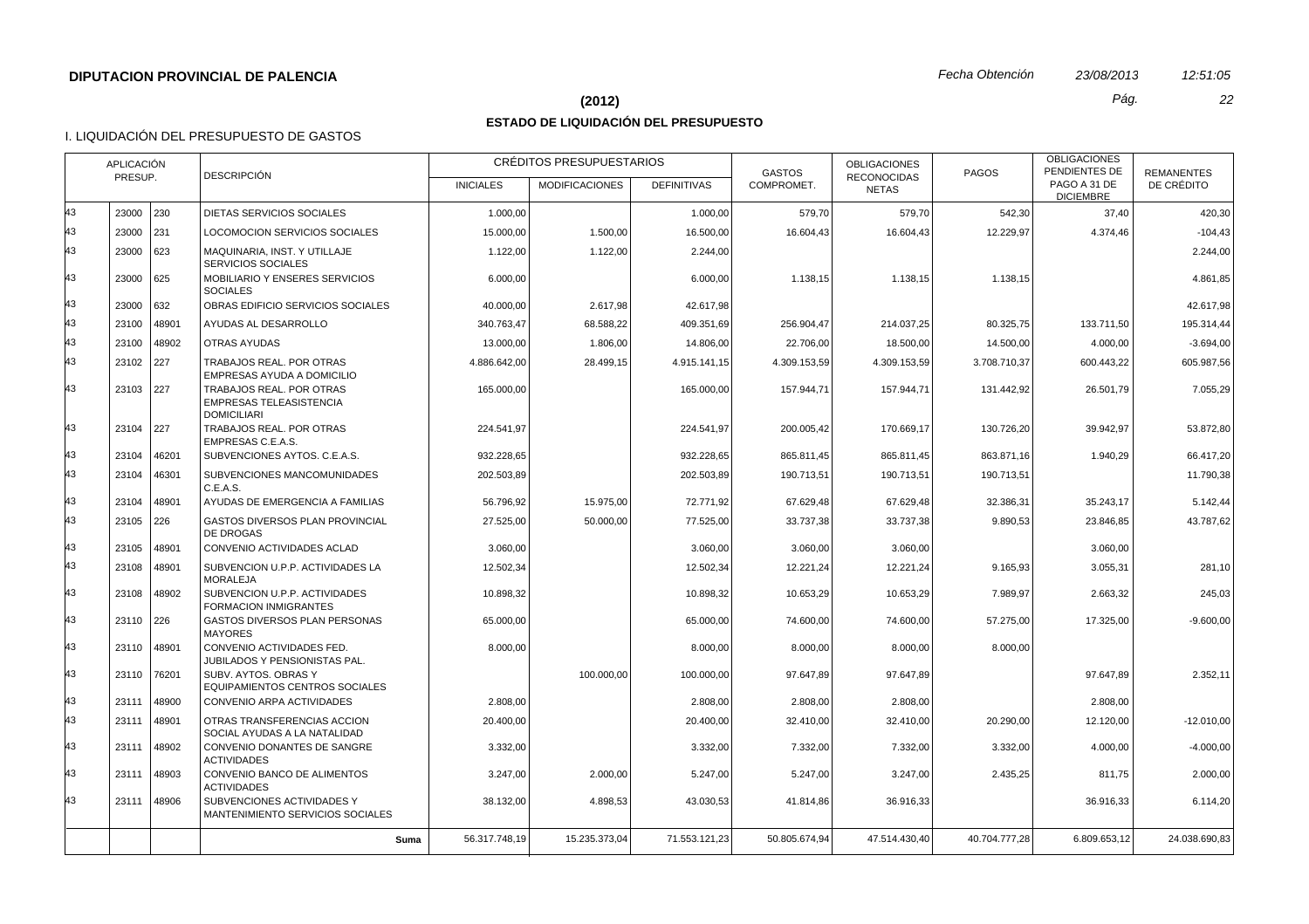#### **(2012)** *Pág. 23*

# **ESTADO DE LIQUIDACIÓN DEL PRESUPUESTO**

| <b>DESCRIPCIÓN</b><br>PRESUP.<br><b>RECONOCIDAS</b><br>PAGO A 31 DE<br>COMPROMET.<br>DE CRÉDITO<br><b>INICIALES</b><br><b>MODIFICACIONES</b><br><b>DEFINITIVAS</b><br><b>NETAS</b><br><b>DICIEMBRE</b><br>23111<br>48907<br>SUBV. ESTANCIAS SANATORIOS<br>13.852,00<br>13.852,00<br>13.725,00<br>13.725,00<br>11.437,50<br>2.287,50<br>127,00<br>PSIQUIATRICOS CONVENT.SANTA<br>CLARA<br>48908<br>23111<br>SUBVENCION ASOCIACION LUCHA<br>9.742,00<br>9.742,00<br>9.742,00<br>9.742,00<br>9.742,00<br>CONTRA EL CANCER ACTIVIDADES<br>23111<br>48909<br>CONVENIO ASPACE-PALENCIA<br>6.247,00<br>6.247,00<br>6.247,00<br>6.247,00<br>6.247,00<br>TRATAMIENTO HIPOTERAPIA<br>23111<br>48910<br>CONVENIO CENTRO DE SORDOS DE<br>11.039,00<br>8.279,25<br>2.759,75<br>11.039,00<br>11.039,00<br>11.039,00<br>PALENCIA INTERPRETE<br>23111<br>48911<br>3.247,00<br>3.247,00<br>3.247,00<br>CONVENIO FUNDASPE ACTIVIDADES<br>3.247,00<br>3.247,00<br>48912<br>23111<br>CONVENIO CONF. PERSONAS<br>3.121,00<br>3.121,00<br>3.121,00<br>3.121,00<br>3.121,00<br>DISCAPACIDAD FISICA (COCEMFE)<br>ACTIV.<br>23111<br>48913<br>SUBVENCION CONVENIO CARITAS<br>15.000,00<br>15.000,00<br>15.000,00<br>15.000,00<br>15.000,00<br>DIOCESANA C. DIA CASTILLO<br>23111<br>48914<br>4.682,25<br>SUBVENCION ASOCIACION ESCLEROSIS<br>6.243,00<br>6.243,00<br>6.243,00<br>6.243,00<br>1.560,75<br>MULTIPLE ACTIVIDADES<br>43<br>SUBVENCIÓN ASOCIACIONES VÍCTIMAS<br>23111<br>48915<br>5.000,00<br>5.000,00<br>5.000,00<br>5.000,00<br>5.000,00<br>DEL TERRORISMO, ACTIVIDADES<br>43<br>CONVENIO ASOCIACION SORDOS<br>23111<br>48917<br>4.080,00<br>4.080,00<br>4.080,00<br>4.080,00<br>3.060,00<br>1.020,00<br>PALENCIA, IDIOMA PARA NIÑOS Y FAM<br>43<br>48918<br>CONVENIO COLAB. ACTIV. ASOC.<br>23111<br>5.000,00<br>5.000,00<br>11.000,00<br>11.000,00<br>11.000,00<br>$-6.000,00$<br>FAMILIARES ALZHEIMER PALENCIA<br>43<br>23111<br>48919<br>CONVENIO COLABORACIÓN<br>3.000,00<br>3.000,00<br>3.000,00<br>3.000,00<br>3.000,00<br><b>ACTIVIDADES ASOCIACION</b><br>LARINGECTOMIZAD<br>23111<br>48921<br>SUBVENCION ACTIVIDADES COMITE P.<br>3.000,00<br>3.000,00<br>3.000,00<br>3.000,00<br>3.000,00<br>PALENCIA UNICEF<br>48922<br>3.000,00<br>23111<br>CONVENIO ASOC. FAMILIARES<br>3.000,00<br>3.000,00<br>3.000,00<br>3.000,00<br>ALZHEIMER DE GUARDO<br>23111<br>48923<br>SUBVENCIONES ACTIVIDADES<br>3.000,00<br>3.000,00<br>3.000,00<br>3.000,00<br>3.000,00<br>FUNDACION HNOS. ORTEGA<br>23111<br>48924<br>CONVENIO ACTIVIDADES Y MANT. SEDE<br>3.611,00<br>2.708,25<br>902,75<br>3.611,00<br>3.611,00<br>3.611,00<br>ASOC. PAYAS Y GITANAS ROMI<br>43<br>23111<br>CONVENIO COCEMFE OBRAS REFORMA<br>78901<br>10.000,00<br>10.000,00<br>10.000,00<br>10.000,00<br>10.000,00<br>LOCAL<br>23111<br>78902<br>CONVENIO PLATAFORMA<br>5.000,00<br>5.000,00<br>5.000,00<br>5.000,00<br>5.000,00<br><b>VOLUNTARIADO DE PALENCIA OBRAS</b><br><b>LOCAL</b><br>23112 227<br>TRABAJOS REAL. POR OTRAS<br>6.500,00<br>875,00<br>6.500,00<br>5.625,00<br>5.625,00<br>4.725,00<br>900,00<br>EMPRESAS PROGRAMA CRECEMOS<br>23112 46201<br>SUBVENCIONES AYTOS. PROGRAMA<br>73.288,32<br>73.288,32<br>72.385,80<br>72.385,80<br>72.385,80<br>902,52<br>CRECEMOS 2011/12<br>23112 46202<br>SUBV. AYTOS. PROGRAMA CRECEMOS<br>73.288,32<br>3.696,59<br>146.576,64<br>219.864,96<br>216.168,37<br>216.168,37<br>216.168.37<br>2012/2013<br>56.642.295,15<br>15.323.661,36<br>71.965.956.51<br>51.218.909.11<br>47.927.664.57<br>40.824.302,33<br>7.103.362,24<br>24.038.291.94<br>Suma |    | APLICACIÓN |  | CRÉDITOS PRESUPUESTARIOS |  | <b>GASTOS</b> | <b>OBLIGACIONES</b> | <b>PAGOS</b> | <b>OBLIGACIONES</b><br>PENDIENTES DE | <b>REMANENTES</b> |
|-----------------------------------------------------------------------------------------------------------------------------------------------------------------------------------------------------------------------------------------------------------------------------------------------------------------------------------------------------------------------------------------------------------------------------------------------------------------------------------------------------------------------------------------------------------------------------------------------------------------------------------------------------------------------------------------------------------------------------------------------------------------------------------------------------------------------------------------------------------------------------------------------------------------------------------------------------------------------------------------------------------------------------------------------------------------------------------------------------------------------------------------------------------------------------------------------------------------------------------------------------------------------------------------------------------------------------------------------------------------------------------------------------------------------------------------------------------------------------------------------------------------------------------------------------------------------------------------------------------------------------------------------------------------------------------------------------------------------------------------------------------------------------------------------------------------------------------------------------------------------------------------------------------------------------------------------------------------------------------------------------------------------------------------------------------------------------------------------------------------------------------------------------------------------------------------------------------------------------------------------------------------------------------------------------------------------------------------------------------------------------------------------------------------------------------------------------------------------------------------------------------------------------------------------------------------------------------------------------------------------------------------------------------------------------------------------------------------------------------------------------------------------------------------------------------------------------------------------------------------------------------------------------------------------------------------------------------------------------------------------------------------------------------------------------------------------------------------------------------------------------------------------------------------------------------------------------------------------------------------------------------------------------------------------------------------------------------------------------------------------------------------------------------------------------------------------------------------------------------------------------------------------------------------------------------------|----|------------|--|--------------------------|--|---------------|---------------------|--------------|--------------------------------------|-------------------|
|                                                                                                                                                                                                                                                                                                                                                                                                                                                                                                                                                                                                                                                                                                                                                                                                                                                                                                                                                                                                                                                                                                                                                                                                                                                                                                                                                                                                                                                                                                                                                                                                                                                                                                                                                                                                                                                                                                                                                                                                                                                                                                                                                                                                                                                                                                                                                                                                                                                                                                                                                                                                                                                                                                                                                                                                                                                                                                                                                                                                                                                                                                                                                                                                                                                                                                                                                                                                                                                                                                                                                                 |    |            |  |                          |  |               |                     |              |                                      |                   |
|                                                                                                                                                                                                                                                                                                                                                                                                                                                                                                                                                                                                                                                                                                                                                                                                                                                                                                                                                                                                                                                                                                                                                                                                                                                                                                                                                                                                                                                                                                                                                                                                                                                                                                                                                                                                                                                                                                                                                                                                                                                                                                                                                                                                                                                                                                                                                                                                                                                                                                                                                                                                                                                                                                                                                                                                                                                                                                                                                                                                                                                                                                                                                                                                                                                                                                                                                                                                                                                                                                                                                                 | 43 |            |  |                          |  |               |                     |              |                                      |                   |
|                                                                                                                                                                                                                                                                                                                                                                                                                                                                                                                                                                                                                                                                                                                                                                                                                                                                                                                                                                                                                                                                                                                                                                                                                                                                                                                                                                                                                                                                                                                                                                                                                                                                                                                                                                                                                                                                                                                                                                                                                                                                                                                                                                                                                                                                                                                                                                                                                                                                                                                                                                                                                                                                                                                                                                                                                                                                                                                                                                                                                                                                                                                                                                                                                                                                                                                                                                                                                                                                                                                                                                 | 43 |            |  |                          |  |               |                     |              |                                      |                   |
|                                                                                                                                                                                                                                                                                                                                                                                                                                                                                                                                                                                                                                                                                                                                                                                                                                                                                                                                                                                                                                                                                                                                                                                                                                                                                                                                                                                                                                                                                                                                                                                                                                                                                                                                                                                                                                                                                                                                                                                                                                                                                                                                                                                                                                                                                                                                                                                                                                                                                                                                                                                                                                                                                                                                                                                                                                                                                                                                                                                                                                                                                                                                                                                                                                                                                                                                                                                                                                                                                                                                                                 | 43 |            |  |                          |  |               |                     |              |                                      |                   |
|                                                                                                                                                                                                                                                                                                                                                                                                                                                                                                                                                                                                                                                                                                                                                                                                                                                                                                                                                                                                                                                                                                                                                                                                                                                                                                                                                                                                                                                                                                                                                                                                                                                                                                                                                                                                                                                                                                                                                                                                                                                                                                                                                                                                                                                                                                                                                                                                                                                                                                                                                                                                                                                                                                                                                                                                                                                                                                                                                                                                                                                                                                                                                                                                                                                                                                                                                                                                                                                                                                                                                                 | 43 |            |  |                          |  |               |                     |              |                                      |                   |
|                                                                                                                                                                                                                                                                                                                                                                                                                                                                                                                                                                                                                                                                                                                                                                                                                                                                                                                                                                                                                                                                                                                                                                                                                                                                                                                                                                                                                                                                                                                                                                                                                                                                                                                                                                                                                                                                                                                                                                                                                                                                                                                                                                                                                                                                                                                                                                                                                                                                                                                                                                                                                                                                                                                                                                                                                                                                                                                                                                                                                                                                                                                                                                                                                                                                                                                                                                                                                                                                                                                                                                 | 43 |            |  |                          |  |               |                     |              |                                      |                   |
|                                                                                                                                                                                                                                                                                                                                                                                                                                                                                                                                                                                                                                                                                                                                                                                                                                                                                                                                                                                                                                                                                                                                                                                                                                                                                                                                                                                                                                                                                                                                                                                                                                                                                                                                                                                                                                                                                                                                                                                                                                                                                                                                                                                                                                                                                                                                                                                                                                                                                                                                                                                                                                                                                                                                                                                                                                                                                                                                                                                                                                                                                                                                                                                                                                                                                                                                                                                                                                                                                                                                                                 | 43 |            |  |                          |  |               |                     |              |                                      |                   |
|                                                                                                                                                                                                                                                                                                                                                                                                                                                                                                                                                                                                                                                                                                                                                                                                                                                                                                                                                                                                                                                                                                                                                                                                                                                                                                                                                                                                                                                                                                                                                                                                                                                                                                                                                                                                                                                                                                                                                                                                                                                                                                                                                                                                                                                                                                                                                                                                                                                                                                                                                                                                                                                                                                                                                                                                                                                                                                                                                                                                                                                                                                                                                                                                                                                                                                                                                                                                                                                                                                                                                                 | 43 |            |  |                          |  |               |                     |              |                                      |                   |
|                                                                                                                                                                                                                                                                                                                                                                                                                                                                                                                                                                                                                                                                                                                                                                                                                                                                                                                                                                                                                                                                                                                                                                                                                                                                                                                                                                                                                                                                                                                                                                                                                                                                                                                                                                                                                                                                                                                                                                                                                                                                                                                                                                                                                                                                                                                                                                                                                                                                                                                                                                                                                                                                                                                                                                                                                                                                                                                                                                                                                                                                                                                                                                                                                                                                                                                                                                                                                                                                                                                                                                 | 43 |            |  |                          |  |               |                     |              |                                      |                   |
|                                                                                                                                                                                                                                                                                                                                                                                                                                                                                                                                                                                                                                                                                                                                                                                                                                                                                                                                                                                                                                                                                                                                                                                                                                                                                                                                                                                                                                                                                                                                                                                                                                                                                                                                                                                                                                                                                                                                                                                                                                                                                                                                                                                                                                                                                                                                                                                                                                                                                                                                                                                                                                                                                                                                                                                                                                                                                                                                                                                                                                                                                                                                                                                                                                                                                                                                                                                                                                                                                                                                                                 |    |            |  |                          |  |               |                     |              |                                      |                   |
|                                                                                                                                                                                                                                                                                                                                                                                                                                                                                                                                                                                                                                                                                                                                                                                                                                                                                                                                                                                                                                                                                                                                                                                                                                                                                                                                                                                                                                                                                                                                                                                                                                                                                                                                                                                                                                                                                                                                                                                                                                                                                                                                                                                                                                                                                                                                                                                                                                                                                                                                                                                                                                                                                                                                                                                                                                                                                                                                                                                                                                                                                                                                                                                                                                                                                                                                                                                                                                                                                                                                                                 |    |            |  |                          |  |               |                     |              |                                      |                   |
|                                                                                                                                                                                                                                                                                                                                                                                                                                                                                                                                                                                                                                                                                                                                                                                                                                                                                                                                                                                                                                                                                                                                                                                                                                                                                                                                                                                                                                                                                                                                                                                                                                                                                                                                                                                                                                                                                                                                                                                                                                                                                                                                                                                                                                                                                                                                                                                                                                                                                                                                                                                                                                                                                                                                                                                                                                                                                                                                                                                                                                                                                                                                                                                                                                                                                                                                                                                                                                                                                                                                                                 |    |            |  |                          |  |               |                     |              |                                      |                   |
|                                                                                                                                                                                                                                                                                                                                                                                                                                                                                                                                                                                                                                                                                                                                                                                                                                                                                                                                                                                                                                                                                                                                                                                                                                                                                                                                                                                                                                                                                                                                                                                                                                                                                                                                                                                                                                                                                                                                                                                                                                                                                                                                                                                                                                                                                                                                                                                                                                                                                                                                                                                                                                                                                                                                                                                                                                                                                                                                                                                                                                                                                                                                                                                                                                                                                                                                                                                                                                                                                                                                                                 |    |            |  |                          |  |               |                     |              |                                      |                   |
|                                                                                                                                                                                                                                                                                                                                                                                                                                                                                                                                                                                                                                                                                                                                                                                                                                                                                                                                                                                                                                                                                                                                                                                                                                                                                                                                                                                                                                                                                                                                                                                                                                                                                                                                                                                                                                                                                                                                                                                                                                                                                                                                                                                                                                                                                                                                                                                                                                                                                                                                                                                                                                                                                                                                                                                                                                                                                                                                                                                                                                                                                                                                                                                                                                                                                                                                                                                                                                                                                                                                                                 | 43 |            |  |                          |  |               |                     |              |                                      |                   |
|                                                                                                                                                                                                                                                                                                                                                                                                                                                                                                                                                                                                                                                                                                                                                                                                                                                                                                                                                                                                                                                                                                                                                                                                                                                                                                                                                                                                                                                                                                                                                                                                                                                                                                                                                                                                                                                                                                                                                                                                                                                                                                                                                                                                                                                                                                                                                                                                                                                                                                                                                                                                                                                                                                                                                                                                                                                                                                                                                                                                                                                                                                                                                                                                                                                                                                                                                                                                                                                                                                                                                                 | 43 |            |  |                          |  |               |                     |              |                                      |                   |
|                                                                                                                                                                                                                                                                                                                                                                                                                                                                                                                                                                                                                                                                                                                                                                                                                                                                                                                                                                                                                                                                                                                                                                                                                                                                                                                                                                                                                                                                                                                                                                                                                                                                                                                                                                                                                                                                                                                                                                                                                                                                                                                                                                                                                                                                                                                                                                                                                                                                                                                                                                                                                                                                                                                                                                                                                                                                                                                                                                                                                                                                                                                                                                                                                                                                                                                                                                                                                                                                                                                                                                 | 43 |            |  |                          |  |               |                     |              |                                      |                   |
|                                                                                                                                                                                                                                                                                                                                                                                                                                                                                                                                                                                                                                                                                                                                                                                                                                                                                                                                                                                                                                                                                                                                                                                                                                                                                                                                                                                                                                                                                                                                                                                                                                                                                                                                                                                                                                                                                                                                                                                                                                                                                                                                                                                                                                                                                                                                                                                                                                                                                                                                                                                                                                                                                                                                                                                                                                                                                                                                                                                                                                                                                                                                                                                                                                                                                                                                                                                                                                                                                                                                                                 | 43 |            |  |                          |  |               |                     |              |                                      |                   |
|                                                                                                                                                                                                                                                                                                                                                                                                                                                                                                                                                                                                                                                                                                                                                                                                                                                                                                                                                                                                                                                                                                                                                                                                                                                                                                                                                                                                                                                                                                                                                                                                                                                                                                                                                                                                                                                                                                                                                                                                                                                                                                                                                                                                                                                                                                                                                                                                                                                                                                                                                                                                                                                                                                                                                                                                                                                                                                                                                                                                                                                                                                                                                                                                                                                                                                                                                                                                                                                                                                                                                                 |    |            |  |                          |  |               |                     |              |                                      |                   |
|                                                                                                                                                                                                                                                                                                                                                                                                                                                                                                                                                                                                                                                                                                                                                                                                                                                                                                                                                                                                                                                                                                                                                                                                                                                                                                                                                                                                                                                                                                                                                                                                                                                                                                                                                                                                                                                                                                                                                                                                                                                                                                                                                                                                                                                                                                                                                                                                                                                                                                                                                                                                                                                                                                                                                                                                                                                                                                                                                                                                                                                                                                                                                                                                                                                                                                                                                                                                                                                                                                                                                                 | 43 |            |  |                          |  |               |                     |              |                                      |                   |
|                                                                                                                                                                                                                                                                                                                                                                                                                                                                                                                                                                                                                                                                                                                                                                                                                                                                                                                                                                                                                                                                                                                                                                                                                                                                                                                                                                                                                                                                                                                                                                                                                                                                                                                                                                                                                                                                                                                                                                                                                                                                                                                                                                                                                                                                                                                                                                                                                                                                                                                                                                                                                                                                                                                                                                                                                                                                                                                                                                                                                                                                                                                                                                                                                                                                                                                                                                                                                                                                                                                                                                 | 43 |            |  |                          |  |               |                     |              |                                      |                   |
|                                                                                                                                                                                                                                                                                                                                                                                                                                                                                                                                                                                                                                                                                                                                                                                                                                                                                                                                                                                                                                                                                                                                                                                                                                                                                                                                                                                                                                                                                                                                                                                                                                                                                                                                                                                                                                                                                                                                                                                                                                                                                                                                                                                                                                                                                                                                                                                                                                                                                                                                                                                                                                                                                                                                                                                                                                                                                                                                                                                                                                                                                                                                                                                                                                                                                                                                                                                                                                                                                                                                                                 | 43 |            |  |                          |  |               |                     |              |                                      |                   |
|                                                                                                                                                                                                                                                                                                                                                                                                                                                                                                                                                                                                                                                                                                                                                                                                                                                                                                                                                                                                                                                                                                                                                                                                                                                                                                                                                                                                                                                                                                                                                                                                                                                                                                                                                                                                                                                                                                                                                                                                                                                                                                                                                                                                                                                                                                                                                                                                                                                                                                                                                                                                                                                                                                                                                                                                                                                                                                                                                                                                                                                                                                                                                                                                                                                                                                                                                                                                                                                                                                                                                                 | 43 |            |  |                          |  |               |                     |              |                                      |                   |
|                                                                                                                                                                                                                                                                                                                                                                                                                                                                                                                                                                                                                                                                                                                                                                                                                                                                                                                                                                                                                                                                                                                                                                                                                                                                                                                                                                                                                                                                                                                                                                                                                                                                                                                                                                                                                                                                                                                                                                                                                                                                                                                                                                                                                                                                                                                                                                                                                                                                                                                                                                                                                                                                                                                                                                                                                                                                                                                                                                                                                                                                                                                                                                                                                                                                                                                                                                                                                                                                                                                                                                 |    |            |  |                          |  |               |                     |              |                                      |                   |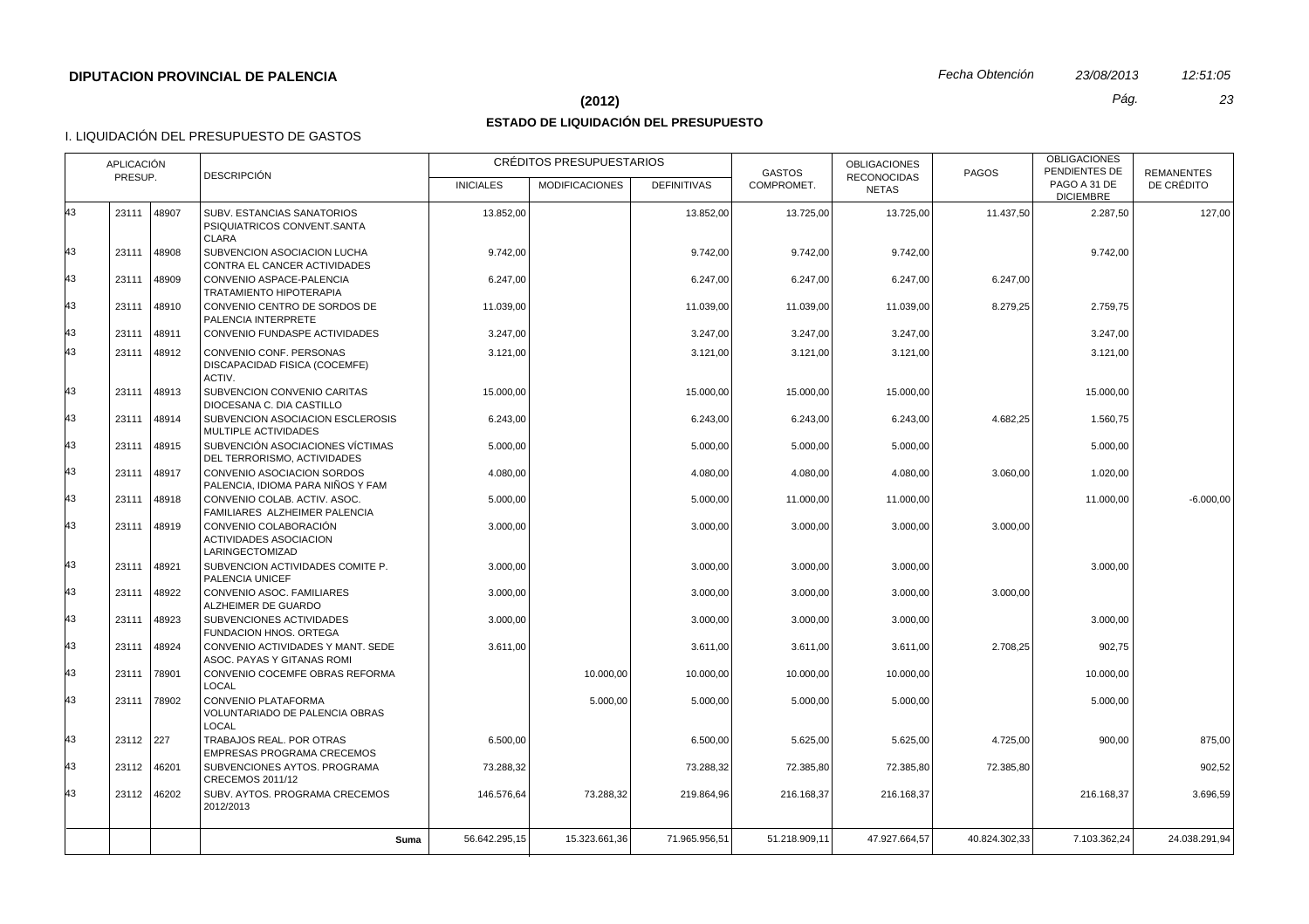#### **(2012)** *Pág. 24*

## **ESTADO DE LIQUIDACIÓN DEL PRESUPUESTO**

|    | <b>APLICACIÓN</b><br>PRESUP. |             | <b>DESCRIPCIÓN</b>                                                 |                  | CRÉDITOS PRESUPUESTARIOS |                    | <b>GASTOS</b> | <b>OBLIGACIONES</b><br><b>RECONOCIDAS</b> | <b>PAGOS</b>  | <b>OBLIGACIONES</b><br>PENDIENTES DE | <b>REMANENTES</b> |
|----|------------------------------|-------------|--------------------------------------------------------------------|------------------|--------------------------|--------------------|---------------|-------------------------------------------|---------------|--------------------------------------|-------------------|
|    |                              |             |                                                                    | <b>INICIALES</b> | <b>MODIFICACIONES</b>    | <b>DEFINITIVAS</b> | COMPROMET.    | <b>NETAS</b>                              |               | PAGO A 31 DE<br><b>DICIEMBRE</b>     | DE CRÉDITO        |
| 43 | 23114 226                    |             | GASTOS DIVERSOS REENCUENTRO<br><b>RETORNO EMIGRANTES</b>           | 19.000,00        |                          | 19.000,00          |               |                                           |               |                                      | 19.000,00         |
| 43 | 23200 226                    |             | GASTOS DIVERSOS PLAN IGUALDAD DE<br><b>OPORTUNIDADES</b>           | 99.643,30        |                          | 99.643,30          | 77.442,60     | 77.442,60                                 | 72.033,33     | 5.409,27                             | 22.200,70         |
| 43 | 23200                        | 46201       | SUBVENCION AYTO. PALENCIA CASA<br><b>ACOGIDA DE MUJERES</b>        | 7.251,20         |                          | 7.251,20           |               |                                           |               |                                      | 7.251,20          |
| 43 | 23200                        | 48101       | PREMIOS PROGRAMA MUJER                                             | 1.104,00         |                          | 1.104,00           | 1.104,00      | 1.104,00                                  |               | 1.104,00                             |                   |
| 43 | 23200                        | 48901       | SUBVENCIONES ASOCIACIONES DE<br><b>MUJERES</b>                     | 24.236,10        |                          | 24.236,10          | 22.837,28     | 22.837,28                                 |               | 22.837,28                            | 1.398,82          |
| 43 | 23200                        | 48902       | SUBVENCION CONCURSO PINTURA<br>ASOC. MUJERES DEMOCRACIA            | 1.200,00         |                          | 1.200,00           | 1.200,00      |                                           |               |                                      | 1.200,00          |
| 43 | 23203                        | 227         | TRABAJOS REALIZADOS POR OTRAS<br>EMPRESAS PERSONAS CON DISCAPAC    | 25.000,00        |                          | 25.000,00          |               |                                           |               |                                      | 25.000,00         |
| 43 | 23300                        | 22608       | <b>CURSOS FORMACION CUIDADORES</b><br>PERSONAS DEPENDIENTES        | 12.100,00        |                          | 12.100,00          |               |                                           |               |                                      | 12.100,00         |
| 43 | 23400                        | 120         | RETRIBUCIONES BASICAS JUVENTUD                                     | 23.743,00        |                          | 23.743,00          | 21.908,90     | 21.908,90                                 | 21.908,90     |                                      | 1.834,10          |
| 43 | 23400                        | 121         | RETRIBUCIONES COMPLEMENTARIAS<br><b>JUVENTUD</b>                   | 34.826,00        | 119,45                   | 34.945,45          | 33.007,40     | 33.007,40                                 | 33.007,40     |                                      | 1.938,05          |
| 43 | 23400                        | 131         | PERSONAL LABORAL TEMPORAL<br><b>JUVENTUD</b>                       | 38.118,00        | 154,94                   | 38.272,94          | 35.534,49     | 35.534,49                                 | 35.534,49     |                                      | 2.738,45          |
| 43 | 23400                        | 150         | PRODUCTIVIDAD JUVENTUD                                             | 1.000,00         |                          | 1.000,00           | 600,00        | 600,00                                    | 600,00        |                                      | 400,00            |
| 43 | 23400                        | 220         | MATERIAL DE OFICINA JUVENTUD                                       | 3.500,00         |                          | 3.500,00           | 1.527,55      | 1.527,55                                  | 1.017,74      | 509,81                               | 1.972,45          |
| 43 | 23400                        | 222         | COMUNICACIONES JUVENTUD                                            | 1.272,00         |                          | 1.272,00           |               |                                           |               |                                      | 1.272,00          |
| 43 | 23400                        | 22609       | <b>GASTOS DIVERSOS PUBLICACIONES</b><br><b>JUVENILES</b>           | 4.000,00         |                          | 4.000,00           | 3.408,00      | 3.408,00                                  | 2.982,00      | 426,00                               | 592,00            |
| 43 | 23400                        | 22610       | OTROS GASTOS DIVERSOS JUVENTUD                                     | 5.000,00         |                          | 5.000,00           | 3.930,00      | 3.930,00                                  | 3.204,00      | 726,00                               | 1.070,00          |
| 43 | 23400                        | 22699       | OTROS GASTOS DIVERSOS PLAN<br>PROVINCIAL JUVENTUD                  | 30.000,00        | 11.000,00                | 41.000,00          | 33.477,95     | 33.477,95                                 | 25.344,95     | 8.133,00                             | 7.522,05          |
| 43 | 23400                        | 22709       | TRAB. REAL. POR OTRAS EMPRESAS<br><b>ESCUELA FORMACION JUVENIL</b> | 1.000,00         | 29.000,00                | 30.000,00          | 32.392,00     | 32.392,00                                 | 20.892,00     | 11.500,00                            | $-2.392,00$       |
| 43 |                              | 23400 22710 | TRAB. REAL. POR OTRAS EMPRESAS<br>CAMPO DE TRABAJO                 | 1.000,00         |                          | 1.000,00           |               |                                           |               |                                      | 1.000,00          |
| 43 | 23400                        | 46201       | SUBVENCIONES AYTOS. PROGRAMAS<br><b>JOVENES</b>                    | 28.000,00        |                          | 28.000,00          | 27.665,38     | 25.047,66                                 | 20.443,38     | 4.604,28                             | 2.952,34          |
| 43 | 23400                        | 46202       | SUBVENCIONES AYTOS.<br>MANTENIMIENTO ESPACIOS JOVENES              | 1.000,00         | 26.013,00                | 27.013,00          | 18.866,96     | 17.872,64                                 | 7.908,59      | 9.964,05                             | 9.140,36          |
| 43 | 23400                        | 48101       | BECAS A JOVENES UNIVERSITARIOS                                     | 30.612,00        | 3.350,00                 | 33.962,00          | 32.930,00     | 32.930,00                                 | 3.350,00      | 29.580,00                            | 1.032,00          |
| 43 | 23400                        | 48901       | SUBVENCIONES ACTIVIDADES<br>ASOCIACIONES JUVENILES                 | 21.000,00        |                          | 21.000,00          | 20.460,00     | 19.060,00                                 | 6.925,00      | 12.135,00                            | 1.940,00          |
| 43 | 23400                        | 48902       | CONVENIO ACTIV. ASOC.<br>CASTELLANO-LEONESA EDUCACION<br>MATEMAT.  | 3.500,00         |                          | 3.500,00           | 3.500,00      | 3.500,00                                  | 3.500,00      |                                      |                   |
|    |                              |             | Suma                                                               | 57.059.400,75    | 15.393.298,75            | 72.452.699,50      | 51.590.701,62 | 48.293.245,04                             | 41.082.954,11 | 7.210.290,93                         | 24.159.454,46     |
|    |                              |             |                                                                    |                  |                          |                    |               |                                           |               |                                      |                   |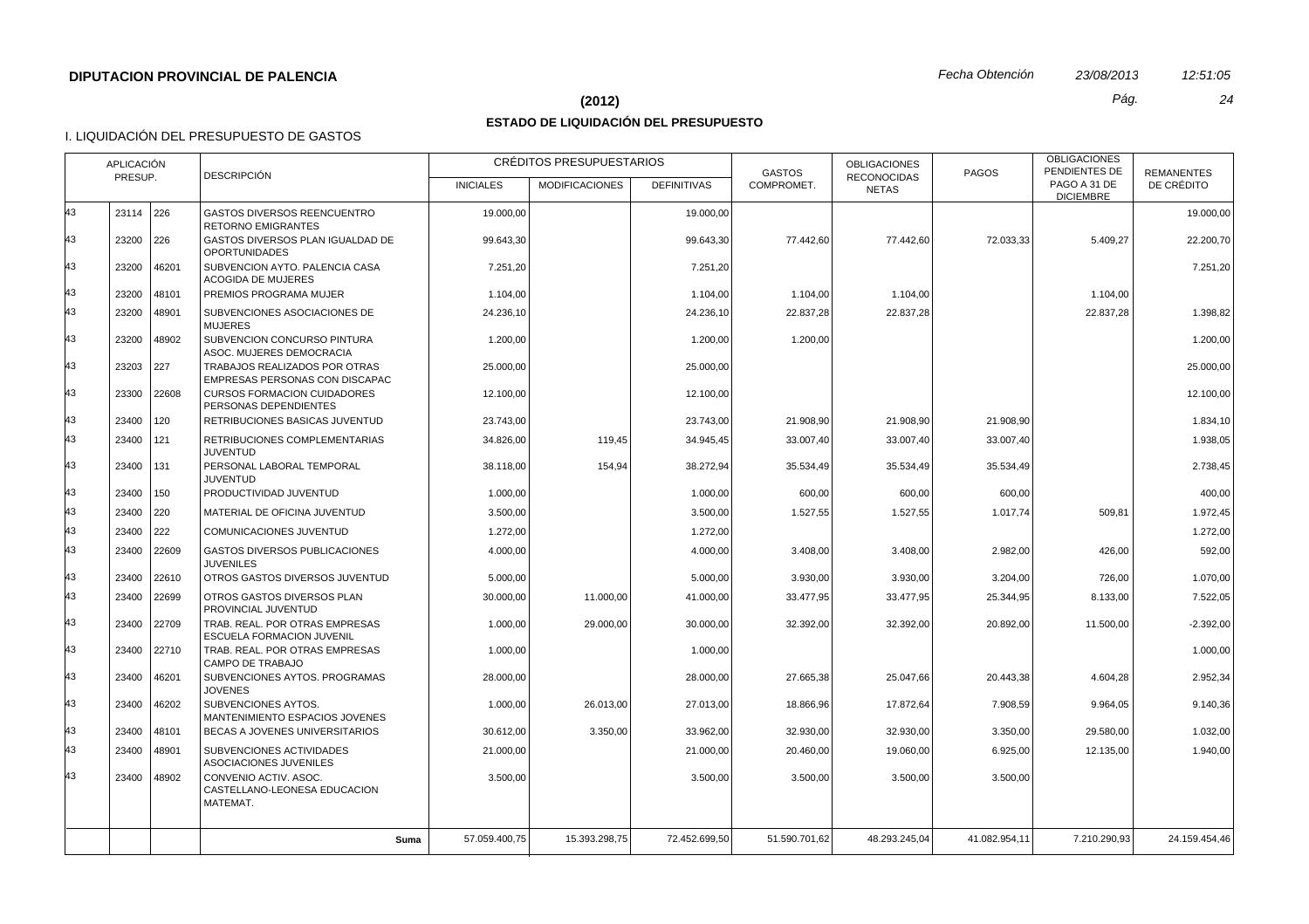# **(2012)** *Pág. 25*

# **ESTADO DE LIQUIDACIÓN DEL PRESUPUESTO**

|          | <b>APLICACIÓN</b><br><b>DESCRIPCIÓN</b><br>PRESUP. |            |                                                                                                             | <b>INICIALES</b>     | CRÉDITOS PRESUPUESTARIOS<br><b>MODIFICACIONES</b> | <b>DEFINITIVAS</b>   | <b>GASTOS</b><br>COMPROMET. | <b>OBLIGACIONES</b><br><b>RECONOCIDAS</b> | <b>PAGOS</b>      | <b>OBLIGACIONES</b><br>PENDIENTES DE<br>PAGO A 31 DE | <b>REMANENTES</b><br>DE CRÉDITO |
|----------|----------------------------------------------------|------------|-------------------------------------------------------------------------------------------------------------|----------------------|---------------------------------------------------|----------------------|-----------------------------|-------------------------------------------|-------------------|------------------------------------------------------|---------------------------------|
|          |                                                    |            |                                                                                                             |                      |                                                   |                      |                             | <b>NETAS</b>                              |                   | <b>DICIEMBRE</b>                                     |                                 |
| 43       | 23400                                              | 48903      | OTRAS SUBVENCIONES JUVENTUD                                                                                 | 1.000,00             |                                                   | 1.000,00             | 700,00                      |                                           |                   |                                                      | 1.000,00                        |
| 43       | 23400                                              | 623        | MAQUINARIA, INST. Y UTILLAJE<br><b>JUVENTUD</b>                                                             | 3.000,00             | 1.500,00                                          | 4.500,00             | 4.500,00                    | 4.500,00                                  |                   | 4.500.00                                             |                                 |
| 43       | 23400                                              | 78901      | AYUDAS JOVENES COMPRA VIVIENDA                                                                              | 10.000,00            | 20.000,00                                         | 30.000,00            | 28.634,98                   | 28.634,98                                 | 10.000,00         | 18.634,98                                            | 1.365,02                        |
| 43       | 49300                                              | 46201      | SUBVENCIONES AYTOS. OFICINAS DE<br>DEFENSA DEL CONSUMIDOR                                                   | 7.491,00             |                                                   | 7.491,00             | 7.491,00                    | 7.491,00                                  |                   | 7.491,00                                             |                                 |
| 44       | 13005                                              | 227        | SEGURIDAD RESIDENCIA MAYORES SAN<br><b>TELMO</b>                                                            | 62.570.00            | $-2.597.38$                                       | 59.972.62            | 59.972.62                   | 55.356,13                                 | 50.231.34         | 5.124.79                                             | 4.616.49                        |
| 44       | 23101                                              | 120        | RETRIBUCIONES BASICAS RESIDENCIA<br>ANCIANOS SAN TELMO                                                      | 214.499,00           |                                                   | 214.499,00           | 196.465,00                  | 196.465,00                                | 196.465,00        |                                                      | 18.034,00                       |
| 44       | 23101                                              | 121        | RETRIBUCIONES COMPLEMENTARIAS<br>RESIDENCIA ANCIANOS SAN TELMO                                              | 318.254,00           |                                                   | 318.254,00           | 296.039,40                  | 296.039,40                                | 296.039,40        |                                                      | 22.214.60                       |
| 44       | 23101                                              | 130        | PERSONAL LABORAL FIJO RESIDENCIA<br>ANCIANOS SAN TELMO                                                      | 1.507.000,00         |                                                   | 1.507.000,00         | 1.342.167,11                | 1.342.167,11                              | 1.342.167,11      |                                                      | 164.832,89                      |
| 44       | 23101                                              | 131        | PERSONAL LABORAL TEMPORAL<br>RESIDENCIA ANCIANOS SAN TELMO                                                  | 400.000,00           | $-4.410,09$                                       | 395.589,91           | 299.770,97                  | 299.770,97                                | 299.770,97        |                                                      | 95.818,94                       |
| 44       | 23101                                              | 150        | PRODUCTIVIDAD RESIDENCIA<br>ANCIANOS SAN TELMO                                                              | 15.000,00            |                                                   | 15.000,00            | 9.674,79                    | 9.674,79                                  | 9.674,79          |                                                      | 5.325,21                        |
| 44<br>44 | 23101                                              | 212        | CONS. Y REP. RESIDENCIA MAYORES<br><b>SAN TELMO</b>                                                         | 80.000,00            |                                                   | 80.000,00            | 73.600,05                   | 73.600,05                                 | 56.768,81         | 16.831,24                                            | 6.399,95                        |
| 44       | 23101<br>23101                                     | 213<br>215 | CONS. Y REP. MAQUIN., INST. Y UTILL. R.<br><b>MAYORES SAN TELMO</b><br>CONS. Y REP. MOBILIARIO Y ENSERES R. | 8.000,00<br>5.140,00 |                                                   | 8.000,00             | 4.161,39                    | 4.161,39                                  | 2.973,05          | 1.188,34                                             | 3.838,61                        |
| 44       | 23101                                              | 220        | <b>MAYORES SAN TELMO</b><br>MATERIAL DE OFICINA RESIDENCIA                                                  | 7.515,00             |                                                   | 5.140,00<br>7.515,00 | 35,40<br>5.408,98           | 35,40<br>5.408,98                         | 35,40<br>4.843,16 | 565,82                                               | 5.104,60<br>2.106,02            |
|          |                                                    |            | ANCIANOS SAN TELMO                                                                                          |                      |                                                   |                      |                             |                                           |                   |                                                      |                                 |
| 44       | 23101                                              | 22101      | AGUA RESIDENCIA MAYORES SAN<br><b>TELMO</b>                                                                 | 42.000,00            |                                                   | 42.000.00            | 44.707.47                   | 44.707,47                                 | 42.459.32         | 2.248,15                                             | $-2.707.47$                     |
| 44       | 23101                                              | 22102      | GAS RESIDENCIA MAYORES SAN TELMO                                                                            | 65.000,00            |                                                   | 65.000,00            | 41.897,88                   | 41.897,88                                 | 34.841,92         | 7.055,96                                             | 23.102,12                       |
| 44       | 23101                                              | 22103      | <b>COMBUSTIBLES Y CARBURANTES</b><br><b>RESIDENCIA DE ANCIANOS</b>                                          | 8.144,45             |                                                   | 8.144,45             | 8.142,30                    | 8.142,30                                  | 8.142,30          |                                                      | 2,15                            |
| 44       | 23101                                              | 22104      | VESTUARIO RESIDENCIA DE ANCIANOS                                                                            | 8.899,50             |                                                   | 8.899,50             | 8.423,12                    | 8.423,12                                  | 4.699,65          | 3.723,47                                             | 476,38                          |
| 44       | 23101                                              | 22106      | PRODUCTOS FARMACEUTICOS R.<br>ANCIANOS SAN TELMO                                                            | 7.808,20             |                                                   | 7.808,20             | 6.794,67                    | 6.794,67                                  | 3.818,47          | 2.976,20                                             | 1.013,53                        |
| 44       | 23101                                              | 22110      | PRODUCTOS DE LIMPIEZA Y ASEO<br>RESIDENCIA DE ANCIANOS                                                      | 16.554,60            |                                                   | 16.554,60            | 13.023,68                   | 13.023,68                                 | 10.758,40         | 2.265,28                                             | 3.530,92                        |
| 44       | 23101                                              | 22199      | OTROS SUMINISTROS RESIDENCIA<br>ANCIANOS SAN TELMO                                                          | 15.000,00            |                                                   | 15.000,00            | 4.994,25                    | 4.994,25                                  | 3.735,09          | 1.259,16                                             | 10.005,75                       |
| 44       | 23101                                              | 22200      | COMUNICACIONES TELEFONICAS<br>RESIDENCIA S. TELMO                                                           | 11.000,00            |                                                   | 11.000,00            | 10.677,16                   | 10.677,16                                 | 8.785,09          | 1.892,07                                             | 322,84                          |
| 44       | 23101                                              | 22201      | COMUNICACIONES POSTALES<br>RESIDENCIA ANCIANOS SAN TELMO                                                    | 1.569,78             |                                                   | 1.569,78             |                             |                                           |                   |                                                      | 1.569,78                        |
| 44       | 23101                                              | 224        | PRIMAS DE SEGUROS RESIDENCIA<br>ANCIANOS SAN TELMO                                                          | 4.500,00             |                                                   | 4.500,00             | 2.354,70                    | 2.354,70                                  | 2.354,70          |                                                      | 2.145,30                        |
|          |                                                    |            | Suma                                                                                                        | 59.879.346,28        | 15.407.791,28                                     | 75.287.137.56        | 54.060.338.54               | 50.757.565.47                             | 43.471.518.08     | 7.286.047.39                                         | 24.529.572,09                   |
|          |                                                    |            |                                                                                                             |                      |                                                   |                      |                             |                                           |                   |                                                      |                                 |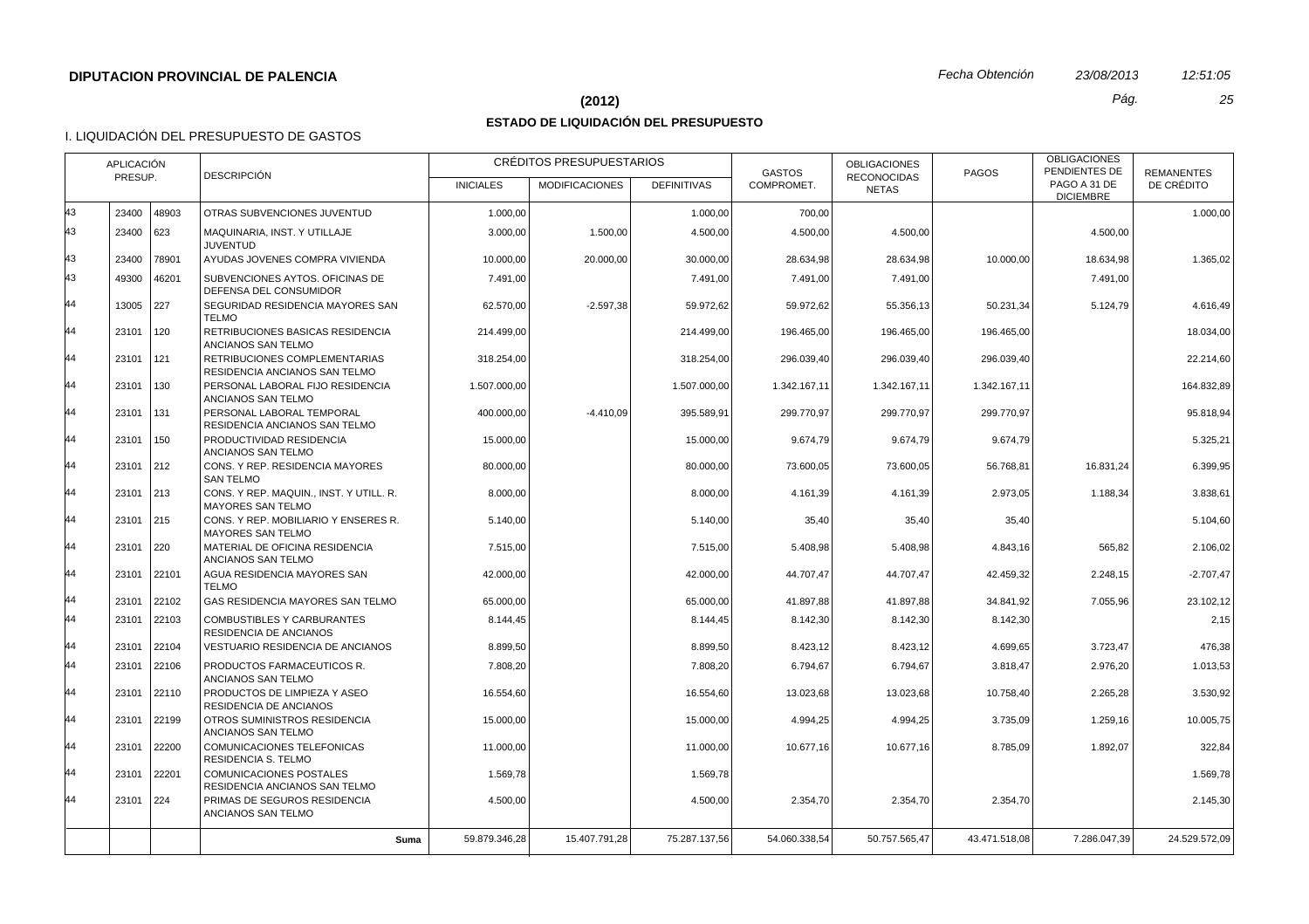#### **(2012)** *Pág. 26*

## **ESTADO DE LIQUIDACIÓN DEL PRESUPUESTO**

|    | <b>APLICACIÓN</b><br><b>DESCRIPCIÓN</b><br>PRESUP. |       |                                                                | <b>INICIALES</b> | CRÉDITOS PRESUPUESTARIOS<br><b>MODIFICACIONES</b> | <b>DEFINITIVAS</b> | <b>GASTOS</b><br>COMPROMET. | <b>OBLIGACIONES</b><br><b>RECONOCIDAS</b><br><b>NETAS</b> | <b>PAGOS</b>  | <b>OBLIGACIONES</b><br>PENDIENTES DE<br>PAGO A 31 DE | <b>REMANENTES</b><br>DE CRÉDITO |
|----|----------------------------------------------------|-------|----------------------------------------------------------------|------------------|---------------------------------------------------|--------------------|-----------------------------|-----------------------------------------------------------|---------------|------------------------------------------------------|---------------------------------|
|    |                                                    |       |                                                                |                  |                                                   |                    |                             |                                                           |               | <b>DICIEMBRE</b>                                     |                                 |
| 44 | 23101                                              | 225   | TRIBUTOS RESIDENCIA MAYORES SAN<br><b>TELMO</b>                | 55.000,00        |                                                   | 55.000,00          | 60.196,84                   | 60.196,84                                                 | 60.196,84     |                                                      | $-5.196,84$                     |
| 44 | 23101                                              | 226   | GASTOS DIVERSOS RESIDENCIA DE<br><b>ANCIANOS</b>               | 15.000,00        |                                                   | 15.000,00          | 9.113,77                    | 9.113,77                                                  | 8.344,27      | 769,50                                               | 5.886,23                        |
| 44 | 23101                                              | 227   | TRABAJOS REAL. POR OTRAS<br>EMPRESAS RESIDENCIA DE ANCIANOS    | 735.202,00       | 40.486,00                                         | 775.688,00         | 746.551,08                  | 746.551,08                                                | 586.170,67    | 160.380,41                                           | 29.136,92                       |
| 44 | 23101                                              | 230   | DIETAS RESIDENCIA DE ANCIANOS                                  | 370,00           |                                                   | 370,00             |                             |                                                           |               |                                                      | 370,00                          |
| 44 | 23101                                              | 231   | LOCOMOCION RESIDENCIA ANCIANOS                                 | 200,00           |                                                   | 200.00             |                             |                                                           |               |                                                      | 200,00                          |
| 44 | 23101                                              | 260   | TRABAJOS REALIZADOS POR<br>INSTITUCIONES SIN FINES DE LUCRO    | 13.000,00        |                                                   | 13.000,00          | 12.960,00                   | 12.960,00                                                 | 10.800,00     | 2.160,00                                             | 40,00                           |
| 44 | 23101                                              | 48901 | <b>GRATIFICACIONES ANCIANOS</b><br>RESIDENCIA SAN TELMO        | 5.600,00         |                                                   | 5.600,00           | 2.745,00                    | 2.745,00                                                  | 2.175,00      | 570,00                                               | 2.855,00                        |
| 44 | 23101                                              | 623   | MAQUINARIA, INST. Y UTILLAJE R.<br><b>MAYORES SAN TELMO</b>    | 15.000,00        |                                                   | 15.000,00          | 437,45                      | 437,45                                                    | 291,65        | 145,80                                               | 14.562,55                       |
| 44 | 23101                                              | 625   | MOBILIARIO Y ENSERES RESIDENCIA<br><b>MAYORES SAN TELMO</b>    | 3.000,00         |                                                   | 3.000,00           |                             |                                                           |               |                                                      | 3.000,00                        |
| 44 | 23101                                              | 632   | OBRAS RESIDENCIA MAYORES SAN<br><b>TELMO</b>                   | 70.000,00        | 8.663.92                                          | 78.663.92          | 59.298.54                   | 59.298,54                                                 | 59.298.54     |                                                      | 19.365,38                       |
| 51 | 32500                                              | 120   | RETRIBUCIONES BASICAS ESC.<br>UNIVERSITARIA ENFERMERIA         | 77.276,00        |                                                   | 77.276,00          | 65.759,49                   | 65.759,49                                                 | 65.759,49     |                                                      | 11.516,51                       |
| 51 | 32500                                              | 121   | RETRIBUCIONES COMPLEMENTARIAS<br>ESC. UNIVERSITARIA ENFERMERIA | 104.680.00       |                                                   | 104.680.00         | 84.616,44                   | 84.616,44                                                 | 84.616,44     |                                                      | 20.063.56                       |
| 51 | 32500                                              | 130   | PERSONAL LABORAL FIJO ESC.<br>UNIVERSITARIA ENFERMERIA         | 118.305,00       |                                                   | 118.305,00         | 89.639,33                   | 89.639,33                                                 | 89.639,33     |                                                      | 28.665,67                       |
| 51 | 32500                                              | 131   | PERSONAL LABORAL TEMPORAL ESC.<br>UNIVERSITARIA ENFERMERIA     | 50.800,00        | $-14.000,00$                                      | 36.800,00          | 43.990,73                   | 43.990.73                                                 | 43.990,73     |                                                      | $-7.190,73$                     |
| 51 | 32500                                              | 150   | PRODUCTIVIDAD ESC. UNIVERSITARIA<br><b>ENFERMERIA</b>          | 18.000,00        | 3.000,00                                          | 21.000,00          | 20.769,16                   | 20.769,16                                                 | 20.769,16     |                                                      | 230,84                          |
| 51 | 32500                                              | 212   | CONS. Y REP. EDIFICIO ESC.<br>UNIVERSITARIA ENFERMERIA         | 12.000,00        | 200,00                                            | 12.200,00          | 12.651,50                   | 12.651,50                                                 | 11.849,00     | 802,50                                               | $-451,50$                       |
| 51 | 32500                                              | 213   | CONS. Y REP. MAQUIIN., INST. Y UTILL.<br>E.U.E.                | 6.000,00         | $-3.000,00$                                       | 3.000,00           | 2.505,49                    | 2.505,49                                                  | 2.426,84      | 78,65                                                | 494,51                          |
| 51 | 32500                                              | 216   | CONSERV. Y REP. EQUIPOS PROCESO<br>DE INFORMACION E.U.E.       | 500,00           |                                                   | 500,00             | 24,19                       | 24,19                                                     | 24,19         |                                                      | 475,81                          |
| 51 | 32500                                              | 220   | MATERIAL DE OFICINA ESC.<br>UNIVERSITARIA EFERMERIA            | 7.000,00         |                                                   | 7.000,00           | 7.528,83                    | 7.528,83                                                  | 6.851,03      | 677,80                                               | $-528,83$                       |
| 51 | 32500                                              | 22101 | AGUA ESC. UNIVERSITARIA<br><b>ENFERMERIA</b>                   | 3.500,00         |                                                   | 3.500,00           | 2.343,87                    | 2.343,87                                                  | 2.195,64      | 148,23                                               | 1.156,13                        |
| 51 | 32500                                              | 22102 | GAS ESC. UNIVERSITARIA ENFERMERIA                              | 5.000,00         |                                                   | 5.000,00           | 2.816,93                    | 2.816,93                                                  | 2.426,25      | 390,68                                               | 2.183,07                        |
| 51 | 32500                                              | 22106 | PRODUCTOS FARMACEUTICOS ESC.<br>UNIVERSITARIA ENFERMERIA       | 3.000,00         |                                                   | 3.000,00           | 2.739,52                    | 2.739,52                                                  | 1.931,21      | 808,31                                               | 260,48                          |
| 51 | 32500                                              | 22199 | OTROS SUMINISTROS ESC.<br>UNIVERSITARIA ENFERMERIA             | 800,00           |                                                   | 800,00             | 26,76                       | 26,76                                                     | 26,76         |                                                      | 773,24                          |
| 51 | 32500                                              | 22200 | COMUNICACIONES TELEFONICAS ESC.<br>UNIVERSITARIA ENFERMERIA    | 5.000,00         |                                                   | 5.000,00           | 5.530,09                    | 5.530,09                                                  | 4.386,22      | 1.143,87                                             | $-530,09$                       |
|    |                                                    |       | Suma                                                           | 61.203.579,28    | 15.443.141,20                                     | 76.646.720,48      | 55.292.583,55               | 51.989.810,48                                             | 44.535.687,34 | 7.454.123,14                                         | 24.656.910,00                   |
|    |                                                    |       |                                                                |                  |                                                   |                    |                             |                                                           |               |                                                      |                                 |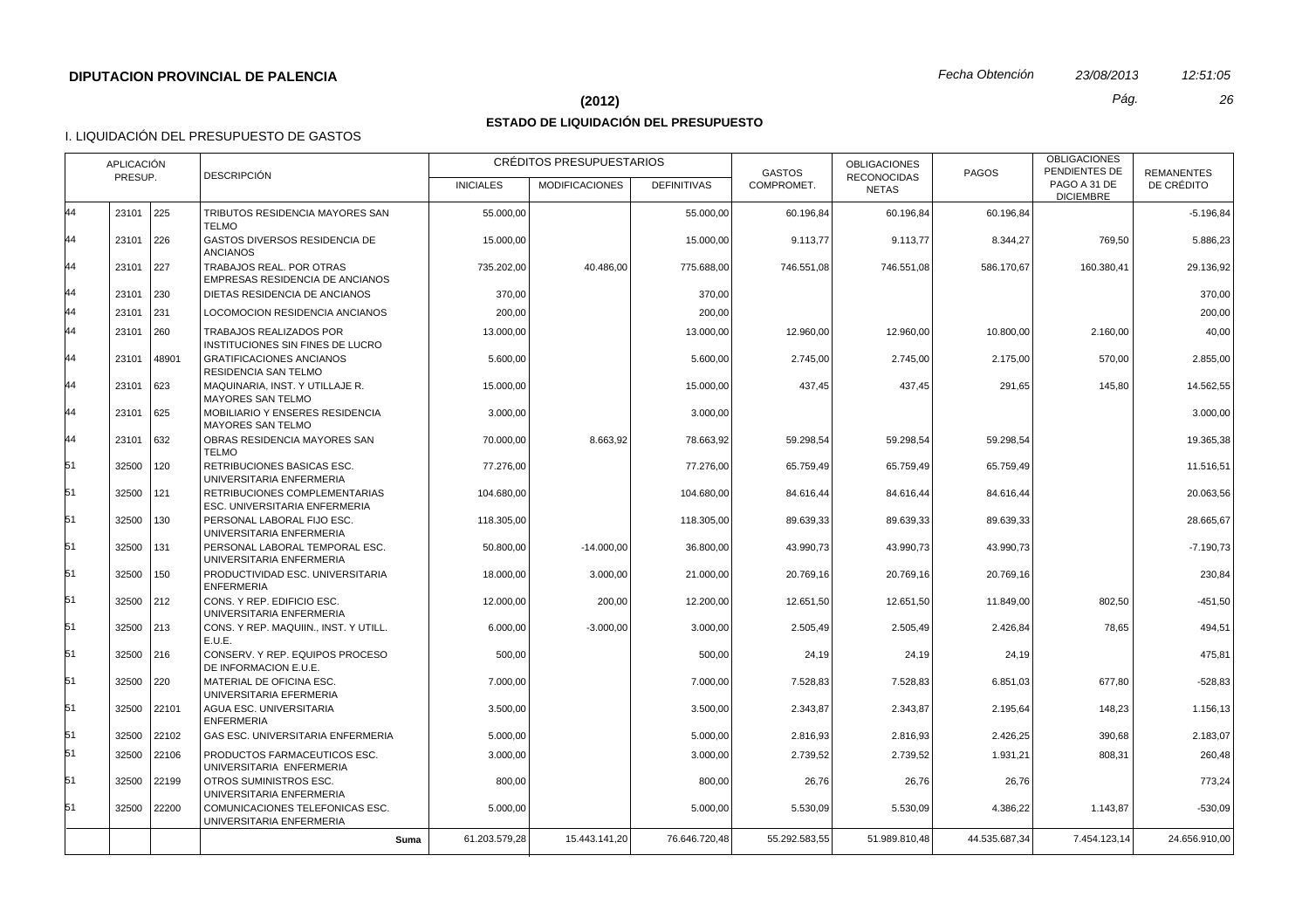#### **(2012)** *Pág. 27*

## **ESTADO DE LIQUIDACIÓN DEL PRESUPUESTO**

| <b>RECONOCIDAS</b><br>PAGO A 31 DE<br>COMPROMET.<br>DE CRÉDITO<br><b>INICIALES</b><br><b>MODIFICACIONES</b><br><b>DEFINITIVAS</b><br><b>NETAS</b><br><b>DICIEMBRE</b><br>32500 22201<br>COMUNICACIONES POSTALES ESC.<br>1.000,00<br>1.000,00<br>1.000,00<br>UNIVERSITARIA ENFERMERIA<br>32500 226<br><b>GASTOS DIVERSOS ESC.</b><br>$-8.000.00$<br>3.951,38<br>95.07<br>2.953.55<br>15.000.00<br>7.000.00<br>7.188,45<br>4.046,45<br>UNIVERSITARIA ENFERMERIA<br>32500<br>22606<br>REUNIONES, CONFERENCIAS Y CURSOS<br>105.000,00<br>$-2.200,00$<br>102.800,00<br>81.308,40<br>81.308,40<br>74.439,60<br>6.868,80<br>21.491,60<br>E.U.E<br>32500 22700<br>TRABAJOS REAL. POR OTRAS<br>40.200,00<br>40.200,00<br>37.412,36<br>37.412,36<br>34.167,39<br>3.244,97<br>2.787,64<br>EMPRESAS E.U.E.<br>32500<br>22703<br>PROFESORADO ESC. UNIVERSITARIA<br>35.130,40<br>31.659,20<br>3.471,20<br>$-8.930,40$<br>26.200,00<br>26.200,00<br>35.130,40<br><b>ENFERMERIA</b><br>DIETAS ESC. UNIVERSITARIA DE<br>32500 230<br>1.000,00<br>1.000,00<br>1.000,00<br><b>ENFERMERIA</b><br>32500 231<br>LOCOMOCION ESC. UNIVERSITARIA<br>600,00<br>600,00<br>600,00<br><b>ENFERMERIA</b><br>32500<br>48101<br>PREMIOS, BECAS Y ESTUDIOS DE<br>10.200,00<br>10.200,00<br>12.000,00<br>$-1.000,00$<br>11.000,00<br>10.200,00<br>800,00<br>INVESTIGACION E.U.E.<br>32500 623<br>MAQUINARIA, INST. Y UTILLAJE ESC.<br>3.000,00<br>$-2.100,00$<br>900,00<br>108,01<br>108,01<br>108,01<br>791.99<br>UNIVERSITARIA ENFERMERIA<br>32500 625<br>MOBILIARIO Y ENSERES ESC.<br>16.155,97<br>15.581,17<br>3.000,00<br>16.100,00<br>19.100,00<br>16.155,97<br>574,80<br>2.944,03<br>UNIVERSITARIA ENFERMERIA<br>32500 628<br>BIBLIOGRAFIA ESC. UNIVERSITARIA<br>1.000,00<br>732,73<br>1.732,73<br>879,51<br>879,51<br>847,51<br>32,00<br>853,22<br><b>ENFERMERIA</b><br>32500 632<br>OBRAS EDIFICIO ESC. UNIVERSITARIA<br>3.000,00<br>2.000,00<br>5.000,00<br>4.278,89<br>4.278.89<br>4.278,89<br>721.11<br><b>ENFERMERIA</b><br>7.304,62<br>13006<br>227<br>SEGURIDAD EDIFICIO ABILIO CALDERON<br>46.800,00<br>46.800,00<br>44.473,85<br>44.473,85<br>37.169,23<br>2.326,15<br>52<br>13007<br>  227<br>SEGURIDAD ESPACIO CULTURAL CINE<br>500,00<br>500,00<br>500,00<br><b>AMOR</b><br>52<br>13008<br>  227<br>SEGURIDAD VILLAS ROMANAS<br>700,51<br>700,51<br>4.500,00<br>4.500,00<br>700,51<br>3.799,49<br>32400<br>76201<br>SUBVENCIONES AYTOS. CENTROS<br>120.000,00<br>120.000,00<br>120.000,00<br><b>ESCOLARES</b><br>42301<br>SUBVENCION A LA U.N.E.D.<br>32401<br>172.906,99<br>$-72.310,00$<br>100.596,99<br>100.000,00<br>100.000,00<br>100.000,00<br>596,99<br><b>ACTIVIDADES</b><br>45390<br>32401<br>SUBVENCIONES A UNIVERSIDADES<br>25.000,00<br>45.000,00<br>70.000,00<br>62.585,46<br>52.585,46<br>32.585,46<br>20.000,00<br>17.414,54<br>32401<br>75390<br>SUBV. UNIVERSIDAD DE VALLADOLID<br>75.000,00<br>75.000,00<br>75.000,00<br>75.000,00<br><b>CAMPUS LA YUTERA</b><br>33100 120<br><b>RETRIBUCIONES BASICAS</b><br>111.948,00<br>111.948,00<br>104.200,94<br>104.200,94<br>104.200,94<br>7.747.06<br>DEPARTAMENTO CULTURA<br>52<br>33100 121<br>RETRIBUCIONES COMPLEMENTARIAS<br>424,43<br>173.064,00<br>173.488,43<br>163.439,31<br>163.439,31<br>163.439,31<br>10.049,12<br>DEPARTAMENTO CULTURA<br>33100 150<br>PRODUCTIVIDAD DEPARTAMENTO DE<br>12.000,00<br>12.000.00<br>7.378.03<br>7.378,03<br>7.378,03<br>4.621.97<br><b>CULTURA</b><br>52<br>CONS. Y REP. EDIFICIO CULTURAL<br>33100 212<br>6.000,00<br>5.000,00<br>11.000,00<br>10.248,94<br>10.248,94<br>6.533,82<br>3.715,12<br>751,06<br>ABILIO CALDERON<br>33100 213<br>CONS. Y REP. MAQUIN., INST. Y UTILL.<br>1.570,00<br>1.570,00<br>663,98<br>663,98<br>663,98<br>906,02<br><b>CULTURA</b><br>24.927.635,14<br>62.088.868,27<br>15.501.788,36<br>77.590.656,63<br>56.053.936,56<br>52.663.021,49<br>45.148.585,40<br>7.514.436,09<br>Suma |    | <b>APLICACIÓN</b><br><b>DESCRIPCIÓN</b><br>PRESUP. |  | CRÉDITOS PRESUPUESTARIOS |  | <b>GASTOS</b> | <b>OBLIGACIONES</b> | <b>PAGOS</b> | <b>OBLIGACIONES</b><br>PENDIENTES DE | <b>REMANENTES</b> |  |
|------------------------------------------------------------------------------------------------------------------------------------------------------------------------------------------------------------------------------------------------------------------------------------------------------------------------------------------------------------------------------------------------------------------------------------------------------------------------------------------------------------------------------------------------------------------------------------------------------------------------------------------------------------------------------------------------------------------------------------------------------------------------------------------------------------------------------------------------------------------------------------------------------------------------------------------------------------------------------------------------------------------------------------------------------------------------------------------------------------------------------------------------------------------------------------------------------------------------------------------------------------------------------------------------------------------------------------------------------------------------------------------------------------------------------------------------------------------------------------------------------------------------------------------------------------------------------------------------------------------------------------------------------------------------------------------------------------------------------------------------------------------------------------------------------------------------------------------------------------------------------------------------------------------------------------------------------------------------------------------------------------------------------------------------------------------------------------------------------------------------------------------------------------------------------------------------------------------------------------------------------------------------------------------------------------------------------------------------------------------------------------------------------------------------------------------------------------------------------------------------------------------------------------------------------------------------------------------------------------------------------------------------------------------------------------------------------------------------------------------------------------------------------------------------------------------------------------------------------------------------------------------------------------------------------------------------------------------------------------------------------------------------------------------------------------------------------------------------------------------------------------------------------------------------------------------------------------------------------------------------------------------------------------------------------------------------------------------------------------------------------------------------------------------------------------------------------------------------------------------------------------------------------------------------------------------------------------------------------------------------------------------------------------------------------------------------------------------------------------------------------------------------------------------------------------------------------------------------------------------------------------------------------------|----|----------------------------------------------------|--|--------------------------|--|---------------|---------------------|--------------|--------------------------------------|-------------------|--|
|                                                                                                                                                                                                                                                                                                                                                                                                                                                                                                                                                                                                                                                                                                                                                                                                                                                                                                                                                                                                                                                                                                                                                                                                                                                                                                                                                                                                                                                                                                                                                                                                                                                                                                                                                                                                                                                                                                                                                                                                                                                                                                                                                                                                                                                                                                                                                                                                                                                                                                                                                                                                                                                                                                                                                                                                                                                                                                                                                                                                                                                                                                                                                                                                                                                                                                                                                                                                                                                                                                                                                                                                                                                                                                                                                                                                                                                                                                            |    |                                                    |  |                          |  |               |                     |              |                                      |                   |  |
|                                                                                                                                                                                                                                                                                                                                                                                                                                                                                                                                                                                                                                                                                                                                                                                                                                                                                                                                                                                                                                                                                                                                                                                                                                                                                                                                                                                                                                                                                                                                                                                                                                                                                                                                                                                                                                                                                                                                                                                                                                                                                                                                                                                                                                                                                                                                                                                                                                                                                                                                                                                                                                                                                                                                                                                                                                                                                                                                                                                                                                                                                                                                                                                                                                                                                                                                                                                                                                                                                                                                                                                                                                                                                                                                                                                                                                                                                                            | 51 |                                                    |  |                          |  |               |                     |              |                                      |                   |  |
|                                                                                                                                                                                                                                                                                                                                                                                                                                                                                                                                                                                                                                                                                                                                                                                                                                                                                                                                                                                                                                                                                                                                                                                                                                                                                                                                                                                                                                                                                                                                                                                                                                                                                                                                                                                                                                                                                                                                                                                                                                                                                                                                                                                                                                                                                                                                                                                                                                                                                                                                                                                                                                                                                                                                                                                                                                                                                                                                                                                                                                                                                                                                                                                                                                                                                                                                                                                                                                                                                                                                                                                                                                                                                                                                                                                                                                                                                                            | 51 |                                                    |  |                          |  |               |                     |              |                                      |                   |  |
|                                                                                                                                                                                                                                                                                                                                                                                                                                                                                                                                                                                                                                                                                                                                                                                                                                                                                                                                                                                                                                                                                                                                                                                                                                                                                                                                                                                                                                                                                                                                                                                                                                                                                                                                                                                                                                                                                                                                                                                                                                                                                                                                                                                                                                                                                                                                                                                                                                                                                                                                                                                                                                                                                                                                                                                                                                                                                                                                                                                                                                                                                                                                                                                                                                                                                                                                                                                                                                                                                                                                                                                                                                                                                                                                                                                                                                                                                                            | 51 |                                                    |  |                          |  |               |                     |              |                                      |                   |  |
|                                                                                                                                                                                                                                                                                                                                                                                                                                                                                                                                                                                                                                                                                                                                                                                                                                                                                                                                                                                                                                                                                                                                                                                                                                                                                                                                                                                                                                                                                                                                                                                                                                                                                                                                                                                                                                                                                                                                                                                                                                                                                                                                                                                                                                                                                                                                                                                                                                                                                                                                                                                                                                                                                                                                                                                                                                                                                                                                                                                                                                                                                                                                                                                                                                                                                                                                                                                                                                                                                                                                                                                                                                                                                                                                                                                                                                                                                                            | 51 |                                                    |  |                          |  |               |                     |              |                                      |                   |  |
|                                                                                                                                                                                                                                                                                                                                                                                                                                                                                                                                                                                                                                                                                                                                                                                                                                                                                                                                                                                                                                                                                                                                                                                                                                                                                                                                                                                                                                                                                                                                                                                                                                                                                                                                                                                                                                                                                                                                                                                                                                                                                                                                                                                                                                                                                                                                                                                                                                                                                                                                                                                                                                                                                                                                                                                                                                                                                                                                                                                                                                                                                                                                                                                                                                                                                                                                                                                                                                                                                                                                                                                                                                                                                                                                                                                                                                                                                                            | 51 |                                                    |  |                          |  |               |                     |              |                                      |                   |  |
|                                                                                                                                                                                                                                                                                                                                                                                                                                                                                                                                                                                                                                                                                                                                                                                                                                                                                                                                                                                                                                                                                                                                                                                                                                                                                                                                                                                                                                                                                                                                                                                                                                                                                                                                                                                                                                                                                                                                                                                                                                                                                                                                                                                                                                                                                                                                                                                                                                                                                                                                                                                                                                                                                                                                                                                                                                                                                                                                                                                                                                                                                                                                                                                                                                                                                                                                                                                                                                                                                                                                                                                                                                                                                                                                                                                                                                                                                                            | 51 |                                                    |  |                          |  |               |                     |              |                                      |                   |  |
|                                                                                                                                                                                                                                                                                                                                                                                                                                                                                                                                                                                                                                                                                                                                                                                                                                                                                                                                                                                                                                                                                                                                                                                                                                                                                                                                                                                                                                                                                                                                                                                                                                                                                                                                                                                                                                                                                                                                                                                                                                                                                                                                                                                                                                                                                                                                                                                                                                                                                                                                                                                                                                                                                                                                                                                                                                                                                                                                                                                                                                                                                                                                                                                                                                                                                                                                                                                                                                                                                                                                                                                                                                                                                                                                                                                                                                                                                                            | 51 |                                                    |  |                          |  |               |                     |              |                                      |                   |  |
|                                                                                                                                                                                                                                                                                                                                                                                                                                                                                                                                                                                                                                                                                                                                                                                                                                                                                                                                                                                                                                                                                                                                                                                                                                                                                                                                                                                                                                                                                                                                                                                                                                                                                                                                                                                                                                                                                                                                                                                                                                                                                                                                                                                                                                                                                                                                                                                                                                                                                                                                                                                                                                                                                                                                                                                                                                                                                                                                                                                                                                                                                                                                                                                                                                                                                                                                                                                                                                                                                                                                                                                                                                                                                                                                                                                                                                                                                                            | 51 |                                                    |  |                          |  |               |                     |              |                                      |                   |  |
|                                                                                                                                                                                                                                                                                                                                                                                                                                                                                                                                                                                                                                                                                                                                                                                                                                                                                                                                                                                                                                                                                                                                                                                                                                                                                                                                                                                                                                                                                                                                                                                                                                                                                                                                                                                                                                                                                                                                                                                                                                                                                                                                                                                                                                                                                                                                                                                                                                                                                                                                                                                                                                                                                                                                                                                                                                                                                                                                                                                                                                                                                                                                                                                                                                                                                                                                                                                                                                                                                                                                                                                                                                                                                                                                                                                                                                                                                                            | 51 |                                                    |  |                          |  |               |                     |              |                                      |                   |  |
|                                                                                                                                                                                                                                                                                                                                                                                                                                                                                                                                                                                                                                                                                                                                                                                                                                                                                                                                                                                                                                                                                                                                                                                                                                                                                                                                                                                                                                                                                                                                                                                                                                                                                                                                                                                                                                                                                                                                                                                                                                                                                                                                                                                                                                                                                                                                                                                                                                                                                                                                                                                                                                                                                                                                                                                                                                                                                                                                                                                                                                                                                                                                                                                                                                                                                                                                                                                                                                                                                                                                                                                                                                                                                                                                                                                                                                                                                                            | 51 |                                                    |  |                          |  |               |                     |              |                                      |                   |  |
|                                                                                                                                                                                                                                                                                                                                                                                                                                                                                                                                                                                                                                                                                                                                                                                                                                                                                                                                                                                                                                                                                                                                                                                                                                                                                                                                                                                                                                                                                                                                                                                                                                                                                                                                                                                                                                                                                                                                                                                                                                                                                                                                                                                                                                                                                                                                                                                                                                                                                                                                                                                                                                                                                                                                                                                                                                                                                                                                                                                                                                                                                                                                                                                                                                                                                                                                                                                                                                                                                                                                                                                                                                                                                                                                                                                                                                                                                                            | 51 |                                                    |  |                          |  |               |                     |              |                                      |                   |  |
|                                                                                                                                                                                                                                                                                                                                                                                                                                                                                                                                                                                                                                                                                                                                                                                                                                                                                                                                                                                                                                                                                                                                                                                                                                                                                                                                                                                                                                                                                                                                                                                                                                                                                                                                                                                                                                                                                                                                                                                                                                                                                                                                                                                                                                                                                                                                                                                                                                                                                                                                                                                                                                                                                                                                                                                                                                                                                                                                                                                                                                                                                                                                                                                                                                                                                                                                                                                                                                                                                                                                                                                                                                                                                                                                                                                                                                                                                                            | 51 |                                                    |  |                          |  |               |                     |              |                                      |                   |  |
|                                                                                                                                                                                                                                                                                                                                                                                                                                                                                                                                                                                                                                                                                                                                                                                                                                                                                                                                                                                                                                                                                                                                                                                                                                                                                                                                                                                                                                                                                                                                                                                                                                                                                                                                                                                                                                                                                                                                                                                                                                                                                                                                                                                                                                                                                                                                                                                                                                                                                                                                                                                                                                                                                                                                                                                                                                                                                                                                                                                                                                                                                                                                                                                                                                                                                                                                                                                                                                                                                                                                                                                                                                                                                                                                                                                                                                                                                                            | 52 |                                                    |  |                          |  |               |                     |              |                                      |                   |  |
|                                                                                                                                                                                                                                                                                                                                                                                                                                                                                                                                                                                                                                                                                                                                                                                                                                                                                                                                                                                                                                                                                                                                                                                                                                                                                                                                                                                                                                                                                                                                                                                                                                                                                                                                                                                                                                                                                                                                                                                                                                                                                                                                                                                                                                                                                                                                                                                                                                                                                                                                                                                                                                                                                                                                                                                                                                                                                                                                                                                                                                                                                                                                                                                                                                                                                                                                                                                                                                                                                                                                                                                                                                                                                                                                                                                                                                                                                                            |    |                                                    |  |                          |  |               |                     |              |                                      |                   |  |
|                                                                                                                                                                                                                                                                                                                                                                                                                                                                                                                                                                                                                                                                                                                                                                                                                                                                                                                                                                                                                                                                                                                                                                                                                                                                                                                                                                                                                                                                                                                                                                                                                                                                                                                                                                                                                                                                                                                                                                                                                                                                                                                                                                                                                                                                                                                                                                                                                                                                                                                                                                                                                                                                                                                                                                                                                                                                                                                                                                                                                                                                                                                                                                                                                                                                                                                                                                                                                                                                                                                                                                                                                                                                                                                                                                                                                                                                                                            |    |                                                    |  |                          |  |               |                     |              |                                      |                   |  |
|                                                                                                                                                                                                                                                                                                                                                                                                                                                                                                                                                                                                                                                                                                                                                                                                                                                                                                                                                                                                                                                                                                                                                                                                                                                                                                                                                                                                                                                                                                                                                                                                                                                                                                                                                                                                                                                                                                                                                                                                                                                                                                                                                                                                                                                                                                                                                                                                                                                                                                                                                                                                                                                                                                                                                                                                                                                                                                                                                                                                                                                                                                                                                                                                                                                                                                                                                                                                                                                                                                                                                                                                                                                                                                                                                                                                                                                                                                            | 52 |                                                    |  |                          |  |               |                     |              |                                      |                   |  |
|                                                                                                                                                                                                                                                                                                                                                                                                                                                                                                                                                                                                                                                                                                                                                                                                                                                                                                                                                                                                                                                                                                                                                                                                                                                                                                                                                                                                                                                                                                                                                                                                                                                                                                                                                                                                                                                                                                                                                                                                                                                                                                                                                                                                                                                                                                                                                                                                                                                                                                                                                                                                                                                                                                                                                                                                                                                                                                                                                                                                                                                                                                                                                                                                                                                                                                                                                                                                                                                                                                                                                                                                                                                                                                                                                                                                                                                                                                            | 52 |                                                    |  |                          |  |               |                     |              |                                      |                   |  |
|                                                                                                                                                                                                                                                                                                                                                                                                                                                                                                                                                                                                                                                                                                                                                                                                                                                                                                                                                                                                                                                                                                                                                                                                                                                                                                                                                                                                                                                                                                                                                                                                                                                                                                                                                                                                                                                                                                                                                                                                                                                                                                                                                                                                                                                                                                                                                                                                                                                                                                                                                                                                                                                                                                                                                                                                                                                                                                                                                                                                                                                                                                                                                                                                                                                                                                                                                                                                                                                                                                                                                                                                                                                                                                                                                                                                                                                                                                            | 52 |                                                    |  |                          |  |               |                     |              |                                      |                   |  |
|                                                                                                                                                                                                                                                                                                                                                                                                                                                                                                                                                                                                                                                                                                                                                                                                                                                                                                                                                                                                                                                                                                                                                                                                                                                                                                                                                                                                                                                                                                                                                                                                                                                                                                                                                                                                                                                                                                                                                                                                                                                                                                                                                                                                                                                                                                                                                                                                                                                                                                                                                                                                                                                                                                                                                                                                                                                                                                                                                                                                                                                                                                                                                                                                                                                                                                                                                                                                                                                                                                                                                                                                                                                                                                                                                                                                                                                                                                            | 52 |                                                    |  |                          |  |               |                     |              |                                      |                   |  |
|                                                                                                                                                                                                                                                                                                                                                                                                                                                                                                                                                                                                                                                                                                                                                                                                                                                                                                                                                                                                                                                                                                                                                                                                                                                                                                                                                                                                                                                                                                                                                                                                                                                                                                                                                                                                                                                                                                                                                                                                                                                                                                                                                                                                                                                                                                                                                                                                                                                                                                                                                                                                                                                                                                                                                                                                                                                                                                                                                                                                                                                                                                                                                                                                                                                                                                                                                                                                                                                                                                                                                                                                                                                                                                                                                                                                                                                                                                            | 52 |                                                    |  |                          |  |               |                     |              |                                      |                   |  |
|                                                                                                                                                                                                                                                                                                                                                                                                                                                                                                                                                                                                                                                                                                                                                                                                                                                                                                                                                                                                                                                                                                                                                                                                                                                                                                                                                                                                                                                                                                                                                                                                                                                                                                                                                                                                                                                                                                                                                                                                                                                                                                                                                                                                                                                                                                                                                                                                                                                                                                                                                                                                                                                                                                                                                                                                                                                                                                                                                                                                                                                                                                                                                                                                                                                                                                                                                                                                                                                                                                                                                                                                                                                                                                                                                                                                                                                                                                            |    |                                                    |  |                          |  |               |                     |              |                                      |                   |  |
|                                                                                                                                                                                                                                                                                                                                                                                                                                                                                                                                                                                                                                                                                                                                                                                                                                                                                                                                                                                                                                                                                                                                                                                                                                                                                                                                                                                                                                                                                                                                                                                                                                                                                                                                                                                                                                                                                                                                                                                                                                                                                                                                                                                                                                                                                                                                                                                                                                                                                                                                                                                                                                                                                                                                                                                                                                                                                                                                                                                                                                                                                                                                                                                                                                                                                                                                                                                                                                                                                                                                                                                                                                                                                                                                                                                                                                                                                                            | 52 |                                                    |  |                          |  |               |                     |              |                                      |                   |  |
|                                                                                                                                                                                                                                                                                                                                                                                                                                                                                                                                                                                                                                                                                                                                                                                                                                                                                                                                                                                                                                                                                                                                                                                                                                                                                                                                                                                                                                                                                                                                                                                                                                                                                                                                                                                                                                                                                                                                                                                                                                                                                                                                                                                                                                                                                                                                                                                                                                                                                                                                                                                                                                                                                                                                                                                                                                                                                                                                                                                                                                                                                                                                                                                                                                                                                                                                                                                                                                                                                                                                                                                                                                                                                                                                                                                                                                                                                                            |    |                                                    |  |                          |  |               |                     |              |                                      |                   |  |
|                                                                                                                                                                                                                                                                                                                                                                                                                                                                                                                                                                                                                                                                                                                                                                                                                                                                                                                                                                                                                                                                                                                                                                                                                                                                                                                                                                                                                                                                                                                                                                                                                                                                                                                                                                                                                                                                                                                                                                                                                                                                                                                                                                                                                                                                                                                                                                                                                                                                                                                                                                                                                                                                                                                                                                                                                                                                                                                                                                                                                                                                                                                                                                                                                                                                                                                                                                                                                                                                                                                                                                                                                                                                                                                                                                                                                                                                                                            | 52 |                                                    |  |                          |  |               |                     |              |                                      |                   |  |
|                                                                                                                                                                                                                                                                                                                                                                                                                                                                                                                                                                                                                                                                                                                                                                                                                                                                                                                                                                                                                                                                                                                                                                                                                                                                                                                                                                                                                                                                                                                                                                                                                                                                                                                                                                                                                                                                                                                                                                                                                                                                                                                                                                                                                                                                                                                                                                                                                                                                                                                                                                                                                                                                                                                                                                                                                                                                                                                                                                                                                                                                                                                                                                                                                                                                                                                                                                                                                                                                                                                                                                                                                                                                                                                                                                                                                                                                                                            |    |                                                    |  |                          |  |               |                     |              |                                      |                   |  |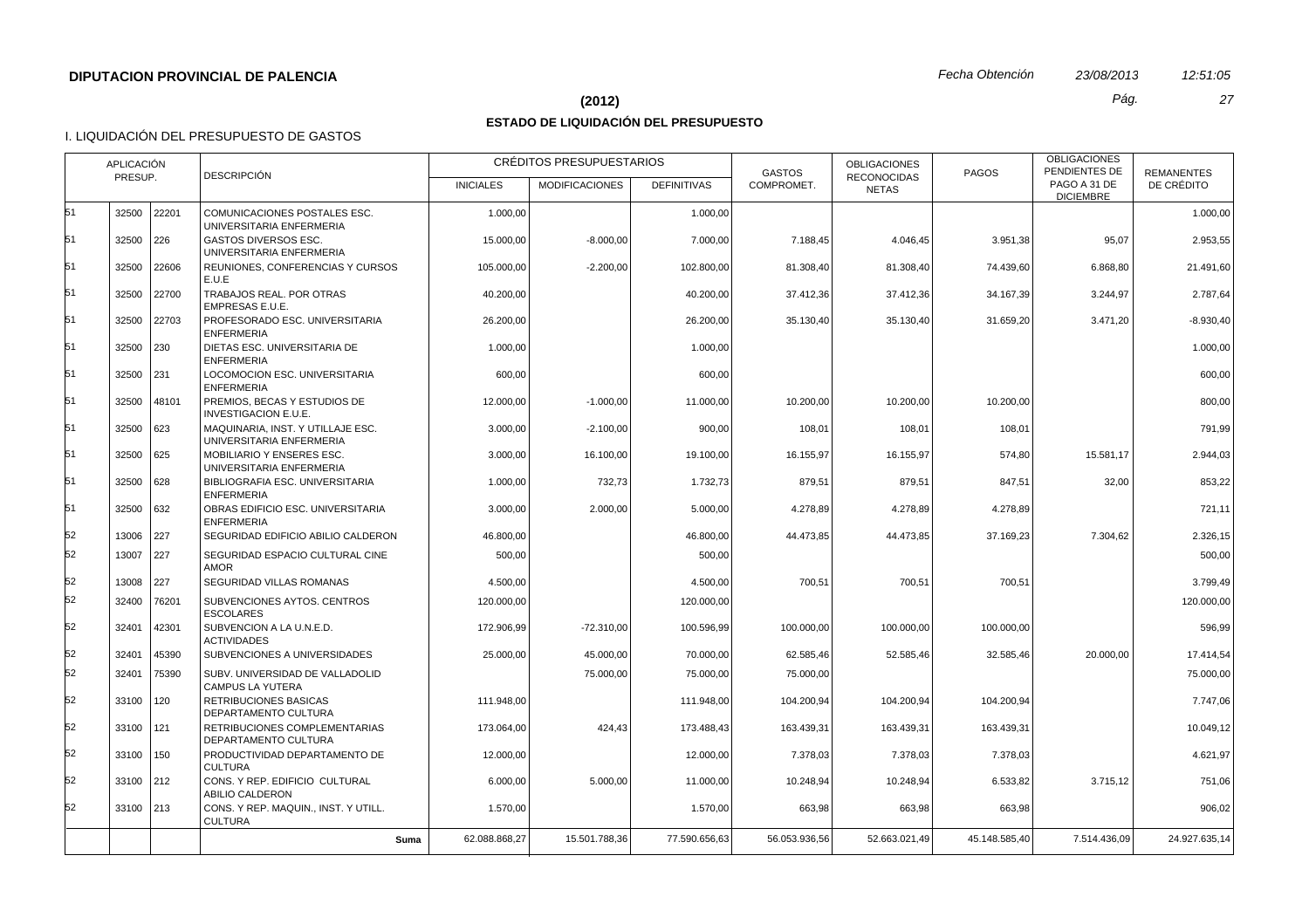#### **(2012)** *Pág. 28*

## **ESTADO DE LIQUIDACIÓN DEL PRESUPUESTO**

|          | <b>APLICACIÓN</b><br><b>DESCRIPCIÓN</b><br>PRESUP. |             |                                                                     |                  | <b>CRÉDITOS PRESUPUESTARIOS</b> |                    | <b>GASTOS</b> | <b>OBLIGACIONES</b>                | <b>PAGOS</b>  | <b>OBLIGACIONES</b><br>PENDIENTES DE | <b>REMANENTES</b> |
|----------|----------------------------------------------------|-------------|---------------------------------------------------------------------|------------------|---------------------------------|--------------------|---------------|------------------------------------|---------------|--------------------------------------|-------------------|
|          |                                                    |             |                                                                     | <b>INICIALES</b> | <b>MODIFICACIONES</b>           | <b>DEFINITIVAS</b> | COMPROMET.    | <b>RECONOCIDAS</b><br><b>NETAS</b> |               | PAGO A 31 DE<br><b>DICIEMBRE</b>     | DE CRÉDITO        |
| 52       | 33100 220                                          |             | MATERIAL DE OFICINA DEPARTAMENTO<br><b>CULTURA</b>                  | 3.400,00         |                                 | 3.400,00           | 1.744,93      | 1.744,93                           | 1.744,93      |                                      | 1.655,07          |
| 52       |                                                    | 33100 22100 | <b>ENERGIA ELECTRICA EDIFICIO</b><br>CULTURAL ABILIO CALDERON       | 10.000.00        | 8.000.00                        | 18.000.00          | 17.854.94     | 17.854,94                          | 14.883.32     | 2.971.62                             | 145,06            |
| 52       |                                                    | 33100 22101 | AGUA EDIFICIO CULTURAL ABILIO<br>CALDERON                           | 462,00           |                                 | 462,00             | 2.602,09      | 2.602,09                           | 1.936,36      | 665,73                               | $-2.140,09$       |
| 52       |                                                    | 33100 22103 | COMBUSTIBLES Y CARB. EDIFICIO<br>CULTURAL ABILIO CALDERON           | 6.100,00         |                                 | 6.100,00           | 17.708,00     | 17.708,00                          | 17.708,00     |                                      | $-11.608,00$      |
| 52       |                                                    | 33100 22200 | COMUNICACIONES TELEFONICAS<br><b>CULTURA</b>                        | 2.774,00         |                                 | 2.774,00           | 2.313,50      | 2.313,50                           | 2.153,35      | 160,15                               | 460,50            |
| 52       |                                                    | 33100 22201 | COMUNICACIONES POSTALES<br>DEPARTAMENTO DE CULTURA                  | 17.100,00        |                                 | 17.100,00          | 14.014,63     | 14.014,63                          | 10.340,35     | 3.674,28                             | 3.085,37          |
| 52       | 33100 224                                          |             | PRIMAS DE SEGUROS CULTURA                                           | 4.765,00         |                                 | 4.765.00           | 1.733,19      | 1.733,19                           | 1.733,19      |                                      | 3.031,81          |
| 52       | 33100 225                                          |             | TRIBUTOS DEPARTAMENTO DE<br><b>CULTURA</b>                          | 7.623,00         |                                 | 7.623,00           | 5.842,61      | 5.842,61                           | 5.842,61      |                                      | 1.780,39          |
| 52       |                                                    | 33100 22608 | OTROS GASTOS DIVERSOS<br>DEPARTAMENTO DE CULTURA                    | 32.000,00        | 17.082,00                       | 49.082,00          | 36.370,53     | 36.370,53                          | 22.621,12     | 13.749,41                            | 12.711,47         |
| 52<br>52 | 33100 227                                          |             | TRABAJOS REAL. POR OTRAS<br><b>EMPRESAS DEPARTAMENTO CULTURA</b>    | 64.341,00        |                                 | 64.341,00          | 71.267,48     | 71.267,48                          | 59.189,94     | 12.077,54                            | $-6.926,48$       |
|          | 33100 230                                          |             | DIETAS DEPARTAMENTO CULTURA                                         | 2.000,00         |                                 | 2.000.00           | 407.50        | 407,50                             | 388,80        | 18,70                                | 1.592.50          |
| 52       | 33100 231                                          |             | LOCOMOCION DEPARTAMENTO DE<br><b>CULTURA</b>                        | 2.000,00         |                                 | 2.000,00           | 1.460,82      | 1.460,82                           | 1.178,93      | 281,89                               | 539,18            |
| 52       |                                                    | 33100 48101 | BECA ANUAL ECONOMIA APLICADA                                        | 6.000,00         |                                 | 6.000,00           | 6.000,00      | 3.000,00                           |               | 3.000.00                             | 3.000,00          |
| 52       |                                                    | 33100 48102 | PREMIOS Y BECAS DEPARTAMENTO DE<br><b>CULTURA</b>                   | 22.320,00        | 2.580,00                        | 24.900,00          | 24.851,77     | 24.851,77                          | 23.101,77     | 1.750,00                             | 48,23             |
| 52       | 33100 623                                          |             | MAQUINARIA, INST. Y UTILLAJE<br>DEPARTAMENTO CULTURA                | 1.000,00         | $-550,00$                       | 450,00             |               |                                    |               |                                      | 450,00            |
| 52       | 33100 625                                          |             | <b>MOBILIARIO Y ENSERES</b><br>DEPARTAMENTO CULTURA                 | 1.000,00         | $-550,00$                       | 450,00             |               |                                    |               |                                      | 450,00            |
| 52<br>52 | $33100$ 632                                        |             | OBRAS EDIFICIO CENTRO CULTURAL<br>ABILIO CALDERON                   | 20.000,00        | $-1.500,00$                     | 18.500,00          |               |                                    |               |                                      | 18.500,00         |
| 52       | 33200                                              | 45501       | TRANSFERENCIA CENTRO<br>COORDINADOR BIBLIOTECAS                     | 167.000,00       |                                 | 167.000,00         | 163.402,00    | 163.402,00                         | 128.201,00    | 35.201,00                            | 3.598,00          |
|          | 33300                                              | 46201       | SUBVENCIONES AYTOS.<br>MANTENIMIENTO MUSEOS Y<br><b>COLECCIONES</b> | 9.000,00         |                                 | 9.000,00           | 8.998,01      | 8.998,01                           |               | 8.998,01                             | 1,99              |
| 52       | 33300                                              | 48901       | SUBVENCIONES MANTENIMIENTO<br>MUSEOS Y COLECCIONES                  | 28.091,00        |                                 | 28.091,00          | 27.978,93     | 27.978,93                          | 1.000,00      | 26.978,93                            | 112,07            |
| 52       | 33400                                              | 22608       | GASTOS DIVERSOS TELLO TELLEZ                                        | 1.000,00         |                                 | 1.000,00           | 3.937,80      | 3.937,80                           | 2.091,74      | 1.846,06                             | $-2.937,80$       |
| 52       | 33400                                              | 22609       | <b>GASTOS DIVERSOS PUBLICACIONES</b><br><b>TELLO TELLEZ</b>         | 1.000.00         | 2.392,00                        | 3.392.00           | 9.027.50      | 9.027,50                           | 2.602,50      | 6.425.00                             | $-5.635.50$       |
| 52       | 33400                                              | 454         | CONVENIO ACTIVIDADES INSTITUCION<br>TELLO TELLEZ DE MENESES         | 20.000,00        | $-20.000,00$                    |                    |               |                                    |               |                                      |                   |
| 52       | 33401                                              | 226         | GASTOS DIVERSOS PUBLICACIONES                                       | 35.000,00        | 11.516,46                       | 46.516,46          | 40.382,71     | 33.529,71                          | 16.040,86     | 17.488,85                            | 12.986,75         |
|          |                                                    |             | Suma                                                                | 62.552.844,27    | 15.520.758,82                   | 78.073.603,09      | 56.511.835,50 | 53.111.067,43                      | 45.461.344,17 | 7.649.723,26                         | 24.962.535,66     |
|          |                                                    |             |                                                                     |                  |                                 |                    |               |                                    |               |                                      |                   |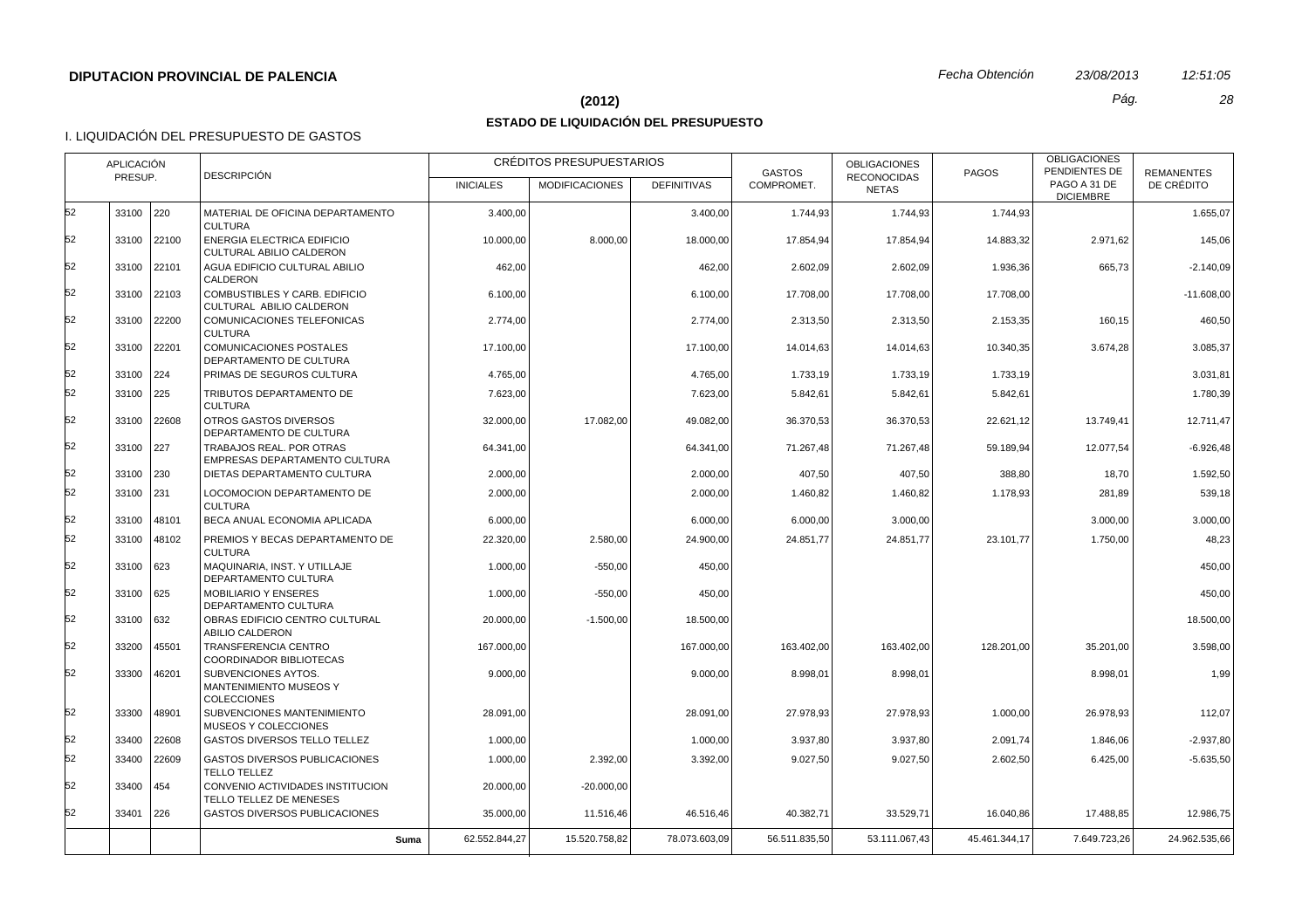#### **(2012)** *Pág. 29*

# **ESTADO DE LIQUIDACIÓN DEL PRESUPUESTO**

|          | <b>APLICACIÓN</b> |                | <b>DESCRIPCIÓN</b>                                                                                  | CRÉDITOS PRESUPUESTARIOS |                       |                        | <b>GASTOS</b>          | <b>OBLIGACIONES</b>                | <b>PAGOS</b>          | <b>OBLIGACIONES</b><br>PENDIENTES DE | <b>REMANENTES</b>    |
|----------|-------------------|----------------|-----------------------------------------------------------------------------------------------------|--------------------------|-----------------------|------------------------|------------------------|------------------------------------|-----------------------|--------------------------------------|----------------------|
|          | PRESUP.           |                |                                                                                                     | <b>INICIALES</b>         | <b>MODIFICACIONES</b> | <b>DEFINITIVAS</b>     | COMPROMET.             | <b>RECONOCIDAS</b><br><b>NETAS</b> |                       | PAGO A 31 DE<br><b>DICIEMBRE</b>     | DE CRÉDITO           |
| 52       | 33402 226         |                | GASTOS DIVERSOS PROGR. CULTURAL<br>EN LA PROVINCIA                                                  | 125.000,00               | 44.000,00             | 169.000,00             | 177.864,51             | 176.847,51                         | 133.942,35            | 42.905,16                            | $-7.847,51$          |
| 52       | 33403             | 22608          | <b>GASTOS DIVERSOS EXPOSICIONES</b><br><b>GENERALES</b>                                             | 40.000,00                |                       | 40.000,00              | 56.823,51              | 56.823,51                          | 41.236,64             | 15.586,87                            | $-16.823,51$         |
| 52       | 33403             | 22609          | <b>GASTOS DIVERSOS EXPOSICIONES</b><br><b>ITINERANTES</b>                                           | 40.000,00                | 9.000,00              | 49.000.00              | 42.004.10              | 42.004,10                          | 39.166,02             | 2.838,08                             | 6.995,90             |
| 52       | 33404 226         |                | GASTOS DIVERSOS FESTIVAL DE<br><b>MUSICA PROVINCIA</b>                                              | 80.000,00                |                       | 80.000,00              | 72.345,66              | 72.345,66                          | 72.345,66             |                                      | 7.654,34             |
| 52       | 33405             | 226            | <b>GASTOS DIVERSOS CURSOS</b>                                                                       | 34.000,00                | $-13.000,00$          | 21.000,00              | 6.065,56               | 6.065,56                           | 3.199,88              | 2.865,68                             | 14.934,44            |
| 52       | 33406             | 46203          | SUBVENCIONES AYTOS, PROMOCION Y<br>DIFUSION DE LA CULTURA                                           | 103.000.00               | 8.000.00              | 111.000,00             | 102.992.95             | 102.992.95                         | 65.934.67             | 37.058.28                            | 8.007.05             |
| 52       | 33406             | 48901          | OTRAS TRANSFERENCIAS PROM. Y<br><b>DIFUSION CULTURA</b>                                             | 100,00                   | 1.850,00              | 1.950,00               | 9.150,00               | 9.150,00                           | 5.500,00              | 3.650,00                             | $-7.200,00$          |
| 52       | 33406             | 48903          | SUBVENCIONES ACTIVIDADES<br>CULTURALES ASOCIACIONES                                                 | 13.380,00                |                       | 13.380,00              | 12.401,21              | 12.401.21                          | 2.249.23              | 10.151.98                            | 978.79               |
| 52       | 33406             | 48912          | OTRAS TRANSFERENCIAS PARA<br><b>PREMIOS</b>                                                         | 3.000,00                 |                       | 3.000,00               |                        |                                    |                       |                                      | 3.000,00             |
| 52       | 33407             | 22608          | GASTOS DIVERSOS ESCUELA DE<br><b>DANZAS</b>                                                         | 16.200,00                |                       | 16.200,00              | 18.372,48              | 18.372,48                          | 13.878,48             | 4.494,00                             | $-2.172,48$          |
| 52       | 33407             | 22609          | GASTOS DIVERSOS ORGANIZACION<br><b>ACTIVIDADES FOLKLORE</b>                                         | 35.000,00                |                       | 35.000,00              | 37.000,00              | 37.000,00                          | 37.000,00             |                                      | $-2.000,00$          |
| 52       | 33408             | 46201          | SUBVENCIONES AYTOS. PROGRAMAS<br><b>GESTION CULTURAL</b>                                            | 14.280,00                |                       | 14.280,00              | 12.274,23              | 12.274,23                          | 4.999,96              | 7.274,27                             | 2.005,77             |
| 52       | 33409             | 46203          | CONVENIO AYTO, AGUILAR FESTIVAL DE<br><b>CINE</b>                                                   | 27.000,00                | 6.750,00              | 33.750,00              | 33.750,00              | 33.750,00                          | 33.750,00             |                                      |                      |
| 52<br>52 | 33409             | 46204          | SUBVENCION AYTO. AGUILAR<br><b>MANTENIMIENTO MUSEO URSI</b>                                         | 12.000,00                | 12.550,00             | 24.550,00              | 24.550,00              | 24.550,00                          | 18.550,00             | 6.000,00                             |                      |
| 52       | 33409             | 46205          | SUBVENCION AYTO, BALTANAS<br><b>MANTENIMIENTO MUSEO</b>                                             | 20.000,00                |                       | 20.000,00              | 20.000,00              | 20.000,00                          | 20.000,00             |                                      |                      |
| 52       | 33409<br>33409    | 46206<br>48901 | CONVENIO AYUNTAMIENTO AGUILAR<br>USO ESPACIO CULTURAL CINE AMOR<br>CONVENIO F. SAN CEBRIAN CASA DEL | 15.000,00<br>50.000,00   | 10.000,00             | 15.000,00<br>60.000,00 | 15.000,00<br>55.000,00 | 7.500,00<br>55.000,00              | 7.500,00<br>40.000,00 | 15.000,00                            | 7.500,00<br>5.000,00 |
| 52       | 33409             | 48902          | <b>REY VILLAUMBRALES</b><br>SUBV. FUNDACION DIAZ CANEJA                                             |                          | 15.000,00             | 15.000,00              | 15.000,00              | 15.000,00                          | 7.500,00              | 7.500,00                             |                      |
| 52       |                   |                | MANTEN. Y ACTIVIDADES                                                                               |                          |                       |                        |                        |                                    |                       |                                      |                      |
|          | 33409             | 48903          | APORTACION ACTIVIDADES A LA<br>FUNDACION PIEDAD ISLA                                                | 8.500,00                 | 9.364,00              | 17.864,00              | 17.864,00              | 17.864,00                          | 9.364,00              | 8.500,00                             |                      |
| 52       | 33409             | 48905          | SUBVENCION U.P.P. ACTIVIDADES<br><b>CULTURALES</b>                                                  | 43.293,52                |                       | 43.293,52              | 42.320,16              | 42.320,16                          | 31.740,12             | 10.580.04                            | 973,36               |
| 52       | 33409             | 48906          | SUBVENCION ACTIVIDADES<br>ASOCIACION CAMINO DE SANTIAGO                                             | 1.500,00                 |                       | 1.500,00               | 1.500,00               | 1.500,00                           | 1.500,00              |                                      |                      |
| 52       | 33409             | 48908          | APORTACION BECA FUNDACION<br>ARROYO VILLAVERDE                                                      | 3.162,00                 | $-3.162,00$           |                        |                        |                                    |                       |                                      |                      |
| 52       | 33409             | 48909          | APORT. ACTIVID. INSTITUTO DE LA<br>LENGUA CASTELLANO Y LEONES                                       | 15.000,00                |                       | 15.000,00              | 15.000,00              | 15.000,00                          | 11.250,00             | 3.750,00                             |                      |
|          |                   |                | Suma                                                                                                | 63.252.259,79            | 15.621.110,82         | 78.873.370,61          | 57.299.113.87          | 53.889.828.80                      | 46.061.951,18         | 7.827.877.62                         | 24.983.541,81        |
|          |                   |                |                                                                                                     |                          |                       |                        |                        |                                    |                       |                                      |                      |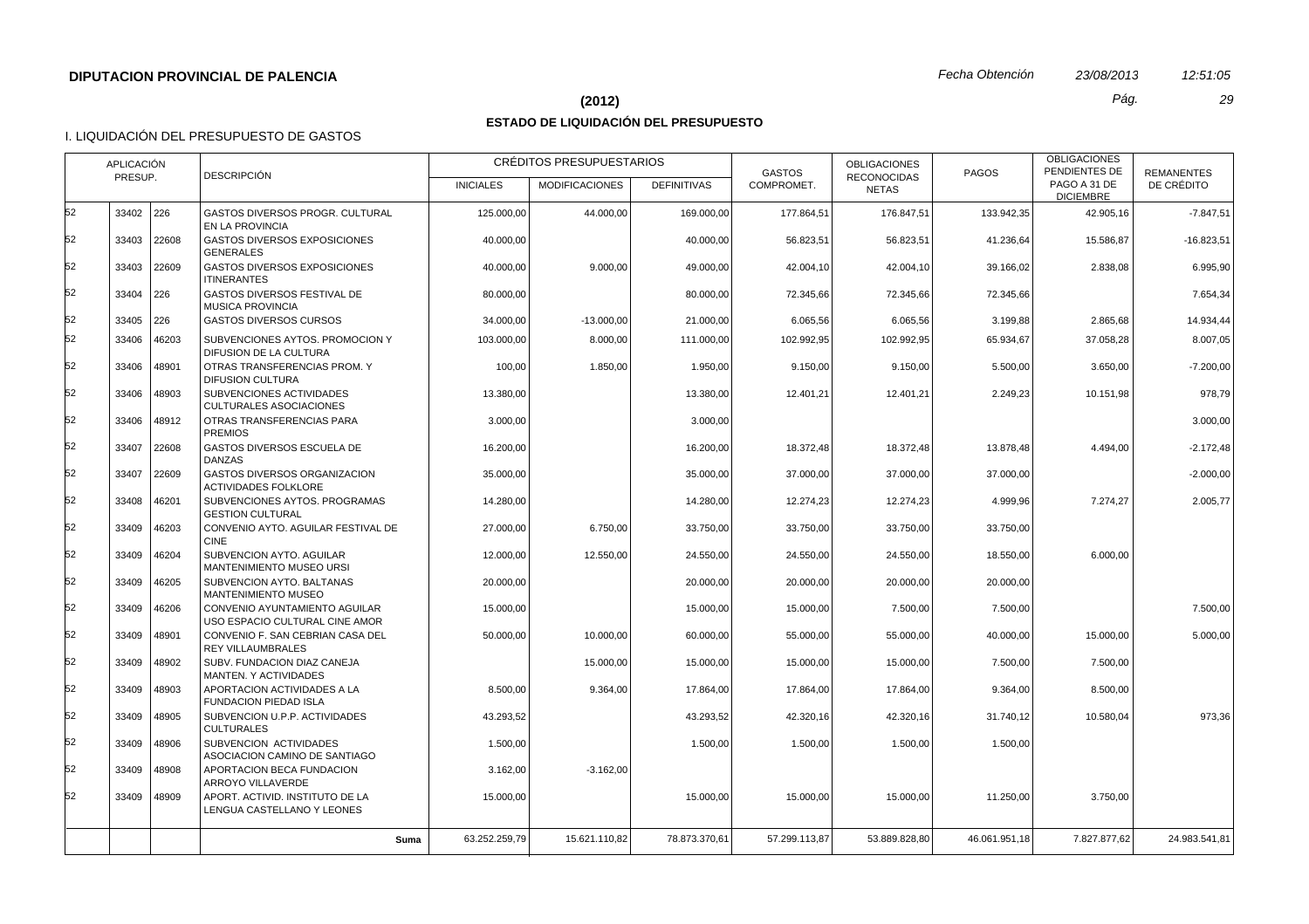## **(2012)** *Pág. 30*

# **ESTADO DE LIQUIDACIÓN DEL PRESUPUESTO**

|    | APLICACIÓN<br><b>DESCRIPCIÓN</b><br>PRESUP. |             |                                                                        | CRÉDITOS PRESUPUESTARIOS<br><b>MODIFICACIONES</b><br><b>DEFINITIVAS</b><br><b>INICIALES</b> |               | <b>GASTOS</b><br>COMPROMET. | <b>OBLIGACIONES</b><br><b>RECONOCIDAS</b> | <b>PAGOS</b>  | <b>OBLIGACIONES</b><br>PENDIENTES DE<br>PAGO A 31 DE | <b>REMANENTES</b><br>DE CRÉDITO |               |
|----|---------------------------------------------|-------------|------------------------------------------------------------------------|---------------------------------------------------------------------------------------------|---------------|-----------------------------|-------------------------------------------|---------------|------------------------------------------------------|---------------------------------|---------------|
|    |                                             |             |                                                                        |                                                                                             |               |                             |                                           | <b>NETAS</b>  |                                                      | <b>DICIEMBRE</b>                |               |
| 52 | 33409                                       | 48911       | CONVENIO ACTIVIDADES GRUPO<br>PALENCIA FOTOGRAFIA Y CINE               | 2.500,00                                                                                    |               | 2.500,00                    | 3.000,00                                  | 3.000,00      | 3.000,00                                             |                                 | $-500,00$     |
| 52 | 33409                                       | 48913       | CONVENIO ACTIVIDADES CINE CLUB<br><b>CALLE MAYOR</b>                   | 3.000,00                                                                                    |               | 3.000,00                    | 3.000,00                                  | 3.000,00      | 3.000,00                                             |                                 |               |
| 52 | 33409                                       | 48914       | CONVENIO AGRUPACION MUSICAL DE<br><b>GUARDO</b>                        | 10.000,00                                                                                   |               | 10.000,00                   | 9.440,00                                  | 9.440,00      | 4.720,00                                             | 4.720,00                        | 560,00        |
| 52 | 33409                                       | 48916       | CONVENIO ASOCIACION AMIGOS<br>CASTILLO FUENTES DE VALDEPERO            | 3.600,00                                                                                    |               | 3.600,00                    | 3.600,00                                  | 3.600,00      | 3.600,00                                             |                                 |               |
| 52 | 33409                                       | 48917       | SUBVENCION U.P.P. PROGRAMA DE<br>DINAMIZACION RURAL                    | 16.209,63                                                                                   |               | 16.209,63                   | 15.845,19                                 | 15.845,19     | 11.883,89                                            | 3.961,30                        | 364,44        |
| 52 | 33409                                       | 48918       | CONVENIO ACADEMIA ORGANO FRAY<br><b>JOSEPH DE ECHEVARRIA</b>           | 6.000,00                                                                                    |               | 6.000,00                    | 6.000,00                                  | 6.000,00      | 4.500,00                                             | 1.500,00                        |               |
| 52 | 33409                                       | 78901       | APORT. OBRAS E INVERSIONES FUND.<br>STA. MARIA LA REAL                 | 49.500,00                                                                                   |               | 49.500,00                   | 49.500,00                                 | 49.500,00     | 49.500,00                                            |                                 |               |
| 52 | 33410                                       | 22609       | GASTOS DIVERSOS PROGRAMA CAMINO<br>DE SANTIAGO                         | 10.000,00                                                                                   |               | 10.000,00                   |                                           |               |                                                      |                                 | 10.000,00     |
| 52 | 33411                                       | 226         | <b>GASTOS DIVERSOS CENTENARIOS Y</b><br><b>EFEMERIDES</b>              | 6.000,00                                                                                    |               | 6.000,00                    |                                           |               |                                                      |                                 | 6.000,00      |
| 52 | 33412 212                                   |             | CONS. Y REP. ESPACIO CULTURAL CINE<br><b>AMOR</b>                      | 1.000,00                                                                                    | 1.660,00      | 2.660,00                    | 1.136,11                                  | 1.136,11      | 644,85                                               | 491,26                          | 1.523,89      |
| 52 | 33412 213                                   |             | CONS. Y REP. MAQUIN., INST. Y UTILL.<br><b>ESP. CULTURAL CINE AMOR</b> | 1.000,00                                                                                    | 8.550,00      | 9.550,00                    | 8.488,56                                  | 8.488,56      | 7.101,35                                             | 1.387,21                        | 1.061,44      |
| 52 |                                             | 33412 22100 | ENERGIA ELECTRICA ESPACIO<br><b>CULTURAL CINE AMOR</b>                 | 10.000,00                                                                                   |               | 10.000,00                   | 5.895,08                                  | 5.895,08      | 5.032,56                                             | 862,52                          | 4.104,92      |
| 52 |                                             | 33412 22101 | AGUA ESPACIO CULTURAL CINE AMOR                                        | 900,00                                                                                      |               | 900,00                      | 111,73                                    | 111,73        | 111,73                                               |                                 | 788,27        |
| 52 |                                             | 33412 22199 | OTROS SUMINISTROS ESPACIO<br><b>CULTURAL CINE AMOR</b>                 | 1.000,00                                                                                    | $-900,00$     | 100,00                      |                                           |               |                                                      |                                 | 100,00        |
| 52 |                                             | 33412 22200 | <b>COMUNICACIONES TELEFONICAS</b><br>ESPACIO CULTURAL CINE AMOR        | 100,00                                                                                      |               | 100,00                      |                                           |               |                                                      |                                 | 100.00        |
| 52 | 33412 225                                   |             | TRIBUTOS ESPACIO CULTURAL CINE<br><b>AMOR</b>                          | 2.500,00                                                                                    |               | 2.500,00                    |                                           |               |                                                      |                                 | 2.500,00      |
| 52 |                                             | 33412 22608 | GASTOS DIVERSOS ESPACIO CULTURAL<br><b>CINE AMOR</b>                   | 500,00                                                                                      |               | 500,00                      | 3.098,95                                  | 3.098,95      | 3.098,95                                             |                                 | $-2.598,95$   |
| 52 | 33412 227                                   |             | TRABAJOS REAL. POR OTRAS<br>EMPRESAS ESP. CULTURAL CINE AMOR           | 2.700,00                                                                                    |               | 2.700.00                    | 2.103,52                                  | 2.103,52      | 2.103,52                                             |                                 | 596,48        |
| 52 | 33412 623                                   |             | MAQUINARIA, INST. Y UTILLAJE ESP.<br><b>CULTURAL CINE AMOR</b>         | 1.000,00                                                                                    |               | 1.000,00                    |                                           |               |                                                      |                                 | 1.000,00      |
| 52 | 33412 632                                   |             | OBRAS ESPACIO CULTURAL CINE AMOR                                       | 2.000,00                                                                                    | 3.424,87      | 5.424,87                    | 3.424,78                                  | 3.424,78      | 3.424,78                                             |                                 | 2.000,09      |
| 52 | 33600 130                                   |             | PERSONAL LABORAL FIJO VILLAS<br><b>ROMANAS</b>                         | 240.031,00                                                                                  |               | 240.031,00                  | 225.618,84                                | 225.618,84    | 225.618,84                                           |                                 | 14.412,16     |
| 52 | 33600                                       | 131         | PERSONAL LABORAL TEMPORAL VILLAS<br><b>ROMANAS</b>                     | 44.956,00                                                                                   |               | 44.956.00                   | 31.154,05                                 | 31.154,05     | 31.154,05                                            |                                 | 13.801,95     |
| 52 | 33600 203                                   |             | ARRENDAMIENTO MAQUINARIA VILLAS<br><b>ROMANAS</b>                      | 900,00                                                                                      |               | 900,00                      |                                           |               |                                                      |                                 | 900,00        |
| 52 | 33600 212                                   |             | CONS. Y REP. VILLAS ROMANAS                                            | 9.000,00                                                                                    |               | 9.000,00                    | 8.457,56                                  | 8.457,56      | 8.387,38                                             | 70,18                           | 542,44        |
|    |                                             |             | Suma                                                                   | 63.676.656,42                                                                               | 15.633.845,69 | 79.310.502,11               | 57.678.988,24                             | 54.269.703,17 | 46.428.833,08                                        | 7.840.870,09                    | 25.040.798,94 |
|    |                                             |             |                                                                        |                                                                                             |               |                             |                                           |               |                                                      |                                 |               |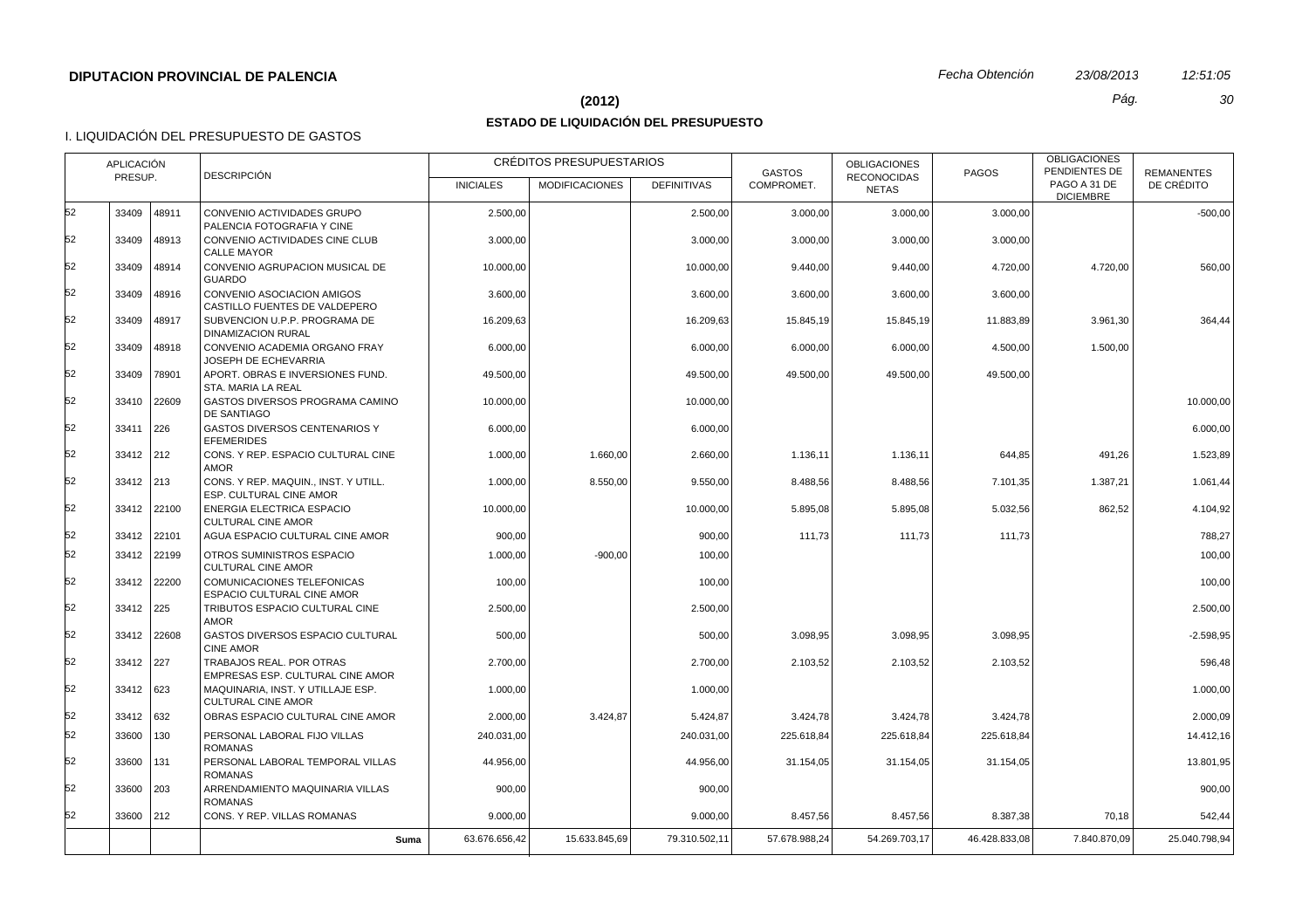## **(2012)** *Pág. 31*

# **ESTADO DE LIQUIDACIÓN DEL PRESUPUESTO**

|    | PRESUP.   | APLICACIÓN    | <b>DESCRIPCIÓN</b>                                            |                  | CRÉDITOS PRESUPUESTARIOS |                    | <b>GASTOS</b> | <b>OBLIGACIONES</b><br><b>RECONOCIDAS</b> | PAGOS         | <b>OBLIGACIONES</b><br>PENDIENTES DE | <b>REMANENTES</b> |
|----|-----------|---------------|---------------------------------------------------------------|------------------|--------------------------|--------------------|---------------|-------------------------------------------|---------------|--------------------------------------|-------------------|
|    |           |               |                                                               | <b>INICIALES</b> | <b>MODIFICACIONES</b>    | <b>DEFINITIVAS</b> | COMPROMET.    | <b>NETAS</b>                              |               | PAGO A 31 DE<br><b>DICIEMBRE</b>     | DE CRÉDITO        |
| 52 | 33600     | $ 213\rangle$ | CONS. Y REP. MAQUIN., INST. Y UTILL.<br><b>VILLAS ROMANAS</b> | 4.500,00         | 7.400,00                 | 11.900,00          | 11.500,13     | 11.500,13                                 | 10.083,34     | 1.416,79                             | 399,87            |
| 52 | 33600     | 220           | MATERIAL DE OFICINA VILLAS ROMANAS                            | 2.000,00         |                          | 2.000,00           | 1.137,88      | 1.137,88                                  | 1.137,88      |                                      | 862,12            |
| 52 | 33600     | 22100         | ENERGIA ELECTRICA VILLAS ROMANAS                              | 83.000,00        | 35.000,00                | 118.000,00         | 113.534,13    | 113.534,13                                | 70.669,30     | 42.864,83                            | 4.465,87          |
| 52 | 33600     | 22101         | AGUA VILLAS ROMANAS                                           | 1.000,00         |                          | 1.000,00           | 1.195,21      | 1.195,21                                  | 1.176,44      | 18,77                                | $-195,21$         |
| 52 | 33600     | 22103         | <b>COMBUSTIBLES Y CARBURANTES</b><br><b>VILLAS ROMANAS</b>    | 5.000,00         |                          | 5.000,00           | 2.057,17      | 2.057,17                                  | 1.763,17      | 294,00                               | 2.942,83          |
| 52 | 33600     | 22200         | COMUNICACIONES TELEFONICAS VILLAS<br><b>ROMANAS</b>           | 3.500,00         |                          | 3.500,00           | 1.182,96      | 1.182,96                                  | 564,64        | 618,32                               | 2.317,04          |
| 52 | 33600     | 22201         | COMUNICACIONES POSTALES VILLAS<br><b>ROMANAS</b>              | 450,00           |                          | 450,00             |               |                                           |               |                                      | 450,00            |
| 52 | 33600     | 224           | PRIMAS DE SEGUROS VILLAS ROMANAS                              | 17.964,50        |                          | 17.964,50          | 4.869,19      | 4.869,19                                  | 4.869,19      |                                      | 13.095,31         |
| 52 | 33600     | 225           | TRIBUTOS VILLAS ROMANAS                                       | 2.600.00         |                          | 2.600,00           | 4.596,80      | 4.596,80                                  | 4.596,80      |                                      | $-1.996.80$       |
| 52 | 33600     | 22608         | <b>GASTOS DIVERSOS VILLAS ROMANAS</b>                         | 30.000,00        |                          | 30.000,00          | 66.618,08     | 66.103,83                                 | 52.945,07     | 13.158,76                            | $-36.103.83$      |
| 52 | 33600     | 22609         | <b>GASTOS DIVERSOS ACTIVIDADES</b><br><b>VILLAS ROMANAS</b>   | 22.000,00        |                          | 22.000,00          | 34.092,39     | 34.092,39                                 | 25.444,86     | 8.647,53                             | $-12.092,39$      |
| 52 | 33600     | 22610         | ADQUISICION OBJETOS PARA VENTA<br><b>VILLAS ROMANAS</b>       | 45.000,00        | 1.569,49                 | 46.569,49          | 16.874,49     | 11.305,00                                 | 5.490,00      | 5.815,00                             | 35.264,49         |
| 52 | 33600     | 227           | TRABAJOS REAL, POR OTRAS<br><b>EMPRESAS VILLAS ROMANAS</b>    | 46.000,00        |                          | 46.000.00          | 40.787.56     | 40.787.56                                 | 33.875.38     | 6.912,18                             | 5.212,44          |
| 52 | 33600     | 230           | DIETAS VILLAS ROMANAS                                         | 1.500,00         | $-1.000,00$              | 500,00             |               |                                           |               |                                      | 500,00            |
| 52 | 33600     | 231           | LOCOMOCION VILLAS ROMANAS                                     | 1.500,00         | $-500,00$                | 1.000,00           |               |                                           |               |                                      | 1.000,00          |
| 52 | 33600     | 48101         | <b>BECAS VILLAS ROMANAS</b>                                   | 5.400,00         | $-5.400,00$              |                    |               |                                           |               |                                      |                   |
| 52 | 33600     | 48901         | TRANSFERENCIAS OTRAS<br>INSTITUCIONES VILLAS ROMANAS          | 5.400,00         | 5.515,00                 | 10.915,00          | 9.000,00      | 9.000,00                                  |               | 9.000,00                             | 1.915,00          |
| 52 | 33600     | 623           | MAQUINARIA, INST. Y UTILLAJE VILLAS<br><b>ROMANAS</b>         | 10.000.00        | 2.500,00                 | 12.500,00          | 6.288,40      | 6.288.40                                  | 6.288,40      |                                      | 6.211.60          |
| 52 | 33600     | 625           | MOBILIARIO Y ENSERES VILLAS<br><b>ROMANAS</b>                 | 1.000,00         |                          | 1.000,00           |               |                                           |               |                                      | 1.000,00          |
| 52 | 33600     | 626           | EQUIPOS PROCESOS INFORMACION<br><b>VILLAS ROMANAS</b>         | 1.000,00         | 500,00                   | 1.500,00           | 325,00        | 325,00                                    | 325,00        |                                      | 1.175,00          |
| 52 | 33601     | 623           | MAQUINARIA, INST. Y UTILLAJE TALLER<br><b>RESTAURACION</b>    | 1.000,00         |                          | 1.000,00           |               |                                           |               |                                      | 1.000,00          |
| 52 | 33601     | 625           | MOBILIARIO Y ENSERES TALLER<br><b>RESTAURACION</b>            | 1.000,00         |                          | 1.000,00           |               |                                           |               |                                      | 1.000,00          |
| 52 | 33601     | 628           | OTRO MATERIAL INVENTARIABLE<br>TALLER RESTAURACION            |                  |                          |                    |               |                                           |               |                                      |                   |
| 52 | 33602 213 |               | PROGRAMA PROVINCIAL<br>RESTAURACION BIENES MUEBLES            | 1.000,00         |                          | 1.000,00           |               |                                           |               |                                      | 1.000,00          |
| 52 | 33603     | 628           | ADQUISICION OBRAS DE ARTE<br>PATRIMONIO ARTISTICO-CULTURAL    | 10.000,00        |                          | 10.000,00          |               |                                           |               |                                      | 10.000,00         |
|    |           |               | Suma                                                          | 64.038.470,92    | 15.619.430,18            | 79.657.901,10      | 57.993.047,63 | 54.577.678,82                             | 46.648.062,55 | 7.929.616,27                         | 25.080.222,28     |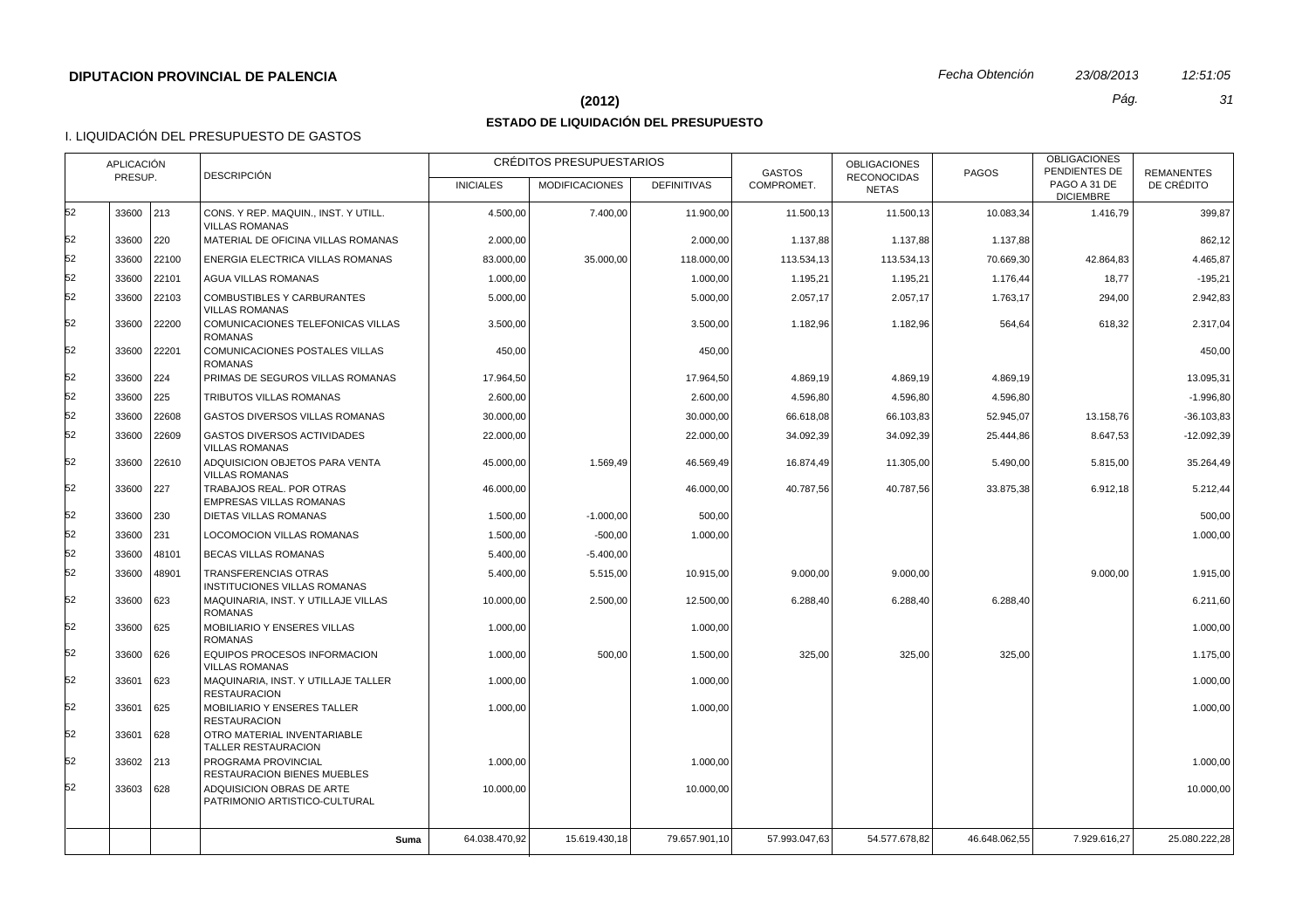#### **(2012)** *Pág. 32*

# **ESTADO DE LIQUIDACIÓN DEL PRESUPUESTO**

|    | APLICACIÓN<br>PRESUP. |               | <b>DESCRIPCIÓN</b>                                              |                  | CRÉDITOS PRESUPUESTARIOS |                    | <b>GASTOS</b> | <b>OBLIGACIONES</b><br><b>RECONOCIDAS</b> | <b>PAGOS</b>  | <b>OBLIGACIONES</b><br>PENDIENTES DE<br>PAGO A 31 DE | <b>REMANENTES</b> |
|----|-----------------------|---------------|-----------------------------------------------------------------|------------------|--------------------------|--------------------|---------------|-------------------------------------------|---------------|------------------------------------------------------|-------------------|
|    |                       |               |                                                                 | <b>INICIALES</b> | <b>MODIFICACIONES</b>    | <b>DEFINITIVAS</b> | COMPROMET.    | <b>NETAS</b>                              |               | <b>DICIEMBRE</b>                                     | DE CRÉDITO        |
| 52 | 33604                 | 78901         | CONVENIO OBISPADO REPAR. IGLESIAS<br>Y ERMITAS 2012             | 60.000,00        | $-60.000,00$             |                    |               |                                           |               |                                                      |                   |
| 52 | 33604                 | 78902         | CONVENIO OBISPADO-JUNTA IGLESIAS<br>2010/2012                   | 60.100,00        | 100,00                   | 60.200.00          | 60.100.00     | 52.550,00                                 | 52.550.00     |                                                      | 7.650,00          |
| 52 | 33604                 | 78904         | TRANSF. INST. SIN FINES DE LUCRO<br>PATRIMONIO ARTISTICO        | 129.000,00       | $-51.040,00$             | 77.960,00          | 38.460,00     | 19.954,15                                 | 6.460,00      | 13.494,15                                            | 58.005,85         |
| 52 | 92100                 | 120           | RETRIBUCIONES BASICAS IMPRENTA<br><b>PROVINCIAL</b>             | 11.887,00        |                          | 11.887.00          | 11.122.78     | 11.122,78                                 | 11.122,78     |                                                      | 764,22            |
| 52 | 92100                 | 121           | RETRIBUCIONES COMPLEMENTARIAS<br><b>IMPRENTA PROVINCIAL</b>     | 17.413,00        |                          | 17.413,00          | 16.274,00     | 16.274,00                                 | 16.274,00     |                                                      | 1.139,00          |
| 52 | 92100                 | $ 130\rangle$ | PERSONAL LABORAL FIJO IMPRENTA<br><b>PROVINCIAL</b>             | 60.736,00        |                          | 60.736,00          | 56.046,13     | 56.046,13                                 | 56.046,13     |                                                      | 4.689,87          |
| 52 | 92100                 | $ 150\rangle$ | PRODUCTIVIDAD IMPRENTA PROVINCIAL                               | 1.000,00         |                          | 1.000,00           | 357,12        | 357,12                                    | 357,12        |                                                      | 642,88            |
| 52 | 92100 212             |               | CONS. Y REP. IMPRENTA PROVINCIAL                                | 898,00           |                          | 898,00             | 708,30        | 708,30                                    | 583,74        | 124,56                                               | 189,70            |
| 52 | 92100 220             |               | MATERIAL DE OFICINA IMPRENTA<br><b>PROVINCIAL</b>               | 500,00           |                          | 500,00             | 493,83        | 493,83                                    | 237,60        | 256,23                                               | 6,17              |
| 52 | 92100 22101           |               | AGUA IMPRENTA PROVINCIAL                                        | 1.000,00         |                          | 1.000,00           | 1.171,88      | 1.171,88                                  | 1.097,77      | 74,11                                                | $-171,88$         |
| 52 |                       | 92100 22102   | <b>GAS IMPRENTA PROVINCIAL</b>                                  | 1.500,00         |                          | 1.500.00           | 1.006,44      | 1.006,44                                  | 866,86        | 139,58                                               | 493,56            |
| 52 | 92100                 | 22199         | OTROS SUMINISTROS IMPRENTA<br><b>PROVINCIAL</b>                 | 500,00           |                          | 500,00             |               |                                           |               |                                                      | 500,00            |
| 52 | 92100                 | 22200         | COMUNICACIONES TELEFONICAS<br><b>IMPRENTA PROVINCIAL</b>        | 500,00           |                          | 500,00             | 1.055,72      | 1.055,72                                  | 948,41        | 107,31                                               | $-555,72$         |
| 52 | 92100                 | 22201         | COMUNICACIONES POSTALES<br><b>IMPRENTA PROVINCIAL</b>           | 180,00           |                          | 180,00             |               |                                           |               |                                                      | 180,00            |
| 52 | 92100 226             |               | <b>GASTOS DIVERSOS IMPRENTA</b><br><b>PROVINCIAL</b>            | 1.000,00         |                          | 1.000,00           | 242,57        | 242,57                                    | 242,57        |                                                      | 757,43            |
| 52 | 92100 227             |               | TRABAJOS REAL. POR OTRAS<br><b>EMPRESAS IMPRENTA PROVINCIAL</b> | 19.300,00        |                          | 19.300,00          | 13.835,32     | 13.835,32                                 | 12.031,32     | 1.804,00                                             | 5.464,68          |
| 52 | $92100$ 623           |               | MAQUINARIA, INST. Y UTILLAJE<br><b>IMPRENTA PROVINCIAL</b>      | 1.000,00         |                          | 1.000.00           |               |                                           |               |                                                      | 1.000,00          |
| 52 | 92100 625             |               | MOBILIARIO Y ENSERES IMPRENTA<br><b>PROVINCIAL</b>              | 1.000,00         |                          | 1.000,00           |               |                                           |               |                                                      | 1.000,00          |
| 52 | 92100 632             |               | OBRAS IMPRENTA PROVINCIAL                                       | 1.000,00         |                          | 1.000,00           |               |                                           |               |                                                      | 1.000,00          |
| 52 | $92402$ 226           |               | <b>GASTOS DIVERSOS PARTICIPACION</b><br>CIUDADANA               | 2.700,00         |                          | 2.700.00           | 1.337,60      | 1.337,60                                  |               | 1.337.60                                             | 1.362,40          |
| 52 | 92402                 | 48901         | CONVENIO ACTIVIDADES CASAS DE<br><b>PALENCIA</b>                | 21.600,00        | 5.400,00                 | 27.000,00          | 16.440,00     | 12.597,52                                 | 7.557,52      | 5.040,00                                             | 14.402,48         |
| 52 | 92402                 | 48902         | OTRAS TRANSFERENCIAS<br>PARTICIPACION CIUDADANA                 | 2.000,00         | 4.879,00                 | 6.879,00           | 5.000,00      | 5.000,00                                  | 5.000,00      |                                                      | 1.879,00          |
| 53 | 43200                 | 41001         | <b>TRANSFERENCIAS CORRIENTES</b><br>PATRONATO PROV. TURISMO     | 1.106.639,31     | 23.100,00                | 1.129.739,31       | 1.020.623,28  | 1.020.623,28                              | 998.734,37    | 21.888.91                                            | 109.116,03        |
| 53 |                       | 43200 71001   | TRANSF. DE CAPITAL PATRONATO<br>PROVINCIAL TURISMO              | 95.000,00        |                          | 95.000,00          | 33.939,71     | 33.939,71                                 | 33.939,71     |                                                      | 61.060,29         |
|    |                       |               | Suma                                                            | 65.574.924,23    | 15.601.869,18            | 81.176.793.41      | 59.271.262.31 | 55.825.995.17                             | 47.852.112,45 | 7.973.882.72                                         | 25.350.798,24     |
|    |                       |               |                                                                 |                  |                          |                    |               |                                           |               |                                                      |                   |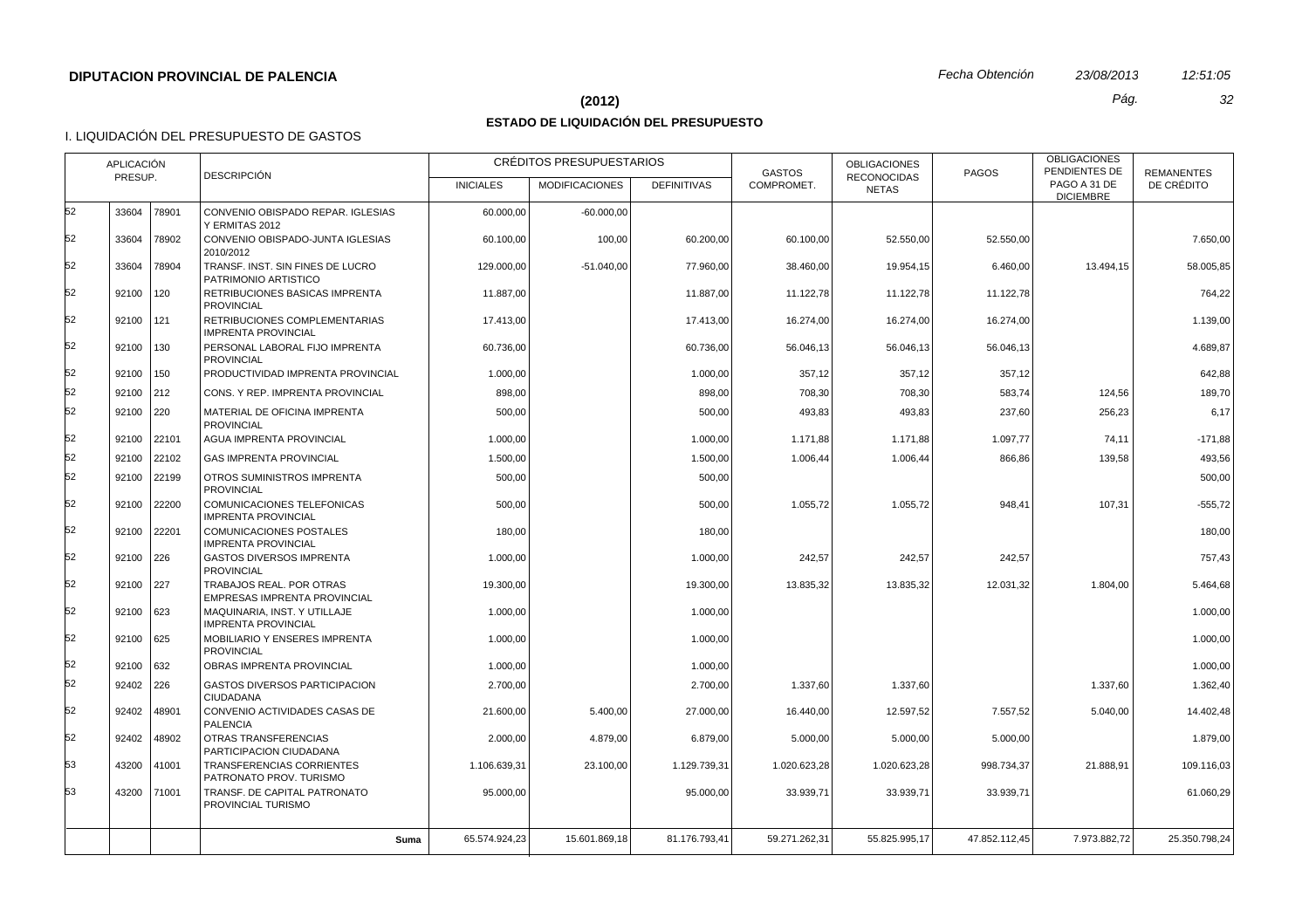#### **(2012)** *Pág. 33*

# **ESTADO DE LIQUIDACIÓN DEL PRESUPUESTO**

|    | <b>APLICACIÓN</b><br>PRESUP. | <b>DESCRIPCIÓN</b>                                              |                  | CRÉDITOS PRESUPUESTARIOS |                    | <b>GASTOS</b> | <b>OBLIGACIONES</b><br><b>RECONOCIDAS</b> | PAGOS         | <b>OBLIGACIONES</b><br>PENDIENTES DE | <b>REMANENTES</b> |
|----|------------------------------|-----------------------------------------------------------------|------------------|--------------------------|--------------------|---------------|-------------------------------------------|---------------|--------------------------------------|-------------------|
|    |                              |                                                                 | <b>INICIALES</b> | <b>MODIFICACIONES</b>    | <b>DEFINITIVAS</b> | COMPROMET.    | <b>NETAS</b>                              |               | PAGO A 31 DE<br><b>DICIEMBRE</b>     | DE CRÉDITO        |
| 53 | 46701<br>43202               | APORTACION AL CONSORCIO PLAN<br>EXCELENCIA TUR. CANAL CASTILLA  | 10.000,00        |                          | 10.000,00          |               |                                           |               |                                      | 10.000,00         |
| 61 | 34100 41001                  | FUNDACION PROVINCIAL PARA LA<br>PROMOCION DEPORTIVA             | 907.878,15       |                          | 907.878,15         | 844.476,33    | 844.476,33                                | 782.967,90    | 61.508,43                            | 63.401,82         |
| 61 | 34100 71001                  | TRANSF. DE CAPITAL FUNDAC. PROV.<br>PARA LA PROMOCION DEPORTIVA | 38.000,00        |                          | 38.000,00          | 29.982,66     | 29.982,66                                 |               | 29.982,66                            | 8.017,34          |
| 62 | 33800<br>$\vert 212 \vert$   | CONS. Y REP. PLAZA DE TOROS                                     | 5.700,00         |                          | 5.700,00           | 2.966,10      | 2.966,10                                  | 2.966,10      |                                      | 2.733,90          |
| 62 | 33800<br>22100               | ENERGIA ELECTRICA PLAZA DE TOROS                                | 2.790,00         |                          | 2.790,00           | 2.589,61      | 2.589,61                                  | 2.351,37      | 238,24                               | 200,39            |
| 62 | 22101<br>33800               | AGUA PLAZA DE TOROS                                             | 1.260,00         |                          | 1.260,00           | 970,23        | 970,23                                    | 970,23        |                                      | 289,77            |
| 62 | 33800<br>22102               | GAS PLAZA DE TOROS                                              | 810,00           |                          | 810,00             | 458,21        | 458,21                                    | 458,21        |                                      | 351,79            |
| 62 | 22199<br>33800               | OTROS SUMINISTROS PLAZA DE TOROS                                | 100,00           |                          | 100,00             | 16,80         | 16,80                                     | 16,80         |                                      | 83,20             |
| 62 | 33800<br>224                 | PRIMAS DE SEGUROS PLAZA DE TOROS                                | 1.700,00         |                          | 1.700,00           | 1.000,24      | 1.000,24                                  | 1.000,24      |                                      | 699,76            |
| 62 | 33800<br>225                 | TRIBUTOS PLAZA DE TOROS                                         | 10.350,00        |                          | 10.350,00          | 11.367,25     | 11.367,25                                 | 11.367,25     |                                      | $-1.017,25$       |
| 62 | 33800<br>226                 | <b>GASTOS DIVERSOS PLAZA TOROS</b>                              | 5.000,00         |                          | 5.000,00           | 3.160,06      | 3.160,06                                  | 3.160,06      |                                      | 1.839,94          |
| 62 | 33800<br> 227                | TRABAJOS REAL. POR OTRAS<br>EMPRESAS PLAZA DE TOROS             | 1.000,00         |                          | 1.000,00           |               |                                           |               |                                      | 1.000,00          |
| 62 | 33800<br>623                 | MAQUINARIA, INST. Y UTILLAJE PLAZA<br><b>DE TOROS</b>           | 3.000,00         | $-3.000,00$              |                    |               |                                           |               |                                      |                   |
| 62 | 33800 632                    | OBRAS PLAZA DE TOROS                                            | 1.000,00         | 25.339,46                | 26.339,46          | 22.279,21     | 22.279,21                                 | 15.211,87     | 7.067,34                             | 4.060,25          |
|    |                              |                                                                 |                  |                          |                    |               |                                           |               |                                      |                   |
|    |                              | Suma                                                            | 66.563.512,38    | 15.624.208,64            | 82.187.721,02      | 60.190.529,01 | 56.745.261,87                             | 48.672.582,48 | 8.072.679,39                         | 25.442.459,15     |
|    |                              |                                                                 |                  |                          |                    |               |                                           |               |                                      |                   |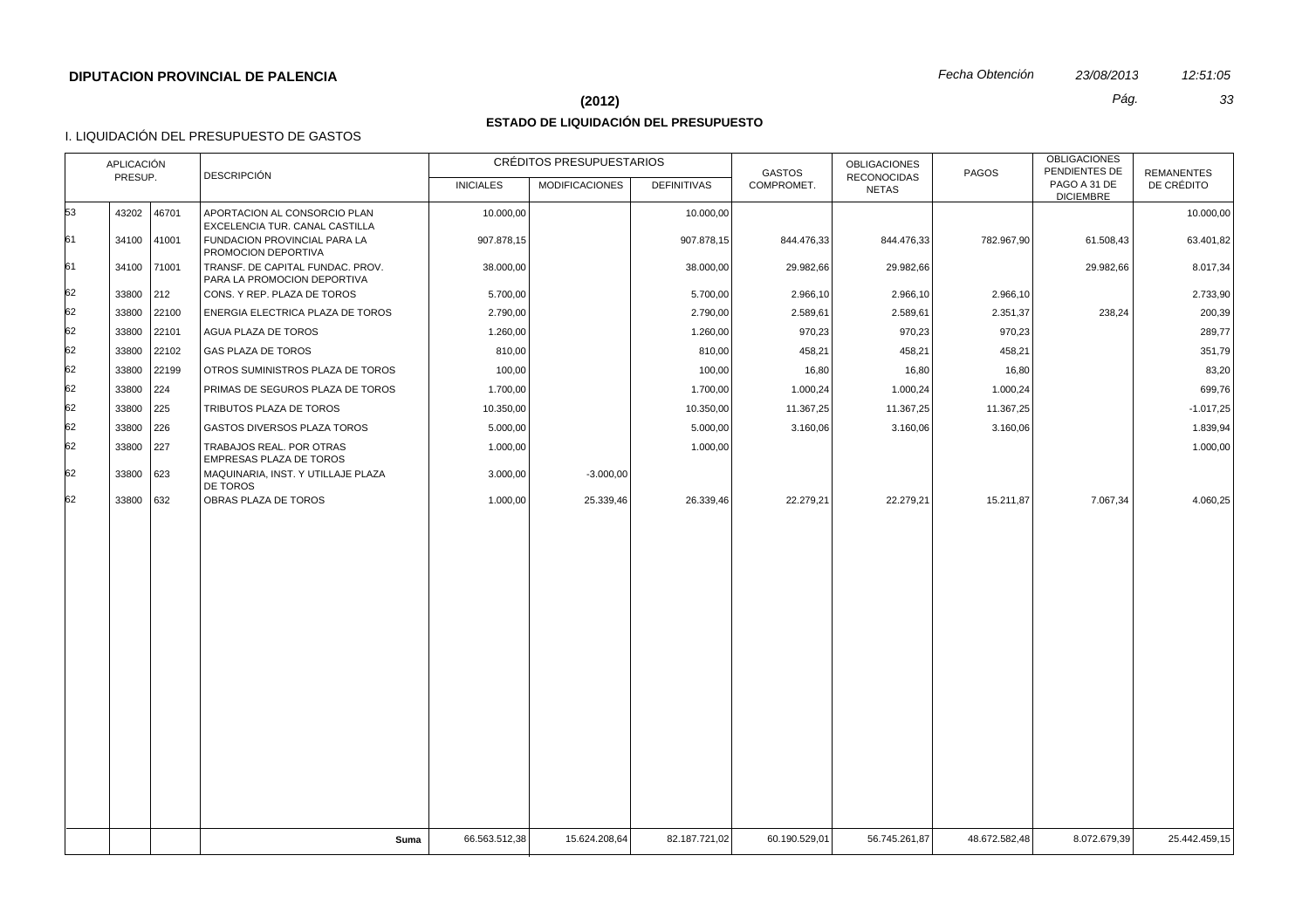#### **(2012)** *Pág. 1*

# **ESTADO DE LIQUIDACIÓN DEL PRESUPUESTO DE GASTOS: RESUMEN POR CLASIFICACIÓN ECONÓMICA**

#### **Capítulo: 1 GASTOS DE PERSONAL.**

| <b>ARTÍCULO</b>  |     | CONCEPTO                                                           |                  | CRÉDITOS PRESUPUESTARIOS |                    | <b>GASTOS</b> | <b>OBLIGACIONES</b>         | PAGOS        | <b>OBLIGACIONES</b><br>PENDIENTES DE | <b>REMANENTES</b> |
|------------------|-----|--------------------------------------------------------------------|------------------|--------------------------|--------------------|---------------|-----------------------------|--------------|--------------------------------------|-------------------|
|                  |     | <b>SUBCONCEPTO</b>                                                 | <b>INICIALES</b> | <b>MODIFICACIONES</b>    | <b>DEFINITIVAS</b> | COMPROMET.    | RECONOCIDAS<br><b>NETAS</b> |              | PAGO A 31 DE<br><b>DICIEMBRE</b>     | DE CRÉDITO        |
| 10 <sup>10</sup> |     | ÓRGANOS DE GOBIERNO Y PERSONAL DIRECTIVO.                          |                  |                          |                    |               |                             |              |                                      |                   |
|                  | 100 | RETRIB. BÁSICAS Y OTRAS REMUN. DE<br>MIEMBROS DE ÓRGANOS GOB.      |                  |                          |                    |               |                             |              |                                      |                   |
|                  | 100 | RETRIB. BÁSICAS Y OTRAS REMUN. DE<br>MIEMBROS DE ÓRGANOS GOB.      | 717.709,01       | $-7.741,45$              | 709.967,56         | 654.864,89    | 654.864,89                  | 654.864,89   |                                      | 55.102,67         |
|                  |     | <b>Total Concepto</b>                                              | 717.709,01       | $-7.741,45$              | 709.967,56         | 654.864,89    | 654.864,89                  | 654.864,89   |                                      | 55.102,67         |
|                  |     | Total Artículo.                                                    | 717.709,01       | $-7.741,45$              | 709.967,56         | 654.864,89    | 654.864,89                  | 654.864,89   |                                      | 55.102,67         |
| 11               |     | PERSONAL EVENTUAL.                                                 |                  |                          |                    |               |                             |              |                                      |                   |
|                  | 110 | RETRIB. BÁSICAS Y OTRAS<br>REMUNERACIONES DE PERSONAL<br>EVENTUAL. |                  |                          |                    |               |                             |              |                                      |                   |
|                  | 110 | RETRIB. BÁSICAS Y OTRAS<br>REMUNERACIONES DE PERSONAL<br>EVENTUAL. | 263.061,00       |                          | 263.061,00         | 228.049,94    | 228.049,94                  | 228.049,94   |                                      | 35.011,06         |
|                  |     | <b>Total Concepto</b>                                              | 263.061,00       |                          | 263.061,00         | 228.049,94    | 228.049,94                  | 228.049,94   |                                      | 35.011,06         |
|                  |     | Total Artículo.                                                    | 263.061,00       |                          | 263.061,00         | 228.049,94    | 228.049,94                  | 228.049,94   |                                      | 35.011,06         |
| 12               |     | PERSONAL FUNCIONARIO.                                              |                  |                          |                    |               |                             |              |                                      |                   |
|                  | 120 | RETRIBUCIONES BÁSICAS.                                             |                  |                          |                    |               |                             |              |                                      |                   |
|                  | 120 | RETRIBUCIONES BÁSICAS.                                             | 2.367.657,97     | $-1.500,00$              | 2.366.157,97       | 2.156.716,93  | 2.156.716,93                | 2.156.716,93 |                                      | 209.441,04        |
|                  |     | <b>Total Concepto</b>                                              | 2.367.657,97     | $-1.500,00$              | 2.366.157,97       | 2.156.716,93  | 2.156.716,93                | 2.156.716,93 |                                      | 209.441,04        |
|                  | 121 | RETRIBUCIONES COMPLEMENTARIAS.                                     |                  |                          |                    |               |                             |              |                                      |                   |
|                  | 121 | RETRIBUCIONES COMPLEMENTARIAS.                                     | 3.715.581,71     | 637,30                   | 3.716.219,01       | 3.362.587,96  | 3.362.587,96                | 3.362.587,96 |                                      | 353.631,05        |
|                  |     | <b>Total Concepto</b>                                              | 3.715.581,71     | 637,30                   | 3.716.219,01       | 3.362.587,96  | 3.362.587,96                | 3.362.587,96 |                                      | 353.631,05        |
|                  |     | Total Artículo.                                                    | 6.083.239,68     | $-862,70$                | 6.082.376,98       | 5.519.304,89  | 5.519.304,89                | 5.519.304,89 |                                      | 563.072,09        |
| 13               |     | PERSONAL LABORAL.                                                  |                  |                          |                    |               |                             |              |                                      |                   |
|                  | 130 | LABORAL FIJO.                                                      |                  |                          |                    |               |                             |              |                                      |                   |
|                  | 130 | LABORAL FIJO.                                                      | 3.279.361,00     | 955,04                   | 3.280.316,04       | 2.889.649,17  | 2.889.649,17                | 2.889.649,17 |                                      | 390.666,87        |
|                  |     | <b>Total Concepto</b>                                              | 3.279.361,00     | 955,04                   | 3.280.316,04       | 2.889.649,17  | 2.889.649,17                | 2.889.649,17 |                                      | 390.666,87        |
|                  |     |                                                                    |                  |                          |                    |               |                             |              |                                      |                   |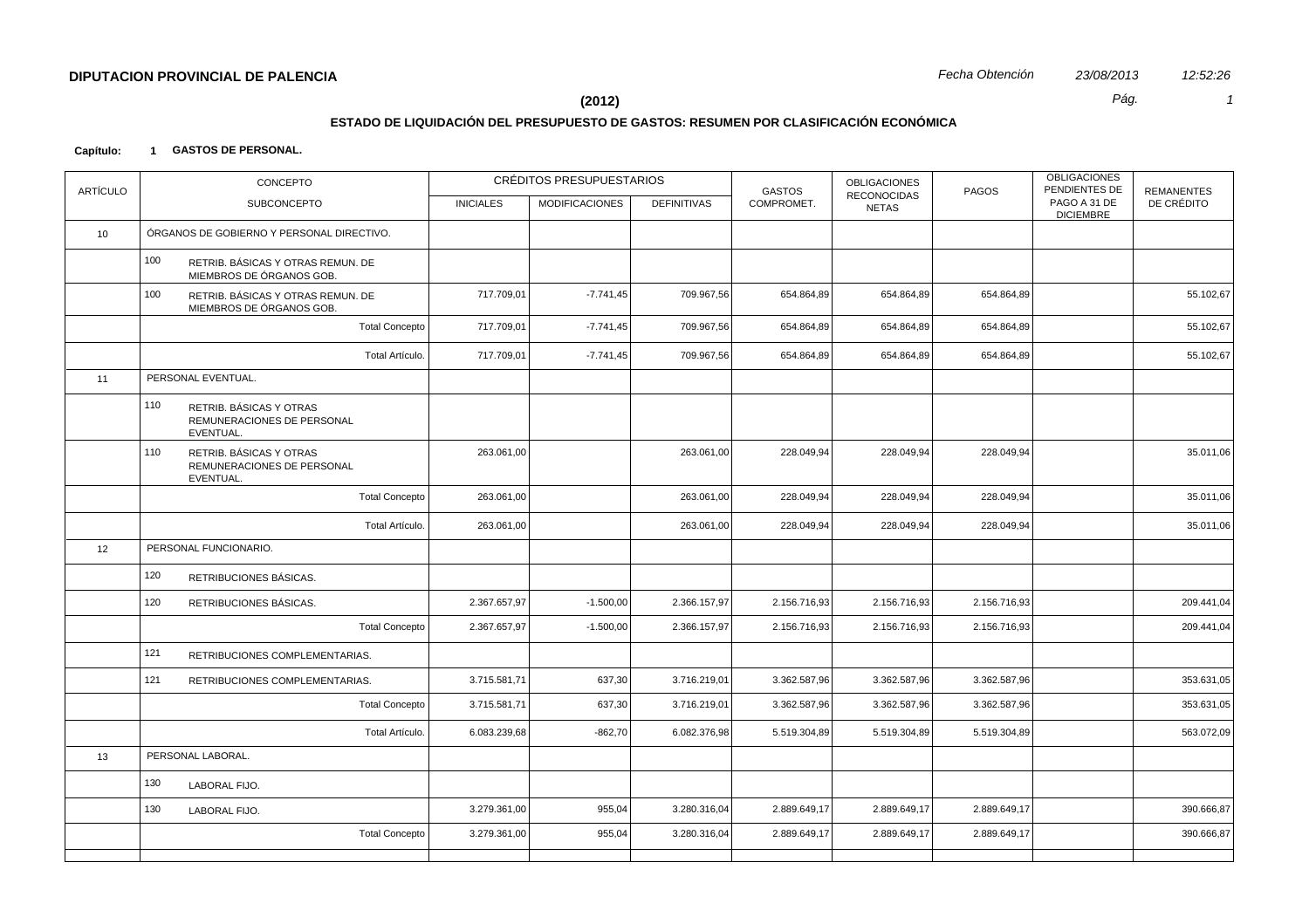#### **(2012)** *Pág. 2*

# **ESTADO DE LIQUIDACIÓN DEL PRESUPUESTO DE GASTOS: RESUMEN POR CLASIFICACIÓN ECONÓMICA**

**Capítulo: 1 GASTOS DE PERSONAL.**

| <b>ARTÍCULO</b> |       | CONCEPTO                                                     |                  | CRÉDITOS PRESUPUESTARIOS |                    |              | OBLIGACIONES<br><b>GASTOS</b><br><b>RECONOCIDAS</b> | PAGOS        | <b>OBLIGACIONES</b><br>PENDIENTES DE | <b>REMANENTES</b> |
|-----------------|-------|--------------------------------------------------------------|------------------|--------------------------|--------------------|--------------|-----------------------------------------------------|--------------|--------------------------------------|-------------------|
|                 |       | SUBCONCEPTO                                                  | <b>INICIALES</b> | <b>MODIFICACIONES</b>    | <b>DEFINITIVAS</b> | COMPROMET.   | <b>NETAS</b>                                        |              | PAGO A 31 DE<br><b>DICIEMBRE</b>     | DE CRÉDITO        |
|                 | 131   | LABORAL TEMPORAL.                                            |                  |                          |                    |              |                                                     |              |                                      |                   |
|                 | 131   | LABORAL TEMPORAL.                                            | 1.632.091,42     | 9.538,38                 | 1.641.629,80       | 1.378.905,43 | 1.378.905,43                                        | 1.378.905,43 |                                      | 262.724,37        |
|                 |       | <b>Total Concepto</b>                                        | 1.632.091,42     | 9.538,38                 | 1.641.629,80       | 1.378.905,43 | 1.378.905,43                                        | 1.378.905,43 |                                      | 262.724,37        |
|                 |       | Total Artículo.                                              | 4.911.452,42     | 10.493,42                | 4.921.945,84       | 4.268.554,60 | 4.268.554,60                                        | 4.268.554,60 |                                      | 653.391,24        |
| 14              |       | OTRO PERSONAL.                                               |                  |                          |                    |              |                                                     |              |                                      |                   |
|                 | 143   | OTRO PERSONAL.                                               |                  |                          |                    |              |                                                     |              |                                      |                   |
|                 | 143   | OTRO PERSONAL.                                               | 139.394,71       | 3.246,12                 | 142.640,83         | 128.969,82   | 128.969,82                                          | 128.969,82   |                                      | 13.671,01         |
|                 |       | <b>Total Concepto</b>                                        | 139.394,71       | 3.246,12                 | 142.640,83         | 128.969,82   | 128.969,82                                          | 128.969,82   |                                      | 13.671,01         |
|                 |       | Total Artículo.                                              | 139.394,71       | 3.246,12                 | 142.640,83         | 128.969,82   | 128.969,82                                          | 128.969,82   |                                      | 13.671,01         |
| 15              |       | INCENTIVOS AL RENDIMIENTO.                                   |                  |                          |                    |              |                                                     |              |                                      |                   |
|                 | 150   | PRODUCTIVIDAD.                                               |                  |                          |                    |              |                                                     |              |                                      |                   |
|                 | 150   | PRODUCTIVIDAD.                                               | 193.441,16       | 11.366,10                | 204.807,26         | 173.283,18   | 173.283,18                                          | 173.283,18   |                                      | 31.524,08         |
|                 |       | <b>Total Concepto</b>                                        | 193.441,16       | 11.366,10                | 204.807,26         | 173.283,18   | 173.283,18                                          | 173.283,18   |                                      | 31.524,08         |
|                 |       | Total Artículo.                                              | 193.441,16       | 11.366,10                | 204.807,26         | 173.283,18   | 173.283,18                                          | 173.283,18   |                                      | 31.524,08         |
| 16              |       | CUOTAS, PRESTACIONES Y GASTOS SOC. A<br>CARGO DEL EMPLEADOR. |                  |                          |                    |              |                                                     |              |                                      |                   |
|                 | 160   | <b>CUOTAS SOCIALES.</b>                                      |                  |                          |                    |              |                                                     |              |                                      |                   |
|                 | 160   | <b>CUOTAS SOCIALES.</b>                                      |                  | 542,31                   | 542,31             |              |                                                     |              |                                      | 542,31            |
|                 | 16000 | SEGURIDAD SOCIAL.                                            | 3.577.607,73     | $-14.603,68$             | 3.563.004,05       | 3.402.203,98 | 3.402.203,98                                        | 3.126.653,70 | 275.550,28                           | 160.800,07        |
|                 |       | <b>Total Concepto</b>                                        | 3.577.607,73     | $-14.061,37$             | 3.563.546,36       | 3.402.203,98 | 3.402.203,98                                        | 3.126.653,70 | 275.550,28                           | 161.342,38        |
|                 | 162   | GASTOS SOCIALES DEL PERSONAL.                                |                  |                          |                    |              |                                                     |              |                                      |                   |
|                 | 16200 | FORMACIÓN Y PERFECCIONAMIENTO DEL<br>PERSONAL.               | 18.081,65        |                          | 18.081,65          | 2.035,00     | 2.035,00                                            | 2.035,00     |                                      | 16.046,65         |
|                 | 16204 | ACCIÓN SOCIAL.                                               | 96.020,66        |                          | 96.020,66          | 89.864,14    | 89.864,14                                           | 89.459,94    | 404,20                               | 6.156,52          |
|                 | 16205 | SEGUROS.                                                     | 50.500,00        | $-2.000,00$              | 48.500,00          | 32.966,86    | 32.966,86                                           | 32.966,86    |                                      | 15.533,14         |
|                 | 16206 | POLIZA ASISTENCIA SANITARIA<br><b>COMPLEMENTARIA</b>         | 130.000,00       |                          | 130.000,00         | 134.346,16   | 134.346,16                                          | 123.725,20   | 10.620,96                            | $-4.346,16$       |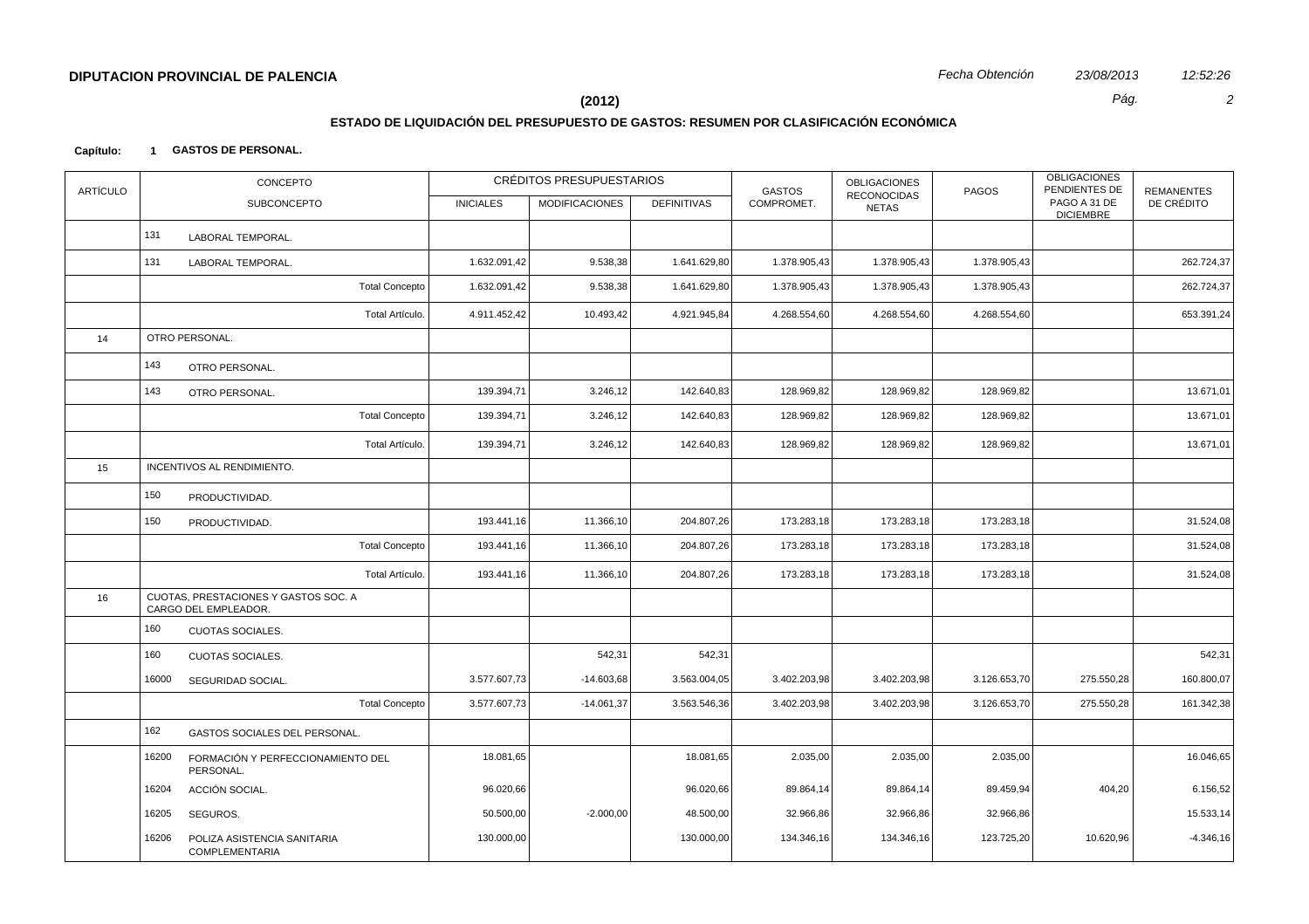**(2012)** *Pág. 3*

# **ESTADO DE LIQUIDACIÓN DEL PRESUPUESTO DE GASTOS: RESUMEN POR CLASIFICACIÓN ECONÓMICA**

#### **Capítulo: 1 GASTOS DE PERSONAL.**

| <b>ARTÍCULO</b> | CONCEPTO<br>SUBCONCEPTO |                        |                 | <b>INICIALES</b> | CRÉDITOS PRESUPUESTARIOS<br><b>MODIFICACIONES</b> | <b>DEFINITIVAS</b> | <b>GASTOS</b><br>COMPROMET. | OBLIGACIONES<br>RECONOCIDAS<br><b>NETAS</b> | PAGOS         | <b>OBLIGACIONES</b><br>PENDIENTES DE<br>PAGO A 31 DE<br><b>DICIEMBRE</b> | REMANENTES<br>DE CRÉDITO |
|-----------------|-------------------------|------------------------|-----------------|------------------|---------------------------------------------------|--------------------|-----------------------------|---------------------------------------------|---------------|--------------------------------------------------------------------------|--------------------------|
|                 | 16207                   | VIGILANCIA DE LA SALUD |                 | 26,000,00        | 5.884,14                                          | 31.884,14          | 20.051,48                   | 13.527.38                                   | 13.527.38     |                                                                          | 18.356,76                |
|                 |                         |                        | Total Concepto  | 320.602.31       | 3.884.14                                          | 324.486.45         | 279.263.64                  | 272.739.54                                  | 261.714.38    | 11.025.16                                                                | 51.746.91                |
|                 |                         |                        | Total Artículo. | 3.898.210.04     | $-10.177.23$                                      | 3.888.032,81       | 3.681.467.62                | 3.674.943,52                                | 3.388.368,08  | 286.575.44                                                               | 213.089,29               |
|                 |                         |                        | Total Capítulo  | 16.206.508,02    | 6.324,26                                          | 16.212.832.28      | 14.654.494.94               | 14.647.970,84                               | 14.361.395,40 | 286.575,44                                                               | 1.564.861,44             |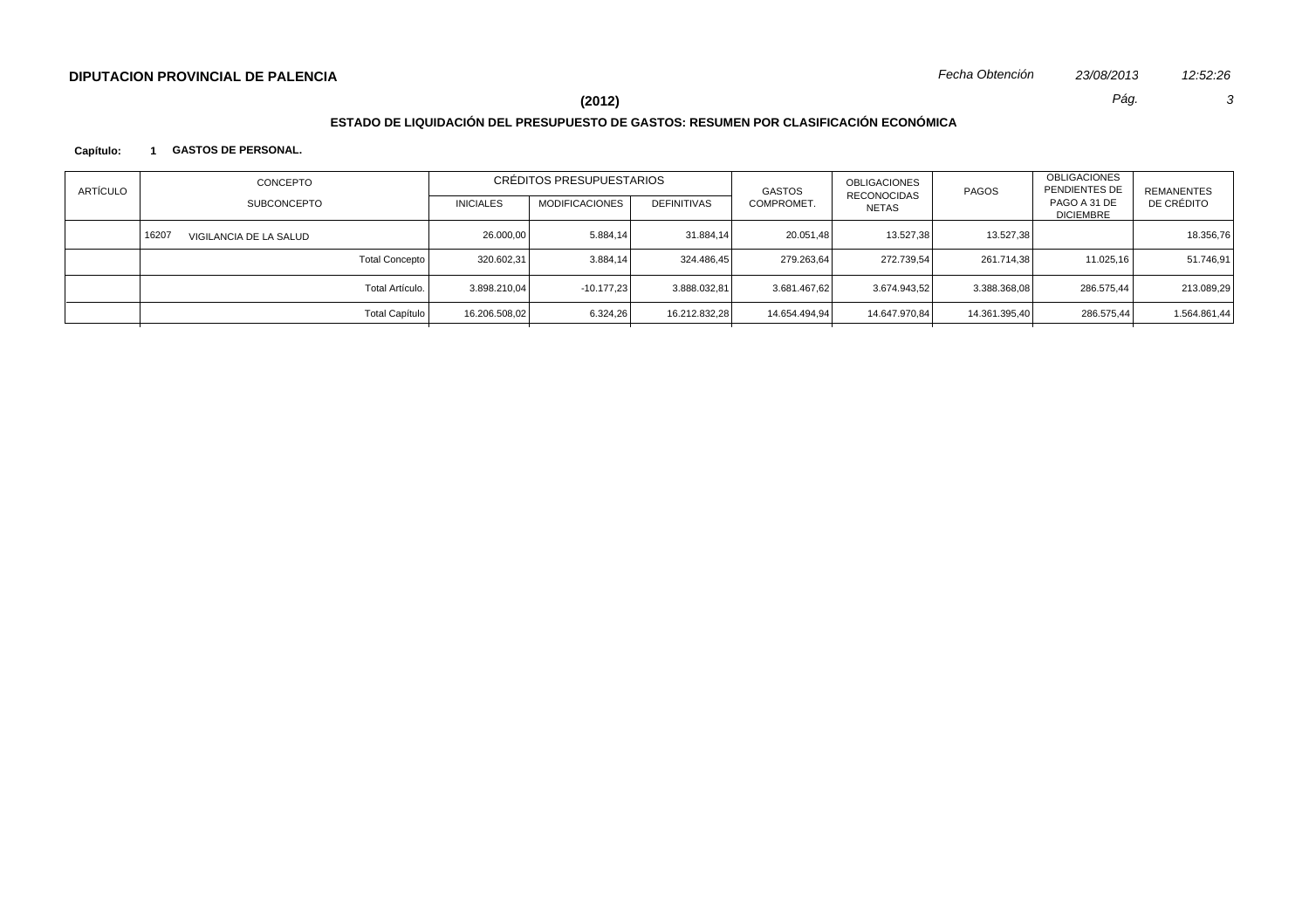# **ESTADO DE LIQUIDACIÓN DEL PRESUPUESTO DE GASTOS: RESUMEN POR CLASIFICACIÓN ECONÓMICA**

| <b>ARTÍCULO</b> |     | CONCEPTO                                                   |                  | CRÉDITOS PRESUPUESTARIOS |                    | <b>GASTOS</b> | <b>OBLIGACIONES</b><br><b>RECONOCIDAS</b> | PAGOS      | <b>OBLIGACIONES</b><br>PENDIENTES DE | <b>REMANENTES</b> |
|-----------------|-----|------------------------------------------------------------|------------------|--------------------------|--------------------|---------------|-------------------------------------------|------------|--------------------------------------|-------------------|
|                 |     | <b>SUBCONCEPTO</b>                                         | <b>INICIALES</b> | <b>MODIFICACIONES</b>    | <b>DEFINITIVAS</b> | COMPROMET.    | <b>NETAS</b>                              |            | PAGO A 31 DE<br><b>DICIEMBRE</b>     | DE CRÉDITO        |
| 20              |     | ARRENDAMIENTOS Y CÁNONES.                                  |                  |                          |                    |               |                                           |            |                                      |                   |
|                 | 202 | ARRENDAMIENTOS DE EDIFICIOS Y OTRAS<br>CONSTRUCCIONES.     |                  |                          |                    |               |                                           |            |                                      |                   |
|                 | 202 | ARRENDAMIENTOS DE EDIFICIOS Y OTRAS<br>CONSTRUCCIONES.     | 36.588,00        | 235,00                   | 36.823,00          | 36.808,52     | 36.808,52                                 | 36.808,52  |                                      | 14,48             |
|                 |     | <b>Total Concepto</b>                                      | 36.588,00        | 235,00                   | 36.823,00          | 36.808,52     | 36.808,52                                 | 36.808,52  |                                      | 14,48             |
|                 | 203 | ARRENDAMIENTOS DE MAQUINARIA,<br>INSTALACIONES Y UTILLAJE. |                  |                          |                    |               |                                           |            |                                      |                   |
|                 | 203 | ARRENDAMIENTOS DE MAQUINARIA,<br>INSTALACIONES Y UTILLAJE. | 1.500,00         |                          | 1.500,00           | 93,61         | 93,61                                     | 66,38      | 27,23                                | 1.406,39          |
|                 |     | <b>Total Concepto</b>                                      | 1.500,00         |                          | 1.500,00           | 93,61         | 93,61                                     | 66,38      | 27,23                                | 1.406,39          |
|                 | 204 | ARRENDAMIENTOS DE MATERIAL DE<br>TRANSPORTE.               |                  |                          |                    |               |                                           |            |                                      |                   |
|                 | 204 | ARRENDAMIENTOS DE MATERIAL DE<br>TRANSPORTE.               | 16.000,00        | $-16.000,00$             |                    |               |                                           |            |                                      |                   |
|                 |     | <b>Total Concepto</b>                                      | 16.000,00        | $-16.000,00$             |                    |               |                                           |            |                                      |                   |
|                 | 206 | ARRENDAMIENTOS DE EQUIPOS PARA<br>PROCESOS DE INFORMACIÓN. |                  |                          |                    |               |                                           |            |                                      |                   |
|                 | 206 | ARRENDAMIENTOS DE EQUIPOS PARA<br>PROCESOS DE INFORMACIÓN. | 194.095,84       | $-3.690,00$              | 190.405,84         | 190.400,00    | 190.400,00                                | 142.000,00 | 48.400,00                            | 5,84              |
|                 |     | <b>Total Concepto</b>                                      | 194.095,84       | $-3.690,00$              | 190.405,84         | 190.400,00    | 190.400,00                                | 142.000,00 | 48.400,00                            | 5,84              |
|                 |     | Total Artículo.                                            | 248.183,84       | $-19.455,00$             | 228.728,84         | 227.302,13    | 227.302,13                                | 178.874,90 | 48.427,23                            | 1.426,71          |
| 21              |     | REPARACIONES, MANTENIMIENTO Y<br>CONSERVACIÓN.             |                  |                          |                    |               |                                           |            |                                      |                   |
|                 | 210 | <b>INFRAESTRUCTURAS Y BIENES</b><br>NATURALES.             |                  |                          |                    |               |                                           |            |                                      |                   |
|                 | 210 | <b>INFRAESTRUCTURAS Y BIENES</b><br>NATURALES.             | 120.000,00       | 34.761,00                | 154.761,00         | 151.315,73    | 151.315,73                                | 83.908,43  | 67.407,30                            | 3.445,27          |
|                 |     | <b>Total Concepto</b>                                      | 120.000,00       | 34.761,00                | 154.761,00         | 151.315,73    | 151.315,73                                | 83.908,43  | 67.407,30                            | 3.445,27          |
|                 | 212 | EDIFICIOS Y OTRAS CONSTRUCCIONES.                          |                  |                          |                    |               |                                           |            |                                      |                   |
|                 | 212 | EDIFICIOS Y OTRAS CONSTRUCCIONES.                          | 209.398,00       | 13.860,00                | 223.258,00         | 161.497,44    | 161.497,44                                | 132.911,48 | 28.585,96                            | 61.760,56         |
|                 |     | <b>Total Concepto</b>                                      | 209.398,00       | 13.860,00                | 223.258,00         | 161.497,44    | 161.497,44                                | 132.911,48 | 28.585,96                            | 61.760,56         |
|                 |     |                                                            |                  |                          |                    |               |                                           |            |                                      |                   |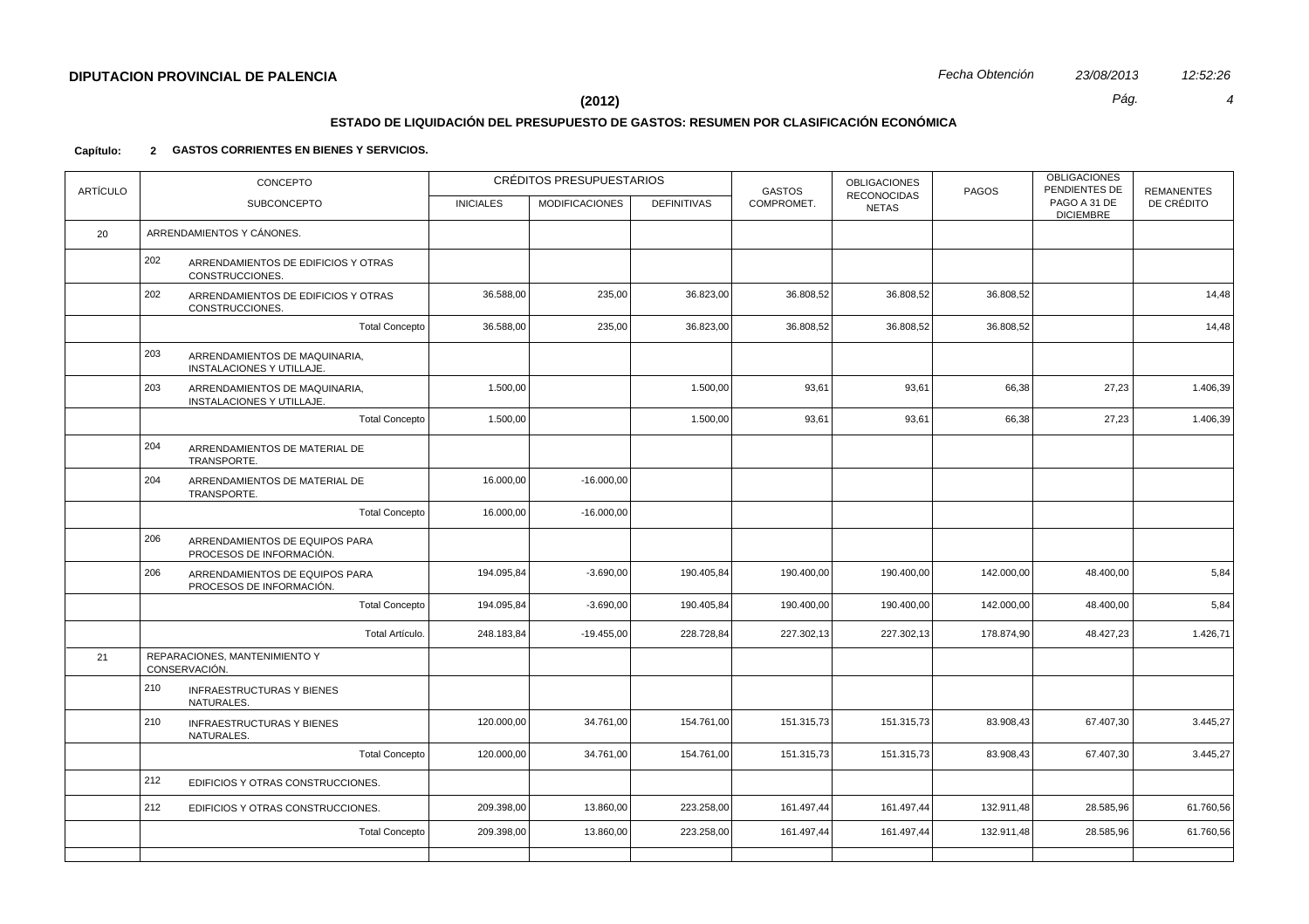# **ESTADO DE LIQUIDACIÓN DEL PRESUPUESTO DE GASTOS: RESUMEN POR CLASIFICACIÓN ECONÓMICA**

| <b>ARTÍCULO</b> |       | CONCEPTO                                          |                  | CRÉDITOS PRESUPUESTARIOS |                    | <b>GASTOS</b> | <b>OBLIGACIONES</b><br><b>RECONOCIDAS</b> | PAGOS      | <b>OBLIGACIONES</b><br>PENDIENTES DE | <b>REMANENTES</b> |
|-----------------|-------|---------------------------------------------------|------------------|--------------------------|--------------------|---------------|-------------------------------------------|------------|--------------------------------------|-------------------|
|                 |       | <b>SUBCONCEPTO</b>                                | <b>INICIALES</b> | <b>MODIFICACIONES</b>    | <b>DEFINITIVAS</b> | COMPROMET.    | <b>NETAS</b>                              |            | PAGO A 31 DE<br><b>DICIEMBRE</b>     | DE CRÉDITO        |
|                 | 213   | MAQUINARIA, INSTALACIONES TÉCNICAS Y<br>UTILLAJE. |                  |                          |                    |               |                                           |            |                                      |                   |
|                 | 213   | MAQUINARIA, INSTALACIONES TÉCNICAS Y<br>UTILLAJE. | 132.292,00       | 15.950,00                | 148.242,00         | 115.843,73    | 115.843,73                                | 93.371,24  | 22.472,49                            | 32.398,27         |
|                 |       | <b>Total Concepto</b>                             | 132.292,00       | 15.950,00                | 148.242,00         | 115.843,73    | 115.843,73                                | 93.371,24  | 22.472,49                            | 32.398,27         |
|                 | 214   | ELEMENTOS DE TRANSPORTE.                          |                  |                          |                    |               |                                           |            |                                      |                   |
|                 | 214   | ELEMENTOS DE TRANSPORTE.                          | 82.500,00        | $-9.000,00$              | 73.500,00          | 65.388,04     | 65.388,04                                 | 58.109,80  | 7.278,24                             | 8.111,96          |
|                 |       | <b>Total Concepto</b>                             | 82.500,00        | $-9.000,00$              | 73.500,00          | 65.388,04     | 65.388,04                                 | 58.109,80  | 7.278,24                             | 8.111,96          |
|                 | 215   | MOBILIARIO.                                       |                  |                          |                    |               |                                           |            |                                      |                   |
|                 | 215   | MOBILIARIO.                                       | 6.240,00         |                          | 6.240,00           | 2.152,34      | 2.152,34                                  | 2.085,79   | 66,55                                | 4.087,66          |
|                 |       | <b>Total Concepto</b>                             | 6.240,00         |                          | 6.240,00           | 2.152,34      | 2.152,34                                  | 2.085,79   | 66,55                                | 4.087,66          |
|                 | 216   | EQUIPOS PARA PROCESOS DE<br>INFORMACIÓN.          |                  |                          |                    |               |                                           |            |                                      |                   |
|                 | 216   | EQUIPOS PARA PROCESOS DE<br>INFORMACIÓN.          | 193.311,00       | $-10.950,00$             | 182.361,00         | 147.908,64    | 147.908,64                                | 136.569,06 | 11.339,58                            | 34.452,36         |
|                 |       | <b>Total Concepto</b>                             | 193.311,00       | $-10.950,00$             | 182.361,00         | 147.908,64    | 147.908,64                                | 136.569,06 | 11.339,58                            | 34.452,36         |
|                 |       | Total Artículo.                                   | 743.741,00       | 44.621,00                | 788.362,00         | 644.105,92    | 644.105,92                                | 506.955,80 | 137.150,12                           | 144.256,08        |
| 22              |       | MATERIAL, SUMINISTROS Y OTROS.                    |                  |                          |                    |               |                                           |            |                                      |                   |
|                 | 220   | MATERIAL DE OFICINA.                              |                  |                          |                    |               |                                           |            |                                      |                   |
|                 | 220   | MATERIAL DE OFICINA.                              | 131.154,00       |                          | 131.154,00         | 120.672,69    | 120.672,69                                | 107.159,18 | 13.513,51                            | 10.481,31         |
|                 |       | <b>Total Concepto</b>                             | 131.154,00       |                          | 131.154,00         | 120.672,69    | 120.672,69                                | 107.159,18 | 13.513,51                            | 10.481,31         |
|                 | 221   | SUMINISTROS.                                      |                  |                          |                    |               |                                           |            |                                      |                   |
|                 | 221   | SUMINISTROS.                                      | 25.377,00        | 3.000,00                 | 28.377,00          | 32.348,21     | 32.348,21                                 | 27.311,92  | 5.036,29                             | $-3.971,21$       |
|                 | 22100 | ENERGÍA ELÉCTRICA.                                | 176.636,35       | 43.000,00                | 219.636,35         | 212.871,41    | 212.871,41                                | 157.662,26 | 55.209,15                            | 6.764,94          |
|                 | 22101 | AGUA.                                             | 61.293,06        |                          | 61.293,06          | 64.228,32     | 64.228,32                                 | 61.073,33  | 3.154,99                             | $-2.935,26$       |
|                 | 22102 | GAS.                                              | 107.310,00       |                          | 107.310,00         | 82.153,44     | 82.153,44                                 | 70.074,28  | 12.079,16                            | 25.156,56         |
|                 | 22103 | COMBUSTIBLES Y CARBURANTES.                       | 147.644,45       | 12.000,00                | 159.644,45         | 184.617,38    | 184.617,38                                | 171.281,15 | 13.336,23                            | $-24.972,93$      |
|                 |       |                                                   |                  |                          |                    |               |                                           |            |                                      |                   |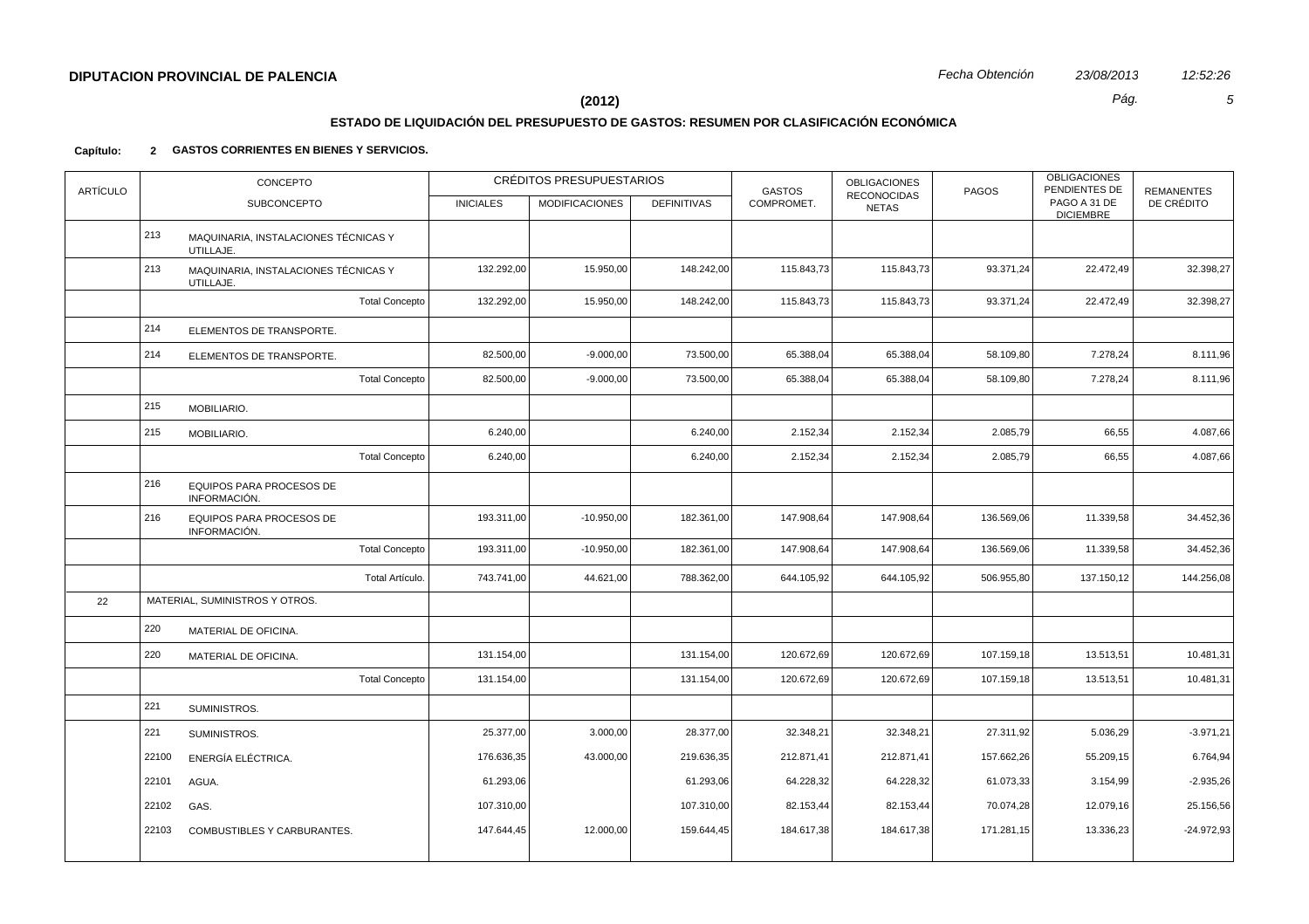# **ESTADO DE LIQUIDACIÓN DEL PRESUPUESTO DE GASTOS: RESUMEN POR CLASIFICACIÓN ECONÓMICA**

| <b>ARTÍCULO</b> |       | CONCEPTO                                         |                  | CRÉDITOS PRESUPUESTARIOS |                    | <b>GASTOS</b> | <b>OBLIGACIONES</b><br><b>RECONOCIDAS</b> | PAGOS      | <b>OBLIGACIONES</b><br>PENDIENTES DE | <b>REMANENTES</b> |
|-----------------|-------|--------------------------------------------------|------------------|--------------------------|--------------------|---------------|-------------------------------------------|------------|--------------------------------------|-------------------|
|                 |       | <b>SUBCONCEPTO</b>                               | <b>INICIALES</b> | <b>MODIFICACIONES</b>    | <b>DEFINITIVAS</b> | COMPROMET.    | <b>NETAS</b>                              |            | PAGO A 31 DE<br><b>DICIEMBRE</b>     | DE CRÉDITO        |
|                 | 22104 | <b>VESTUARIO.</b>                                | 33.249,50        |                          | 33.249,50          | 28.029,97     | 28.029,97                                 | 23.487,49  | 4.542,48                             | 5.219,53          |
|                 | 22106 | PRODUCTOS FARMACÉUTICOS Y MATERIAL<br>SANITARIO. | 11.308,20        |                          | 11.308,20          | 9.579,35      | 9.579,35                                  | 5.749,68   | 3.829,67                             | 1.728,85          |
|                 | 22110 | PRODUCTOS DE LIMPIEZA Y ASEO.                    | 16.554,60        |                          | 16.554,60          | 13.023,68     | 13.023,68                                 | 10.758,40  | 2.265,28                             | 3.530,92          |
|                 | 22113 | MANUTENCIÓN DE ANIMALES.                         | 153.000,00       |                          | 153.000,00         | 158.388,79    | 158.388,79                                | 143.313,04 | 15.075,75                            | $-5.388,79$       |
|                 | 22199 | OTROS SUMINISTROS.                               | 110.900,00       | $-900,00$                | 110.000,00         | 95.985,43     | 95.985,43                                 | 84.313,51  | 11.671,92                            | 14.014,57         |
|                 |       | <b>Total Concepto</b>                            | 843.273,16       | 57.100,00                | 900.373,16         | 881.225,98    | 881.225,98                                | 755.025,06 | 126.200,92                           | 19.147,18         |
|                 | 222   | COMUNICACIONES.                                  |                  |                          |                    |               |                                           |            |                                      |                   |
|                 | 222   | COMUNICACIONES.                                  | 30.992,00        | 1.000,00                 | 31.992,00          | 30.072,68     | 30.072,68                                 | 26.340,20  | 3.732,48                             | 1.919,32          |
|                 | 22200 | SERVICIOS DE TELECOMUNICACIONES.                 | 110.574,00       |                          | 110.574,00         | 103.031,55    | 103.031,55                                | 92.084,12  | 10.947,43                            | 7.542,45          |
|                 | 22201 | POSTALES.                                        | 120.449,78       |                          | 120.449,78         | 112.822,55    | 112.822,55                                | 78.655,74  | 34.166,81                            | 7.627,23          |
|                 |       | <b>Total Concepto</b>                            | 262.015,78       | 1.000,00                 | 263.015,78         | 245.926,78    | 245.926,78                                | 197.080,06 | 48.846,72                            | 17.089,00         |
|                 | 223   | TRANSPORTES.                                     |                  |                          |                    |               |                                           |            |                                      |                   |
|                 | 223   | TRANSPORTES.                                     | 10.000,00        |                          | 10.000,00          | 1.200,00      | 1.200,00                                  | 1.200,00   |                                      | 8.800,00          |
|                 |       | <b>Total Concepto</b>                            | 10.000,00        |                          | 10.000,00          | 1.200,00      | 1.200,00                                  | 1.200,00   |                                      | 8.800,00          |
|                 | 224   | PRIMAS DE SEGUROS.                               |                  |                          |                    |               |                                           |            |                                      |                   |
|                 | 224   | PRIMAS DE SEGUROS.                               | 167.927,50       | $-41.800,00$             | 126.127,50         | 80.570,89     | 80.370,89                                 | 80.370,89  |                                      | 45.756,61         |
|                 |       | <b>Total Concepto</b>                            | 167.927,50       | $-41.800,00$             | 126.127,50         | 80.570,89     | 80.370,89                                 | 80.370,89  |                                      | 45.756,61         |
|                 | 225   | TRIBUTOS.                                        |                  |                          |                    |               |                                           |            |                                      |                   |
|                 | 225   | TRIBUTOS.                                        | 119.283,00       | 10.900,00                | 130.183,00         | 130.891,97    | 130.891,97                                | 130.891,97 |                                      | $-708,97$         |
|                 |       | <b>Total Concepto</b>                            | 119.283,00       | 10.900,00                | 130.183,00         | 130.891,97    | 130.891,97                                | 130.891,97 |                                      | $-708,97$         |
|                 | 226   | <b>GASTOS DIVERSOS.</b>                          |                  |                          |                    |               |                                           |            |                                      |                   |
|                 | 226   | GASTOS DIVERSOS.                                 | 1.149.543,30     | 66.553,74                | 1.216.097,04       | 867.355,58    | 856.343,58                                | 680.192,99 | 176.150,59                           | 359.753,46        |
|                 | 22602 | PUBLICIDAD Y PROPAGANDA.                         | 199.157,82       | 60.000,00                | 259.157,82         | 258.647,36    | 258.647,36                                | 212.451,77 | 46.195,59                            | 510,46            |
|                 | 22603 | PUBLICACIÓN EN DIARIOS OFICIALES.                | 6.000,00         |                          | 6.000,00           | 2.365,54      | 2.365,54                                  | 2.365,54   |                                      | 3.634,46          |
|                 |       |                                                  |                  |                          |                    |               |                                           |            |                                      |                   |
|                 |       |                                                  |                  |                          |                    |               |                                           |            |                                      |                   |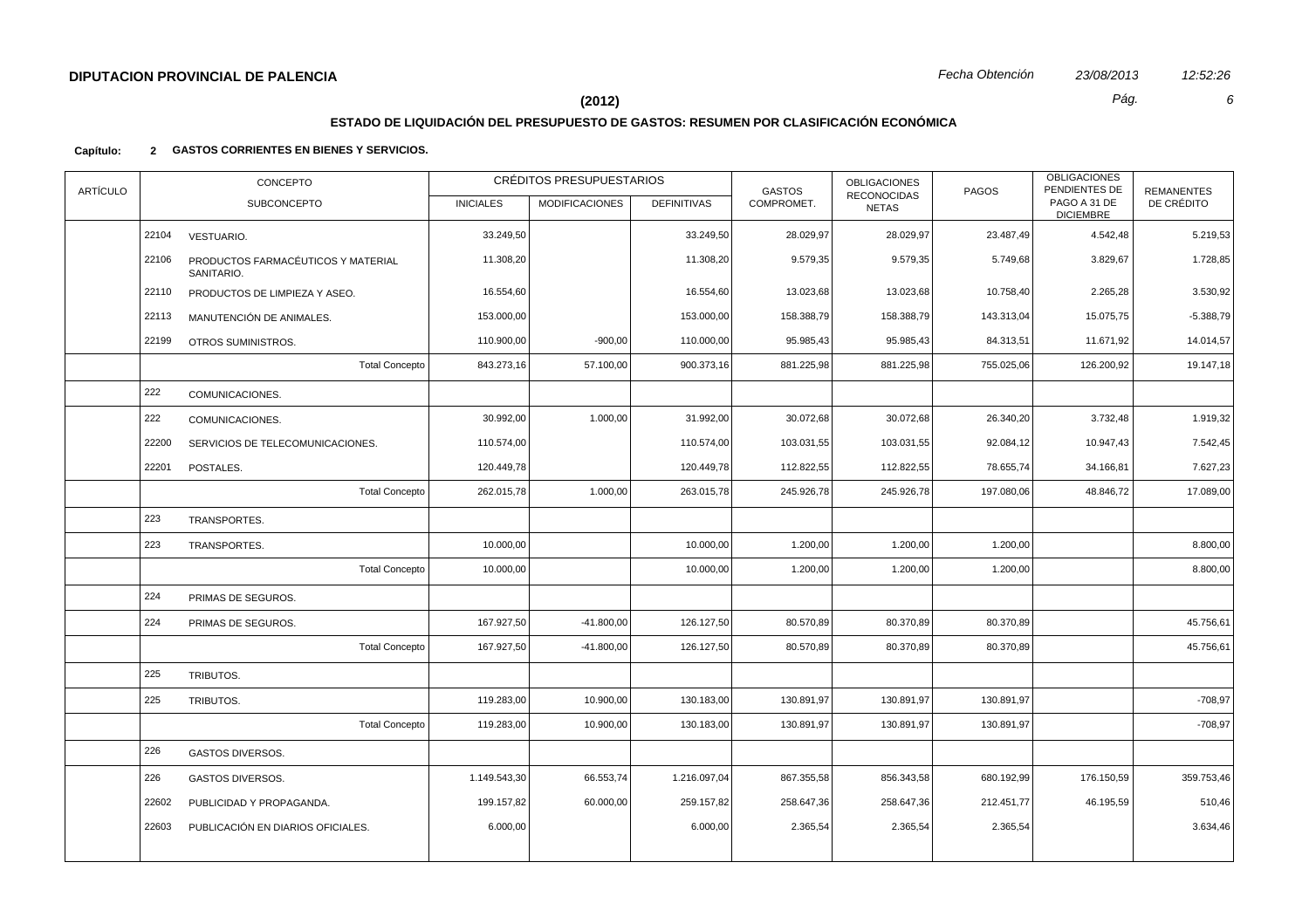# **ESTADO DE LIQUIDACIÓN DEL PRESUPUESTO DE GASTOS: RESUMEN POR CLASIFICACIÓN ECONÓMICA**

| <b>ARTÍCULO</b> |       | CONCEPTO                                                   |                  | CRÉDITOS PRESUPUESTARIOS |                    | <b>GASTOS</b> | <b>OBLIGACIONES</b><br><b>RECONOCIDAS</b> | <b>PAGOS</b>  | <b>OBLIGACIONES</b><br>PENDIENTES DE | <b>REMANENTES</b> |
|-----------------|-------|------------------------------------------------------------|------------------|--------------------------|--------------------|---------------|-------------------------------------------|---------------|--------------------------------------|-------------------|
|                 |       | <b>SUBCONCEPTO</b>                                         | <b>INICIALES</b> | <b>MODIFICACIONES</b>    | <b>DEFINITIVAS</b> | COMPROMET.    | <b>NETAS</b>                              |               | PAGO A 31 DE<br><b>DICIEMBRE</b>     | DE CRÉDITO        |
|                 | 22604 | JURÍDICOS, CONTENCIOSOS.                                   | 20.000,00        | 10.000,00                | 30.000,00          | 21.791,31     | 21.791,31                                 | 21.791,31     |                                      | 8.208,69          |
|                 | 22606 | REUNIONES, CONFERENCIAS Y CURSOS.                          | 105.000,00       | $-2.200,00$              | 102.800,00         | 81.308,40     | 81.308,40                                 | 74.439,60     | 6.868,80                             | 21.491,60         |
|                 | 22608 | <b>GASTOS DIVERSOS</b>                                     | 153.545,00       | 10.980,57                | 164.525,57         | 193.246,55    | 192.732,30                                | 143.897,20    | 48.835,10                            | $-28.206,73$      |
|                 | 22609 | ACTIVIDADES CULTURALES Y DEPORTIVAS                        | 123.000,00       | 21.888,00                | 144.888,00         | 149.211,35    | 149.211,35                                | 129.397,88    | 19.813,47                            | $-4.323,35$       |
|                 | 22610 | ADQUISICON OBJETOS PARA VENTA<br><b>VILLAS ROMANAS</b>     | 50.000,00        | 1.569,49                 | 51.569,49          | 20.804,49     | 15.235,00                                 | 8.694,00      | 6.541,00                             | 36.334,49         |
|                 | 22699 | OTROS GASTOS DIVERSOS                                      | 30.000,00        | 11.000,00                | 41.000,00          | 33.477,95     | 33.477,95                                 | 25.344,95     | 8.133,00                             | 7.522,05          |
|                 |       | <b>Total Concepto</b>                                      | 1.836.246,12     | 179.791,80               | 2.016.037,92       | 1.628.208,53  | 1.611.112,79                              | 1.298.575,24  | 312.537,55                           | 404.925,13        |
|                 | 227   | TRABAJOS REALIZADOS POR OTRAS<br>EMPRESAS Y PROFESIONALES. |                  |                          |                    |               |                                           |               |                                      |                   |
|                 | 227   | TRABAJOS REALIZADOS POR OTRAS<br>EMPRESAS Y PROFESIONALES. | 11.374.672,25    | 96.576,82                | 11.471.249,07      | 10.544.762,16 | 10.466.955,40                             | 8.902.649,87  | 1.564.305,53                         | 1.004.293,67      |
|                 | 22700 | LIMPIEZA Y ASEO.                                           | 50.021,00        |                          | 50.021,00          | 47.187,04     | 47.187,04                                 | 43.113,82     | 4.073,22                             | 2.833,96          |
|                 | 22703 | PROFESORADO E.U.E.                                         | 26.200,00        |                          | 26.200,00          | 35.130,40     | 35.130,40                                 | 31.659,20     | 3.471,20                             | $-8.930,40$       |
|                 | 22706 | ESTUDIOS Y TRABAJOS TÉCNICOS.                              | 22.000,00        |                          | 22.000,00          |               |                                           |               |                                      | 22.000,00         |
|                 | 22709 | TRABAJOS REALIZADOS POR OTRAS<br><b>EMPRESAS</b>           | 1.000,00         | 29.000,00                | 30.000,00          | 32.392,00     | 32.392,00                                 | 20.892,00     | 11.500,00                            | $-2.392,00$       |
|                 | 22710 | TRABAJOS REALIZADOS POR OTRAS<br><b>EMPRESAS</b>           | 1.000,00         |                          | 1.000,00           |               |                                           |               |                                      | 1.000,00          |
|                 | 22799 | OTROS TRABAJOS REALIZADOS POR<br>OTRAS EMPRESAS Y PROFES.  | 20.000,00        | $-1.545,00$              | 18.455,00          |               |                                           |               |                                      | 18.455,00         |
|                 |       | <b>Total Concepto</b>                                      | 11.494.893,25    | 124.031,82               | 11.618.925,07      | 10.659.471,60 | 10.581.664,84                             | 8.998.314,89  | 1.583.349,95                         | 1.037.260,23      |
|                 | 228   | OTROS GASTOS                                               |                  |                          |                    |               |                                           |               |                                      |                   |
|                 | 228   | <b>OTROS GASTOS</b>                                        | 25.786,69        | 5.743,90                 | 31.530,59          | 19.518,09     | 19.518,09                                 | 19.518,09     |                                      | 12.012,50         |
|                 |       | <b>Total Concepto</b>                                      | 25.786,69        | 5.743,90                 | 31.530,59          | 19.518,09     | 19.518,09                                 | 19.518,09     |                                      | 12.012,50         |
|                 |       | Total Artículo.                                            | 14.890.579,50    | 336.767,52               | 15.227.347,02      | 13.767.686,53 | 13.672.584,03                             | 11.588.135,38 | 2.084.448,65                         | 1.554.762,99      |
| 23              |       | INDEMNIZACIONES POR RAZÓN DEL SERVICIO.                    |                  |                          |                    |               |                                           |               |                                      |                   |
|                 | 230   | DIETAS.                                                    |                  |                          |                    |               |                                           |               |                                      |                   |
|                 | 230   | DIETAS.                                                    | 50.243,75        | $-5.000,00$              | 45.243,75          | 22.691,03     | 22.691,03                                 | 19.740,60     | 2.950,43                             | 22.552,72         |
|                 |       |                                                            |                  |                          |                    |               |                                           |               |                                      |                   |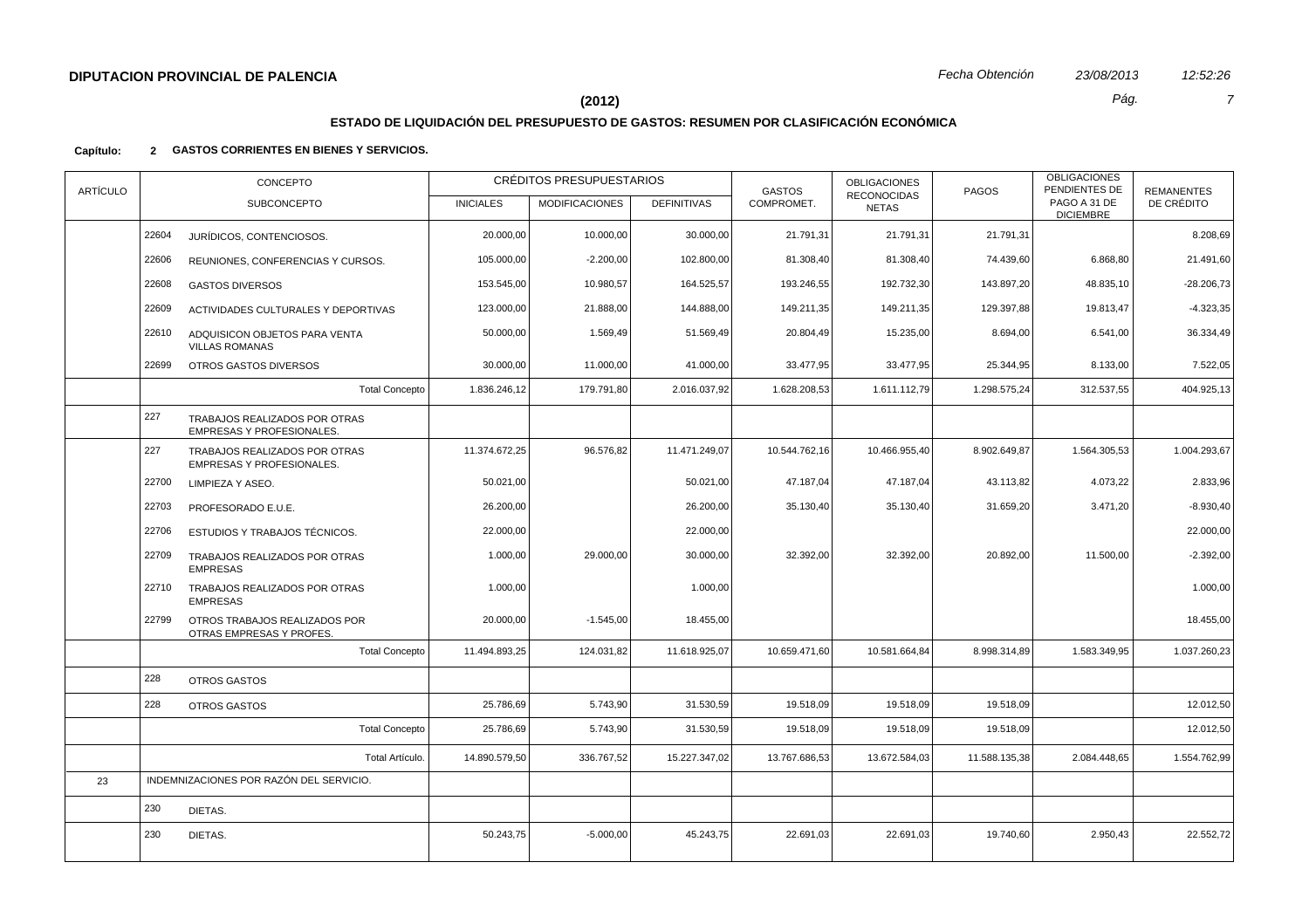# **ESTADO DE LIQUIDACIÓN DEL PRESUPUESTO DE GASTOS: RESUMEN POR CLASIFICACIÓN ECONÓMICA**

| <b>ARTÍCULO</b> | CONCEPTO                                                                  |                  | CRÉDITOS PRESUPUESTARIOS |                    | <b>GASTOS</b> | <b>OBLIGACIONES</b><br><b>RECONOCIDAS</b> | PAGOS         | <b>OBLIGACIONES</b><br>PENDIENTES DE | <b>REMANENTES</b> |
|-----------------|---------------------------------------------------------------------------|------------------|--------------------------|--------------------|---------------|-------------------------------------------|---------------|--------------------------------------|-------------------|
|                 | <b>SUBCONCEPTO</b>                                                        | <b>INICIALES</b> | <b>MODIFICACIONES</b>    | <b>DEFINITIVAS</b> | COMPROMET.    | <b>NETAS</b>                              |               | PAGO A 31 DE<br><b>DICIEMBRE</b>     | DE CRÉDITO        |
|                 | <b>Total Concepto</b>                                                     | 50.243,75        | $-5.000,00$              | 45.243,75          | 22.691,03     | 22.691,03                                 | 19.740,60     | 2.950,43                             | 22.552,72         |
|                 | 231<br>LOCOMOCIÓN.                                                        |                  |                          |                    |               |                                           |               |                                      |                   |
|                 | 231<br>LOCOMOCIÓN.                                                        | 49.832,00        | 2.000,00                 | 51.832,00          | 35.413,44     | 35.413,44                                 | 30.757,09     | 4.656,35                             | 16.418,56         |
|                 | <b>Total Concepto</b>                                                     | 49.832,00        | 2.000,00                 | 51.832,00          | 35.413,44     | 35.413,44                                 | 30.757,09     | 4.656,35                             | 16.418,56         |
|                 | 233<br>OTRAS INDEMNIZACIONES.                                             |                  |                          |                    |               |                                           |               |                                      |                   |
|                 | 233<br>OTRAS INDEMNIZACIONES.                                             | 15.000,00        | $-6.071,00$              | 8.929,00           | 6.820,19      | 6.820,19                                  | 1.811,37      | 5.008,82                             | 2.108,81          |
|                 | <b>Total Concepto</b>                                                     | 15.000,00        | $-6.071,00$              | 8.929,00           | 6.820,19      | 6.820,19                                  | 1.811,37      | 5.008,82                             | 2.108,81          |
|                 | Total Artículo.                                                           | 115.075,75       | $-9.071,00$              | 106.004,75         | 64.924,66     | 64.924,66                                 | 52.309,06     | 12.615,60                            | 41.080,09         |
| 26              | TRABAJOS REALIZADOS POR INSTITUCIONES SIN<br>FINES DE LUCRO.              |                  |                          |                    |               |                                           |               |                                      |                   |
|                 | 260<br><b>TRABAJOS REALIZADOS POR</b><br>INSTITUCIONES SIN FINES DE LUCRO |                  |                          |                    |               |                                           |               |                                      |                   |
|                 | 260<br>TRABAJOS REALIZADOS POR<br>INSTITUCIONES SIN FINES DE LUCRO        | 13.000,00        |                          | 13.000,00          | 12.960,00     | 12.960,00                                 | 10.800,00     | 2.160,00                             | 40,00             |
|                 | <b>Total Concepto</b>                                                     | 13.000,00        |                          | 13.000,00          | 12.960,00     | 12.960,00                                 | 10.800,00     | 2.160,00                             | 40,00             |
|                 | Total Artículo.                                                           | 13.000,00        |                          | 13.000,00          | 12.960,00     | 12.960,00                                 | 10.800,00     | 2.160,00                             | 40,00             |
|                 | <b>Total Capítulo</b>                                                     | 16.010.580,09    | 352.862,52               | 16.363.442,61      | 14.716.979,24 | 14.621.876,74                             | 12.337.075,14 | 2.284.801,60                         | 1.741.565,87      |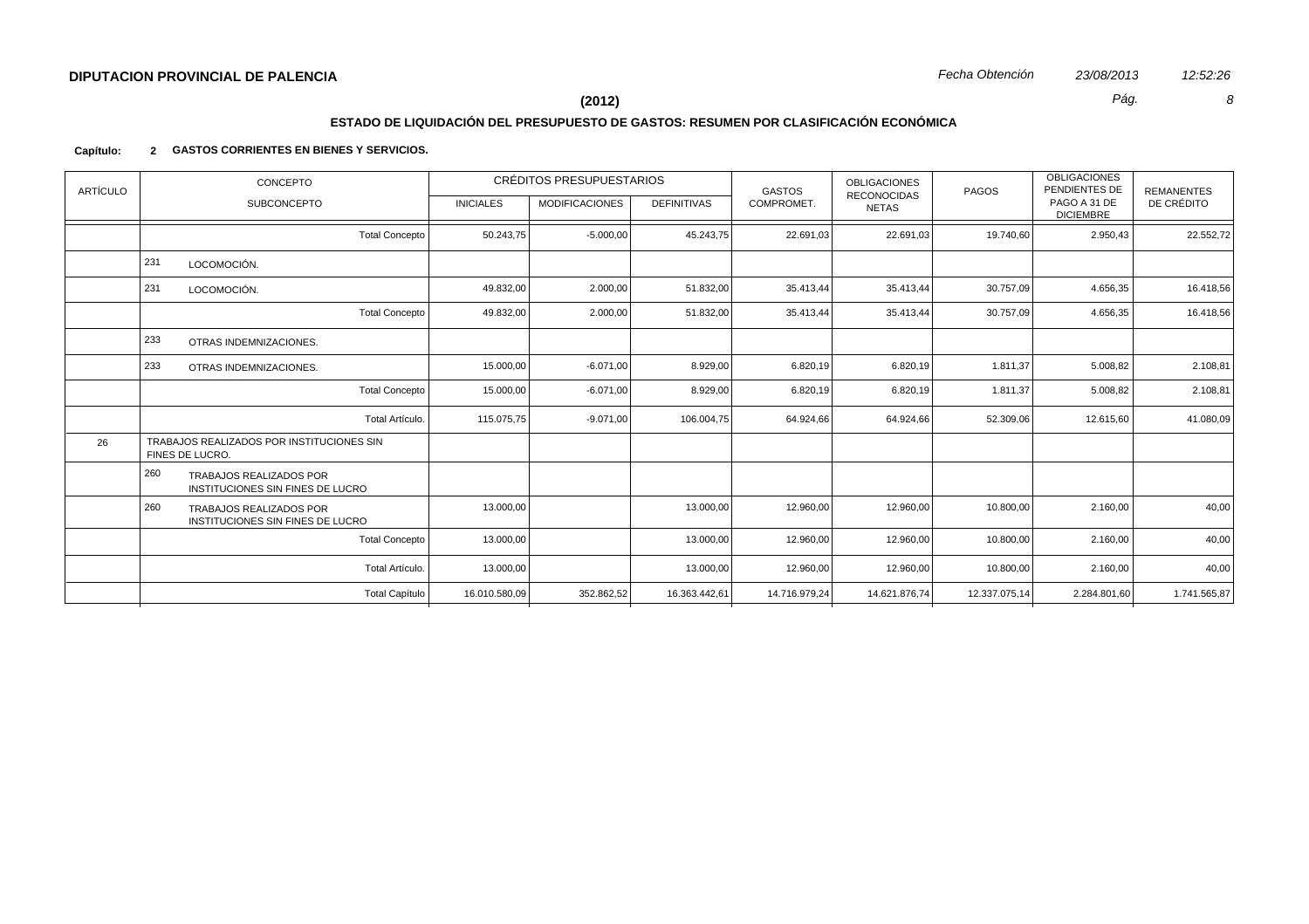# **ESTADO DE LIQUIDACIÓN DEL PRESUPUESTO DE GASTOS: RESUMEN POR CLASIFICACIÓN ECONÓMICA**

## **Capítulo: 3 GASTOS FINANCIEROS.**

| ARTÍCULO | CONCEPTO                                                         |                       |                  | <b>CRÉDITOS PRESUPUESTARIOS</b> |                    | <b>GASTOS</b> | <b>OBLIGACIONES</b><br><b>RECONOCIDAS</b> | PAGOS      | <b>OBLIGACIONES</b><br>PENDIENTES DE | <b>REMANENTES</b> |
|----------|------------------------------------------------------------------|-----------------------|------------------|---------------------------------|--------------------|---------------|-------------------------------------------|------------|--------------------------------------|-------------------|
|          | <b>SUBCONCEPTO</b>                                               |                       | <b>INICIALES</b> | <b>MODIFICACIONES</b>           | <b>DEFINITIVAS</b> | COMPROMET.    | <b>NETAS</b>                              |            | PAGO A 31 DE<br><b>DICIEMBRE</b>     | DE CRÉDITO        |
| 31       | DE PRÉSTAMOS Y OTRAS OPERACIONES<br><b>FINANCIERAS EN EUROS.</b> |                       |                  |                                 |                    |               |                                           |            |                                      |                   |
|          | 310<br>INTERESES.                                                |                       |                  |                                 |                    |               |                                           |            |                                      |                   |
|          | 310<br>INTERESES.                                                |                       | 1.117.830,44     | $-136.565,94$                   | 981.264,50         | 735.311,27    | 735.311,27                                | 695.842,16 | 39.469,11                            | 245.953,23        |
|          |                                                                  | <b>Total Concepto</b> | 1.117.830,44     | -136.565,94                     | 981.264,50         | 735.311,27    | 735.311,27                                | 695.842,16 | 39.469,11                            | 245.953,23        |
|          |                                                                  | Total Artículo.       | 1.117.830,44     | $-136.565.94$                   | 981.264,50         | 735.311,27    | 735.311,27                                | 695.842,16 | 39.469,11                            | 245.953,23        |
| 35       | INTERESES DE DEMORA Y OTROS GASTOS<br><b>FINANCIEROS.</b>        |                       |                  |                                 |                    |               |                                           |            |                                      |                   |
|          | 352<br><b>INTERESES DE DEMORA.</b>                               |                       |                  |                                 |                    |               |                                           |            |                                      |                   |
|          | 352<br>INTERESES DE DEMORA.                                      |                       | 6.000,00         | $-2.500,00$                     | 3.500,00           | 1.779,79      | 1.779,79                                  | 1.779,79   |                                      | 1.720,21          |
|          |                                                                  | <b>Total Concepto</b> | 6.000,00         | $-2.500,00$                     | 3.500,00           | 1.779,79      | 1.779,79                                  | 1.779,79   |                                      | 1.720,21          |
|          | 359<br>OTROS GASTOS FINANCIEROS.                                 |                       |                  |                                 |                    |               |                                           |            |                                      |                   |
|          | 359<br>OTROS GASTOS FINANCIEROS.                                 |                       | 2.000,00         |                                 | 2.000,00           | 1.192,59      | 1.192,59                                  | 1.192,59   |                                      | 807,41            |
|          |                                                                  | <b>Total Concepto</b> | 2.000,00         |                                 | 2.000,00           | 1.192,59      | 1.192,59                                  | 1.192,59   |                                      | 807,41            |
|          |                                                                  | Total Artículo.       | 8.000,00         | $-2.500,00$                     | 5.500,00           | 2.972,38      | 2.972,38                                  | 2.972,38   |                                      | 2.527,62          |
|          |                                                                  | <b>Total Capítulo</b> | 1.125.830,44     | -139.065,94                     | 986.764,50         | 738.283,65    | 738.283,65                                | 698.814,54 | 39.469,11                            | 248.480,85        |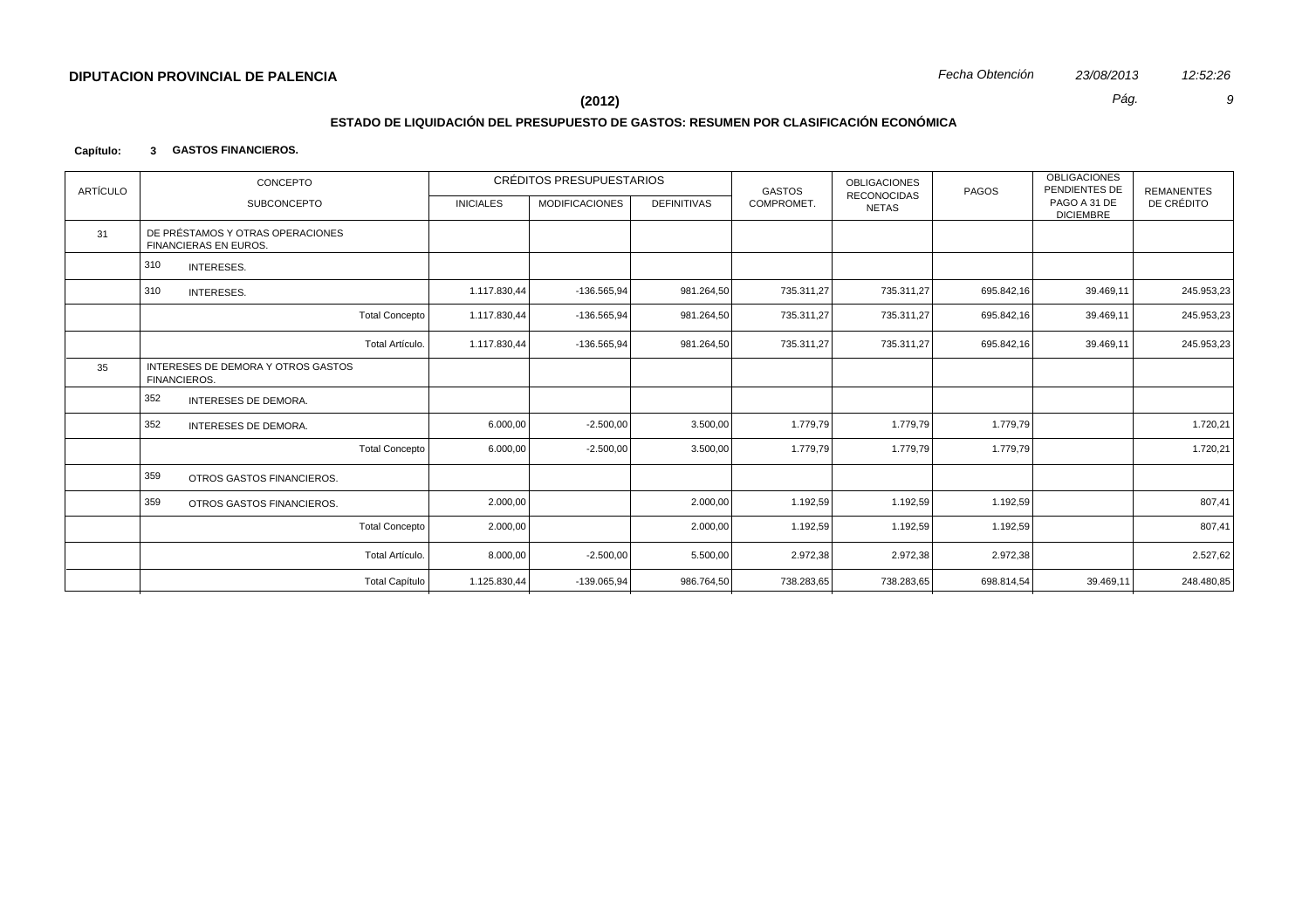# **ESTADO DE LIQUIDACIÓN DEL PRESUPUESTO DE GASTOS: RESUMEN POR CLASIFICACIÓN ECONÓMICA**

| PAGO A 31 DE<br>COMPROMET.<br>DE CRÉDITO<br><b>SUBCONCEPTO</b><br><b>INICIALES</b><br><b>MODIFICACIONES</b><br><b>DEFINITIVAS</b><br><b>NETAS</b><br><b>DICIEMBRE</b><br>A ORGANISMOS AUTÓNOMOS DE LA ENTIDAD<br>41<br>LOCAL.<br>410<br>2.014.517,46<br>1.781.702,27<br>41001<br>23.100,00<br>2.037.617,46<br>1.865.099,61<br>1.865.099,61<br>83.397,34<br>TRANSFERENCIAS CORRIENTES<br>ORGANISMOS AUTONOMOS<br><b>Total Concepto</b><br>2.014.517,46<br>1.781.702,27<br>83.397,34<br>23.100,00<br>2.037.617,46<br>1.865.099,61<br>1.865.099,61<br>Total Artículo.<br>2.014.517,46<br>23.100,00<br>2.037.617,46<br>1.865.099,61<br>1.865.099,61<br>1.781.702,27<br>83.397,34<br>A LA ADMINISTRACIÓN DEL ESTADO.<br>42<br>423<br>A SOCIED MERC ESTATALES, ENTID PÚBLIC<br>EMPR Y OTROS ORGAN PÚBL<br>$-72.310,00$<br>100.596,99<br>42301<br>172.906,99<br>100.000,00<br>100.000,00<br>100.000,00<br>596,99<br>A SOCIED MERC ESTATALES, ENTID PUBLIC<br>EMPR Y OTROS ORGAN PUB<br><b>Total Concepto</b><br>172.906,99<br>$-72.310,00$<br>100.596,99<br>100.000,00<br>100.000,00<br>100.000,00<br>596,99<br>Total Artículo.<br>172.906,99<br>$-72.310,00$<br>100.596,99<br>100.000,00<br>100.000,00<br>100.000,00<br>596,99<br>A COMUNIDADES AUTÓNOMAS.<br>45<br>453<br>A SOC MERC, ENTID PÚB EMP Y OTROS<br>ORGAN PÚBLIC DEP. DE CC.AA<br>40.750,00<br>95.750,00<br>81.585,46<br>71.247,34<br>32.585,46<br>24.502,66<br>45390<br>55.000,00<br>38.661,88<br>OTRAS SUB A SOC MERC, ENTID PÚBLIC<br>EMPR Y OTROS O.P.DEP DE CA<br><b>Total Concepto</b><br>40.750,00<br>55.000,00<br>95.750,00<br>81.585,46<br>71.247,34<br>32.585,46<br>38.661,88<br>24.502,66<br>454<br>A CORPORACIONES DE DERECHO<br><b>PUBLICO</b><br>454<br>20.000,00<br>$-20.000,00$<br>A CORPORACIONES DE DERECHO PUBLICO<br>$-20.000,00$<br><b>Total Concepto</b><br>20.000,00<br>455<br>A EMPRESAS PUBLICAS Y OTROS ENTES<br><b>PUBLICOS</b><br>167.000,00<br>163.402,00<br>45501<br>167.000,00<br>163.402,00<br>128.201,00<br>35.201,00<br>3.598,00<br>A EMPRESAS PUBLICAS Y OTROS ENTES<br><b>PUBLICOS</b><br><b>Total Concepto</b><br>167.000,00<br>167.000,00<br>163.402,00<br>163.402,00<br>128.201,00<br>35.201,00<br>3.598,00<br>227.750,00<br>35.000,00<br>262.750,00<br>244.987,46<br>73.862,88<br>Total Artículo.<br>234.649,34<br>160.786,46<br>A ENTIDADES LOCALES.<br>46 | <b>ARTÍCULO</b> | CONCEPTO | CRÉDITOS PRESUPUESTARIOS | <b>GASTOS</b> | <b>OBLIGACIONES</b><br><b>RECONOCIDAS</b> | PAGOS | <b>OBLIGACIONES</b><br>PENDIENTES DE | <b>REMANENTES</b> |
|-----------------------------------------------------------------------------------------------------------------------------------------------------------------------------------------------------------------------------------------------------------------------------------------------------------------------------------------------------------------------------------------------------------------------------------------------------------------------------------------------------------------------------------------------------------------------------------------------------------------------------------------------------------------------------------------------------------------------------------------------------------------------------------------------------------------------------------------------------------------------------------------------------------------------------------------------------------------------------------------------------------------------------------------------------------------------------------------------------------------------------------------------------------------------------------------------------------------------------------------------------------------------------------------------------------------------------------------------------------------------------------------------------------------------------------------------------------------------------------------------------------------------------------------------------------------------------------------------------------------------------------------------------------------------------------------------------------------------------------------------------------------------------------------------------------------------------------------------------------------------------------------------------------------------------------------------------------------------------------------------------------------------------------------------------------------------------------------------------------------------------------------------------------------------------------------------------------------------------------------------------------------------------------------------------------------------------------------------------------|-----------------|----------|--------------------------|---------------|-------------------------------------------|-------|--------------------------------------|-------------------|
|                                                                                                                                                                                                                                                                                                                                                                                                                                                                                                                                                                                                                                                                                                                                                                                                                                                                                                                                                                                                                                                                                                                                                                                                                                                                                                                                                                                                                                                                                                                                                                                                                                                                                                                                                                                                                                                                                                                                                                                                                                                                                                                                                                                                                                                                                                                                                           |                 |          |                          |               |                                           |       |                                      |                   |
|                                                                                                                                                                                                                                                                                                                                                                                                                                                                                                                                                                                                                                                                                                                                                                                                                                                                                                                                                                                                                                                                                                                                                                                                                                                                                                                                                                                                                                                                                                                                                                                                                                                                                                                                                                                                                                                                                                                                                                                                                                                                                                                                                                                                                                                                                                                                                           |                 |          |                          |               |                                           |       |                                      |                   |
|                                                                                                                                                                                                                                                                                                                                                                                                                                                                                                                                                                                                                                                                                                                                                                                                                                                                                                                                                                                                                                                                                                                                                                                                                                                                                                                                                                                                                                                                                                                                                                                                                                                                                                                                                                                                                                                                                                                                                                                                                                                                                                                                                                                                                                                                                                                                                           |                 |          |                          |               |                                           |       |                                      |                   |
|                                                                                                                                                                                                                                                                                                                                                                                                                                                                                                                                                                                                                                                                                                                                                                                                                                                                                                                                                                                                                                                                                                                                                                                                                                                                                                                                                                                                                                                                                                                                                                                                                                                                                                                                                                                                                                                                                                                                                                                                                                                                                                                                                                                                                                                                                                                                                           |                 |          |                          |               |                                           |       |                                      | 172.517,85        |
|                                                                                                                                                                                                                                                                                                                                                                                                                                                                                                                                                                                                                                                                                                                                                                                                                                                                                                                                                                                                                                                                                                                                                                                                                                                                                                                                                                                                                                                                                                                                                                                                                                                                                                                                                                                                                                                                                                                                                                                                                                                                                                                                                                                                                                                                                                                                                           |                 |          |                          |               |                                           |       |                                      | 172.517,85        |
|                                                                                                                                                                                                                                                                                                                                                                                                                                                                                                                                                                                                                                                                                                                                                                                                                                                                                                                                                                                                                                                                                                                                                                                                                                                                                                                                                                                                                                                                                                                                                                                                                                                                                                                                                                                                                                                                                                                                                                                                                                                                                                                                                                                                                                                                                                                                                           |                 |          |                          |               |                                           |       |                                      | 172.517,85        |
|                                                                                                                                                                                                                                                                                                                                                                                                                                                                                                                                                                                                                                                                                                                                                                                                                                                                                                                                                                                                                                                                                                                                                                                                                                                                                                                                                                                                                                                                                                                                                                                                                                                                                                                                                                                                                                                                                                                                                                                                                                                                                                                                                                                                                                                                                                                                                           |                 |          |                          |               |                                           |       |                                      |                   |
|                                                                                                                                                                                                                                                                                                                                                                                                                                                                                                                                                                                                                                                                                                                                                                                                                                                                                                                                                                                                                                                                                                                                                                                                                                                                                                                                                                                                                                                                                                                                                                                                                                                                                                                                                                                                                                                                                                                                                                                                                                                                                                                                                                                                                                                                                                                                                           |                 |          |                          |               |                                           |       |                                      |                   |
|                                                                                                                                                                                                                                                                                                                                                                                                                                                                                                                                                                                                                                                                                                                                                                                                                                                                                                                                                                                                                                                                                                                                                                                                                                                                                                                                                                                                                                                                                                                                                                                                                                                                                                                                                                                                                                                                                                                                                                                                                                                                                                                                                                                                                                                                                                                                                           |                 |          |                          |               |                                           |       |                                      |                   |
|                                                                                                                                                                                                                                                                                                                                                                                                                                                                                                                                                                                                                                                                                                                                                                                                                                                                                                                                                                                                                                                                                                                                                                                                                                                                                                                                                                                                                                                                                                                                                                                                                                                                                                                                                                                                                                                                                                                                                                                                                                                                                                                                                                                                                                                                                                                                                           |                 |          |                          |               |                                           |       |                                      |                   |
|                                                                                                                                                                                                                                                                                                                                                                                                                                                                                                                                                                                                                                                                                                                                                                                                                                                                                                                                                                                                                                                                                                                                                                                                                                                                                                                                                                                                                                                                                                                                                                                                                                                                                                                                                                                                                                                                                                                                                                                                                                                                                                                                                                                                                                                                                                                                                           |                 |          |                          |               |                                           |       |                                      |                   |
|                                                                                                                                                                                                                                                                                                                                                                                                                                                                                                                                                                                                                                                                                                                                                                                                                                                                                                                                                                                                                                                                                                                                                                                                                                                                                                                                                                                                                                                                                                                                                                                                                                                                                                                                                                                                                                                                                                                                                                                                                                                                                                                                                                                                                                                                                                                                                           |                 |          |                          |               |                                           |       |                                      |                   |
|                                                                                                                                                                                                                                                                                                                                                                                                                                                                                                                                                                                                                                                                                                                                                                                                                                                                                                                                                                                                                                                                                                                                                                                                                                                                                                                                                                                                                                                                                                                                                                                                                                                                                                                                                                                                                                                                                                                                                                                                                                                                                                                                                                                                                                                                                                                                                           |                 |          |                          |               |                                           |       |                                      |                   |
|                                                                                                                                                                                                                                                                                                                                                                                                                                                                                                                                                                                                                                                                                                                                                                                                                                                                                                                                                                                                                                                                                                                                                                                                                                                                                                                                                                                                                                                                                                                                                                                                                                                                                                                                                                                                                                                                                                                                                                                                                                                                                                                                                                                                                                                                                                                                                           |                 |          |                          |               |                                           |       |                                      |                   |
|                                                                                                                                                                                                                                                                                                                                                                                                                                                                                                                                                                                                                                                                                                                                                                                                                                                                                                                                                                                                                                                                                                                                                                                                                                                                                                                                                                                                                                                                                                                                                                                                                                                                                                                                                                                                                                                                                                                                                                                                                                                                                                                                                                                                                                                                                                                                                           |                 |          |                          |               |                                           |       |                                      |                   |
|                                                                                                                                                                                                                                                                                                                                                                                                                                                                                                                                                                                                                                                                                                                                                                                                                                                                                                                                                                                                                                                                                                                                                                                                                                                                                                                                                                                                                                                                                                                                                                                                                                                                                                                                                                                                                                                                                                                                                                                                                                                                                                                                                                                                                                                                                                                                                           |                 |          |                          |               |                                           |       |                                      |                   |
|                                                                                                                                                                                                                                                                                                                                                                                                                                                                                                                                                                                                                                                                                                                                                                                                                                                                                                                                                                                                                                                                                                                                                                                                                                                                                                                                                                                                                                                                                                                                                                                                                                                                                                                                                                                                                                                                                                                                                                                                                                                                                                                                                                                                                                                                                                                                                           |                 |          |                          |               |                                           |       |                                      |                   |
|                                                                                                                                                                                                                                                                                                                                                                                                                                                                                                                                                                                                                                                                                                                                                                                                                                                                                                                                                                                                                                                                                                                                                                                                                                                                                                                                                                                                                                                                                                                                                                                                                                                                                                                                                                                                                                                                                                                                                                                                                                                                                                                                                                                                                                                                                                                                                           |                 |          |                          |               |                                           |       |                                      |                   |
|                                                                                                                                                                                                                                                                                                                                                                                                                                                                                                                                                                                                                                                                                                                                                                                                                                                                                                                                                                                                                                                                                                                                                                                                                                                                                                                                                                                                                                                                                                                                                                                                                                                                                                                                                                                                                                                                                                                                                                                                                                                                                                                                                                                                                                                                                                                                                           |                 |          |                          |               |                                           |       |                                      |                   |
|                                                                                                                                                                                                                                                                                                                                                                                                                                                                                                                                                                                                                                                                                                                                                                                                                                                                                                                                                                                                                                                                                                                                                                                                                                                                                                                                                                                                                                                                                                                                                                                                                                                                                                                                                                                                                                                                                                                                                                                                                                                                                                                                                                                                                                                                                                                                                           |                 |          |                          |               |                                           |       |                                      |                   |
|                                                                                                                                                                                                                                                                                                                                                                                                                                                                                                                                                                                                                                                                                                                                                                                                                                                                                                                                                                                                                                                                                                                                                                                                                                                                                                                                                                                                                                                                                                                                                                                                                                                                                                                                                                                                                                                                                                                                                                                                                                                                                                                                                                                                                                                                                                                                                           |                 |          |                          |               |                                           |       |                                      |                   |
|                                                                                                                                                                                                                                                                                                                                                                                                                                                                                                                                                                                                                                                                                                                                                                                                                                                                                                                                                                                                                                                                                                                                                                                                                                                                                                                                                                                                                                                                                                                                                                                                                                                                                                                                                                                                                                                                                                                                                                                                                                                                                                                                                                                                                                                                                                                                                           |                 |          |                          |               |                                           |       |                                      | 28.100,66         |
|                                                                                                                                                                                                                                                                                                                                                                                                                                                                                                                                                                                                                                                                                                                                                                                                                                                                                                                                                                                                                                                                                                                                                                                                                                                                                                                                                                                                                                                                                                                                                                                                                                                                                                                                                                                                                                                                                                                                                                                                                                                                                                                                                                                                                                                                                                                                                           |                 |          |                          |               |                                           |       |                                      |                   |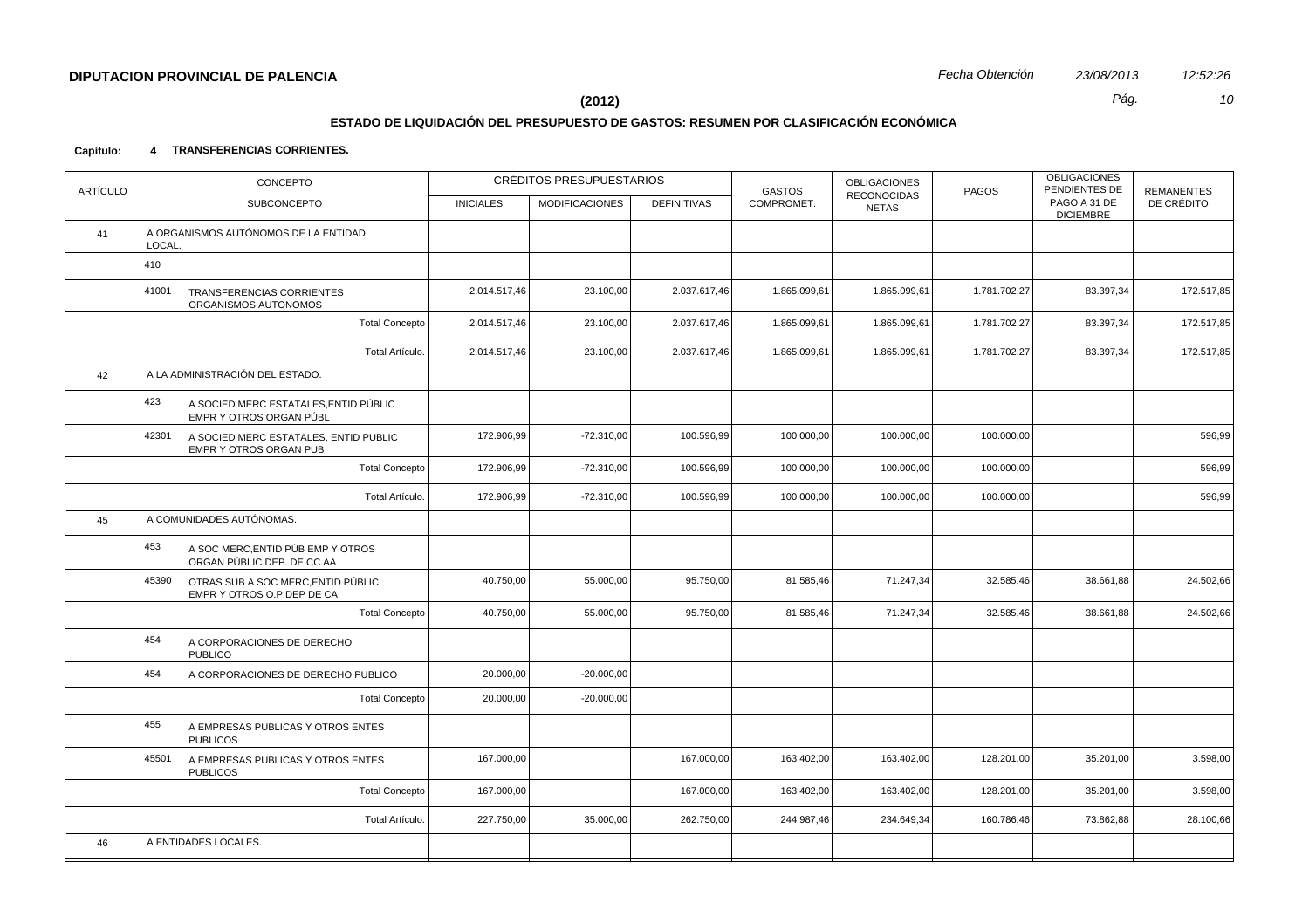# **ESTADO DE LIQUIDACIÓN DEL PRESUPUESTO DE GASTOS: RESUMEN POR CLASIFICACIÓN ECONÓMICA**

| <b>ARTÍCULO</b> |       | CONCEPTO                                                    |                  | CRÉDITOS PRESUPUESTARIOS |                    | <b>GASTOS</b> | <b>OBLIGACIONES</b>                | PAGOS        | <b>OBLIGACIONES</b><br>PENDIENTES DE | <b>REMANENTES</b> |
|-----------------|-------|-------------------------------------------------------------|------------------|--------------------------|--------------------|---------------|------------------------------------|--------------|--------------------------------------|-------------------|
|                 |       | <b>SUBCONCEPTO</b>                                          | <b>INICIALES</b> | <b>MODIFICACIONES</b>    | <b>DEFINITIVAS</b> | COMPROMET.    | <b>RECONOCIDAS</b><br><b>NETAS</b> |              | PAGO A 31 DE<br><b>DICIEMBRE</b>     | DE CRÉDITO        |
|                 | 462   | A AYUNTAMIENTOS.                                            |                  |                          |                    |               |                                    |              |                                      |                   |
|                 | 462   | A AYUNTAMIENTOS.                                            |                  | 6.543,00                 | 6.543,00           |               |                                    |              |                                      | 6.543,00          |
|                 | 46201 | A AYUNTAMIENTOS                                             | 2.905.847,13     | 287.579,70               | 3.193.426,83       | 1.577.120,77  | 1.572.207,19                       | 1.464.065,38 | 108.141,81                           | 1.621.219,64      |
|                 | 46202 | A AYUNTAMIENTOS                                             | 172.076,64       | 376.048,77               | 548.125,41         | 470.788,89    | 469.794,57                         | 7.908,59     | 461.885,98                           | 78.330,84         |
|                 | 46203 | A AYUNTAMIENTOS                                             | 140.000,00       | 44.750,00                | 184.750,00         | 174.460,43    | 174.460,43                         | 99.684,67    | 74.775,76                            | 10.289,57         |
|                 | 46204 | A AYUNTAMIENTOS                                             | 12.000,00        | 12.550,00                | 24.550,00          | 24.550,00     | 24.550,00                          | 18.550,00    | 6.000,00                             |                   |
|                 | 46205 | A AYUNTAMIENTOS                                             | 20.000,00        |                          | 20.000,00          | 20.000,00     | 20.000,00                          | 20.000,00    |                                      |                   |
|                 | 46206 | A AYUNTAMIENTOS                                             | 15.000,00        |                          | 15.000,00          | 15.000,00     | 7.500,00                           | 7.500,00     |                                      | 7.500,00          |
|                 |       | <b>Total Concepto</b>                                       | 3.264.923,77     | 727.471,47               | 3.992.395,24       | 2.281.920,09  | 2.268.512,19                       | 1.617.708,64 | 650.803,55                           | 1.723.883,05      |
|                 | 463   | A MANCOMUNIDADES.                                           |                  |                          |                    |               |                                    |              |                                      |                   |
|                 | 46301 | A MANCOMUNIDADES                                            | 203.503,89       |                          | 203.503,89         | 190.713,51    | 190.713,51                         | 190.713,51   |                                      | 12.790,38         |
|                 |       | <b>Total Concepto</b>                                       | 203.503,89       |                          | 203.503,89         | 190.713,51    | 190.713,51                         | 190.713,51   |                                      | 12.790,38         |
|                 | 467   | A CONSORCIOS.                                               |                  |                          |                    |               |                                    |              |                                      |                   |
|                 | 46701 | A CONSORCIOS                                                | 77.124,20        | 55.000,00                | 132.124,20         | 67.124,20     | 67.124,20                          | 67.124,20    |                                      | 65.000,00         |
|                 |       | <b>Total Concepto</b>                                       | 77.124,20        | 55.000,00                | 132.124,20         | 67.124,20     | 67.124,20                          | 67.124,20    |                                      | 65.000,00         |
|                 | 468   | A ENTIDADES LOCALES MENORES.                                |                  |                          |                    |               |                                    |              |                                      |                   |
|                 | 46801 | A ENTIDADES LOCALES MENORES                                 | 1.000,00         |                          | 1.000,00           |               |                                    |              |                                      | 1.000,00          |
|                 |       | <b>Total Concepto</b>                                       | 1.000,00         |                          | 1.000,00           |               |                                    |              |                                      | 1.000,00          |
|                 |       | Total Artículo.                                             | 3.546.551,86     | 782.471,47               | 4.329.023,33       | 2.539.757,80  | 2.526.349,90                       | 1.875.546,35 | 650.803,55                           | 1.802.673,43      |
| 47              |       | A EMPRESAS PRIVADAS.                                        |                  |                          |                    |               |                                    |              |                                      |                   |
|                 | 470   | SUBVENCIONES PARA FOMENTO DEL<br>EMPLEO.                    |                  |                          |                    |               |                                    |              |                                      |                   |
|                 | 47001 | SUBVENCIONES PARA FOMENTO DE<br><b>EMPLEO</b>               | 11.604,13        | 5.802,07                 | 17.406,20          | 17.406,20     | 16.438,36                          | 11.604,13    | 4.834,23                             | 967,84            |
|                 |       | <b>Total Concepto</b>                                       | 11.604,13        | 5.802,07                 | 17.406,20          | 17.406,20     | 16.438,36                          | 11.604,13    | 4.834,23                             | 967,84            |
|                 | 471   | SUBV PARA BONIFICACIÓN DE INTERESES<br>Y PRIMAS DE SEGUROS. |                  |                          |                    |               |                                    |              |                                      |                   |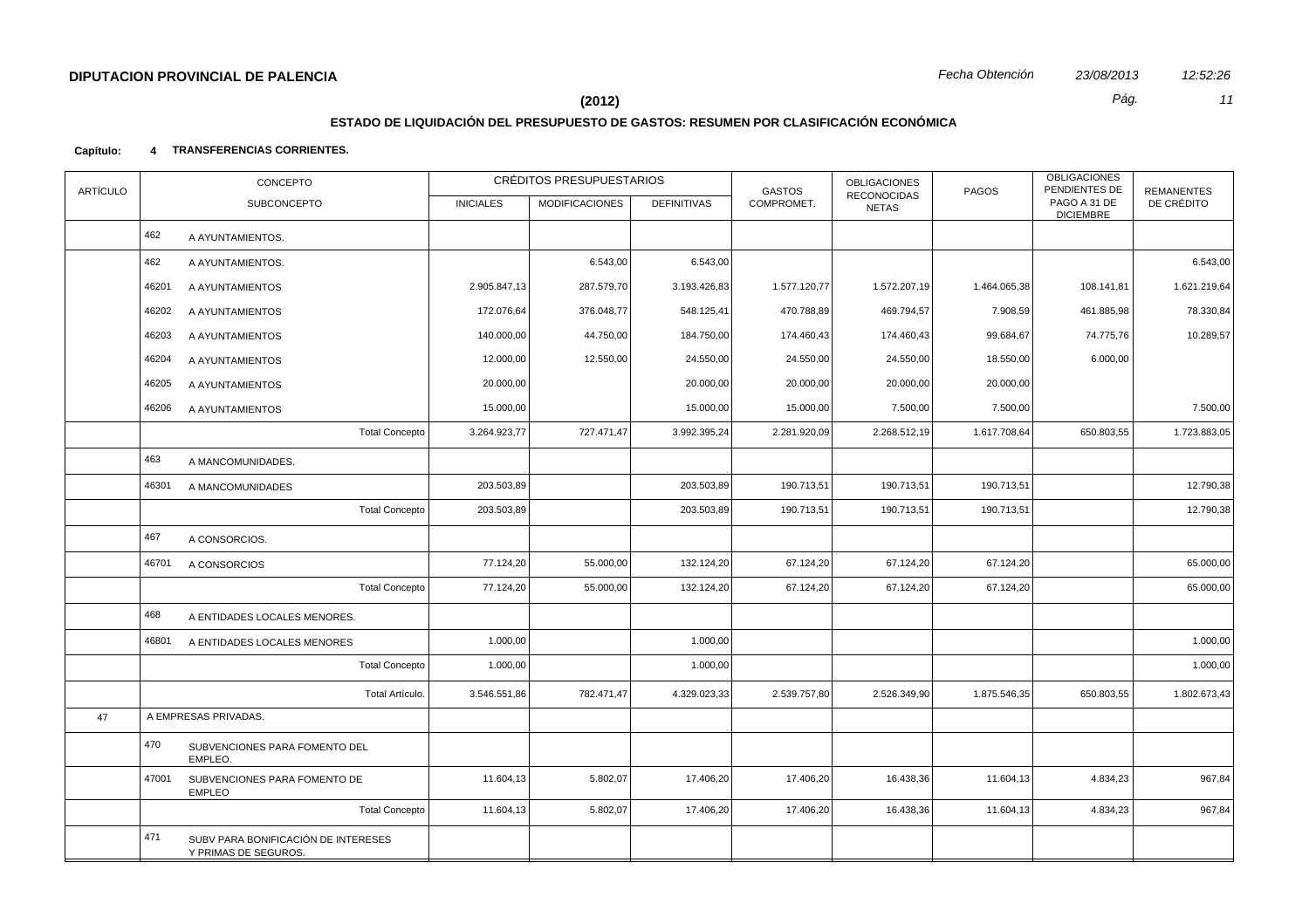# **ESTADO DE LIQUIDACIÓN DEL PRESUPUESTO DE GASTOS: RESUMEN POR CLASIFICACIÓN ECONÓMICA**

| <b>ARTÍCULO</b> |       | CONCEPTO                                                 |                  | CRÉDITOS PRESUPUESTARIOS |                    | <b>GASTOS</b> | <b>OBLIGACIONES</b><br><b>RECONOCIDAS</b> | PAGOS      | <b>OBLIGACIONES</b><br>PENDIENTES DE | <b>REMANENTES</b> |
|-----------------|-------|----------------------------------------------------------|------------------|--------------------------|--------------------|---------------|-------------------------------------------|------------|--------------------------------------|-------------------|
|                 |       | <b>SUBCONCEPTO</b>                                       | <b>INICIALES</b> | <b>MODIFICACIONES</b>    | <b>DEFINITIVAS</b> | COMPROMET.    | <b>NETAS</b>                              |            | PAGO A 31 DE<br><b>DICIEMBRE</b>     | DE CRÉDITO        |
|                 |       | 47101 SUBVENCION PARA GASTOS EN<br><b>ALQUILERES</b>     |                  | 24.000,00                | 24.000,00          | 6.525,00      |                                           |            |                                      | 24.000,00         |
|                 |       | <b>Total Concepto</b>                                    |                  | 24.000,00                | 24.000,00          | 6.525,00      |                                           |            |                                      | 24.000,00         |
|                 | 473   | <b>PREMIOS</b>                                           |                  |                          |                    |               |                                           |            |                                      |                   |
|                 | 47301 | <b>PREMIOS</b>                                           | 10.000,00        |                          | 10.000,00          | 10.000,00     | 10.000,00                                 |            | 10.000,00                            |                   |
|                 |       | <b>Total Concepto</b>                                    | 10.000,00        |                          | 10.000,00          | 10.000,00     | 10.000,00                                 |            | 10.000,00                            |                   |
|                 |       | Total Artículo.                                          | 21.604,13        | 29.802,07                | 51.406,20          | 33.931,20     | 26.438,36                                 | 11.604,13  | 14.834,23                            | 24.967,84         |
| 48              |       | A FAMILIAS E INSTITUCIONES SIN FINES DE LUCRO.           |                  |                          |                    |               |                                           |            |                                      |                   |
|                 | 481   | PREMIOS, BECAS Y PENSIONES DE<br>ESTUDIO E INVESTIGACION |                  |                          |                    |               |                                           |            |                                      |                   |
|                 | 481   | PREMIOS, BECAS Y PENSIONES DE<br>ESTUDIO E INVESTIGACION | 15.000,00        |                          | 15.000,00          |               |                                           |            |                                      | 15.000,00         |
|                 | 48101 | A INSTITUCIONES Y ORGANISMOS SIN<br>FINES DE LUCRO       | 71.091,90        | $-1.015,00$              | 70.076,90          | 67.444,90     | 64.444,90                                 | 24.760,90  | 39.684,00                            | 5.632,00          |
|                 | 48102 | PREMIOS, BECAS Y PENSIONES DE<br>ESTUDIO E INVESTIGACION | 22.320,00        | 2.580,00                 | 24.900,00          | 24.851,77     | 24.851,77                                 | 23.101,77  | 1.750,00                             | 48,23             |
|                 |       | <b>Total Concepto</b>                                    | 108.411,90       | 1.565,00                 | 109.976,90         | 92.296,67     | 89.296,67                                 | 47.862,67  | 41.434,00                            | 20.680,23         |
|                 | 489   | OTRAS TRANSFERENCIAS                                     |                  |                          |                    |               |                                           |            |                                      |                   |
|                 | 48900 | OTRAS TRANSFERENCIAS                                     | 11.808,00        | 300,00                   | 12.108,00          | 11.914,40     | 11.614,40                                 | 900,00     | 10.714,40                            | 493,60            |
|                 | 48901 | OTRAS TRANSFERENCIAS                                     | 692.052,15       | 220.243,22               | 912.295,37         | 744.046,06    | 695.935,71                                | 320.084,93 | 375.850,78                           | 216.359,66        |
|                 | 48902 | OTRAS TRANSFERENCIAS                                     | 75.430,32        | 27.745,00                | 103.175,32         | 98.920,45     | 92.664,45                                 | 52.047,97  | 40.616,48                            | 10.510,87         |
|                 | 48903 | OTRAS TRANSFERENCIAS                                     | 42.327,00        | 11.364,00                | 53.691,00          | 36.212,21     | 33.512,21                                 | 14.048,48  | 19.463,73                            | 20.178,79         |
|                 | 48905 | OTRAS TRANSFERENCIAS                                     | 52.293,52        | 2.000,00                 | 54.293,52          | 42.320,16     | 42.320,16                                 | 31.740,12  | 10.580,04                            | 11.973,36         |
|                 | 48906 | OTRAS TRANSFERENCIAS                                     | 99.932,00        | 17.098,53                | 117.030,53         | 115.814,86    | 110.916,33                                | 57.510,75  | 53.405,58                            | 6.114,20          |
|                 | 48907 | OTRAS TRANSFERENCIAS                                     | 21.052,00        | $-2.950,00$              | 18.102,00          | 17.975,00     | 17.975,00                                 | 15.687,50  | 2.287,50                             | 127,00            |
|                 | 48908 | CONVENIO ASOCIACION CONTRA EL<br>CANCER                  | 12.904,00        | $-3.162,00$              | 9.742,00           | 9.742,00      | 9.742,00                                  |            | 9.742,00                             |                   |
|                 | 48909 | CONVENIO ASPACE-PALENCIA                                 | 21.247,00        |                          | 21.247,00          | 21.247,00     | 21.247,00                                 | 17.497,00  | 3.750,00                             |                   |
|                 | 48910 | CONVENIO ASOCIACION SORDOS DE<br>PALENCIA INTERPRETE     | 11.039,00        |                          | 11.039,00          | 11.039,00     | 11.039,00                                 | 8.279,25   | 2.759,75                             |                   |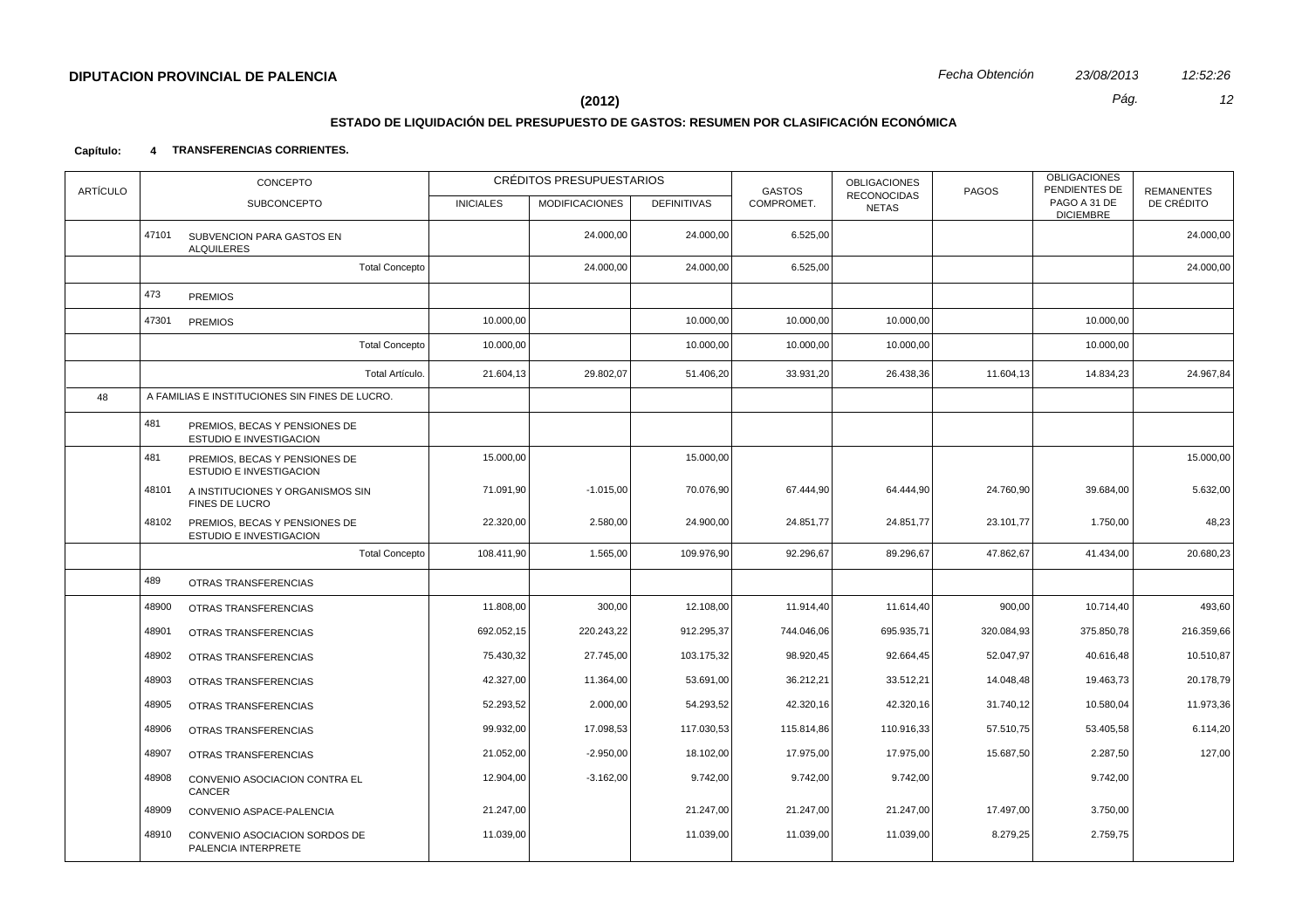# **ESTADO DE LIQUIDACIÓN DEL PRESUPUESTO DE GASTOS: RESUMEN POR CLASIFICACIÓN ECONÓMICA**

| ARTÍCULO | CONCEPTO                                                                 |                       |                  | CRÉDITOS PRESUPUESTARIOS |                    | <b>GASTOS</b> | <b>OBLIGACIONES</b>         | PAGOS        | <b>OBLIGACIONES</b><br>PENDIENTES DE | <b>REMANENTES</b> |
|----------|--------------------------------------------------------------------------|-----------------------|------------------|--------------------------|--------------------|---------------|-----------------------------|--------------|--------------------------------------|-------------------|
|          | SUBCONCEPTO                                                              |                       | <b>INICIALES</b> | <b>MODIFICACIONES</b>    | <b>DEFINITIVAS</b> | COMPROMET.    | <b>RECONOCIDAS</b><br>NETAS |              | PAGO A 31 DE<br><b>DICIEMBRE</b>     | DE CRÉDITO        |
|          | 48911<br><b>CONVENIO FUNDASPE</b>                                        |                       | 5.747.00         |                          | 5.747.00           | 6.247,00      | 6.247,00                    | 3.000,00     | 3.247,00                             | $-500,00$         |
|          | 48912<br>SUBV, ASOCIAC, Y PERS, FISICAS<br>RETORNO Y REENC. EMIGRANTES   |                       | 6.121,00         |                          | 6.121,00           | 3.121,00      | 3.121,00                    |              | 3.121,00                             | 3.000,00          |
|          | 48913<br>SUBVENCION CONVENIO CARITAS<br><b>DIOCESANA</b>                 |                       | 18.000,00        |                          | 18.000,00          | 18.000,00     | 18.000,00                   | 3.000,00     | 15.000,00                            |                   |
|          | 48914<br>OTRAS TRANSFERENCIAS                                            |                       | 16.243,00        |                          | 16.243,00          | 15.683,00     | 15.683,00                   | 9.402,25     | 6.280,75                             | 560,00            |
|          | 48915<br>OTRAS TRANSFERENCIAS                                            |                       | 5.000,00         |                          | 5.000,00           | 5.000,00      | 5.000,00                    |              | 5.000,00                             |                   |
|          | 48916<br>OTRAS TRANSFERENCIAS                                            |                       | 3.600,00         |                          | 3.600,00           | 3.600,00      | 3.600,00                    | 3.600,00     |                                      |                   |
|          | 48917<br>OTRAS TRANSFERENCIAS                                            |                       | 20.289,63        |                          | 20.289,63          | 19.925,19     | 19.925,19                   | 14.943,89    | 4.981,30                             | 364,44            |
|          | 48918<br>CONVENIO COLABORACION ACTIVIDADES<br>ASOC. FAMILIAS ALZEIMER    |                       | 11.000,00        |                          | 11.000,00          | 17.000,00     | 17.000,00                   | 4.500,00     | 12.500,00                            | $-6.000,00$       |
|          | 48919<br>CONVENIO COLABORACIÓN ACTIVIDADES<br>ASOCIACION LARINGECTOMIZAD |                       | 3.000,00         |                          | 3.000,00           | 3.000,00      | 3.000,00                    | 3.000,00     |                                      |                   |
|          | 48921<br>OTRAS TRANSFERENCIAS                                            |                       | 3.000.00         |                          | 3.000,00           | 3.000,00      | 3.000,00                    |              | 3.000,00                             |                   |
|          | 48922<br>OTRAS TRANSFERENCIAS                                            |                       | 3.000,00         |                          | 3.000,00           | 3.000,00      | 3.000,00                    | 3.000,00     |                                      |                   |
|          | 48923<br>OTRAS TRANSFERENCIAS                                            |                       | 3.000,00         |                          | 3.000,00           | 3.000,00      | 3.000,00                    |              | 3.000,00                             |                   |
|          | 48924<br>OTRAS TRANSFERENCIAS                                            |                       | 3.611,00         |                          | 3.611,00           | 3.611,00      | 3.611,00                    | 2.708,25     | 902,75                               |                   |
|          |                                                                          | <b>Total Concepto</b> | 1.141.696,62     | 272.638,75               | 1.414.335,37       | 1.213.418,33  | 1.151.153,45                | 564.950,39   | 586.203,06                           | 263.181,92        |
|          |                                                                          | Total Artículo.       | 1.250.108,52     | 274.203,75               | 1.524.312,27       | 1.305.715,00  | 1.240.450,12                | 612.813,06   | 627.637,06                           | 283.862,15        |
|          |                                                                          | <b>Total Capítulo</b> | 7.233.438,96     | 1.072.267,29             | 8.305.706,25       | 6.089.491,07  | 5.992.987.33                | 4.542.452.27 | 1.450.535,06                         | 2.312.718,92      |
|          |                                                                          |                       |                  |                          |                    |               |                             |              |                                      |                   |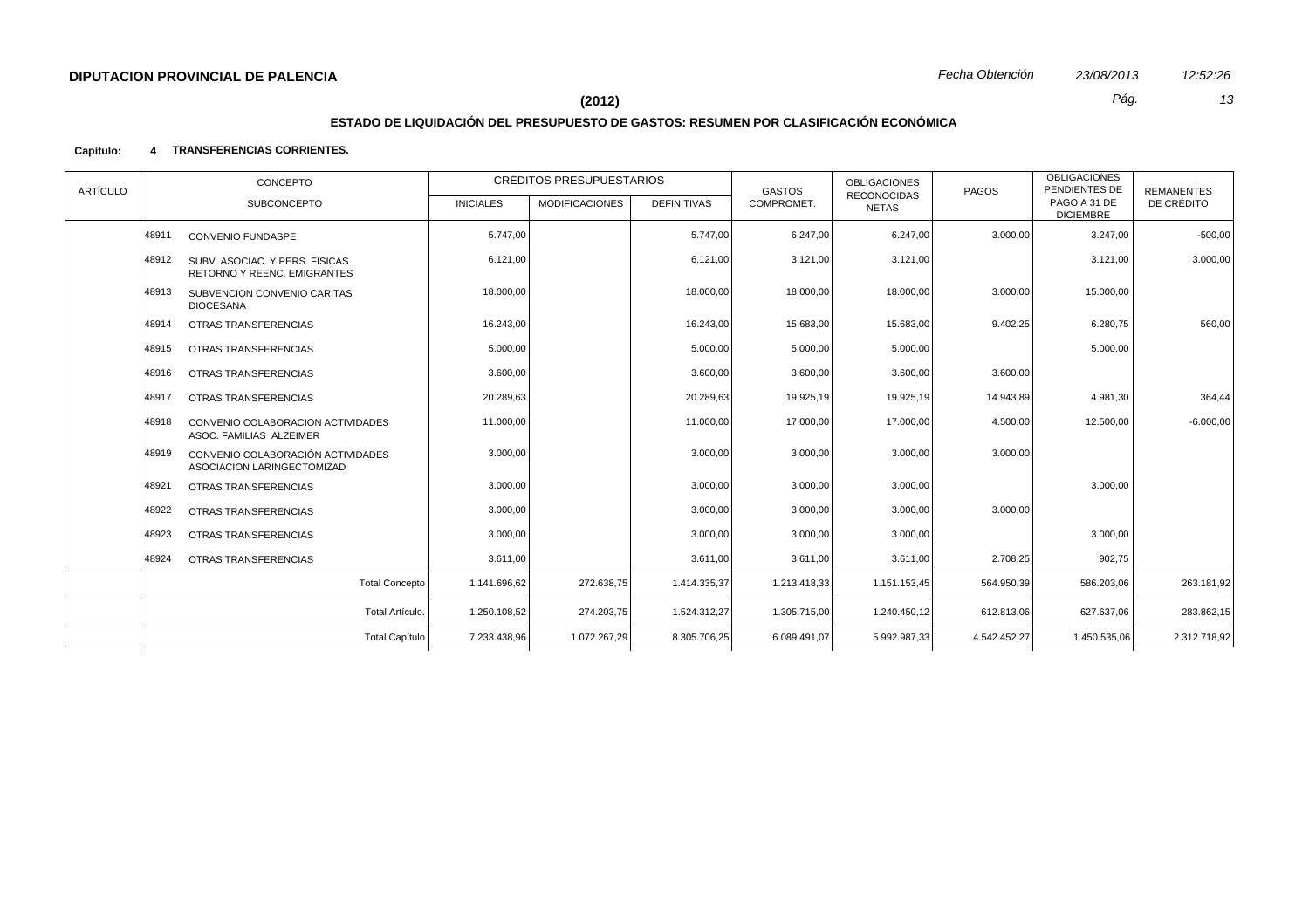# **ESTADO DE LIQUIDACIÓN DEL PRESUPUESTO DE GASTOS: RESUMEN POR CLASIFICACIÓN ECONÓMICA**

| <b>ARTÍCULO</b> |       | CONCEPTO                                                        |                  | CRÉDITOS PRESUPUESTARIOS |                    | <b>GASTOS</b> | <b>OBLIGACIONES</b><br>RECONOCIDAS | PAGOS        | <b>OBLIGACIONES</b><br>PENDIENTES DE | <b>REMANENTES</b> |
|-----------------|-------|-----------------------------------------------------------------|------------------|--------------------------|--------------------|---------------|------------------------------------|--------------|--------------------------------------|-------------------|
|                 |       | <b>SUBCONCEPTO</b>                                              | <b>INICIALES</b> | <b>MODIFICACIONES</b>    | <b>DEFINITIVAS</b> | COMPROMET.    | <b>NETAS</b>                       |              | PAGO A 31 DE<br><b>DICIEMBRE</b>     | DE CRÉDITO        |
| 60              |       | INVERS NUEVA EN INFRAESTRUCTURAS Y BIENES<br>DEST AL USO GRAL   |                  |                          |                    |               |                                    |              |                                      |                   |
|                 | 600   | <b>INVERSIONES EN TERRENOS.</b>                                 |                  |                          |                    |               |                                    |              |                                      |                   |
|                 | 600   | <b>INVERSIONES EN TERRENOS.</b>                                 | 29.500,00        | 80.676,16                | 110.176,16         | 108.295,48    | 108.295,48                         | 108.149,90   | 145,58                               | 1.880,68          |
|                 |       | <b>Total Concepto</b>                                           | 29.500,00        | 80.676,16                | 110.176,16         | 108.295,48    | 108.295,48                         | 108.149,90   | 145,58                               | 1.880,68          |
|                 | 609   | OTRAS INVERS NUEVAS EN INFRAEST Y<br>BIENES DEST AL USO GRAL    |                  |                          |                    |               |                                    |              |                                      |                   |
|                 | 60901 | OTRAS INVERSIONES                                               | 6.000,00         | 8.686,69                 | 14.686,69          | 1.239,00      | 1.239,00                           | 1.239,00     |                                      | 13.447,69         |
|                 |       | <b>Total Concepto</b>                                           | 6.000,00         | 8.686,69                 | 14.686,69          | 1.239,00      | 1.239,00                           | 1.239,00     |                                      | 13.447,69         |
|                 |       | Total Artículo.                                                 | 35.500,00        | 89.362,85                | 124.862,85         | 109.534,48    | 109.534,48                         | 109.388,90   | 145,58                               | 15.328,37         |
| 61              |       | INVERS DE REPOSICIÓN DE INFRAES Y BIENES<br>DEST AL USO GRAL    |                  |                          |                    |               |                                    |              |                                      |                   |
|                 | 619   | OTRAS INVER DE REPOSIC EN INFRAEST Y<br>BIENES DEST AL USO GRAL |                  |                          |                    |               |                                    |              |                                      |                   |
|                 | 61901 | OTRAS INVERSIONES DE REPOSICION EN<br><b>INFRAESTRUCTURA</b>    | 5.550.000,00     | 1.934.246,15             | 7.484.246,15       | 1.597.273,53  | 1.552.723,53                       | 1.491.943,92 | 60.779,61                            | 5.931.522,62      |
|                 | 61902 | OTRAS INVERSIONES DE REPOSICION EN<br><b>INFRAESTRUCTURA</b>    | 1.766.135,03     |                          | 1.766.135,03       | 1.157.088,14  | 1.135.145,77                       | 632.751,41   | 502.394,36                           | 630.989,26        |
|                 | 61909 | OTRAS INVERSIONES DE REPOSICIÓN EN<br>INFRAESTRUC.              |                  |                          |                    |               |                                    |              |                                      |                   |
|                 | 61915 | OTRAS INVERSIONES DE REPOSICIÓN EN<br>INFRAESTRUC.              |                  |                          |                    |               |                                    |              |                                      |                   |
|                 |       | <b>Total Concepto</b>                                           | 7.316.135,03     | 1.934.246,15             | 9.250.381,18       | 2.754.361,67  | 2.687.869,30                       | 2.124.695,33 | 563.173,97                           | 6.562.511,88      |
|                 |       | Total Artículo.                                                 | 7.316.135,03     | 1.934.246,15             | 9.250.381,18       | 2.754.361,67  | 2.687.869,30                       | 2.124.695,33 | 563.173,97                           | 6.562.511,88      |
| 62              |       | INVERSIÓN NUEVA ASOCIADA AL FUNCIONAM<br>OPERAT DE LOS SERV.    |                  |                          |                    |               |                                    |              |                                      |                   |
|                 | 622   | EDIFICIOS Y OTRAS CONSTRUCCIONES.                               |                  |                          |                    |               |                                    |              |                                      |                   |
|                 | 622   | EDIFICIOS Y OTRAS CONSTRUCCIONES.                               |                  |                          |                    |               |                                    |              |                                      |                   |
|                 |       | <b>Total Concepto</b>                                           |                  |                          |                    |               |                                    |              |                                      |                   |
|                 | 623   | MAQUINARIA, INSTALACIONES TÉCNICAS Y<br>UTILLAJE.               |                  |                          |                    |               |                                    |              |                                      |                   |
|                 | 623   | MAQUINARIA, INSTALACIONES TÉCNICAS Y<br>UTILLAJE.               | 174.830,00       | 18.235,65                | 193.065,65         | 145.279,86    | 145.279,86                         | 60.267,52    | 85.012,34                            | 47.785,79         |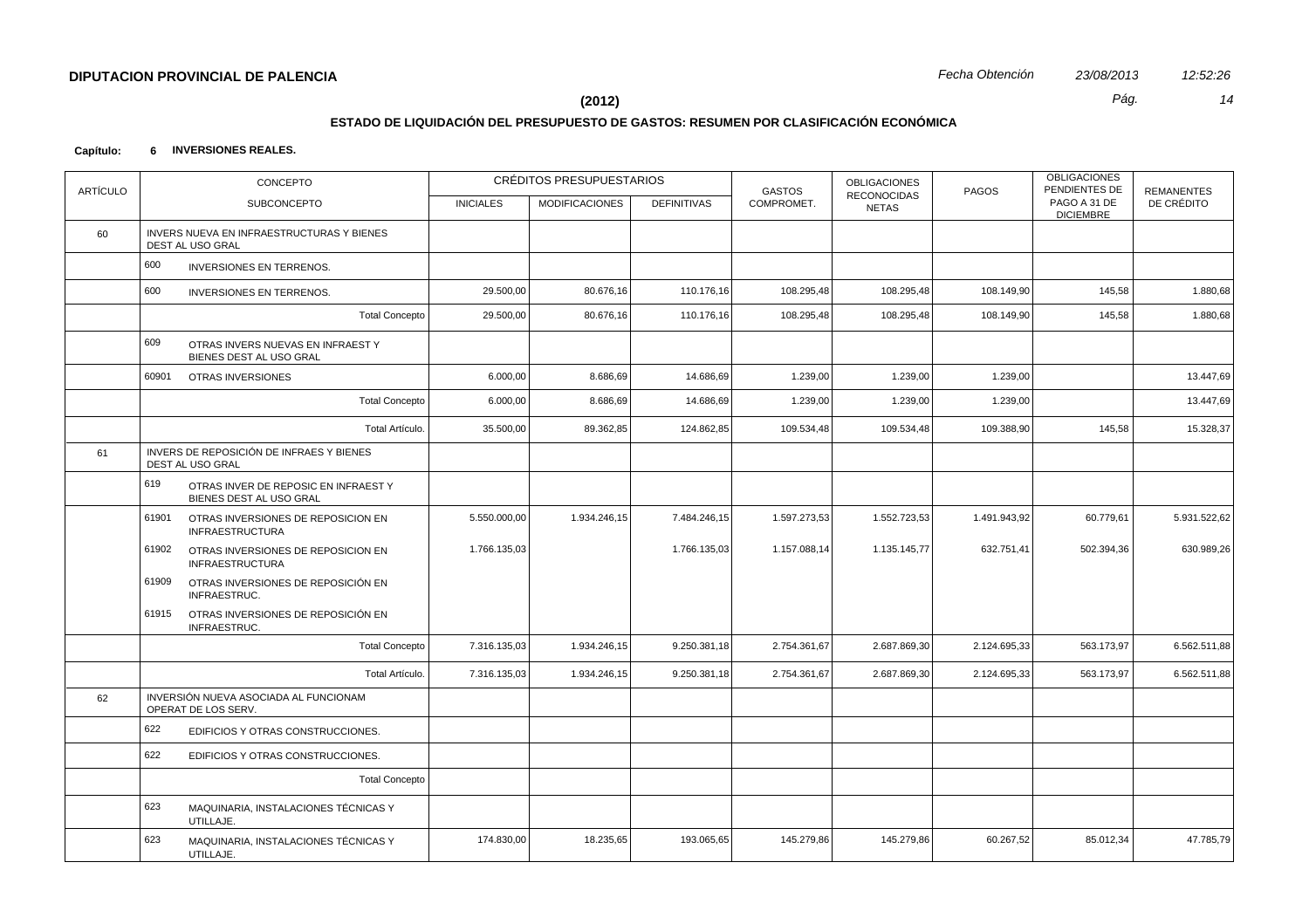# **ESTADO DE LIQUIDACIÓN DEL PRESUPUESTO DE GASTOS: RESUMEN POR CLASIFICACIÓN ECONÓMICA**

| <b>ARTÍCULO</b> |     | CONCEPTO                                                      |                       |                  | CRÉDITOS PRESUPUESTARIOS |                    | <b>GASTOS</b> | <b>OBLIGACIONES</b>         | PAGOS      | <b>OBLIGACIONES</b><br>PENDIENTES DE | <b>REMANENTES</b> |
|-----------------|-----|---------------------------------------------------------------|-----------------------|------------------|--------------------------|--------------------|---------------|-----------------------------|------------|--------------------------------------|-------------------|
|                 |     | <b>SUBCONCEPTO</b>                                            |                       | <b>INICIALES</b> | <b>MODIFICACIONES</b>    | <b>DEFINITIVAS</b> | COMPROMET.    | RECONOCIDAS<br><b>NETAS</b> |            | PAGO A 31 DE<br><b>DICIEMBRE</b>     | DE CRÉDITO        |
|                 |     |                                                               | <b>Total Concepto</b> | 174.830,00       | 18.235,65                | 193.065,65         | 145.279,86    | 145.279,86                  | 60.267,52  | 85.012,34                            | 47.785,79         |
|                 | 624 | ELEMENTOS DE TRANSPORTE.                                      |                       |                  |                          |                    |               |                             |            |                                      |                   |
|                 | 624 | ELEMENTOS DE TRANSPORTE.                                      |                       | 255.500,00       | $-54.426,99$             | 201.073,01         | 197.402,10    | 197.402,10                  | 107.093,75 | 90.308,35                            | 3.670,91          |
|                 |     |                                                               | <b>Total Concepto</b> | 255.500,00       | $-54.426,99$             | 201.073,01         | 197.402,10    | 197.402,10                  | 107.093,75 | 90.308,35                            | 3.670,91          |
|                 | 625 | MOBILIARIO.                                                   |                       |                  |                          |                    |               |                             |            |                                      |                   |
|                 | 625 | MOBILIARIO.                                                   |                       | 40.000,00        | 30.661,21                | 70.661,21          | 38.180,06     | 38.180,06                   | 6.246,80   | 31.933,26                            | 32.481,15         |
|                 |     |                                                               | <b>Total Concepto</b> | 40.000,00        | 30.661,21                | 70.661,21          | 38.180,06     | 38.180,06                   | 6.246,80   | 31.933,26                            | 32.481,15         |
|                 | 626 | EQUIPOS PARA PROCESOS DE<br>INFORMACIÓN.                      |                       |                  |                          |                    |               |                             |            |                                      |                   |
|                 | 626 | EQUIPOS PARA PROCESOS DE<br>INFORMACIÓN.                      |                       | 76.000,00        | $-20.500,00$             | 55.500,00          | 42.695,62     | 42.695,62                   | 37.542,78  | 5.152,84                             | 12.804,38         |
|                 |     |                                                               | <b>Total Concepto</b> | 76.000,00        | $-20.500,00$             | 55.500,00          | 42.695,62     | 42.695,62                   | 37.542,78  | 5.152,84                             | 12.804,38         |
|                 | 627 | PROYECTOS COMPLEJOS.                                          |                       |                  |                          |                    |               |                             |            |                                      |                   |
|                 | 627 | PROYECTOS COMPLEJOS.                                          |                       | 202.000,00       | $-19.360,34$             | 182.639,66         | 179.913,86    | 177.660,36                  | 3.234,46   | 174.425,90                           | 4.979,30          |
|                 |     |                                                               | <b>Total Concepto</b> | 202.000,00       | $-19.360,34$             | 182.639,66         | 179.913,86    | 177.660,36                  | 3.234,46   | 174.425,90                           | 4.979,30          |
|                 | 628 | OTRO MATERIAL INVENTARIABLE                                   |                       |                  |                          |                    |               |                             |            |                                      |                   |
|                 | 628 | OTRO MATERIAL INVENTARIABLE                                   |                       | 14.000,00        | 858,79                   | 14.858,79          | 1.994,75      | 1.994,75                    | 1.962,75   | 32,00                                | 12.864,04         |
|                 |     |                                                               | <b>Total Concepto</b> | 14.000,00        | 858,79                   | 14.858,79          | 1.994,75      | 1.994,75                    | 1.962,75   | 32,00                                | 12.864,04         |
|                 | 629 | OTRAS INV NUEVAS ASOC AL FUNCIONAM<br>OPERATIVO DE LOS SERV   |                       |                  |                          |                    |               |                             |            |                                      |                   |
|                 | 629 | OTRAS INV NUEVAS ASOC AL FUNCIONAM<br>OPERATIVO DE LOS SERV   |                       | 23.000,00        |                          | 23.000,00          |               |                             |            |                                      | 23.000,00         |
|                 |     |                                                               | <b>Total Concepto</b> | 23.000,00        |                          | 23.000,00          |               |                             |            |                                      | 23.000,00         |
|                 |     |                                                               | Total Artículo.       | 785.330,00       | $-44.531,68$             | 740.798,32         | 605.466,25    | 603.212,75                  | 216.348,06 | 386.864,69                           | 137.585,57        |
| 63              |     | INV DE REPOS ASOCIADA AL FUNCIONAMIENTO<br>OPERAT DE LOS SERV |                       |                  |                          |                    |               |                             |            |                                      |                   |
|                 | 632 | EDIFICIOS Y OTRAS CONSTRUCCIONES.                             |                       |                  |                          |                    |               |                             |            |                                      |                   |
|                 | 632 | EDIFICIOS Y OTRAS CONSTRUCCIONES.                             |                       | 500.108,00       | 172.538,79               | 672.646,79         | 417.607,18    | 398.610,18                  | 307.620,89 | 90.989,29                            | 274.036,61        |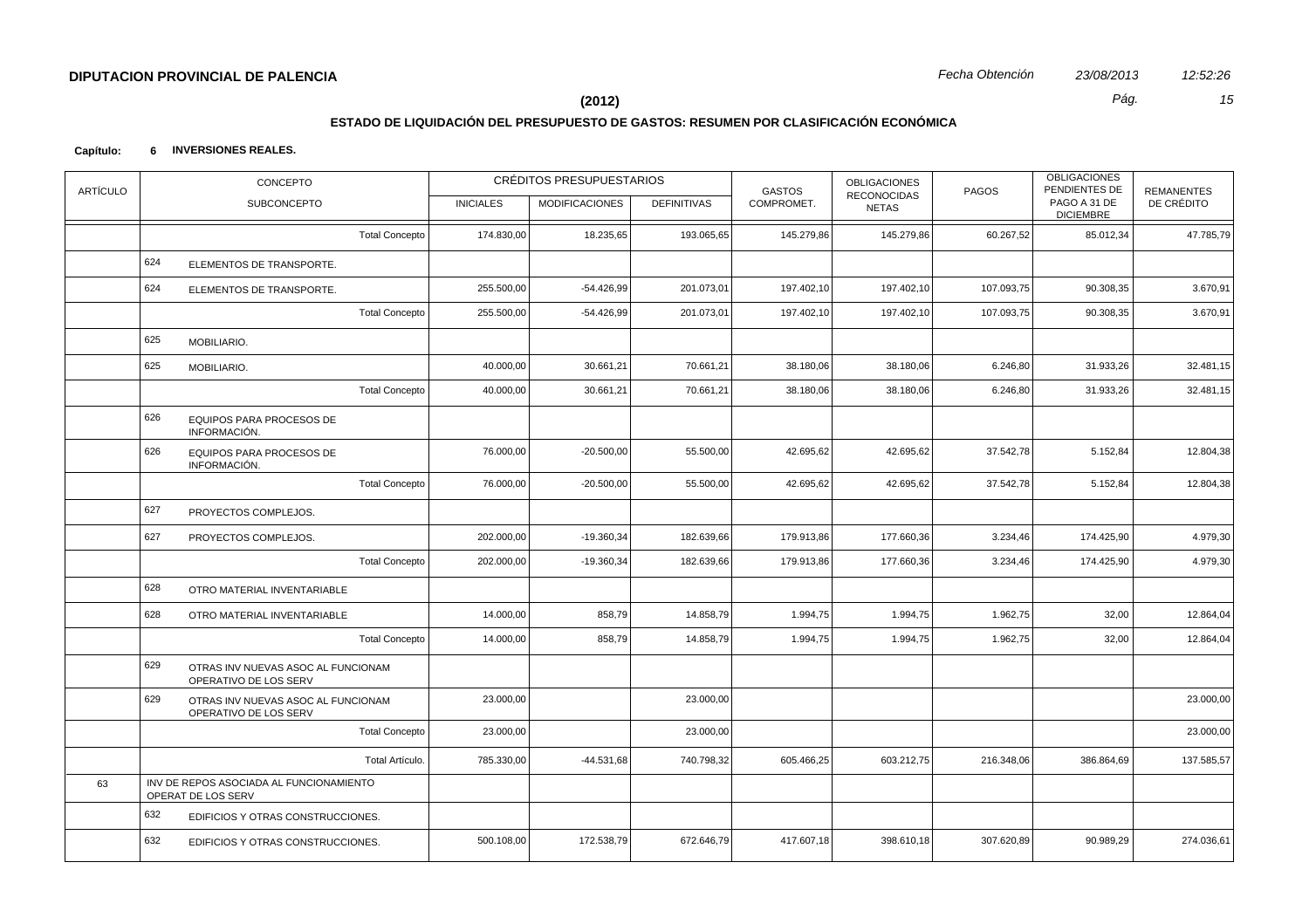# **ESTADO DE LIQUIDACIÓN DEL PRESUPUESTO DE GASTOS: RESUMEN POR CLASIFICACIÓN ECONÓMICA**

| <b>ARTÍCULO</b> | CONCEPTO                                                               |                  | CRÉDITOS PRESUPUESTARIOS |                    | <b>GASTOS</b> | <b>OBLIGACIONES</b><br><b>RECONOCIDAS</b> | PAGOS        | <b>OBLIGACIONES</b><br>PENDIENTES DE | <b>REMANENTES</b> |
|-----------------|------------------------------------------------------------------------|------------------|--------------------------|--------------------|---------------|-------------------------------------------|--------------|--------------------------------------|-------------------|
|                 | <b>SUBCONCEPTO</b>                                                     | <b>INICIALES</b> | <b>MODIFICACIONES</b>    | <b>DEFINITIVAS</b> | COMPROMET.    | <b>NETAS</b>                              |              | PAGO A 31 DE<br><b>DICIEMBRE</b>     | DE CRÉDITO        |
|                 | <b>Total Concepto</b>                                                  | 500.108,00       | 172.538,79               | 672.646,79         | 417.607,18    | 398.610,18                                | 307.620,89   | 90.989,29                            | 274.036,61        |
|                 | Total Artículo.                                                        | 500.108,00       | 172.538,79               | 672.646,79         | 417.607,18    | 398.610,18                                | 307.620,89   | 90.989,29                            | 274.036,61        |
| 64              | <b>GASTOS EN INVERSIONES DE CARÁCTER</b><br>INMATERIAL.                |                  |                          |                    |               |                                           |              |                                      |                   |
|                 | 640<br>GASTOS EN INVERSIONES DE CARÁCTER<br>INMATERIAL.                |                  |                          |                    |               |                                           |              |                                      |                   |
|                 | 64001<br>GASTOS EN INVERSIONES DE CARACTER<br><b>INMATERIAL</b>        |                  | 13.732,73                | 13.732,73          | 13.732,73     | 13.732,73                                 | 13.732,73    |                                      |                   |
|                 | 64002<br>GASTOS EN INVERSIONES DE CARACTER<br><b>INMATERIAL</b>        |                  | 18.457,63                | 18.457,63          | 18.057,20     | 18.057,20                                 | 18.057,20    |                                      | 400,43            |
|                 | <b>Total Concepto</b>                                                  |                  | 32.190,36                | 32.190,36          | 31.789,93     | 31.789,93                                 | 31.789,93    |                                      | 400,43            |
|                 | 641<br><b>GASTOS EN APLICACIONES</b><br>INFORMÁTICAS.                  |                  |                          |                    |               |                                           |              |                                      |                   |
|                 | 641<br><b>GASTOS EN APLICACIONES</b><br>INFORMÁTICAS.                  | 9.000,00         |                          | 9.000,00           | 4.496,27      | 4.496,27                                  | 4.496,27     |                                      | 4.503,73          |
|                 | <b>Total Concepto</b>                                                  | 9.000,00         |                          | 9.000,00           | 4.496,27      | 4.496,27                                  | 4.496,27     |                                      | 4.503,73          |
|                 | Total Artículo.                                                        | 9.000,00         | 32.190,36                | 41.190,36          | 36.286,20     | 36.286,20                                 | 36.286,20    |                                      | 4.904,16          |
| 65              | INVERSIONES GESTIONADAS PARA OTROS ENTES<br>PÚBLICOS.                  |                  |                          |                    |               |                                           |              |                                      |                   |
|                 | 650<br>GASTOS EN INVERSIONES GESTIONADAS<br>PARA OTROS ENTES PÚBLICOS. |                  |                          |                    |               |                                           |              |                                      |                   |
|                 | 65001<br><b>OTRAS</b>                                                  | 7.936.866,57     | 2.203.014,16             | 10.139.880,73      | 2.580.009,05  | 957.624,78                                | 158.467,57   | 799.157,21                           | 9.182.255,95      |
|                 | 65002<br>INVERSIONES GESTIONADAS PARA OTROS<br><b>ENTES PUBLICOS</b>   | 18.000,00        | 64.465,09                | 82.465,09          |               |                                           |              |                                      | 82.465,09         |
|                 | 65003<br>INVERSIONES GESTIONADAS PARA OTROS<br><b>ENTES PUBLICOS</b>   |                  | 689.948,60               | 689.948,60         | 538.882,29    | 538.882,29                                | 538.882,29   |                                      | 151.066,31        |
|                 | 65004<br>INVERSIONES GESTIONADAS PARA OTROS<br><b>ENTES PUBLICOS</b>   |                  | 3.728.698,97             | 3.728.698,97       | 3.592.953,56  | 3.588.717,56                              | 3.588.717,56 |                                      | 139.981,41        |
|                 | 65005<br>INVERSIONES GESTIONADAS PARA OTROS<br><b>ENTES PUBLICOS</b>   |                  | 93.688,77                | 93.688,77          | 9.508,88      | 5.198,88                                  | 5.198,88     |                                      | 88.489,89         |
|                 | 65006<br>INVERSIONES GESTIONADAS PARA OTROS<br><b>ENTES PUBLICOS</b>   |                  | 117.704,58               | 117.704,58         | 35.132,50     | 7.150,00                                  | 7.150,00     |                                      | 110.554,58        |
|                 | 65007<br>INVERSIONES GESTIONADAS PARA OTROS<br><b>ENTES PUBLICOS</b>   |                  | 32.760,00                | 32.760,00          | 32.760,00     |                                           |              |                                      | 32.760,00         |
|                 |                                                                        |                  |                          |                    |               |                                           |              |                                      |                   |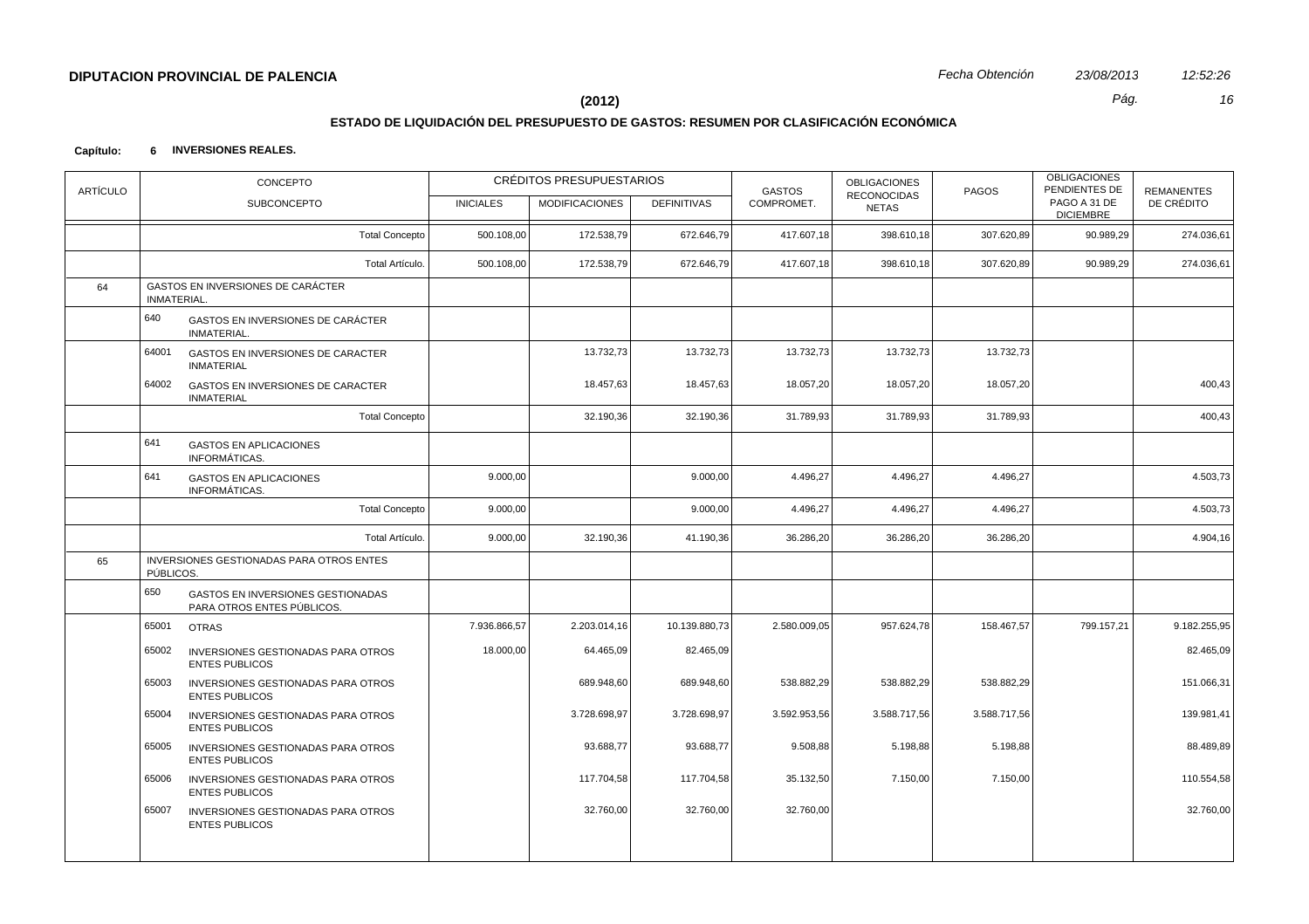# **ESTADO DE LIQUIDACIÓN DEL PRESUPUESTO DE GASTOS: RESUMEN POR CLASIFICACIÓN ECONÓMICA**

| ARTÍCULO | CONCEPTO |                                                             | CRÉDITOS PRESUPUESTARIOS |                       |                    | GASTOS        | <b>OBLIGACIONES</b><br>RECONOCIDAS | PAGOS        | <b>OBLIGACIONES</b><br>PENDIENTES DE | <b>REMANENTES</b> |
|----------|----------|-------------------------------------------------------------|--------------------------|-----------------------|--------------------|---------------|------------------------------------|--------------|--------------------------------------|-------------------|
|          |          | <b>SUBCONCEPTO</b>                                          | <b>INICIALES</b>         | <b>MODIFICACIONES</b> | <b>DEFINITIVAS</b> | COMPROMET.    | NETAS                              |              | PAGO A 31 DE<br><b>DICIEMBRE</b>     | DE CRÉDITO        |
|          | 65008    | INVERSIONES GESTIONADAS PARA OTROS<br><b>ENTES PUBLICOS</b> |                          | 68.822.60             | 68.822,60          | 68.822,60     | 28.275,47                          | 28.275,47    |                                      | 40.547,13         |
|          | 65010    | INVERSIONES GESTIONADAS PARA OTROS<br><b>ENTES PUBLICOS</b> |                          |                       |                    |               |                                    |              |                                      |                   |
|          | 65014    | INVERSIONES GESTIONADAS PARA OTROS<br><b>ENTES PUBLICOS</b> |                          | 55.531,56             | 55.531,56          |               |                                    |              |                                      | 55.531,56         |
|          |          | <b>Total Concepto</b>                                       | 7.954.866.57             | 7.054.634.33          | 15.009.500,90      | 6.858.068.88  | 5.125.848.98                       | 4.326.691.77 | 799.157.21                           | 9.883.651.92      |
|          |          | Total Artículo.                                             | 7.954.866.57             | 7.054.634.33          | 15.009.500,90      | 6.858.068,88  | 5.125.848,98                       | 4.326.691.77 | 799.157,21                           | 9.883.651,92      |
|          |          | <b>Total Capítulo</b>                                       | 16.600.939,60            | 9.238.440,80          | 25.839.380,40      | 10.781.324,66 | 8.961.361,89                       | 7.121.031,15 | 1.840.330,74                         | 16.878.018,51     |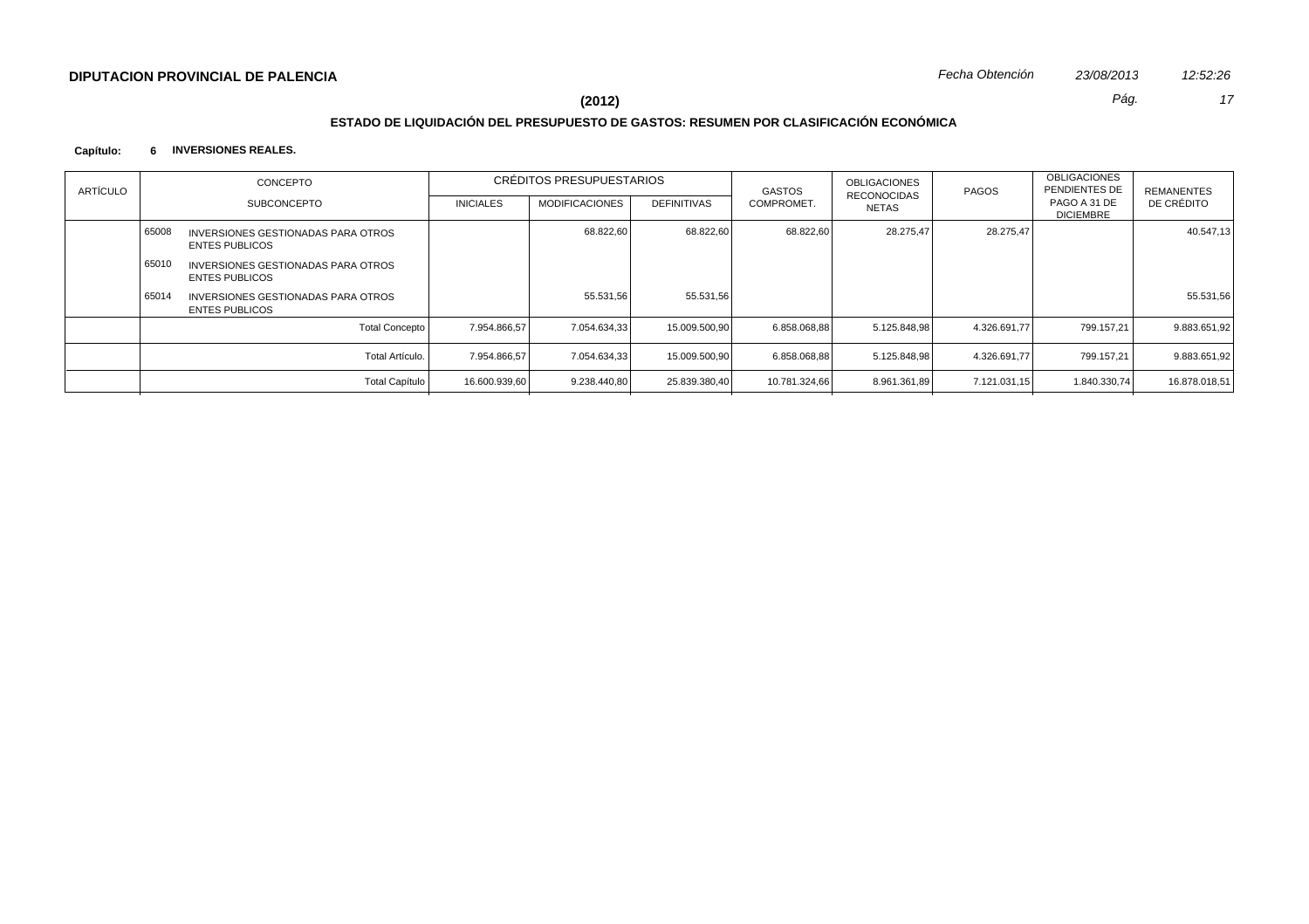# **ESTADO DE LIQUIDACIÓN DEL PRESUPUESTO DE GASTOS: RESUMEN POR CLASIFICACIÓN ECONÓMICA**

## **Capítulo: 7 TRANSFERENCIAS DE CAPITAL.**

| <b>ARTÍCULO</b> | CONCEPTO                                                                  |                  | CRÉDITOS PRESUPUESTARIOS |                    | <b>GASTOS</b> | <b>OBLIGACIONES</b><br><b>RECONOCIDAS</b> | PAGOS        | <b>OBLIGACIONES</b><br>PENDIENTES DE | <b>REMANENTES</b> |
|-----------------|---------------------------------------------------------------------------|------------------|--------------------------|--------------------|---------------|-------------------------------------------|--------------|--------------------------------------|-------------------|
|                 | <b>SUBCONCEPTO</b>                                                        | <b>INICIALES</b> | <b>MODIFICACIONES</b>    | <b>DEFINITIVAS</b> | COMPROMET.    | <b>NETAS</b>                              |              | PAGO A 31 DE<br><b>DICIEMBRE</b>     | DE CRÉDITO        |
| 71              | A ORGANISMOS AUTÓNOMOS DE LA ENTIDAD<br>LOCAL.                            |                  |                          |                    |               |                                           |              |                                      |                   |
|                 | 710<br>A ORGANISMOS AUTONOMOS<br>ADMINISTRATIVOS DE LA ENTIDAD LOCAL      |                  |                          |                    |               |                                           |              |                                      |                   |
|                 | 71001<br>PATRONATO PROVINCIAL DE TURISMO                                  | 133.000,00       |                          | 133.000,00         | 63.922,37     | 63.922,37                                 | 33.939,71    | 29.982,66                            | 69.077,63         |
|                 | <b>Total Concepto</b>                                                     | 133.000,00       |                          | 133.000,00         | 63.922,37     | 63.922,37                                 | 33.939,71    | 29.982,66                            | 69.077,63         |
|                 | Total Artículo.                                                           | 133.000,00       |                          | 133.000,00         | 63.922,37     | 63.922,37                                 | 33.939,71    | 29.982,66                            | 69.077,63         |
| 72              | A LA ADMINISTRACIÓN DEL ESTADO.                                           |                  |                          |                    |               |                                           |              |                                      |                   |
|                 | 723<br>A SOCI MERC ESTAT, ENTID PÚBL EMPR Y<br>OTROS ORGAN PÚBLICOS       |                  |                          |                    |               |                                           |              |                                      |                   |
|                 | 723<br>A SOCI MERC ESTAT, ENTID PÚBL EMPR Y<br>OTROS ORGAN PÚBLICOS       |                  | 404.553,78               | 404.553,78         |               |                                           |              |                                      | 404.553,78        |
|                 | 72302<br><b>COMUNIDAD DE REGANTES</b>                                     |                  | 6.709,63                 | 6.709,63           |               |                                           |              |                                      | 6.709,63          |
|                 | <b>Total Concepto</b>                                                     |                  | 411.263,41               | 411.263,41         |               |                                           |              |                                      | 411.263,41        |
|                 | Total Artículo.                                                           |                  | 411.263,41               | 411.263,41         |               |                                           |              |                                      | 411.263,41        |
| 75              | A COMUNIDADES AUTÓNOMAS.                                                  |                  |                          |                    |               |                                           |              |                                      |                   |
|                 | 753<br>A SOC MERC, ENTID PÚB EMPR Y OTROS<br>ORG PÚB DEPEN DE CC.AA       |                  |                          |                    |               |                                           |              |                                      |                   |
|                 | 75301<br><b>CAMARAS AGRARIAS</b>                                          | 90.000,00        | 7.869,00                 | 97.869,00          | 90.000,00     | 90.000,00                                 |              | 90.000,00                            | 7.869,00          |
|                 | 75390<br>OTRAS SUB A SOC MERC, ENTID PUBLIC<br>EMPR Y OTROS O.P.DEP DE CA |                  | 75.000,00                | 75.000,00          | 75.000,00     |                                           |              |                                      | 75.000,00         |
|                 | <b>Total Concepto</b>                                                     | 90.000,00        | 82.869,00                | 172.869,00         | 165.000,00    | 90.000,00                                 |              | 90.000,00                            | 82.869,00         |
|                 | Total Artículo.                                                           | 90.000,00        | 82.869,00                | 172.869,00         | 165.000,00    | 90.000,00                                 |              | 90.000,00                            | 82.869,00         |
| 76              | A ENTIDADES LOCALES.                                                      |                  |                          |                    |               |                                           |              |                                      |                   |
|                 | 762<br>A AYUNTAMIENTOS.                                                   |                  |                          |                    |               |                                           |              |                                      |                   |
|                 | 76201<br>A AYUNTAMIENTOS                                                  | 879.000,00       | 2.320.372,83             | 3.199.372,83       | 2.914.616,91  | 2.625.158,43                              | 1.905.107,76 | 720.050,67                           | 574.214,40        |
|                 | 76202<br>A AYUNTAMIENTOS                                                  | 66.000,00        | 575.041,87               | 641.041,87         | 636.370,98    | 612.406,98                                | 550.119,37   | 62.287,61                            | 28.634,89         |
|                 | 76203<br>A AYUNTAMIENTOS                                                  |                  | 440.468,00               | 440.468,00         | 440.468,00    | 440.468,00                                | 6.300,00     | 434.168,00                           |                   |
|                 | 76204<br>SUBVENCIONES A AYUNTAMIENTOS                                     | 100.000,00       | 192.807,60               | 292.807,60         | 292.807,60    | 178.547,00                                | 43.840,62    | 134.706,38                           | 114.260,60        |
|                 |                                                                           |                  |                          |                    |               |                                           |              |                                      |                   |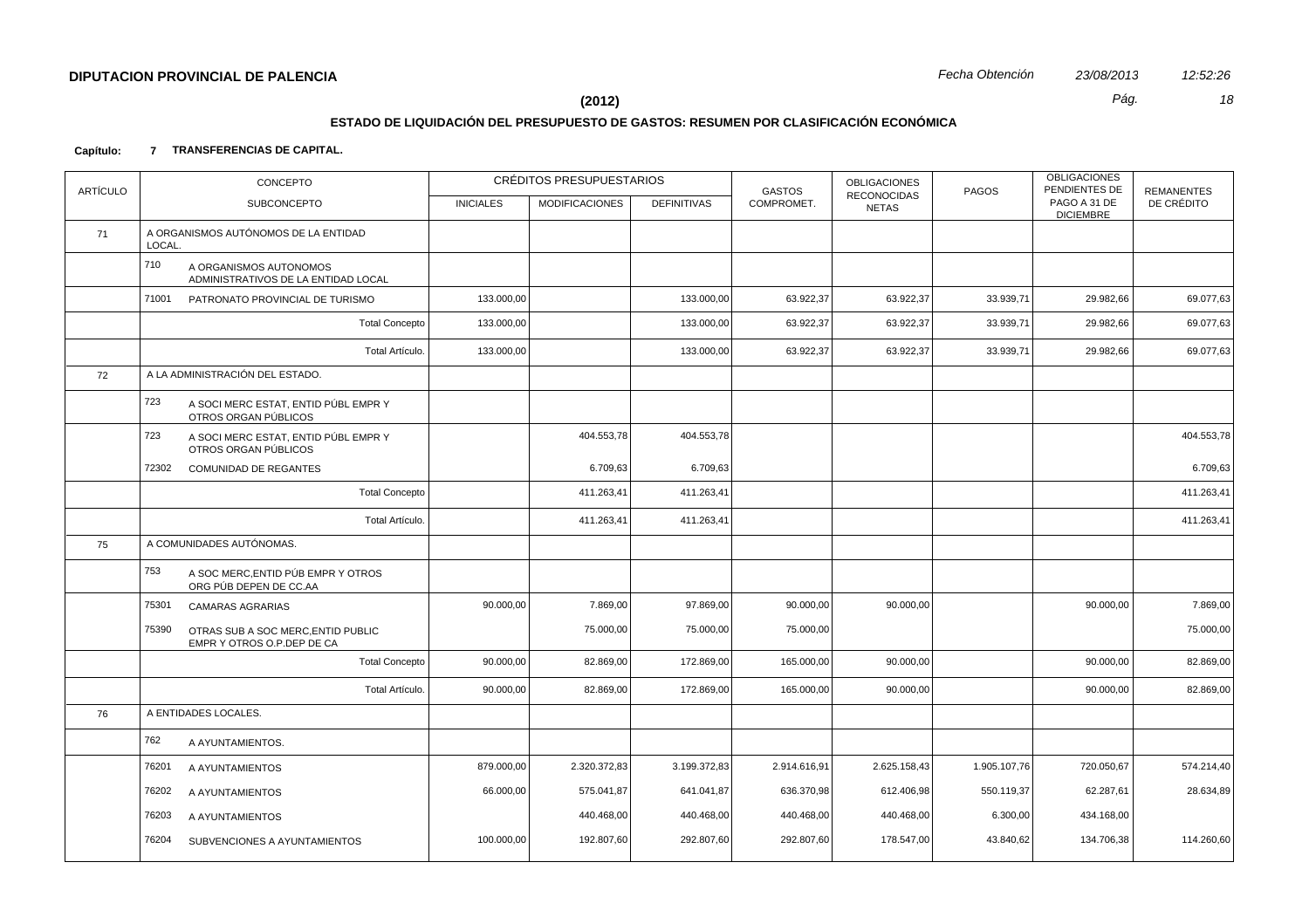# **ESTADO DE LIQUIDACIÓN DEL PRESUPUESTO DE GASTOS: RESUMEN POR CLASIFICACIÓN ECONÓMICA**

## **Capítulo: 7 TRANSFERENCIAS DE CAPITAL.**

| ARTÍCULO | CONCEPTO |                                                                 | CRÉDITOS PRESUPUESTARIOS |                       |                    | <b>GASTOS</b> | <b>OBLIGACIONES</b>                | PAGOS        | <b>OBLIGACIONES</b><br>PENDIENTES DE | <b>REMANENTES</b> |
|----------|----------|-----------------------------------------------------------------|--------------------------|-----------------------|--------------------|---------------|------------------------------------|--------------|--------------------------------------|-------------------|
|          |          | <b>SUBCONCEPTO</b>                                              | <b>INICIALES</b>         | <b>MODIFICACIONES</b> | <b>DEFINITIVAS</b> | COMPROMET.    | <b>RECONOCIDAS</b><br><b>NETAS</b> |              | PAGO A 31 DE<br><b>DICIEMBRE</b>     | DE CRÉDITO        |
|          | 76205    | <b>AYUNTAMIENTOS</b>                                            |                          | 162.648,13            | 162.648,13         | 162.208,65    | 70.071,53                          | 70.071,53    |                                      | 92.576,60         |
|          | 76206    | <b>AYUNTAMIENTOS</b>                                            |                          | 151.499,50            | 151.499,50         | 125.691,67    | 49.785,42                          | 49.785,42    |                                      | 101.714,08        |
|          |          | <b>Total Concepto</b>                                           | 1.045.000,00             | 3.842.837,93          | 4.887.837,93       | 4.572.163,81  | 3.976.437,36                       | 2.625.224,70 | 1.351.212,66                         | 911.400,57        |
|          | 768      | A ENTIDADES LOCALES MENORES.                                    |                          |                       |                    |               |                                    |              |                                      |                   |
|          | 76801    | SUBV. ENTIDADES LOCALES MENORES                                 |                          | 5.636,00              | 5.636,00           |               |                                    |              |                                      | 5.636,00          |
|          |          | <b>Total Concepto</b>                                           |                          | 5.636,00              | 5.636,00           |               |                                    |              |                                      | 5.636,00          |
|          |          | Total Artículo.                                                 | 1.045.000,00             | 3.848.473,93          | 4.893.473,93       | 4.572.163,81  | 3.976.437,36                       | 2.625.224,70 | 1.351.212,66                         | 917.036,57        |
| 77       |          | A EMPRESAS PRIVADAS.                                            |                          |                       |                    |               |                                    |              |                                      |                   |
|          | 770      | A EMPRESAS PRIVADAS                                             |                          |                       |                    |               |                                    |              |                                      |                   |
|          | 77001    | A EMPRESAS PRIVADAS                                             | 535.000,00               | 394.183,33            | 929.183,33         | 599.669,52    | 441.421,12                         | 319.716,28   | 121.704,84                           | 487.762,21        |
|          |          | <b>Total Concepto</b>                                           | 535.000,00               | 394.183,33            | 929.183,33         | 599.669,52    | 441.421,12                         | 319.716,28   | 121.704,84                           | 487.762,21        |
|          |          | Total Artículo.                                                 | 535.000,00               | 394.183,33            | 929.183,33         | 599.669,52    | 441.421,12                         | 319.716,28   | 121.704,84                           | 487.762,21        |
| 78       |          | A FAMILIAS E INSTITUCIONES SIN FINES DE LUCRO.                  |                          |                       |                    |               |                                    |              |                                      |                   |
|          | 789      | TRANSFERENCIAS DE CAPITAL A<br>INSTITUCIONES SIN FINES DE LUCRO |                          |                       |                    |               |                                    |              |                                      |                   |
|          | 78901    | TRANSFERENCIAS DE CAPITAL A<br>INSTITUCIONES SIN FINES DE LUCRO | 399.500,00               | 41.490,00             | 440.990,00         | 409.624,98    | 408.975,49                         | 282.600,51   | 126.374,98                           | 32.014,51         |
|          | 78902    | TRANSFERENCIAS DE CAPITAL A<br>INSTITUCIONES SIN FINES DE LUCRO | 60.100,00                | 5.100,00              | 65.200,00          | 65.100,00     | 57.550,00                          | 52.550,00    | 5.000,00                             | 7.650,00          |
|          | 78904    | TRANSFERENCIAS A INSTITUCIONES SIN<br>FINES DE LUCRO            | 129.000,00               | $-51.040,00$          | 77.960,00          | 38.460,00     | 19.954,15                          | 6.460,00     | 13.494,15                            | 58.005,85         |
|          |          | <b>Total Concepto</b>                                           | 588.600,00               | $-4.450,00$           | 584.150,00         | 513.184,98    | 486.479,64                         | 341.610,51   | 144.869,13                           | 97.670,36         |
|          |          | Total Artículo.                                                 | 588.600,00               | $-4.450,00$           | 584.150,00         | 513.184,98    | 486.479,64                         | 341.610,51   | 144.869,13                           | 97.670,36         |
|          |          | <b>Total Capítulo</b>                                           | 2.391.600,00             | 4.732.339,67          | 7.123.939,67       | 5.913.940,68  | 5.058.260,49                       | 3.320.491,20 | 1.737.769.29                         | 2.065.679,18      |
|          |          |                                                                 |                          |                       |                    |               |                                    |              |                                      |                   |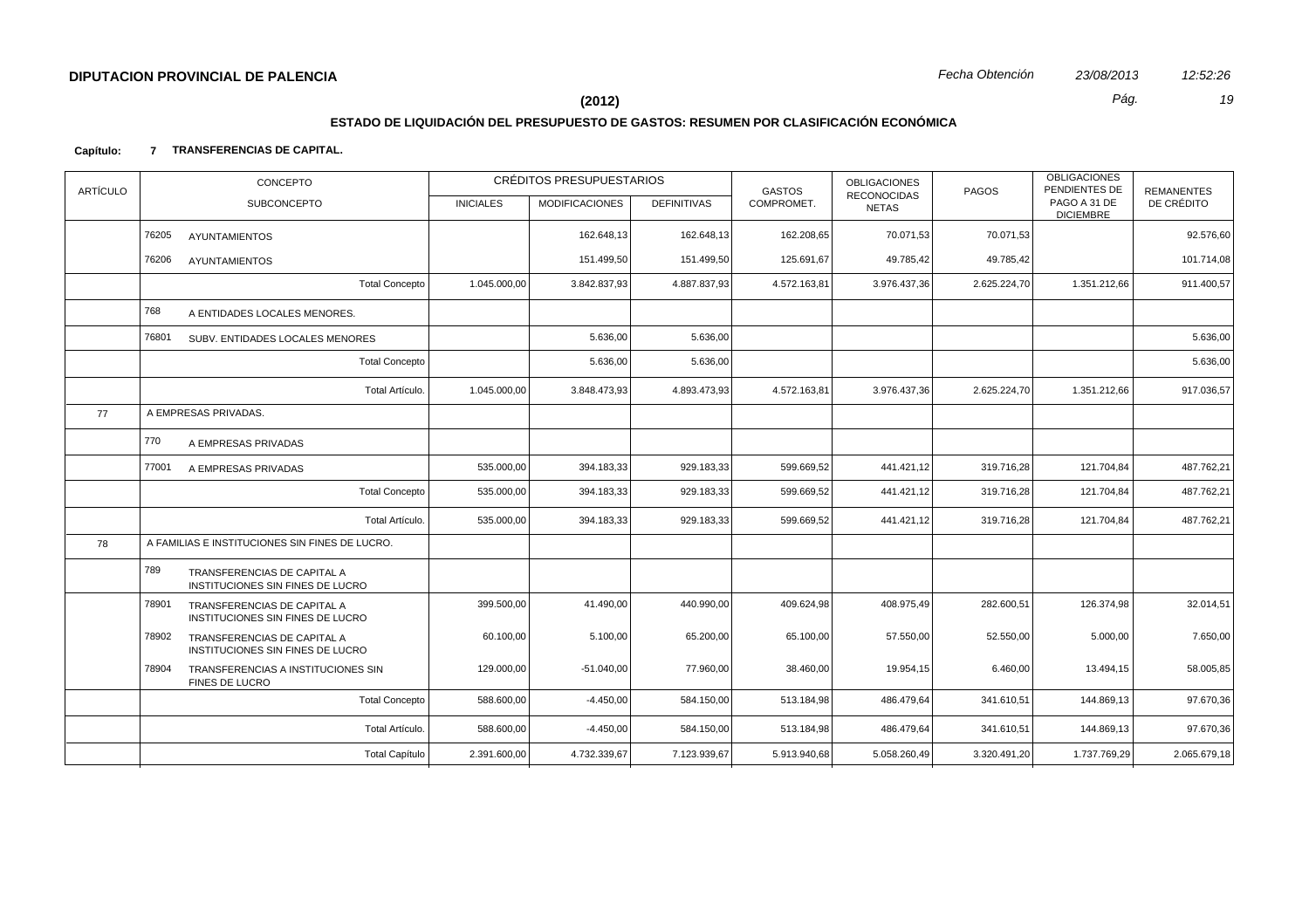# **ESTADO DE LIQUIDACIÓN DEL PRESUPUESTO DE GASTOS: RESUMEN POR CLASIFICACIÓN ECONÓMICA**

## **Capítulo: 8 ACTIVOS FINANCIEROS.**

| <b>ARTÍCULO</b> | CONCEPTO                                                    |                       |                  | CRÉDITOS PRESUPUESTARIOS |                    | GASTOS     | OBLIGACIONES                | PAGOS     | <b>OBLIGACIONES</b><br>PENDIENTES DE | REMANENTES |
|-----------------|-------------------------------------------------------------|-----------------------|------------------|--------------------------|--------------------|------------|-----------------------------|-----------|--------------------------------------|------------|
|                 | SUBCONCEPTO                                                 |                       | <b>INICIALES</b> | <b>MODIFICACIONES</b>    | <b>DEFINITIVAS</b> | COMPROMET. | RECONOCIDAS<br><b>NETAS</b> |           | PAGO A 31 DE<br><b>DICIEMBRE</b>     | DE CRÉDITO |
| 82              | CONCESIÓN PRÉSTAMOS AL SECTOR PÚBLICO.                      |                       |                  |                          |                    |            |                             |           |                                      |            |
|                 | 821<br>PRÉSTAMOS A LARGO PLAZO.                             |                       |                  |                          |                    |            |                             |           |                                      |            |
|                 | 821<br>PRÉSTAMOS A LARGO PLAZO.                             |                       | 389.426,70       | 350.000,00               | 739.426,70         | 713.786,16 | 142.292,32                  | 786,16    | 141.506,16                           | 597.134,38 |
|                 |                                                             | <b>Total Concepto</b> | 389.426,70       | 350.000,00               | 739.426,70         | 713.786,16 | 142.292,32                  | 786,16    | 141.506,16                           | 597.134,38 |
|                 |                                                             | Total Artículo.       | 389.426,70       | 350.000,00               | 739.426,70         | 713.786,16 | 142.292,32                  | 786,16    | 141.506,16                           | 597.134,38 |
| 83              | CONCESIÓN DE PRÉSTAMOS FUERA DEL SECTOR<br>PÚBLICO.         |                       |                  |                          |                    |            |                             |           |                                      |            |
|                 | 831<br>PRÉSTAMOS A LARGO PLAZO.<br>DESARROLLO POR SECTORES. |                       |                  |                          |                    |            |                             |           |                                      |            |
|                 | 83100<br>PRESTAMOS A MEDIO Y LARGO PLAZO                    |                       | 100.000,00       |                          | 100.000,00         | 66.000,00  | 66.000,00                   | 66.000,00 |                                      | 34.000,00  |
|                 |                                                             | <b>Total Concepto</b> | 100.000,00       |                          | 100.000,00         | 66.000,00  | 66.000,00                   | 66.000,00 |                                      | 34.000,00  |
|                 |                                                             | Total Artículo.       | 100.000,00       |                          | 100.000,00         | 66.000,00  | 66.000,00                   | 66.000,00 |                                      | 34.000,00  |
|                 |                                                             | <b>Total Capítulo</b> | 489.426,70       | 350.000,00               | 839.426,70         | 779.786,16 | 208.292,32                  | 66.786,16 | 141.506,16                           | 631.134,38 |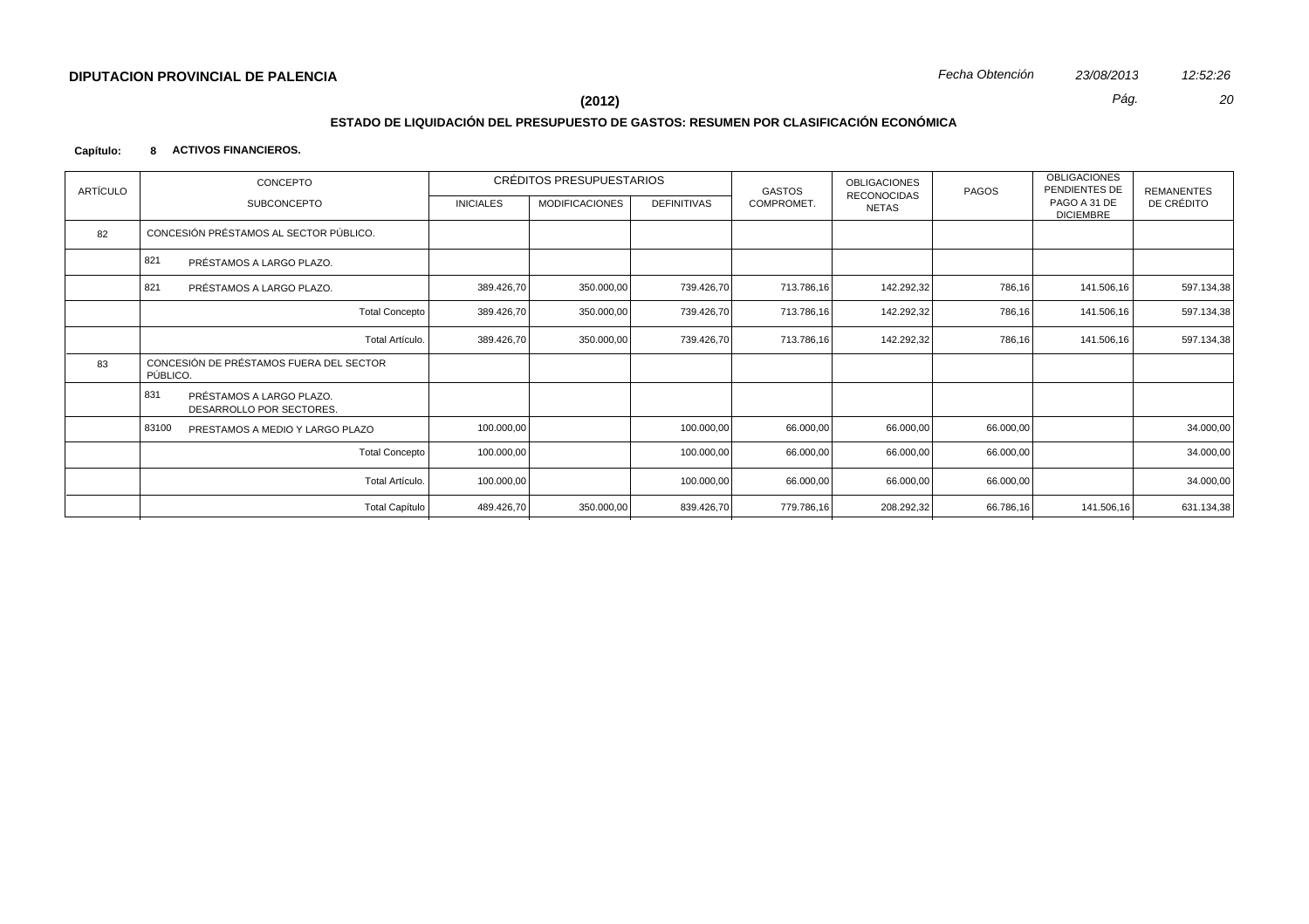# **ESTADO DE LIQUIDACIÓN DEL PRESUPUESTO DE GASTOS: RESUMEN POR CLASIFICACIÓN ECONÓMICA**

## **Capítulo: 9 PASIVOS FINANCIEROS.**

| ARTÍCULO | CONCEPTO                                                             | CRÉDITOS PRESUPUESTARIOS |                       |                    | GASTOS        | OBLIGACIONES<br><b>RECONOCIDAS</b> | PAGOS         | <b>OBLIGACIONES</b><br>PENDIENTES DE | REMANENTES    |
|----------|----------------------------------------------------------------------|--------------------------|-----------------------|--------------------|---------------|------------------------------------|---------------|--------------------------------------|---------------|
|          | <b>SUBCONCEPTO</b>                                                   | <b>INICIALES</b>         | <b>MODIFICACIONES</b> | <b>DEFINITIVAS</b> | COMPROMET.    | NETAS                              |               | PAGO A 31 DE<br><b>DICIEMBRE</b>     | DE CRÉDITO    |
| 91       | AMORTIZACIÓN DE PRÉSTAMOS Y DE<br>OPERACIONES EN EUROS.              |                          |                       |                    |               |                                    |               |                                      |               |
|          | 913<br>AMORT DE PRÉST A L/P DE ENTES DE<br>FUERA DEL SECTOR PÚBLICO. |                          |                       |                    |               |                                    |               |                                      |               |
|          | 913<br>AMORT DE PRÉST A L/P DE ENTES DE<br>FUERA DEL SECTOR PÚBLICO. | 6.505.188,57             | 11.040,04             | 6.516.228.61       | 6.516.228.61  | 6.516.228.61                       | 6.224.536.62  | 291.691,99                           |               |
|          | <b>Total Concepto</b>                                                | 6.505.188,57             | 11.040,04             | 6.516.228,61       | 6.516.228,61  | 6.516.228,61                       | 6.224.536.62  | 291.691,99                           |               |
|          | Total Artículo.                                                      | 6.505.188,57             | 11.040.04             | 6.516.228,61       | 6.516.228,61  | 6.516.228,61                       | 6.224.536,62  | 291.691,99                           |               |
|          | <b>Total Capítulo</b>                                                | 6.505.188,57             | 11.040.04             | 6.516.228,61       | 6.516.228.61  | 6.516.228.61                       | 6.224.536.62  | 291.691,99                           |               |
|          | Total                                                                | 66.563.512,38            | 15.624.208,64         | 82.187.721,02      | 60.190.529,01 | 56.745.261,87                      | 48.672.582,48 | 8.072.679,39                         | 25.442.459,15 |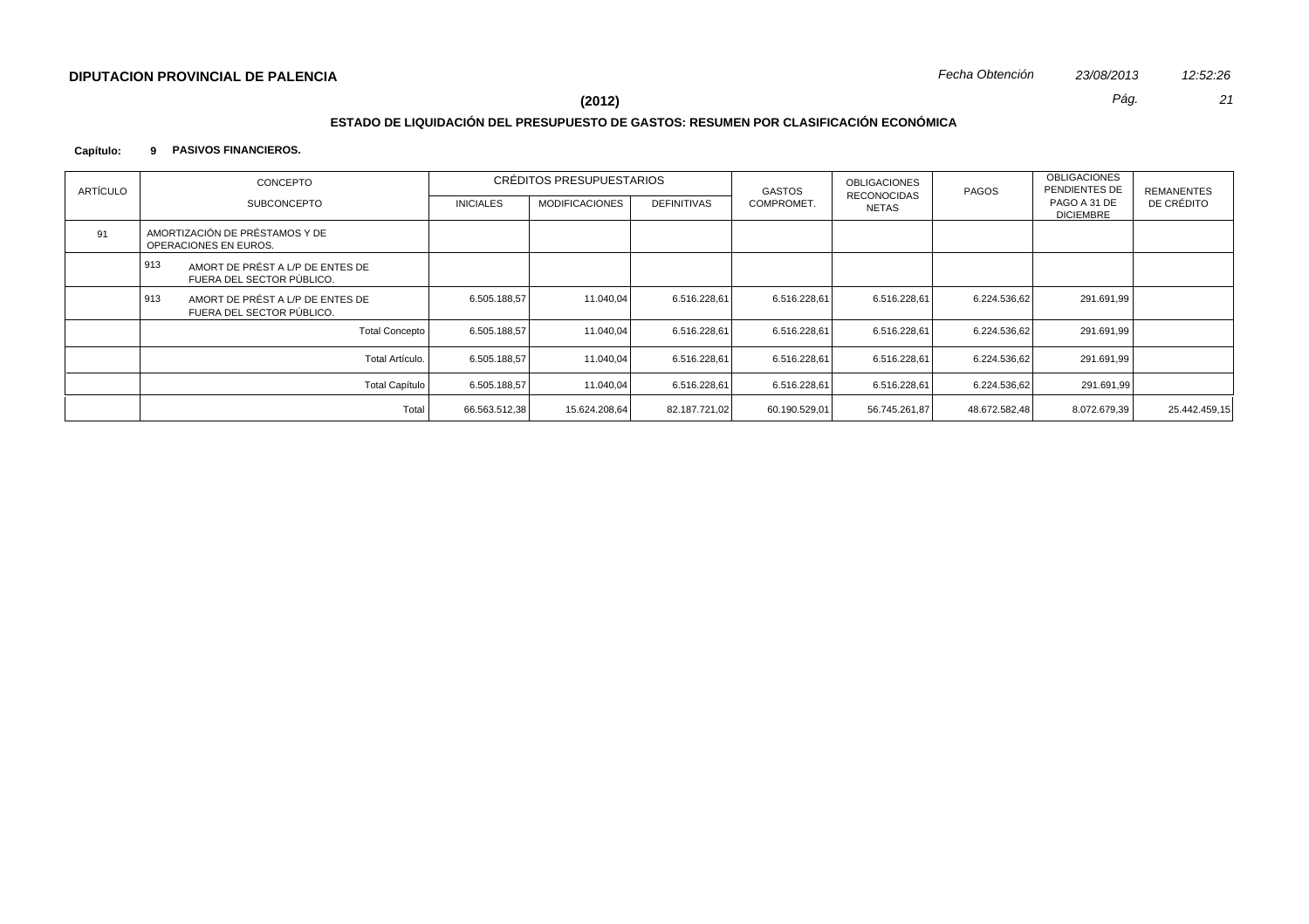# **ESTADO DE LIQUIDACIÓN DEL PRESUPUESTO DE GASTOS: RESUMEN POR CLASIFICACIÓN PROGRAMA**

## **Área de Gasto : 0 DEUDA PÚBLICA.**

| <b>POLÍTICA</b> | GRUP. PROG.                   | CRÉDITOS PRESUPUESTARIOS |                       |                    | GASTOS       | OBLIGACIONES<br><b>RECONOCIDAS</b> | PAGOS        | <b>OBLIGACIONES</b><br>PENDIENTES DE | REMANENTES |
|-----------------|-------------------------------|--------------------------|-----------------------|--------------------|--------------|------------------------------------|--------------|--------------------------------------|------------|
|                 | <b>SUBPROGRAMA</b>            | <b>INICIALES</b>         | <b>MODIFICACIONES</b> | <b>DEFINITIVAS</b> | COMPROMET.   | NETAS                              |              | PAGO A 31 DE<br><b>DICIEMBRE</b>     | DE CRÉDITO |
| 01              | DEUDA PÚBLICA.                |                          |                       |                    |              |                                    |              |                                      |            |
|                 | 011<br>DEUDA PÚBLICA.         |                          |                       |                    |              |                                    |              |                                      |            |
|                 | 01100<br><b>DEUDA PUBLICA</b> | 7.625.019,01             | $-125.525,90$         | 7.499.493.11       | 7.252.732.47 | 7.252.732.47                       | 6.921.571.37 | 331.161,10                           | 246.760,64 |
|                 | Total Gr. Progra              | 7.625.019,01             | $-125.525,90$         | 7.499.493,11       | 7.252.732.47 | 7.252.732.47                       | 6.921.571.37 | 331.161,10                           | 246.760,64 |
|                 | <b>Total Política</b>         | 7.625.019,01             | $-125.525.90$         | 7.499.493,11       | 7.252.732,47 | 7.252.732,47                       | 6.921.571,37 | 331.161,10                           | 246.760,64 |
|                 | Total Área de Gasto           | 7.625.019,01             | -125.525,90           | 7.499.493.11       | 7.252.732.47 | 7.252.732.47                       | 6.921.571.37 | 331.161,10                           | 246.760,64 |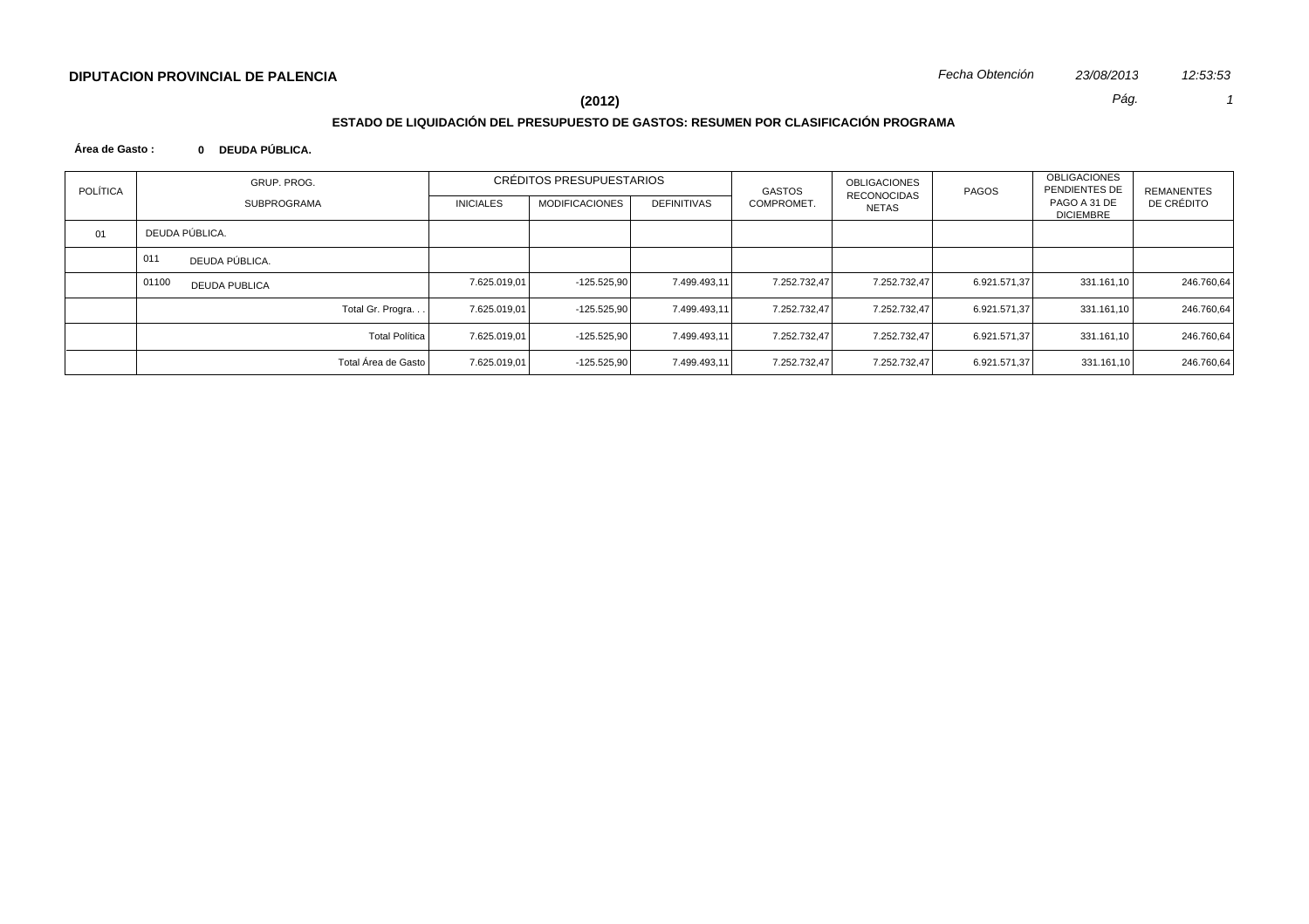# **ESTADO DE LIQUIDACIÓN DEL PRESUPUESTO DE GASTOS: RESUMEN POR CLASIFICACIÓN PROGRAMA**

| <b>POLÍTICA</b> |       | GRUP. PROG.                                                   |                  | CRÉDITOS PRESUPUESTARIOS |                    | <b>GASTOS</b> | <b>OBLIGACIONES</b><br><b>RECONOCIDAS</b> | <b>PAGOS</b> | <b>OBLIGACIONES</b><br>PENDIENTES DE | <b>REMANENTES</b> |
|-----------------|-------|---------------------------------------------------------------|------------------|--------------------------|--------------------|---------------|-------------------------------------------|--------------|--------------------------------------|-------------------|
|                 |       | <b>SUBPROGRAMA</b>                                            | <b>INICIALES</b> | <b>MODIFICACIONES</b>    | <b>DEFINITIVAS</b> | COMPROMET.    | <b>NETAS</b>                              |              | PAGO A 31 DE<br><b>DICIEMBRE</b>     | DE CRÉDITO        |
| 13              |       | SEGURIDAD Y MOVILIDAD CIUDADANA.                              |                  |                          |                    |               |                                           |              |                                      |                   |
|                 | 130   | ADMINISTRACIÓN GENERAL DE LA<br>SEGURIDAD Y PROTECCIÓN CIVIL. |                  |                          |                    |               |                                           |              |                                      |                   |
|                 | 13001 | PROGRAMA COLABORACION CASAS<br><b>CUARTEL</b>                 | 160.000,00       |                          | 160.000,00         | 79.854,11     | 79.854,11                                 |              | 79.854,11                            | 80.145,89         |
|                 | 13002 | SEGURIDAD PALACIO PROVINCIAL                                  | 166.497,40       |                          | 166.497,40         | 161.542,36    | 161.542,36                                | 147.854,25   | 13.688,11                            | 4.955,04          |
|                 | 13004 | SEGURIDAD RECAUDACION                                         | 3.846,00         |                          | 3.846,00           |               |                                           |              |                                      | 3.846,00          |
|                 | 13005 | SEGURIDAD RESIDENCIA SAN TELMO                                | 62.570,00        | $-2.597,38$              | 59.972,62          | 59.972,62     | 55.356,13                                 | 50.231,34    | 5.124,79                             | 4.616,49          |
|                 | 13006 | SEGURIDAD EDIFICIO ABILIO CALDERON                            | 46.800,00        |                          | 46.800,00          | 44.473,85     | 44.473,85                                 | 37.169,23    | 7.304,62                             | 2.326,15          |
|                 | 13007 | SEGURIDAD E.C. CINE AMOR                                      | 500,00           |                          | 500,00             |               |                                           |              |                                      | 500,00            |
|                 | 13008 | SEGURIDAD VILLAS ROMANAS                                      | 4.500,00         |                          | 4.500,00           | 700,51        | 700,51                                    | 700,51       |                                      | 3.799,49          |
|                 |       | Total Gr. Progra.                                             | 444.713,40       | $-2.597,38$              | 442.116,02         | 346.543,45    | 341.926,96                                | 235.955,33   | 105.971,63                           | 100.189,06        |
|                 | 134   | PROTECCIÓN CIVIL.                                             |                  |                          |                    |               |                                           |              |                                      |                   |
|                 | 13401 | PROTECCION CIVIL                                              | 2.850,00         |                          | 2.850,00           | 2.569,33      | 2.569,33                                  | 715,00       | 1.854,33                             | 280,67            |
|                 |       | Total Gr. Progra.                                             | 2.850,00         |                          | 2.850,00           | 2.569,33      | 2.569,33                                  | 715,00       | 1.854,33                             | 280,67            |
|                 | 135   | SERVICIO DE EXTINCIÓN DE INCENDIOS.                           |                  |                          |                    |               |                                           |              |                                      |                   |
|                 | 13500 | PROGRAMA EXTINCION DE INCENDIOS                               | 757.995,00       | 111.095,65               | 869.090,65         | 853.495,52    | 844.738,18                                | 450.719,61   | 394.018,57                           | 24.352,47         |
|                 |       | Total Gr. Progra.                                             | 757.995,00       | 111.095,65               | 869.090,65         | 853.495,52    | 844.738,18                                | 450.719,61   | 394.018,57                           | 24.352,47         |
|                 |       | <b>Total Política</b>                                         | 1.205.558,40     | 108.498,27               | 1.314.056,67       | 1.202.608,30  | 1.189.234,47                              | 687.389,94   | 501.844,53                           | 124.822,20        |
| 15              |       | VIVIENDA Y URBANISMO.                                         |                  |                          |                    |               |                                           |              |                                      |                   |
|                 | 150   | ADMINISTRACIÓN GENERAL DE VIVIENDA Y<br>URBANISMO.            |                  |                          |                    |               |                                           |              |                                      |                   |
|                 | 15007 | ADQUISICON TERRENOS                                           |                  | 46.500,00                | 46.500,00          | 46.500,00     | 46.500,00                                 | 46.500,00    |                                      |                   |
|                 |       | Total Gr. Progra.                                             |                  | 46.500,00                | 46.500,00          | 46.500,00     | 46.500,00                                 | 46.500,00    |                                      |                   |
|                 | 151   | <b>URBANISMO</b>                                              |                  |                          |                    |               |                                           |              |                                      |                   |
|                 | 15100 | DEPARTAMENTO DE ARQUITECTURA E<br><b>INDUSTRIA</b>            | 324.691,00       | $-2.000,00$              | 322.691,00         | 259.196,00    | 259.196,00                                | 259.196,00   |                                      | 63.495,00         |
|                 | 15101 | OTRAS OBRAS E INVERSIONES<br><b>MUNICIPALES</b>               | 300.000,00       | 366.240,20               | 666.240,20         | 660.095,49    | 648.913,76                                | 172.540,62   | 476.373,14                           | 17.326,44         |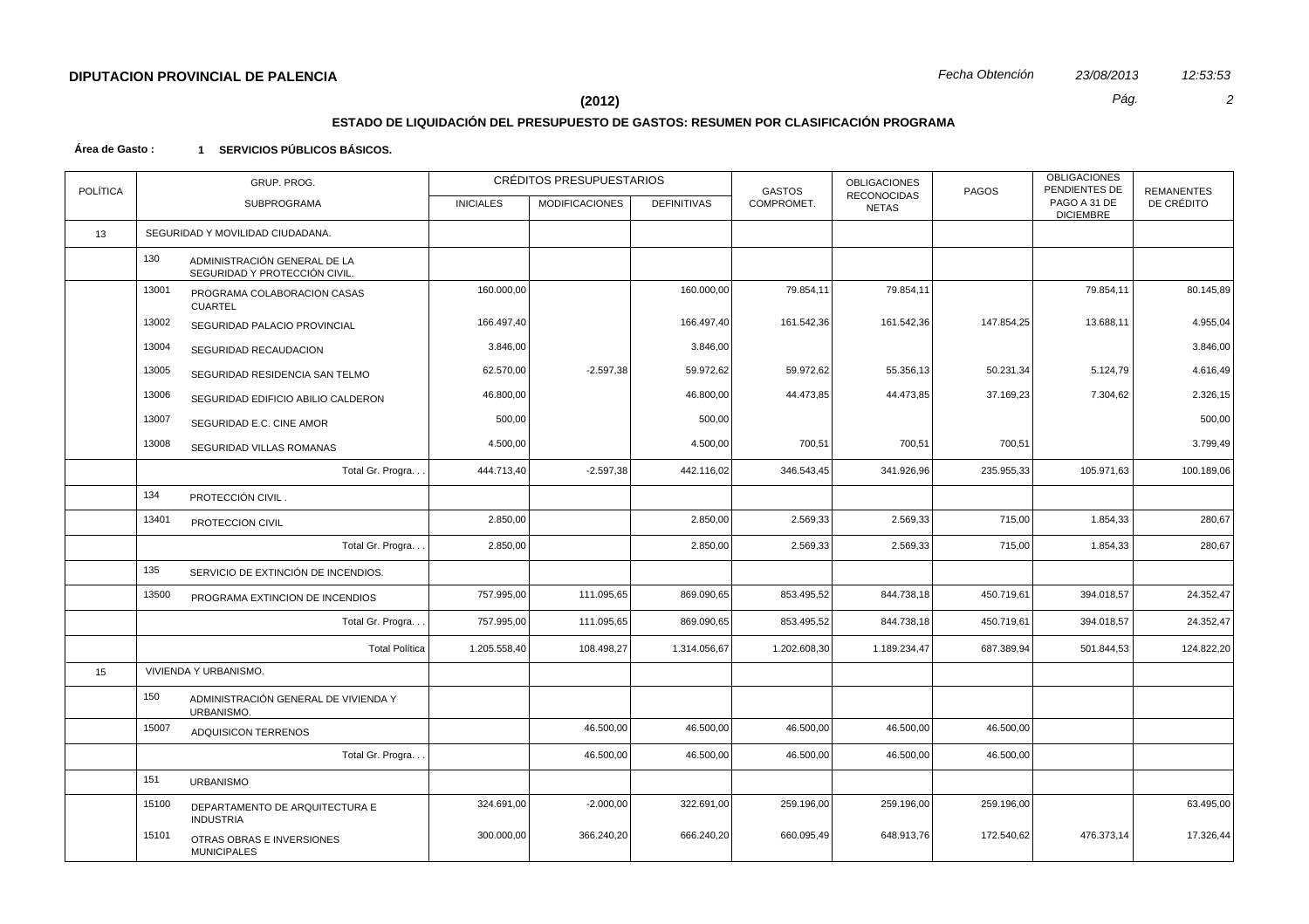# **ESTADO DE LIQUIDACIÓN DEL PRESUPUESTO DE GASTOS: RESUMEN POR CLASIFICACIÓN PROGRAMA**

| <b>POLÍTICA</b> | GRUP. PROG. |                                                         |                  | CRÉDITOS PRESUPUESTARIOS |                    | <b>GASTOS</b> | <b>OBLIGACIONES</b>                | <b>PAGOS</b> | <b>OBLIGACIONES</b><br>PENDIENTES DE | <b>REMANENTES</b> |
|-----------------|-------------|---------------------------------------------------------|------------------|--------------------------|--------------------|---------------|------------------------------------|--------------|--------------------------------------|-------------------|
|                 |             | <b>SUBPROGRAMA</b>                                      | <b>INICIALES</b> | <b>MODIFICACIONES</b>    | <b>DEFINITIVAS</b> | COMPROMET.    | <b>RECONOCIDAS</b><br><b>NETAS</b> |              | PAGO A 31 DE<br><b>DICIEMBRE</b>     | DE CRÉDITO        |
|                 | 15102       | MOBILIARIO URBANO                                       | 60.000,00        |                          | 60.000,00          | 59.985,37     | 59.985,37                          |              | 59.985,37                            | 14,63             |
|                 | 15103       | PLANEAMIENTO URBANISTICO                                | 170.000,00       | 502.418,87               | 672.418,87         | 645.964,50    | 84.177,94                          | 84.177,94    |                                      | 588.240,93        |
|                 | 15104       | <b>URBANIZACION TERRENOS</b>                            |                  | 434.168,00               | 434.168,00         | 434.168,00    | 434.168,00                         |              | 434.168,00                           |                   |
|                 | 15105       | EDIFICIO LA CASONA EN CERVERA DE<br>PISUERGA            | 20.700,00        | 8.000,00                 | 28.700,00          | 32.890,06     | 32.890,06                          | 31.181,93    | 1.708,13                             | $-4.190,06$       |
|                 | 15107       | OTROS INMUEBLES DIPUTACION                              | 9.000,00         | 11.000,00                | 20.000,00          | 10.588,49     | 10.588,49                          | 10.567,74    | 20,75                                | 9.411,51          |
|                 |             | Total Gr. Progra                                        | 884.391,00       | 1.319.827,07             | 2.204.218,07       | 2.102.887,91  | 1.529.919,62                       | 557.664,23   | 972.255,39                           | 674.298,45        |
|                 |             | <b>Total Política</b>                                   | 884.391,00       | 1.366.327,07             | 2.250.718,07       | 2.149.387,91  | 1.576.419,62                       | 604.164,23   | 972.255,39                           | 674.298,45        |
| 16              |             | <b>BIENESTAR COMUNITARIO.</b>                           |                  |                          |                    |               |                                    |              |                                      |                   |
|                 | 161         | SANEAMIENTO, ABASTECIMIENTO Y<br>DISTRIBUCIÓN DE AGUAS. |                  |                          |                    |               |                                    |              |                                      |                   |
|                 | 16100       | PLAN SEQUIA                                             | 22.500,00        | 54.043,00                | 76.543,00          | 61.532,19     | 61.532,19                          | 58.292,19    | 3.240,00                             | 15.010,81         |
|                 | 16101       | MEJORAS CICLO HIDRAULICO                                | 87.000,00        | 37.000,00                | 124.000,00         | 121.271,15    | 121.271,15                         | 69.368,21    | 51.902,94                            | 2.728,85          |
|                 |             | Total Gr. Progra                                        | 109.500,00       | 91.043,00                | 200.543,00         | 182.803,34    | 182.803,34                         | 127.660,40   | 55.142,94                            | 17.739,66         |
|                 | 162         | RECOGIDA, ELIMINACIÓN Y TRATAMIENTO<br>DE RESIDUOS.     |                  |                          |                    |               |                                    |              |                                      |                   |
|                 | 16200       | CONSORCIO TRATAMIENTO RESIDUOS                          | 1.722.064,08     | 55.000,00                | 1.777.064,08       | 1.700.738,00  | 1.700.738,00                       | 1.440.733,85 | 260.004,15                           | 76.326,08         |
|                 |             | Total Gr. Progra                                        | 1.722.064,08     | 55.000,00                | 1.777.064,08       | 1.700.738,00  | 1.700.738,00                       | 1.440.733,85 | 260.004,15                           | 76.326,08         |
|                 | 166         | ASISTENCIA A MUNICIPIOS                                 |                  |                          |                    |               |                                    |              |                                      |                   |
|                 | 16600       | DEPARTAMENTO DE ASISTENCIA A<br><b>MUNICIPIOS</b>       | 865.382,31       | 354.915,73               | 1.220.298,04       | 1.157.712,52  | 586.218,68                         | 442.702,01   | 143.516,67                           | 634.079,36        |
|                 | 16601       | PROGRAMA SUSTITUCION SECRETARIOS<br>AYTOS.              | 36.000,00        | $-500,00$                | 35.500,00          | 33.692,34     | 33.692,34                          | 33.692,34    |                                      | 1.807,66          |
|                 | 16602       | PLAN INFORMATICO PROVINCIAL                             | 74.000,00        |                          | 74.000,00          | 68.463,56     | 68.463,56                          | 68.463,56    |                                      | 5.536,44          |
|                 | 16603       | CURSOS DE FORMACION PERSONAL<br>AYTOS.                  | 3.500,00         |                          | 3.500,00           | 1.316,99      | 1.316,99                           | 1.316,99     |                                      | 2.183,01          |
|                 | 16604       | ASISTENCIA A MUNICIPIOS<br>DESCENTRALIZADA              | 1.425,00         |                          | 1.425,00           |               |                                    |              |                                      | 1.425,00          |
|                 | 16605       | <b>ESCUELA DE ALCALDES</b>                              | 13.000,00        | $-3.500,00$              | 9.500,00           | 3.371,68      | 3.371,68                           |              | 3.371,68                             | 6.128,32          |
|                 |             | Total Gr. Progra                                        | 993.307,31       | 350.915,73               | 1.344.223,04       | 1.264.557,09  | 693.063,25                         | 546.174,90   | 146.888,35                           | 651.159,79        |
|                 |             |                                                         |                  |                          |                    |               |                                    |              |                                      |                   |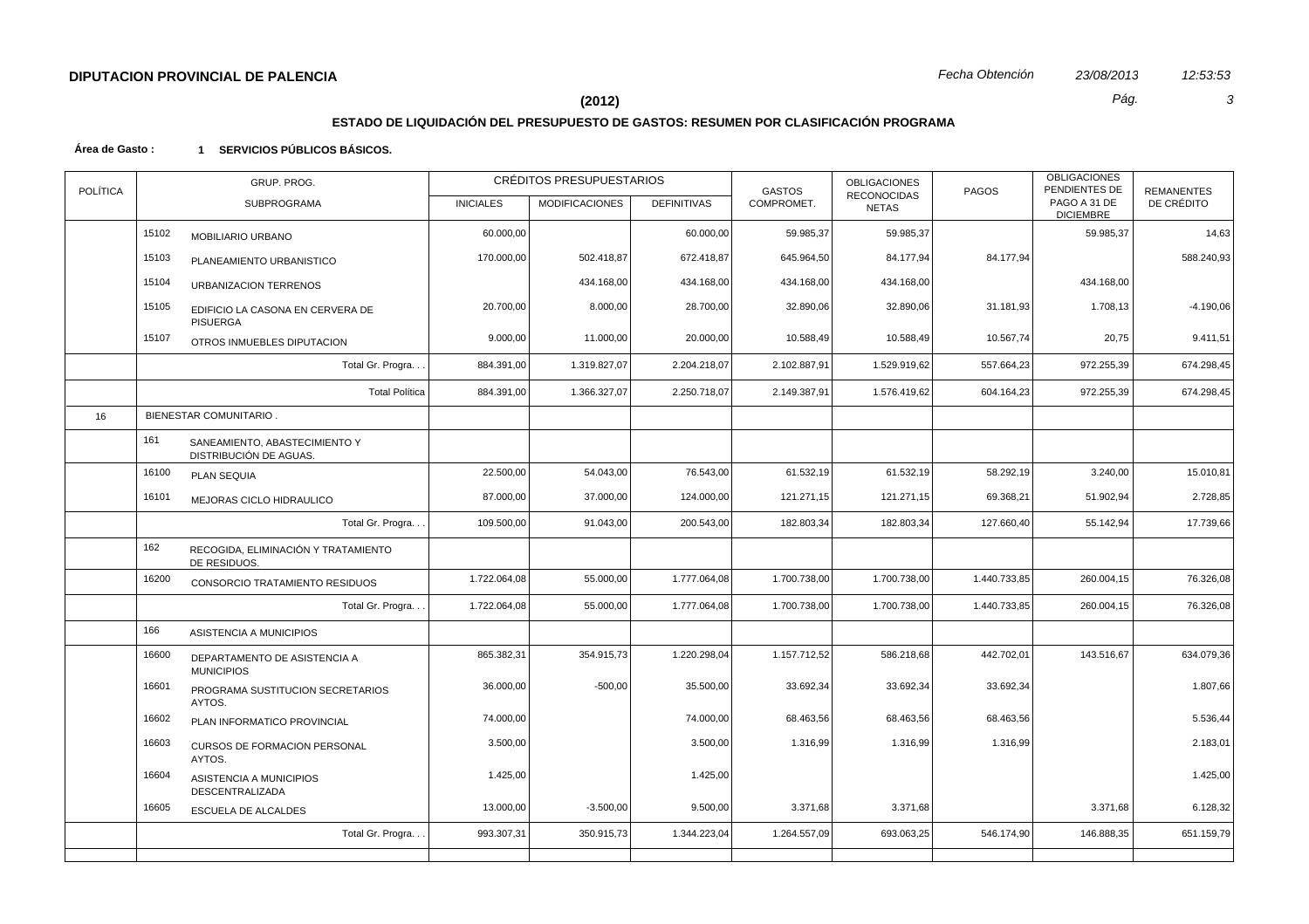# **ESTADO DE LIQUIDACIÓN DEL PRESUPUESTO DE GASTOS: RESUMEN POR CLASIFICACIÓN PROGRAMA**

| <b>POLÍTICA</b> | GRUP. PROG. |                                                               |                  | CRÉDITOS PRESUPUESTARIOS |                    | <b>GASTOS</b> | <b>OBLIGACIONES</b><br><b>RECONOCIDAS</b> | <b>PAGOS</b> | <b>OBLIGACIONES</b><br>PENDIENTES DE | <b>REMANENTES</b> |
|-----------------|-------------|---------------------------------------------------------------|------------------|--------------------------|--------------------|---------------|-------------------------------------------|--------------|--------------------------------------|-------------------|
|                 |             | <b>SUBPROGRAMA</b>                                            | <b>INICIALES</b> | <b>MODIFICACIONES</b>    | <b>DEFINITIVAS</b> | COMPROMET.    | <b>NETAS</b>                              |              | PAGO A 31 DE<br><b>DICIEMBRE</b>     | DE CRÉDITO        |
|                 | 169         | OTROS SERVICIOS DE BIENESTAR<br>COMUNITARIO.                  |                  |                          |                    |               |                                           |              |                                      |                   |
|                 | 16900       | DEPARTAMENTO DE PLANES PROVINCIALES                           | 308.711,00       | $-2.500,00$              | 306.211,00         | 282.427,92    | 282.427,92                                | 282.427,92   |                                      | 23.783,08         |
|                 | 16901       | PLAN PROVINCIAL OBRAS Y SERVICIOS                             | 1.771.270,46     | 1.143.888,04             | 2.915.158,50       | 2.187.466,40  | 2.187.466,40                              | 2.187.466,40 |                                      | 727.692,10        |
|                 | 16902       | PROGRAMA OPERATIVO LOCAL/OTROS<br><b>PLANES 2008</b>          |                  | 231.281,18               | 231.281,18         |               |                                           |              |                                      | 231.281,18        |
|                 | 16903       | FONDO DE COOPERACION LOCAL                                    | 2.752.468,01     | 2.217.502,93             | 4.969.970,94       | 2.481.377,45  | 2.481.377,45                              | 2.459.233,45 | 22.144,00                            | 2.488.593,49      |
|                 | 16904       | ENCUESTA DE INFRAESTRUCTURA                                   | 104.819,00       | $-11.352,62$             | 93.466,38          | 65.798,15     | 65.798,15                                 | 65.798,15    |                                      | 27.668,23         |
|                 | 16905       | PLAN OBRAS DIPUTACION                                         | 3.095.824,10     | 3.797.245,13             | 6.893.069,23       | 2.355.114,74  | 967.690,53                                | 270.890,30   | 696.800,23                           | 5.925.378,70      |
|                 | 16906       | PLAN EXTRAORDINARIO INUNDACIONES<br>2010                      |                  | 17.639,11                | 17.639,11          | 13.511,54     |                                           |              |                                      | 17.639,11         |
|                 | 16907       | EXCESO DE OBRAS PLANES PROVINCIALES                           | 110.304,00       |                          | 110.304,00         |               |                                           |              |                                      | 110.304,00        |
|                 | 16908       | PLAN EXTRAORDINARIO DE INVERSIONES<br>2010                    |                  | 1.622.363,81             | 1.622.363,81       | 1.613.576,03  | 1.498.069,40                              | 1.440.174,89 | 57.894,51                            | 124.294,41        |
|                 | 16909       | SEGURIDAD Y SALUD                                             | 125.000,00       |                          | 125.000,00         | 66.183,13     | 66.183,13                                 | 54.125,93    | 12.057,20                            | 58.816,87         |
|                 | 16910       | <b>DIRECCION DE OBRA</b>                                      | 6.000,00         |                          | 6.000,00           |               |                                           |              |                                      | 6.000,00          |
|                 | 16911       | COOPERACION LOCAL GASTO CORRIENTE                             | 1.495.611,03     |                          | 1.495.611,03       |               |                                           |              |                                      | 1.495.611,03      |
|                 |             | Total Gr. Progra                                              | 9.770.007,60     | 9.016.067,58             | 18.786.075,18      | 9.065.455,36  | 7.549.012,98                              | 6.760.117,04 | 788.895,94                           | 11.237.062,20     |
|                 |             | <b>Total Política</b>                                         | 12.594.878,99    | 9.513.026,31             | 22.107.905,30      | 12.213.553,79 | 10.125.617,57                             | 8.874.686,19 | 1.250.931,38                         | 11.982.287,73     |
| 17              |             | MEDIO AMBIENTE.                                               |                  |                          |                    |               |                                           |              |                                      |                   |
|                 | 170         | ADMINISTRACIÓN GENERAL DEL MEDIO<br>AMBIENTE.                 |                  |                          |                    |               |                                           |              |                                      |                   |
|                 | 17000       | ADMINISTRACION GENERAL MEDIO<br><b>AMBIENTE</b>               | 81.481,75        |                          | 81.481,75          | 74.927,00     | 74.927,00                                 | 74.927,00    |                                      | 6.554,75          |
|                 |             | Total Gr. Progra.                                             | 81.481,75        |                          | 81.481,75          | 74.927,00     | 74.927,00                                 | 74.927,00    |                                      | 6.554,75          |
|                 | 172         | PROTECCION Y MEJORA DEL MEDIO<br>AMBIENTE                     |                  |                          |                    |               |                                           |              |                                      |                   |
|                 | 17201       | <b>MEJORAS MEDIO AMBIENTALES</b>                              | 112.000,00       | $-73.258,00$             | 38.742,00          | 6.702,00      | 6.702,00                                  | 6.702,00     |                                      | 32.040,00         |
|                 | 17202       | CONVENIO JUNTA CASTILLA Y LEON<br>PROGRAMAS MEDIO AMBIENTALES |                  | 8.393,74                 | 8.393,74           | 20.963,74     | 12.583,74                                 | 12.583,74    |                                      | $-4.190,00$       |
|                 | 17203       | LIMPIEZA FOSAS SEPTICAS                                       | 41.500,00        | 2.920,00                 | 44.420,00          | 34.044,68     | 34.044,68                                 |              | 34.044,68                            | 10.375,32         |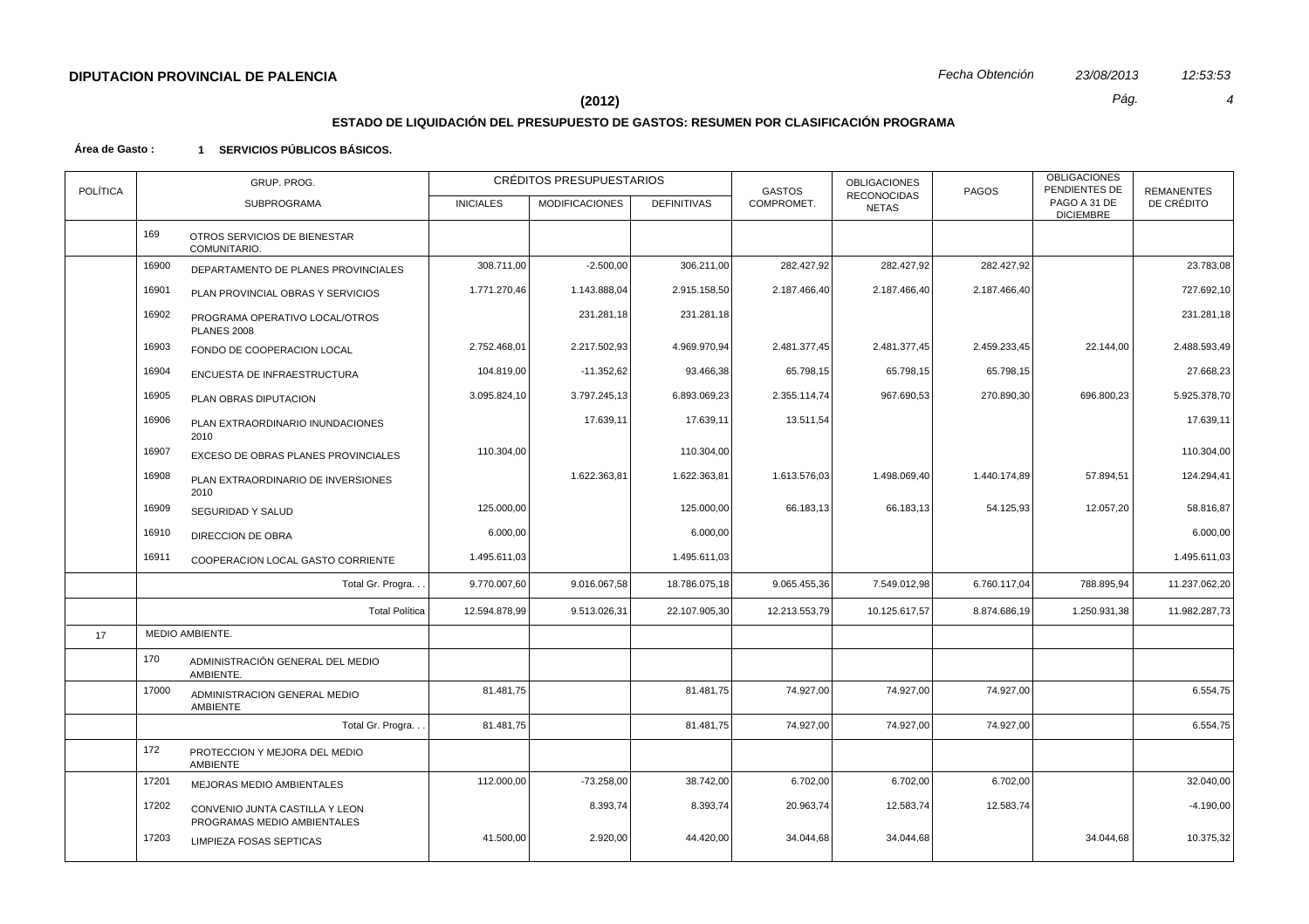# **ESTADO DE LIQUIDACIÓN DEL PRESUPUESTO DE GASTOS: RESUMEN POR CLASIFICACIÓN PROGRAMA**

| POLÍTICA | GRUP. PROG.<br><b>SUBPROGRAMA</b> |                                 | CRÉDITOS PRESUPUESTARIOS<br><b>MODIFICACIONES</b><br><b>DEFINITIVAS</b><br><b>INICIALES</b> |               |               | GASTOS        | OBLIGACIONES<br><b>RECONOCIDAS</b> | <b>PAGOS</b>  | <b>OBLIGACIONES</b><br>PENDIENTES DE<br>PAGO A 31 DE | <b>REMANENTES</b> |
|----------|-----------------------------------|---------------------------------|---------------------------------------------------------------------------------------------|---------------|---------------|---------------|------------------------------------|---------------|------------------------------------------------------|-------------------|
|          |                                   |                                 |                                                                                             |               |               | COMPROMET.    | NETAS                              |               | <b>DICIEMBRE</b>                                     | DE CRÉDITO        |
|          | 17204                             | PROGRAMAS MEDIOAMBIENTALES      | 109.000,00                                                                                  | 523.335,27    | 632.335,27    | 112.312.85    | 112.312.44                         | 38.516,96     | 73.795,48                                            | 520.022,83        |
|          | 17205                             | PLAN DESARROLLO MICOLOGICO      | 33.000,00                                                                                   | 13.300,00     | 46.300,00     | 35.903,92     | 35.265,80                          | 8.063.02      | 27.202.78                                            | 11.034.20         |
|          | 17206                             | MEJORA DEL HABITAT DE LA NUTRIA | 1.000,00                                                                                    |               | 1.000,00      | 436,60        | 436,60                             | 436,60        |                                                      | 563,40            |
|          |                                   | Total Gr. Progra                | 296.500,00                                                                                  | 474.691.01    | 771.191.01    | 210.363,79    | 201.345,26                         | 66.302,32     | 135.042.94                                           | 569.845,75        |
|          |                                   | <b>Total Política</b>           | 377.981.75                                                                                  | 474.691.01    | 852.672,76    | 285.290,79    | 276.272,26                         | 141.229.32    | 135.042.94                                           | 576,400.50        |
|          |                                   | Total Área de Gasto             | 15.062.810.14                                                                               | 11.462.542.66 | 26.525.352.80 | 15.850.840.79 | 13.167.543.92                      | 10.307.469.68 | 2.860.074.24                                         | 13.357.808,88     |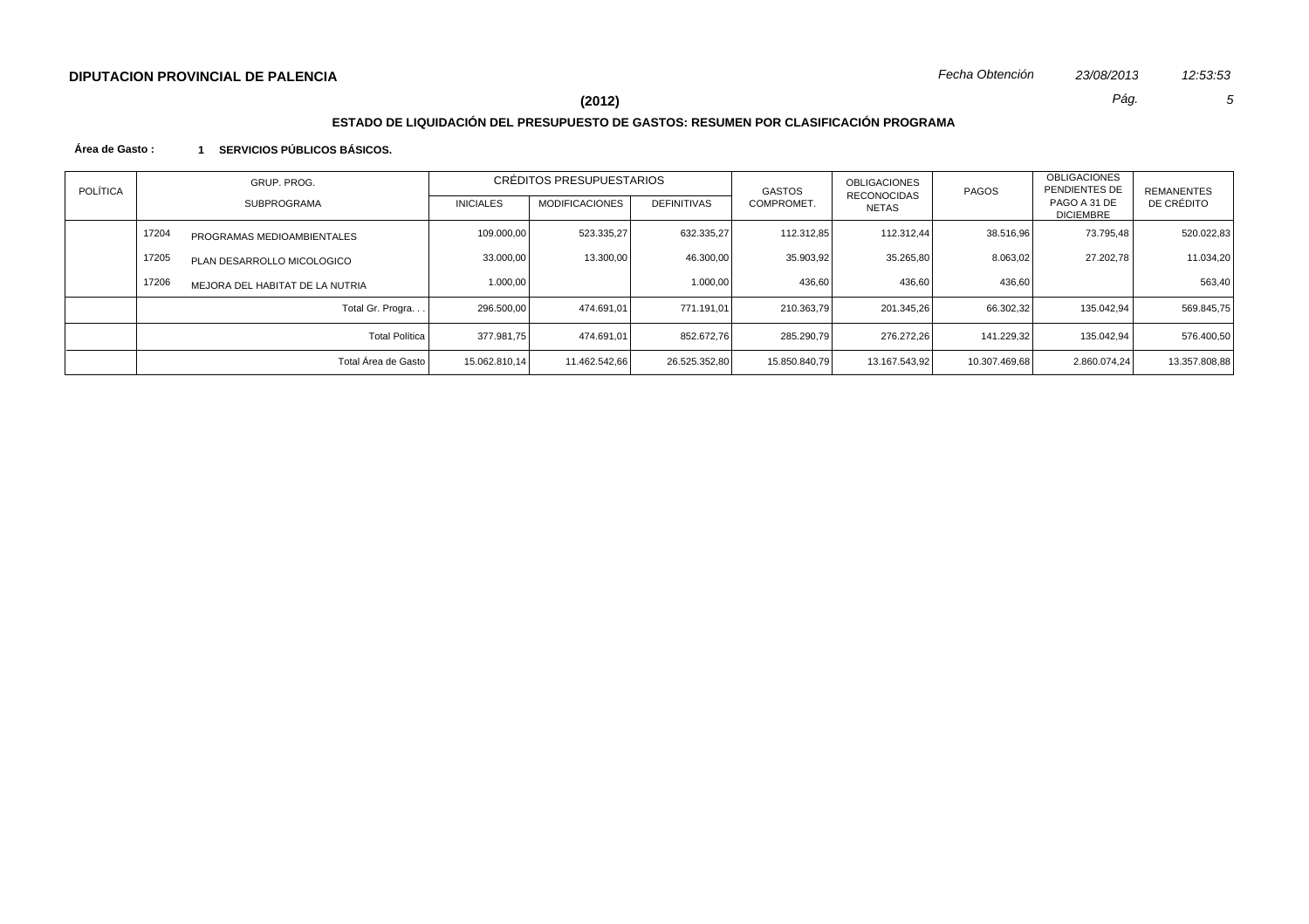# **ESTADO DE LIQUIDACIÓN DEL PRESUPUESTO DE GASTOS: RESUMEN POR CLASIFICACIÓN PROGRAMA**

#### **Área de Gasto : 2 ACTUACIONES DE PROTECCIÓN Y PROMOCIÓN SOCIAL.**

| <b>POLÍTICA</b> |            | GRUP. PROG.                                            |                  | CRÉDITOS PRESUPUESTARIOS |                    | <b>GASTOS</b> | <b>OBLIGACIONES</b><br><b>RECONOCIDAS</b> | PAGOS         | <b>OBLIGACIONES</b><br>PENDIENTES DE | <b>REMANENTES</b> |
|-----------------|------------|--------------------------------------------------------|------------------|--------------------------|--------------------|---------------|-------------------------------------------|---------------|--------------------------------------|-------------------|
|                 |            | SUBPROGRAMA                                            | <b>INICIALES</b> | <b>MODIFICACIONES</b>    | <b>DEFINITIVAS</b> | COMPROMET.    | <b>NETAS</b>                              |               | PAGO A 31 DE<br><b>DICIEMBRE</b>     | DE CRÉDITO        |
| 22              | EMPLEADOS. | OTRAS PRESTACIONES ECONÓMICAS A FAVOR DE               |                  |                          |                    |               |                                           |               |                                      |                   |
|                 | 221        | OTRAS PRESTACIONES ECONÓMICAS A<br>FAVOR DE EMPLEADOS. |                  |                          |                    |               |                                           |               |                                      |                   |
|                 | 22100      | ANTICIPOS AL PERSONAL                                  | 100.000,00       |                          | 100.000,00         | 66.000,00     | 66.000,00                                 | 66.000,00     |                                      | 34.000,00         |
|                 |            | Total Gr. Progra                                       | 100.000,00       |                          | 100.000,00         | 66.000,00     | 66.000,00                                 | 66.000,00     |                                      | 34.000,00         |
|                 |            | <b>Total Política</b>                                  | 100.000,00       |                          | 100.000,00         | 66.000,00     | 66.000,00                                 | 66.000,00     |                                      | 34.000,00         |
| 23              |            | SERVICIOS SOCIALES Y PROMOCIÓN SOCIAL.                 |                  |                          |                    |               |                                           |               |                                      |                   |
|                 | 230        | ADMINISTRACIÓN GENERAL DE SERVICIOS<br>SOCIALES.       |                  |                          |                    |               |                                           |               |                                      |                   |
|                 | 23000      | ADMINISTRACION GENERAL SERVICIOS<br><b>SOCIALES</b>    | 1.124.215,00     | 3.739,98                 | 1.127.954,98       | 954.087,93    | 954.087,93                                | 942.209,18    | 11.878,75                            | 173.867,05        |
|                 |            | Total Gr. Progra                                       | 1.124.215,00     | 3.739,98                 | 1.127.954,98       | 954.087,93    | 954.087,93                                | 942.209,18    | 11.878,75                            | 173.867,05        |
|                 | 231        | ACCIÓN SOCIAL.                                         |                  |                          |                    |               |                                           |               |                                      |                   |
|                 | 23100      | AYUDAS AL DESARROLLO                                   | 353.763,47       | 70.394,22                | 424.157,69         | 279.610,47    | 232.537,25                                | 94.825,75     | 137.711,50                           | 191.620,44        |
|                 | 23101      | RESIDENCIA ANCIANOS SAN TELMO                          | 3.648.256,53     | 44.739,83                | 3.692.996,36       | 3.259.641,00  | 3.259.641,00                              | 3.055.609,60  | 204.031,40                           | 433.355,36        |
|                 | 23102      | AYUDA A DOMICILIO                                      | 4.886.642,00     | 28.499,15                | 4.915.141,15       | 4.309.153,59  | 4.309.153,59                              | 3.708.710,37  | 600.443,22                           | 605.987,56        |
|                 | 23103      | TELEASISTENCIA DOMICILIARIA                            | 165.000,00       |                          | 165.000,00         | 157.944,71    | 157.944,71                                | 131.442,92    | 26.501,79                            | 7.055,29          |
|                 | 23104      | C.E.A.S.                                               | 1.416.071,43     | 15.975,00                | 1.432.046,43       | 1.324.159,86  | 1.294.823,61                              | 1.217.697,18  | 77.126,43                            | 137.222,82        |
|                 | 23105      | PLAN PROVINCIAL SOBRE DROGAS                           | 30.585,00        | 50.000,00                | 80.585,00          | 36.797,38     | 36.797,38                                 | 9.890,53      | 26.906,85                            | 43.787,62         |
|                 | 23106      | GASTOS SOCIALES DEL PERSONAL                           | 3.821.738,04     | $-14.851,05$             | 3.806.886,99       | 3.614.559,79  | 3.608.035,69                              | 3.318.528,75  | 289.506,94                           | 198.851,30        |
|                 | 23108      | SECTORES EN RIESGO DE EXCLUSION<br><b>SOCIAL</b>       | 23.400,66        |                          | 23.400,66          | 22.874,53     | 22.874,53                                 | 17.155,90     | 5.718,63                             | 526,13            |
|                 | 23110      | PROGRAMA PERSONAS MAYORES                              | 73.000,00        | 100.000,00               | 173.000,00         | 180.247,89    | 180.247,89                                | 65.275,00     | 114.972,89                           | $-7.247,89$       |
|                 | 23111      | COLABORACION CON ENTIDADES ACCION<br><b>SOCIAL</b>     | 166.101,00       | 21.898,53                | 187.999,53         | 208.666,86    | 201.768,33                                | 68.471,50     | 133.296,83                           | $-13.768,80$      |
|                 | 23112      | PROGRAMA CRECEMOS                                      | 226.364,96       | 73.288,32                | 299.653,28         | 294.179,17    | 294.179,17                                | 77.110,80     | 217.068,37                           | 5.474,11          |
|                 | 23114      | REENCUENTRO DE EMIGRANTES                              | 19.000,00        |                          | 19.000,00          |               |                                           |               |                                      | 19.000,00         |
|                 |            | Total Gr. Progra                                       | 14.829.923,09    | 389.944,00               | 15.219.867,09      | 13.687.835,25 | 13.598.003,15                             | 11.764.718,30 | 1.833.284,85                         | 1.621.863,94      |
|                 | 232        | PROMOCIÓN SOCIAL.                                      |                  |                          |                    |               |                                           |               |                                      |                   |
|                 |            |                                                        |                  |                          |                    |               |                                           |               |                                      |                   |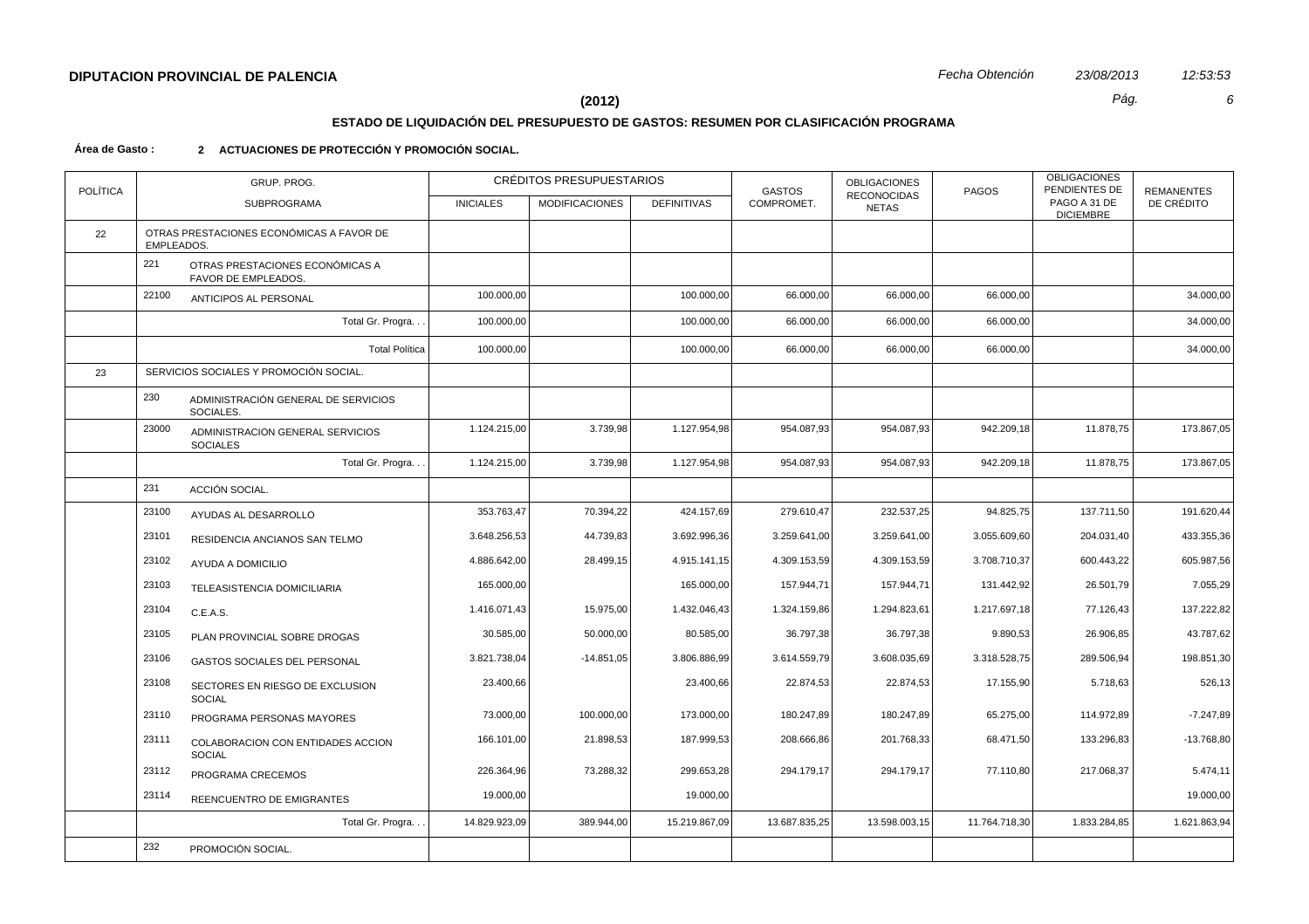# **ESTADO DE LIQUIDACIÓN DEL PRESUPUESTO DE GASTOS: RESUMEN POR CLASIFICACIÓN PROGRAMA**

#### **Área de Gasto : 2 ACTUACIONES DE PROTECCIÓN Y PROMOCIÓN SOCIAL.**

| <b>POLÍTICA</b> |       | GRUP. PROG.                                                 |                  | CRÉDITOS PRESUPUESTARIOS |                    | <b>GASTOS</b> | <b>OBLIGACIONES</b><br>RECONOCIDAS | <b>OBLIGACIONES</b><br>PENDIENTES DE<br>PAGOS |                                  | <b>REMANENTES</b> |
|-----------------|-------|-------------------------------------------------------------|------------------|--------------------------|--------------------|---------------|------------------------------------|-----------------------------------------------|----------------------------------|-------------------|
|                 |       | <b>SUBPROGRAMA</b>                                          | <b>INICIALES</b> | <b>MODIFICACIONES</b>    | <b>DEFINITIVAS</b> | COMPROMET.    | <b>NETAS</b>                       |                                               | PAGO A 31 DE<br><b>DICIEMBRE</b> | DE CRÉDITO        |
|                 | 23200 | PLAN IGUALDAD DE OPORTUNIDADES                              | 133.434,60       |                          | 133.434,60         | 102.583,88    | 101.383,88                         | 72.033,33                                     | 29.350,55                        | 32.050,72         |
|                 | 23203 | PROGRAMA DISCAPACITADOS                                     | 25.000,00        |                          | 25.000,00          |               |                                    |                                               |                                  | 25.000,00         |
|                 |       | Total Gr. Progra                                            | 158.434,60       |                          | 158.434,60         | 102.583,88    | 101.383,88                         | 72.033,33                                     | 29.350,55                        | 57.050,72         |
|                 | 233   | ASISTENCIA A PERSONAS DEPENDIENTES.                         |                  |                          |                    |               |                                    |                                               |                                  |                   |
|                 | 23300 | <b>DEPENDENCIA</b>                                          | 12.100,00        |                          | 12.100,00          |               |                                    |                                               |                                  | 12.100,00         |
|                 |       | Total Gr. Progra                                            | 12.100,00        |                          | 12.100,00          |               |                                    |                                               |                                  | 12.100,00         |
|                 | 234   | <b>JUVENTUD</b>                                             |                  |                          |                    |               |                                    |                                               |                                  |                   |
|                 | 23400 | <b>JUVENTUD</b>                                             | 241.571,00       | 91.137,39                | 332.708,39         | 303.043,61    | 297.331,57                         | 196.618,45                                    | 100.713,12                       | 35.376,82         |
|                 |       | Total Gr. Progra                                            | 241.571,00       | 91.137,39                | 332.708,39         | 303.043,61    | 297.331,57                         | 196.618,45                                    | 100.713,12                       | 35.376,82         |
|                 |       | <b>Total Política</b>                                       | 16.366.243,69    | 484.821,37               | 16.851.065,06      | 15.047.550,67 | 14.950.806,53                      | 12.975.579,26                                 | 1.975.227,27                     | 1.900.258,53      |
| 24              |       | FOMENTO DEL EMPLEO.                                         |                  |                          |                    |               |                                    |                                               |                                  |                   |
|                 | 240   | PROMOCION ECONOMICA, EMPLEO Y<br><b>JUVENTUD</b>            |                  |                          |                    |               |                                    |                                               |                                  |                   |
|                 | 24000 | ADMON. GENERAL DE PROMOCION<br>ECONOMICA, EMPLEO Y JUVENTUD | 165.592,00       |                          | 165.592,00         | 139.259,17    | 139.259,17                         | 138.741,70                                    | 517,47                           | 26.332,83         |
|                 |       | Total Gr. Progra                                            | 165.592,00       |                          | 165.592,00         | 139.259,17    | 139.259,17                         | 138.741,70                                    | 517,47                           | 26.332,83         |
|                 | 241   | FOMENTO DEL EMPLEO.                                         |                  |                          |                    |               |                                    |                                               |                                  |                   |
|                 | 24103 | <b>VIVEROS DE EMPRESA</b>                                   | 61.000,00        | $-21.786,24$             | 39.213,76          | 19.722,12     | 17.468,62                          | 13.281,73                                     | 4.186,89                         | 21.745,14         |
|                 | 24107 | ESCUELA DE EMPRENDEDORES                                    | 96.681,72        | 25.203,64                | 121.885,36         | 98.452,67     | 62.978,65                          | 33.307,93                                     | 29.670,72                        | 58.906,71         |
|                 | 24108 | FOMENTO DE EMPLEO                                           | 535.000,00       | 418.183,33               | 953.183,33         | 606.194,52    | 441.421,12                         | 319.716,28                                    | 121.704,84                       | 511.762,21        |
|                 | 24111 | A.E.D.L. AMPLIACION RED PROVINCIA<br>ACTIVA 2011/2012       | 25.795,11        |                          | 25.795,11          | 26.119,29     | 26.119,29                          | 26.119,29                                     |                                  | $-324,18$         |
|                 | 24112 | A.E.D.L. PALENCIA ACTIVA DESARR.<br>INDUSTRIAL 2011/2012    | 85.983,68        | 389,94                   | 86.373,62          | 83.158,68     | 83.158,68                          | 83.158,68                                     |                                  | 3.214,94          |
|                 | 24113 | A.E.D.L. PROV. ACTIVA CANAL DE CASTILLA<br>2011/2012        | 61.422,45        | 614,49                   | 62.036,94          | 61.217,68     | 61.217,68                          | 61.217,68                                     |                                  | 819,26            |
|                 | 24114 | T.E. PALENCIA, PATRIMONIO Y TURISMO                         | 175.317,45       | 6.582,22                 | 181.899,67         | 158.825,23    | 158.825,23                         | 158.825,23                                    |                                  | 23.074,44         |
|                 | 24115 | PROGRAMA INTERREG IV C CREA-T                               | 144.260,00       |                          | 144.260,00         |               |                                    |                                               |                                  | 144.260,00        |
|                 | 24116 | PROGRAMA EUROFOM                                            | 56.330,95        |                          | 56.330,95          | 55.596,85     | 55.596,85                          | 55.596,85                                     |                                  | 734,10            |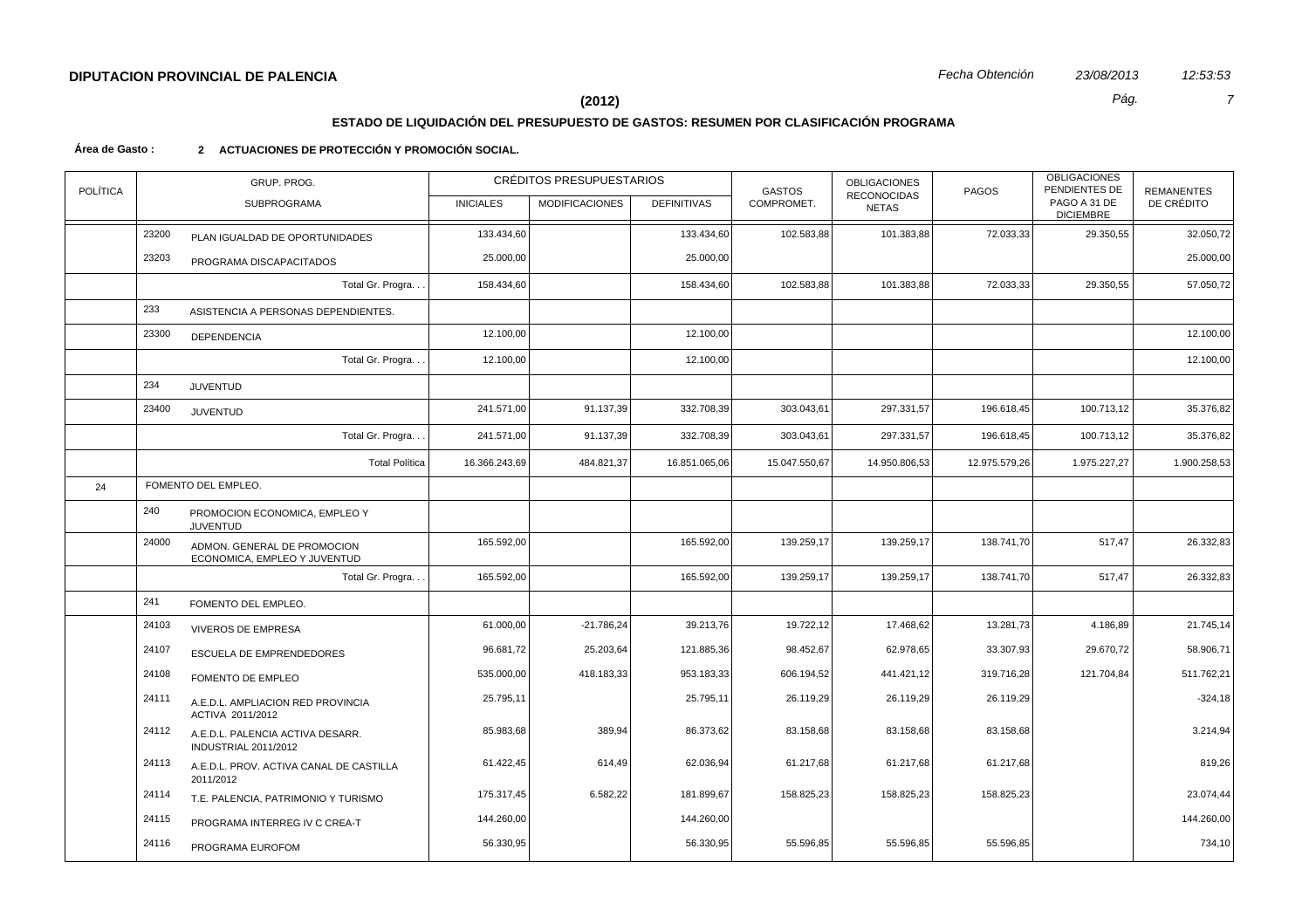# **DIPUTACION PROVINCIAL DE PALENCIA** *Fecha Obtención 23/08/2013 12:53:53*

**(2012)** *Pág. 8*

# **ESTADO DE LIQUIDACIÓN DEL PRESUPUESTO DE GASTOS: RESUMEN POR CLASIFICACIÓN PROGRAMA**

### **Área de Gasto : 2 ACTUACIONES DE PROTECCIÓN Y PROMOCIÓN SOCIAL.**

| <b>POLÍTICA</b> | GRUP. PROG.                           | CRÉDITOS PRESUPUESTARIOS |                       |               | <b>GASTOS</b> | OBLIGACIONES<br>RECONOCIDAS | <b>PAGOS</b>  | <b>OBLIGACIONES</b><br>PENDIENTES DE | REMANENTES   |
|-----------------|---------------------------------------|--------------------------|-----------------------|---------------|---------------|-----------------------------|---------------|--------------------------------------|--------------|
|                 | <b>SUBPROGRAMA</b>                    | <b>INICIALES</b>         | <b>MODIFICACIONES</b> | DEFINITIVAS   | COMPROMET.    | NETAS                       |               | PAGO A 31 DE<br><b>DICIEMBRE</b>     | DE CRÉDITO   |
|                 | 24117<br>NUEVOS YACIMIENTOS DE EMPLEO |                          | 200.000,00            | 200.000,00    | 197.634,58    | 197.634,58                  | 197.634,58    |                                      | 2.365,42     |
|                 | Total Gr. Progra                      | 1.241.791,36             | 629.187.38            | 1.870.978.74  | 1.306.921,62  | 1.104.420.70                | 948.858.25    | 155.562.45                           | 766.558,04   |
|                 | <b>Total Política</b>                 | 1.407.383,36             | 629.187.38            | 2.036.570.74  | 1.446.180.79  | 1.243.679.87                | 1.087.599.95  | 156.079.92                           | 792.890.87   |
|                 | Total Área de Gasto                   | 17.873.627,05            | 1.114.008,75          | 18.987.635,80 | 16.559.731,46 | 16.260.486.40               | 14.129.179.21 | 2.131.307,19                         | 2.727.149,40 |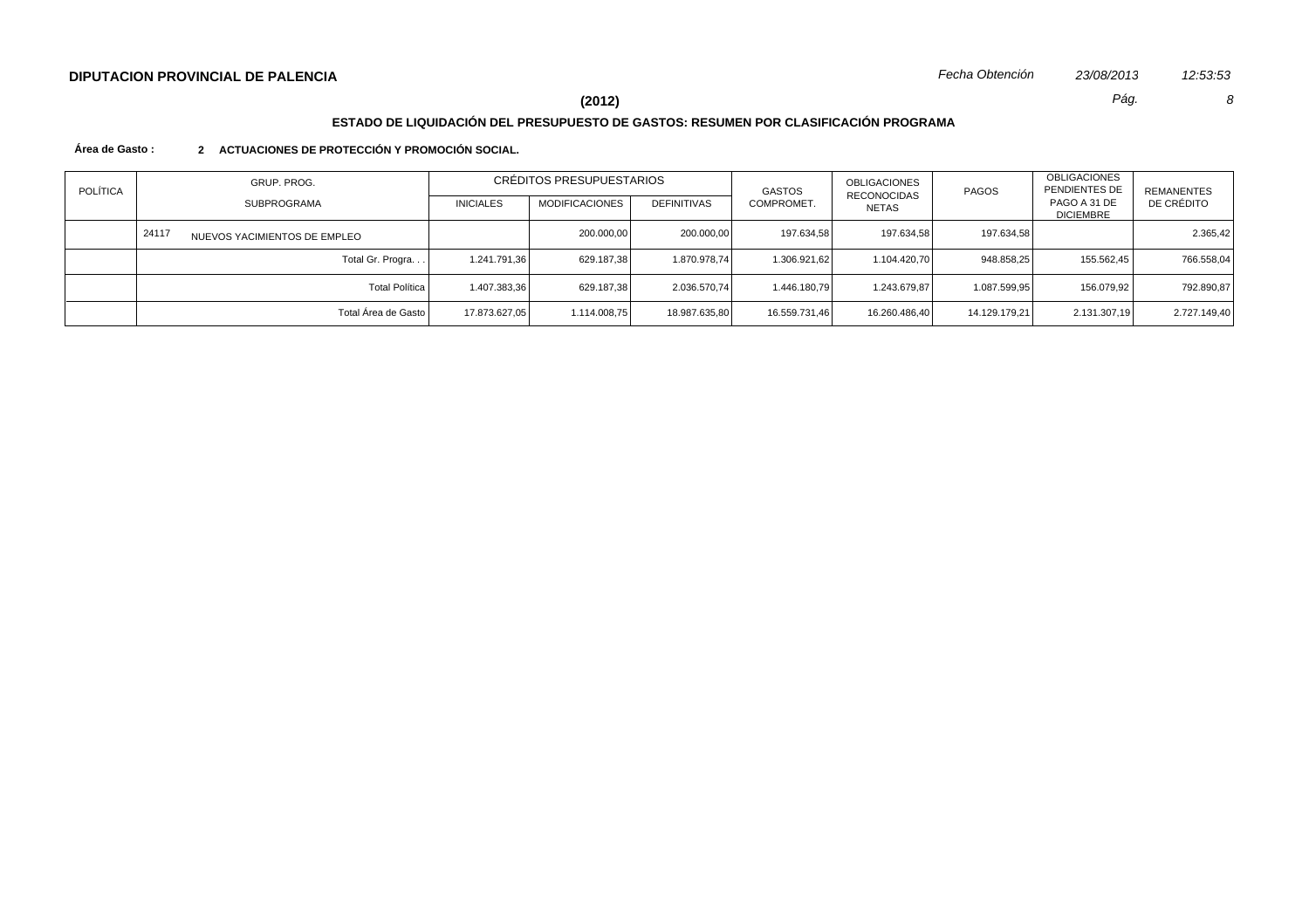# **ESTADO DE LIQUIDACIÓN DEL PRESUPUESTO DE GASTOS: RESUMEN POR CLASIFICACIÓN PROGRAMA**

### **Área de Gasto : 3 PRODUCCIÓN DE BIENES PÚBLICOS DE CARÁCTER PREFERENTE.**

| <b>POLÍTICA</b> |            | GRUP. PROG.                                                 |                  | CRÉDITOS PRESUPUESTARIOS |                    | <b>GASTOS</b> | <b>OBLIGACIONES</b>                | PAGOS        | <b>OBLIGACIONES</b><br>PENDIENTES DE | <b>REMANENTES</b> |
|-----------------|------------|-------------------------------------------------------------|------------------|--------------------------|--------------------|---------------|------------------------------------|--------------|--------------------------------------|-------------------|
|                 |            | SUBPROGRAMA                                                 | <b>INICIALES</b> | <b>MODIFICACIONES</b>    | <b>DEFINITIVAS</b> | COMPROMET.    | <b>RECONOCIDAS</b><br><b>NETAS</b> |              | PAGO A 31 DE<br><b>DICIEMBRE</b>     | DE CRÉDITO        |
| 31              | SANIDAD.   |                                                             |                  |                          |                    |               |                                    |              |                                      |                   |
|                 | 312        | HOSPITALES, SERVICIOS ASISTENCIALES Y<br>CENTROS DE SALUD.  |                  |                          |                    |               |                                    |              |                                      |                   |
|                 | 31200      | SANATORIOS PSIQUIATRICOS                                    | 2.676.921,95     | 2.635,80                 | 2.679.557,75       | 2.669.971,60  | 2.669.971,60                       | 2.297.055,55 | 372.916,05                           | 9.586,15          |
|                 | 31201      | CONSULTORIOS MEDICOS                                        |                  | 9.621,74                 | 9.621,74           | 9.621,74      | 8.677,36                           | 8.677,36     |                                      | 944,38            |
|                 |            | Total Gr. Progra                                            | 2.676.921,95     | 12.257,54                | 2.689.179,49       | 2.679.593,34  | 2.678.648,96                       | 2.305.732,91 | 372.916,05                           | 10.530,53         |
|                 |            | <b>Total Política</b>                                       | 2.676.921,95     | 12.257,54                | 2.689.179,49       | 2.679.593,34  | 2.678.648,96                       | 2.305.732,91 | 372.916,05                           | 10.530,53         |
| 32              | EDUCACIÓN. |                                                             |                  |                          |                    |               |                                    |              |                                      |                   |
|                 | 323        | PROMOCIÓN EDUCATIVA.                                        |                  |                          |                    |               |                                    |              |                                      |                   |
|                 | 32304      | CENTRO DE FORMACION FUENTES<br>QUINTANA                     | 38.028,00        | 2.000,00                 | 40.028,00          | 34.434,07     | 34.434,07                          | 32.187,78    | 2.246,29                             | 5.593,93          |
|                 |            | Total Gr. Progra. .                                         | 38.028,00        | 2.000,00                 | 40.028,00          | 34.434,07     | 34.434,07                          | 32.187,78    | 2.246,29                             | 5.593,93          |
|                 | 324        | SERVICIOS COMPLEMENTARIOS DE<br>EDUCACIÓN.                  |                  |                          |                    |               |                                    |              |                                      |                   |
|                 | 32400      | SERVICIOS COMPLEMENTARIOS DE<br><b>EDUCACION</b>            | 120.000,00       |                          | 120.000,00         |               |                                    |              |                                      | 120.000,00        |
|                 | 32401      | COLABORACION CON UNIVERSIDADES                              | 197.906,99       | 47.690,00                | 245.596,99         | 237.585,46    | 152.585,46                         | 132.585,46   | 20.000,00                            | 93.011,53         |
|                 |            | Total Gr. Progra                                            | 317.906,99       | 47.690,00                | 365.596,99         | 237.585,46    | 152.585,46                         | 132.585,46   | 20.000,00                            | 213.011,53        |
|                 | 325        | ESCUELA UNIVERSITARIA DE ENFERMERIA                         |                  |                          |                    |               |                                    |              |                                      |                   |
|                 | 32500      | ESCUELA UNIVERSITARIA DE ENFERMERIA                         | 622.861,00       | $-8.267,27$              | 614.593,73         | 533.604,32    | 530.462,32                         | 497.119,07   | 33.343,25                            | 84.131,41         |
|                 |            | Total Gr. Progra                                            | 622.861,00       | $-8.267,27$              | 614.593,73         | 533.604,32    | 530.462,32                         | 497.119,07   | 33.343,25                            | 84.131,41         |
|                 |            | <b>Total Política</b>                                       | 978.795,99       | 41.422,73                | 1.020.218,72       | 805.623,85    | 717.481,85                         | 661.892,31   | 55.589,54                            | 302.736,87        |
| 33              | CULTURA.   |                                                             |                  |                          |                    |               |                                    |              |                                      |                   |
|                 | 331        | <b>CULTURA</b>                                              |                  |                          |                    |               |                                    |              |                                      |                   |
|                 | 33100      | ADMINISTR. GENERAL DE CULTURA -<br>EDIFICIO ABILIO CALDERON | 507.467,00       | 30.486,43                | 537.953,43         | 490.103,19    | 487.103,19                         | 445.038,75   | 42.064,44                            | 50.850,24         |
|                 |            | Total Gr. Progra                                            | 507.467,00       | 30.486,43                | 537.953,43         | 490.103,19    | 487.103,19                         | 445.038,75   | 42.064,44                            | 50.850,24         |
|                 | 332        | BIBLIOTECAS Y ARCHIVOS.                                     |                  |                          |                    |               |                                    |              |                                      |                   |
|                 |            |                                                             |                  |                          |                    |               |                                    |              |                                      |                   |
|                 |            |                                                             |                  |                          |                    |               |                                    |              |                                      |                   |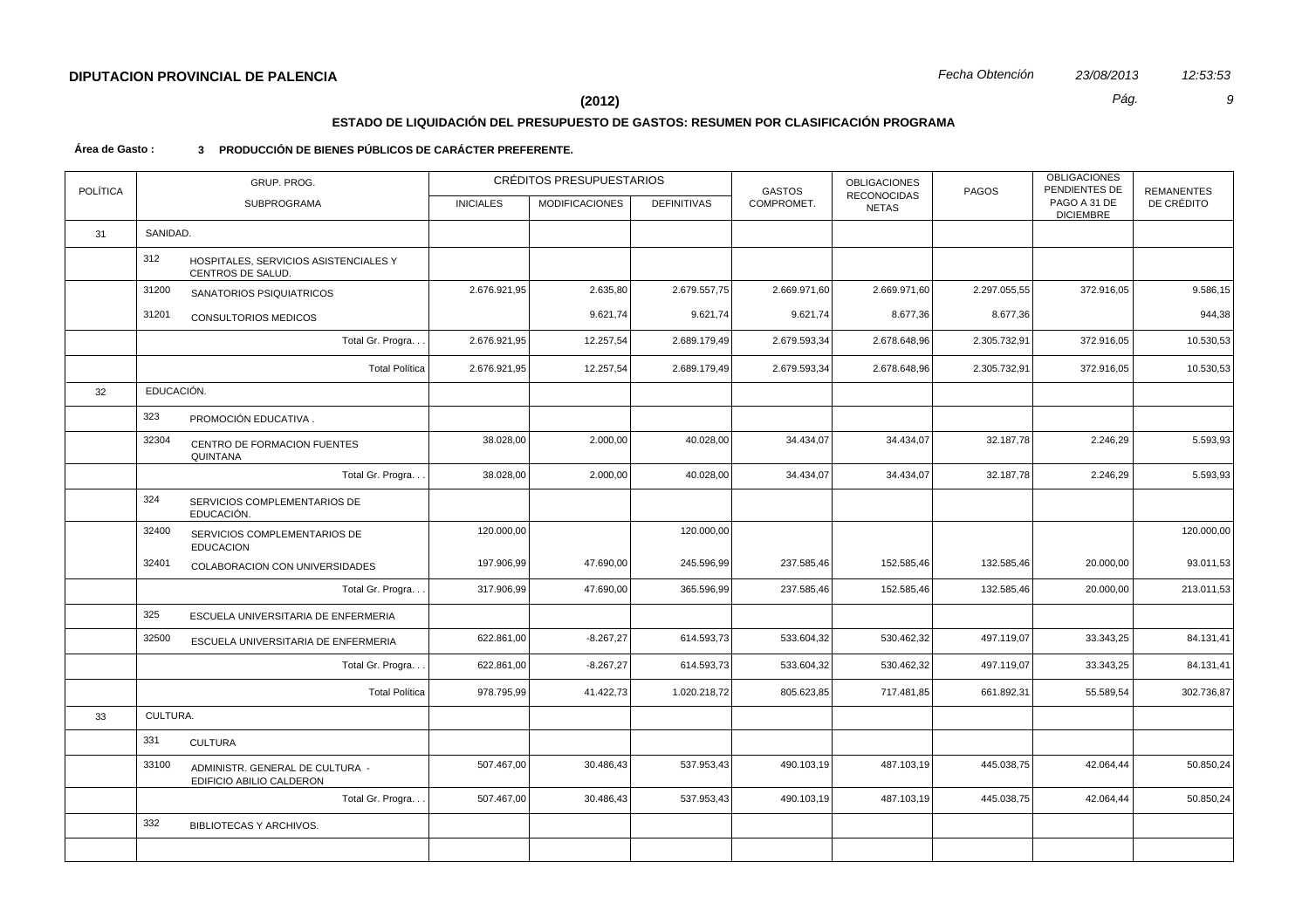# **ESTADO DE LIQUIDACIÓN DEL PRESUPUESTO DE GASTOS: RESUMEN POR CLASIFICACIÓN PROGRAMA**

### **Área de Gasto : 3 PRODUCCIÓN DE BIENES PÚBLICOS DE CARÁCTER PREFERENTE.**

| <b>POLÍTICA</b> |       | GRUP. PROG.                                                     |                  | CRÉDITOS PRESUPUESTARIOS |                    | <b>GASTOS</b> | <b>OBLIGACIONES</b>         | <b>PAGOS</b> | <b>OBLIGACIONES</b><br>PENDIENTES DE | <b>REMANENTES</b> |
|-----------------|-------|-----------------------------------------------------------------|------------------|--------------------------|--------------------|---------------|-----------------------------|--------------|--------------------------------------|-------------------|
|                 |       | SUBPROGRAMA                                                     | <b>INICIALES</b> | <b>MODIFICACIONES</b>    | <b>DEFINITIVAS</b> | COMPROMET.    | RECONOCIDAS<br><b>NETAS</b> |              | PAGO A 31 DE<br><b>DICIEMBRE</b>     | DE CRÉDITO        |
|                 | 33200 | <b>BIBLIOTECAS</b>                                              | 185.390.00       |                          | 185.390,00         | 168.609,66    | 168.609,66                  | 132.676,59   | 35.933,07                            | 16.780,34         |
|                 |       | Total Gr. Progra                                                | 185.390,00       |                          | 185.390,00         | 168.609,66    | 168.609,66                  | 132.676,59   | 35.933,07                            | 16.780,34         |
|                 | 333   | MUSEOS Y ARTES PLÁSTICAS.                                       |                  |                          |                    |               |                             |              |                                      |                   |
|                 | 33300 | MUSEOS Y ARTES PLASTICAS                                        | 37.091,00        |                          | 37.091,00          | 36.976,94     | 36.976,94                   | 1.000,00     | 35.976,94                            | 114,06            |
|                 |       | Total Gr. Progra                                                | 37.091,00        |                          | 37.091,00          | 36.976,94     | 36.976,94                   | 1.000,00     | 35.976,94                            | 114,06            |
|                 | 334   | PROMOCIÓN CULTURAL.                                             |                  |                          |                    |               |                             |              |                                      |                   |
|                 | 33400 | INSTITUCION TELLO TELLEZ DE MENESES                             | 22.000,00        | $-17.608,00$             | 4.392,00           | 12.965,30     | 12.965,30                   | 4.694,24     | 8.271,06                             | $-8.573,30$       |
|                 | 33401 | <b>PUBLICACIONES</b>                                            | 35.000,00        | 11.516,46                | 46.516,46          | 40.382,71     | 33.529,71                   | 16.040,86    | 17.488,85                            | 12.986,75         |
|                 | 33402 | PROGRAMACION CULTURAL EN LA<br><b>PROVINCIA</b>                 | 125.000,00       | 44.000,00                | 169.000,00         | 177.864,51    | 176.847,51                  | 133.942,35   | 42.905,16                            | $-7.847,51$       |
|                 | 33403 | <b>EXPOSICIONES</b>                                             | 80.000,00        | 9.000,00                 | 89.000,00          | 98.827,61     | 98.827,61                   | 80.402,66    | 18.424,95                            | $-9.827,61$       |
|                 | 33404 | FESTIVAL DE MUSICA PROVINCIA DE<br><b>PALENCIA</b>              | 80.000,00        |                          | 80.000,00          | 72.345,66     | 72.345,66                   | 72.345,66    |                                      | 7.654,34          |
|                 | 33405 | UNIVERSIDAD DE VERANO CASADO DEL<br>ALISAL Y OTROS CURSOS       | 34.000,00        | $-13.000,00$             | 21.000,00          | 6.065,56      | 6.065,56                    | 3.199,88     | 2.865,68                             | 14.934,44         |
|                 | 33406 | SUBVENCIONES CULTURALES                                         | 119.480,00       | 9.850,00                 | 129.330,00         | 124.544,16    | 124.544,16                  | 73.683,90    | 50.860,26                            | 4.785,84          |
|                 | 33407 | <b>FOLKLORE</b>                                                 | 51.200,00        |                          | 51.200,00          | 55.372,48     | 55.372,48                   | 50.878,48    | 4.494,00                             | $-4.172,48$       |
|                 | 33408 | COOPERACION CON AYTOS. EN GESTION<br><b>CULTURAL</b>            | 14.280,00        |                          | 14.280,00          | 12.274,23     | 12.274,23                   | 4.999,96     | 7.274,27                             | 2.005,77          |
|                 | 33409 | COLABORACION CON OTRAS<br><b>INSTITUCIONES</b>                  | 286.265,15       | 50.502,00                | 336.767,15         | 330.369,35    | 322.869,35                  | 261.358,01   | 61.511,34                            | 13.897,80         |
|                 | 33410 | PROGRAMA CAMINO DE SANTIAGO                                     | 10.000,00        |                          | 10.000,00          |               |                             |              |                                      | 10.000,00         |
|                 | 33411 | PROGRAMA CENTENARIOS Y EFEMERIDES                               | 6.000,00         |                          | 6.000,00           |               |                             |              |                                      | 6.000,00          |
|                 | 33412 | <b>ESPACIO CULTURAL CINE AMOR</b>                               | 22.700,00        | 12.734,87                | 35.434,87          | 24.258,73     | 24.258,73                   | 21.517,74    | 2.740,99                             | 11.176,14         |
|                 |       | Total Gr. Progra                                                | 885.925,15       | 106.995,33               | 992.920,48         | 955.270,30    | 939.900,30                  | 723.063,74   | 216.836,56                           | 53.020,18         |
|                 | 336   | ARQUEOLOGÍA Y PROTECCIÓN DEL<br>PATRIMONIO HISTÓRICO-ARTÍSTICO. |                  |                          |                    |               |                             |              |                                      |                   |
|                 | 33600 | <b>VILLAS ROMANAS</b>                                           | 583.701,50       | 45.584,49                | 629.285,99         | 579.289,84    | 573.206,10                  | 484.389,74   | 88.816,36                            | 56.079,89         |
|                 | 33601 | TALLER DE RESTAURACION                                          | 2.000,00         |                          | 2.000,00           |               |                             |              |                                      | 2.000,00          |
|                 |       |                                                                 |                  |                          |                    |               |                             |              |                                      |                   |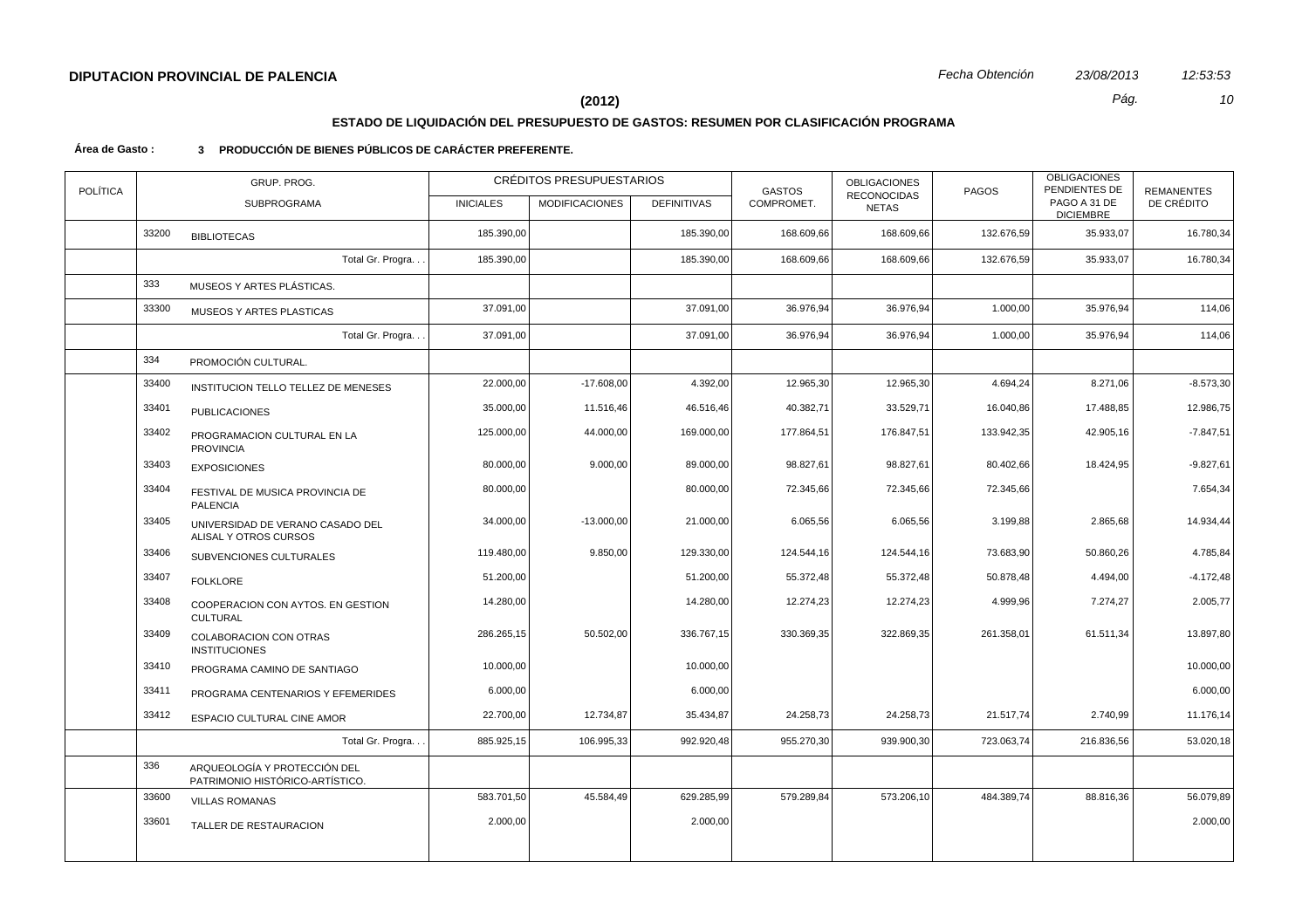# **ESTADO DE LIQUIDACIÓN DEL PRESUPUESTO DE GASTOS: RESUMEN POR CLASIFICACIÓN PROGRAMA**

### **Área de Gasto : 3 PRODUCCIÓN DE BIENES PÚBLICOS DE CARÁCTER PREFERENTE.**

| <b>POLÍTICA</b> |                                                                     | GRUP, PROG.                                          |                                                                               | <b>CRÉDITOS PRESUPUESTARIOS</b> |                                    | <b>GASTOS</b> | <b>OBLIGACIONES</b>              | <b>PAGOS</b> | <b>OBLIGACIONES</b><br>PENDIENTES DE | <b>REMANENTES</b> |
|-----------------|---------------------------------------------------------------------|------------------------------------------------------|-------------------------------------------------------------------------------|---------------------------------|------------------------------------|---------------|----------------------------------|--------------|--------------------------------------|-------------------|
|                 |                                                                     | <b>SUBPROGRAMA</b>                                   | <b>MODIFICACIONES</b><br><b>DEFINITIVAS</b><br><b>INICIALES</b><br>COMPROMET. |                                 | <b>RECONOCIDAS</b><br><b>NETAS</b> |               | PAGO A 31 DE<br><b>DICIEMBRE</b> | DE CRÉDITO   |                                      |                   |
|                 | 33602                                                               | PATRIMONIO HISTORICO CASTILLA Y LEON                 | 1.000,00                                                                      |                                 | 1.000,00                           |               |                                  |              |                                      | 1.000,00          |
|                 | 33603<br>ADQUISICIÓN OBRAS PATRIMONIO<br><b>HISTORICO ARTÍSTICO</b> |                                                      | 10.000,00                                                                     |                                 | 10.000,00                          |               |                                  |              |                                      | 10.000,00         |
|                 | 33604                                                               | CONVENIO OBISPADO-JUNTA IGLESIAS Y<br><b>ERMITAS</b> | 249.100,00                                                                    | $-110.940,00$                   | 138.160,00                         | 98.560,00     | 72.504,15                        | 59.010,00    | 13.494,15                            | 65.655,85         |
|                 | 33605                                                               | CASTILLO DE MONZON                                   | 1.000,00                                                                      | 3.000,00                        | 4.000,00                           | 1.434,36      | 1.434,36                         | 856,88       | 577,48                               | 2.565,64          |
|                 |                                                                     | Total Gr. Progra                                     | 846.801,50                                                                    | $-62.355,51$                    | 784.445,99                         | 679.284,20    | 647.144,61                       | 544.256,62   | 102.887,99                           | 137.301,38        |
|                 | 338                                                                 | FIESTAS POPULARES Y FESTEJOS.                        |                                                                               |                                 |                                    |               |                                  |              |                                      |                   |
|                 | 33800                                                               | PLAZA DE TOROS                                       | 32.710,00                                                                     | 22.339,46                       | 55.049,46                          | 44.807,71     | 44.807,71                        | 37.502,13    | 7.305,58                             | 10.241,75         |
|                 |                                                                     | Total Gr. Progra                                     | 32.710,00                                                                     | 22.339,46                       | 55.049,46                          | 44.807,71     | 44.807,71                        | 37.502,13    | 7.305,58                             | 10.241,75         |
|                 |                                                                     | <b>Total Política</b>                                | 2.495.384,65                                                                  | 97.465,71                       | 2.592.850,36                       | 2.375.052,00  | 2.324.542,41                     | 1.883.537,83 | 441.004,58                           | 268.307,95        |
| 34              | DEPORTE.                                                            |                                                      |                                                                               |                                 |                                    |               |                                  |              |                                      |                   |
|                 | 341                                                                 | PROMOCIÓN Y FOMENTO DEL DEPORTE.                     |                                                                               |                                 |                                    |               |                                  |              |                                      |                   |
|                 | 34100                                                               | EDUCACION FISICA, DEPORTES Y<br><b>ESPARCIMIENTO</b> | 945.878,15                                                                    |                                 | 945.878,15                         | 874.458,99    | 874.458,99                       | 782.967,90   | 91.491,09                            | 71.419,16         |
|                 |                                                                     | Total Gr. Progra                                     | 945.878,15                                                                    |                                 | 945.878,15                         | 874.458,99    | 874.458,99                       | 782.967,90   | 91.491,09                            | 71.419,16         |
|                 |                                                                     | <b>Total Política</b>                                | 945.878,15                                                                    |                                 | 945.878,15                         | 874.458,99    | 874.458,99                       | 782.967,90   | 91.491,09                            | 71.419,16         |
|                 |                                                                     | Total Área de Gasto                                  | 7.096.980,74                                                                  | 151.145,98                      | 7.248.126,72                       | 6.734.728,18  | 6.595.132,21                     | 5.634.130,95 | 961.001,26                           | 652.994,51        |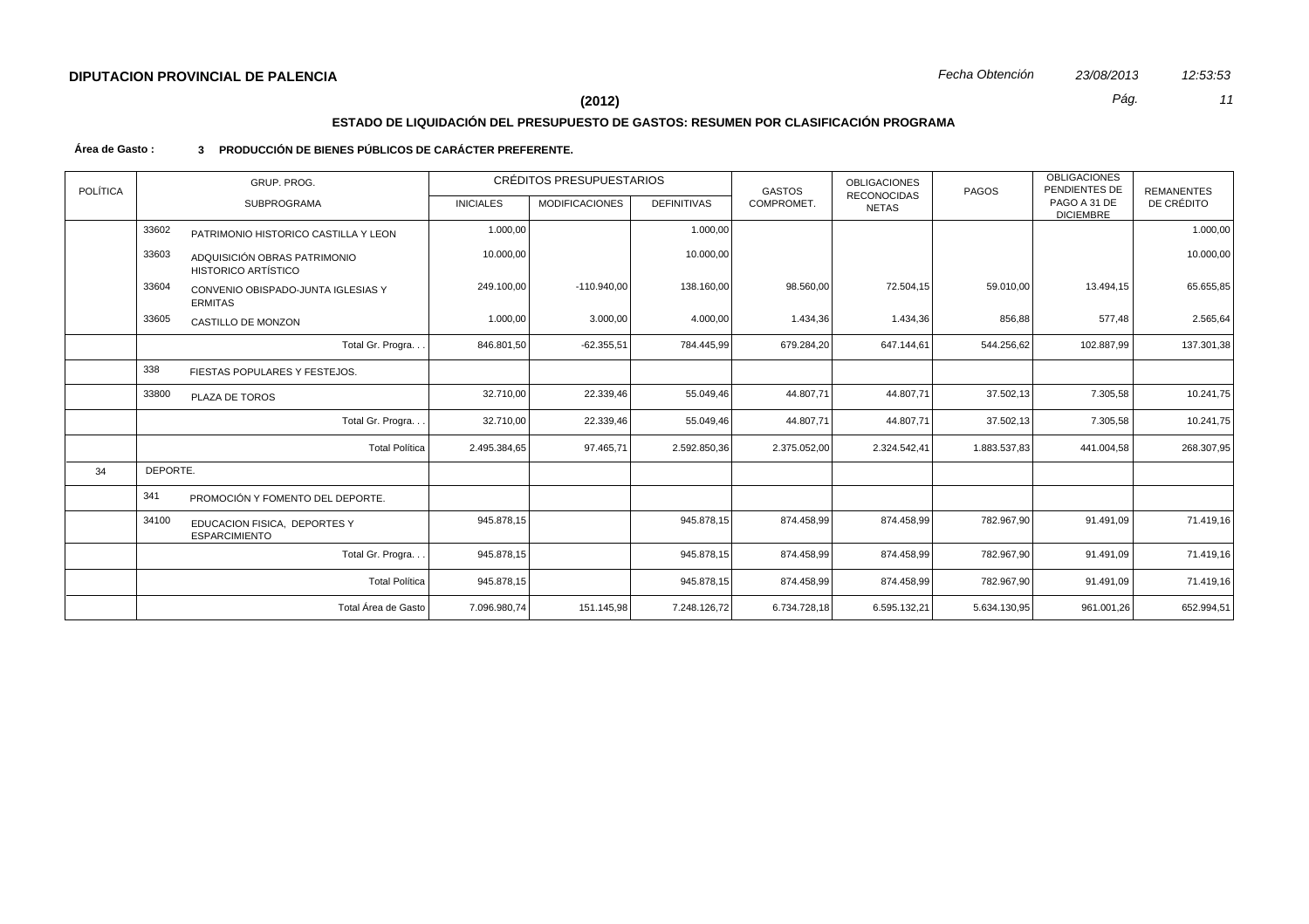# **ESTADO DE LIQUIDACIÓN DEL PRESUPUESTO DE GASTOS: RESUMEN POR CLASIFICACIÓN PROGRAMA**

### **Área de Gasto : 4 ACTUACIONES DE CARÁCTER ECONÓMICO.**

| <b>POLÍTICA</b> |                                                      | GRUP. PROG.                                                  |                  | <b>CRÉDITOS PRESUPUESTARIOS</b> |                    | <b>GASTOS</b> | <b>OBLIGACIONES</b>                | <b>PAGOS</b> | <b>OBLIGACIONES</b><br>PENDIENTES DE | <b>REMANENTES</b> |
|-----------------|------------------------------------------------------|--------------------------------------------------------------|------------------|---------------------------------|--------------------|---------------|------------------------------------|--------------|--------------------------------------|-------------------|
|                 |                                                      | <b>SUBPROGRAMA</b>                                           | <b>INICIALES</b> | <b>MODIFICACIONES</b>           | <b>DEFINITIVAS</b> | COMPROMET.    | <b>RECONOCIDAS</b><br><b>NETAS</b> |              | PAGO A 31 DE<br><b>DICIEMBRE</b>     | DE CRÉDITO        |
| 41              |                                                      | AGRICULTURA, GANADERÍA Y PESCA.                              |                  |                                 |                    |               |                                    |              |                                      |                   |
|                 | 410                                                  | ADMINISTRACIÓN GENERAL DE<br>AGRICULTURA, GANADERÍA Y PESCA. |                  |                                 |                    |               |                                    |              |                                      |                   |
|                 | 41000                                                | DEPARTAMENTO DESARROLLO AGRARIO                              | 471.423,04       |                                 | 471.423,04         | 380.185,91    | 380.185,91                         | 378.612,79   | 1.573,12                             | 91.237,13         |
|                 |                                                      | Total Gr. Progra                                             | 471.423,04       |                                 | 471.423,04         | 380.185,91    | 380.185,91                         | 378.612,79   | 1.573,12                             | 91.237,13         |
|                 | 411                                                  | AGRICULTURA, GANADERIA Y PESCA                               |                  |                                 |                    |               |                                    |              |                                      |                   |
|                 | 41101                                                | <b>INSEMINACION ARTIFICIAL</b>                               | 272.553,00       | 6.219,19                        | 278.772,19         | 262.687,73    | 262.687,73                         | 257.116,93   | 5.570,80                             | 16.084,46         |
|                 | 41102                                                | DESRATIZACION Y DESINSECTACION EN<br><b>LOS MUNICIPIOS</b>   | 46.000,00        |                                 | 46.000,00          | 25.289,00     | 25.289,00                          | 19.568,68    | 5.720,32                             | 20.711,00         |
|                 | 41103                                                | RECOGIDA DE ANIMALES ABANDONADOS                             | 18.000,00        |                                 | 18.000,00          | 18.900,00     | 18.900,00                          | 17.400,00    | 1.500,00                             | $-900,00$         |
|                 | 41104                                                | COLABORACION CON INSTITUCIONES<br><b>AGROPECUARIAS</b>       | 258.750,00       | 23.527,71                       | 282.277,71         | 222.792,96    | 222.792,96                         | 67.863,71    | 154.929,25                           | 59.484,75         |
|                 | 41105                                                | OTROS EDIFICIOS DESARROLLO AGRARIO                           | 16.800,00        |                                 | 16.800,00          | 7.312,41      | 7.312,41                           | 7.059,81     | 252,60                               | 9.487,59          |
|                 | 41106                                                | <b>GRANJAS PROVINCIALES</b>                                  | 429.006,00       | 7.955,61                        | 436.961,61         | 349.848,21    | 349.848,21                         | 310.195,15   | 39.653,06                            | 87.113,40         |
|                 | 41107                                                | PROGRAMA CAMINOS RURALES                                     | 120.000,00       | 339.850,21                      | 459.850,21         | 392.403,94    | 168.625,61                         | 86.254,00    | 82.371,61                            | 291.224,60        |
|                 |                                                      | Total Gr. Progra.                                            | 1.161.109,00     | 377.552,72                      | 1.538.661,72       | 1.279.234,25  | 1.055.455,92                       | 765.458,28   | 289.997,64                           | 483.205,80        |
|                 | 414                                                  | DESARROLLO RURAL.                                            |                  |                                 |                    |               |                                    |              |                                      |                   |
|                 | 41400                                                | <b>DESARROLLO RURAL</b>                                      | 290.200,00       | 160.915,00                      | 451.115,00         | 407.890,97    | 407.741,24                         | 235.486,24   | 172.255,00                           | 43.373,76         |
|                 | 41401                                                | UNIDAD DE PROMOCION Y DESARROLLO                             | 41.651,37        | 2.548,29                        | 44.199,66          | 40.157,42     | 40.157,42                          | 40.157,42    |                                      | 4.042,24          |
|                 |                                                      | Total Gr. Progra.                                            | 331.851,37       | 163.463,29                      | 495.314,66         | 448.048,39    | 447.898,66                         | 275.643,66   | 172.255,00                           | 47.416,00         |
|                 |                                                      | <b>Total Política</b>                                        | 1.964.383,41     | 541.016,01                      | 2.505.399,42       | 2.107.468,55  | 1.883.540,49                       | 1.419.714,73 | 463.825,76                           | 621.858,93        |
| 42              |                                                      | <b>INDUSTRIA Y ENERGÍA.</b>                                  |                  |                                 |                    |               |                                    |              |                                      |                   |
|                 | 422                                                  | <b>INDUSTRIA.</b>                                            |                  |                                 |                    |               |                                    |              |                                      |                   |
|                 | 42201                                                | PROMOCION Y DESARROLLO INDUSTRIAL                            | 154.000,00       | 137.192,00                      | 291.192,00         | 199.777,75    | 194.722,12                         | 98.608,37    | 96.113,75                            | 96.469,88         |
|                 |                                                      | Total Gr. Progra.                                            | 154.000,00       | 137.192,00                      | 291.192,00         | 199.777,75    | 194.722,12                         | 98.608,37    | 96.113,75                            | 96.469,88         |
|                 |                                                      | <b>Total Política</b>                                        | 154.000,00       | 137.192,00                      | 291.192,00         | 199.777,75    | 194.722,12                         | 98.608,37    | 96.113,75                            | 96.469,88         |
| 43              | COMERCIO, TURISMO Y PEQUEÑAS Y MEDIANAS<br>EMPRESAS. |                                                              |                  |                                 |                    |               |                                    |              |                                      |                   |
|                 |                                                      |                                                              |                  |                                 |                    |               |                                    |              |                                      |                   |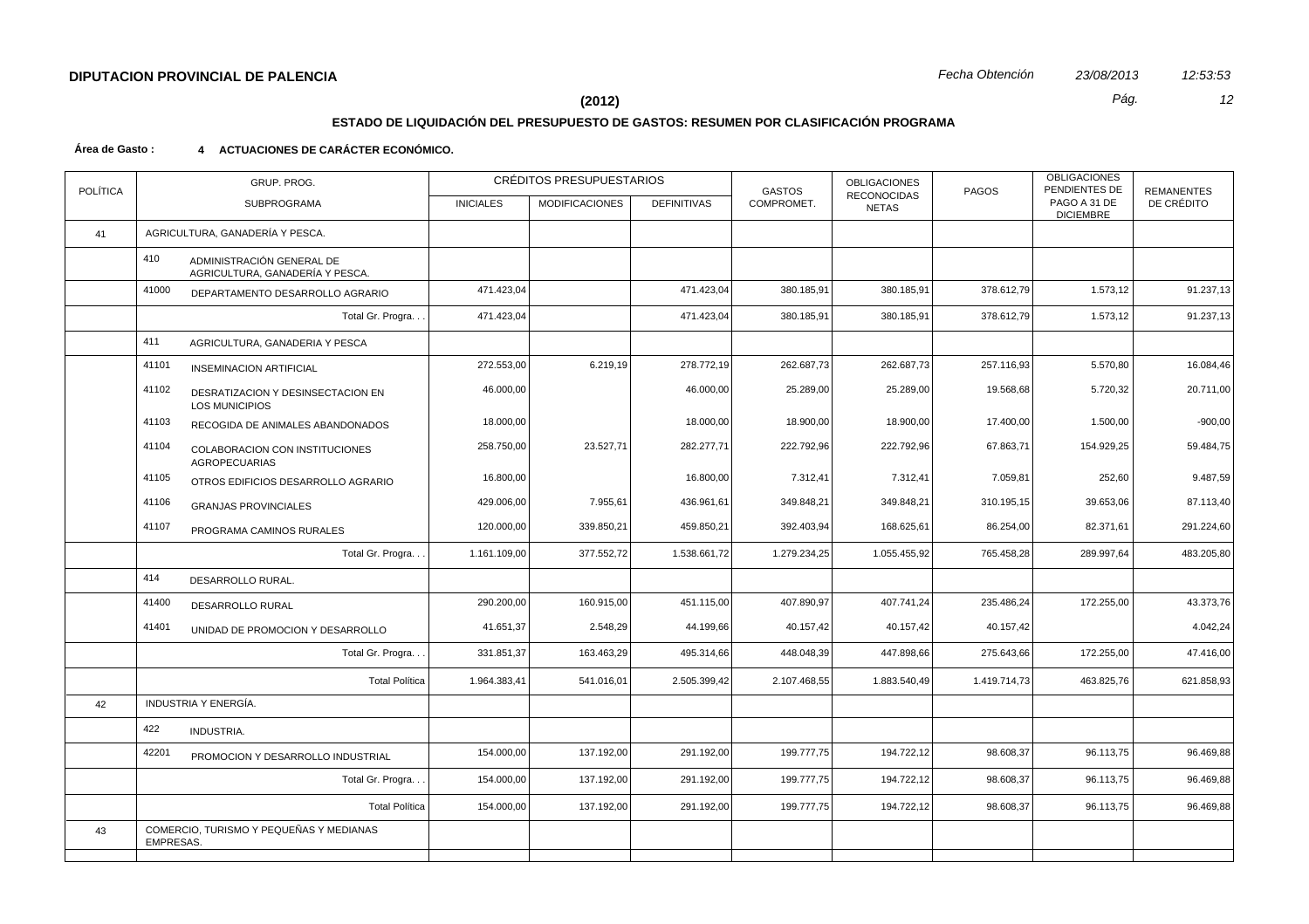# **ESTADO DE LIQUIDACIÓN DEL PRESUPUESTO DE GASTOS: RESUMEN POR CLASIFICACIÓN PROGRAMA**

### **Área de Gasto : 4 ACTUACIONES DE CARÁCTER ECONÓMICO.**

| <b>POLÍTICA</b> | GRUP. PROG. |                                                          |                  | CRÉDITOS PRESUPUESTARIOS |                    | <b>GASTOS</b> | <b>OBLIGACIONES</b><br><b>RECONOCIDAS</b> | PAGOS        | <b>OBLIGACIONES</b><br>PENDIENTES DE | <b>REMANENTES</b> |
|-----------------|-------------|----------------------------------------------------------|------------------|--------------------------|--------------------|---------------|-------------------------------------------|--------------|--------------------------------------|-------------------|
|                 |             | SUBPROGRAMA                                              | <b>INICIALES</b> | <b>MODIFICACIONES</b>    | <b>DEFINITIVAS</b> | COMPROMET.    | <b>NETAS</b>                              |              | PAGO A 31 DE<br><b>DICIEMBRE</b>     | DE CRÉDITO        |
|                 | 431         | COMERCIO.                                                |                  |                          |                    |               |                                           |              |                                      |                   |
|                 | 43100       | PROMOCION COMERCIAL E INDUSTRIAL                         | 193.000,00       | 17.683,67                | 210.683,67         | 133.754,04    | 133.754,04                                | 70.501,28    | 63.252,76                            | 76.929,63         |
|                 | 43102       | <b>CLUB DE CALIDAD</b>                                   | 30.000,00        |                          | 30.000,00          | 30.280,08     | 30.280,08                                 | 14.950,00    | 15.330,08                            | $-280,08$         |
|                 |             | Total Gr. Progra                                         | 223.000,00       | 17.683,67                | 240.683,67         | 164.034,12    | 164.034,12                                | 85.451,28    | 78.582,84                            | 76.649,55         |
|                 | 432         | ORDENACIÓN Y PROMOCIÓN TURÍSTICA.                        |                  |                          |                    |               |                                           |              |                                      |                   |
|                 | 43200       | DEPARTAMENTO DE TURISMO                                  | 1.201.639,31     | 23.100,00                | 1.224.739,31       | 1.054.562,99  | 1.054.562,99                              | 1.032.674,08 | 21.888,91                            | 170.176,32        |
|                 | 43202       | CONSORCIO PLAN EXCELENCIA                                | 10.000,00        |                          | 10.000,00          |               |                                           |              |                                      | 10.000,00         |
|                 |             | Total Gr. Progra. .                                      | 1.211.639,31     | 23.100,00                | 1.234.739,31       | 1.054.562,99  | 1.054.562,99                              | 1.032.674,08 | 21.888,91                            | 180.176,32        |
|                 |             | <b>Total Política</b>                                    | 1.434.639,31     | 40.783,67                | 1.475.422,98       | 1.218.597,11  | 1.218.597,11                              | 1.118.125,36 | 100.471,75                           | 256.825,87        |
| 44              |             | TRANSPORTE PÚBLICO.                                      |                  |                          |                    |               |                                           |              |                                      |                   |
|                 | 441         | PROMOCIÓN, MANTENIMIENTO Y<br>DESARROLLO DEL TRANSPORTE. |                  |                          |                    |               |                                           |              |                                      |                   |
|                 | 44100       | TRANSPORTE DE VIAJEROS                                   | 13.901,06        | 7.524,23                 | 21.425,29          | 21.425,29     | 18.161,59                                 | 13.327,36    | 4.834,23                             | 3.263,70          |
|                 |             | Total Gr. Progra                                         | 13.901,06        | 7.524,23                 | 21.425,29          | 21.425,29     | 18.161,59                                 | 13.327,36    | 4.834,23                             | 3.263,70          |
|                 |             | <b>Total Política</b>                                    | 13.901,06        | 7.524,23                 | 21.425,29          | 21.425,29     | 18.161,59                                 | 13.327,36    | 4.834,23                             | 3.263,70          |
| 45              |             | INFRAESTRUCTURAS.                                        |                  |                          |                    |               |                                           |              |                                      |                   |
|                 | 453         | CARRETERAS.                                              |                  |                          |                    |               |                                           |              |                                      |                   |
|                 | 45300       | ADMON. GENERAL DE CARRETERAS -<br>PARQUES DE MAQUINARIA  | 3.970.120,91     | 98.480,29                | 4.068.601,20       | 3.290.534,77  | 3.224.042,40                              | 2.563.902,88 | 660.139,52                           | 844.558,80        |
|                 | 45301       | PLANES DE CARRETERAS                                     | 5.270.000,00     | 600.934,51               | 5.870.934,51       | 576.519,72    | 576.519,72                                | 576.519,72   |                                      | 5.294.414,79      |
|                 | 45303       | CONVENIO CONSEJERIA DE FOMENTO<br>CARRETERAS             |                  | 612.000,00               | 612.000,00         |               |                                           |              |                                      | 612.000,00        |
|                 |             | Total Gr. Progra. .                                      | 9.240.120,91     | 1.311.414,80             | 10.551.535,71      | 3.867.054,49  | 3.800.562,12                              | 3.140.422,60 | 660.139,52                           | 6.750.973,59      |
|                 | 459         | OTRAS INFRAESTRUCTURAS.                                  |                  |                          |                    |               |                                           |              |                                      |                   |
|                 | 45900       | PALENCIA RURAL: HACIA TERRITORIOS<br><b>COMPETITIVOS</b> |                  | 711.668,55               | 711.668,55         | 710.194,81    | 710.194,81                                | 710.194,81   |                                      | 1.473,74          |
|                 |             | Total Gr. Progra                                         |                  | 711.668,55               | 711.668,55         | 710.194,81    | 710.194,81                                | 710.194,81   |                                      | 1.473,74          |
|                 |             | <b>Total Política</b>                                    | 9.240.120,91     | 2.023.083,35             | 11.263.204,26      | 4.577.249,30  | 4.510.756,93                              | 3.850.617,41 | 660.139,52                           | 6.752.447,33      |
|                 |             |                                                          |                  |                          |                    |               |                                           |              |                                      |                   |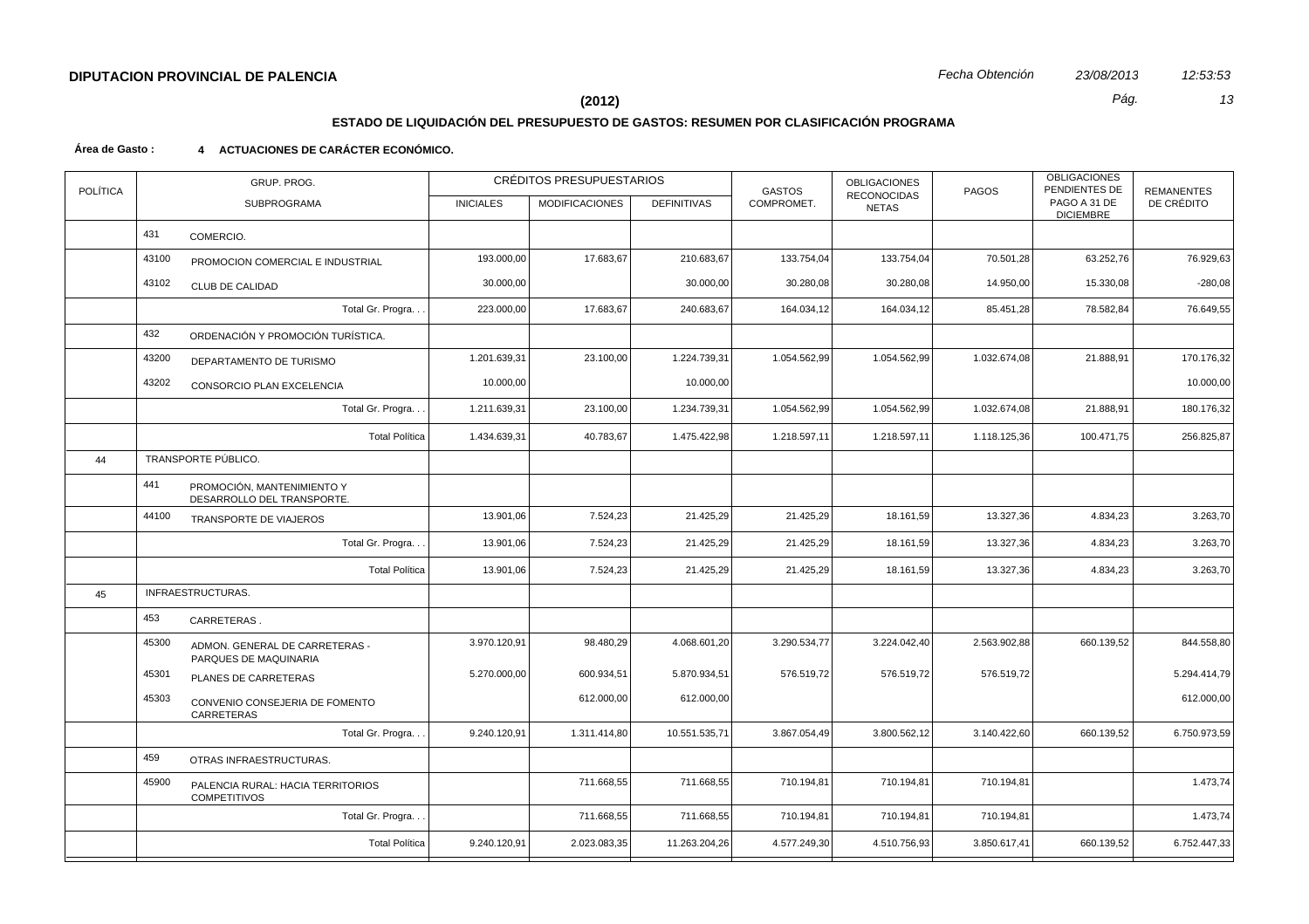# **ESTADO DE LIQUIDACIÓN DEL PRESUPUESTO DE GASTOS: RESUMEN POR CLASIFICACIÓN PROGRAMA**

#### **Área de Gasto : 4 ACTUACIONES DE CARÁCTER ECONÓMICO.**

| <b>POLÍTICA</b> | GRUP. PROG.                              |                                     |                  | CRÉDITOS PRESUPUESTARIOS |                    | <b>GASTOS</b> | <b>OBLIGACIONES</b><br><b>RECONOCIDAS</b> | PAGOS        | <b>OBLIGACIONES</b><br>PENDIENTES DE | <b>REMANENTES</b> |
|-----------------|------------------------------------------|-------------------------------------|------------------|--------------------------|--------------------|---------------|-------------------------------------------|--------------|--------------------------------------|-------------------|
|                 |                                          | <b>SUBPROGRAMA</b>                  | <b>INICIALES</b> | <b>MODIFICACIONES</b>    | <b>DEFINITIVAS</b> | COMPROMET.    | <b>NETAS</b>                              |              | PAGO A 31 DE<br><b>DICIEMBRE</b>     | DE CRÉDITO        |
| 49              | OTRAS ACTUACIONES DE CARÁCTER ECONÓMICO. |                                     |                  |                          |                    |               |                                           |              |                                      |                   |
|                 | 491                                      | SOCIEDAD DE LA INFORMACIÓN.         |                  |                          |                    |               |                                           |              |                                      |                   |
|                 | 49100                                    | <b>REPETIDORES DE TV</b>            | 20.000,00        | 10.000,00                | 30.000,00          | 22.167,97     | 22.167,97                                 | 22.167,97    |                                      | 7.832,03          |
|                 | 49101                                    | PROGRAMA INTERNET RURAL             | 6.138,00         |                          | 6.138,00           | 4.159,78      | 4.159,78                                  | 3.278,27     | 881,51                               | 1.978,22          |
|                 |                                          | Total Gr. Progra                    | 26.138,00        | 10.000,00                | 36.138,00          | 26.327,75     | 26.327,75                                 | 25.446,24    | 881,51                               | 9.810,25          |
|                 | 492                                      | <b>GESTIÓN DEL CONOCIMIENTO.</b>    |                  |                          |                    |               |                                           |              |                                      |                   |
|                 | 49200                                    | TALLERES PARA LA MEJORA PROFESIONAL |                  | 286,63                   | 286,63             |               |                                           |              |                                      | 286,63            |
|                 | 49201                                    | PLAN ESPECIAL DE EMPLEO             |                  | 6.798,68                 | 6.798,68           |               |                                           |              |                                      | 6.798,68          |
|                 |                                          | Total Gr. Progra                    |                  | 7.085,31                 | 7.085,31           |               |                                           |              |                                      | 7.085,31          |
|                 | 493                                      | OFICINAS DE DEFENSA AL CONSUMIDOR.  |                  |                          |                    |               |                                           |              |                                      |                   |
|                 | 49300                                    | OFICINAS DE DEFENSA AL CONSUMIDOR   | 7.491,00         |                          | 7.491,00           | 7.491,00      | 7.491,00                                  |              | 7.491,00                             |                   |
|                 |                                          | Total Gr. Progra                    | 7.491,00         |                          | 7.491,00           | 7.491,00      | 7.491,00                                  |              | 7.491,00                             |                   |
|                 |                                          | <b>Total Política</b>               | 33.629,00        | 17.085,31                | 50.714,31          | 33.818,75     | 33.818,75                                 | 25.446,24    | 8.372,51                             | 16.895,56         |
|                 |                                          | Total Área de Gasto                 | 12.840.673,69    | 2.766.684,57             | 15.607.358,26      | 8.158.336,75  | 7.859.596,99                              | 6.525.839,47 | 1.333.757,52                         | 7.747.761,27      |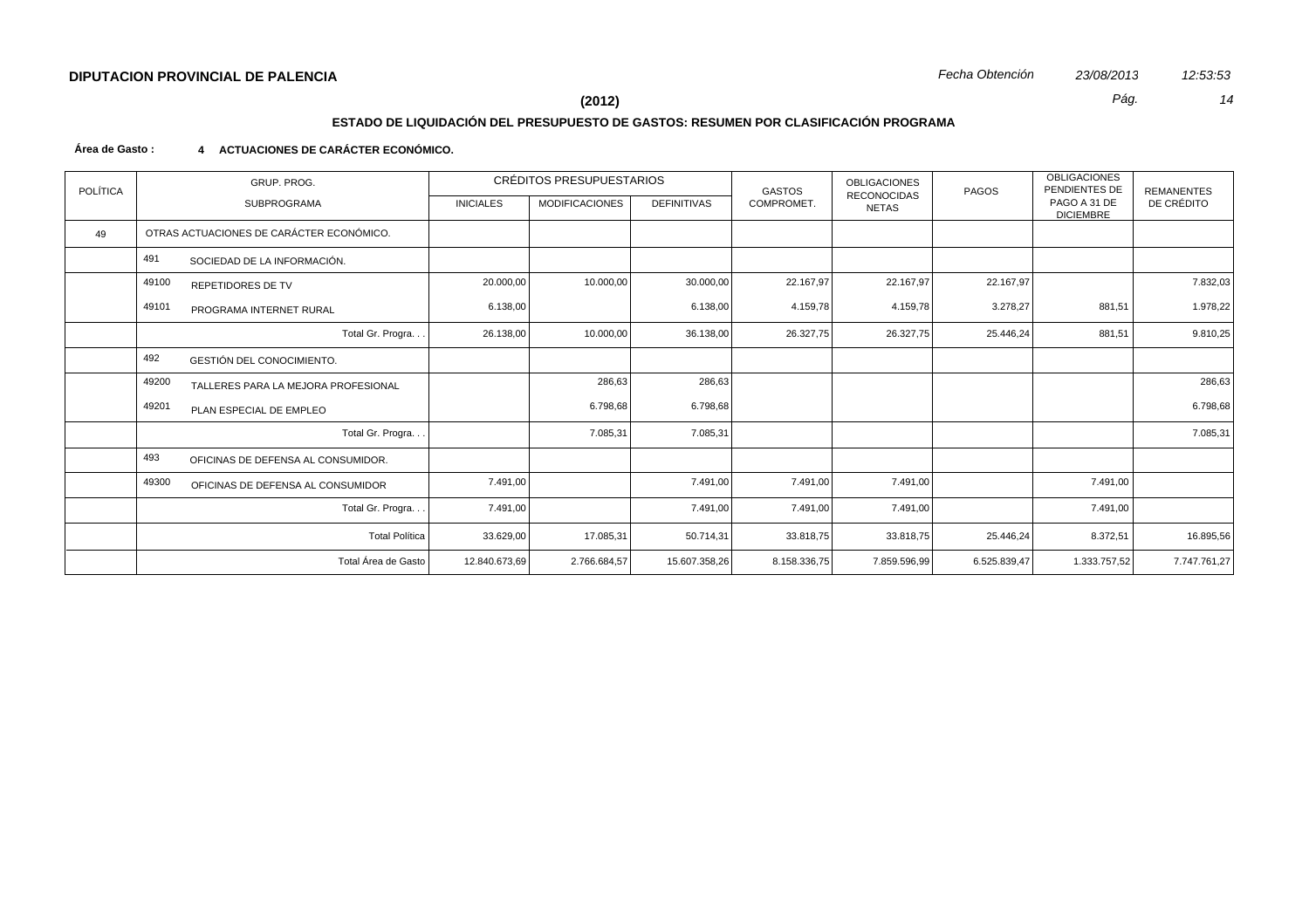# **ESTADO DE LIQUIDACIÓN DEL PRESUPUESTO DE GASTOS: RESUMEN POR CLASIFICACIÓN PROGRAMA**

#### **Área de Gasto : 9 ACTUACIONES DE CARÁCTER GENERAL.**

| <b>POLÍTICA</b> | GRUP. PROG. |                                                  |                  | CRÉDITOS PRESUPUESTARIOS |                    | <b>GASTOS</b> | <b>OBLIGACIONES</b><br><b>RECONOCIDAS</b> | <b>PAGOS</b> | <b>OBLIGACIONES</b><br>PENDIENTES DE | <b>REMANENTES</b> |  |
|-----------------|-------------|--------------------------------------------------|------------------|--------------------------|--------------------|---------------|-------------------------------------------|--------------|--------------------------------------|-------------------|--|
|                 |             | <b>SUBPROGRAMA</b>                               | <b>INICIALES</b> | <b>MODIFICACIONES</b>    | <b>DEFINITIVAS</b> | COMPROMET.    | <b>NETAS</b>                              |              | PAGO A 31 DE<br><b>DICIEMBRE</b>     | DE CRÉDITO        |  |
| 91              |             | ÓRGANOS DE GOBIERNO.                             |                  |                          |                    |               |                                           |              |                                      |                   |  |
|                 | 912         | ÓRGANOS DE GOBIERNO.                             |                  |                          |                    |               |                                           |              |                                      |                   |  |
|                 | 91200       | <b>CORPORACION PROVINCIAL</b>                    | 952.232,33       | $-7.741,45$              | 944.490,88         | 850.526,95    | 850.526,95                                | 849.814,45   | 712,50                               | 93.963,93         |  |
|                 | 91201       | PRESIDENCIA                                      | 251.697,00       |                          | 251.697,00         | 212.488,48    | 212.488,48                                | 210.302,91   | 2.185,57                             | 39.208,52         |  |
|                 |             | Total Gr. Progra                                 | 1.203.929,33     | $-7.741,45$              | 1.196.187,88       | 1.063.015,43  | 1.063.015,43                              | 1.060.117,36 | 2.898,07                             | 133.172,45        |  |
|                 |             | <b>Total Política</b>                            | 1.203.929,33     | $-7.741,45$              | 1.196.187,88       | 1.063.015,43  | 1.063.015,43                              | 1.060.117,36 | 2.898,07                             | 133.172,45        |  |
| 92              |             | SERVICIOS DE CARÁCTER GENERAL.                   |                  |                          |                    |               |                                           |              |                                      |                   |  |
|                 | 920         | ADMINISTRACIÓN GENERAL.                          |                  |                          |                    |               |                                           |              |                                      |                   |  |
|                 | 92000       | ADMINISTRACION GENERAL PALACIO<br>PROVINCIAL     | 763.222,00       | 94.849,39                | 858.071,39         | 790.573,67    | 771.376,67                                | 702.703,42   | 68.673,25                            | 86.694,72         |  |
|                 | 92001       | SECRETARIA                                       | 693.943,67       | 10.000,00                | 703.943,67         | 606.538,17    | 606.538,17                                | 606.538,17   |                                      | 97.405,50         |  |
|                 | 92002       | CASTILLO FUENTES DE VALDEPERO                    | 179.302,00       | 9.520,37                 | 188.822,37         | 96.529,83     | 96.529,83                                 | 88.370,34    | 8.159,49                             | 92.292,54         |  |
|                 | 92003       | <b>SINDICATOS</b>                                | 3.400,00         |                          | 3.400,00           | 3.399,00      | 3.399,00                                  | 2.094,45     | 1.304,55                             | 1,00              |  |
|                 | 92005       | DEPARTAMENTO DE PERSONAL                         | 220.941,16       | $-12.822,58$             | 208.118,58         | 188.338,67    | 188.338,67                                | 183.329,85   | 5.008,82                             | 19.779,91         |  |
|                 | 92006       | ARCHIVOS Y BIBLIOTECAS                           | 220.787,00       | 7.482,49                 | 228.269,49         | 213.226,06    | 213.226,06                                | 213.226,06   |                                      | 15.043,43         |  |
|                 | 92009       | <b>INFORMATICA</b>                               | 714.711,00       | $-18.574,10$             | 696.136,90         | 639.904,33    | 639.904,33                                | 449.329,62   | 190.574,71                           | 56.232,57         |  |
|                 |             | Total Gr. Progra                                 | 2.796.306,83     | 90.455,57                | 2.886.762,40       | 2.538.509,73  | 2.519.312,73                              | 2.245.591,91 | 273.720,82                           | 367.449,67        |  |
|                 | 921         | <b>IMPRENTA PROVINCIAL</b>                       |                  |                          |                    |               |                                           |              |                                      |                   |  |
|                 | 92100       | <b>IMPRENTA PROVINCIAL</b>                       | 119.414,00       |                          | 119.414,00         | 102.314,09    | 102.314,09                                | 99.808,30    | 2.505,79                             | 17.099,91         |  |
|                 |             | Total Gr. Progra                                 | 119.414,00       |                          | 119.414,00         | 102.314,09    | 102.314,09                                | 99.808,30    | 2.505,79                             | 17.099,91         |  |
|                 | 923         | INFORMACIÓN BÁSICA Y ESTADÍSTICA.                |                  |                          |                    |               |                                           |              |                                      |                   |  |
|                 | 92301       | PROGRAMA DE CARTOGRAFIA                          |                  | 32.190,36                | 32.190,36          | 31.789,93     | 31.789,93                                 | 31.789,93    |                                      | 400,43            |  |
|                 |             | Total Gr. Progra                                 |                  | 32.190,36                | 32.190,36          | 31.789,93     | 31.789,93                                 | 31.789,93    |                                      | 400,43            |  |
|                 | 924         | PARTICIPACIÓN CIUDADANA                          |                  |                          |                    |               |                                           |              |                                      |                   |  |
|                 | 92400       | COMUNICACION SOCIAL Y PARTICIPACION<br>CIUDADANA | 293.657,82       | 94.650,00                | 388.307,82         | 373.266,52    | 371.916,52                                | 279.077,77   | 92.838,75                            | 16.391,30         |  |
|                 | 92402       | PARTICIPACION CIUDADANA                          | 26.300,00        | 10.279,00                | 36.579,00          | 22.777,60     | 18.935,12                                 | 12.557,52    | 6.377,60                             | 17.643,88         |  |
|                 |             |                                                  |                  |                          |                    |               |                                           |              |                                      |                   |  |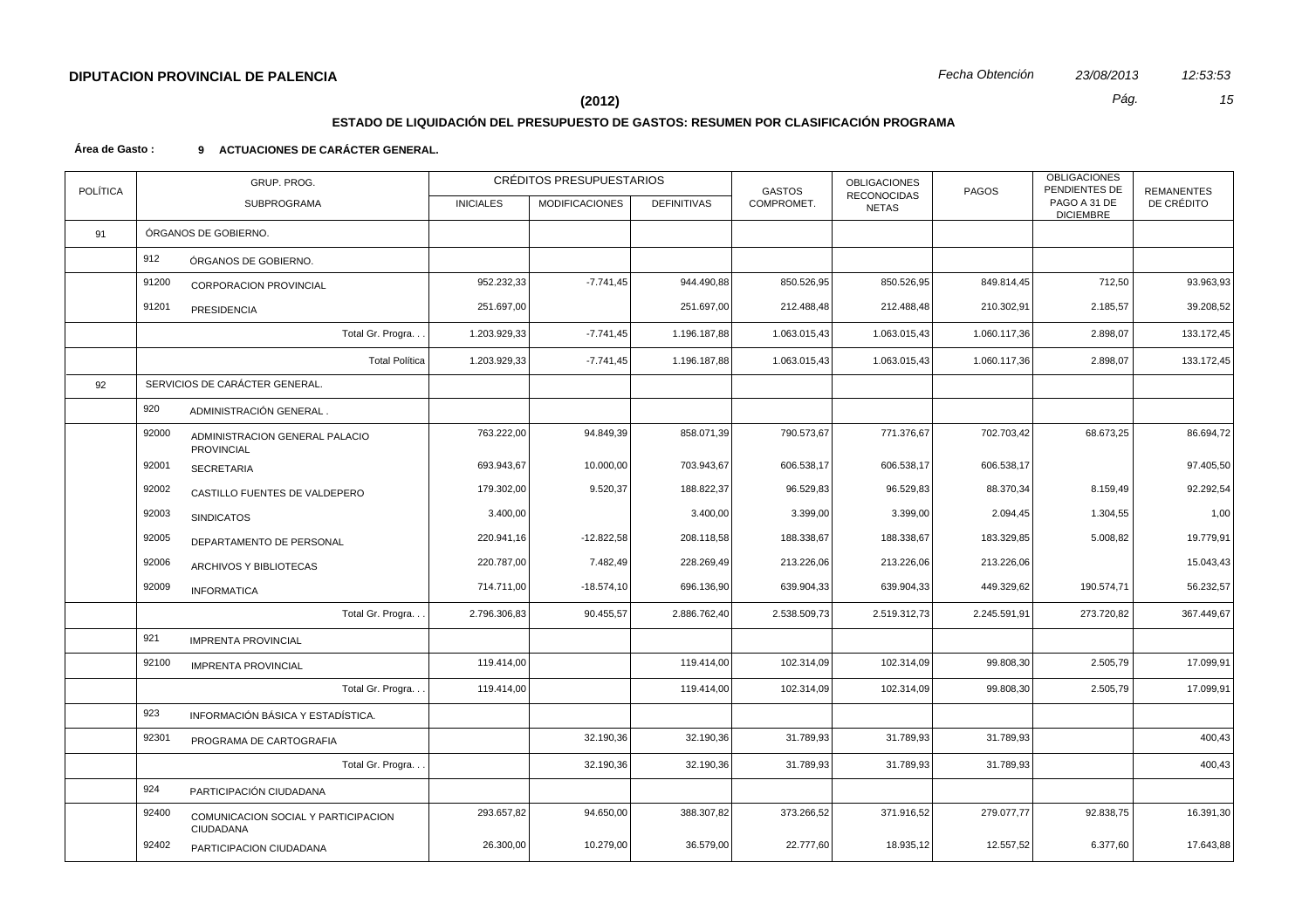# **ESTADO DE LIQUIDACIÓN DEL PRESUPUESTO DE GASTOS: RESUMEN POR CLASIFICACIÓN PROGRAMA**

### **Área de Gasto : 9 ACTUACIONES DE CARÁCTER GENERAL.**

| <b>POLÍTICA</b> | GRUP. PROG.                                             |                       |                  | CRÉDITOS PRESUPUESTARIOS |                    | GASTOS        | <b>OBLIGACIONES</b><br>RECONOCIDAS | PAGOS         | <b>OBLIGACIONES</b><br>PENDIENTES DE | <b>REMANENTES</b> |
|-----------------|---------------------------------------------------------|-----------------------|------------------|--------------------------|--------------------|---------------|------------------------------------|---------------|--------------------------------------|-------------------|
|                 | <b>SUBPROGRAMA</b>                                      |                       | <b>INICIALES</b> | <b>MODIFICACIONES</b>    | <b>DEFINITIVAS</b> | COMPROMET.    | <b>NETAS</b>                       |               | PAGO A 31 DE<br><b>DICIEMBRE</b>     | DE CRÉDITO        |
|                 |                                                         | Total Gr. Progra      | 319.957,82       | 104.929,00               | 424.886,82         | 396.044,12    | 390.851,64                         | 291.635,29    | 99.216,35                            | 34.035,18         |
|                 |                                                         | <b>Total Política</b> | 3.235.678,65     | 227.574,93               | 3.463.253,58       | 3.068.657,87  | 3.044.268,39                       | 2.668.825,43  | 375.442,96                           | 418.985,19        |
| 93              | ADMINISTRACIÓN FINANCIERA Y TRIBUTARIA.                 |                       |                  |                          |                    |               |                                    |               |                                      |                   |
|                 | 930<br><b>INTERVENCION GENERAL</b>                      |                       |                  |                          |                    |               |                                    |               |                                      |                   |
|                 | 93000<br><b>INTERVENCION GENERAL</b>                    |                       | 495.177,57       | 1.000,00                 | 496.177,57         | 439.902,19    | 439.902,19                         | 439.902,19    |                                      | 56.275,38         |
|                 |                                                         | Total Gr. Progra      | 495.177,57       | 1.000,00                 | 496.177,57         | 439.902,19    | 439.902,19                         | 439.902,19    |                                      | 56.275,38         |
|                 | 934<br>GESTIÓN DE LA DEUDA Y DE LA<br><b>TESORERÍA.</b> |                       |                  |                          |                    |               |                                    |               |                                      |                   |
|                 | 93401<br><b>TESORERIA</b>                               |                       | 240.734,00       | 1.900,00                 | 242.634,00         | 217.919,16    | 217.919,16                         | 217.919,16    |                                      | 24.714,84         |
|                 | 93402<br><b>RECAUDACION</b>                             |                       | 888.882,20       | 32.619,10                | 921.501,30         | 844.664,71    | 844.664,71                         | 767.627,66    | 77.037,05                            | 76.836,59         |
|                 |                                                         | Total Gr. Progra      | 1.129.616,20     | 34.519,10                | 1.164.135,30       | 1.062.583,87  | 1.062.583,87                       | 985.546,82    | 77.037,05                            | 101.551,43        |
|                 |                                                         | <b>Total Política</b> | 1.624.793,77     | 35.519,10                | 1.660.312,87       | 1.502.486,06  | 1.502.486,06                       | 1.425.449,01  | 77.037,05                            | 157.826,81        |
|                 |                                                         | Total Área de Gasto   | 6.064.401,75     | 255.352,58               | 6.319.754,33       | 5.634.159,36  | 5.609.769,88                       | 5.154.391,80  | 455.378,08                           | 709.984,45        |
|                 |                                                         | Total                 | 66.563.512,38    | 15.624.208,64            | 82.187.721,02      | 60.190.529,01 | 56.745.261,87                      | 48.672.582,48 | 8.072.679,39                         | 25.442.459,15     |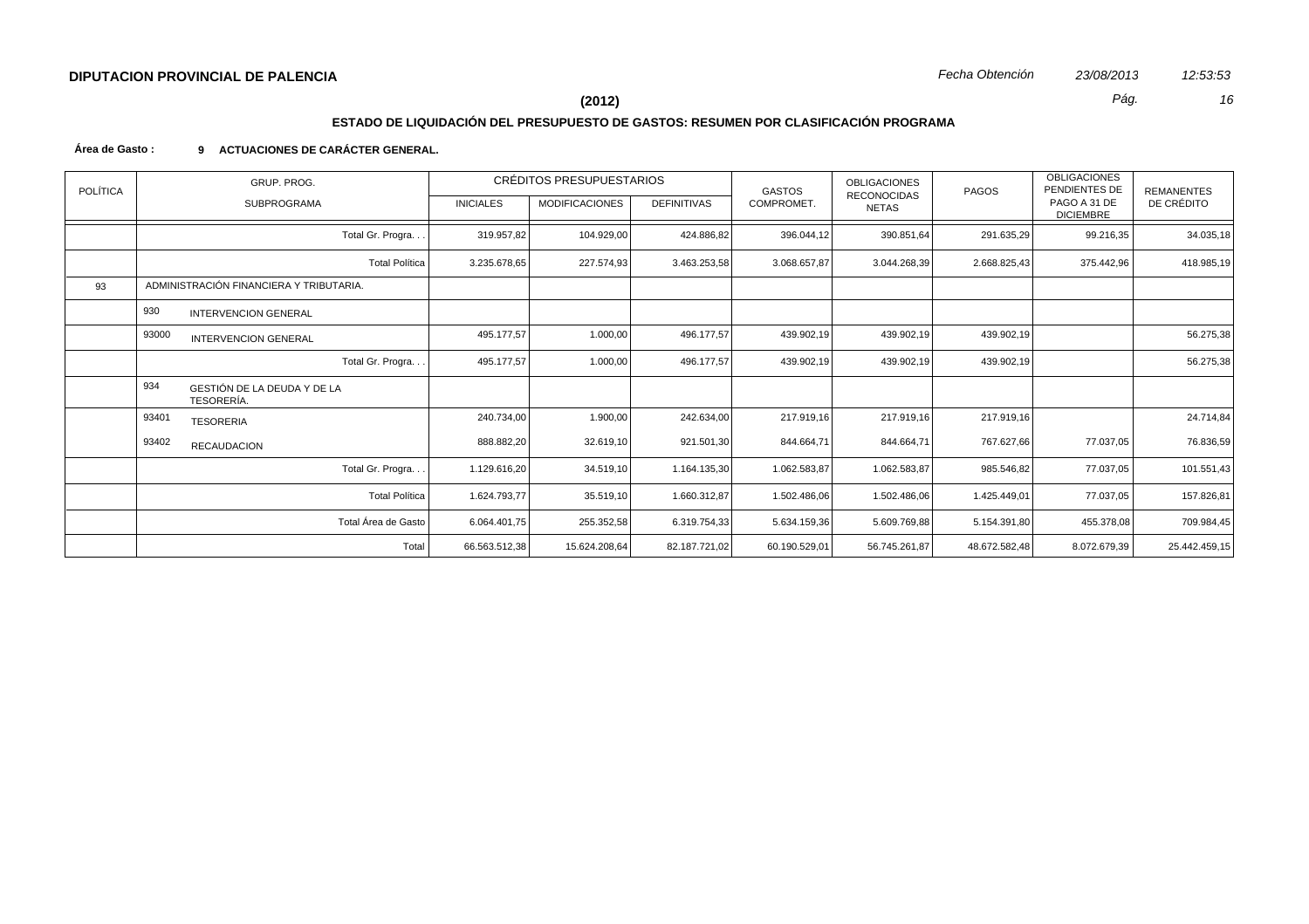| Fecha Obtención | 23/08/20 |
|-----------------|----------|
|                 |          |

**RESUMEN DE OBLIGACIONES RECONOCIDAS NETAS POR CLASIFICACIÓN ECONÓMICA Y PROGRAMA**

| <b>PROGRAMA</b>              | <b>CAPÍTULO</b>           | <b>ARTÍCULO</b> | <b>CONCEPTO</b> | <b>SUBCONCEPTO</b> | <b>OBLIGACIONES</b><br><b>RECONOCIDAS</b><br><b>NETAS</b> |
|------------------------------|---------------------------|-----------------|-----------------|--------------------|-----------------------------------------------------------|
| <b>DEUDA PUBLICA</b><br>0110 |                           |                 |                 |                    |                                                           |
|                              | $\ensuremath{\mathsf{3}}$ |                 |                 |                    | 736.503,86                                                |
|                              |                           | 31              |                 |                    | 735.311,27                                                |
|                              |                           |                 | 310             |                    | 735.311,27                                                |
|                              |                           |                 |                 | 310                | 735.311,27                                                |
|                              |                           | 35              |                 |                    | 1.192,59                                                  |
|                              |                           |                 | 359             |                    | 1.192,59                                                  |
|                              |                           |                 |                 | 359                | 1.192,59                                                  |
|                              | 9                         |                 |                 |                    | 6.516.228,61                                              |
|                              |                           | 91              |                 |                    | 6.516.228,61                                              |
|                              |                           |                 | 913             |                    | 6.516.228,61                                              |
|                              |                           |                 |                 | 913                | 6.516.228,61                                              |
| TOTAL PROGRAMA 0110          |                           |                 |                 |                    | 7.252.732,47                                              |
| SEGURIDAD<br>1300            | $\sqrt{2}$                |                 |                 |                    | 262.072,85                                                |
|                              |                           | 22              |                 |                    | 262.072,85                                                |
|                              |                           |                 | 227             |                    | 262.072,85                                                |
|                              |                           |                 |                 | 227                | 262.072,85                                                |
|                              | $\overline{6}$            |                 |                 |                    | 79.854,11                                                 |
|                              |                           | 63              |                 |                    | 79.854,11                                                 |
|                              |                           |                 | 632             |                    | 79.854,11                                                 |
|                              |                           |                 |                 | 632                | 79.854,11                                                 |
| TOTAL PROGRAMA 1300          |                           |                 |                 |                    | 341.926,96                                                |
|                              |                           |                 |                 |                    |                                                           |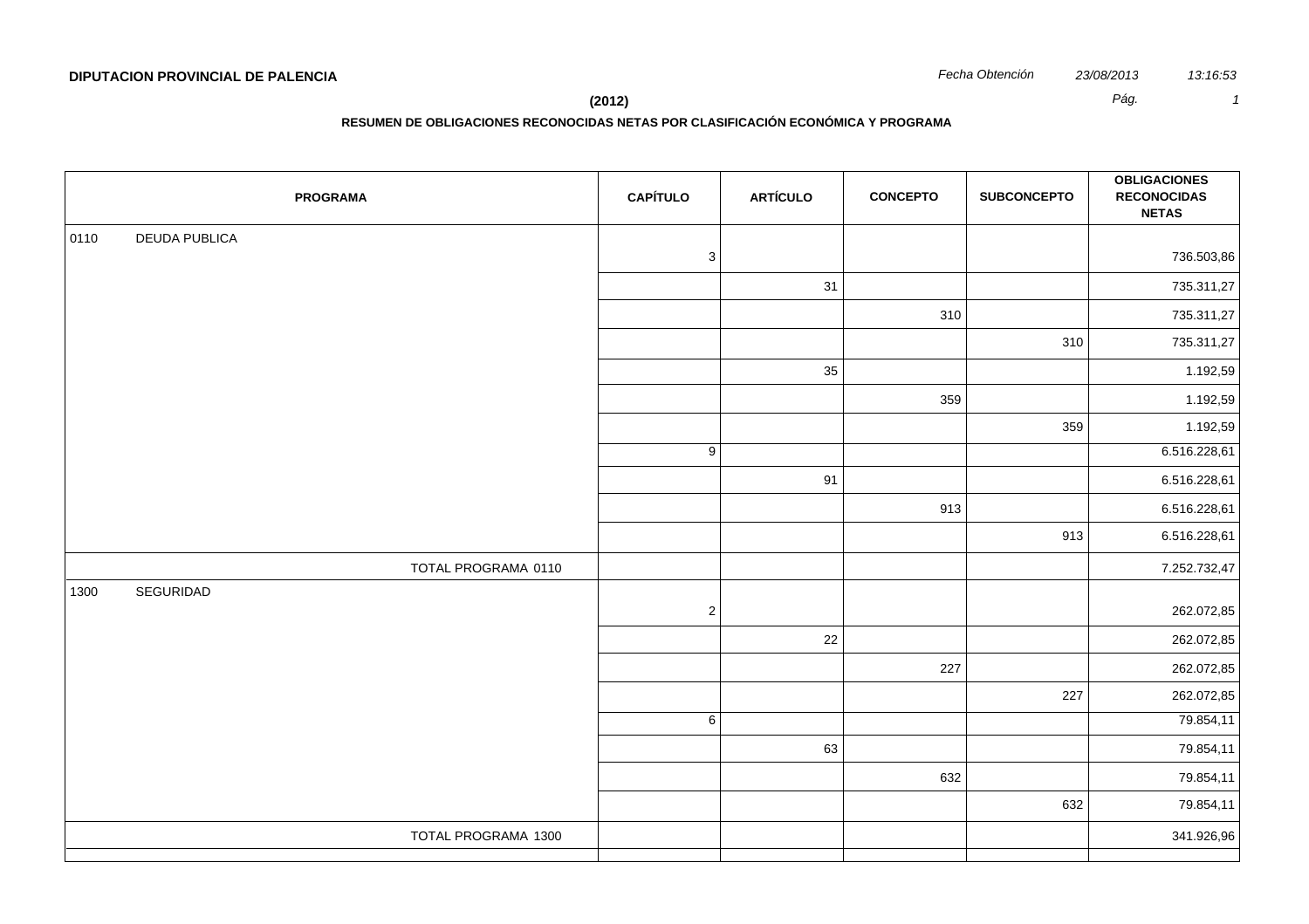# **DIPUTACION PROVINCIAL DE PALENCIA** *Fecha Obtención 23/08/2013 13:16:53*

**(2012)** *Pág. 2*

**RESUMEN DE OBLIGACIONES RECONOCIDAS NETAS POR CLASIFICACIÓN ECONÓMICA Y PROGRAMA**

| <b>PROGRAMA</b>     | <b>CAPÍTULO</b> | <b>ARTÍCULO</b> | <b>CONCEPTO</b> | <b>SUBCONCEPTO</b> | <b>OBLIGACIONES</b><br><b>RECONOCIDAS</b><br><b>NETAS</b> |
|---------------------|-----------------|-----------------|-----------------|--------------------|-----------------------------------------------------------|
| 1340                |                 |                 |                 |                    |                                                           |
|                     | $\sqrt{2}$      |                 |                 |                    | 2.569,33                                                  |
|                     |                 | 22              |                 |                    | 2.569,33                                                  |
|                     |                 |                 | 226             |                    | 2.569,33                                                  |
|                     |                 |                 |                 | 226                | 2.569,33                                                  |
| TOTAL PROGRAMA 1340 |                 |                 |                 |                    | 2.569,33                                                  |
| 1350                | $\mathbf{1}$    |                 |                 |                    | 61.422,56                                                 |
|                     |                 | 12              |                 |                    | 61.422,56                                                 |
|                     |                 |                 | 120             |                    | 27.069,82                                                 |
|                     |                 |                 |                 | 120                | 27.069,82                                                 |
|                     |                 |                 | 121             |                    | 34.352,74                                                 |
|                     |                 |                 |                 | 121                | 34.352,74                                                 |
|                     | $\overline{2}$  |                 |                 |                    | 22.123,14                                                 |
|                     |                 | 21              |                 |                    | 1.806,20                                                  |
|                     |                 |                 | 213             |                    | 1.028,50                                                  |
|                     |                 |                 |                 | 213                | 1.028,50                                                  |
|                     |                 |                 | 214             |                    | 777,70                                                    |
|                     |                 |                 |                 | 214                | 777,70                                                    |
|                     |                 | 22              |                 |                    | 19.467,91                                                 |
|                     |                 |                 | 221             |                    | 13.062,20                                                 |
|                     |                 |                 |                 | 221                | 13.062,20                                                 |
|                     |                 |                 | 222             |                    | 5.292,02                                                  |
|                     |                 |                 |                 |                    |                                                           |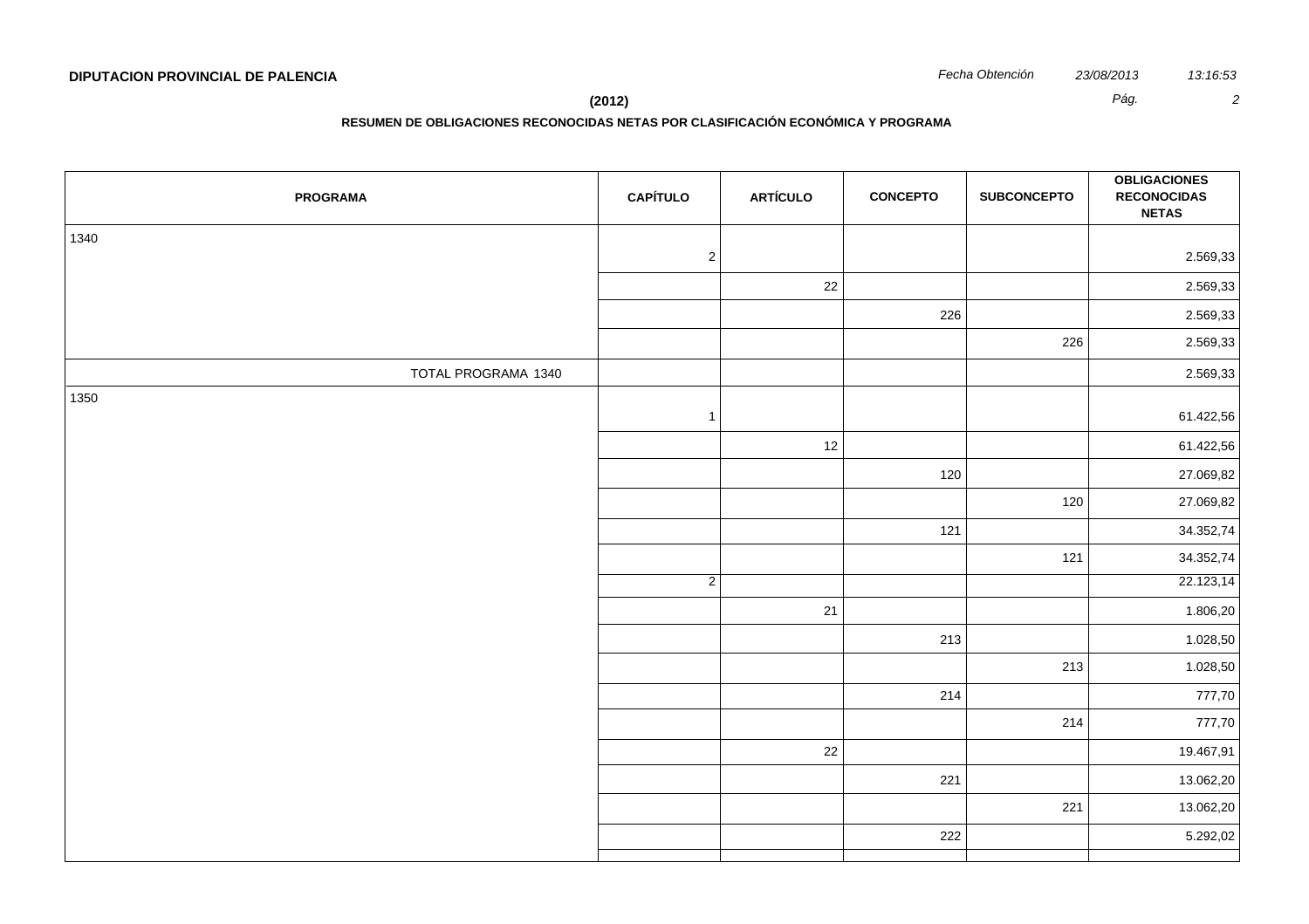**RESUMEN DE OBLIGACIONES RECONOCIDAS NETAS POR CLASIFICACIÓN ECONÓMICA Y PROGRAMA**

| <b>PROGRAMA</b> | <b>CAPÍTULO</b> | <b>ARTÍCULO</b> | <b>CONCEPTO</b> | <b>SUBCONCEPTO</b> | <b>OBLIGACIONES</b><br><b>RECONOCIDAS</b><br><b>NETAS</b> |
|-----------------|-----------------|-----------------|-----------------|--------------------|-----------------------------------------------------------|
|                 |                 |                 |                 | 22200              | 5.292,02                                                  |
|                 |                 |                 | 224             |                    | 540,45                                                    |
|                 |                 |                 |                 | 224                | 540,45                                                    |
|                 |                 |                 | 226             |                    | 573,24                                                    |
|                 |                 |                 |                 | 226                | 573,24                                                    |
|                 |                 | 23              |                 |                    | 849,03                                                    |
|                 |                 |                 | 230             |                    | 336,60                                                    |
|                 |                 |                 |                 | 230                | 336,60                                                    |
|                 |                 |                 | 231             |                    | 512,43                                                    |
|                 |                 |                 |                 | 231                | 512,43                                                    |
|                 | $\overline{4}$  |                 |                 |                    | 407.699,88                                                |
|                 |                 | 46              |                 |                    | 407.699,88                                                |
|                 |                 |                 | 462             |                    | 407.699,88                                                |
|                 |                 |                 |                 | 46201              | 224.952,43                                                |
|                 |                 |                 |                 | 46202              | 182.747,45                                                |
|                 | 6               |                 |                 |                    | 310.981,42                                                |
|                 |                 | 62              |                 |                    | 310.981,42                                                |
|                 |                 |                 | 623             |                    | 113.579,32                                                |
|                 |                 |                 |                 | 623                | 113.579,32                                                |
|                 |                 |                 | 624             |                    | 197.402,10                                                |
|                 |                 |                 |                 | 624                | 197.402,10                                                |
|                 | $\overline{7}$  |                 |                 |                    | 42.511,18                                                 |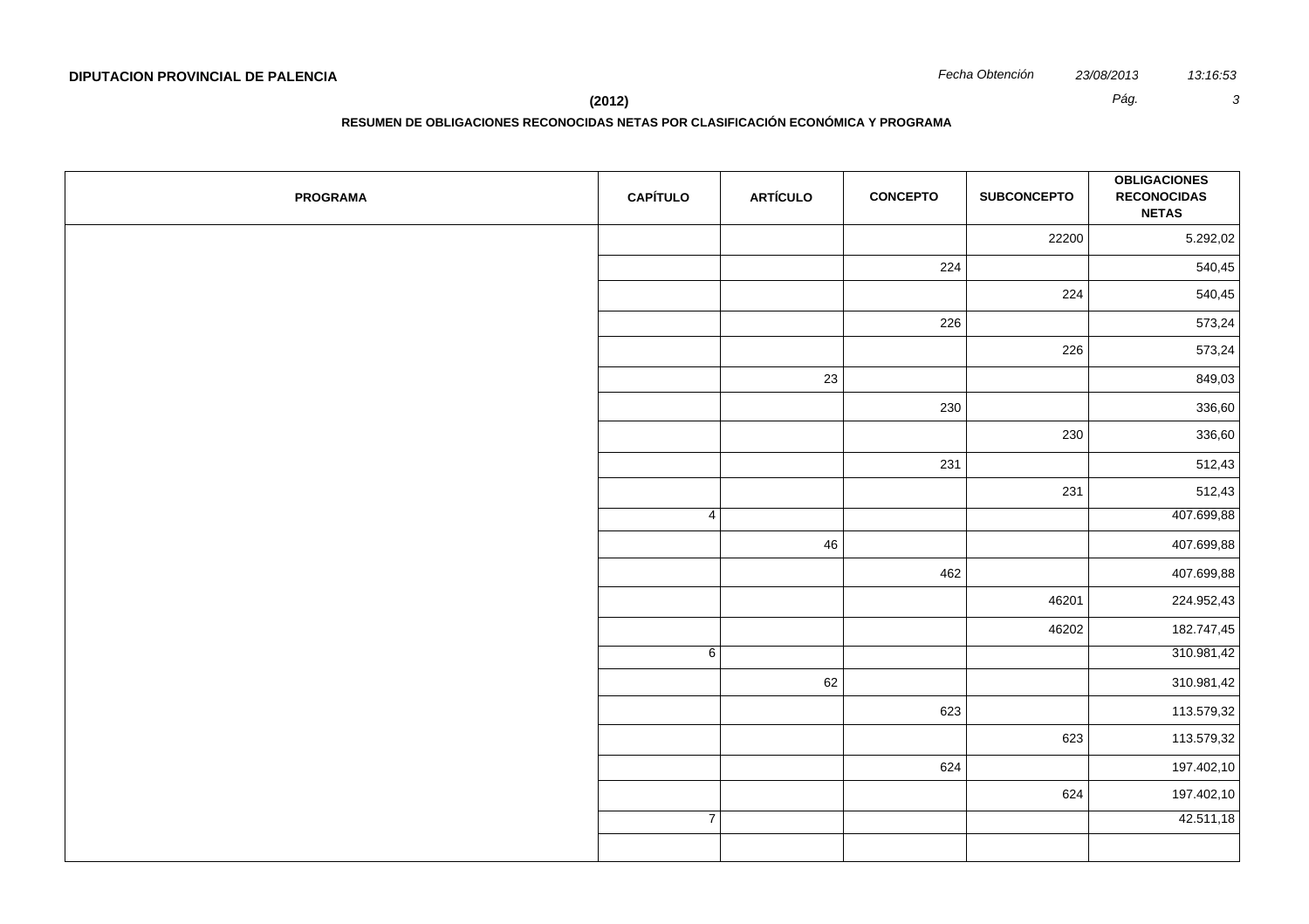**(2012)** *Pág. 4*

| <b>PROGRAMA</b>                                        | <b>CAPÍTULO</b> | <b>ARTÍCULO</b> | <b>CONCEPTO</b> | <b>SUBCONCEPTO</b> | <b>OBLIGACIONES</b><br><b>RECONOCIDAS</b><br><b>NETAS</b> |
|--------------------------------------------------------|-----------------|-----------------|-----------------|--------------------|-----------------------------------------------------------|
|                                                        |                 | 76              |                 |                    | 42.511,18                                                 |
|                                                        |                 |                 | 762             |                    | 42.511,18                                                 |
|                                                        |                 |                 |                 | 76201              | 35.307,57                                                 |
|                                                        |                 |                 |                 | 76202              | 7.203,61                                                  |
| TOTAL PROGRAMA 1350                                    |                 |                 |                 |                    | 844.738,18                                                |
| ADMINISTRACION GENERAL DE VIVIENDA Y URBANISMO<br>1500 | $\,6\,$         |                 |                 |                    | 46.500,00                                                 |
|                                                        |                 | 60              |                 |                    | 46.500,00                                                 |
|                                                        |                 |                 | 600             |                    | 46.500,00                                                 |
|                                                        |                 |                 |                 | 600                | 46.500,00                                                 |
| TOTAL PROGRAMA 1500                                    |                 |                 |                 |                    | 46.500,00                                                 |
| <b>URBANISMO</b><br>1510                               | $\overline{1}$  |                 |                 |                    | 258.866,30                                                |
|                                                        |                 | 12              |                 |                    | 212.004,45                                                |
|                                                        |                 |                 | 120             |                    | 76.079,63                                                 |
|                                                        |                 |                 |                 | 120                | 76.079,63                                                 |
|                                                        |                 |                 | 121             |                    | 135.924,82                                                |
|                                                        |                 |                 |                 | 121                | 135.924,82                                                |
|                                                        |                 | 13              |                 |                    | 46.261,85                                                 |
|                                                        |                 |                 | 130             |                    | 46.261,85                                                 |
|                                                        |                 |                 |                 | 130                | 46.261,85                                                 |
|                                                        |                 | 15              |                 |                    | 600,00                                                    |
|                                                        |                 |                 | 150             |                    | 600,00                                                    |
|                                                        |                 |                 |                 |                    |                                                           |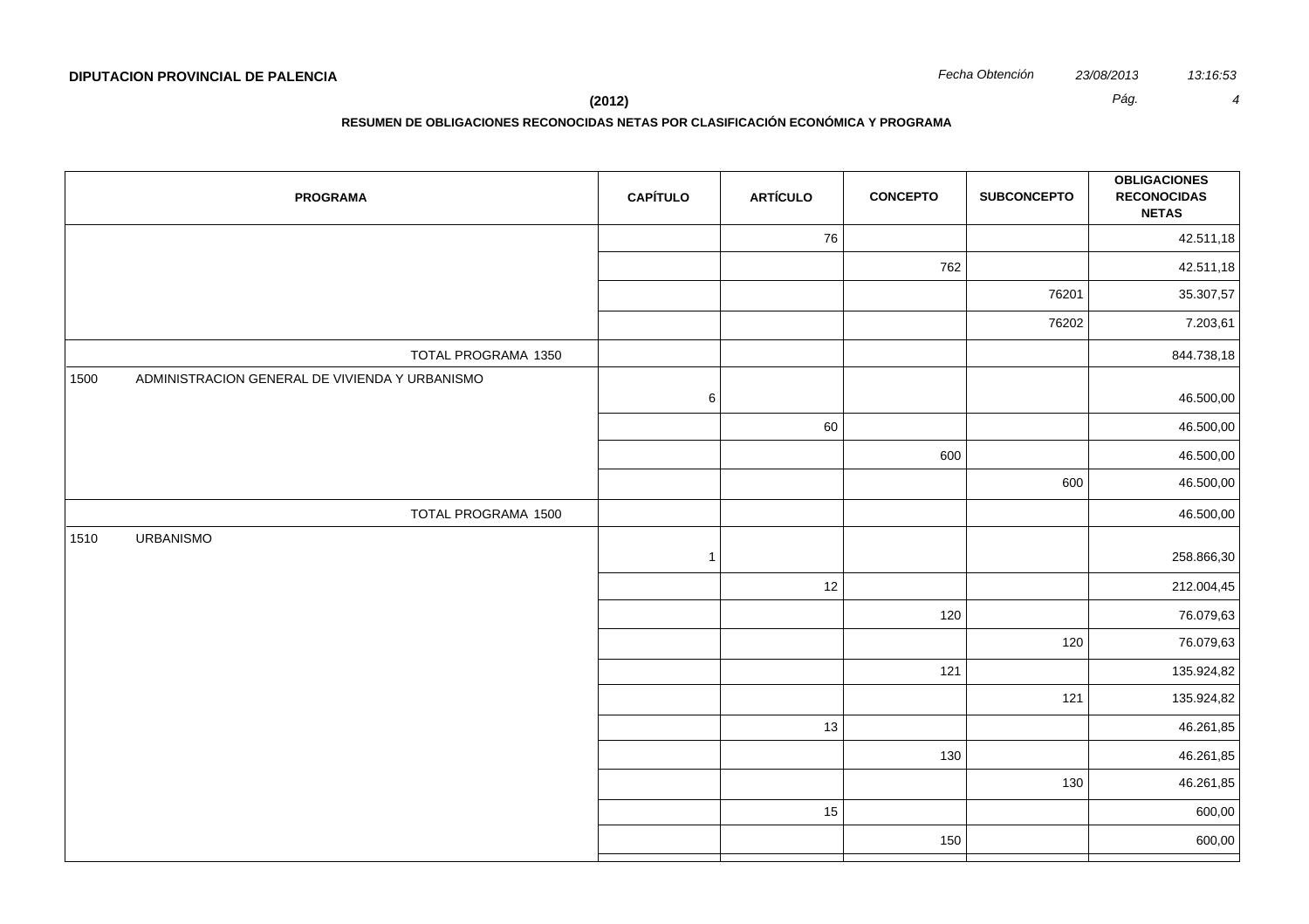**RESUMEN DE OBLIGACIONES RECONOCIDAS NETAS POR CLASIFICACIÓN ECONÓMICA Y PROGRAMA**

| <b>PROGRAMA</b> | <b>CAPÍTULO</b> | <b>ARTÍCULO</b> | <b>CONCEPTO</b> | <b>SUBCONCEPTO</b> | <b>OBLIGACIONES</b><br><b>RECONOCIDAS</b><br><b>NETAS</b> |
|-----------------|-----------------|-----------------|-----------------|--------------------|-----------------------------------------------------------|
|                 |                 |                 |                 | 150                | 600,00                                                    |
|                 | $\overline{2}$  |                 |                 |                    | 43.808,25                                                 |
|                 |                 | 21              |                 |                    | 8.194,27                                                  |
|                 |                 |                 | 212             |                    | 8.194,27                                                  |
|                 |                 |                 |                 | 212                | 8.194,27                                                  |
|                 |                 | 22              |                 |                    | 35.472,88                                                 |
|                 |                 |                 | 221             |                    | 7.811,46                                                  |
|                 |                 |                 |                 | 221                | 188,60                                                    |
|                 |                 |                 |                 | 22100              | 1.259,97                                                  |
|                 |                 |                 |                 | 22103              | 6.362,89                                                  |
|                 |                 |                 | 222             |                    | 1.896,15                                                  |
|                 |                 |                 |                 | 22200              | 1.896,15                                                  |
|                 |                 |                 | 225             |                    | 10.497,99                                                 |
|                 |                 |                 |                 | 225                | 10.497,99                                                 |
|                 |                 |                 | 226             |                    | 354,00                                                    |
|                 |                 |                 |                 | 226                | 354,00                                                    |
|                 |                 |                 | 227             |                    | 14.913,28                                                 |
|                 |                 |                 |                 | 227                | 14.913,28                                                 |
|                 |                 | 23              |                 |                    | 141,10                                                    |
|                 |                 |                 | 230             |                    | 141,10                                                    |
|                 |                 |                 |                 | 230                | 141,10                                                    |
|                 | 6               |                 |                 |                    | 100.609,72                                                |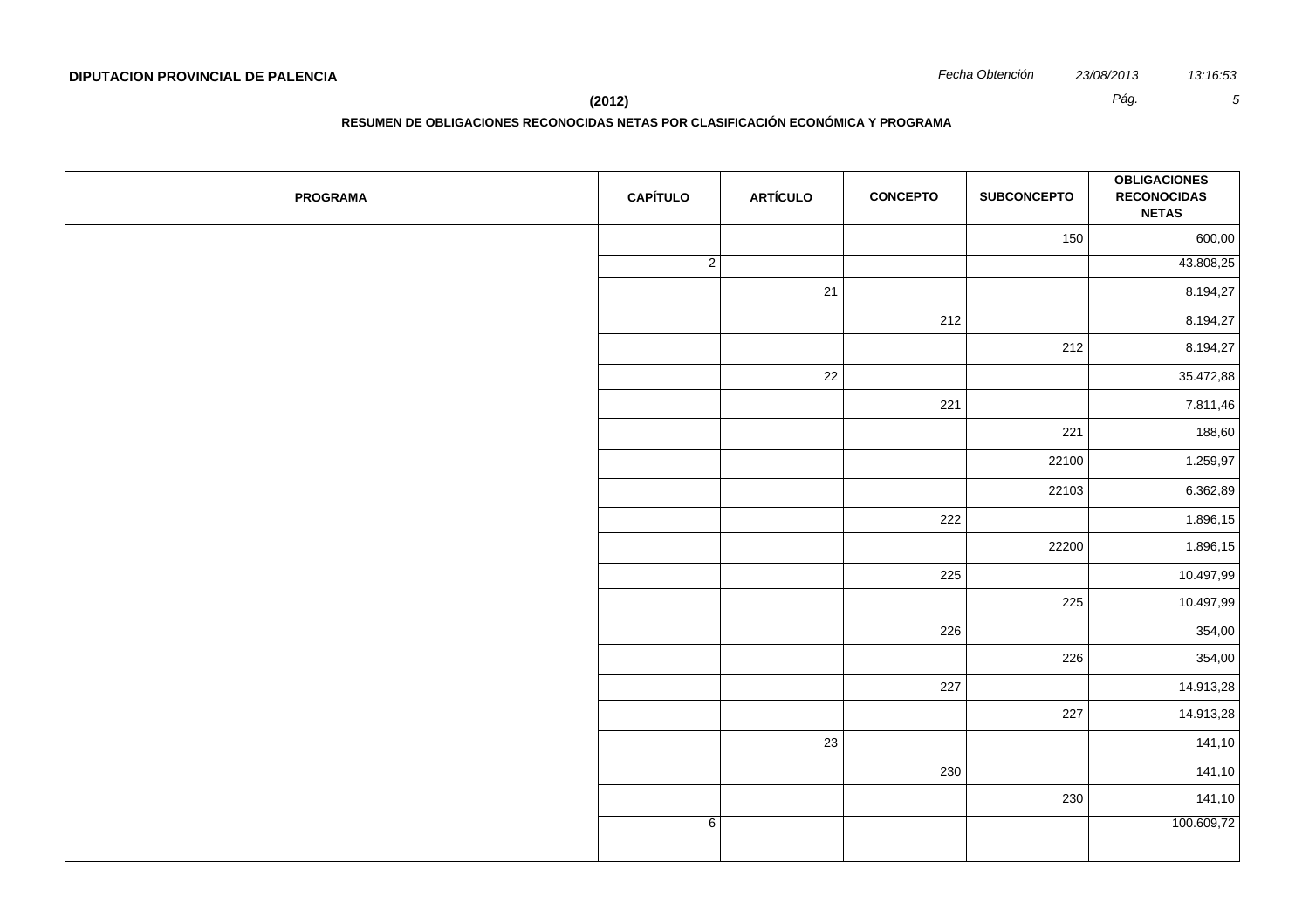**(2012)** *Pág. 6*

| <b>PROGRAMA</b>                                      | <b>CAPÍTULO</b> | <b>ARTÍCULO</b> | <b>CONCEPTO</b> | <b>SUBCONCEPTO</b> | <b>OBLIGACIONES</b><br><b>RECONOCIDAS</b><br><b>NETAS</b> |
|------------------------------------------------------|-----------------|-----------------|-----------------|--------------------|-----------------------------------------------------------|
|                                                      |                 | 65              |                 |                    | 100.609,72                                                |
|                                                      |                 |                 | 650             |                    | 100.609,72                                                |
|                                                      |                 |                 |                 | 65001              | 59.985,37                                                 |
|                                                      |                 |                 |                 | 65005              | 5.198,88                                                  |
|                                                      |                 |                 |                 | 65006              | 7.150,00                                                  |
|                                                      |                 |                 |                 | 65008              | 28.275,47                                                 |
|                                                      | $\overline{7}$  |                 |                 |                    | 1.126.635,35                                              |
|                                                      |                 | 76              |                 |                    | 1.126.635,35                                              |
|                                                      |                 |                 | 762             |                    | 1.126.635,35                                              |
|                                                      |                 |                 |                 | 76201              | 470.366,76                                                |
|                                                      |                 |                 |                 | 76202              | 29.096,00                                                 |
|                                                      |                 |                 |                 | 76203              | 440.468,00                                                |
|                                                      |                 |                 |                 | 76204              | 178.547,00                                                |
|                                                      |                 |                 |                 | 76206              | 8.157,59                                                  |
| TOTAL PROGRAMA 1510                                  |                 |                 |                 |                    | 1.529.919,62                                              |
| SANEAMIENTO, ABASTECIMIENTO Y DISTR. DE AGUA<br>1610 | $\overline{4}$  |                 |                 |                    | 16.778,19                                                 |
|                                                      |                 | 46              |                 |                    | 16.778,19                                                 |
|                                                      |                 |                 | 462             |                    | 16.778,19                                                 |
|                                                      |                 |                 |                 | 46201              | 16.778,19                                                 |
|                                                      | $\overline{7}$  |                 |                 |                    | 166.025,15                                                |
|                                                      |                 | 76              |                 |                    | 166.025,15                                                |
|                                                      |                 |                 |                 |                    |                                                           |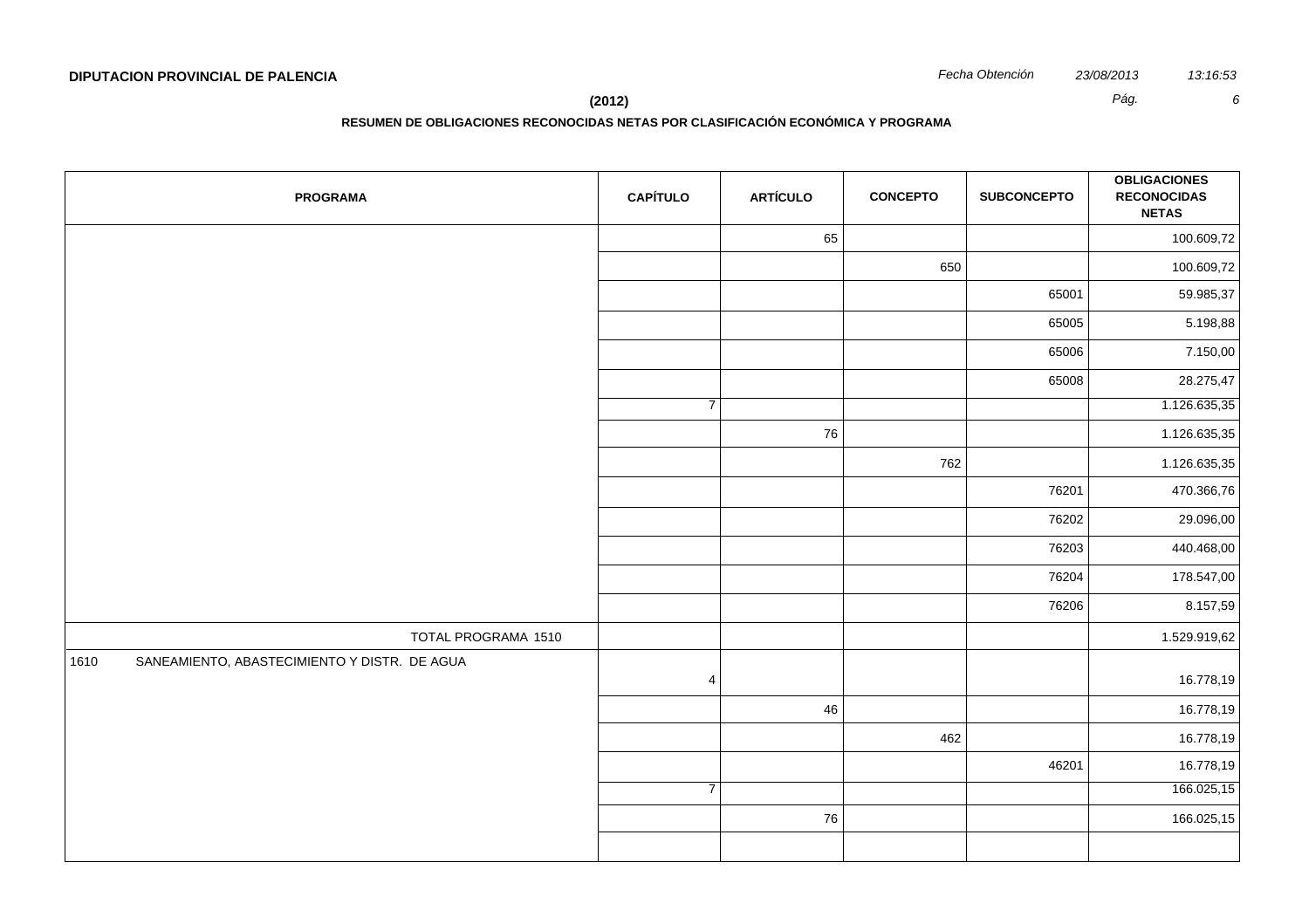**RESUMEN DE OBLIGACIONES RECONOCIDAS NETAS POR CLASIFICACIÓN ECONÓMICA Y PROGRAMA**

| <b>PROGRAMA</b>                                         | <b>CAPÍTULO</b> | <b>ARTÍCULO</b> | <b>CONCEPTO</b> | <b>SUBCONCEPTO</b> | <b>OBLIGACIONES</b><br><b>RECONOCIDAS</b><br><b>NETAS</b> |
|---------------------------------------------------------|-----------------|-----------------|-----------------|--------------------|-----------------------------------------------------------|
|                                                         |                 |                 | 762             |                    | 166.025,15                                                |
|                                                         |                 |                 |                 | 76201              | 166.025,15                                                |
| TOTAL PROGRAMA 1610                                     |                 |                 |                 |                    | 182.803,34                                                |
| RECOGIDA, ELIMINACION Y TRATAMIENTO DE RESIDUOS<br>1620 | $\overline{c}$  |                 |                 |                    | 1.633.613,80                                              |
|                                                         |                 | 22              |                 |                    | 1.633.613,80                                              |
|                                                         |                 |                 | 227             |                    | 1.633.613,80                                              |
|                                                         |                 |                 |                 | 227                | 1.633.613,80                                              |
|                                                         | $\overline{4}$  |                 |                 |                    | 67.124,20                                                 |
|                                                         |                 | 46              |                 |                    | 67.124,20                                                 |
|                                                         |                 |                 | 467             |                    | 67.124,20                                                 |
|                                                         |                 |                 |                 | 46701              | 67.124,20                                                 |
| TOTAL PROGRAMA 1620                                     |                 |                 |                 |                    | 1.700.738,00                                              |
| ASISTENCIA A MUNICIPIOS<br>1660                         | $\overline{1}$  |                 |                 |                    | 400.382,06                                                |
|                                                         |                 | 12              |                 |                    | 388.841,69                                                |
|                                                         |                 |                 | 120             |                    | 147.415,24                                                |
|                                                         |                 |                 |                 | 120                | 147.415,24                                                |
|                                                         |                 |                 | 121             |                    | 241.426,45                                                |
|                                                         |                 |                 |                 | 121                | 241.426,45                                                |
|                                                         |                 | 13              |                 |                    | 10.522,76                                                 |
|                                                         |                 |                 | 130             |                    | 10.522,76                                                 |
|                                                         |                 |                 |                 | 130                | 10.522,76                                                 |
|                                                         |                 |                 |                 |                    |                                                           |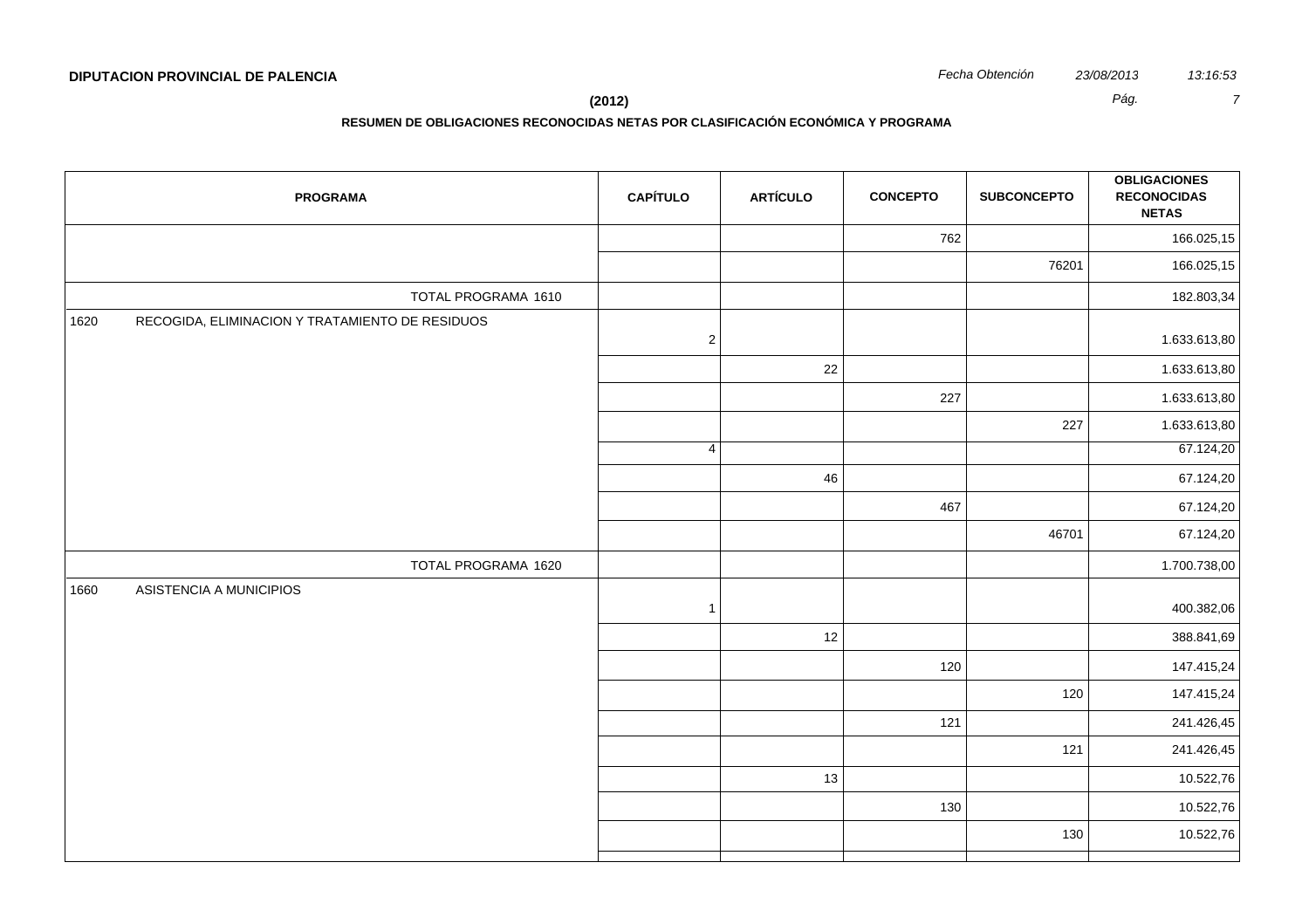| <b>PROGRAMA</b> | <b>CAPÍTULO</b> | <b>ARTÍCULO</b> | <b>CONCEPTO</b> | <b>SUBCONCEPTO</b> | <b>OBLIGACIONES</b><br><b>RECONOCIDAS</b><br><b>NETAS</b> |
|-----------------|-----------------|-----------------|-----------------|--------------------|-----------------------------------------------------------|
|                 |                 | 15              |                 |                    | 1.017,61                                                  |
|                 |                 |                 | 150             |                    | 1.017,61                                                  |
|                 |                 |                 |                 | 150                | 1.017,61                                                  |
|                 | $\overline{2}$  |                 |                 |                    | 112.200,26                                                |
|                 |                 | 21              |                 |                    | 63.967,29                                                 |
|                 |                 |                 | 216             |                    | 63.967,29                                                 |
|                 |                 |                 |                 | 216                | 63.967,29                                                 |
|                 |                 | 22              |                 |                    | 43.322,07                                                 |
|                 |                 |                 | 220             |                    | 24.994,96                                                 |
|                 |                 |                 |                 | 220                | 24.994,96                                                 |
|                 |                 |                 | 222             |                    | 7.810,79                                                  |
|                 |                 |                 |                 | 222                | 7.810,79                                                  |
|                 |                 |                 | 226             |                    | 10.516,32                                                 |
|                 |                 |                 |                 | 226                | 10.516,32                                                 |
|                 |                 | 23              |                 |                    | 4.910,90                                                  |
|                 |                 |                 | 230             |                    | 3.808,16                                                  |
|                 |                 |                 |                 | 230                | 3.808,16                                                  |
|                 |                 |                 | 231             |                    | 1.102,74                                                  |
|                 |                 |                 |                 | 231                | 1.102,74                                                  |
|                 | $\vert 4 \vert$ |                 |                 |                    | 33.692,34                                                 |
|                 |                 | 48              |                 |                    | 33.692,34                                                 |
|                 |                 |                 | 489             |                    | 33.692,34                                                 |
|                 |                 |                 |                 |                    |                                                           |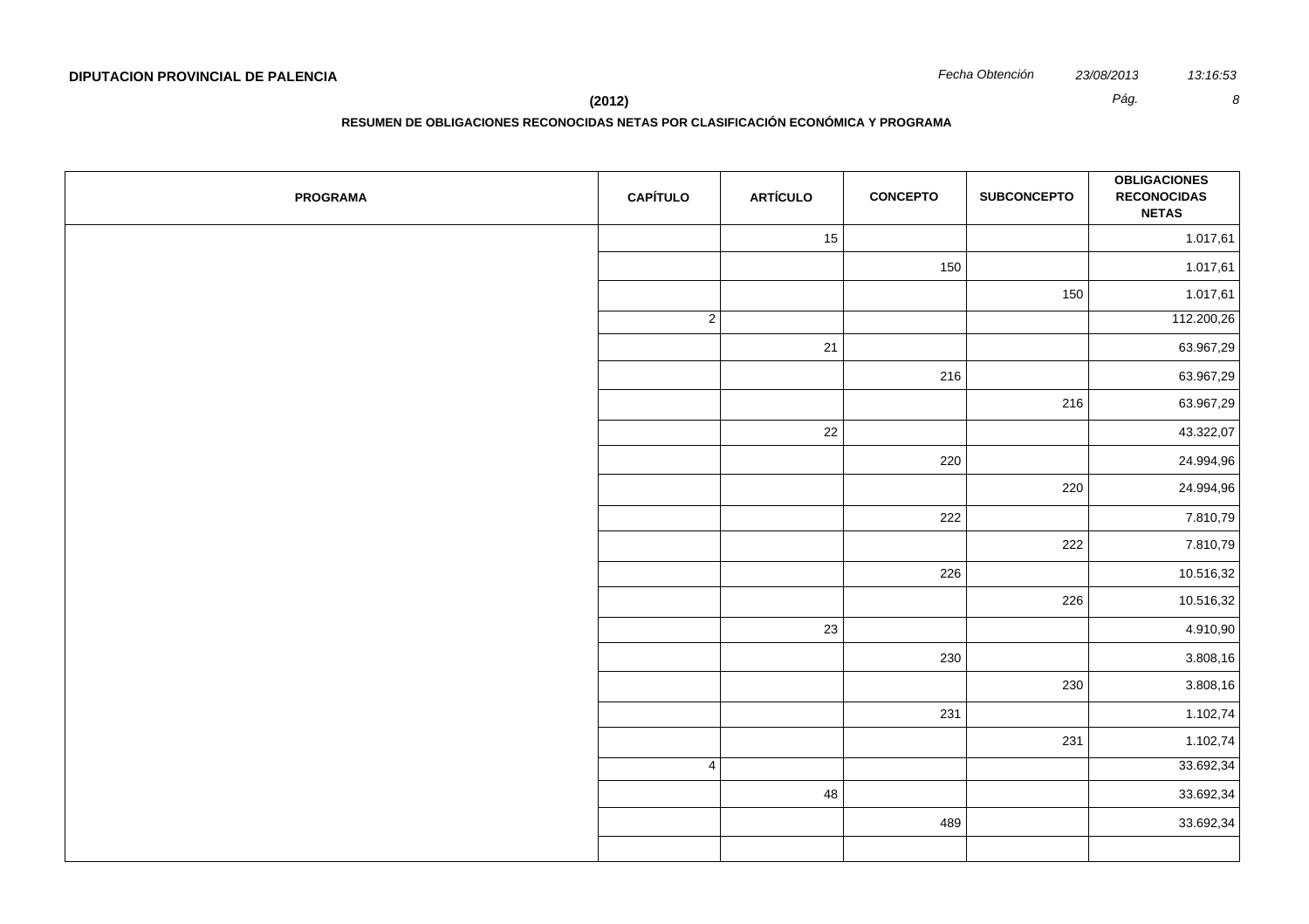| <b>PROGRAMA</b>           | <b>CAPÍTULO</b> | <b>ARTÍCULO</b> | <b>CONCEPTO</b> | <b>SUBCONCEPTO</b> | <b>OBLIGACIONES</b><br><b>RECONOCIDAS</b><br><b>NETAS</b> |
|---------------------------|-----------------|-----------------|-----------------|--------------------|-----------------------------------------------------------|
|                           |                 |                 |                 | 48901              | 33.692,34                                                 |
|                           | $\overline{6}$  |                 |                 |                    | 4.496,27                                                  |
|                           |                 | 64              |                 |                    | 4.496,27                                                  |
|                           |                 |                 | 641             |                    | 4.496,27                                                  |
|                           |                 |                 |                 | 641                | 4.496,27                                                  |
|                           | $\overline{8}$  |                 |                 |                    | 142.292,32                                                |
|                           |                 | 82              |                 |                    | 142.292,32                                                |
|                           |                 |                 | 821             |                    | 142.292,32                                                |
|                           |                 |                 |                 | 821                | 142.292,32                                                |
| TOTAL PROGRAMA 1660       |                 |                 |                 |                    | 693.063,25                                                |
| PLANES DIPUTACION<br>1690 | $\overline{1}$  |                 |                 |                    | 348.144,52                                                |
|                           |                 | $12$            |                 |                    | 345.999,36                                                |
|                           |                 |                 | 120             |                    | 135.192,44                                                |
|                           |                 |                 |                 | 120                | 135.192,44                                                |
|                           |                 |                 | 121             |                    | 210.806,92                                                |
|                           |                 |                 |                 | 121                | 210.806,92                                                |
|                           |                 | 15              |                 |                    | 2.145,16                                                  |
|                           |                 |                 | 150             |                    | 2.145,16                                                  |
|                           |                 |                 |                 | 150                | 2.145,16                                                  |
|                           | $\overline{2}$  |                 |                 |                    | 66.264,68                                                 |
|                           |                 | 22              |                 |                    | 66.183,13                                                 |
|                           |                 |                 | 227             |                    | 66.183,13                                                 |
|                           |                 |                 |                 |                    |                                                           |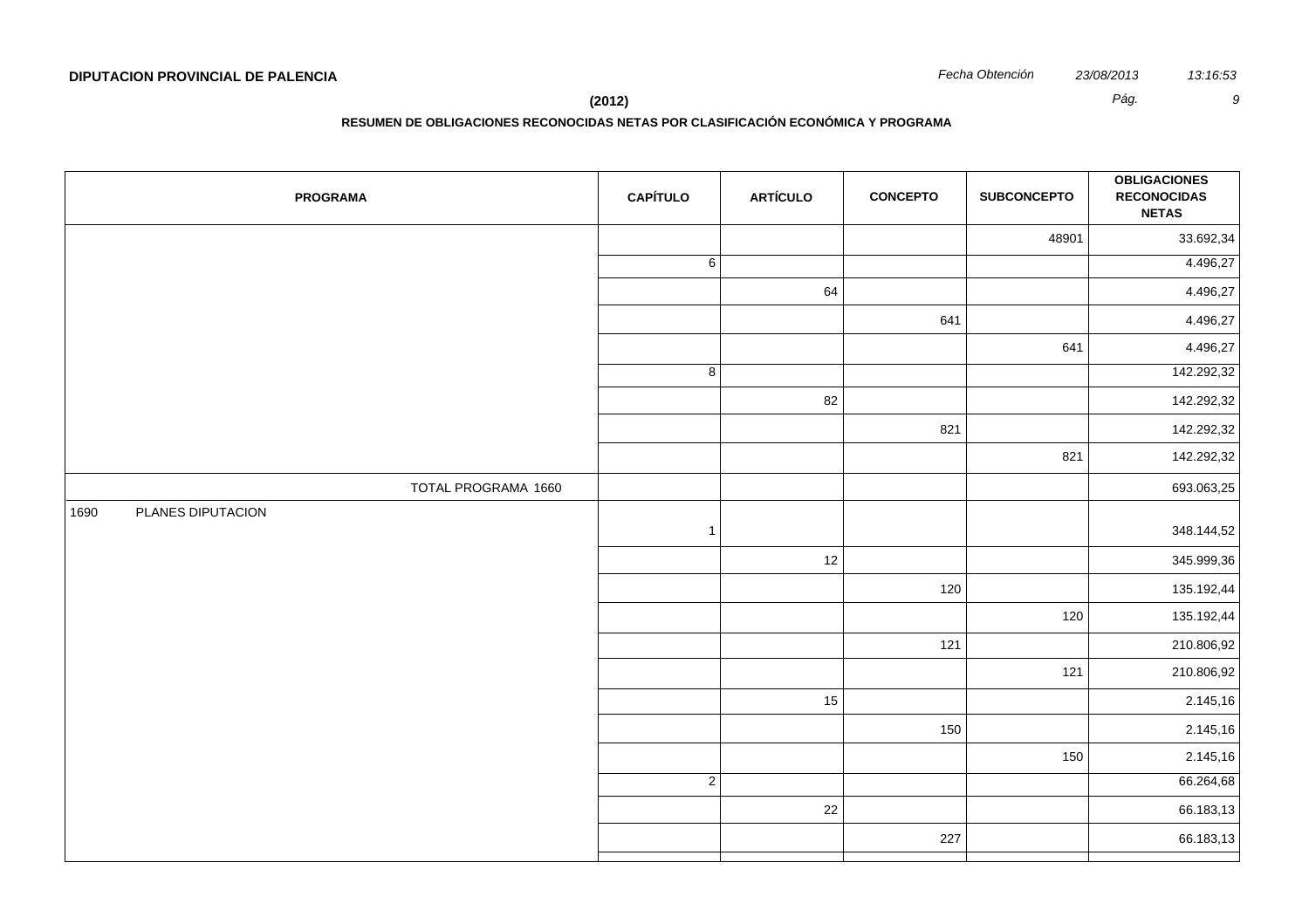**RESUMEN DE OBLIGACIONES RECONOCIDAS NETAS POR CLASIFICACIÓN ECONÓMICA Y PROGRAMA**

| <b>PROGRAMA</b>                               | <b>CAPÍTULO</b> | <b>ARTÍCULO</b> | <b>CONCEPTO</b> | <b>SUBCONCEPTO</b> | <b>OBLIGACIONES</b><br><b>RECONOCIDAS</b><br><b>NETAS</b> |
|-----------------------------------------------|-----------------|-----------------|-----------------|--------------------|-----------------------------------------------------------|
|                                               |                 |                 |                 | 227                | 66.183,13                                                 |
|                                               |                 | 23              |                 |                    | 81,55                                                     |
|                                               |                 |                 | 230             |                    | 18,70                                                     |
|                                               |                 |                 |                 | 230                | 18,70                                                     |
|                                               |                 |                 | 231             |                    | 62,85                                                     |
|                                               |                 |                 |                 | 231                | 62,85                                                     |
|                                               | 6               |                 |                 |                    | 4.982.867,65                                              |
|                                               |                 | 65              |                 |                    | 4.982.867,65                                              |
|                                               |                 |                 | 650             |                    | 4.982.867,65                                              |
|                                               |                 |                 |                 | 65001              | 855.267,80                                                |
|                                               |                 |                 |                 | 65003              | 538.882,29                                                |
|                                               |                 |                 |                 | 65004              | 3.588.717,56                                              |
|                                               | $\overline{7}$  |                 |                 |                    | 2.151.736,13                                              |
|                                               |                 | 76              |                 |                    | 2.151.736,13                                              |
|                                               |                 |                 | 762             |                    | 2.151.736,13                                              |
|                                               |                 |                 |                 | 76201              | 1.498.069,40                                              |
|                                               |                 |                 |                 | 76202              | 541.967,37                                                |
|                                               |                 |                 |                 | 76205              | 70.071,53                                                 |
|                                               |                 |                 |                 | 76206              | 41.627,83                                                 |
| TOTAL PROGRAMA 1690                           |                 |                 |                 |                    | 7.549.012,98                                              |
| 1700<br>ADMINISTRACION GENERAL MEDIO AMBIENTE | $\mathbf{1}$    |                 |                 |                    | 74.908,30                                                 |
|                                               |                 |                 |                 |                    |                                                           |
|                                               |                 |                 |                 |                    |                                                           |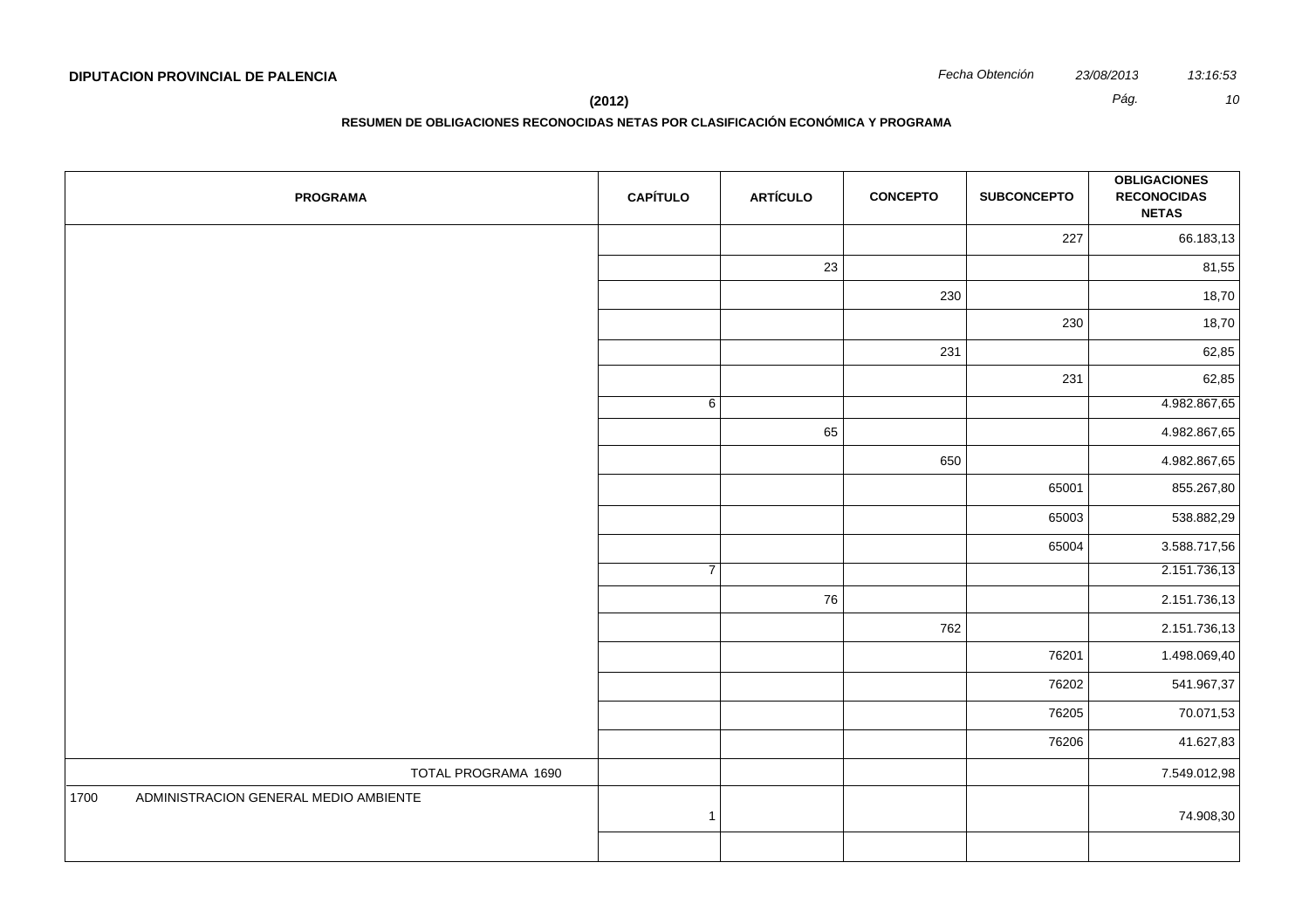**RESUMEN DE OBLIGACIONES RECONOCIDAS NETAS POR CLASIFICACIÓN ECONÓMICA Y PROGRAMA**

| <b>PROGRAMA</b>                                | <b>CAPÍTULO</b> | <b>ARTÍCULO</b> | <b>CONCEPTO</b> | <b>SUBCONCEPTO</b> | <b>OBLIGACIONES</b><br><b>RECONOCIDAS</b><br><b>NETAS</b> |
|------------------------------------------------|-----------------|-----------------|-----------------|--------------------|-----------------------------------------------------------|
|                                                |                 | 12              |                 |                    | 74.508,30                                                 |
|                                                |                 |                 | 120             |                    | 31.221,33                                                 |
|                                                |                 |                 |                 | 120                | 31.221,33                                                 |
|                                                |                 |                 | 121             |                    | 43.286,97                                                 |
|                                                |                 |                 |                 | 121                | 43.286,97                                                 |
|                                                |                 | 15              |                 |                    | 400,00                                                    |
|                                                |                 |                 | 150             |                    | 400,00                                                    |
|                                                |                 |                 |                 | 150                | 400,00                                                    |
|                                                | $\overline{2}$  |                 |                 |                    | 18,70                                                     |
|                                                |                 | 23              |                 |                    | 18,70                                                     |
|                                                |                 |                 | 230             |                    | 18,70                                                     |
|                                                |                 |                 |                 | 230                | 18,70                                                     |
| TOTAL PROGRAMA 1700                            |                 |                 |                 |                    | 74.927,00                                                 |
| 1720<br>PROTECCION Y MEJORA DEL MEDIO AMBIENTE | $\overline{2}$  |                 |                 |                    | 64.077,32                                                 |
|                                                |                 | $22\,$          |                 |                    | 64.077,32                                                 |
|                                                |                 |                 | 226             |                    | 19.201,94                                                 |
|                                                |                 |                 |                 | 226                | 19.201,94                                                 |
|                                                |                 |                 | 227             |                    | 44.875,38                                                 |
|                                                |                 |                 |                 | 227                | 44.875,38                                                 |
|                                                | $\overline{4}$  |                 |                 |                    | 137.267,94                                                |
|                                                |                 | 45              |                 |                    | 18.661,88                                                 |
|                                                |                 |                 | 453             |                    | 18.661,88                                                 |
|                                                |                 |                 |                 |                    |                                                           |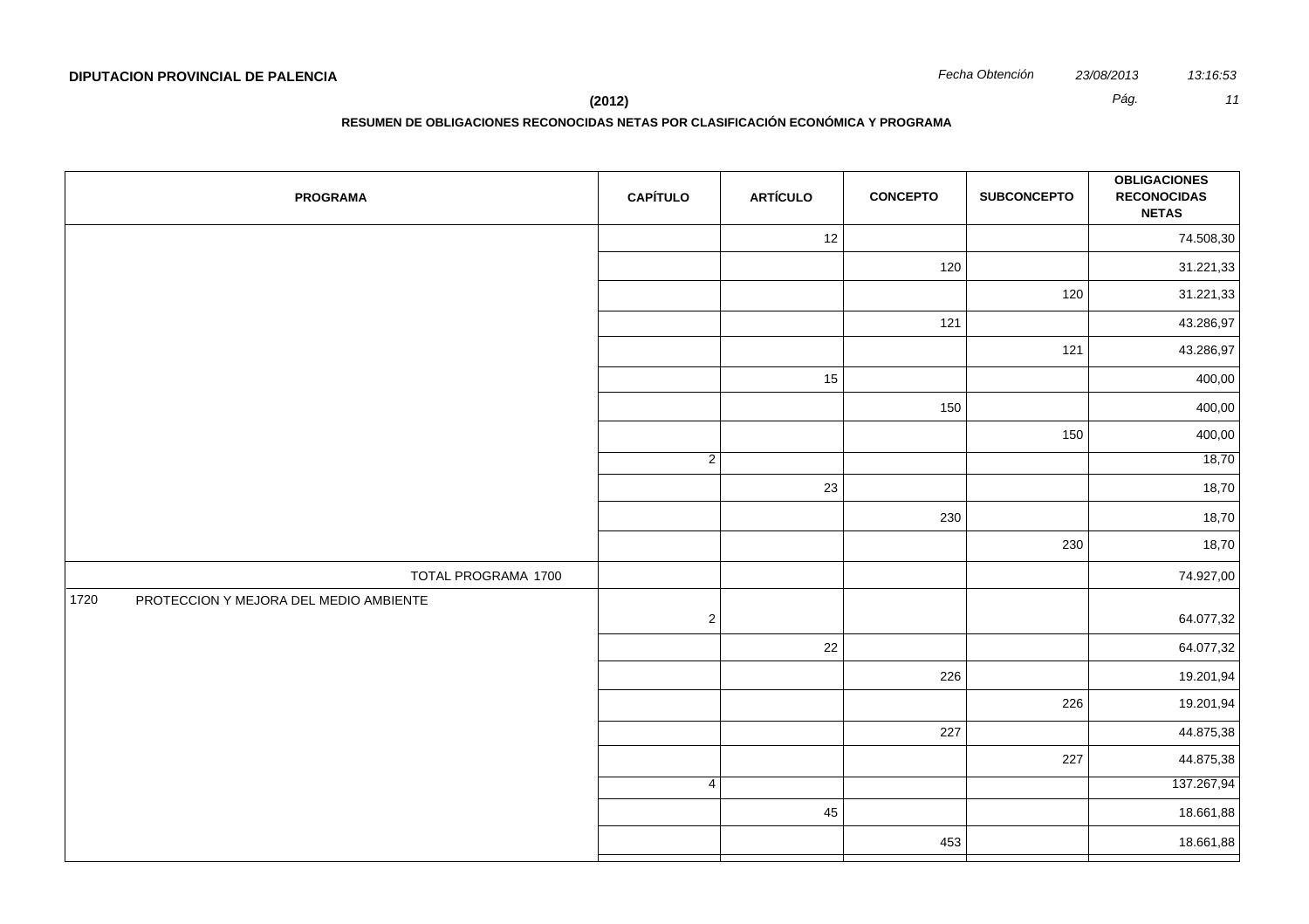**(2012)** *Pág. 12*

| <b>PROGRAMA</b>                                            | <b>CAPÍTULO</b> | <b>ARTÍCULO</b> | <b>CONCEPTO</b> | <b>SUBCONCEPTO</b> | <b>OBLIGACIONES</b><br><b>RECONOCIDAS</b><br><b>NETAS</b> |
|------------------------------------------------------------|-----------------|-----------------|-----------------|--------------------|-----------------------------------------------------------|
|                                                            |                 |                 |                 | 45390              | 18.661,88                                                 |
|                                                            |                 | 46              |                 |                    | 101.600,07                                                |
|                                                            |                 |                 | 462             |                    | 101.600,07                                                |
|                                                            |                 |                 |                 | 46201              | 52.093,96                                                 |
|                                                            |                 |                 |                 | 46202              | 49.506,11                                                 |
|                                                            |                 | 48              |                 |                    | 17.005,99                                                 |
|                                                            |                 |                 | 481             |                    | 2.200,00                                                  |
|                                                            |                 |                 |                 | 48101              | 2.200,00                                                  |
|                                                            |                 |                 | 489             |                    | 14.805,99                                                 |
|                                                            |                 |                 |                 | 48900              | 8.806,40                                                  |
|                                                            |                 |                 |                 | 48901              | 5.999,59                                                  |
| TOTAL PROGRAMA 1720                                        |                 |                 |                 |                    | 201.345,26                                                |
| OTRAS PRESTACIONES ECONOMICAS A FAVOR DE EMPLEADOS<br>2210 | $\bf 8$         |                 |                 |                    | 66.000,00                                                 |
|                                                            |                 | 83              |                 |                    | 66.000,00                                                 |
|                                                            |                 |                 | 831             |                    | 66.000,00                                                 |
|                                                            |                 |                 |                 | 83100              | 66.000,00                                                 |
| TOTAL PROGRAMA 2210                                        |                 |                 |                 |                    | 66.000,00                                                 |
| 2300<br>ADMINISTRACION GENERAL DE SERVICIOS SOCIALES       | $\overline{1}$  |                 |                 |                    | 889.731,87                                                |
|                                                            |                 | $12$            |                 |                    | 358.682,55                                                |
|                                                            |                 |                 | 120             |                    | 140.008,02                                                |
|                                                            |                 |                 |                 | 120                | 140.008,02                                                |
|                                                            |                 |                 |                 |                    |                                                           |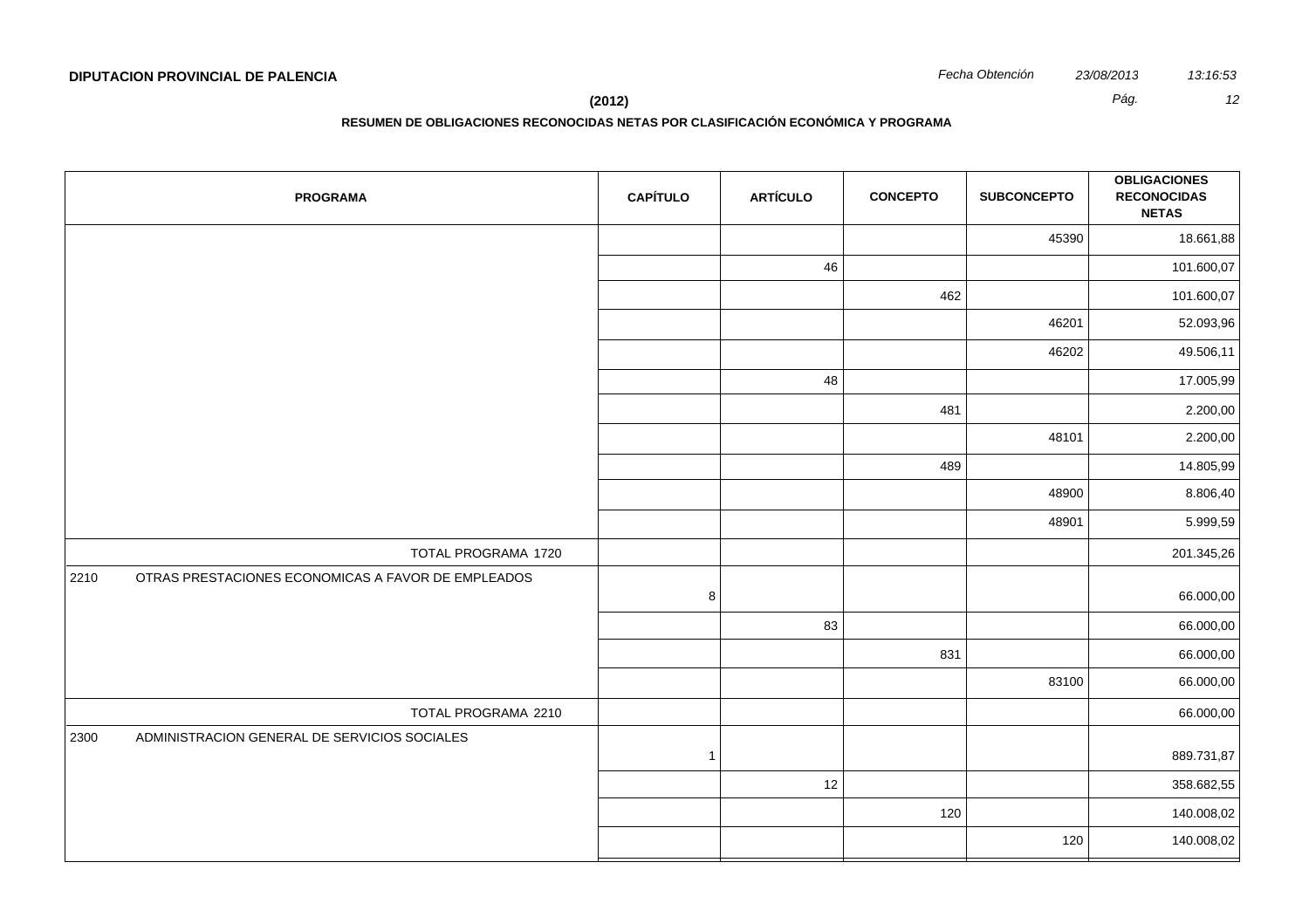**RESUMEN DE OBLIGACIONES RECONOCIDAS NETAS POR CLASIFICACIÓN ECONÓMICA Y PROGRAMA**

| <b>PROGRAMA</b> | <b>CAPÍTULO</b> | <b>ARTÍCULO</b> | <b>CONCEPTO</b> | <b>SUBCONCEPTO</b> | <b>OBLIGACIONES</b><br><b>RECONOCIDAS</b><br><b>NETAS</b> |
|-----------------|-----------------|-----------------|-----------------|--------------------|-----------------------------------------------------------|
|                 |                 |                 | 121             |                    | 218.674,53                                                |
|                 |                 |                 |                 | 121                | 218.674,53                                                |
|                 |                 | 13              |                 |                    | 530.181,68                                                |
|                 |                 |                 | 131             |                    | 530.181,68                                                |
|                 |                 |                 |                 | 131                | 530.181,68                                                |
|                 |                 | 15              |                 |                    | 867,64                                                    |
|                 |                 |                 | 150             |                    | 867,64                                                    |
|                 |                 |                 |                 | 150                | 867,64                                                    |
|                 | $\overline{2}$  |                 |                 |                    | 63.217,91                                                 |
|                 |                 | 21              |                 |                    | 4.505,32                                                  |
|                 |                 |                 | 212             |                    | 710,42                                                    |
|                 |                 |                 |                 | 212                | 710,42                                                    |
|                 |                 |                 | 213             |                    | 1.120,08                                                  |
|                 |                 |                 |                 | 213                | 1.120,08                                                  |
|                 |                 |                 | 216             |                    | 2.674,82                                                  |
|                 |                 |                 |                 | 216                | 2.674,82                                                  |
|                 |                 | 22              |                 |                    | 41.528,46                                                 |
|                 |                 |                 | 220             |                    | 8.327,45                                                  |
|                 |                 |                 |                 | 220                | 8.327,45                                                  |
|                 |                 |                 | 221             |                    | 471,79                                                    |
|                 |                 |                 |                 | 221                | 471,79                                                    |
|                 |                 |                 | 222             |                    | 7.881,82                                                  |
|                 |                 |                 |                 |                    |                                                           |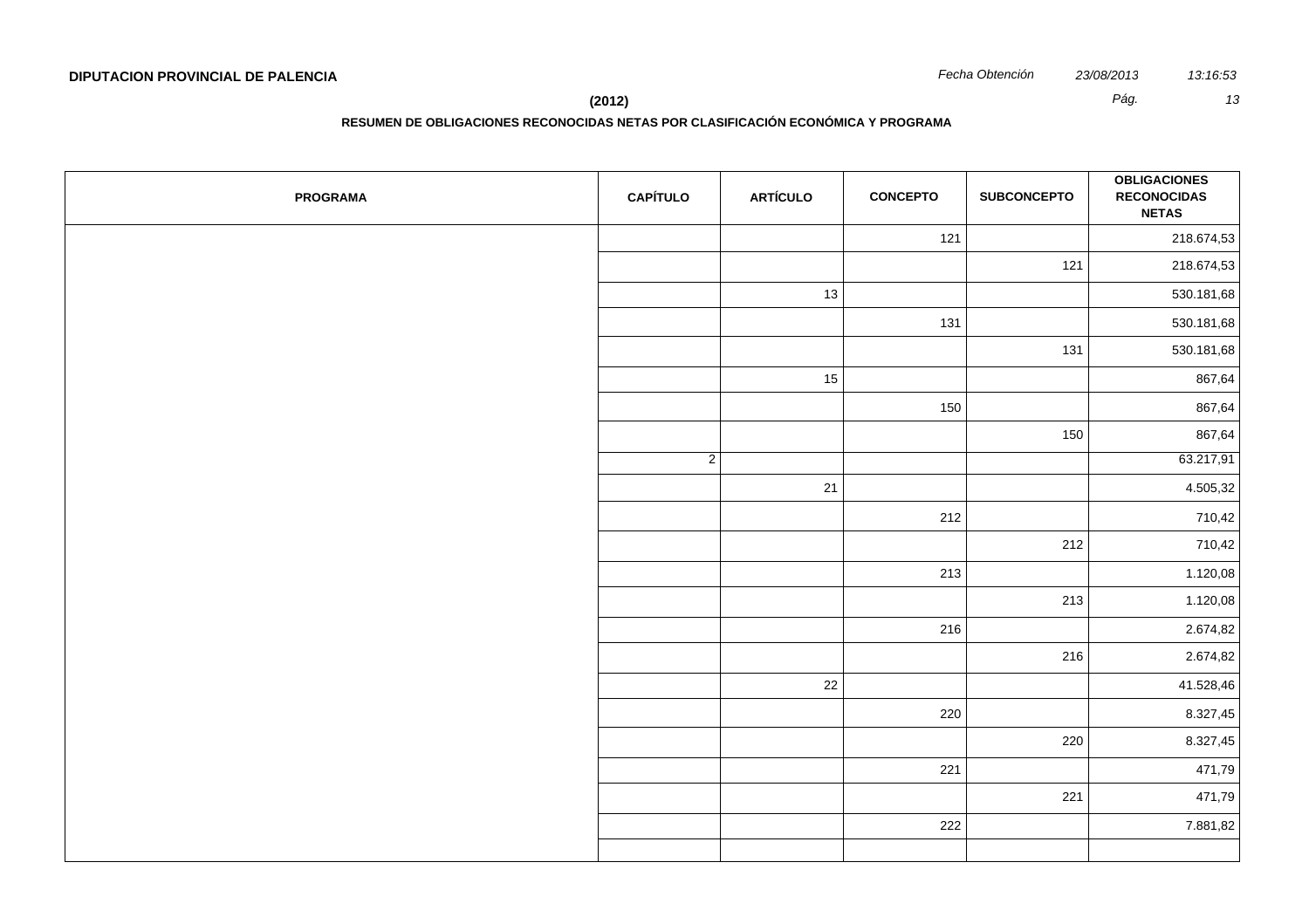**(2012)** *Pág. 14*

| <b>PROGRAMA</b>              | <b>CAPÍTULO</b> | <b>ARTÍCULO</b> | <b>CONCEPTO</b> | <b>SUBCONCEPTO</b> | <b>OBLIGACIONES</b><br><b>RECONOCIDAS</b><br><b>NETAS</b> |
|------------------------------|-----------------|-----------------|-----------------|--------------------|-----------------------------------------------------------|
|                              |                 |                 |                 | 22200              | 1.405,19                                                  |
|                              |                 |                 |                 | 22201              | 6.476,63                                                  |
|                              |                 |                 | 226             |                    | 5.479,00                                                  |
|                              |                 |                 |                 | 226                | 5.479,00                                                  |
|                              |                 |                 | 227             |                    | 19.368,40                                                 |
|                              |                 |                 |                 | 227                | 19.368,40                                                 |
|                              |                 | 23              |                 |                    | 17.184,13                                                 |
|                              |                 |                 | 230             |                    | 579,70                                                    |
|                              |                 |                 |                 | 230                | 579,70                                                    |
|                              |                 |                 | 231             |                    | 16.604,43                                                 |
|                              |                 |                 |                 | 231                | 16.604,43                                                 |
|                              | 6               |                 |                 |                    | 1.138,15                                                  |
|                              |                 | 62              |                 |                    | 1.138,15                                                  |
|                              |                 |                 | 625             |                    | 1.138,15                                                  |
|                              |                 |                 |                 | 625                | 1.138,15                                                  |
| TOTAL PROGRAMA 2300          |                 |                 |                 |                    | 954.087,93                                                |
| <b>ACCION SOCIAL</b><br>2310 | $\mathbf{1}$    |                 |                 |                    | 5.746.289,96                                              |
|                              |                 | 12              |                 |                    | 492.504,40                                                |
|                              |                 |                 | 120             |                    | 196.465,00                                                |
|                              |                 |                 |                 | 120                | 196.465,00                                                |
|                              |                 |                 | 121             |                    | 296.039,40                                                |
|                              |                 |                 |                 | 121                | 296.039,40                                                |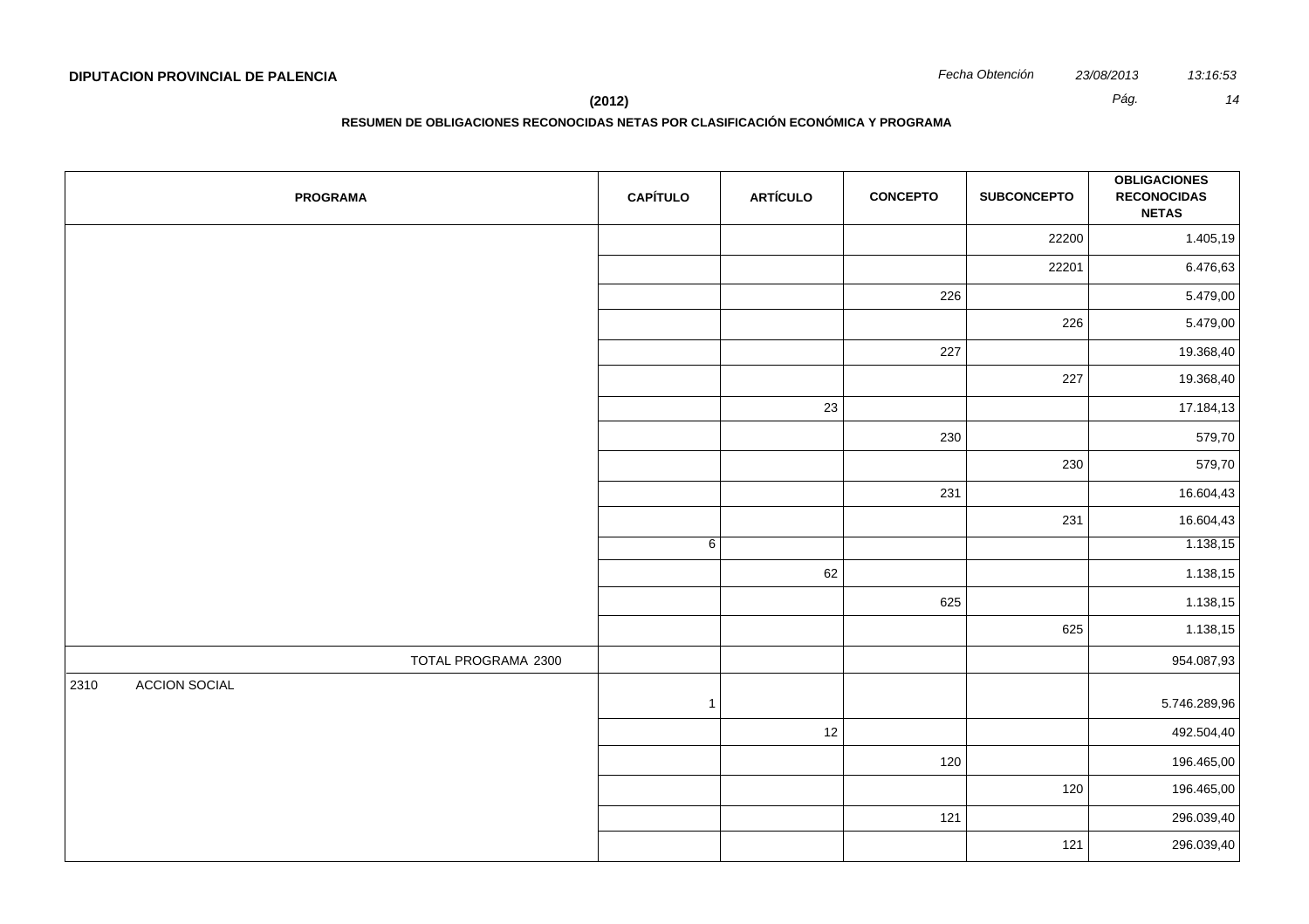**RESUMEN DE OBLIGACIONES RECONOCIDAS NETAS POR CLASIFICACIÓN ECONÓMICA Y PROGRAMA**

| <b>PROGRAMA</b> | <b>CAPÍTULO</b> | <b>ARTÍCULO</b> | <b>CONCEPTO</b> | <b>SUBCONCEPTO</b> | <b>OBLIGACIONES</b><br><b>RECONOCIDAS</b><br><b>NETAS</b> |
|-----------------|-----------------|-----------------|-----------------|--------------------|-----------------------------------------------------------|
|                 |                 | 13              |                 |                    | 1.641.938,08                                              |
|                 |                 |                 | 130             |                    | 1.342.167,11                                              |
|                 |                 |                 |                 | 130                | 1.342.167,11                                              |
|                 |                 |                 | 131             |                    | 299.770,97                                                |
|                 |                 |                 |                 | 131                | 299.770,97                                                |
|                 |                 | 15              |                 |                    | 9.674,79                                                  |
|                 |                 |                 | 150             |                    | 9.674,79                                                  |
|                 |                 |                 |                 | 150                | 9.674,79                                                  |
|                 |                 | 16              |                 |                    | 3.602.172,69                                              |
|                 |                 |                 | 160             |                    | 3.330.980,75                                              |
|                 |                 |                 |                 | 16000              | 3.330.980,75                                              |
|                 |                 |                 | 162             |                    | 271.191,94                                                |
|                 |                 |                 |                 | 16200              | 2.035,00                                                  |
|                 |                 |                 |                 | 16204              | 89.864,14                                                 |
|                 |                 |                 |                 | 16205              | 31.419,26                                                 |
|                 |                 |                 |                 | 16206              | 134.346,16                                                |
|                 |                 |                 |                 | 16207              | 13.527,38                                                 |
|                 | $\overline{2}$  |                 |                 |                    | 5.730.410,59                                              |
|                 |                 | $21$            |                 |                    | 77.796,84                                                 |
|                 |                 |                 | 212             |                    | 73.600,05                                                 |
|                 |                 |                 |                 | 212                | 73.600,05                                                 |
|                 |                 |                 | 213             |                    | 4.161,39                                                  |
|                 |                 |                 |                 |                    |                                                           |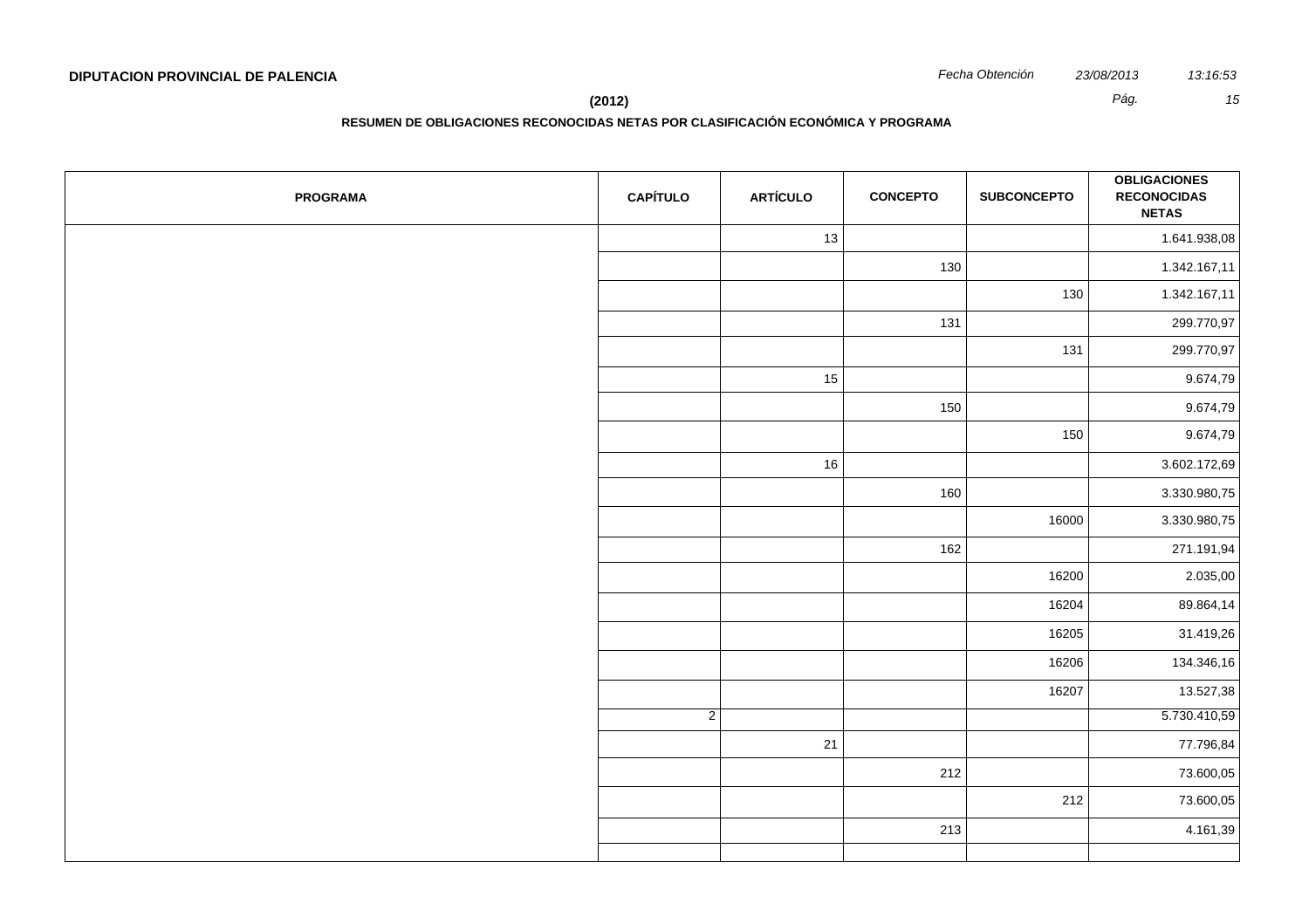**(2012)** *Pág. 16*

| <b>PROGRAMA</b> | <b>CAPÍTULO</b> | <b>ARTÍCULO</b> | <b>CONCEPTO</b> | <b>SUBCONCEPTO</b> | <b>OBLIGACIONES</b><br><b>RECONOCIDAS</b><br><b>NETAS</b> |
|-----------------|-----------------|-----------------|-----------------|--------------------|-----------------------------------------------------------|
|                 |                 |                 |                 | 213                | 4.161,39                                                  |
|                 |                 |                 | 215             |                    | 35,40                                                     |
|                 |                 |                 |                 | 215                | 35,40                                                     |
|                 |                 | 22              |                 |                    | 5.639.653,75                                              |
|                 |                 |                 | 220             |                    | 5.408,98                                                  |
|                 |                 |                 |                 | 220                | 5.408,98                                                  |
|                 |                 |                 | 221             |                    | 127.983,37                                                |
|                 |                 |                 |                 | 22101              | 44.707,47                                                 |
|                 |                 |                 |                 | 22102              | 41.897,88                                                 |
|                 |                 |                 |                 | 22103              | 8.142,30                                                  |
|                 |                 |                 |                 | 22104              | 8.423,12                                                  |
|                 |                 |                 |                 | 22106              | 6.794,67                                                  |
|                 |                 |                 |                 | 22110              | 13.023,68                                                 |
|                 |                 |                 |                 | 22199              | 4.994,25                                                  |
|                 |                 |                 | 222             |                    | 10.677,16                                                 |
|                 |                 |                 |                 | 22200              | 10.677,16                                                 |
|                 |                 |                 | 224             |                    | 2.354,70                                                  |
|                 |                 |                 |                 | 224                | 2.354,70                                                  |
|                 |                 |                 | 225             |                    | 60.196,84                                                 |
|                 |                 |                 |                 | 225                | 60.196,84                                                 |
|                 |                 |                 | 226             |                    | 48.714,15                                                 |
|                 |                 |                 |                 | 226                | 48.714,15                                                 |
|                 |                 |                 |                 |                    |                                                           |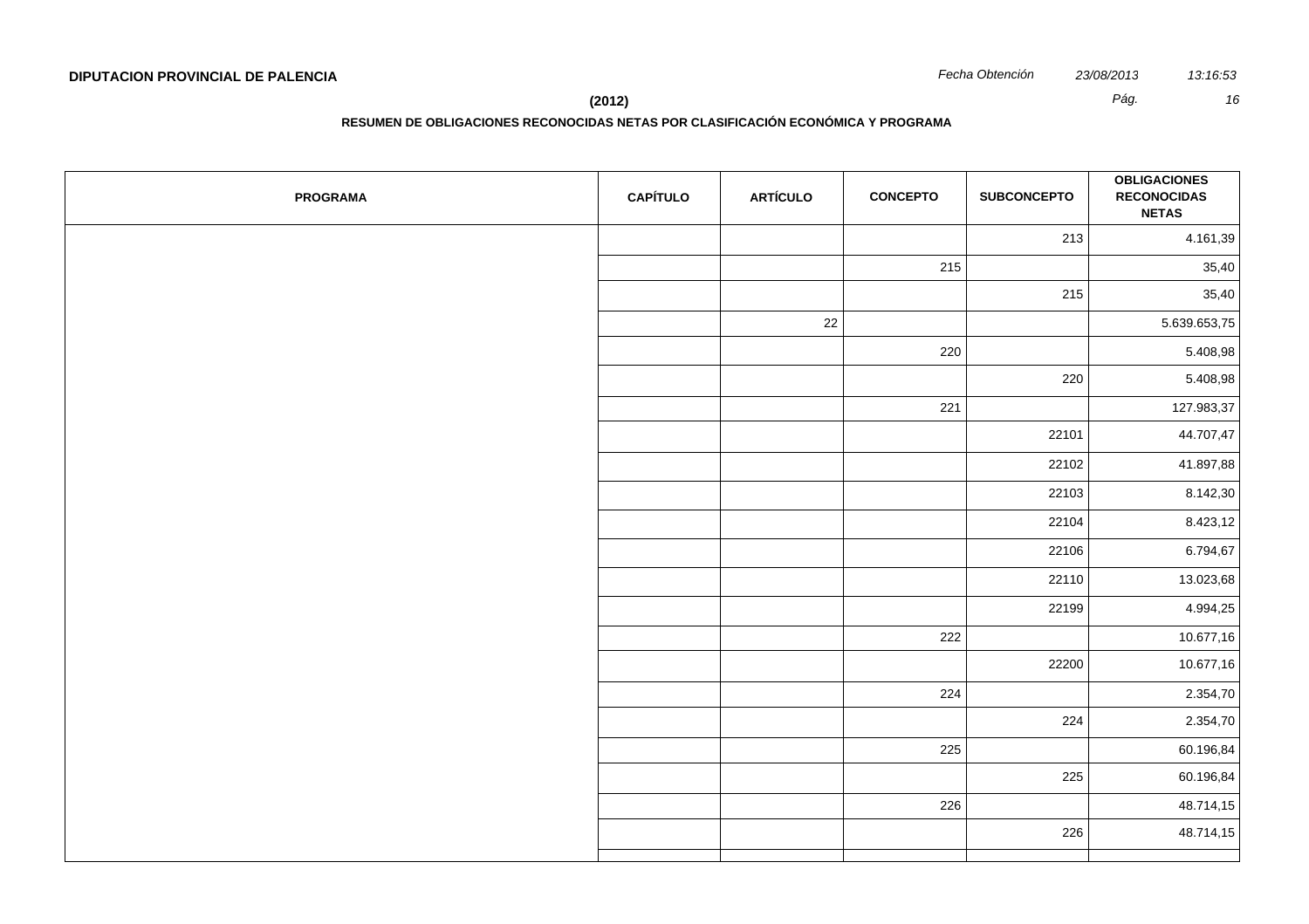**RESUMEN DE OBLIGACIONES RECONOCIDAS NETAS POR CLASIFICACIÓN ECONÓMICA Y PROGRAMA**

| <b>PROGRAMA</b> | <b>CAPÍTULO</b> | <b>ARTÍCULO</b> | <b>CONCEPTO</b> | <b>SUBCONCEPTO</b> | <b>OBLIGACIONES</b><br><b>RECONOCIDAS</b><br><b>NETAS</b> |
|-----------------|-----------------|-----------------|-----------------|--------------------|-----------------------------------------------------------|
|                 |                 |                 | 227             |                    | 5.384.318,55                                              |
|                 |                 |                 |                 | 227                | 5.384.318,55                                              |
|                 |                 | 26              |                 |                    | 12.960,00                                                 |
|                 |                 |                 | 260             |                    | 12.960,00                                                 |
|                 |                 |                 |                 | 260                | 12.960,00                                                 |
|                 | $\overline{4}$  |                 |                 |                    | 1.385.371,22                                              |
|                 |                 | 46              |                 |                    | 1.056.524,96                                              |
|                 |                 |                 | 462             |                    | 865.811,45                                                |
|                 |                 |                 |                 | 46201              | 865.811,45                                                |
|                 |                 |                 | 463             |                    | 190.713,51                                                |
|                 |                 |                 |                 | 46301              | 190.713,51                                                |
|                 |                 | 48              |                 |                    | 328.846,26                                                |
|                 |                 |                 | 489             |                    | 328.846,26                                                |
|                 |                 |                 |                 | 48901              | 299.692,97                                                |
|                 |                 |                 |                 | 48902              | 29.153,29                                                 |
|                 | $6\overline{6}$ |                 |                 |                    | 59.735,99                                                 |
|                 |                 | 62              |                 |                    | 437,45                                                    |
|                 |                 |                 | 623             |                    | 437,45                                                    |
|                 |                 |                 |                 | 623                | 437,45                                                    |
|                 |                 | 63              |                 |                    | 59.298,54                                                 |
|                 |                 |                 | 632             |                    | 59.298,54                                                 |
|                 |                 |                 |                 | 632                | 59.298,54                                                 |
|                 |                 |                 |                 |                    |                                                           |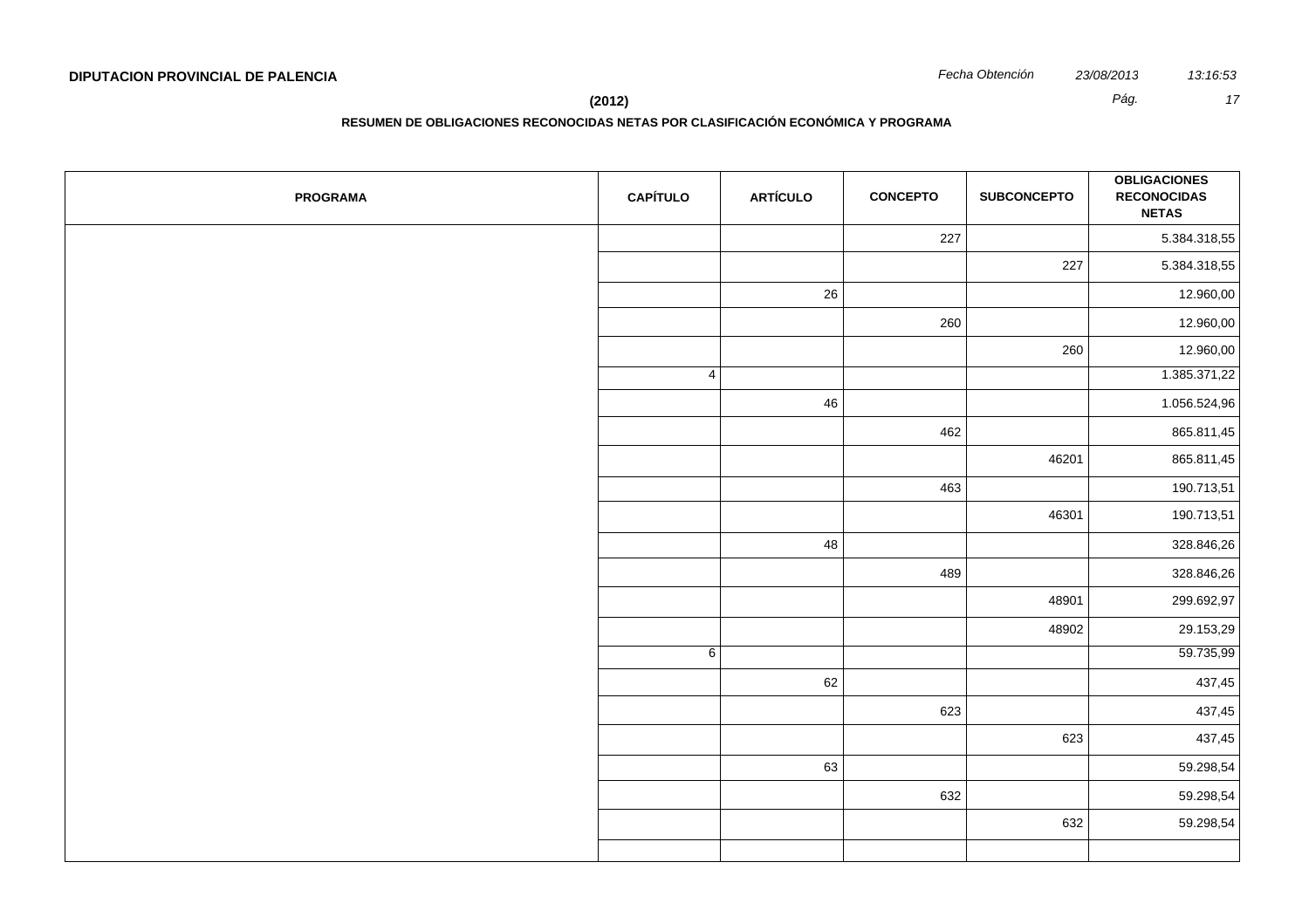| <b>PROGRAMA</b>     | <b>CAPÍTULO</b> | <b>ARTÍCULO</b> | <b>CONCEPTO</b> | <b>SUBCONCEPTO</b> | <b>OBLIGACIONES</b><br><b>RECONOCIDAS</b><br><b>NETAS</b> |
|---------------------|-----------------|-----------------|-----------------|--------------------|-----------------------------------------------------------|
| TOTAL PROGRAMA 2310 |                 |                 |                 |                    | 12.921.807,76                                             |
| 2311                |                 |                 |                 |                    |                                                           |
|                     | $\sqrt{2}$      |                 |                 |                    | 80.225,00                                                 |
|                     |                 | 22              |                 |                    | 80.225,00                                                 |
|                     |                 |                 | 226             |                    | 74.600,00                                                 |
|                     |                 |                 |                 | 226                | 74.600,00                                                 |
|                     |                 |                 | 227             |                    | 5.625,00                                                  |
|                     |                 |                 |                 | 227                | 5.625,00                                                  |
|                     | $\overline{4}$  |                 |                 |                    | 483.322,50                                                |
|                     |                 | 46              |                 |                    | 288.554,17                                                |
|                     |                 |                 | 462             |                    | 288.554,17                                                |
|                     |                 |                 |                 | 46201              | 72.385,80                                                 |
|                     |                 |                 |                 | 46202              | 216.168,37                                                |
|                     |                 | 48              |                 |                    | 194.768,33                                                |
|                     |                 |                 | 489             |                    | 194.768,33                                                |
|                     |                 |                 |                 | 48900              | 2.808,00                                                  |
|                     |                 |                 |                 | 48901              | 40.410,00                                                 |
|                     |                 |                 |                 | 48902              | 7.332,00                                                  |
|                     |                 |                 |                 | 48903              | 3.247,00                                                  |
|                     |                 |                 |                 | 48906              | 36.916,33                                                 |
|                     |                 |                 |                 | 48907              | 13.725,00                                                 |
|                     |                 |                 |                 | 48908              | 9.742,00                                                  |
|                     |                 |                 |                 |                    |                                                           |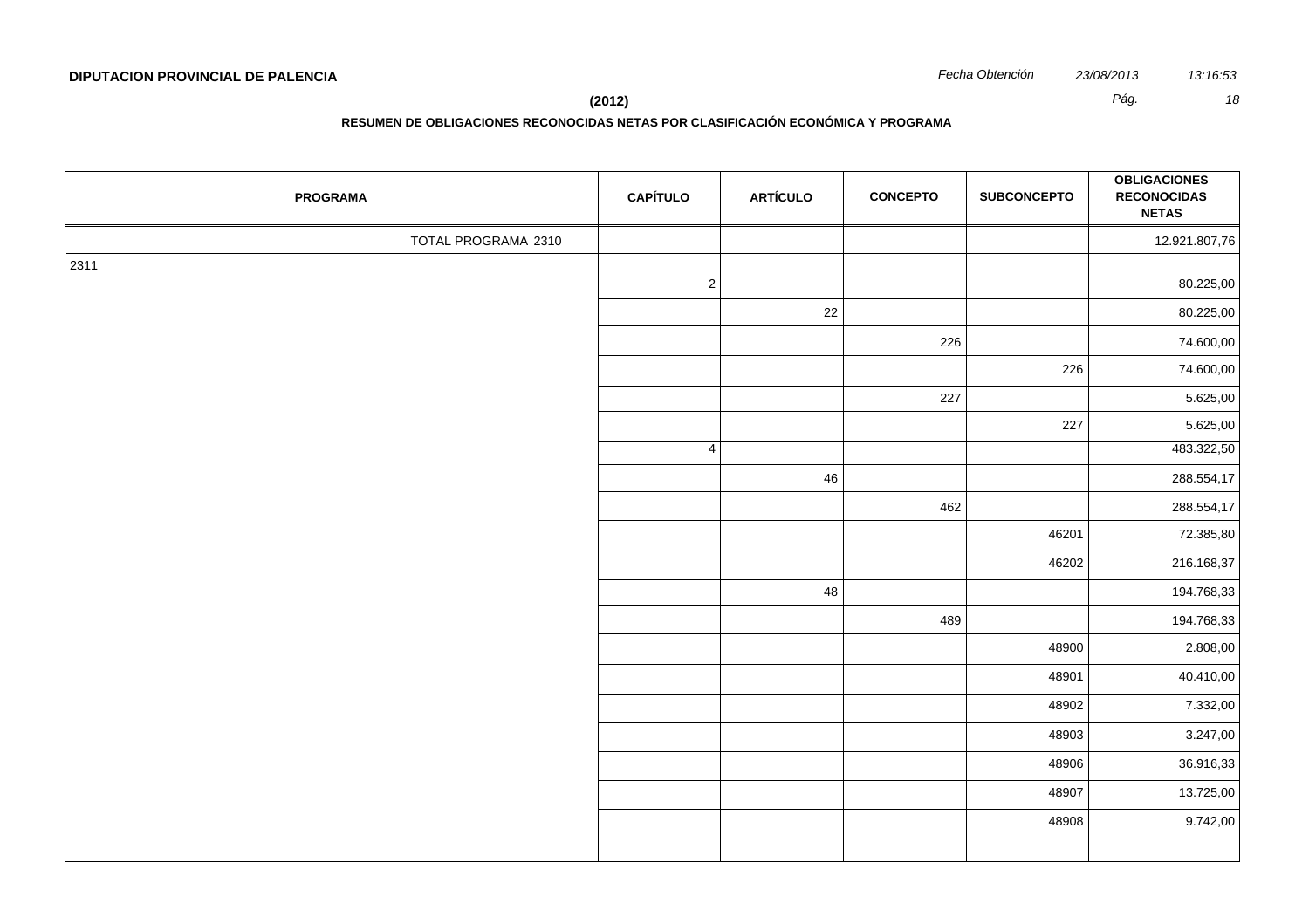**(2012)** *Pág. 19*

| <b>PROGRAMA</b> | <b>CAPÍTULO</b> | <b>ARTÍCULO</b> | <b>CONCEPTO</b> | <b>SUBCONCEPTO</b> | <b>OBLIGACIONES</b><br><b>RECONOCIDAS</b><br><b>NETAS</b> |
|-----------------|-----------------|-----------------|-----------------|--------------------|-----------------------------------------------------------|
|                 |                 |                 |                 | 48909              | 6.247,00                                                  |
|                 |                 |                 |                 | 48910              | 11.039,00                                                 |
|                 |                 |                 |                 | 48911              | 3.247,00                                                  |
|                 |                 |                 |                 | 48912              | 3.121,00                                                  |
|                 |                 |                 |                 | 48913              | 15.000,00                                                 |
|                 |                 |                 |                 | 48914              | 6.243,00                                                  |
|                 |                 |                 |                 | 48915              | 5.000,00                                                  |
|                 |                 |                 |                 | 48917              | 4.080,00                                                  |
|                 |                 |                 |                 | 48918              | 11.000,00                                                 |
|                 |                 |                 |                 | 48919              | 3.000,00                                                  |
|                 |                 |                 |                 | 48921              | 3.000,00                                                  |
|                 |                 |                 |                 | 48922              | 3.000,00                                                  |
|                 |                 |                 |                 | 48923              | 3.000,00                                                  |
|                 |                 |                 |                 | 48924              | 3.611,00                                                  |
|                 | $\overline{7}$  |                 |                 |                    | 112.647,89                                                |
|                 |                 | 76              |                 |                    | 97.647,89                                                 |
|                 |                 |                 | 762             |                    | 97.647,89                                                 |
|                 |                 |                 |                 | 76201              | 97.647,89                                                 |
|                 |                 | 78              |                 |                    | 15.000,00                                                 |
|                 |                 |                 | 789             |                    | 15.000,00                                                 |
|                 |                 |                 |                 | 78901              | 10.000,00                                                 |
|                 |                 |                 |                 | 78902              | 5.000,00                                                  |
|                 |                 |                 |                 |                    |                                                           |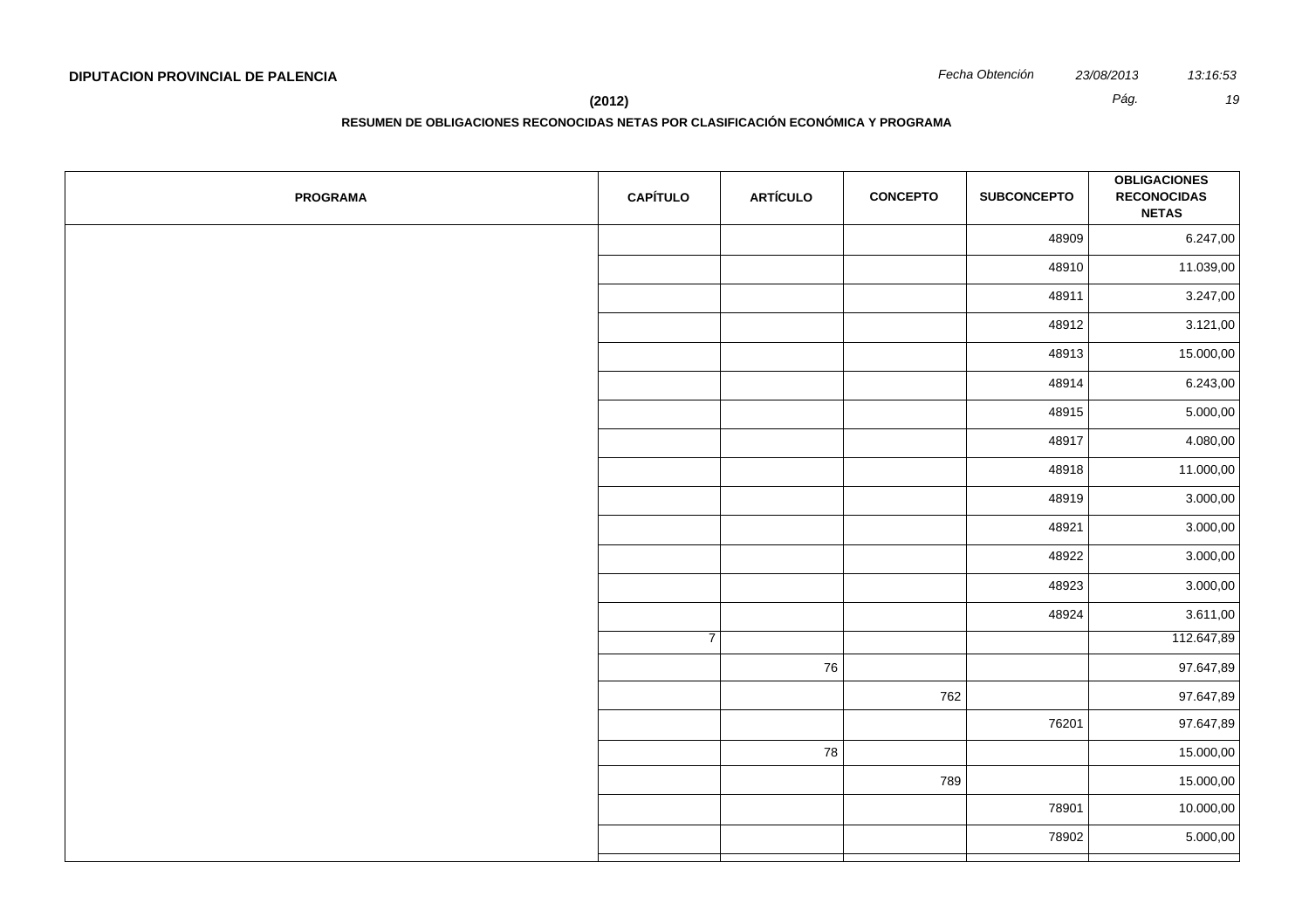| Fecha Obtención | 23/08/201 |
|-----------------|-----------|
|                 |           |

| <b>PROGRAMA</b>          | <b>CAPÍTULO</b> | <b>ARTÍCULO</b> | <b>CONCEPTO</b> | <b>SUBCONCEPTO</b> | <b>OBLIGACIONES</b><br><b>RECONOCIDAS</b><br><b>NETAS</b> |
|--------------------------|-----------------|-----------------|-----------------|--------------------|-----------------------------------------------------------|
| TOTAL PROGRAMA 2311      |                 |                 |                 |                    | 676.195,39                                                |
| PROMOCION SOCIAL<br>2320 | $\sqrt{2}$      |                 |                 |                    | 77.442,60                                                 |
|                          |                 | 22              |                 |                    | 77.442,60                                                 |
|                          |                 |                 | 226             |                    | 77.442,60                                                 |
|                          |                 |                 |                 | 226                | 77.442,60                                                 |
|                          | $\overline{4}$  |                 |                 |                    | 23.941,28                                                 |
|                          |                 | 48              |                 |                    | 23.941,28                                                 |
|                          |                 |                 | 481             |                    | 1.104,00                                                  |
|                          |                 |                 |                 | 48101              | 1.104,00                                                  |
|                          |                 |                 | 489             |                    | 22.837,28                                                 |
|                          |                 |                 |                 | 48901              | 22.837,28                                                 |
| TOTAL PROGRAMA 2320      |                 |                 |                 |                    | 101.383,88                                                |
| <b>JUVENTUD</b><br>2340  | $\overline{1}$  |                 |                 |                    | 91.050,79                                                 |
|                          |                 | 12              |                 |                    | 54.916,30                                                 |
|                          |                 |                 | 120             |                    | 21.908,90                                                 |
|                          |                 |                 |                 | 120                | 21.908,90                                                 |
|                          |                 |                 | 121             |                    | 33.007,40                                                 |
|                          |                 |                 |                 | 121                | 33.007,40                                                 |
|                          |                 | 13              |                 |                    | 35.534,49                                                 |
|                          |                 |                 | 131             |                    | 35.534,49                                                 |
|                          |                 |                 |                 | 131                | 35.534,49                                                 |
|                          |                 |                 |                 |                    |                                                           |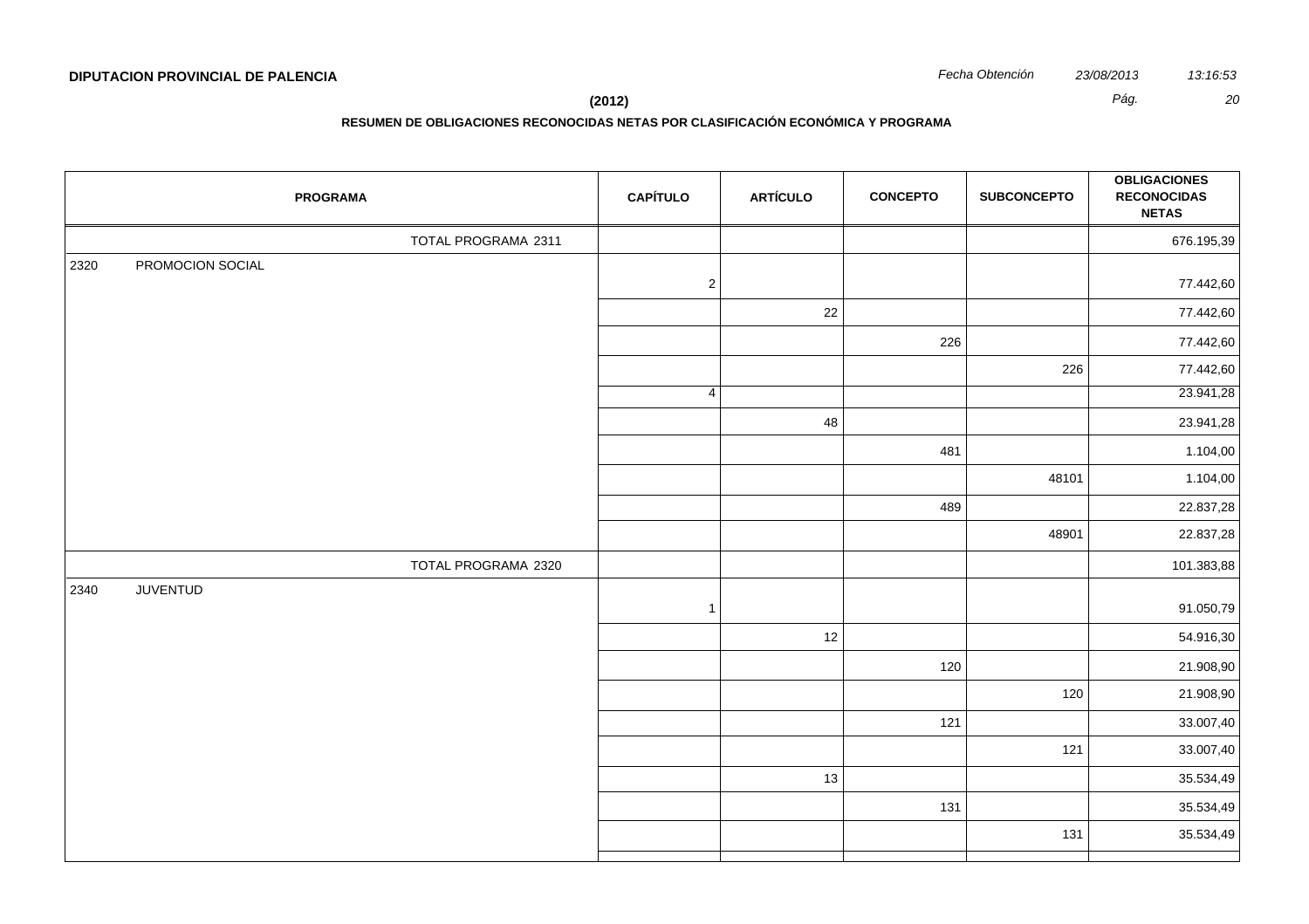**RESUMEN DE OBLIGACIONES RECONOCIDAS NETAS POR CLASIFICACIÓN ECONÓMICA Y PROGRAMA**

| <b>PROGRAMA</b> | <b>CAPÍTULO</b> | <b>ARTÍCULO</b> | <b>CONCEPTO</b> | <b>SUBCONCEPTO</b> | <b>OBLIGACIONES</b><br><b>RECONOCIDAS</b><br><b>NETAS</b> |
|-----------------|-----------------|-----------------|-----------------|--------------------|-----------------------------------------------------------|
|                 |                 | 15              |                 |                    | 600,00                                                    |
|                 |                 |                 | 150             |                    | 600,00                                                    |
|                 |                 |                 |                 | 150                | 600,00                                                    |
|                 | $\overline{2}$  |                 |                 |                    | 74.735,50                                                 |
|                 |                 | 22              |                 |                    | 74.735,50                                                 |
|                 |                 |                 | 220             |                    | 1.527,55                                                  |
|                 |                 |                 |                 | 220                | 1.527,55                                                  |
|                 |                 |                 | 226             |                    | 40.815,95                                                 |
|                 |                 |                 |                 | 22609              | 3.408,00                                                  |
|                 |                 |                 |                 | 22610              | 3.930,00                                                  |
|                 |                 |                 |                 | 22699              | 33.477,95                                                 |
|                 |                 |                 | 227             |                    | 32.392,00                                                 |
|                 |                 |                 |                 | 22709              | 32.392,00                                                 |
|                 | 4               |                 |                 |                    | 98.410,30                                                 |
|                 |                 | 46              |                 |                    | 42.920,30                                                 |
|                 |                 |                 | 462             |                    | 42.920,30                                                 |
|                 |                 |                 |                 | 46201              | 25.047,66                                                 |
|                 |                 |                 |                 | 46202              | 17.872,64                                                 |
|                 |                 | 48              |                 |                    | 55.490,00                                                 |
|                 |                 |                 | 481             |                    | 32.930,00                                                 |
|                 |                 |                 |                 | 48101              | 32.930,00                                                 |
|                 |                 |                 | 489             |                    | 22.560,00                                                 |
|                 |                 |                 |                 |                    |                                                           |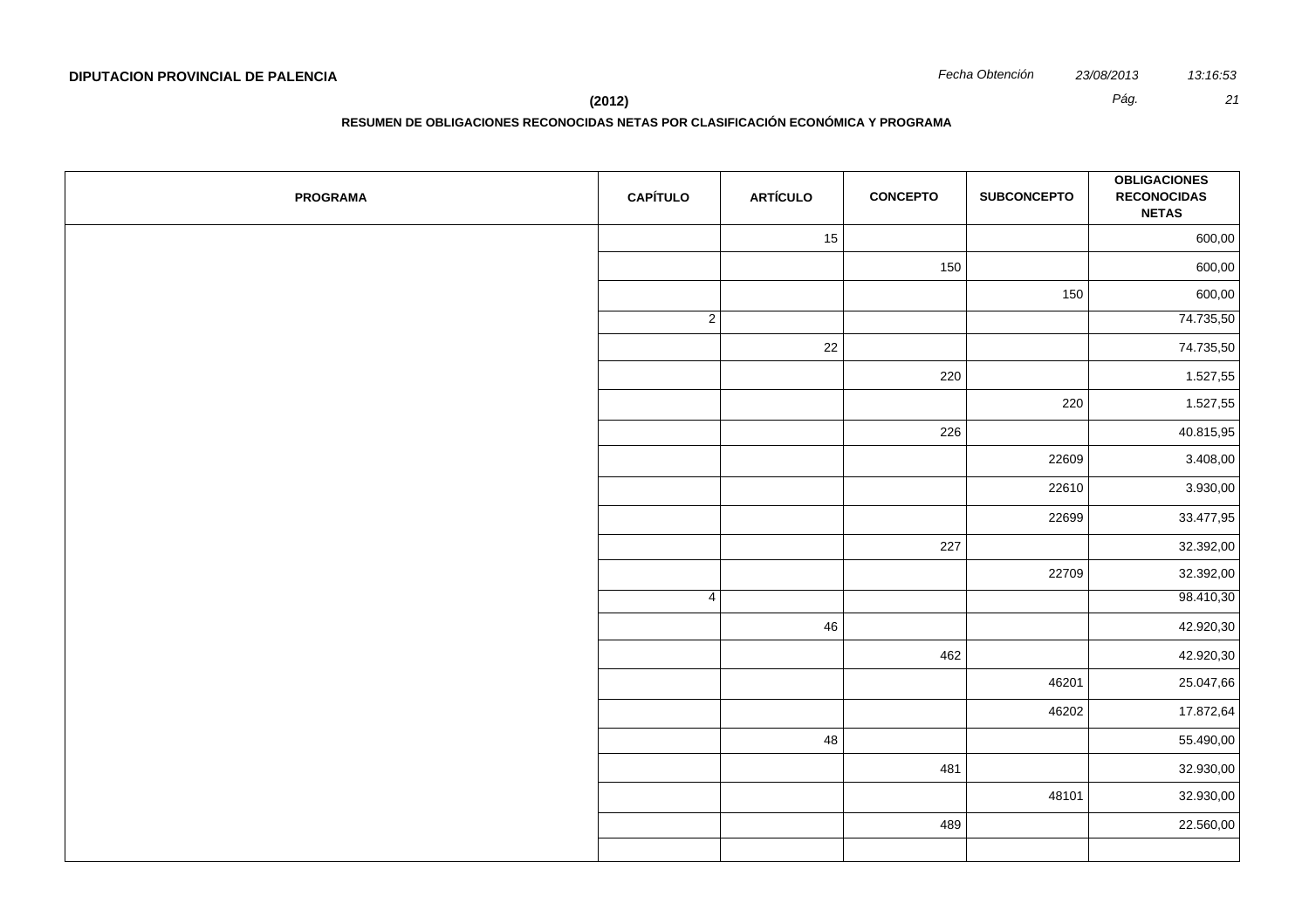**(2012)** *Pág. 22*

| <b>PROGRAMA</b>                                | <b>CAPÍTULO</b> | <b>ARTÍCULO</b> | <b>CONCEPTO</b> | <b>SUBCONCEPTO</b> | <b>OBLIGACIONES</b><br><b>RECONOCIDAS</b><br><b>NETAS</b> |
|------------------------------------------------|-----------------|-----------------|-----------------|--------------------|-----------------------------------------------------------|
|                                                |                 |                 |                 | 48901              | 19.060,00                                                 |
|                                                |                 |                 |                 | 48902              | 3.500,00                                                  |
|                                                | 6               |                 |                 |                    | 4.500,00                                                  |
|                                                |                 | 62              |                 |                    | 4.500,00                                                  |
|                                                |                 |                 | 623             |                    | 4.500,00                                                  |
|                                                |                 |                 |                 | 623                | 4.500,00                                                  |
|                                                | $\overline{7}$  |                 |                 |                    | 28.634,98                                                 |
|                                                |                 | 78              |                 |                    | 28.634,98                                                 |
|                                                |                 |                 | 789             |                    | 28.634,98                                                 |
|                                                |                 |                 |                 | 78901              | 28.634,98                                                 |
| TOTAL PROGRAMA 2340                            |                 |                 |                 |                    | 297.331,57                                                |
| PROMOCION ECONOMICA, EMPLEO Y JUVENTUD<br>2400 | $\overline{1}$  |                 |                 |                    | 131.503,19                                                |
|                                                |                 | 12              |                 |                    | 131.503,19                                                |
|                                                |                 |                 | 120             |                    | 52.567,24                                                 |
|                                                |                 |                 |                 | 120                | 52.567,24                                                 |
|                                                |                 |                 | 121             |                    | 78.935,95                                                 |
|                                                |                 |                 |                 | 121                | 78.935,95                                                 |
|                                                | $\overline{2}$  |                 |                 |                    | 7.755,98                                                  |
|                                                |                 | 22              |                 |                    | 5.346,77                                                  |
|                                                |                 |                 | 220             |                    | 833,50                                                    |
|                                                |                 |                 |                 | 220                | 833,50                                                    |
|                                                |                 |                 | 226             |                    | 4.513,27                                                  |
|                                                |                 |                 |                 |                    |                                                           |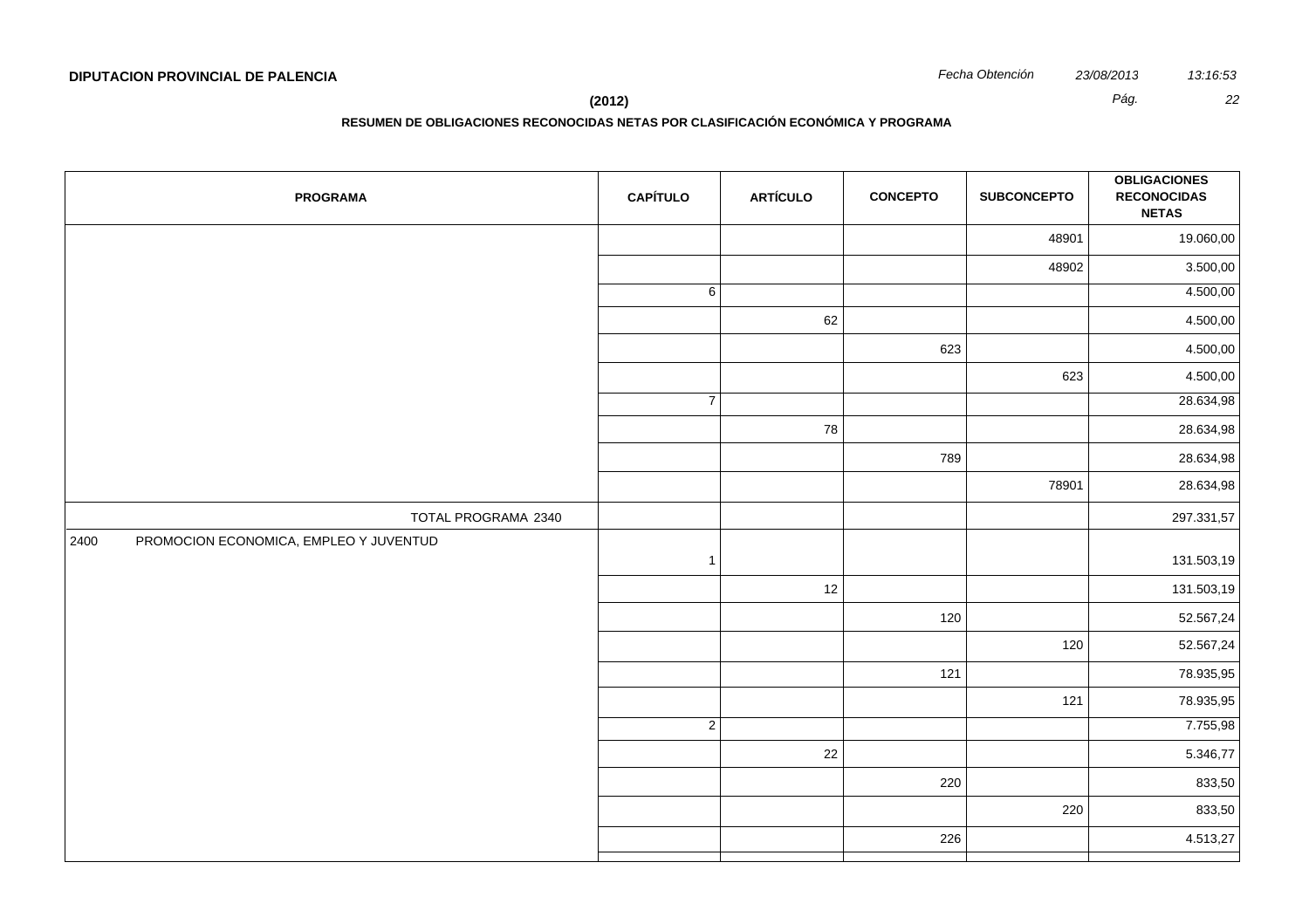| <b>PROGRAMA</b>           | <b>CAPÍTULO</b> | <b>ARTÍCULO</b> | <b>CONCEPTO</b> | <b>SUBCONCEPTO</b> | <b>OBLIGACIONES</b><br><b>RECONOCIDAS</b><br><b>NETAS</b> |
|---------------------------|-----------------|-----------------|-----------------|--------------------|-----------------------------------------------------------|
|                           |                 |                 |                 | 226                | 4.513,27                                                  |
|                           |                 | 23              |                 |                    | 2.409,21                                                  |
|                           |                 |                 | 230             |                    | 1.787,60                                                  |
|                           |                 |                 |                 | 230                | 1.787,60                                                  |
|                           |                 |                 | 231             |                    | 621,61                                                    |
|                           |                 |                 |                 | 231                | 621,61                                                    |
| TOTAL PROGRAMA 2400       |                 |                 |                 |                    | 139.259,17                                                |
| 2410<br>FOMENTO DE EMPLEO | $\overline{1}$  |                 |                 |                    | 11.681,80                                                 |
|                           |                 | 13              |                 |                    | 8.615,86                                                  |
|                           |                 |                 | 131             |                    | 8.615,86                                                  |
|                           |                 |                 |                 | 131                | 8.615,86                                                  |
|                           |                 | 16              |                 |                    | 3.065,94                                                  |
|                           |                 |                 | 160             |                    | 3.065,94                                                  |
|                           |                 |                 |                 | 16000              | 3.065,94                                                  |
|                           | $\overline{2}$  |                 |                 |                    | 46.548,36                                                 |
|                           |                 | 21              |                 |                    | 1.960,25                                                  |
|                           |                 |                 | 213             |                    | 1.960,25                                                  |
|                           |                 |                 |                 | 213                | 1.960,25                                                  |
|                           |                 | 22              |                 |                    | 43.363,89                                                 |
|                           |                 |                 | 224             |                    | 419,13                                                    |
|                           |                 |                 |                 | 224                | 419,13                                                    |
|                           |                 |                 | 225             |                    | 1.604,63                                                  |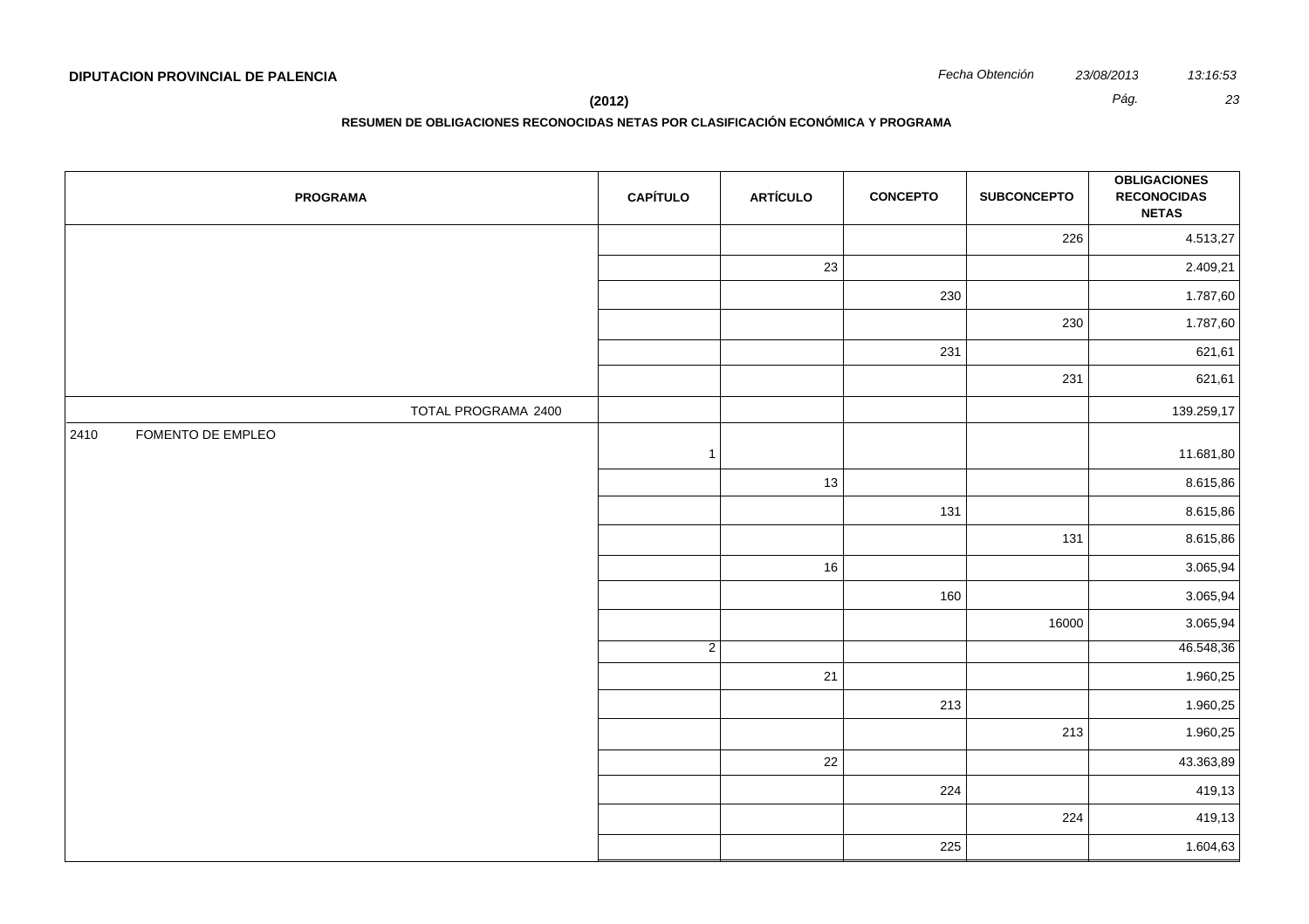**RESUMEN DE OBLIGACIONES RECONOCIDAS NETAS POR CLASIFICACIÓN ECONÓMICA Y PROGRAMA**

| <b>PROGRAMA</b> | <b>CAPÍTULO</b> | <b>ARTÍCULO</b> | <b>CONCEPTO</b> | <b>SUBCONCEPTO</b> | <b>OBLIGACIONES</b><br><b>RECONOCIDAS</b><br><b>NETAS</b> |
|-----------------|-----------------|-----------------|-----------------|--------------------|-----------------------------------------------------------|
|                 |                 |                 |                 | 225                | 1.604,63                                                  |
|                 |                 |                 | 226             |                    | 12.823,63                                                 |
|                 |                 |                 |                 | 226                | 12.823,63                                                 |
|                 |                 |                 | 227             |                    | 28.516,50                                                 |
|                 |                 |                 |                 | 227                | 28.516,50                                                 |
|                 |                 | 23              |                 |                    | 1.224,22                                                  |
|                 |                 |                 | 231             |                    | 1.224,22                                                  |
|                 |                 |                 |                 | 231                | 1.224,22                                                  |
|                 | $\vert 4 \vert$ |                 |                 |                    | 16.000,00                                                 |
|                 |                 | 47              |                 |                    | 10.000,00                                                 |
|                 |                 |                 | 473             |                    | 10.000,00                                                 |
|                 |                 |                 |                 | 47301              | 10.000,00                                                 |
|                 |                 | 48              |                 |                    | 6.000,00                                                  |
|                 |                 |                 | 481             |                    | 6.000,00                                                  |
|                 |                 |                 |                 | 48101              | 6.000,00                                                  |
|                 | 6               |                 |                 |                    | 6.217,11                                                  |
|                 |                 | 62              |                 |                    | 6.217,11                                                  |
|                 |                 |                 | 623             |                    | 2.982,65                                                  |
|                 |                 |                 |                 | 623                | 2.982,65                                                  |
|                 |                 |                 | 627             |                    | 3.234,46                                                  |
|                 |                 |                 |                 | 627                | 3.234,46                                                  |
|                 | $\overline{7}$  |                 |                 |                    | 441.421,12                                                |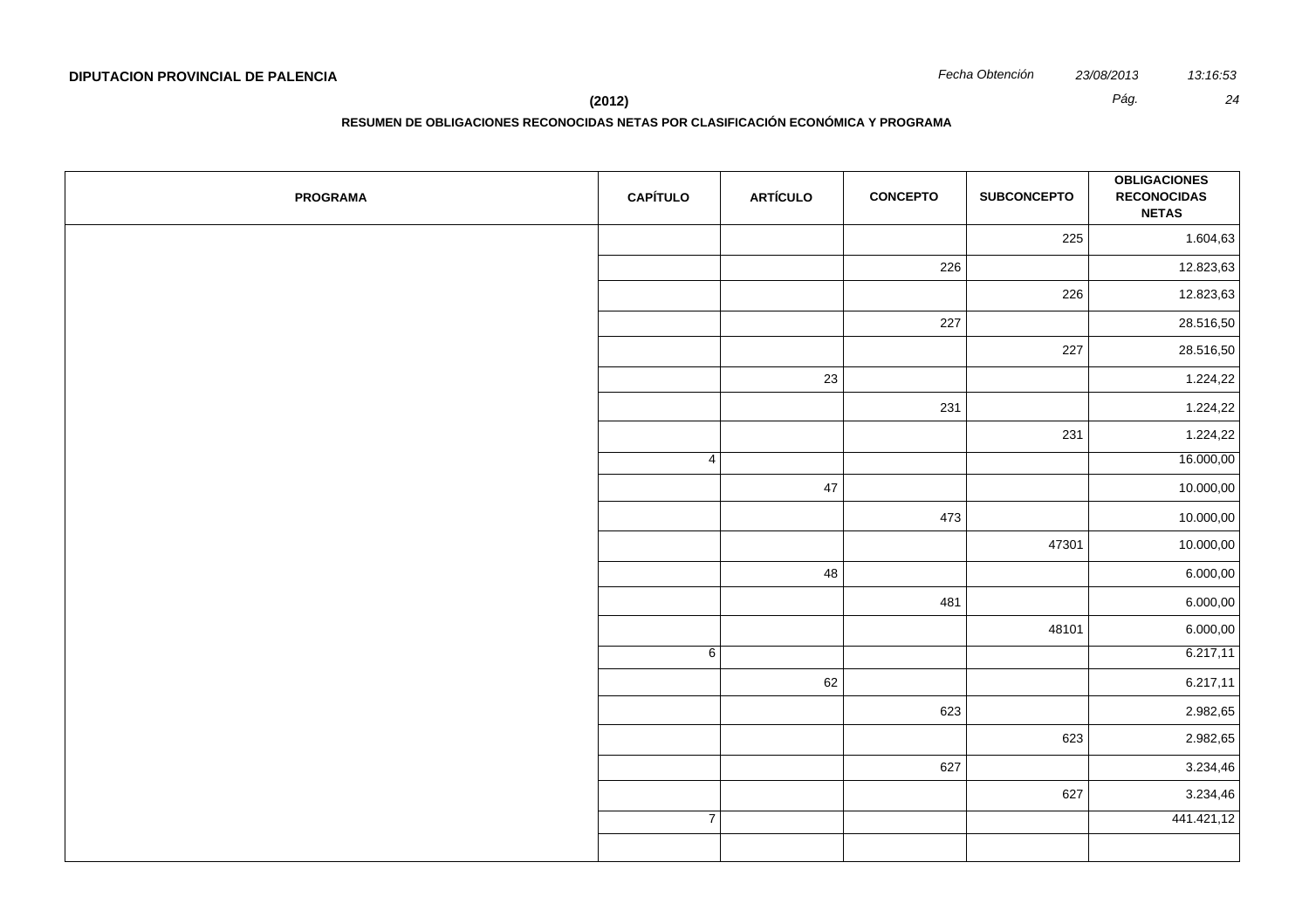**(2012)** *Pág. 25*

| <b>PROGRAMA</b>            | <b>CAPÍTULO</b> | <b>ARTÍCULO</b> | <b>CONCEPTO</b> | <b>SUBCONCEPTO</b> | <b>OBLIGACIONES</b><br><b>RECONOCIDAS</b><br><b>NETAS</b> |
|----------------------------|-----------------|-----------------|-----------------|--------------------|-----------------------------------------------------------|
|                            |                 | 77              |                 |                    | 441.421,12                                                |
|                            |                 |                 | 770             |                    | 441.421,12                                                |
|                            |                 |                 |                 | 77001              | 441.421,12                                                |
| TOTAL PROGRAMA 2410        |                 |                 |                 |                    | 521.868,39                                                |
| FOMENTO DEL EMPLEO<br>2411 | $\overline{1}$  |                 |                 |                    | 314.218,99                                                |
|                            |                 | 13              |                 |                    | 130.574,93                                                |
|                            |                 |                 | 131             |                    | 130.574,93                                                |
|                            |                 |                 |                 | 131                | 130.574,93                                                |
|                            |                 | 14              |                 |                    | 128.969,82                                                |
|                            |                 |                 | 143             |                    | 128.969,82                                                |
|                            |                 |                 |                 | 143                | 128.969,82                                                |
|                            |                 | $16\,$          |                 |                    | 54.674,24                                                 |
|                            |                 |                 | 160             |                    | 54.674,24                                                 |
|                            |                 |                 |                 | 16000              | 54.674,24                                                 |
|                            | $\overline{2}$  |                 |                 |                    | 61.687,84                                                 |
|                            |                 | $22\,$          |                 |                    | 61.687,84                                                 |
|                            |                 |                 | 224             |                    | 452,37                                                    |
|                            |                 |                 |                 | 224                | 452,37                                                    |
|                            |                 |                 | 226             |                    | 33.061,53                                                 |
|                            |                 |                 |                 | 226                | 33.061,53                                                 |
|                            |                 |                 | 227             |                    | 13.072,05                                                 |
|                            |                 |                 |                 | 227                | 13.072,05                                                 |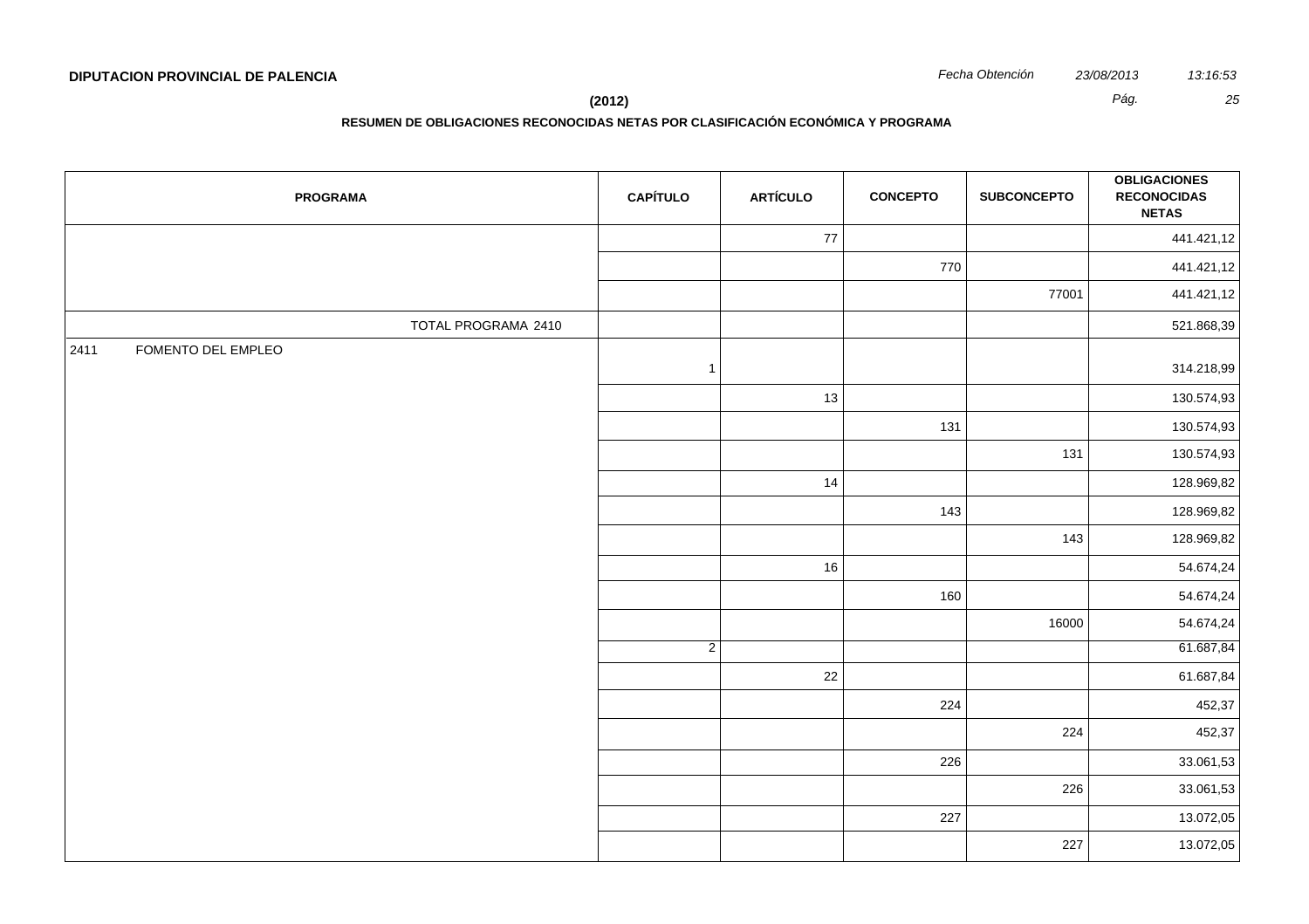**(2012)** *Pág. 26*

| <b>PROGRAMA</b>                                                | <b>CAPÍTULO</b> | <b>ARTÍCULO</b> | <b>CONCEPTO</b> | <b>SUBCONCEPTO</b> | <b>OBLIGACIONES</b><br><b>RECONOCIDAS</b><br><b>NETAS</b> |
|----------------------------------------------------------------|-----------------|-----------------|-----------------|--------------------|-----------------------------------------------------------|
|                                                                |                 |                 | 228             |                    | 15.101,89                                                 |
|                                                                |                 |                 |                 | 228                | 15.101,89                                                 |
|                                                                | $\overline{4}$  |                 |                 |                    | 206.645,48                                                |
|                                                                |                 | 46              |                 |                    | 197.634,58                                                |
|                                                                |                 |                 | 462             |                    | 197.634,58                                                |
|                                                                |                 |                 |                 | 46201              | 197.634,58                                                |
|                                                                |                 | 48              |                 |                    | 9.010,90                                                  |
|                                                                |                 |                 | 481             |                    | 9.010,90                                                  |
|                                                                |                 |                 |                 | 48101              | 9.010,90                                                  |
| TOTAL PROGRAMA 2411                                            |                 |                 |                 |                    | 582.552,31                                                |
| 3120<br>HOSPITALES, SERVICIOS ASISTENCIALES Y CENTROS DE SALUD | $\sqrt{2}$      |                 |                 |                    | 2.669.971,60                                              |
|                                                                |                 | 22              |                 |                    | 2.669.971,60                                              |
|                                                                |                 |                 | 227             |                    | 2.669.971,60                                              |
|                                                                |                 |                 |                 | 227                | 2.669.971,60                                              |
|                                                                | $\overline{7}$  |                 |                 |                    | 8.677,36                                                  |
|                                                                |                 | 76              |                 |                    | 8.677,36                                                  |
|                                                                |                 |                 | 762             |                    | 8.677,36                                                  |
|                                                                |                 |                 |                 | 76201              | 8.677,36                                                  |
| TOTAL PROGRAMA 3120                                            |                 |                 |                 |                    | 2.678.648,96                                              |
| 3230                                                           | $\overline{1}$  |                 |                 |                    | 24.805,18                                                 |
|                                                                |                 | 12              |                 |                    | 22.128,58                                                 |
|                                                                |                 |                 |                 |                    |                                                           |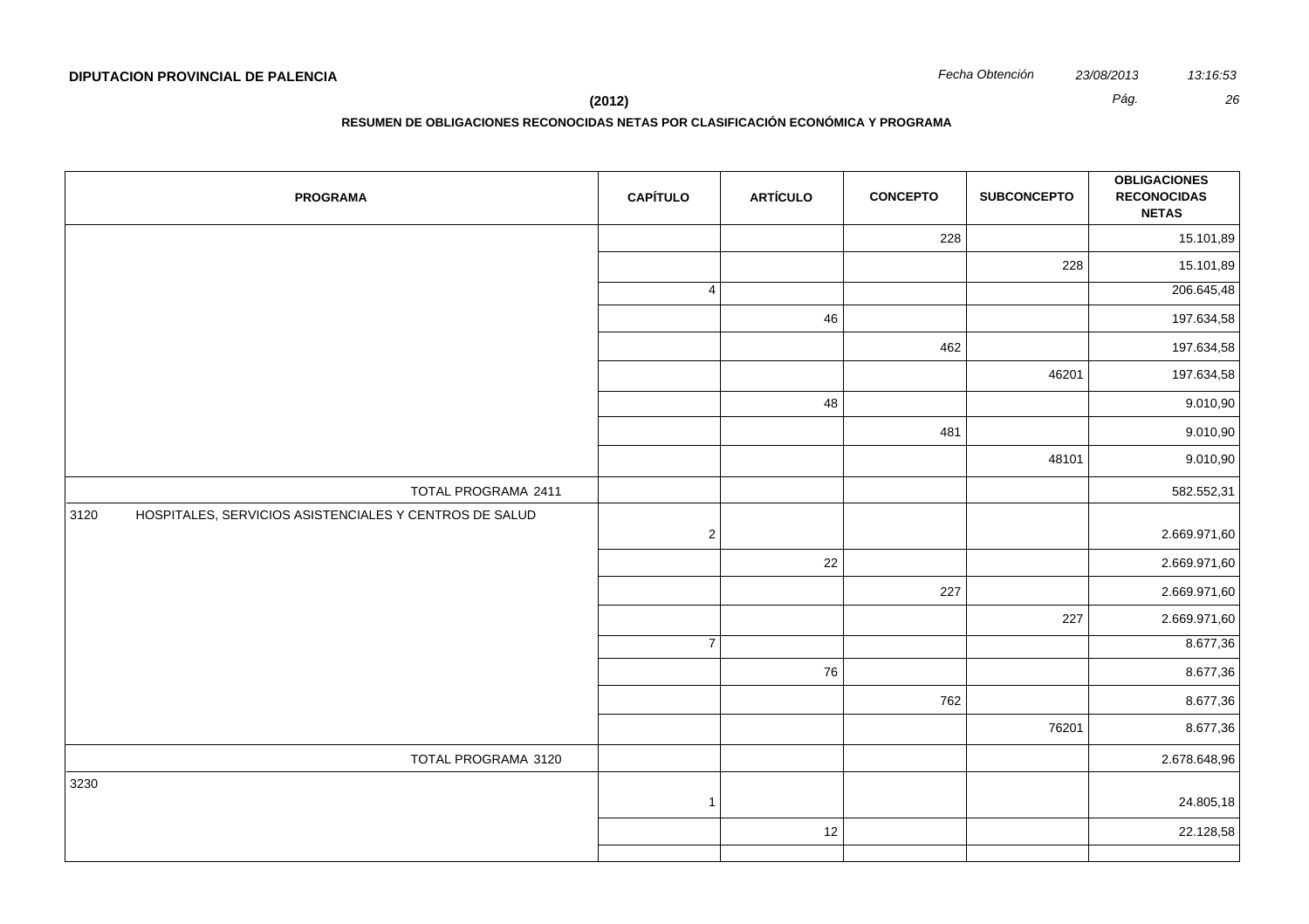**(2012)** *Pág. 27*

| <b>PROGRAMA</b>                                | <b>CAPÍTULO</b> | <b>ARTÍCULO</b> | <b>CONCEPTO</b> | <b>SUBCONCEPTO</b> | <b>OBLIGACIONES</b><br><b>RECONOCIDAS</b><br><b>NETAS</b> |
|------------------------------------------------|-----------------|-----------------|-----------------|--------------------|-----------------------------------------------------------|
|                                                |                 |                 | 120             |                    | 8.881,21                                                  |
|                                                |                 |                 |                 | 120                | 8.881,21                                                  |
|                                                |                 |                 | 121             |                    | 13.247,37                                                 |
|                                                |                 |                 |                 | 121                | 13.247,37                                                 |
|                                                |                 | 15              |                 |                    | 2.676,60                                                  |
|                                                |                 |                 | 150             |                    | 2.676,60                                                  |
|                                                |                 |                 |                 | 150                | 2.676,60                                                  |
|                                                | $\overline{2}$  |                 |                 |                    | 9.628,89                                                  |
|                                                |                 | 22              |                 |                    | 9.628,89                                                  |
|                                                |                 |                 | 222             |                    | 9.270,92                                                  |
|                                                |                 |                 |                 | 222                | 9.270,92                                                  |
|                                                |                 |                 | 226             |                    | 357,97                                                    |
|                                                |                 |                 |                 | 226                | 357,97                                                    |
| TOTAL PROGRAMA 3230                            |                 |                 |                 |                    | 34.434,07                                                 |
| SERVICIOS COMPLEMENTARIOS DE EDUCACION<br>3240 | $\overline{4}$  |                 |                 |                    | 152.585,46                                                |
|                                                |                 | 42              |                 |                    | 100.000,00                                                |
|                                                |                 |                 | 423             |                    | 100.000,00                                                |
|                                                |                 |                 |                 | 42301              | 100.000,00                                                |
|                                                |                 | 45              |                 |                    | 52.585,46                                                 |
|                                                |                 |                 | 453             |                    | 52.585,46                                                 |
|                                                |                 |                 |                 | 45390              | 52.585,46                                                 |
| TOTAL PROGRAMA 3240                            |                 |                 |                 |                    | 152.585,46                                                |
|                                                |                 |                 |                 |                    |                                                           |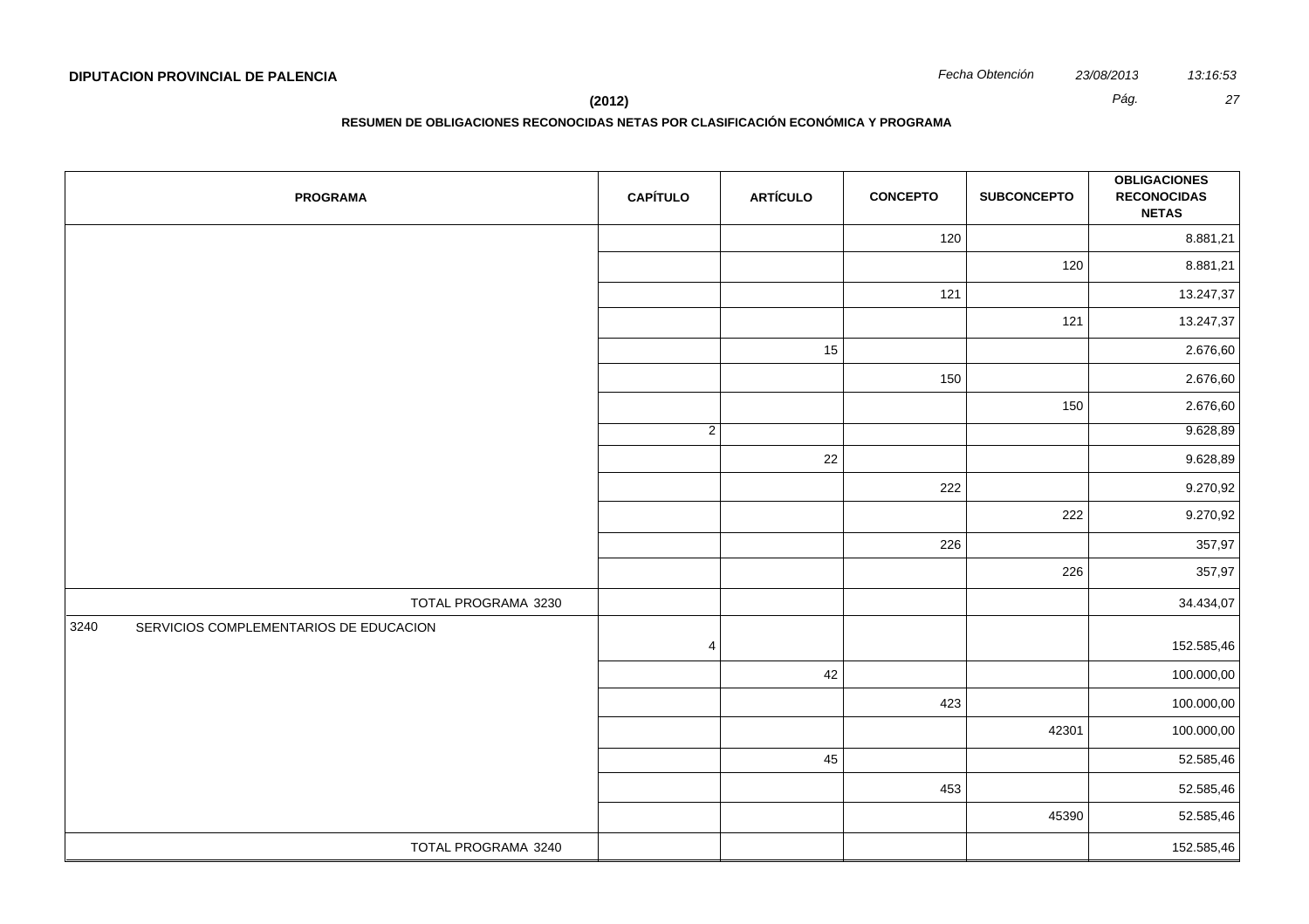| Fecha Obtención | 23/08/2013 |
|-----------------|------------|
|                 |            |

| <b>PROGRAMA</b>                             | <b>CAPÍTULO</b> | <b>ARTÍCULO</b> | <b>CONCEPTO</b> | <b>SUBCONCEPTO</b> | <b>OBLIGACIONES</b><br><b>RECONOCIDAS</b><br><b>NETAS</b> |
|---------------------------------------------|-----------------|-----------------|-----------------|--------------------|-----------------------------------------------------------|
| 3250<br>ESCUELA UNIVERSITARIA DE ENFERMERIA |                 |                 |                 |                    |                                                           |
|                                             | $\mathbf{1}$    |                 |                 |                    | 304.775,15                                                |
|                                             |                 | 12              |                 |                    | 150.375,93                                                |
|                                             |                 |                 | 120             |                    | 65.759,49                                                 |
|                                             |                 |                 |                 | 120                | 65.759,49                                                 |
|                                             |                 |                 | 121             |                    | 84.616,44                                                 |
|                                             |                 |                 |                 | 121                | 84.616,44                                                 |
|                                             |                 | 13              |                 |                    | 133.630,06                                                |
|                                             |                 |                 | 130             |                    | 89.639,33                                                 |
|                                             |                 |                 |                 | 130                | 89.639,33                                                 |
|                                             |                 |                 | 131             |                    | 43.990,73                                                 |
|                                             |                 |                 |                 | 131                | 43.990,73                                                 |
|                                             |                 | 15              |                 |                    | 20.769,16                                                 |
|                                             |                 |                 | 150             |                    | 20.769,16                                                 |
|                                             |                 |                 |                 | 150                | 20.769,16                                                 |
|                                             | $\overline{2}$  |                 |                 |                    | 194.064,79                                                |
|                                             |                 | 21              |                 |                    | 15.181,18                                                 |
|                                             |                 |                 | 212             |                    | 12.651,50                                                 |
|                                             |                 |                 |                 | 212                | 12.651,50                                                 |
|                                             |                 |                 | 213             |                    | 2.505,49                                                  |
|                                             |                 |                 |                 | 213                | 2.505,49                                                  |
|                                             |                 |                 | 216             |                    | 24,19                                                     |
|                                             |                 |                 |                 |                    |                                                           |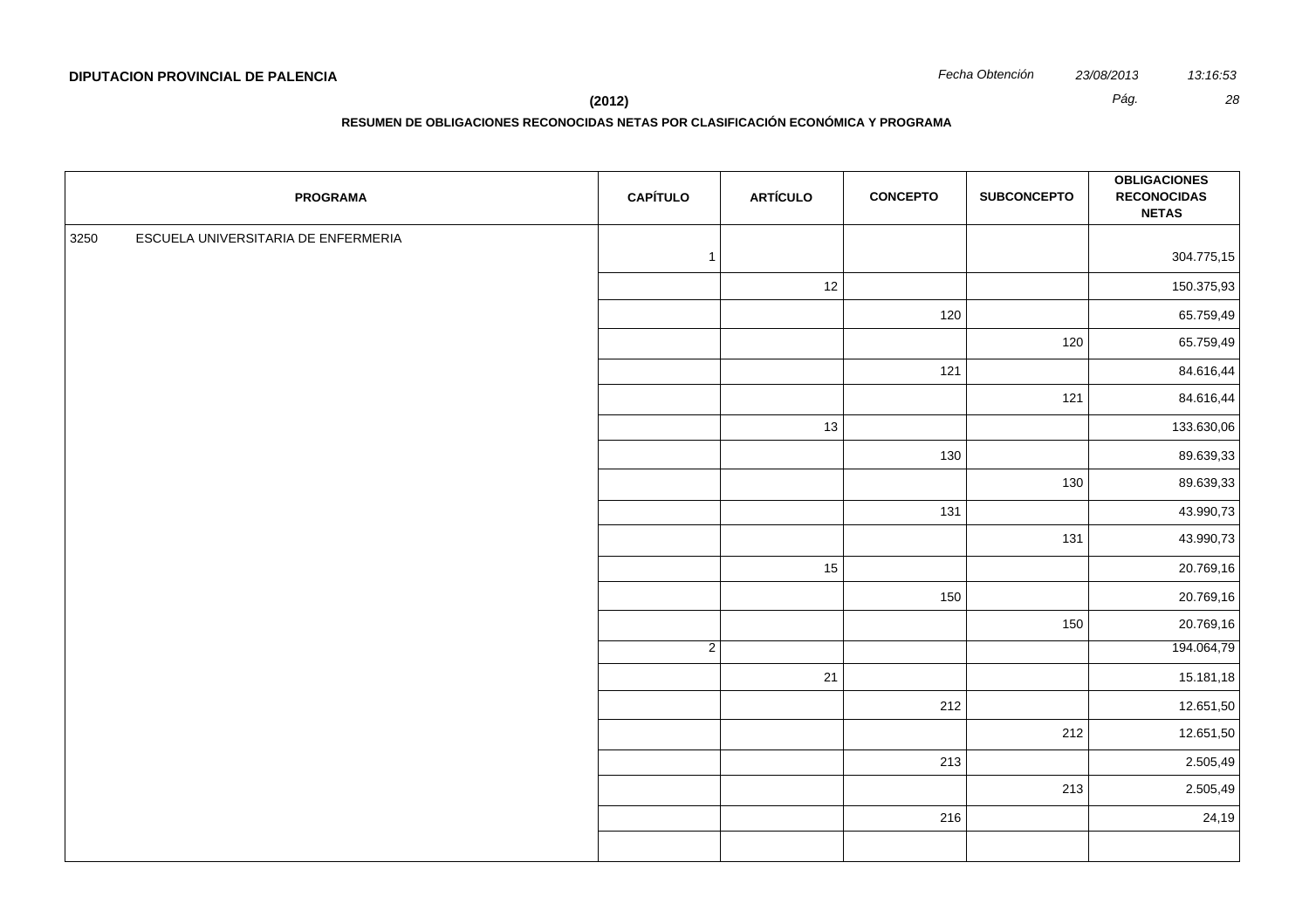**(2012)** *Pág. 29*

| <b>PROGRAMA</b> | <b>CAPÍTULO</b> | <b>ARTÍCULO</b> | <b>CONCEPTO</b> | <b>SUBCONCEPTO</b> | <b>OBLIGACIONES</b><br><b>RECONOCIDAS</b><br><b>NETAS</b> |
|-----------------|-----------------|-----------------|-----------------|--------------------|-----------------------------------------------------------|
|                 |                 |                 |                 | 216                | 24,19                                                     |
|                 |                 | 22              |                 |                    | 178.883,61                                                |
|                 |                 |                 | 220             |                    | 7.528,83                                                  |
|                 |                 |                 |                 | 220                | 7.528,83                                                  |
|                 |                 |                 | 221             |                    | 7.927,08                                                  |
|                 |                 |                 |                 | 22101              | 2.343,87                                                  |
|                 |                 |                 |                 | 22102              | 2.816,93                                                  |
|                 |                 |                 |                 | 22106              | 2.739,52                                                  |
|                 |                 |                 |                 | 22199              | 26,76                                                     |
|                 |                 |                 | 222             |                    | 5.530,09                                                  |
|                 |                 |                 |                 | 22200              | 5.530,09                                                  |
|                 |                 |                 | 226             |                    | 85.354,85                                                 |
|                 |                 |                 |                 | 226                | 4.046,45                                                  |
|                 |                 |                 |                 | 22606              | 81.308,40                                                 |
|                 |                 |                 | 227             |                    | 72.542,76                                                 |
|                 |                 |                 |                 | 22700              | 37.412,36                                                 |
|                 |                 |                 |                 | 22703              | 35.130,40                                                 |
|                 | $\overline{4}$  |                 |                 |                    | 10.200,00                                                 |
|                 |                 | 48              |                 |                    | 10.200,00                                                 |
|                 |                 |                 | 481             |                    | 10.200,00                                                 |
|                 |                 |                 |                 | 48101              | 10.200,00                                                 |
|                 | $\overline{6}$  |                 |                 |                    | 21.422,38                                                 |
|                 |                 |                 |                 |                    |                                                           |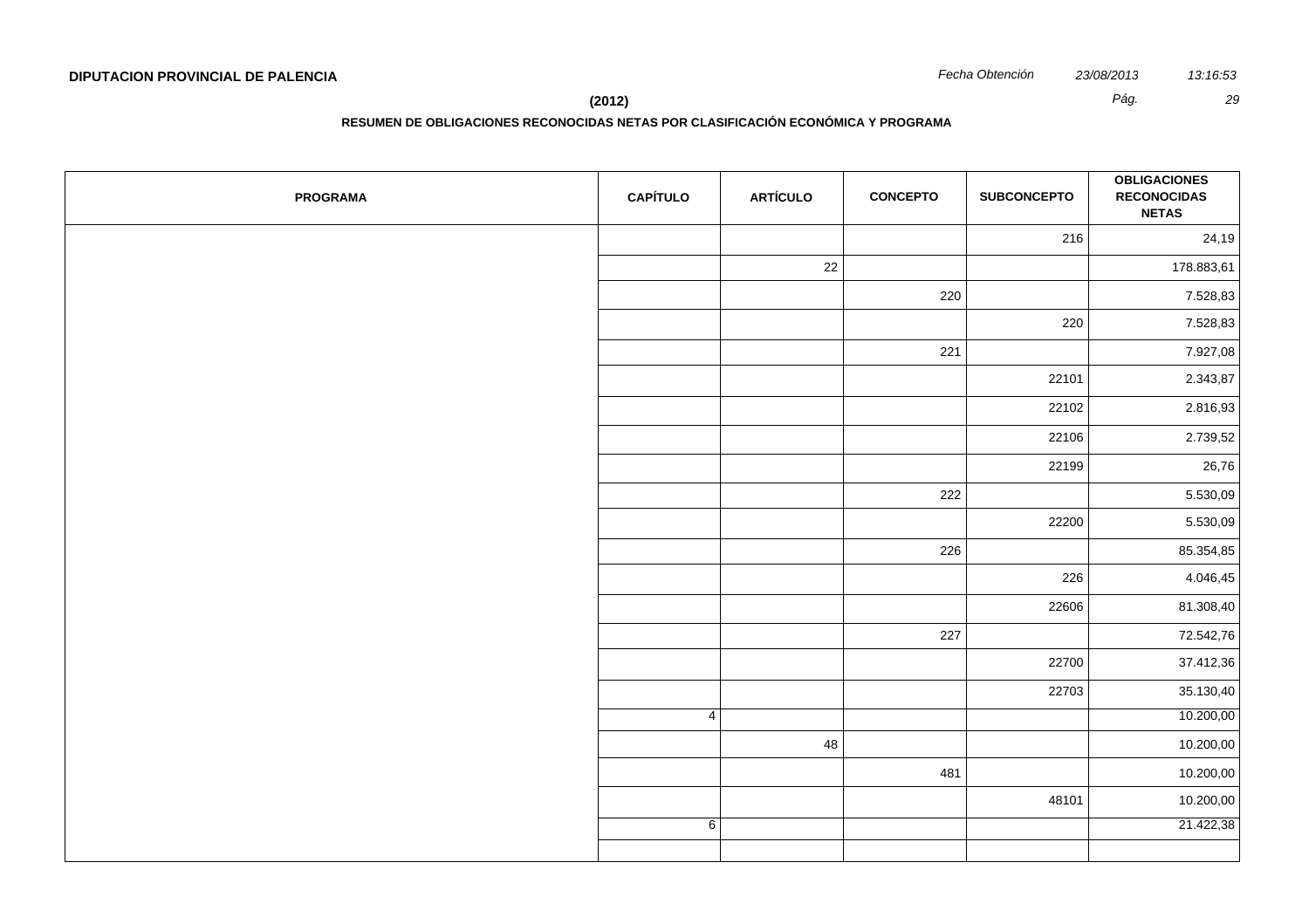**(2012)** *Pág. 30*

| <b>PROGRAMA</b>        | <b>CAPÍTULO</b> | <b>ARTÍCULO</b> | <b>CONCEPTO</b> | <b>SUBCONCEPTO</b> | <b>OBLIGACIONES</b><br><b>RECONOCIDAS</b><br><b>NETAS</b> |
|------------------------|-----------------|-----------------|-----------------|--------------------|-----------------------------------------------------------|
|                        |                 | 62              |                 |                    | 17.143,49                                                 |
|                        |                 |                 | 623             |                    | 108,01                                                    |
|                        |                 |                 |                 | 623                | 108,01                                                    |
|                        |                 |                 | 625             |                    | 16.155,97                                                 |
|                        |                 |                 |                 | 625                | 16.155,97                                                 |
|                        |                 |                 | 628             |                    | 879,51                                                    |
|                        |                 |                 |                 | 628                | 879,51                                                    |
|                        |                 | 63              |                 |                    | 4.278,89                                                  |
|                        |                 |                 | 632             |                    | 4.278,89                                                  |
|                        |                 |                 |                 | 632                | 4.278,89                                                  |
| TOTAL PROGRAMA 3250    |                 |                 |                 |                    | 530.462,32                                                |
| <b>CULTURA</b><br>3310 | $\mathbf{1}$    |                 |                 |                    | 275.018,28                                                |
|                        |                 | 12              |                 |                    | 267.640,25                                                |
|                        |                 |                 | 120             |                    | 104.200,94                                                |
|                        |                 |                 |                 | 120                | 104.200,94                                                |
|                        |                 |                 | 121             |                    | 163.439,31                                                |
|                        |                 |                 |                 | 121                | 163.439,31                                                |
|                        |                 | 15              |                 |                    | 7.378,03                                                  |
|                        |                 |                 | 150             |                    | 7.378,03                                                  |
|                        |                 |                 |                 | 150                | 7.378,03                                                  |
|                        | $\overline{2}$  |                 |                 |                    | 184.233,14                                                |
|                        |                 | $21$            |                 |                    | 10.912,92                                                 |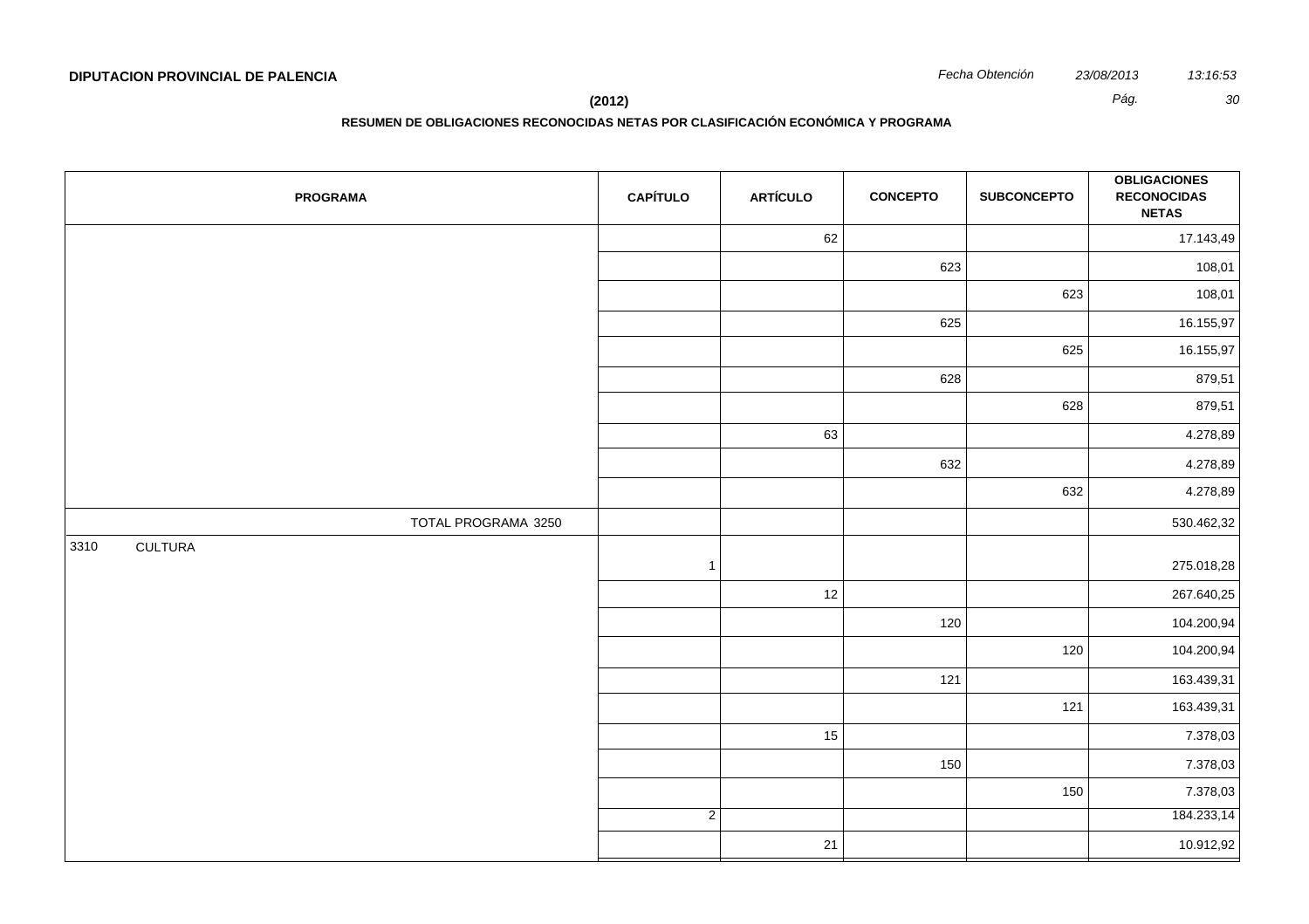**RESUMEN DE OBLIGACIONES RECONOCIDAS NETAS POR CLASIFICACIÓN ECONÓMICA Y PROGRAMA**

| <b>PROGRAMA</b> | <b>CAPÍTULO</b> | <b>ARTÍCULO</b> | <b>CONCEPTO</b> | <b>SUBCONCEPTO</b> | <b>OBLIGACIONES</b><br><b>RECONOCIDAS</b><br><b>NETAS</b> |
|-----------------|-----------------|-----------------|-----------------|--------------------|-----------------------------------------------------------|
|                 |                 |                 | 212             |                    | 10.248,94                                                 |
|                 |                 |                 |                 | 212                | 10.248,94                                                 |
|                 |                 |                 | 213             |                    | 663,98                                                    |
|                 |                 |                 |                 | 213                | 663,98                                                    |
|                 |                 | 22              |                 |                    | 171.451,90                                                |
|                 |                 |                 | 220             |                    | 1.744,93                                                  |
|                 |                 |                 |                 | 220                | 1.744,93                                                  |
|                 |                 |                 | 221             |                    | 38.165,03                                                 |
|                 |                 |                 |                 | 22100              | 17.854,94                                                 |
|                 |                 |                 |                 | 22101              | 2.602,09                                                  |
|                 |                 |                 |                 | 22103              | 17.708,00                                                 |
|                 |                 |                 | 222             |                    | 16.328,13                                                 |
|                 |                 |                 |                 | 22200              | 2.313,50                                                  |
|                 |                 |                 |                 | 22201              | 14.014,63                                                 |
|                 |                 |                 | 224             |                    | 1.733,19                                                  |
|                 |                 |                 |                 | 224                | 1.733,19                                                  |
|                 |                 |                 | 225             |                    | 5.842,61                                                  |
|                 |                 |                 |                 | 225                | 5.842,61                                                  |
|                 |                 |                 | 226             |                    | 36.370,53                                                 |
|                 |                 |                 |                 | 22608              | 36.370,53                                                 |
|                 |                 |                 | 227             |                    | 71.267,48                                                 |
|                 |                 |                 |                 | 227                | 71.267,48                                                 |
|                 |                 |                 |                 |                    |                                                           |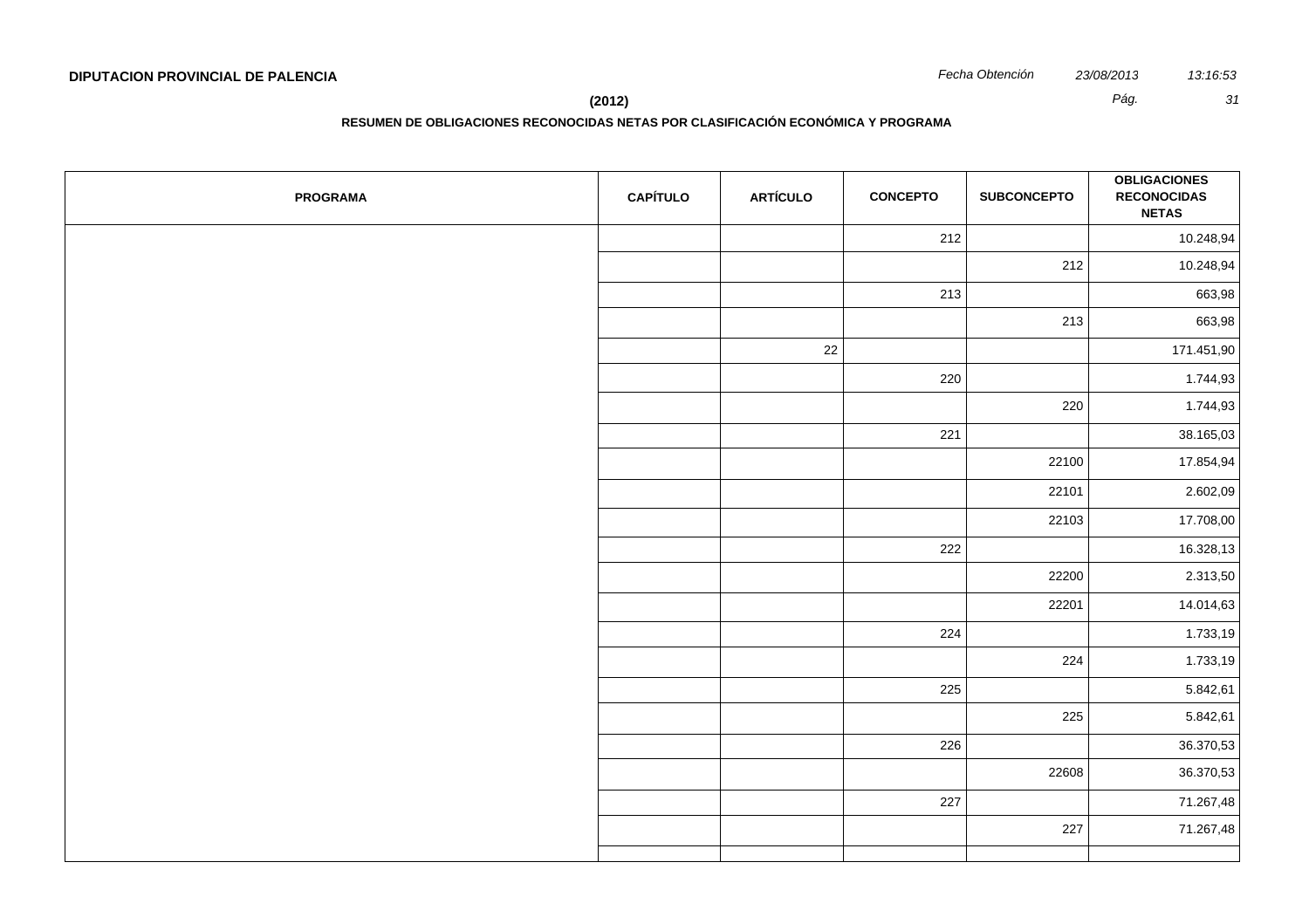**(2012)** *Pág. 32*

| <b>PROGRAMA</b>                       | <b>CAPÍTULO</b> | <b>ARTÍCULO</b> | <b>CONCEPTO</b> | <b>SUBCONCEPTO</b> | <b>OBLIGACIONES</b><br><b>RECONOCIDAS</b><br><b>NETAS</b> |
|---------------------------------------|-----------------|-----------------|-----------------|--------------------|-----------------------------------------------------------|
|                                       |                 | 23              |                 |                    | 1.868,32                                                  |
|                                       |                 |                 | 230             |                    | 407,50                                                    |
|                                       |                 |                 |                 | 230                | 407,50                                                    |
|                                       |                 |                 | 231             |                    | 1.460,82                                                  |
|                                       |                 |                 |                 | 231                | 1.460,82                                                  |
|                                       | $\overline{4}$  |                 |                 |                    | 27.851,77                                                 |
|                                       |                 | 48              |                 |                    | 27.851,77                                                 |
|                                       |                 |                 | 481             |                    | 27.851,77                                                 |
|                                       |                 |                 |                 | 48101              | 3.000,00                                                  |
|                                       |                 |                 |                 | 48102              | 24.851,77                                                 |
| TOTAL PROGRAMA 3310                   |                 |                 |                 |                    | 487.103,19                                                |
| 3320<br><b>BIBLIOTECAS Y ARCHIVOS</b> | $\overline{2}$  |                 |                 |                    | 4.092,42                                                  |
|                                       |                 | $22\,$          |                 |                    | 4.092,42                                                  |
|                                       |                 |                 | 226             |                    | 4.092,42                                                  |
|                                       |                 |                 |                 | 226                | 4.092,42                                                  |
|                                       | $\overline{4}$  |                 |                 |                    | 163.402,00                                                |
|                                       |                 | 45              |                 |                    | 163.402,00                                                |
|                                       |                 |                 | 455             |                    | 163.402,00                                                |
|                                       |                 |                 |                 | 45501              | 163.402,00                                                |
|                                       | 6               |                 |                 |                    | 1.115,24                                                  |
|                                       |                 | 62              |                 |                    | 1.115,24                                                  |
|                                       |                 |                 | 628             |                    | 1.115,24                                                  |
|                                       |                 |                 |                 |                    |                                                           |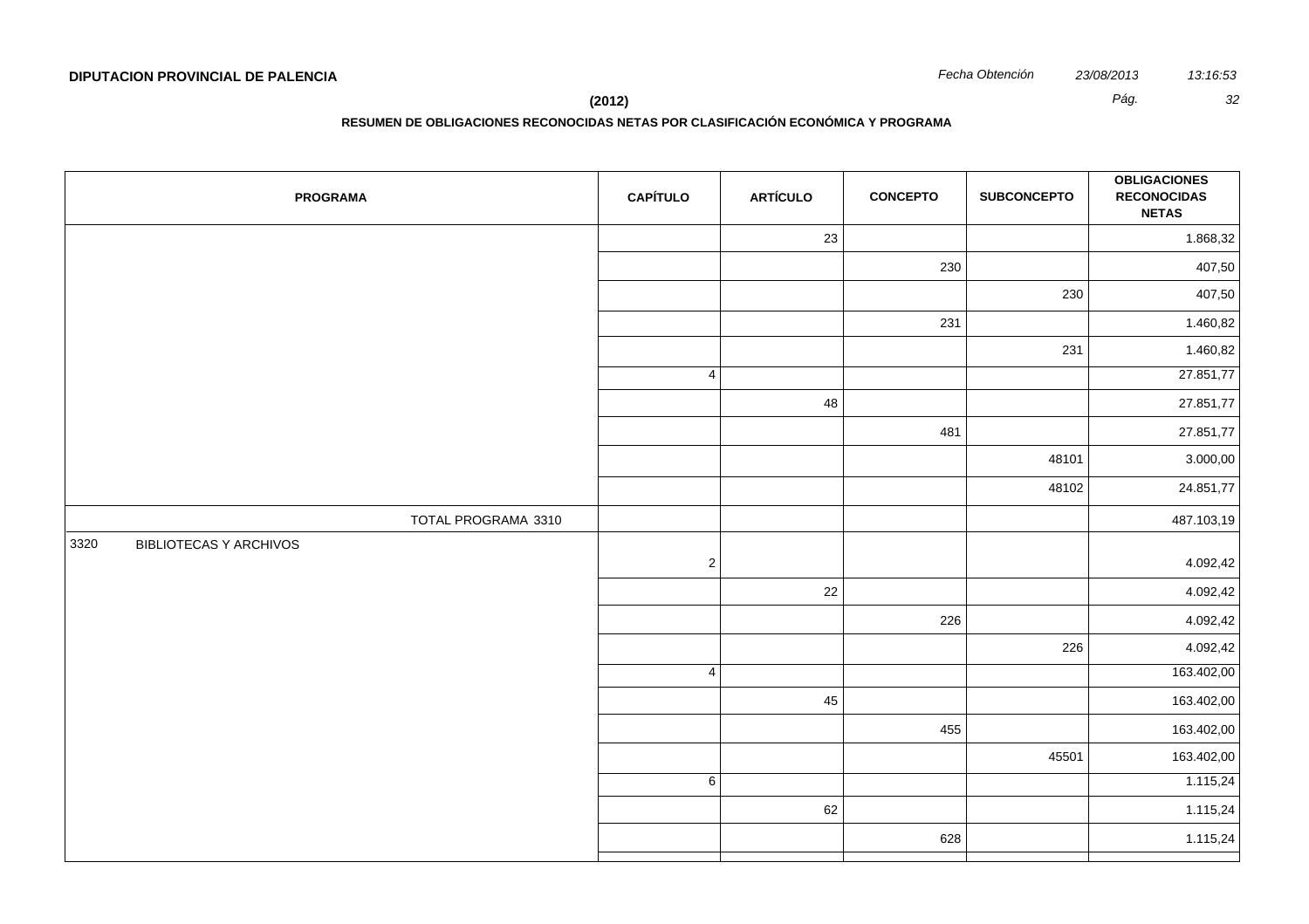| <b>PROGRAMA</b>                  | <b>CAPÍTULO</b> | <b>ARTÍCULO</b> | <b>CONCEPTO</b> | <b>SUBCONCEPTO</b> | <b>OBLIGACIONES</b><br><b>RECONOCIDAS</b><br><b>NETAS</b> |
|----------------------------------|-----------------|-----------------|-----------------|--------------------|-----------------------------------------------------------|
|                                  |                 |                 |                 | 628                | 1.115,24                                                  |
| TOTAL PROGRAMA 3320              |                 |                 |                 |                    | 168.609,66                                                |
| 3330<br>MUSEOS Y ARTES PLASTICAS | $\overline{4}$  |                 |                 |                    | 36.976,94                                                 |
|                                  |                 | 46              |                 |                    | 8.998,01                                                  |
|                                  |                 |                 | 462             |                    | 8.998,01                                                  |
|                                  |                 |                 |                 | 46201              | 8.998,01                                                  |
|                                  |                 | 48              |                 |                    | 27.978,93                                                 |
|                                  |                 |                 | 489             |                    | 27.978,93                                                 |
|                                  |                 |                 |                 | 48901              | 27.978,93                                                 |
| TOTAL PROGRAMA 3330              |                 |                 |                 |                    | 36.976,94                                                 |
| 3340                             | $\sqrt{2}$      |                 |                 |                    | 455.953,83                                                |
|                                  |                 | 22              |                 |                    | 455.953,83                                                |
|                                  |                 |                 | 226             |                    | 455.953,83                                                |
|                                  |                 |                 |                 | 226                | 288.788,44                                                |
|                                  |                 |                 |                 | 22608              | 79.133,79                                                 |
|                                  |                 |                 |                 | 22609              | 88.031,60                                                 |
|                                  | $\overline{4}$  |                 |                 |                    | 410.187,74                                                |
|                                  |                 | 46              |                 |                    | 201.067,18                                                |
|                                  |                 |                 | 462             |                    | 201.067,18                                                |
|                                  |                 |                 |                 | 46201              | 12.274,23                                                 |
|                                  |                 |                 |                 | 46203              | 136.742,95                                                |
|                                  |                 |                 |                 |                    |                                                           |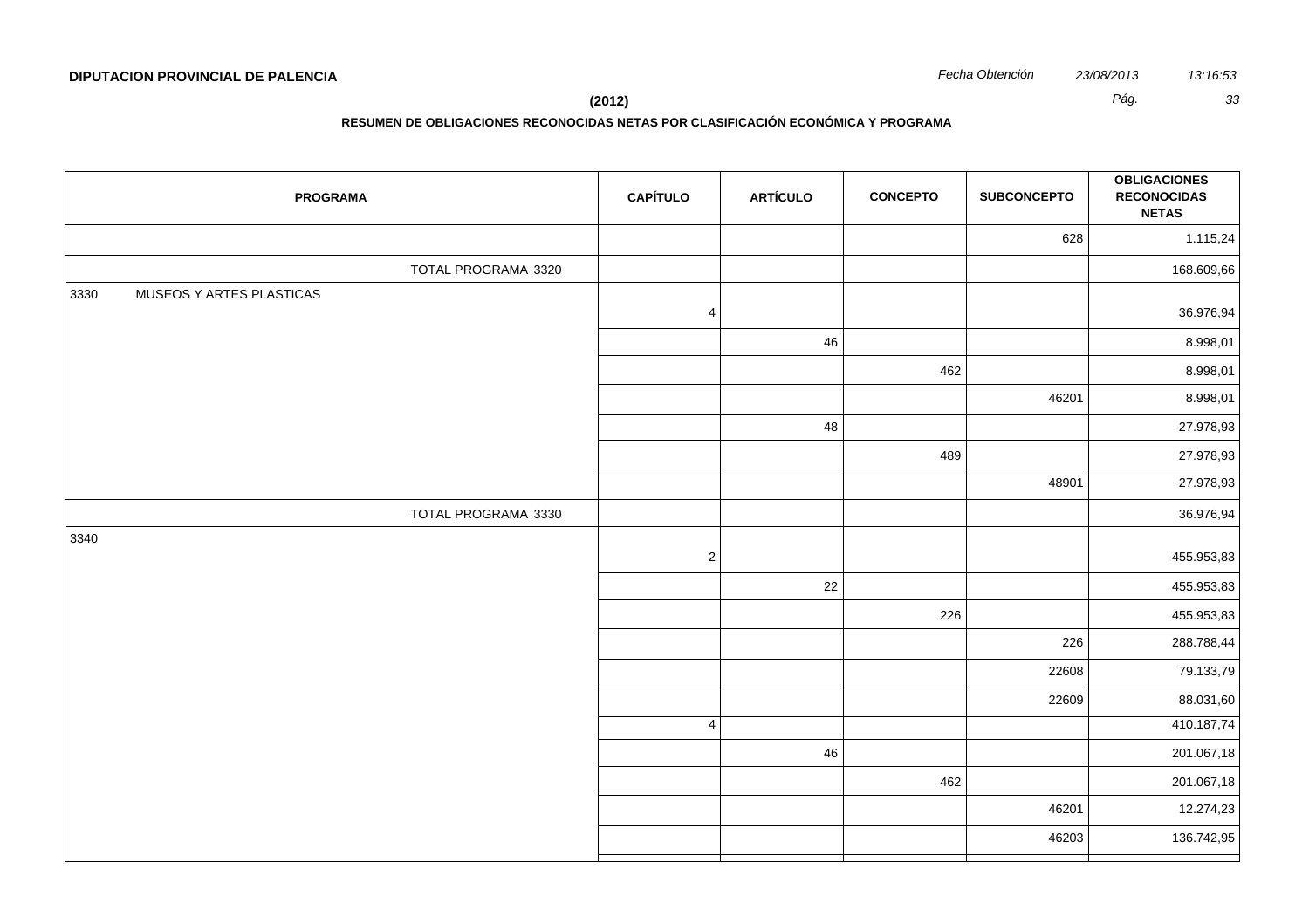**RESUMEN DE OBLIGACIONES RECONOCIDAS NETAS POR CLASIFICACIÓN ECONÓMICA Y PROGRAMA**

| <b>PROGRAMA</b>     | <b>CAPÍTULO</b> | <b>ARTÍCULO</b> | <b>CONCEPTO</b> | <b>SUBCONCEPTO</b> | <b>OBLIGACIONES</b><br><b>RECONOCIDAS</b><br><b>NETAS</b> |
|---------------------|-----------------|-----------------|-----------------|--------------------|-----------------------------------------------------------|
|                     |                 |                 |                 | 46204              | 24.550,00                                                 |
|                     |                 |                 |                 | 46205              | 20.000,00                                                 |
|                     |                 |                 |                 | 46206              | 7.500,00                                                  |
|                     |                 | 48              |                 |                    | 209.120,56                                                |
|                     |                 |                 | 489             |                    | 209.120,56                                                |
|                     |                 |                 |                 | 48901              | 64.150,00                                                 |
|                     |                 |                 |                 | 48902              | 15.000,00                                                 |
|                     |                 |                 |                 | 48903              | 30.265,21                                                 |
|                     |                 |                 |                 | 48905              | 42.320,16                                                 |
|                     |                 |                 |                 | 48906              | 1.500,00                                                  |
|                     |                 |                 |                 | 48909              | 15.000,00                                                 |
|                     |                 |                 |                 | 48911              | 3.000,00                                                  |
|                     |                 |                 |                 | 48913              | 3.000,00                                                  |
|                     |                 |                 |                 | 48914              | 9.440,00                                                  |
|                     |                 |                 |                 | 48916              | 3.600,00                                                  |
|                     |                 |                 |                 | 48917              | 15.845,19                                                 |
|                     |                 |                 |                 | 48918              | 6.000,00                                                  |
|                     | $\overline{7}$  |                 |                 |                    | 49.500,00                                                 |
|                     |                 | 78              |                 |                    | 49.500,00                                                 |
|                     |                 |                 | 789             |                    | 49.500,00                                                 |
|                     |                 |                 |                 | 78901              | 49.500,00                                                 |
| TOTAL PROGRAMA 3340 |                 |                 |                 |                    | 915.641,57                                                |
|                     |                 |                 |                 |                    |                                                           |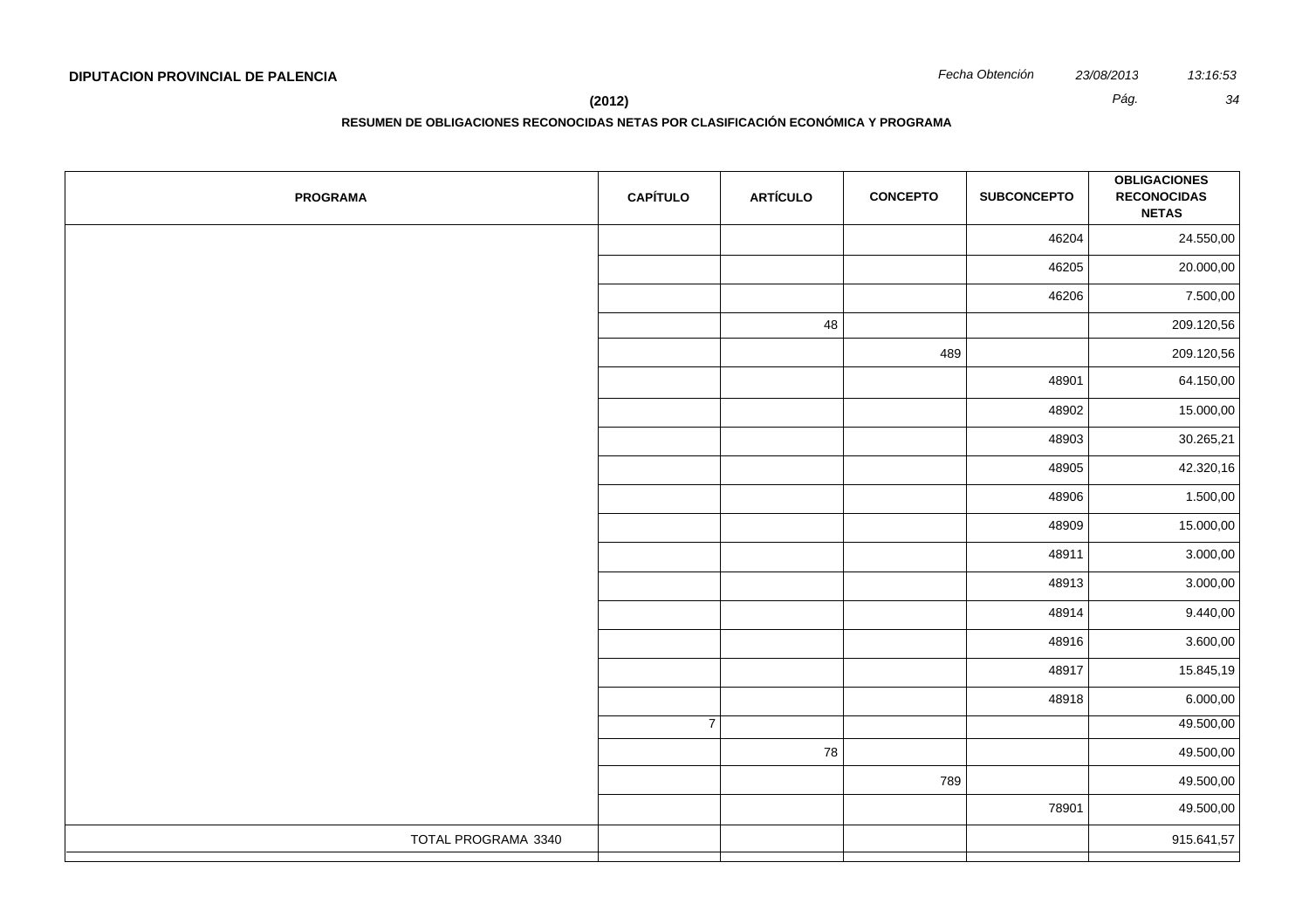| 23/08/2013 |
|------------|
|            |

|      | <b>PROGRAMA</b>                                                | <b>CAPÍTULO</b> | <b>ARTÍCULO</b> | <b>CONCEPTO</b> | <b>SUBCONCEPTO</b> | <b>OBLIGACIONES</b><br><b>RECONOCIDAS</b><br><b>NETAS</b> |
|------|----------------------------------------------------------------|-----------------|-----------------|-----------------|--------------------|-----------------------------------------------------------|
| 3341 | PROMOCION CULTURAL                                             |                 |                 |                 |                    |                                                           |
|      |                                                                | $\sqrt{2}$      |                 |                 |                    | 20.833,95                                                 |
|      |                                                                |                 | 21              |                 |                    | 9.624,67                                                  |
|      |                                                                |                 |                 | 212             |                    | 1.136,11                                                  |
|      |                                                                |                 |                 |                 | 212                | 1.136,11                                                  |
|      |                                                                |                 |                 | 213             |                    | 8.488,56                                                  |
|      |                                                                |                 |                 |                 | 213                | 8.488,56                                                  |
|      |                                                                |                 | 22              |                 |                    | 11.209,28                                                 |
|      |                                                                |                 |                 | 221             |                    | 6.006,81                                                  |
|      |                                                                |                 |                 |                 | 22100              | 5.895,08                                                  |
|      |                                                                |                 |                 |                 | 22101              | 111,73                                                    |
|      |                                                                |                 |                 | 226             |                    | 3.098,95                                                  |
|      |                                                                |                 |                 |                 | 22608              | 3.098,95                                                  |
|      |                                                                |                 |                 | 227             |                    | 2.103,52                                                  |
|      |                                                                |                 |                 |                 | 227                | 2.103,52                                                  |
|      |                                                                | 6               |                 |                 |                    | 3.424,78                                                  |
|      |                                                                |                 | 63              |                 |                    | 3.424,78                                                  |
|      |                                                                |                 |                 | 632             |                    | 3.424,78                                                  |
|      |                                                                |                 |                 |                 | 632                | 3.424,78                                                  |
|      | TOTAL PROGRAMA 3341                                            |                 |                 |                 |                    | 24.258,73                                                 |
| 3360 | ARQUEOLOGÍA Y PROTECCIÓN DEL PATRIMONIO<br>HISTORICO-ARTÍSTICO |                 |                 |                 |                    |                                                           |
|      |                                                                | $\mathbf{1}$    |                 |                 |                    | 256.772,89                                                |
|      |                                                                |                 |                 |                 |                    |                                                           |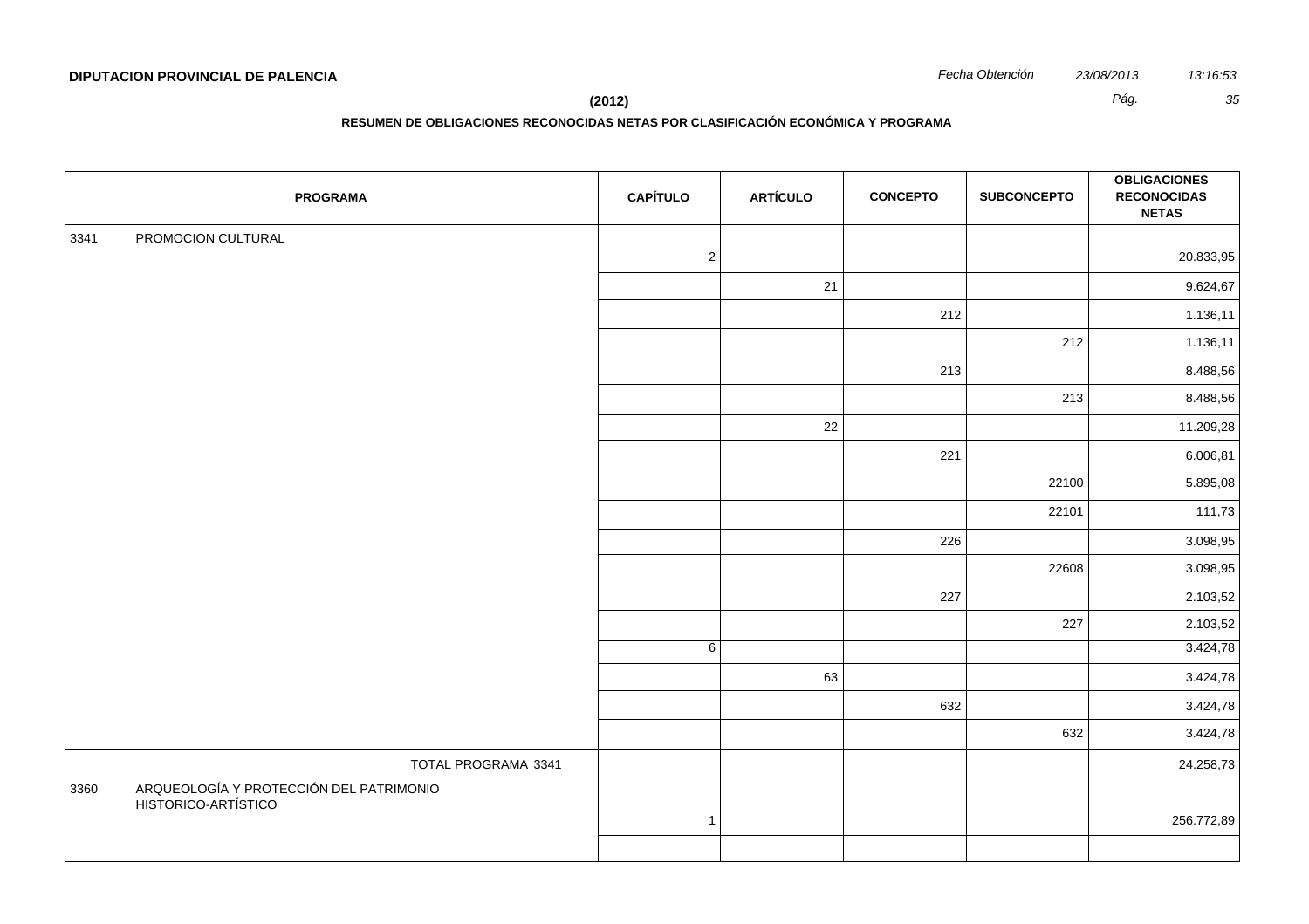**RESUMEN DE OBLIGACIONES RECONOCIDAS NETAS POR CLASIFICACIÓN ECONÓMICA Y PROGRAMA**

| <b>PROGRAMA</b> | <b>CAPÍTULO</b> | <b>ARTÍCULO</b> | <b>CONCEPTO</b> | <b>SUBCONCEPTO</b> | <b>OBLIGACIONES</b><br><b>RECONOCIDAS</b><br><b>NETAS</b> |
|-----------------|-----------------|-----------------|-----------------|--------------------|-----------------------------------------------------------|
|                 |                 | 13              |                 |                    | 256.772,89                                                |
|                 |                 |                 | 130             |                    | 225.618,84                                                |
|                 |                 |                 |                 | 130                | 225.618,84                                                |
|                 |                 |                 | 131             |                    | 31.154,05                                                 |
|                 |                 |                 |                 | 131                | 31.154,05                                                 |
|                 | $\overline{2}$  |                 |                 |                    | 302.254,17                                                |
|                 |                 | 21              |                 |                    | 19.957,69                                                 |
|                 |                 |                 | 212             |                    | 8.457,56                                                  |
|                 |                 |                 |                 | 212                | 8.457,56                                                  |
|                 |                 |                 | 213             |                    | 11.500,13                                                 |
|                 |                 |                 |                 | 213                | 11.500,13                                                 |
|                 |                 | 22              |                 |                    | 282.296,48                                                |
|                 |                 |                 | 220             |                    | 1.137,88                                                  |
|                 |                 |                 |                 | 220                | 1.137,88                                                  |
|                 |                 |                 | 221             |                    | 118.220,87                                                |
|                 |                 |                 |                 | 221                | 1.434,36                                                  |
|                 |                 |                 |                 | 22100              | 113.534,13                                                |
|                 |                 |                 |                 | 22101              | 1.195,21                                                  |
|                 |                 |                 |                 | 22103              | 2.057,17                                                  |
|                 |                 |                 | 222             |                    | 1.182,96                                                  |
|                 |                 |                 |                 | 22200              | 1.182,96                                                  |
|                 |                 |                 | 224             |                    | 4.869,19                                                  |
|                 |                 |                 |                 |                    |                                                           |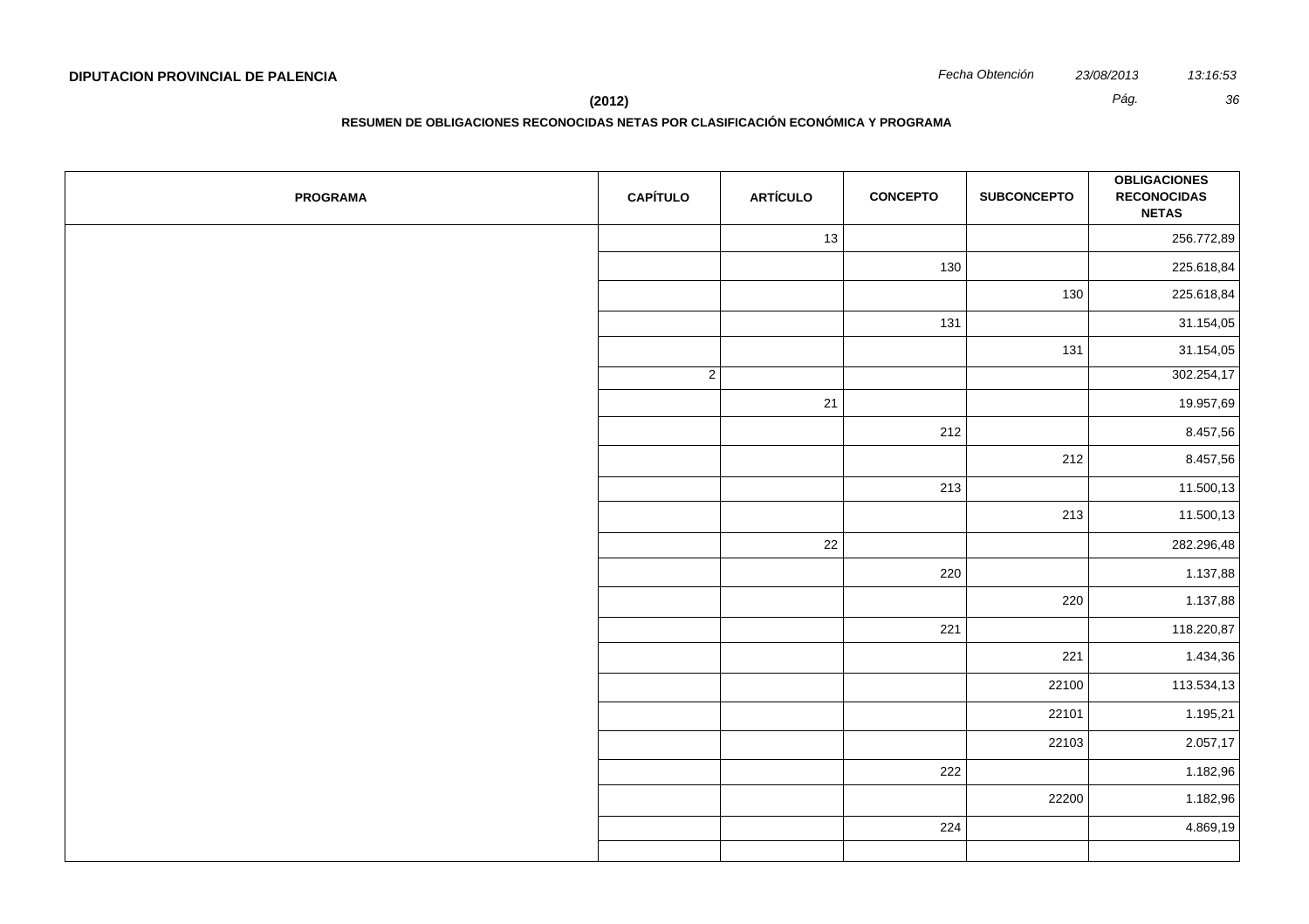**(2012)** *Pág. 37*

| <b>PROGRAMA</b> | <b>CAPÍTULO</b> | <b>ARTÍCULO</b> | <b>CONCEPTO</b> | <b>SUBCONCEPTO</b> | <b>OBLIGACIONES</b><br><b>RECONOCIDAS</b><br><b>NETAS</b> |
|-----------------|-----------------|-----------------|-----------------|--------------------|-----------------------------------------------------------|
|                 |                 |                 |                 | 224                | 4.869,19                                                  |
|                 |                 |                 | 225             |                    | 4.596,80                                                  |
|                 |                 |                 |                 | 225                | 4.596,80                                                  |
|                 |                 |                 | 226             |                    | 111.501,22                                                |
|                 |                 |                 |                 | 22608              | 66.103,83                                                 |
|                 |                 |                 |                 | 22609              | 34.092,39                                                 |
|                 |                 |                 |                 | 22610              | 11.305,00                                                 |
|                 |                 |                 | 227             |                    | 40.787,56                                                 |
|                 |                 |                 |                 | 227                | 40.787,56                                                 |
|                 | $\overline{4}$  |                 |                 |                    | 9.000,00                                                  |
|                 |                 | 48              |                 |                    | 9.000,00                                                  |
|                 |                 |                 | 489             |                    | 9.000,00                                                  |
|                 |                 |                 |                 | 48901              | 9.000,00                                                  |
|                 | $\sqrt{6}$      |                 |                 |                    | 6.613,40                                                  |
|                 |                 | 62              |                 |                    | 6.613,40                                                  |
|                 |                 |                 | 623             |                    | 6.288,40                                                  |
|                 |                 |                 |                 | 623                | 6.288,40                                                  |
|                 |                 |                 | 626             |                    | 325,00                                                    |
|                 |                 |                 |                 | 626                | 325,00                                                    |
|                 | $\overline{7}$  |                 |                 |                    | 72.504,15                                                 |
|                 |                 | 78              |                 |                    | 72.504,15                                                 |
|                 |                 |                 | 789             |                    | 72.504,15                                                 |
|                 |                 |                 |                 |                    |                                                           |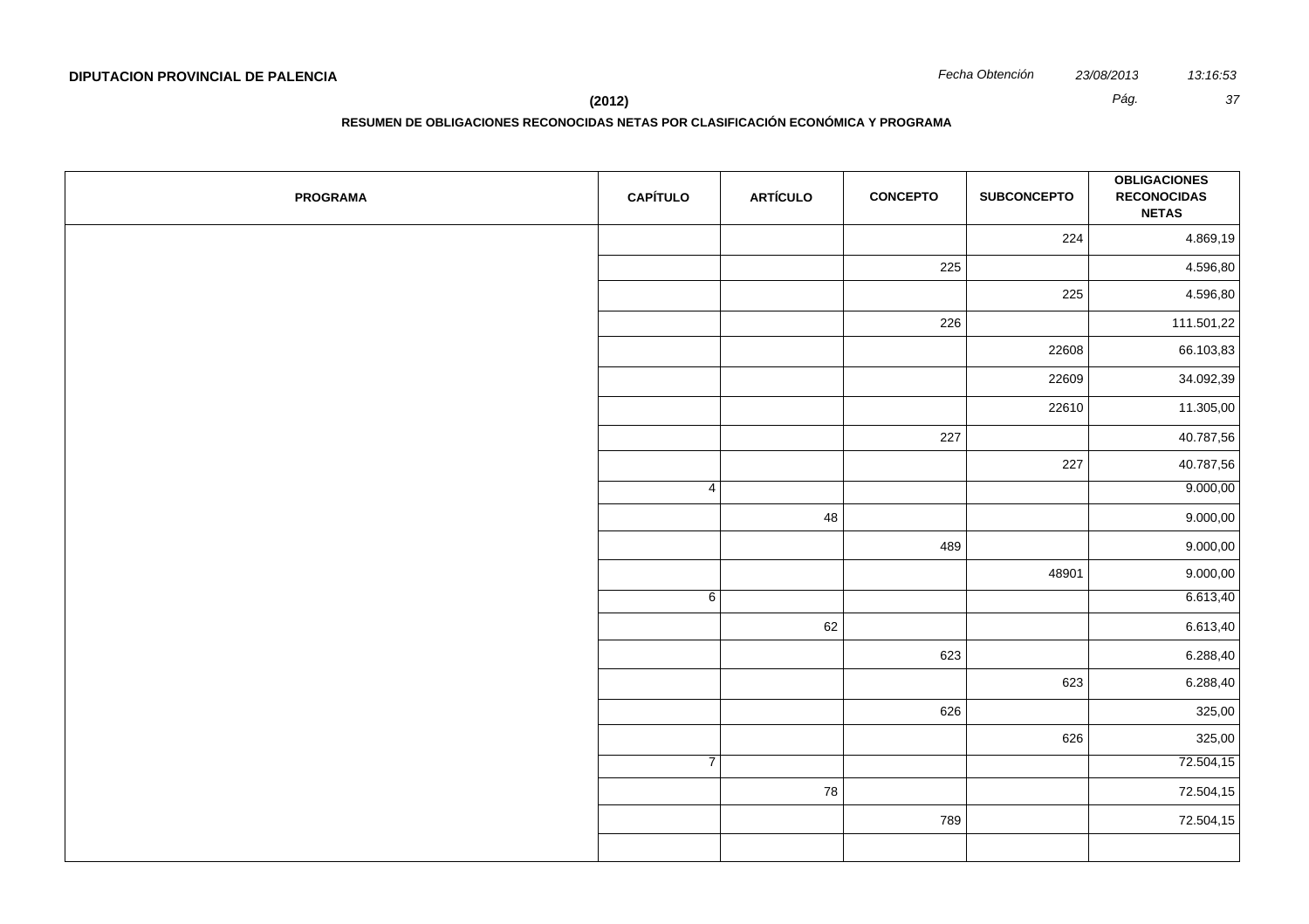**(2012)** *Pág. 38*

| <b>PROGRAMA</b>     | <b>CAPÍTULO</b> | <b>ARTÍCULO</b> | <b>CONCEPTO</b> | <b>SUBCONCEPTO</b> | <b>OBLIGACIONES</b><br><b>RECONOCIDAS</b><br><b>NETAS</b> |
|---------------------|-----------------|-----------------|-----------------|--------------------|-----------------------------------------------------------|
|                     |                 |                 |                 | 78902              | 52.550,00                                                 |
|                     |                 |                 |                 | 78904              | 19.954,15                                                 |
| TOTAL PROGRAMA 3360 |                 |                 |                 |                    | 647.144,61                                                |
| 3380                | $\sqrt{2}$      |                 |                 |                    | 22.528,50                                                 |
|                     |                 | 21              |                 |                    | 2.966,10                                                  |
|                     |                 |                 | 212             |                    | 2.966,10                                                  |
|                     |                 |                 |                 | 212                | 2.966,10                                                  |
|                     |                 | $22\,$          |                 |                    | 19.562,40                                                 |
|                     |                 |                 | 221             |                    | 4.034,85                                                  |
|                     |                 |                 |                 | 22100              | 2.589,61                                                  |
|                     |                 |                 |                 | 22101              | 970,23                                                    |
|                     |                 |                 |                 | 22102              | 458,21                                                    |
|                     |                 |                 |                 | 22199              | 16,80                                                     |
|                     |                 |                 | 224             |                    | 1.000,24                                                  |
|                     |                 |                 |                 | 224                | 1.000,24                                                  |
|                     |                 |                 | 225             |                    | 11.367,25                                                 |
|                     |                 |                 |                 | 225                | 11.367,25                                                 |
|                     |                 |                 | 226             |                    | 3.160,06                                                  |
|                     |                 |                 |                 | 226                | 3.160,06                                                  |
|                     | $6 \mid$        |                 |                 |                    | 22.279,21                                                 |
|                     |                 | 63              |                 |                    | 22.279,21                                                 |
|                     |                 |                 |                 |                    |                                                           |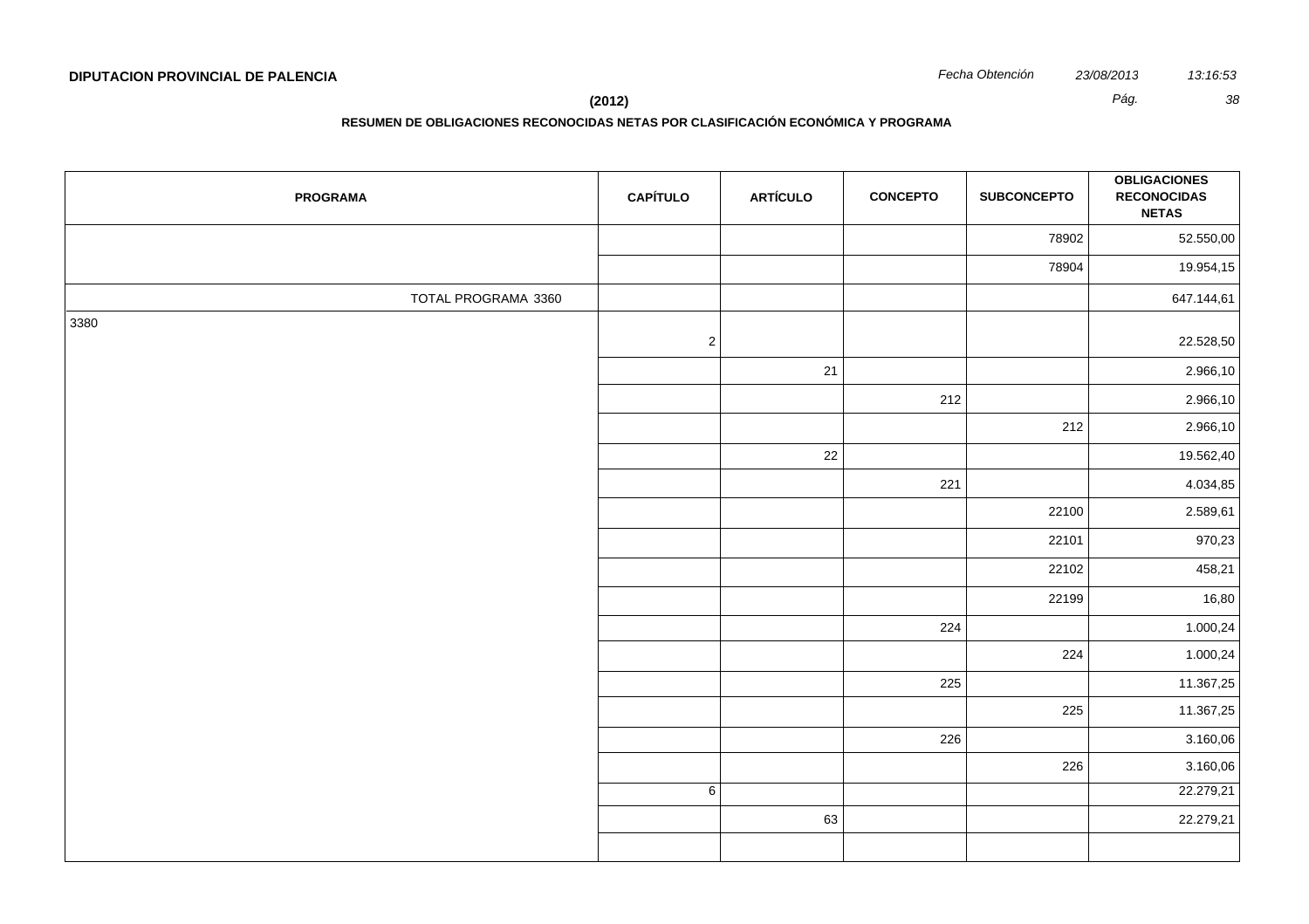**(2012)** *Pág. 39*

| <b>PROGRAMA</b>     | <b>CAPÍTULO</b> | <b>ARTÍCULO</b> | <b>CONCEPTO</b> | <b>SUBCONCEPTO</b> | <b>OBLIGACIONES</b><br><b>RECONOCIDAS</b><br><b>NETAS</b> |
|---------------------|-----------------|-----------------|-----------------|--------------------|-----------------------------------------------------------|
|                     |                 |                 | 632             |                    | 22.279,21                                                 |
|                     |                 |                 |                 | 632                | 22.279,21                                                 |
| TOTAL PROGRAMA 3380 |                 |                 |                 |                    | 44.807,71                                                 |
| 3410                | $\overline{4}$  |                 |                 |                    | 844.476,33                                                |
|                     |                 | 41              |                 |                    | 844.476,33                                                |
|                     |                 |                 | 410             |                    | 844.476,33                                                |
|                     |                 |                 |                 | 41001              | 844.476,33                                                |
|                     | $\overline{7}$  |                 |                 |                    | 29.982,66                                                 |
|                     |                 | 71              |                 |                    | 29.982,66                                                 |
|                     |                 |                 | 710             |                    | 29.982,66                                                 |
|                     |                 |                 |                 | 71001              | 29.982,66                                                 |
| TOTAL PROGRAMA 3410 |                 |                 |                 |                    | 874.458,99                                                |
| 4100                | $\overline{1}$  |                 |                 |                    | 369.985,53                                                |
|                     |                 | 12              |                 |                    | 123.635,34                                                |
|                     |                 |                 | 120             |                    | 47.903,52                                                 |
|                     |                 |                 |                 | 120                | 47.903,52                                                 |
|                     |                 |                 | 121             |                    | 75.731,82                                                 |
|                     |                 |                 |                 | 121                | 75.731,82                                                 |
|                     |                 | 13              |                 |                    | 246.350,19                                                |
|                     |                 |                 | 130             |                    | 226.231,13                                                |
|                     |                 |                 |                 | 130                | 226.231,13                                                |
|                     |                 |                 |                 |                    |                                                           |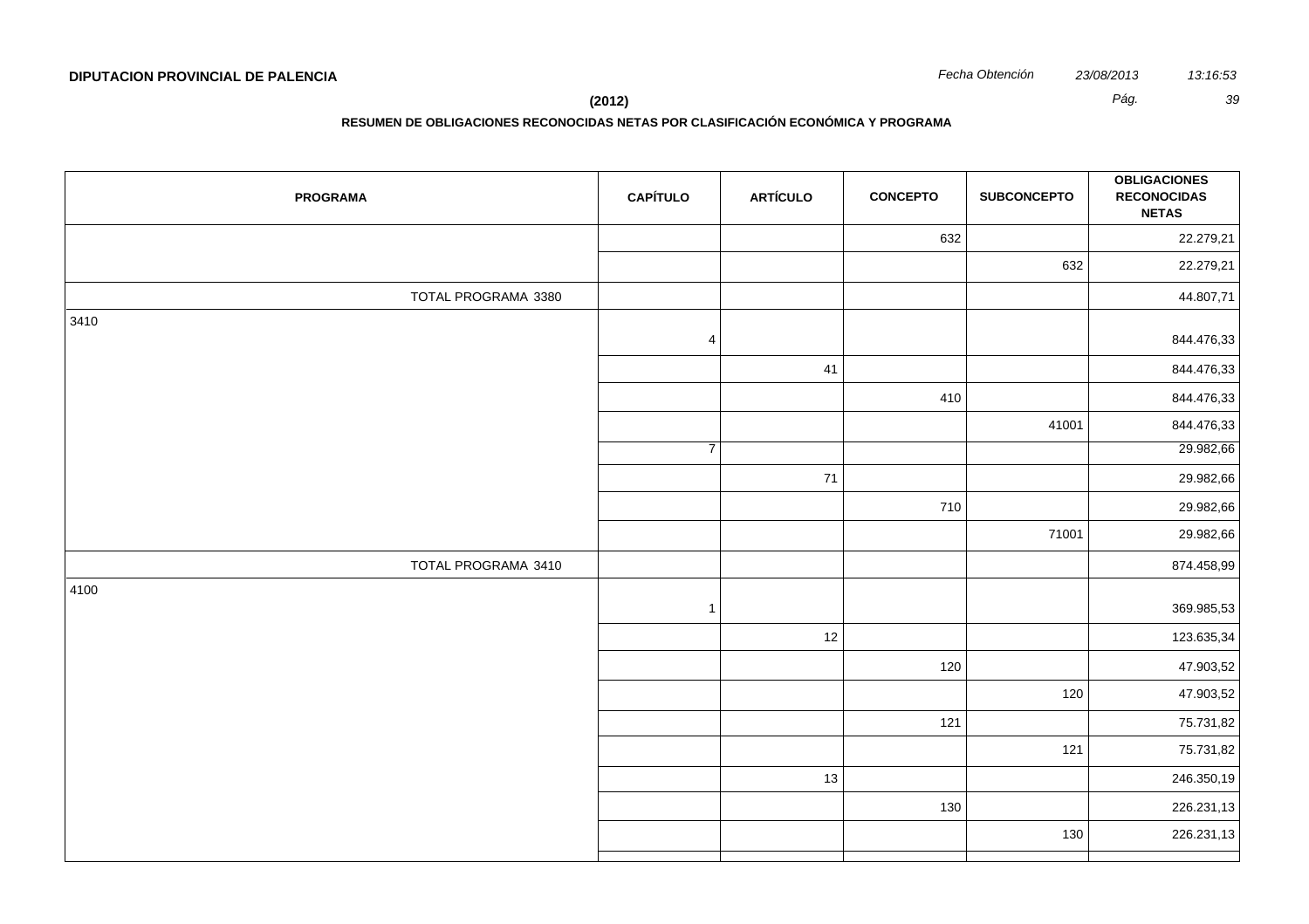**(2012)** *Pág. 40*

| <b>PROGRAMA</b> | <b>CAPÍTULO</b> | <b>ARTÍCULO</b> | <b>CONCEPTO</b> | <b>SUBCONCEPTO</b> | <b>OBLIGACIONES</b><br><b>RECONOCIDAS</b><br><b>NETAS</b> |
|-----------------|-----------------|-----------------|-----------------|--------------------|-----------------------------------------------------------|
|                 |                 |                 | 131             |                    | 20.119,06                                                 |
|                 |                 |                 |                 | 131                | 20.119,06                                                 |
|                 | $\vert$ 2       |                 |                 |                    | 10.200,38                                                 |
|                 |                 | 21              |                 |                    | 1.680,93                                                  |
|                 |                 |                 | 214             |                    | 1.680,93                                                  |
|                 |                 |                 |                 | 214                | 1.680,93                                                  |
|                 |                 | 22              |                 |                    | 8.463,35                                                  |
|                 |                 |                 | 220             |                    | 969,84                                                    |
|                 |                 |                 |                 | 220                | 969,84                                                    |
|                 |                 |                 | 221             |                    | 1.812,85                                                  |
|                 |                 |                 |                 | 22103              | 1.784,43                                                  |
|                 |                 |                 |                 | 22199              | 28,42                                                     |
|                 |                 |                 | 222             |                    | 1.793,55                                                  |
|                 |                 |                 |                 | 222                | 1.793,55                                                  |
|                 |                 |                 | 224             |                    | 949,00                                                    |
|                 |                 |                 |                 | 224                | 949,00                                                    |
|                 |                 |                 | 225             |                    | 461,02                                                    |
|                 |                 |                 |                 | 225                | 461,02                                                    |
|                 |                 |                 | 226             |                    | 2.477,09                                                  |
|                 |                 |                 |                 | 226                | 2.477,09                                                  |
|                 |                 | 23              |                 |                    | 56,10                                                     |
|                 |                 |                 | 230             |                    | 56,10                                                     |
|                 |                 |                 |                 |                    |                                                           |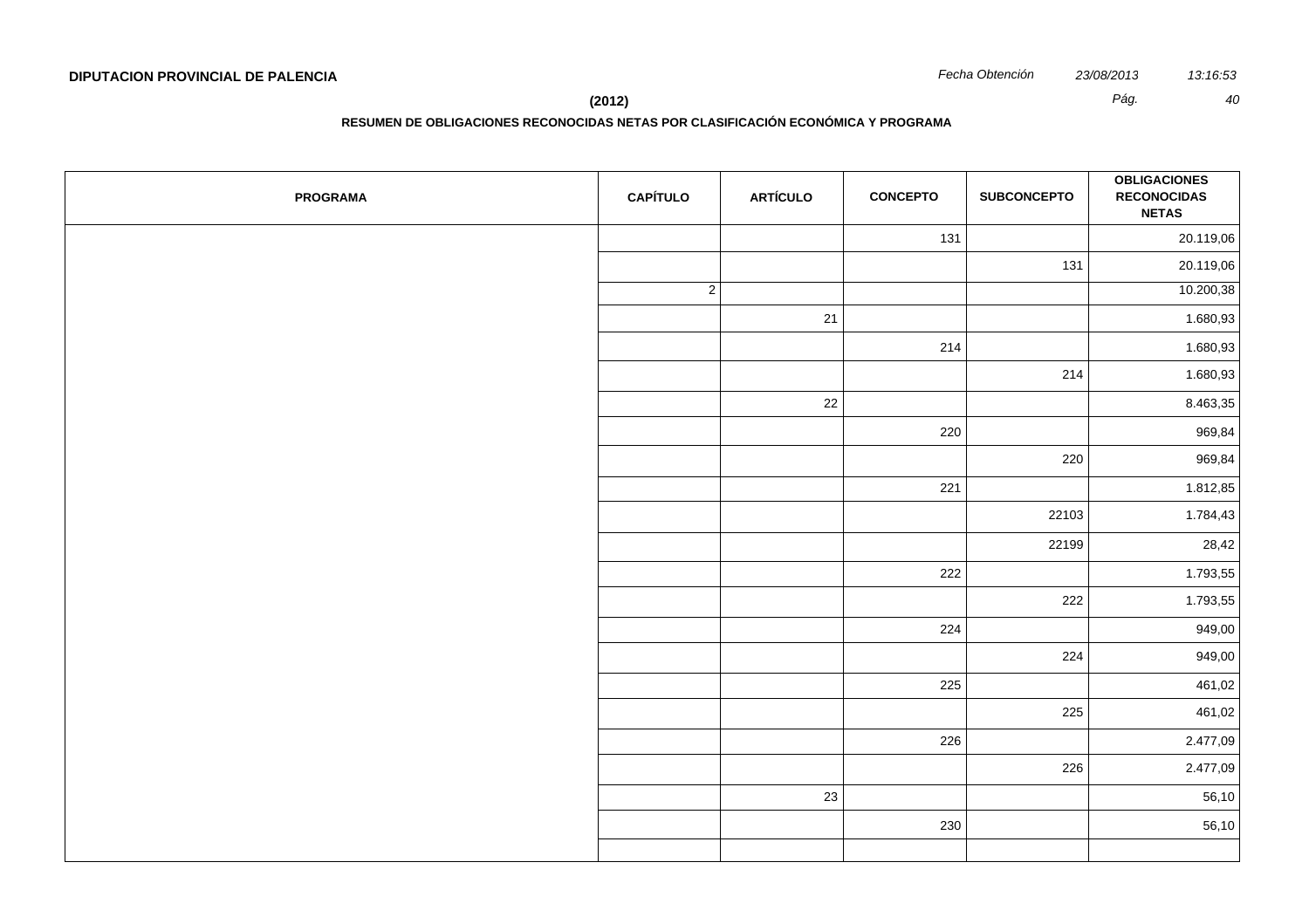|      | <b>PROGRAMA</b>                | <b>CAPÍTULO</b> | <b>ARTÍCULO</b> | <b>CONCEPTO</b> | <b>SUBCONCEPTO</b> | <b>OBLIGACIONES</b><br><b>RECONOCIDAS</b><br><b>NETAS</b> |
|------|--------------------------------|-----------------|-----------------|-----------------|--------------------|-----------------------------------------------------------|
|      |                                |                 |                 |                 | 230                | 56,10                                                     |
|      | TOTAL PROGRAMA 4100            |                 |                 |                 |                    | 380.185,91                                                |
| 4110 | AGRICULTURA, GANADERIA Y PESCA | $\mathbf{1}$    |                 |                 |                    | 206.894,91                                                |
|      |                                |                 | 13              |                 |                    | 206.894,91                                                |
|      |                                |                 |                 | 131             |                    | 206.894,91                                                |
|      |                                |                 |                 |                 | 131                | 206.894,91                                                |
|      |                                | $\overline{2}$  |                 |                 |                    | 449.772,92                                                |
|      |                                |                 | 21              |                 |                    | 45.316,07                                                 |
|      |                                |                 |                 | 212             |                    | 6.585,79                                                  |
|      |                                |                 |                 |                 | 212                | 6.585,79                                                  |
|      |                                |                 |                 | 213             |                    | 25.449,65                                                 |
|      |                                |                 |                 |                 | 213                | 25.449,65                                                 |
|      |                                |                 |                 | 214             |                    | 13.280,63                                                 |
|      |                                |                 |                 |                 | 214                | 13.280,63                                                 |
|      |                                |                 | 22              |                 |                    | 404.326,95                                                |
|      |                                |                 |                 | 221             |                    | 308.234,27                                                |
|      |                                |                 |                 |                 | 22100              | 17.904,43                                                 |
|      |                                |                 |                 |                 | 22101              | 6.748,95                                                  |
|      |                                |                 |                 |                 | 22103              | 41.410,44                                                 |
|      |                                |                 |                 |                 | 22113              | 158.388,79                                                |
|      |                                |                 |                 |                 | 22199              | 83.781,66                                                 |
|      |                                |                 |                 |                 |                    |                                                           |
|      |                                |                 |                 |                 |                    |                                                           |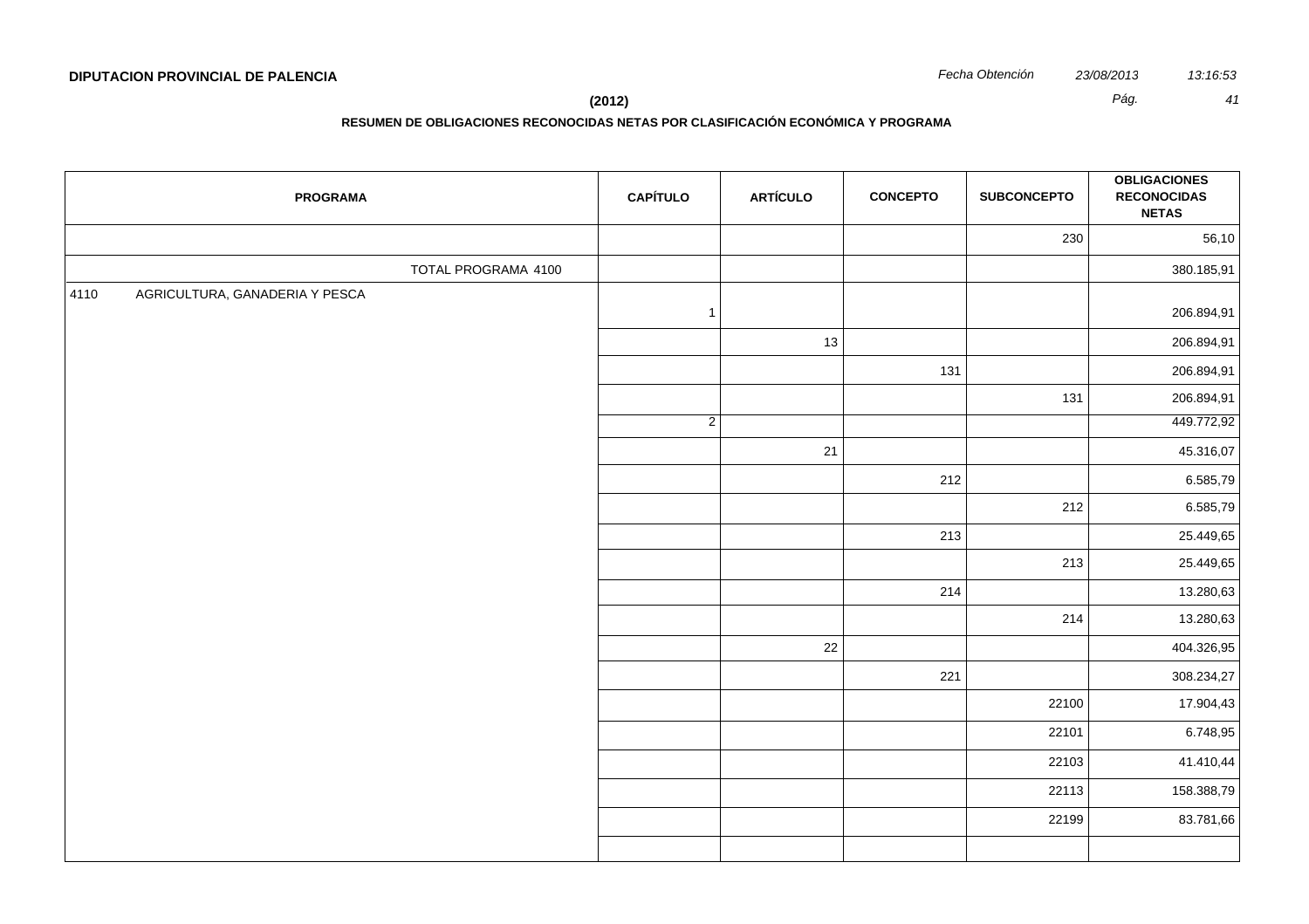**(2012)** *Pág. 42*

| <b>PROGRAMA</b> | <b>CAPÍTULO</b> | <b>ARTÍCULO</b> | <b>CONCEPTO</b> | <b>SUBCONCEPTO</b> | <b>OBLIGACIONES</b><br><b>RECONOCIDAS</b><br><b>NETAS</b> |
|-----------------|-----------------|-----------------|-----------------|--------------------|-----------------------------------------------------------|
|                 |                 |                 | 222             |                    | 1.115,90                                                  |
|                 |                 |                 |                 | 222                | 1.115,90                                                  |
|                 |                 |                 | 223             |                    | 1.200,00                                                  |
|                 |                 |                 |                 | 223                | 1.200,00                                                  |
|                 |                 |                 | 224             |                    | 7.781,67                                                  |
|                 |                 |                 |                 | 224                | 7.781,67                                                  |
|                 |                 |                 | 225             |                    | 11.413,51                                                 |
|                 |                 |                 |                 | 225                | 11.413,51                                                 |
|                 |                 |                 | 226             |                    | 9.183,48                                                  |
|                 |                 |                 |                 | 226                | 9.183,48                                                  |
|                 |                 |                 | 227             |                    | 65.398,12                                                 |
|                 |                 |                 |                 | 227                | 65.398,12                                                 |
|                 |                 | 23              |                 |                    | 129,90                                                    |
|                 |                 |                 | 230             |                    | 103,30                                                    |
|                 |                 |                 |                 | 230                | 103,30                                                    |
|                 |                 |                 | 231             |                    | 26,60                                                     |
|                 |                 |                 |                 | 231                | 26,60                                                     |
|                 | 4               |                 |                 |                    | 92.250,00                                                 |
|                 |                 | 46              |                 |                    | 5.000,00                                                  |
|                 |                 |                 | 462             |                    | 5.000,00                                                  |
|                 |                 |                 |                 | 46201              | 5.000,00                                                  |
|                 |                 | 48              |                 |                    | 87.250,00                                                 |
|                 |                 |                 |                 |                    |                                                           |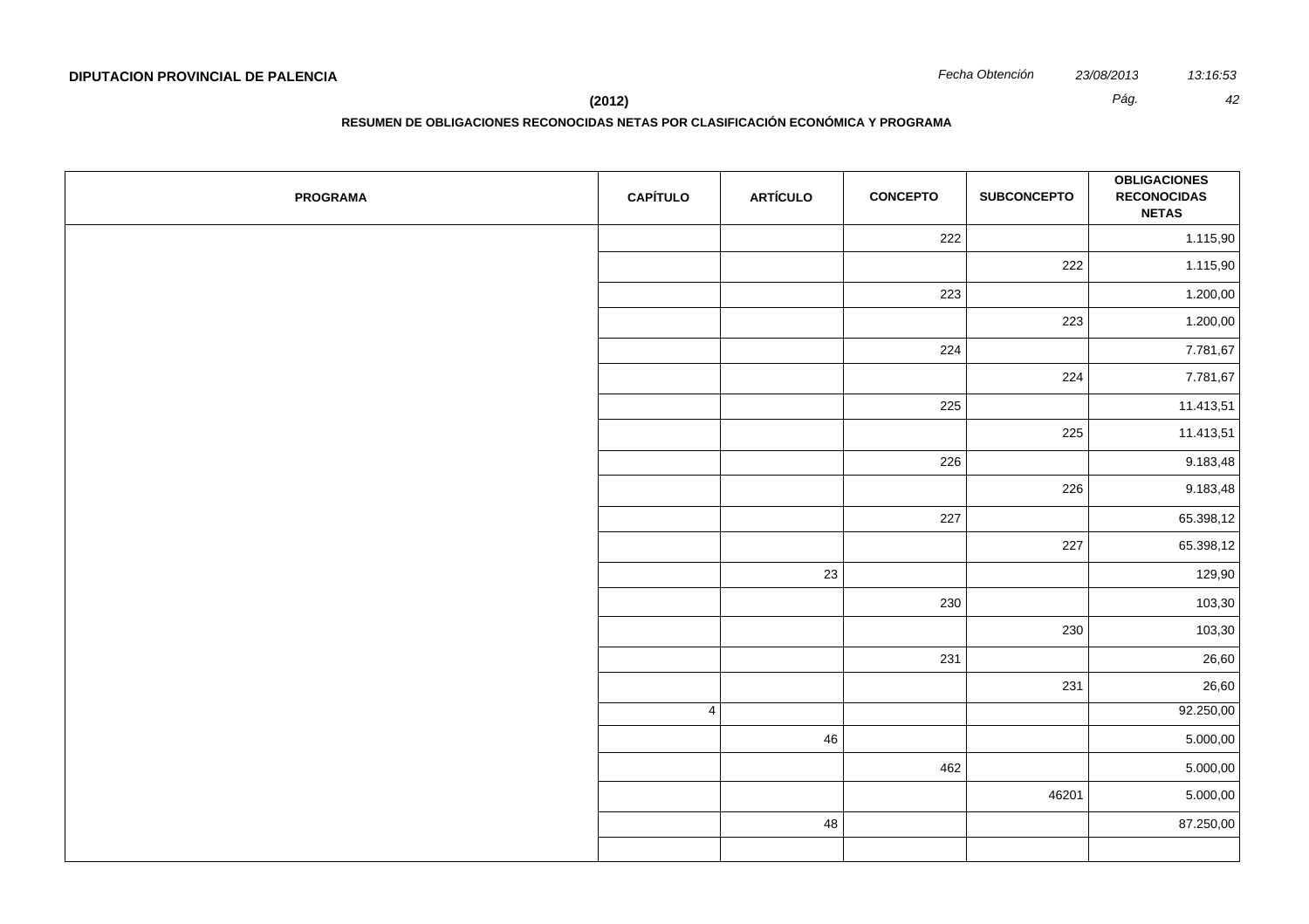| <b>PROGRAMA</b> | <b>CAPÍTULO</b> | <b>ARTÍCULO</b> | <b>CONCEPTO</b> | <b>SUBCONCEPTO</b> | <b>OBLIGACIONES</b><br><b>RECONOCIDAS</b><br><b>NETAS</b> |
|-----------------|-----------------|-----------------|-----------------|--------------------|-----------------------------------------------------------|
|                 |                 |                 | 489             |                    | 87.250,00                                                 |
|                 |                 |                 |                 | 48901              | 3.000,00                                                  |
|                 |                 |                 |                 | 48902              | 7.500,00                                                  |
|                 |                 |                 |                 | 48906              | 72.500,00                                                 |
|                 |                 |                 |                 | 48907              | 4.250,00                                                  |
|                 | 6               |                 |                 |                    | 49.741,13                                                 |
|                 |                 | 62              |                 |                    | 1.267,82                                                  |
|                 |                 |                 | 623             |                    | 1.267,82                                                  |
|                 |                 |                 |                 | 623                | 1.267,82                                                  |
|                 |                 | 63              |                 |                    | 6.101,70                                                  |
|                 |                 |                 | 632             |                    | 6.101,70                                                  |
|                 |                 |                 |                 | 632                | 6.101,70                                                  |
|                 |                 | 65              |                 |                    | 42.371,61                                                 |
|                 |                 |                 | 650             |                    | 42.371,61                                                 |
|                 |                 |                 |                 | 65001              | 42.371,61                                                 |
|                 | $\overline{7}$  |                 |                 |                    | 256.796,96                                                |
|                 |                 | 75              |                 |                    | 90.000,00                                                 |
|                 |                 |                 | 753             |                    | 90.000,00                                                 |
|                 |                 |                 |                 | 75301              | 90.000,00                                                 |
|                 |                 | 76              |                 |                    | 166.796,96                                                |
|                 |                 |                 | 762             |                    | 166.796,96                                                |
|                 |                 |                 |                 | 76201              | 132.656,96                                                |
|                 |                 |                 |                 |                    |                                                           |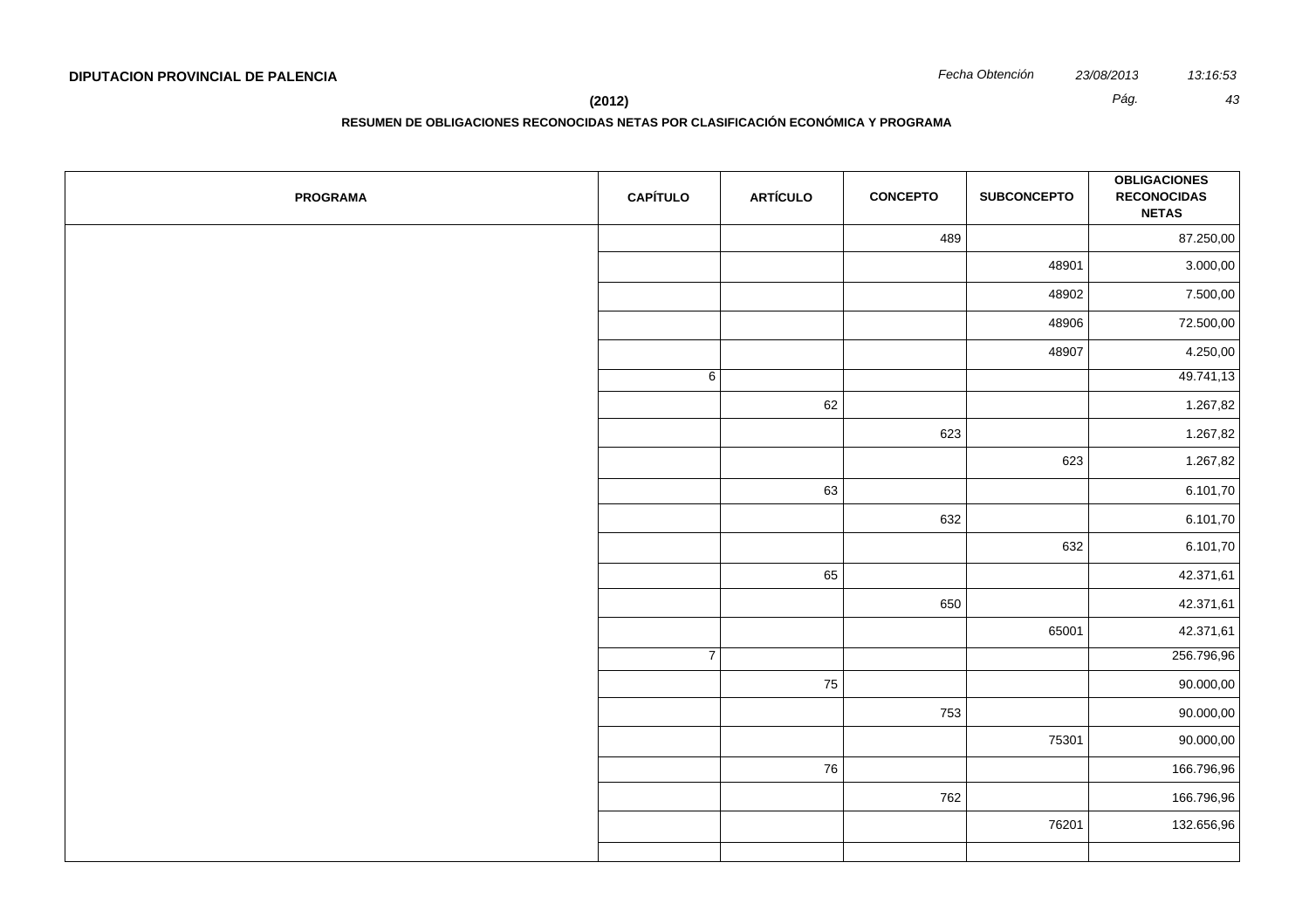|      |                  | <b>PROGRAMA</b>     | <b>CAPÍTULO</b> | <b>ARTÍCULO</b> | <b>CONCEPTO</b> | <b>SUBCONCEPTO</b> | <b>OBLIGACIONES</b><br><b>RECONOCIDAS</b><br><b>NETAS</b> |
|------|------------------|---------------------|-----------------|-----------------|-----------------|--------------------|-----------------------------------------------------------|
|      |                  |                     |                 |                 |                 | 76202              | 34.140,00                                                 |
|      |                  | TOTAL PROGRAMA 4110 |                 |                 |                 |                    | 1.055.455,92                                              |
| 4140 | DESARROLLO RURAL |                     | $\mathbf{1}$    |                 |                 |                    | 35.741,22                                                 |
|      |                  |                     |                 | 13              |                 |                    | 27.827,64                                                 |
|      |                  |                     |                 |                 | 131             |                    | 27.827,64                                                 |
|      |                  |                     |                 |                 |                 | 131                | 27.827,64                                                 |
|      |                  |                     |                 | 16              |                 |                    | 7.913,58                                                  |
|      |                  |                     |                 |                 | 160             |                    | 7.913,58                                                  |
|      |                  |                     |                 |                 |                 | 16000              | 7.913,58                                                  |
|      |                  |                     | $\overline{2}$  |                 |                 |                    | 14.192,17                                                 |
|      |                  |                     |                 | 22              |                 |                    | 14.192,17                                                 |
|      |                  |                     |                 |                 | 226             |                    | 8.359,97                                                  |
|      |                  |                     |                 |                 |                 | 226                | 8.359,97                                                  |
|      |                  |                     |                 |                 | 227             |                    | 1.416,00                                                  |
|      |                  |                     |                 |                 |                 | 227                | 1.416,00                                                  |
|      |                  |                     |                 |                 | 228             |                    | 4.416,20                                                  |
|      |                  |                     |                 |                 |                 | 228                | 4.416,20                                                  |
|      |                  |                     | 4               |                 |                 |                    | 120.614,76                                                |
|      |                  |                     |                 | 48              |                 |                    | 120.614,76                                                |
|      |                  |                     |                 |                 | 489             |                    | 120.614,76                                                |
|      |                  |                     |                 |                 |                 | 48901              | 120.614,76                                                |
|      |                  |                     | $\overline{7}$  |                 |                 |                    | 277.350,51                                                |
|      |                  |                     |                 |                 |                 |                    |                                                           |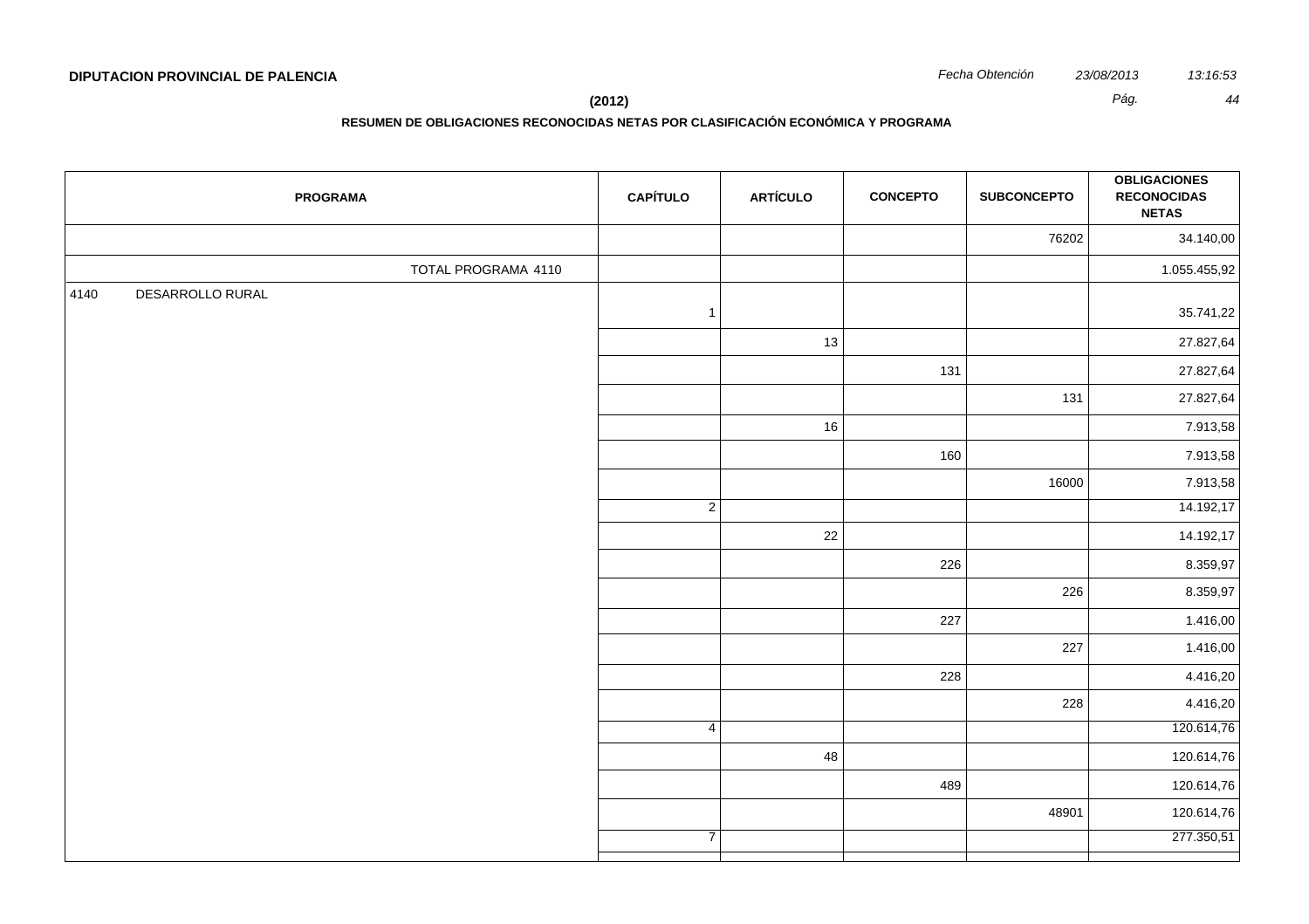**RESUMEN DE OBLIGACIONES RECONOCIDAS NETAS POR CLASIFICACIÓN ECONÓMICA Y PROGRAMA**

| <b>PROGRAMA</b>     | <b>CAPÍTULO</b> | <b>ARTÍCULO</b> | <b>CONCEPTO</b> | <b>SUBCONCEPTO</b> | <b>OBLIGACIONES</b><br><b>RECONOCIDAS</b><br><b>NETAS</b> |
|---------------------|-----------------|-----------------|-----------------|--------------------|-----------------------------------------------------------|
|                     |                 | 78              |                 |                    | 277.350,51                                                |
|                     |                 |                 | 789             |                    | 277.350,51                                                |
|                     |                 |                 |                 | 78901              | 277.350,51                                                |
| TOTAL PROGRAMA 4140 |                 |                 |                 |                    | 447.898,66                                                |
| 4220                | $\sqrt{2}$      |                 |                 |                    | 482,75                                                    |
|                     |                 | 22              |                 |                    | 482,75                                                    |
|                     |                 |                 | 226             |                    | 482,75                                                    |
|                     |                 |                 |                 | 226                | 482,75                                                    |
|                     | $\overline{7}$  |                 |                 |                    | 194.239,37                                                |
|                     |                 | 76              |                 |                    | 194.239,37                                                |
|                     |                 |                 | 762             |                    | 194.239,37                                                |
|                     |                 |                 |                 | 76201              | 194.239,37                                                |
| TOTAL PROGRAMA 4220 |                 |                 |                 |                    | 194.722,12                                                |
| 4310                | $\sqrt{2}$      |                 |                 |                    | 119.316,64                                                |
|                     |                 | 22              |                 |                    | 119.316,64                                                |
|                     |                 |                 | 226             |                    | 119.316,64                                                |
|                     |                 |                 |                 | 226                | 119.316,64                                                |
|                     | $\overline{4}$  |                 |                 |                    | 44.717,48                                                 |
|                     |                 | 46              |                 |                    | 44.717,48                                                 |
|                     |                 |                 | 462             |                    | 44.717,48                                                 |
|                     |                 |                 |                 | 46201              | 3.500,00                                                  |
|                     |                 |                 |                 |                    |                                                           |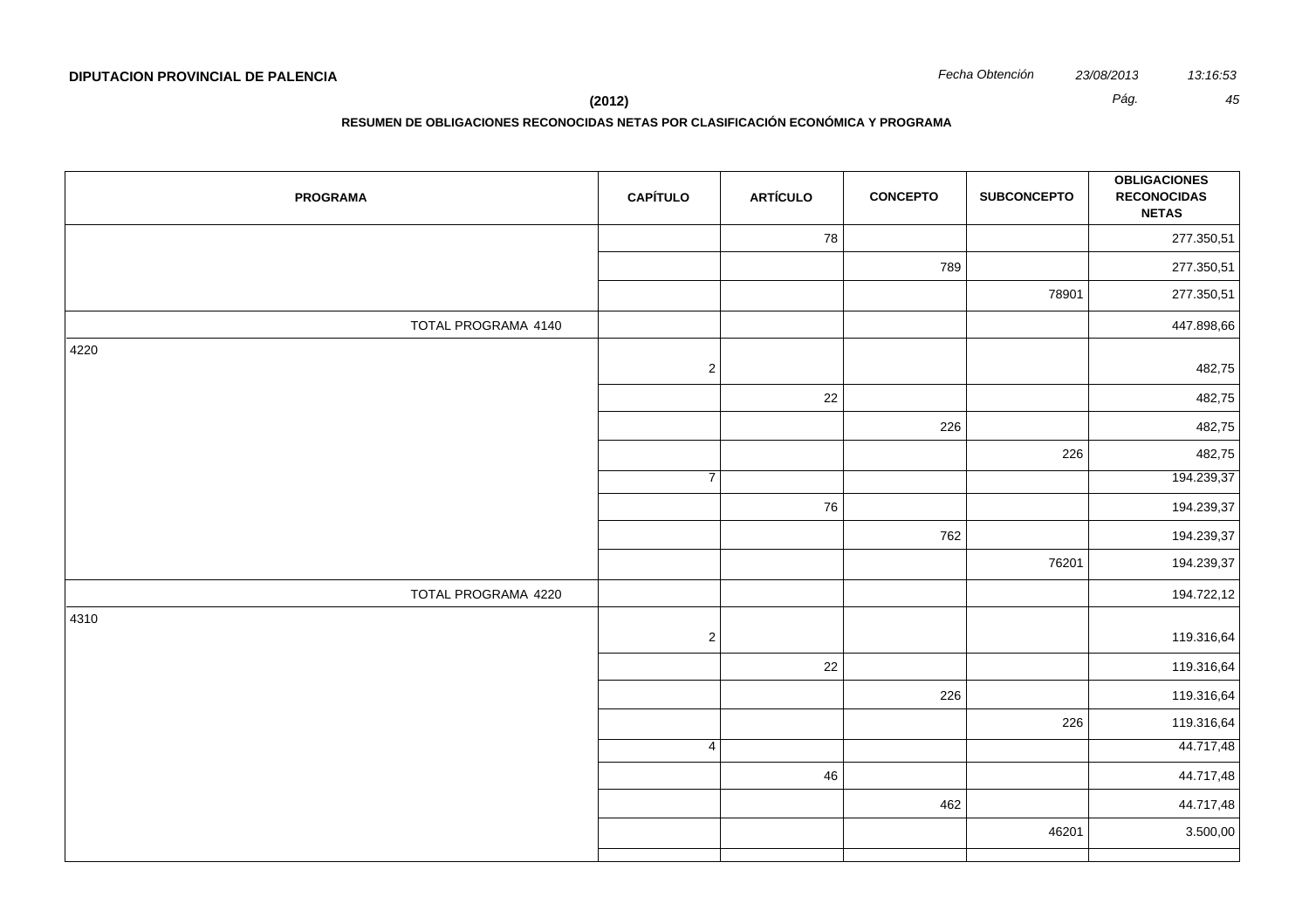**(2012)** *Pág. 46*

| <b>PROGRAMA</b>                          | <b>CAPÍTULO</b> | <b>ARTÍCULO</b> | <b>CONCEPTO</b> | <b>SUBCONCEPTO</b> | <b>OBLIGACIONES</b><br><b>RECONOCIDAS</b><br><b>NETAS</b> |
|------------------------------------------|-----------------|-----------------|-----------------|--------------------|-----------------------------------------------------------|
|                                          |                 |                 |                 | 46202              | 3.500,00                                                  |
|                                          |                 |                 |                 | 46203              | 37.717,48                                                 |
| TOTAL PROGRAMA 4310                      |                 |                 |                 |                    | 164.034,12                                                |
| ORDENACION Y PROMOCION TURISTICA<br>4320 | $\overline{4}$  |                 |                 |                    | 1.020.623,28                                              |
|                                          |                 | 41              |                 |                    | 1.020.623,28                                              |
|                                          |                 |                 | 410             |                    | 1.020.623,28                                              |
|                                          |                 |                 |                 | 41001              | 1.020.623,28                                              |
|                                          | $\overline{7}$  |                 |                 |                    | 33.939,71                                                 |
|                                          |                 | 71              |                 |                    | 33.939,71                                                 |
|                                          |                 |                 | 710             |                    | 33.939,71                                                 |
|                                          |                 |                 |                 | 71001              | 33.939,71                                                 |
| TOTAL PROGRAMA 4320                      |                 |                 |                 |                    | 1.054.562,99                                              |
| 4410                                     | $\overline{4}$  |                 |                 |                    | 18.161,59                                                 |
|                                          |                 | 46              |                 |                    | 1.723,23                                                  |
|                                          |                 |                 | 462             |                    | 1.723,23                                                  |
|                                          |                 |                 |                 | 46201              | 1.723,23                                                  |
|                                          |                 | 47              |                 |                    | 16.438,36                                                 |
|                                          |                 |                 | 470             |                    | 16.438,36                                                 |
|                                          |                 |                 |                 | 47001              | 16.438,36                                                 |
| TOTAL PROGRAMA 4410                      |                 |                 |                 |                    | 18.161,59                                                 |
| PLANES DE CARRETERAS<br>4530             |                 |                 |                 |                    |                                                           |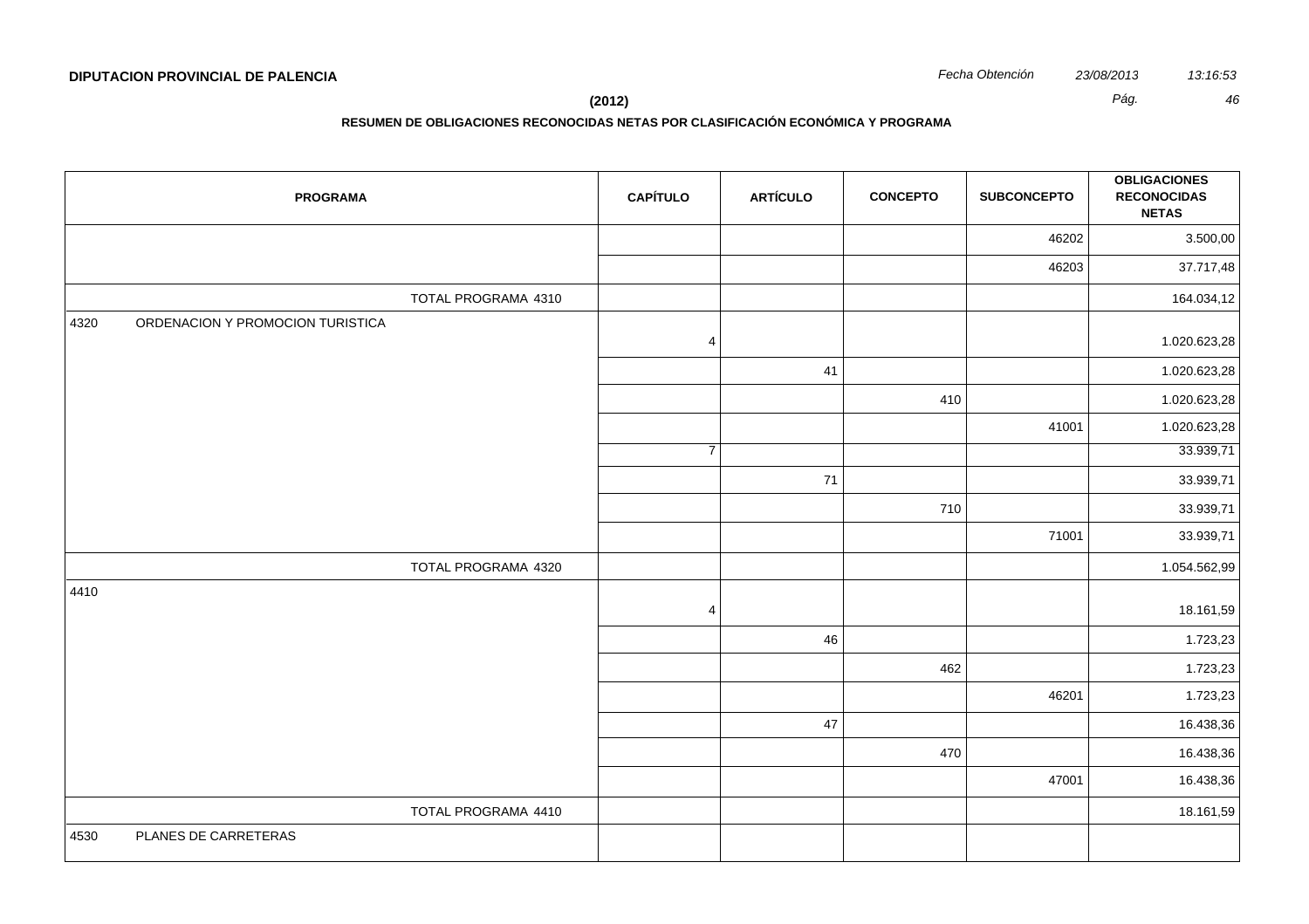**RESUMEN DE OBLIGACIONES RECONOCIDAS NETAS POR CLASIFICACIÓN ECONÓMICA Y PROGRAMA**

| <b>PROGRAMA</b> | <b>CAPÍTULO</b> | <b>ARTÍCULO</b> | <b>CONCEPTO</b> | <b>SUBCONCEPTO</b> | <b>OBLIGACIONES</b><br><b>RECONOCIDAS</b><br><b>NETAS</b> |
|-----------------|-----------------|-----------------|-----------------|--------------------|-----------------------------------------------------------|
|                 | $\mathbf{1}$    |                 |                 |                    | 1.340.000,12                                              |
|                 |                 | 12              |                 |                    | 805.048,29                                                |
|                 |                 |                 | 120             |                    | 311.114,57                                                |
|                 |                 |                 |                 | 120                | 311.114,57                                                |
|                 |                 |                 | 121             |                    | 493.933,72                                                |
|                 |                 |                 |                 | 121                | 493.933,72                                                |
|                 |                 | 13              |                 |                    | 472.007,94                                                |
|                 |                 |                 | 130             |                    | 469.986,60                                                |
|                 |                 |                 |                 | 130                | 469.986,60                                                |
|                 |                 |                 | 131             |                    | 2.021,34                                                  |
|                 |                 |                 |                 | 131                | 2.021,34                                                  |
|                 |                 | 15              |                 |                    | 62.943,89                                                 |
|                 |                 |                 | 150             |                    | 62.943,89                                                 |
|                 |                 |                 |                 | 150                | 62.943,89                                                 |
|                 | $\overline{2}$  |                 |                 |                    | 391.124,85                                                |
|                 |                 | 20              |                 |                    | 93,61                                                     |
|                 |                 |                 | 203             |                    | 93,61                                                     |
|                 |                 |                 |                 | 203                | 93,61                                                     |
|                 |                 | 21              |                 |                    | 242.777,56                                                |
|                 |                 |                 | 210             |                    | 151.315,73                                                |
|                 |                 |                 |                 | 210                | 151.315,73                                                |
|                 |                 |                 | 212             |                    | 1.479,37                                                  |
|                 |                 |                 |                 |                    |                                                           |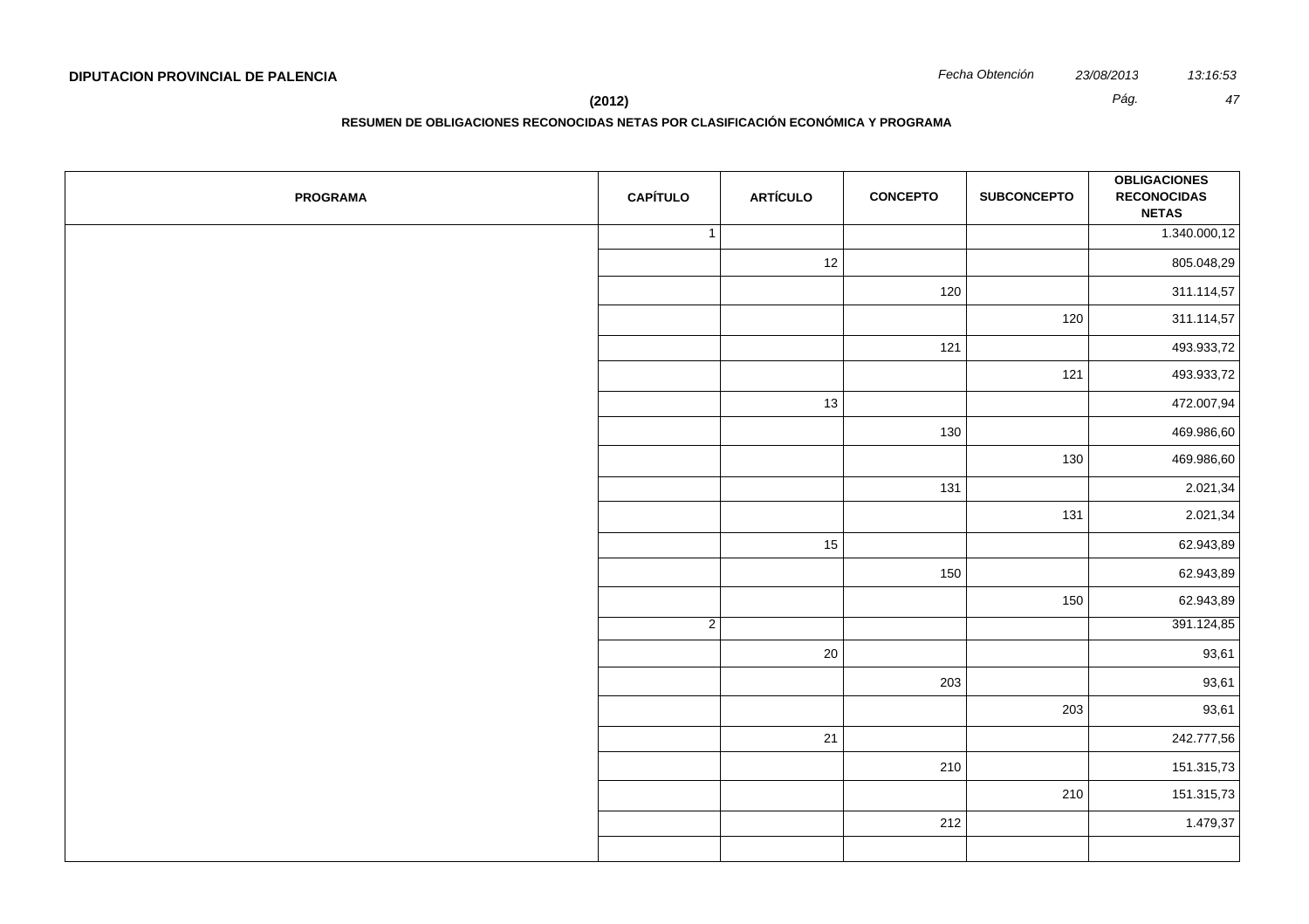**(2012)** *Pág. 48*

| <b>PROGRAMA</b> | <b>CAPÍTULO</b> | <b>ARTÍCULO</b> | <b>CONCEPTO</b> | <b>SUBCONCEPTO</b> | <b>OBLIGACIONES</b><br><b>RECONOCIDAS</b><br><b>NETAS</b> |
|-----------------|-----------------|-----------------|-----------------|--------------------|-----------------------------------------------------------|
|                 |                 |                 |                 | 212                | 1.479,37                                                  |
|                 |                 |                 | 213             |                    | 47.174,02                                                 |
|                 |                 |                 |                 | 213                | 47.174,02                                                 |
|                 |                 |                 | 214             |                    | 42.808,44                                                 |
|                 |                 |                 |                 | 214                | 42.808,44                                                 |
|                 |                 | 22              |                 |                    | 133.941,47                                                |
|                 |                 |                 | 220             |                    | 1.317,00                                                  |
|                 |                 |                 |                 | 220                | 1.317,00                                                  |
|                 |                 |                 | 221             |                    | 112.202,78                                                |
|                 |                 |                 |                 | 22100              | 5.200,69                                                  |
|                 |                 |                 |                 | 22101              | 482,45                                                    |
|                 |                 |                 |                 | 22103              | 97.355,00                                                 |
|                 |                 |                 |                 | 22104              | 8.161,61                                                  |
|                 |                 |                 |                 | 22199              | 1.003,03                                                  |
|                 |                 |                 | 222             |                    | 6.608,31                                                  |
|                 |                 |                 |                 | 22200              | 6.558,31                                                  |
|                 |                 |                 |                 | 22201              | 50,00                                                     |
|                 |                 |                 | 224             |                    | 10.012,47                                                 |
|                 |                 |                 |                 | 224                | 10.012,47                                                 |
|                 |                 |                 | 225             |                    | 3.193,21                                                  |
|                 |                 |                 |                 | 225                | 3.193,21                                                  |
|                 |                 |                 | 226             |                    | 607,70                                                    |
|                 |                 |                 |                 |                    |                                                           |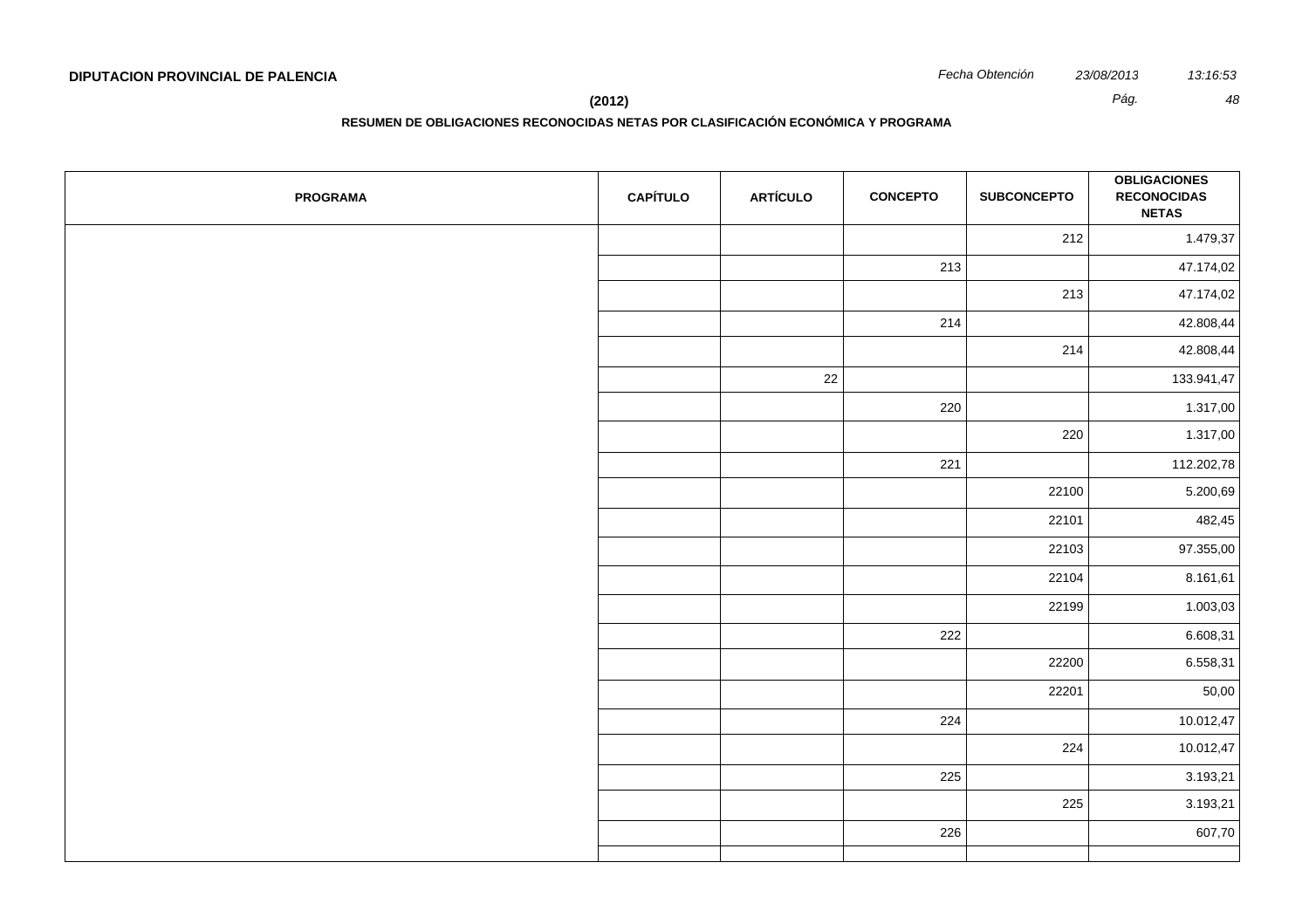**RESUMEN DE OBLIGACIONES RECONOCIDAS NETAS POR CLASIFICACIÓN ECONÓMICA Y PROGRAMA**

| <b>PROGRAMA</b>     | <b>CAPÍTULO</b> | <b>ARTÍCULO</b> | <b>CONCEPTO</b> | <b>SUBCONCEPTO</b> | <b>OBLIGACIONES</b><br><b>RECONOCIDAS</b><br><b>NETAS</b> |
|---------------------|-----------------|-----------------|-----------------|--------------------|-----------------------------------------------------------|
|                     |                 |                 |                 | 226                | 607,70                                                    |
|                     |                 | 23              |                 |                    | 14.312,21                                                 |
|                     |                 |                 | 230             |                    | 13.880,13                                                 |
|                     |                 |                 |                 | 230                | 13.880,13                                                 |
|                     |                 |                 | 231             |                    | 432,08                                                    |
|                     |                 |                 |                 | 231                | 432,08                                                    |
|                     | 6               |                 |                 |                    | 2.069.437,15                                              |
|                     |                 | 60              |                 |                    | 63.034,48                                                 |
|                     |                 |                 | 600             |                    | 61.795,48                                                 |
|                     |                 |                 |                 | 600                | 61.795,48                                                 |
|                     |                 |                 | 609             |                    | 1.239,00                                                  |
|                     |                 |                 |                 | 60901              | 1.239,00                                                  |
|                     |                 | 61              |                 |                    | 2.006.402,67                                              |
|                     |                 |                 | 619             |                    | 2.006.402,67                                              |
|                     |                 |                 |                 | 61901              | 871.256,90                                                |
|                     |                 |                 |                 | 61902              | 1.135.145,77                                              |
| TOTAL PROGRAMA 4530 |                 |                 |                 |                    | 3.800.562,12                                              |
| 4590                | $\overline{1}$  |                 |                 |                    | 24.721,84                                                 |
|                     |                 | 13              |                 |                    | 19.152,37                                                 |
|                     |                 |                 | 131             |                    | 19.152,37                                                 |
|                     |                 |                 |                 | 131                | 19.152,37                                                 |
|                     |                 |                 |                 |                    |                                                           |
|                     |                 |                 |                 |                    |                                                           |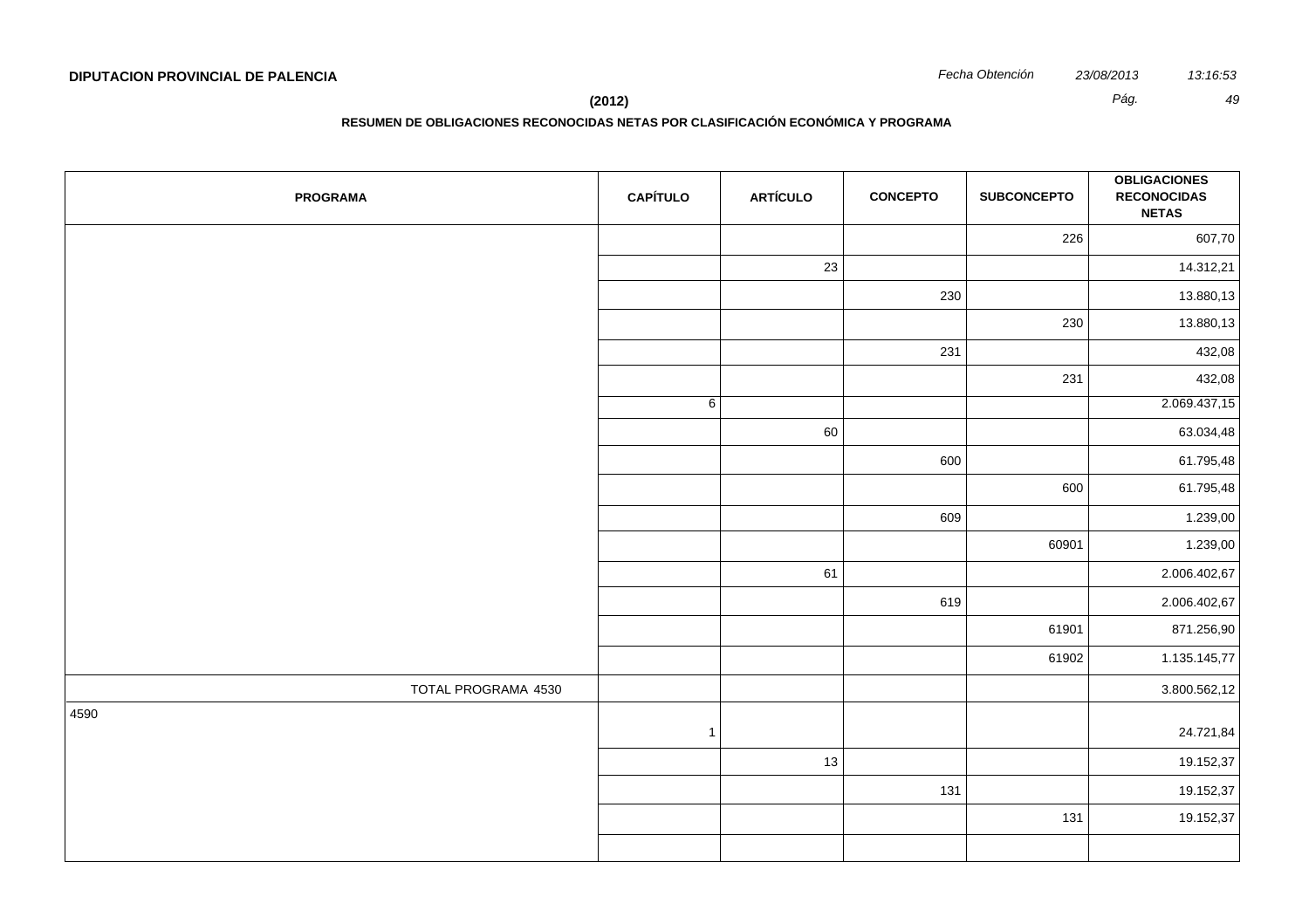**(2012)** *Pág. 50*

| <b>PROGRAMA</b>                           | <b>CAPÍTULO</b> | <b>ARTÍCULO</b> | <b>CONCEPTO</b> | <b>SUBCONCEPTO</b> | <b>OBLIGACIONES</b><br><b>RECONOCIDAS</b><br><b>NETAS</b> |
|-------------------------------------------|-----------------|-----------------|-----------------|--------------------|-----------------------------------------------------------|
|                                           |                 | 16              |                 |                    | 5.569,47                                                  |
|                                           |                 |                 | 160             |                    | 5.569,47                                                  |
|                                           |                 |                 |                 | 16000              | 5.569,47                                                  |
|                                           | $\overline{2}$  |                 |                 |                    | 4.006,34                                                  |
|                                           |                 | 22              |                 |                    | 4.006,34                                                  |
|                                           |                 |                 | 226             |                    | 4.006,34                                                  |
|                                           |                 |                 |                 | 226                | 4.006,34                                                  |
|                                           | 6               |                 |                 |                    | 681.466,63                                                |
|                                           |                 | 61              |                 |                    | 681.466,63                                                |
|                                           |                 |                 | 619             |                    | 681.466,63                                                |
|                                           |                 |                 |                 | 61901              | 681.466,63                                                |
| TOTAL PROGRAMA 4590                       |                 |                 |                 |                    | 710.194,81                                                |
| 4910                                      | $\sqrt{2}$      |                 |                 |                    | 4.159,78                                                  |
|                                           |                 | 21              |                 |                    | 4.159,78                                                  |
|                                           |                 |                 | 216             |                    | 4.159,78                                                  |
|                                           |                 |                 |                 | 216                | 4.159,78                                                  |
|                                           | $\overline{7}$  |                 |                 |                    | 22.167,97                                                 |
|                                           |                 | 76              |                 |                    | 22.167,97                                                 |
|                                           |                 |                 | 762             |                    | 22.167,97                                                 |
|                                           |                 |                 |                 | 76201              | 22.167,97                                                 |
| TOTAL PROGRAMA 4910                       |                 |                 |                 |                    | 26.327,75                                                 |
| OFICINAS DE DEFENSA AL CONSUMIDOR<br>4930 |                 |                 |                 |                    |                                                           |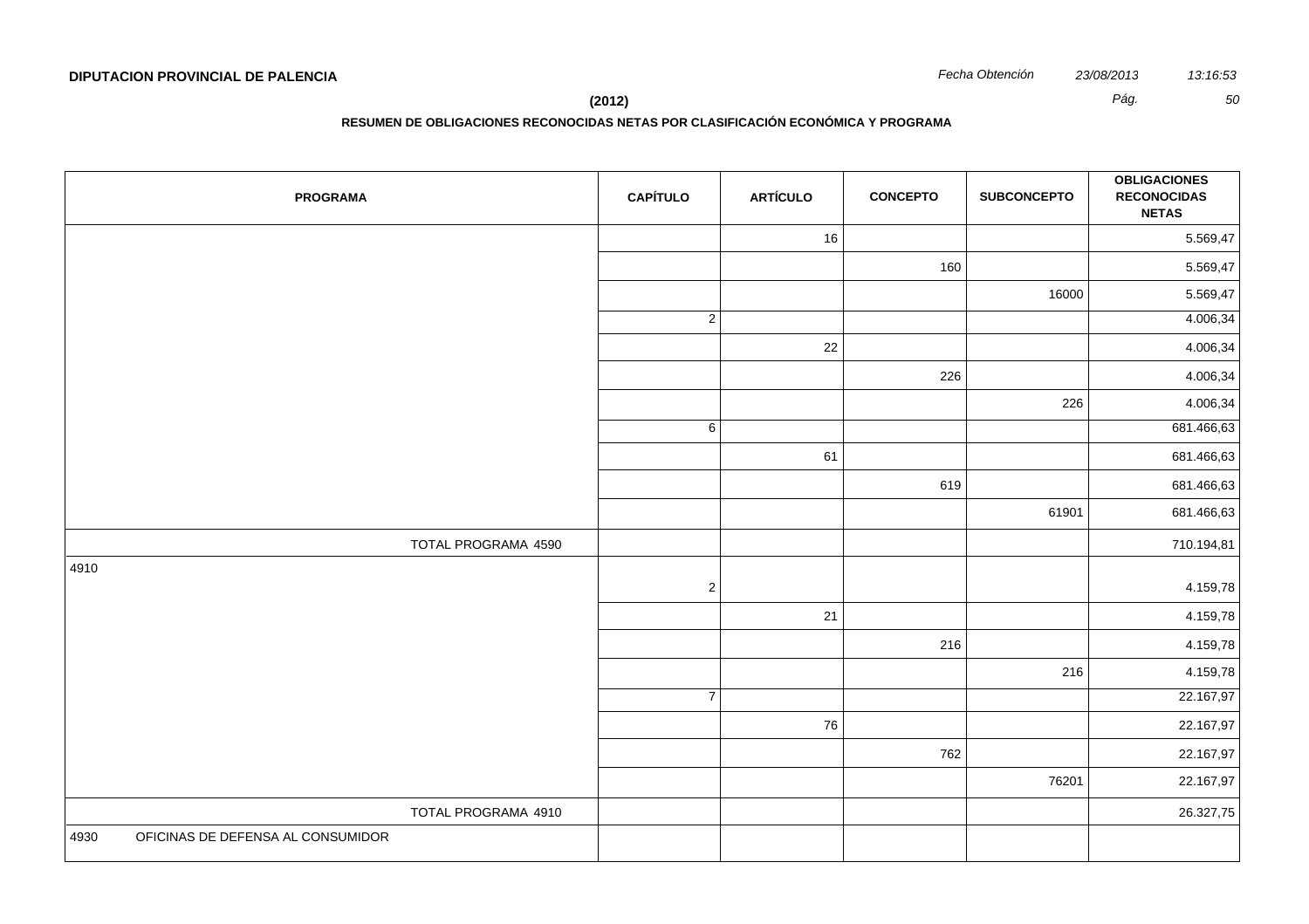**RESUMEN DE OBLIGACIONES RECONOCIDAS NETAS POR CLASIFICACIÓN ECONÓMICA Y PROGRAMA**

| <b>PROGRAMA</b>     | <b>CAPÍTULO</b> | <b>ARTÍCULO</b> | <b>CONCEPTO</b> | <b>SUBCONCEPTO</b> | <b>OBLIGACIONES</b><br><b>RECONOCIDAS</b><br><b>NETAS</b> |
|---------------------|-----------------|-----------------|-----------------|--------------------|-----------------------------------------------------------|
|                     | $\overline{4}$  |                 |                 |                    | 7.491,00                                                  |
|                     |                 | 46              |                 |                    | 7.491,00                                                  |
|                     |                 |                 | 462             |                    | 7.491,00                                                  |
|                     |                 |                 |                 | 46201              | 7.491,00                                                  |
| TOTAL PROGRAMA 4930 |                 |                 |                 |                    | 7.491,00                                                  |
| 9120                | $\overline{1}$  |                 |                 |                    | 951.391,03                                                |
|                     |                 | 10              |                 |                    | 654.864,89                                                |
|                     |                 |                 | 100             |                    | 654.864,89                                                |
|                     |                 |                 |                 | 100                | 654.864,89                                                |
|                     |                 | 11              |                 |                    | 228.049,94                                                |
|                     |                 |                 | 110             |                    | 228.049,94                                                |
|                     |                 |                 |                 | 110                | 228.049,94                                                |
|                     |                 | 12              |                 |                    | 49.951,84                                                 |
|                     |                 |                 | 120             |                    | 20.649,89                                                 |
|                     |                 |                 |                 | 120                | 20.649,89                                                 |
|                     |                 |                 | 121             |                    | 29.301,95                                                 |
|                     |                 |                 |                 | 121                | 29.301,95                                                 |
|                     |                 | 15              |                 |                    | 16.976,76                                                 |
|                     |                 |                 | 150             |                    | 16.976,76                                                 |
|                     |                 |                 |                 | 150                | 16.976,76                                                 |
|                     |                 | 16              |                 |                    | 1.547,60                                                  |
|                     |                 |                 | 162             |                    | 1.547,60                                                  |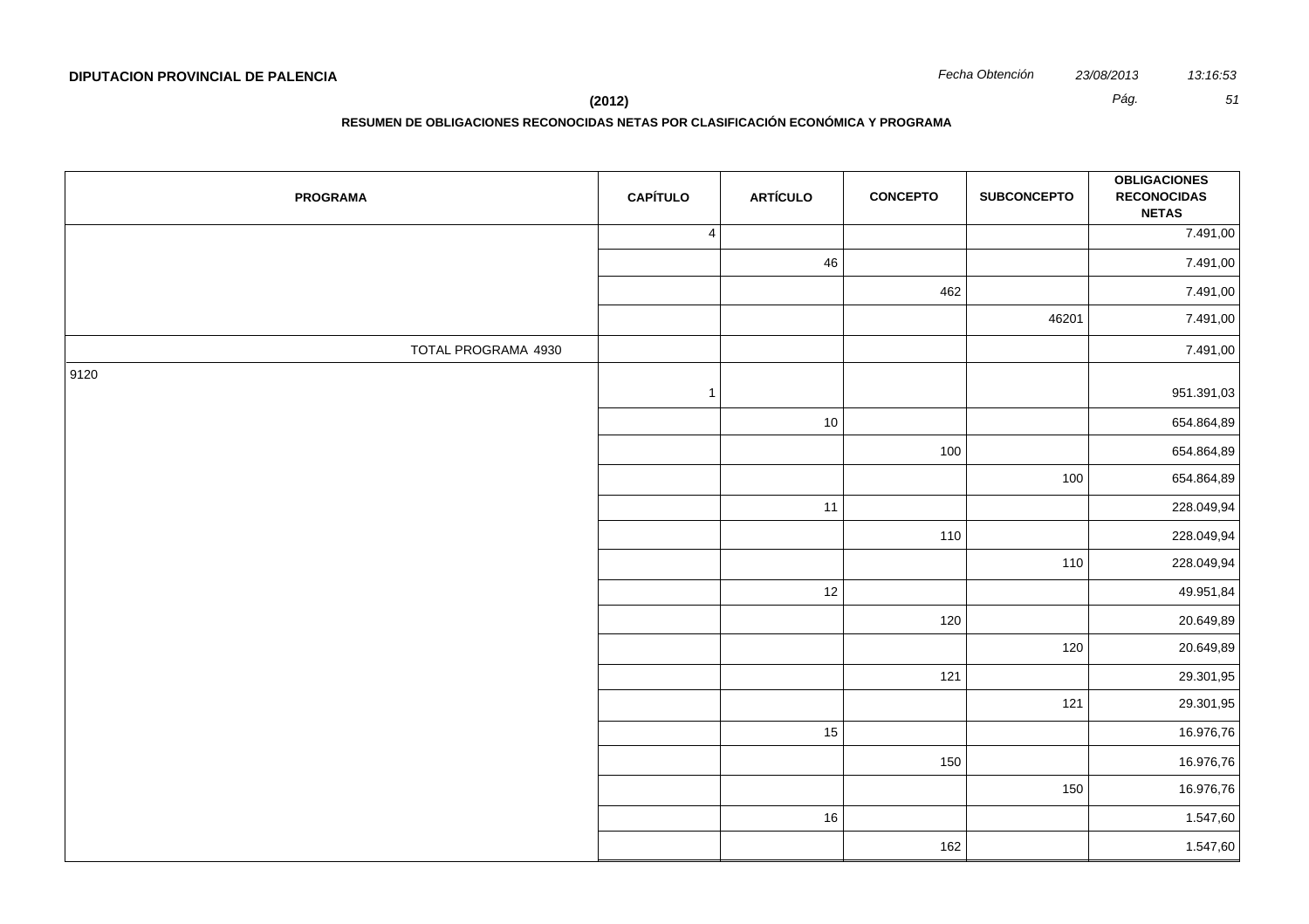**(2012)** *Pág. 52*

| <b>PROGRAMA</b>                                   | <b>CAPÍTULO</b> | <b>ARTÍCULO</b> | <b>CONCEPTO</b> | <b>SUBCONCEPTO</b> | <b>OBLIGACIONES</b><br><b>RECONOCIDAS</b><br><b>NETAS</b> |
|---------------------------------------------------|-----------------|-----------------|-----------------|--------------------|-----------------------------------------------------------|
|                                                   |                 |                 |                 | 16205              | 1.547,60                                                  |
|                                                   | $\overline{2}$  |                 |                 |                    | 74.722,08                                                 |
|                                                   |                 | 20              |                 |                    | 7.589,92                                                  |
|                                                   |                 |                 | 202             |                    | 7.589,92                                                  |
|                                                   |                 |                 |                 | 202                | 7.589,92                                                  |
|                                                   |                 | 22              |                 |                    | 53.635,35                                                 |
|                                                   |                 |                 | 220             |                    | 4.841,47                                                  |
|                                                   |                 |                 |                 | 220                | 4.841,47                                                  |
|                                                   |                 |                 | 226             |                    | 48.793,88                                                 |
|                                                   |                 |                 |                 | 226                | 48.793,88                                                 |
|                                                   |                 | 23              |                 |                    | 13.496,81                                                 |
|                                                   |                 |                 | 230             |                    | 1.291,00                                                  |
|                                                   |                 |                 |                 | 230                | 1.291,00                                                  |
|                                                   |                 |                 | 231             |                    | 12.205,81                                                 |
|                                                   |                 |                 |                 | 231                | 12.205,81                                                 |
|                                                   | $\overline{4}$  |                 |                 |                    | 36.902,32                                                 |
|                                                   |                 | 48              |                 |                    | 36.902,32                                                 |
|                                                   |                 |                 | 489             |                    | 36.902,32                                                 |
|                                                   |                 |                 |                 | 48901              | 36.902,32                                                 |
| TOTAL PROGRAMA 9120                               |                 |                 |                 |                    | 1.063.015,43                                              |
| ADMINISTRACION GENERAL PALACIO PROVINCIAL<br>9200 | $\mathbf{1}$    |                 |                 |                    | 1.306.951,72                                              |
|                                                   |                 | 12              |                 |                    | 1.054.366,41                                              |
|                                                   |                 |                 |                 |                    |                                                           |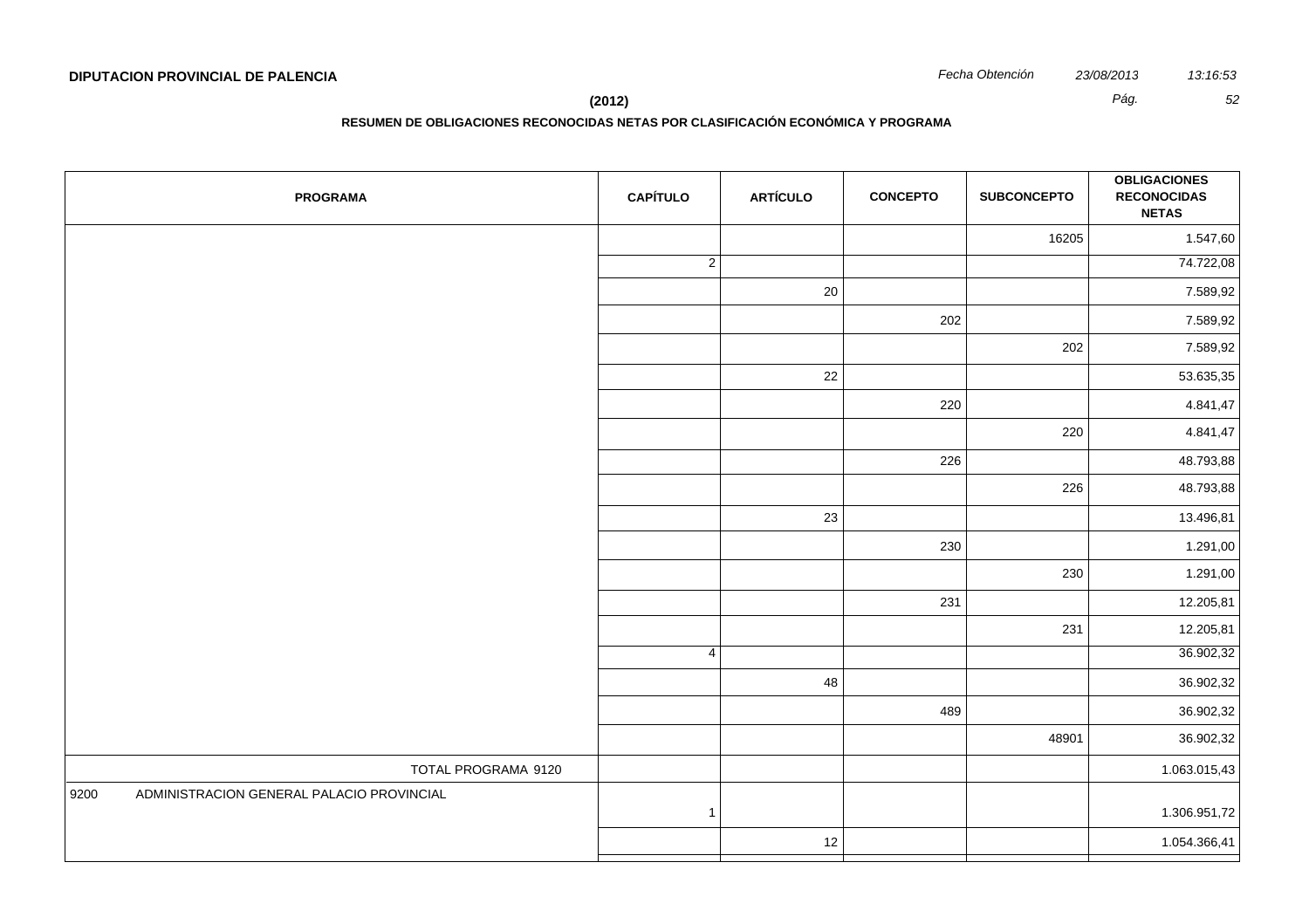| <b>PROGRAMA</b> | <b>CAPÍTULO</b> | <b>ARTÍCULO</b> | <b>CONCEPTO</b> | <b>SUBCONCEPTO</b> | <b>OBLIGACIONES</b><br><b>RECONOCIDAS</b><br><b>NETAS</b> |
|-----------------|-----------------|-----------------|-----------------|--------------------|-----------------------------------------------------------|
|                 |                 |                 | 120             |                    | 420.398,28                                                |
|                 |                 |                 |                 | 120                | 420.398,28                                                |
|                 |                 |                 | $121$           |                    | 633.968,13                                                |
|                 |                 |                 |                 | $121$              | 633.968,13                                                |
|                 |                 | 13              |                 |                    | 221.125,33                                                |
|                 |                 |                 | 130             |                    | 198.057,93                                                |
|                 |                 |                 |                 | 130                | 198.057,93                                                |
|                 |                 |                 | 131             |                    | 23.067,40                                                 |
|                 |                 |                 |                 | 131                | 23.067,40                                                 |
|                 |                 | 15              |                 |                    | 31.459,98                                                 |
|                 |                 |                 | 150             |                    | 31.459,98                                                 |
|                 |                 |                 |                 | 150                | 31.459,98                                                 |
|                 | $\overline{2}$  |                 |                 |                    | 733.409,60                                                |
|                 |                 | 21              |                 |                    | 130.701,32                                                |
|                 |                 |                 | 212             |                    | 34.759,03                                                 |
|                 |                 |                 |                 | 212                | 34.759,03                                                 |
|                 |                 |                 | 213             |                    | 10.270,75                                                 |
|                 |                 |                 |                 | 213                | 10.270,75                                                 |
|                 |                 |                 | 214             |                    | 6.840,34                                                  |
|                 |                 |                 |                 | 214                | 6.840,34                                                  |
|                 |                 |                 | 215             |                    | 2.116,94                                                  |
|                 |                 |                 |                 | 215                | 2.116,94                                                  |
|                 |                 |                 |                 |                    |                                                           |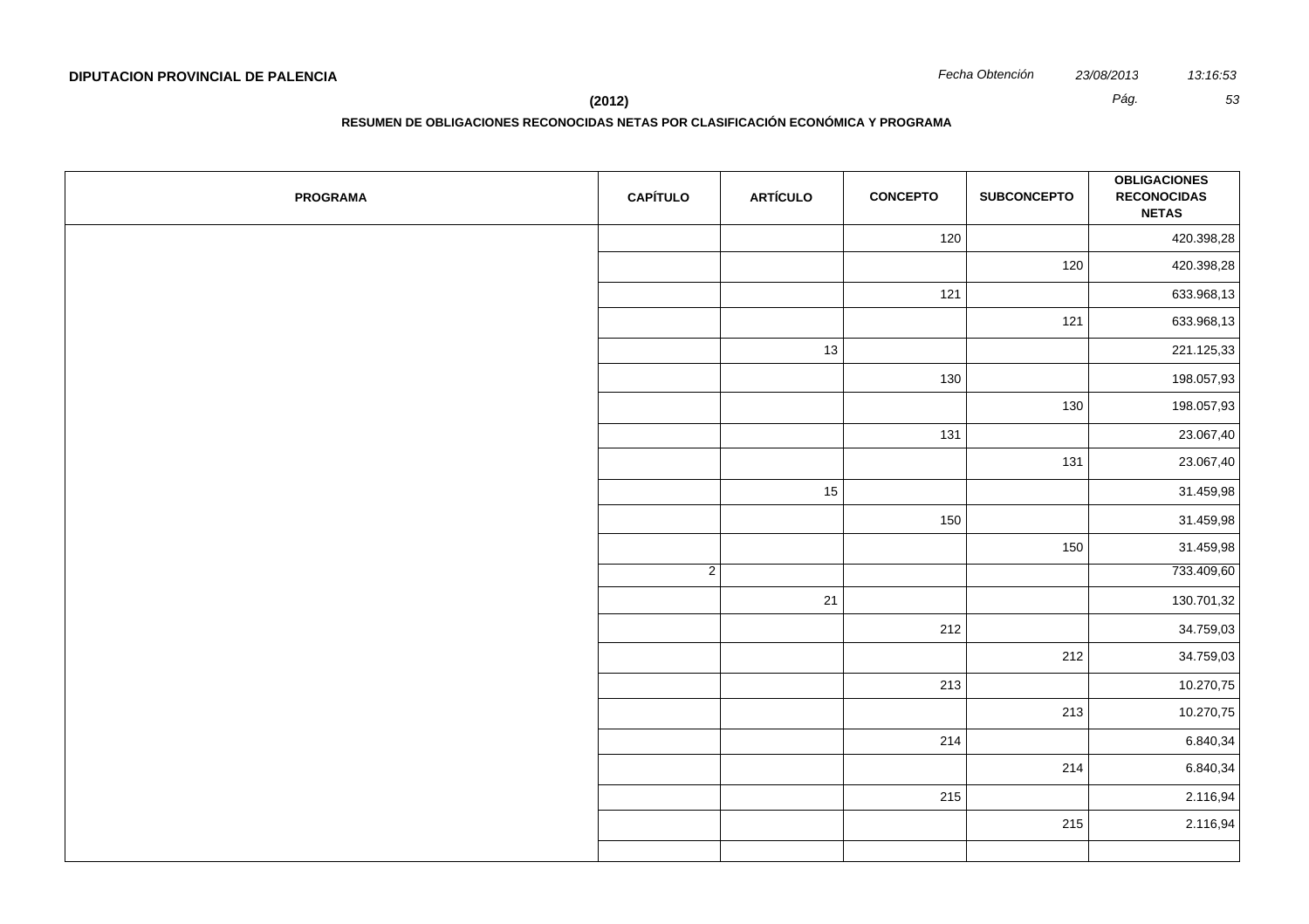**RESUMEN DE OBLIGACIONES RECONOCIDAS NETAS POR CLASIFICACIÓN ECONÓMICA Y PROGRAMA**

| <b>PROGRAMA</b> | <b>CAPÍTULO</b> | <b>ARTÍCULO</b> | <b>CONCEPTO</b> | <b>SUBCONCEPTO</b> | <b>OBLIGACIONES</b><br><b>RECONOCIDAS</b><br><b>NETAS</b> |
|-----------------|-----------------|-----------------|-----------------|--------------------|-----------------------------------------------------------|
|                 |                 |                 | 216             |                    | 76.714,26                                                 |
|                 |                 |                 |                 | 216                | 76.714,26                                                 |
|                 |                 | 22              |                 |                    | 594.977,94                                                |
|                 |                 |                 | 220             |                    | 57.632,23                                                 |
|                 |                 |                 |                 | 220                | 57.632,23                                                 |
|                 |                 |                 | 221             |                    | 124.670,69                                                |
|                 |                 |                 |                 | 221                | 17.191,26                                                 |
|                 |                 |                 |                 | 22100              | 43.341,07                                                 |
|                 |                 |                 |                 | 22101              | 3.793,31                                                  |
|                 |                 |                 |                 | 22102              | 34.280,48                                                 |
|                 |                 |                 |                 | 22103              | 9.797,15                                                  |
|                 |                 |                 |                 | 22104              | 10.835,25                                                 |
|                 |                 |                 |                 | 22106              | 45,16                                                     |
|                 |                 |                 |                 | 22199              | 5.387,01                                                  |
|                 |                 |                 | 222             |                    | 96.975,71                                                 |
|                 |                 |                 |                 | 222                | 10.081,52                                                 |
|                 |                 |                 |                 | 22200              | 66.808,19                                                 |
|                 |                 |                 |                 | 22201              | 20.086,00                                                 |
|                 |                 |                 | 224             |                    | 50.192,65                                                 |
|                 |                 |                 |                 | 224                | 50.192,65                                                 |
|                 |                 |                 | 225             |                    | 21.718,11                                                 |
|                 |                 |                 |                 | 225                | 21.718,11                                                 |
|                 |                 |                 |                 |                    |                                                           |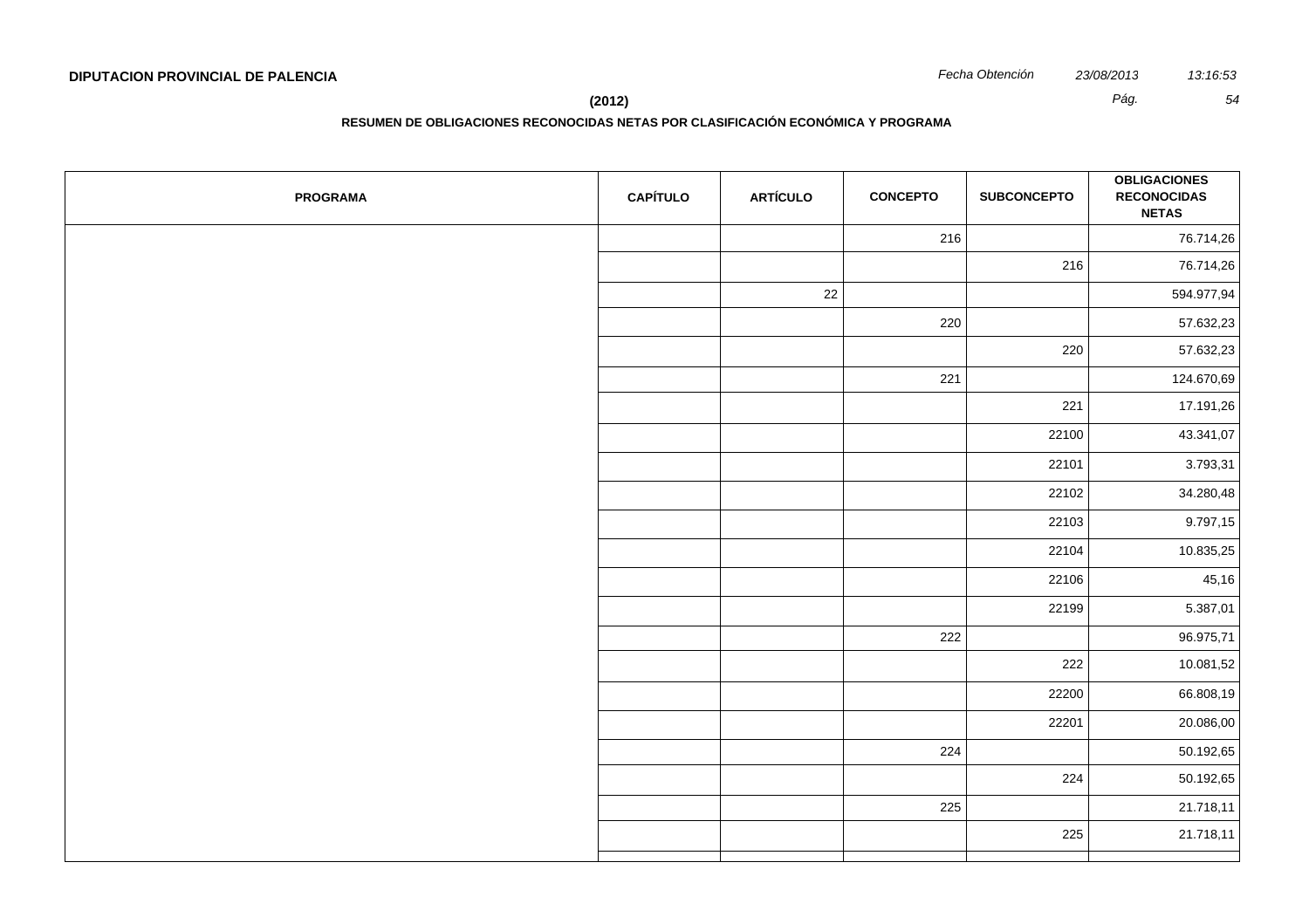**(2012)** *Pág. 55*

| <b>PROGRAMA</b> | <b>CAPÍTULO</b> | <b>ARTÍCULO</b> | <b>CONCEPTO</b> | <b>SUBCONCEPTO</b> | <b>OBLIGACIONES</b><br><b>RECONOCIDAS</b><br><b>NETAS</b> |
|-----------------|-----------------|-----------------|-----------------|--------------------|-----------------------------------------------------------|
|                 |                 |                 | 226             |                    | 114.171,69                                                |
|                 |                 |                 |                 | 226                | 58.310,28                                                 |
|                 |                 |                 |                 | 22603              | 2.365,54                                                  |
|                 |                 |                 |                 | 22604              | 21.791,31                                                 |
|                 |                 |                 |                 | 22608              | 8.025,20                                                  |
|                 |                 |                 |                 | 22609              | 23.679,36                                                 |
|                 |                 |                 | 227             |                    | 129.616,86                                                |
|                 |                 |                 |                 | 227                | 129.616,86                                                |
|                 |                 | 23              |                 |                    | 7.730,34                                                  |
|                 |                 |                 | 230             |                    | 130,90                                                    |
|                 |                 |                 |                 | 230                | 130,90                                                    |
|                 |                 |                 | 231             |                    | 779,25                                                    |
|                 |                 |                 |                 | 231                | 779,25                                                    |
|                 |                 |                 | 233             |                    | 6.820,19                                                  |
|                 |                 |                 |                 | 233                | 6.820,19                                                  |
|                 | $\overline{3}$  |                 |                 |                    | 1.779,79                                                  |
|                 |                 | 35              |                 |                    | 1.779,79                                                  |
|                 |                 |                 | 352             |                    | 1.779,79                                                  |
|                 |                 |                 |                 | 352                | 1.779,79                                                  |
|                 | $\overline{6}$  |                 |                 |                    | 477.171,62                                                |
|                 |                 | 62              |                 |                    | 253.798,67                                                |
|                 |                 |                 | 623             |                    | 16.116,21                                                 |
|                 |                 |                 |                 |                    |                                                           |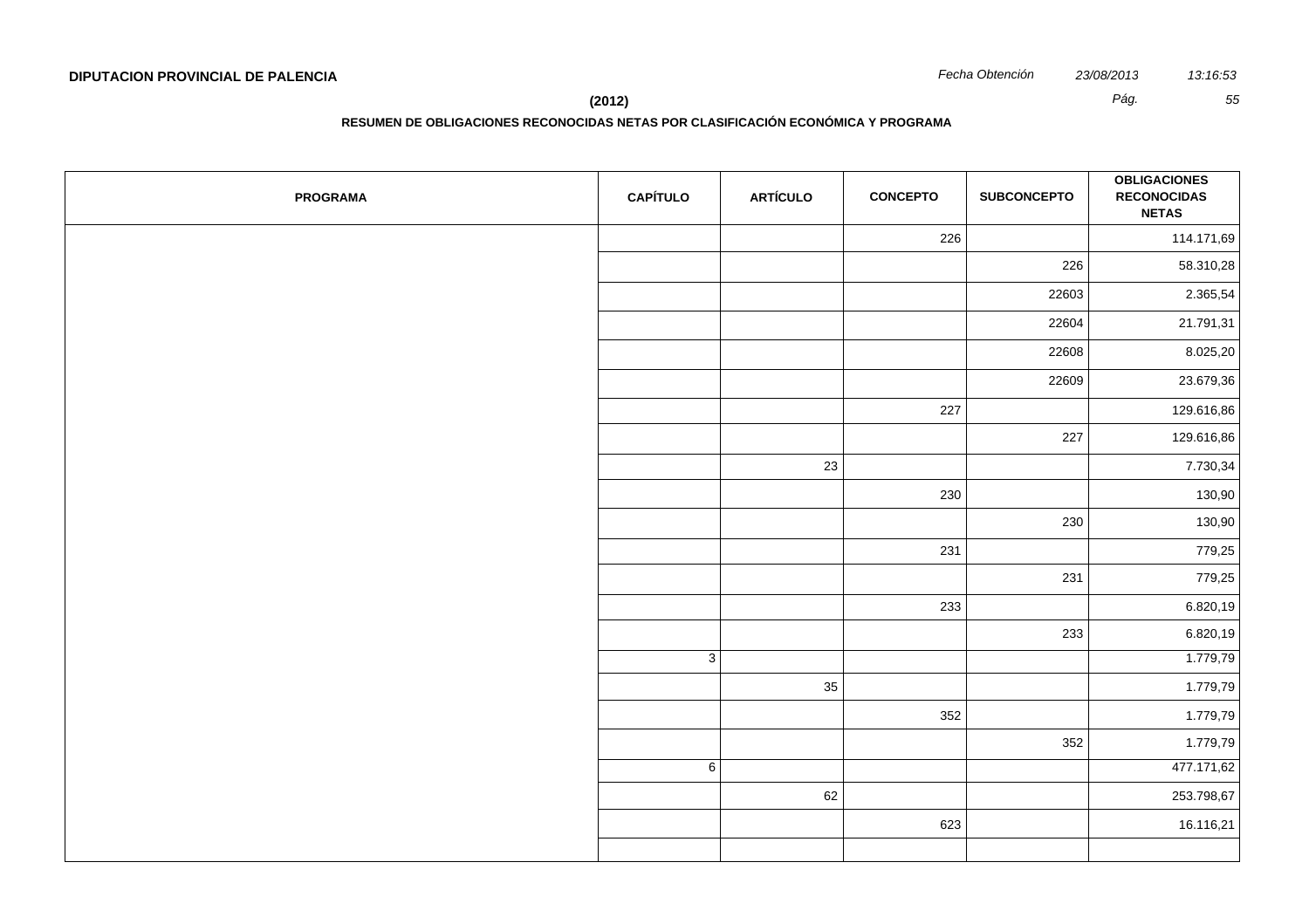**(2012)** *Pág. 56*

| <b>PROGRAMA</b>                    | <b>CAPÍTULO</b> | <b>ARTÍCULO</b> | <b>CONCEPTO</b> | <b>SUBCONCEPTO</b> | <b>OBLIGACIONES</b><br><b>RECONOCIDAS</b><br><b>NETAS</b> |
|------------------------------------|-----------------|-----------------|-----------------|--------------------|-----------------------------------------------------------|
|                                    |                 |                 |                 | 623                | 16.116,21                                                 |
|                                    |                 |                 | 625             |                    | 20.885,94                                                 |
|                                    |                 |                 |                 | 625                | 20.885,94                                                 |
|                                    |                 |                 | 626             |                    | 42.370,62                                                 |
|                                    |                 |                 |                 | 626                | 42.370,62                                                 |
|                                    |                 |                 | 627             |                    | 174.425,90                                                |
|                                    |                 |                 |                 | 627                | 174.425,90                                                |
|                                    |                 | 63              |                 |                    | 223.372,95                                                |
|                                    |                 |                 | 632             |                    | 223.372,95                                                |
|                                    |                 |                 |                 | 632                | 223.372,95                                                |
| TOTAL PROGRAMA 9200                |                 |                 |                 |                    | 2.519.312,73                                              |
| <b>IMPRENTA PROVINCIAL</b><br>9210 | $\mathbf{1}$    |                 |                 |                    | 83.800,03                                                 |
|                                    |                 | 12              |                 |                    | 27.396,78                                                 |
|                                    |                 |                 | 120             |                    | 11.122,78                                                 |
|                                    |                 |                 |                 | 120                | 11.122,78                                                 |
|                                    |                 |                 | 121             |                    | 16.274,00                                                 |
|                                    |                 |                 |                 | 121                | 16.274,00                                                 |
|                                    |                 | 13              |                 |                    | 56.046,13                                                 |
|                                    |                 |                 | 130             |                    | 56.046,13                                                 |
|                                    |                 |                 |                 | 130                | 56.046,13                                                 |
|                                    |                 | 15              |                 |                    | 357,12                                                    |
|                                    |                 |                 |                 |                    |                                                           |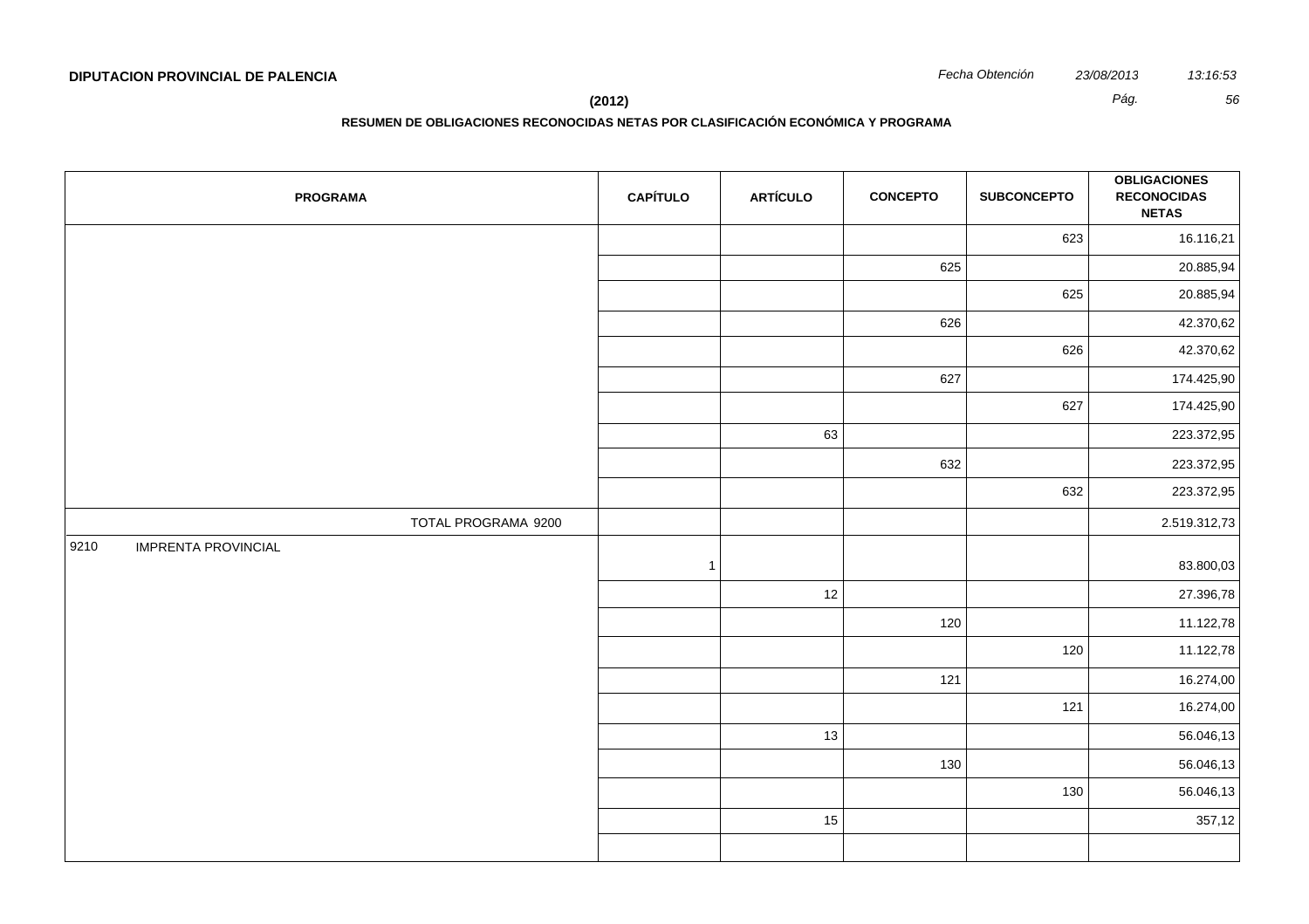**(2012)** *Pág. 57*

| <b>PROGRAMA</b>     | <b>CAPÍTULO</b> | <b>ARTÍCULO</b> | <b>CONCEPTO</b> | <b>SUBCONCEPTO</b> | <b>OBLIGACIONES</b><br><b>RECONOCIDAS</b><br><b>NETAS</b> |
|---------------------|-----------------|-----------------|-----------------|--------------------|-----------------------------------------------------------|
|                     |                 |                 | 150             |                    | 357,12                                                    |
|                     |                 |                 |                 | 150                | 357,12                                                    |
|                     | $\overline{2}$  |                 |                 |                    | 18.514,06                                                 |
|                     |                 | 21              |                 |                    | 708,30                                                    |
|                     |                 |                 | 212             |                    | 708,30                                                    |
|                     |                 |                 |                 | 212                | 708,30                                                    |
|                     |                 | 22              |                 |                    | 17.805,76                                                 |
|                     |                 |                 | 220             |                    | 493,83                                                    |
|                     |                 |                 |                 | 220                | 493,83                                                    |
|                     |                 |                 | 221             |                    | 2.178,32                                                  |
|                     |                 |                 |                 | 22101              | 1.171,88                                                  |
|                     |                 |                 |                 | 22102              | 1.006,44                                                  |
|                     |                 |                 | 222             |                    | 1.055,72                                                  |
|                     |                 |                 |                 | 22200              | 1.055,72                                                  |
|                     |                 |                 | 226             |                    | 242,57                                                    |
|                     |                 |                 |                 | 226                | 242,57                                                    |
|                     |                 |                 | 227             |                    | 13.835,32                                                 |
|                     |                 |                 |                 | 227                | 13.835,32                                                 |
| TOTAL PROGRAMA 9210 |                 |                 |                 |                    | 102.314,09                                                |
| 9230                | $\,6\,$         |                 |                 |                    | 31.789,93                                                 |
|                     |                 | 64              |                 |                    | 31.789,93                                                 |
|                     |                 |                 | 640             |                    | 31.789,93                                                 |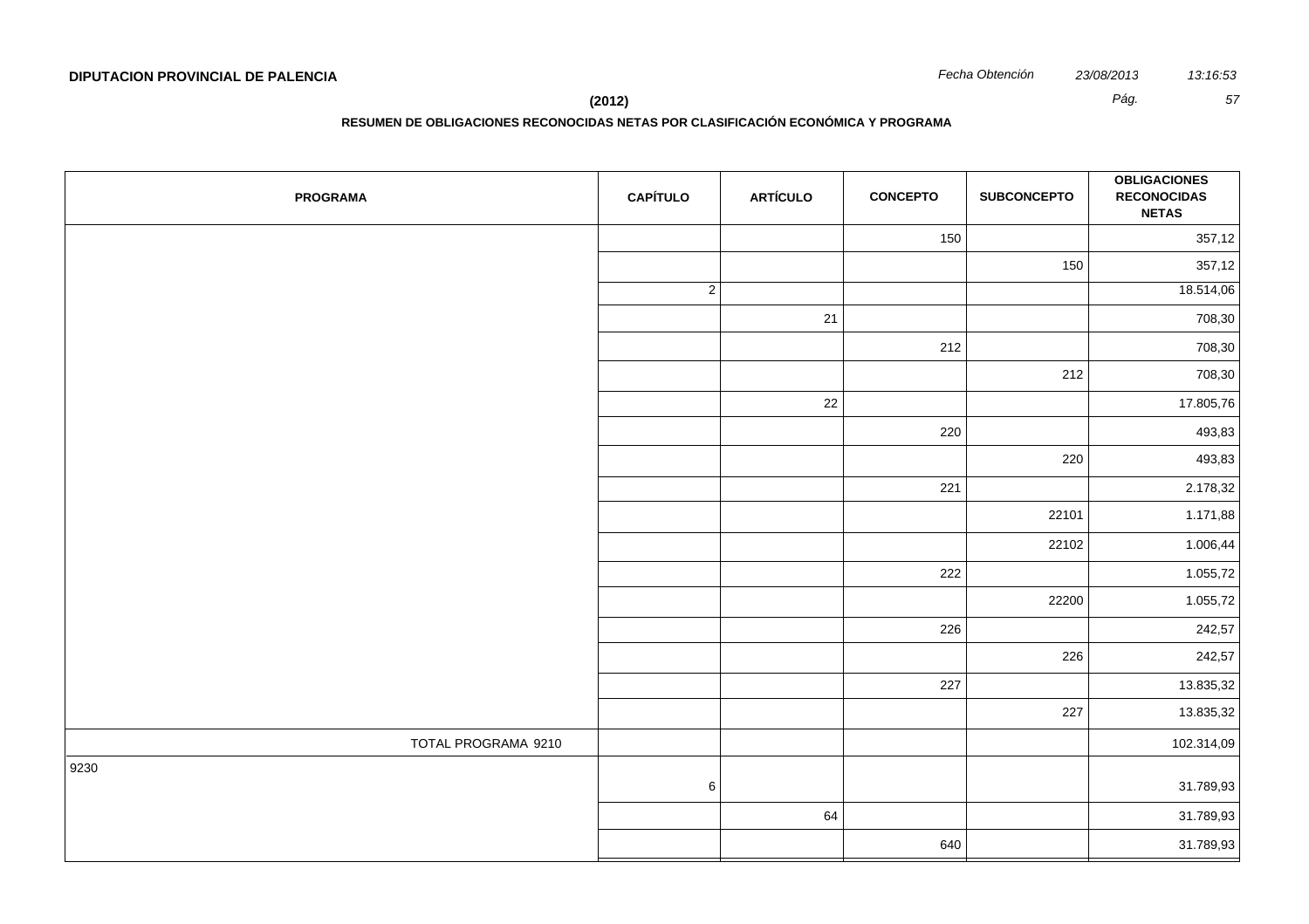**(2012)** *Pág. 58*

| <b>PROGRAMA</b>              | <b>CAPÍTULO</b> | <b>ARTÍCULO</b> | <b>CONCEPTO</b> | <b>SUBCONCEPTO</b> | <b>OBLIGACIONES</b><br><b>RECONOCIDAS</b><br><b>NETAS</b> |
|------------------------------|-----------------|-----------------|-----------------|--------------------|-----------------------------------------------------------|
|                              |                 |                 |                 | 64001              | 13.732,73                                                 |
|                              |                 |                 |                 | 64002              | 18.057,20                                                 |
| TOTAL PROGRAMA 9230          |                 |                 |                 |                    | 31.789,93                                                 |
| 9240                         | $\sqrt{2}$      |                 |                 |                    | 259.984,96                                                |
|                              |                 | 22              |                 |                    | 259.984,96                                                |
|                              |                 |                 | 226             |                    | 259.984,96                                                |
|                              |                 |                 |                 | 226                | 1.337,60                                                  |
|                              |                 |                 |                 | 22602              | 258.647,36                                                |
|                              | $\overline{4}$  |                 |                 |                    | 87.376,68                                                 |
|                              |                 | 46              |                 |                    | 44.600,00                                                 |
|                              |                 |                 | 462             |                    | 44.600,00                                                 |
|                              |                 |                 |                 | 46201              | 44.600,00                                                 |
|                              |                 | 48              |                 |                    | 42.776,68                                                 |
|                              |                 |                 | 489             |                    | 42.776,68                                                 |
|                              |                 |                 |                 | 48901              | 12.597,52                                                 |
|                              |                 |                 |                 | 48902              | 30.179,16                                                 |
|                              | $\overline{7}$  |                 |                 |                    | 43.490,00                                                 |
|                              |                 | 78              |                 |                    | 43.490,00                                                 |
|                              |                 |                 | 789             |                    | 43.490,00                                                 |
|                              |                 |                 |                 | 78901              | 43.490,00                                                 |
| TOTAL PROGRAMA 9240          |                 |                 |                 |                    | 390.851,64                                                |
| INTERVENCION GENERAL<br>9300 |                 |                 |                 |                    |                                                           |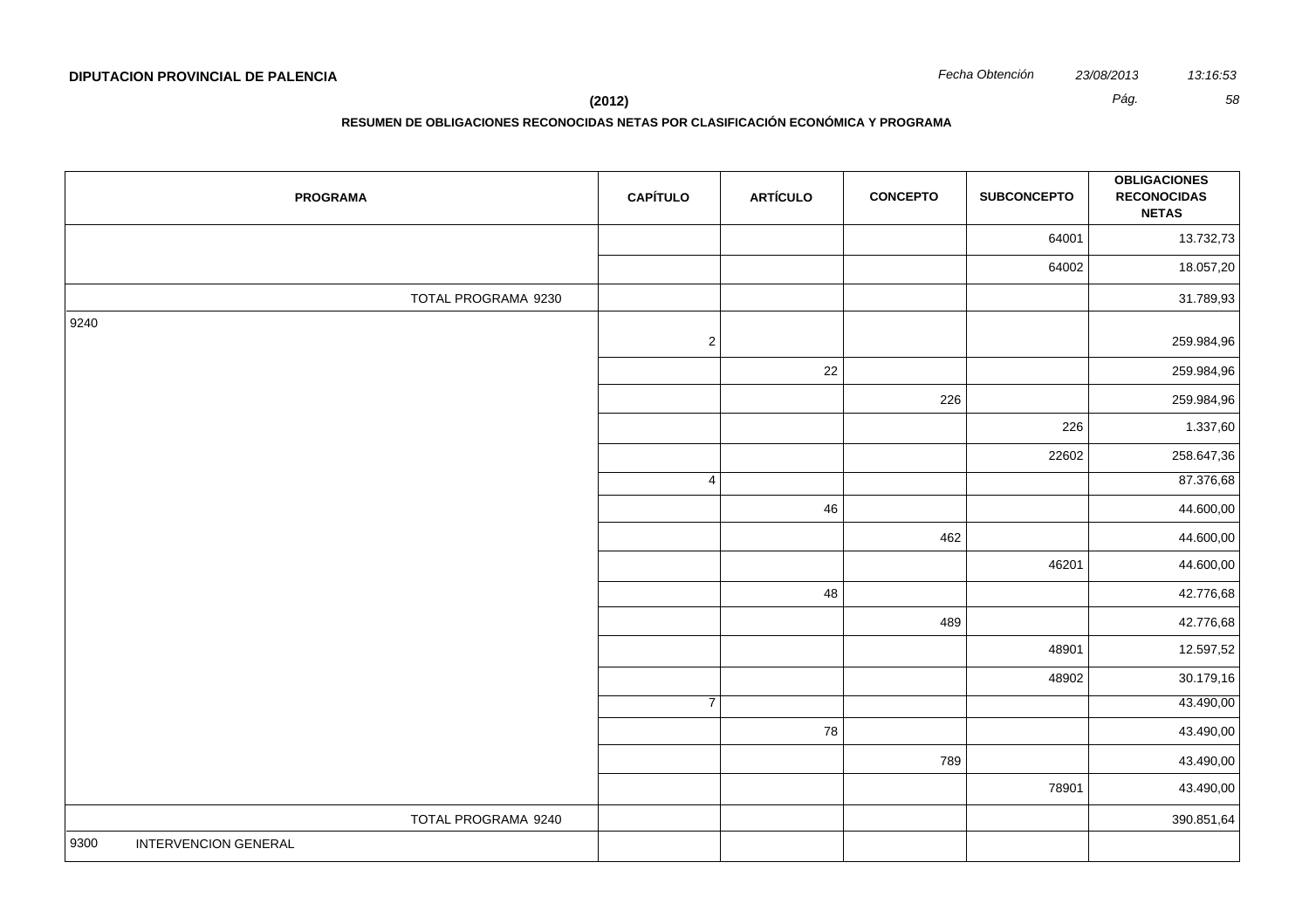**(2012)** *Pág. 59*

| <b>PROGRAMA</b>     | <b>CAPÍTULO</b> | <b>ARTÍCULO</b> | <b>CONCEPTO</b> | <b>SUBCONCEPTO</b> | <b>OBLIGACIONES</b><br><b>RECONOCIDAS</b><br><b>NETAS</b> |
|---------------------|-----------------|-----------------|-----------------|--------------------|-----------------------------------------------------------|
|                     | $\mathbf{1}$    |                 |                 |                    | 439.766,89                                                |
|                     |                 | 12              |                 |                    | 432.221,91                                                |
|                     |                 |                 | 120             |                    | 157.869,80                                                |
|                     |                 |                 |                 | 120                | 157.869,80                                                |
|                     |                 |                 | 121             |                    | 274.352,11                                                |
|                     |                 |                 |                 | 121                | 274.352,11                                                |
|                     |                 | 15              |                 |                    | 7.544,98                                                  |
|                     |                 |                 | 150             |                    | 7.544,98                                                  |
|                     |                 |                 |                 | 150                | 7.544,98                                                  |
|                     | $\overline{2}$  |                 |                 |                    | 135,30                                                    |
|                     |                 | 23              |                 |                    | 135,30                                                    |
|                     |                 |                 | 230             |                    | 18,70                                                     |
|                     |                 |                 |                 | 230                | 18,70                                                     |
|                     |                 |                 | 231             |                    | 116,60                                                    |
|                     |                 |                 |                 | 231                | 116,60                                                    |
| TOTAL PROGRAMA 9300 |                 |                 |                 |                    | 439.902,19                                                |
| 9340                | $\mathbf{1}$    |                 |                 |                    | 699.145,71                                                |
|                     |                 | 12              |                 |                    | 466.156,76                                                |
|                     |                 |                 | 120             |                    | 180.888,83                                                |
|                     |                 |                 |                 | 120                | 180.888,83                                                |
|                     |                 |                 | 121             |                    | 285.267,93                                                |
|                     |                 |                 |                 | 121                | 285.267,93                                                |
|                     |                 |                 |                 |                    |                                                           |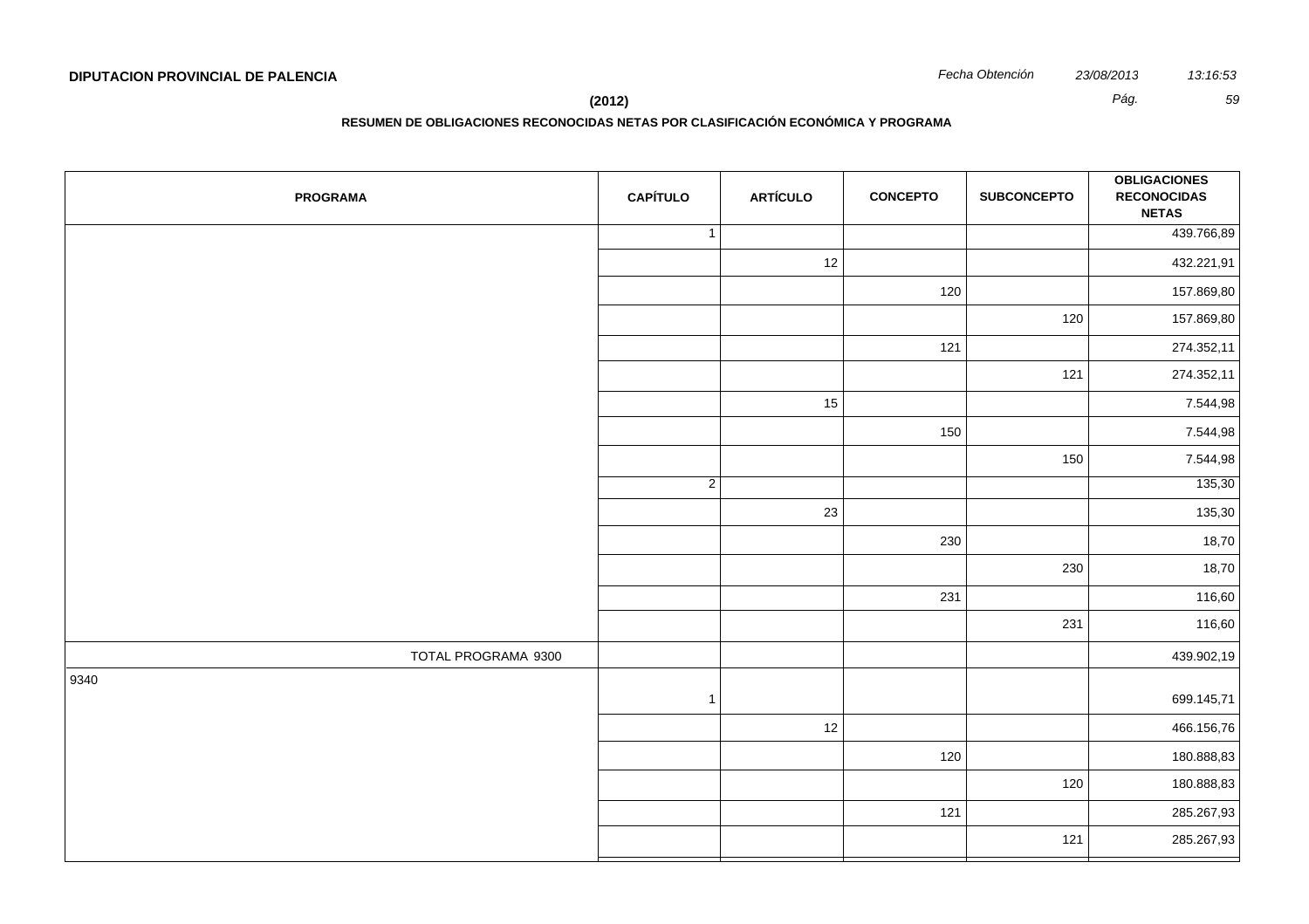**RESUMEN DE OBLIGACIONES RECONOCIDAS NETAS POR CLASIFICACIÓN ECONÓMICA Y PROGRAMA**

| <b>PROGRAMA</b> | <b>CAPÍTULO</b> | <b>ARTÍCULO</b> | <b>CONCEPTO</b> | <b>SUBCONCEPTO</b> | <b>OBLIGACIONES</b><br><b>RECONOCIDAS</b><br><b>NETAS</b> |
|-----------------|-----------------|-----------------|-----------------|--------------------|-----------------------------------------------------------|
|                 |                 | 13              |                 |                    | 225.117,49                                                |
|                 |                 |                 | 130             |                    | 225.117,49                                                |
|                 |                 |                 |                 | 130                | 225.117,49                                                |
|                 |                 | 15              |                 |                    | 7.871,46                                                  |
|                 |                 |                 | 150             |                    | 7.871,46                                                  |
|                 |                 |                 |                 | 150                | 7.871,46                                                  |
|                 | $\overline{2}$  |                 |                 |                    | 329.521,51                                                |
|                 |                 | 20              |                 |                    | 219.618,60                                                |
|                 |                 |                 | 202             |                    | 29.218,60                                                 |
|                 |                 |                 |                 | 202                | 29.218,60                                                 |
|                 |                 |                 | 206             |                    | 190.400,00                                                |
|                 |                 |                 |                 | 206                | 190.400,00                                                |
|                 |                 | 21              |                 |                    | 1.889,23                                                  |
|                 |                 |                 | 213             |                    | 1.520,93                                                  |
|                 |                 |                 |                 | 213                | 1.520,93                                                  |
|                 |                 |                 | 216             |                    | 368,30                                                    |
|                 |                 |                 |                 | 216                | 368,30                                                    |
|                 |                 | 22              |                 |                    | 107.636,84                                                |
|                 |                 |                 | 220             |                    | 3.914,24                                                  |
|                 |                 |                 |                 | 220                | 3.914,24                                                  |
|                 |                 |                 | 221             |                    | 8.443,61                                                  |
|                 |                 |                 |                 | 22100              | 5.291,49                                                  |
|                 |                 |                 |                 |                    |                                                           |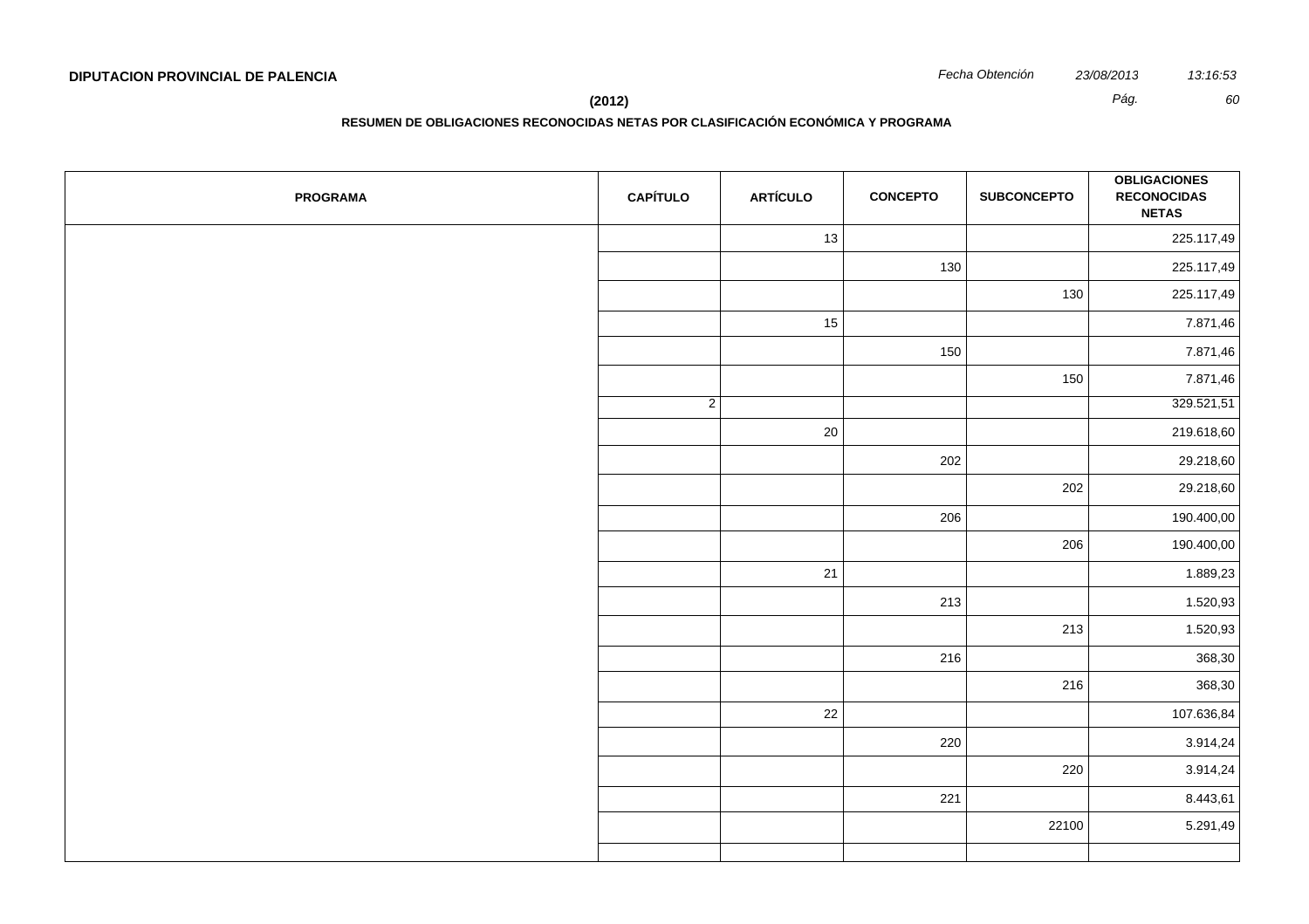**RESUMEN DE OBLIGACIONES RECONOCIDAS NETAS POR CLASIFICACIÓN ECONÓMICA Y PROGRAMA**

| <b>PROGRAMA</b> | <b>CAPÍTULO</b> | <b>ARTÍCULO</b> | <b>CONCEPTO</b> | <b>SUBCONCEPTO</b> | <b>OBLIGACIONES</b><br><b>RECONOCIDAS</b><br><b>NETAS</b> |
|-----------------|-----------------|-----------------|-----------------|--------------------|-----------------------------------------------------------|
|                 |                 |                 |                 | 22101              | 101,13                                                    |
|                 |                 |                 |                 | 22102              | 1.693,50                                                  |
|                 |                 |                 |                 | 22104              | 609,99                                                    |
|                 |                 |                 |                 | 22199              | 747,50                                                    |
|                 |                 |                 | 222             |                    | 72.507,55                                                 |
|                 |                 |                 |                 | 22200              | 312,26                                                    |
|                 |                 |                 |                 | 22201              | 72.195,29                                                 |
|                 |                 |                 | 224             |                    | 65,83                                                     |
|                 |                 |                 |                 | 224                | 65,83                                                     |
|                 |                 |                 | 226             |                    | 12.930,93                                                 |
|                 |                 |                 |                 | 226                | 12.930,93                                                 |
|                 |                 |                 | 227             |                    | 9.774,68                                                  |
|                 |                 |                 |                 | 22700              | 9.774,68                                                  |
|                 |                 | 23              |                 |                    | 376,84                                                    |
|                 |                 |                 | 230             |                    | 112,84                                                    |
|                 |                 |                 |                 | 230                | 112,84                                                    |
|                 |                 |                 | 231             |                    | 264,00                                                    |
|                 |                 |                 |                 | 231                | 264,00                                                    |
|                 | 4               |                 |                 |                    | 33.916,65                                                 |
|                 |                 | 46              |                 |                    | 33.916,65                                                 |
|                 |                 |                 | 462             |                    | 33.916,65                                                 |
|                 |                 |                 |                 | 46201              | 33.916,65                                                 |
|                 |                 |                 |                 |                    |                                                           |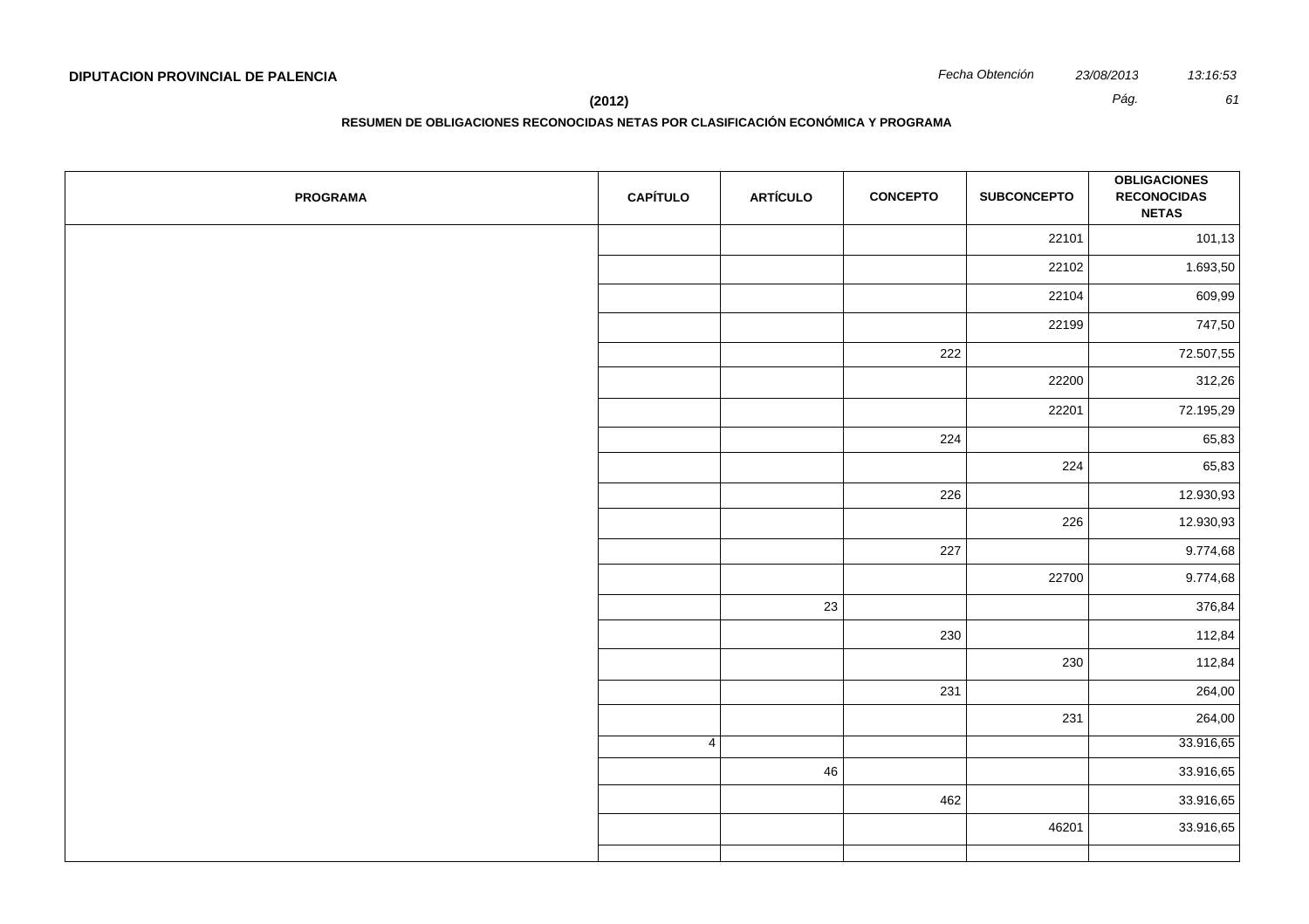**(2012)** *Pág. 62*

| <b>PROGRAMA</b>     | <b>CAPÍTULO</b> | <b>ARTÍCULO</b> | <b>CONCEPTO</b> | <b>SUBCONCEPTO</b> | <b>OBLIGACIONES</b><br><b>RECONOCIDAS</b><br><b>NETAS</b> |
|---------------------|-----------------|-----------------|-----------------|--------------------|-----------------------------------------------------------|
| TOTAL PROGRAMA 9340 |                 |                 |                 |                    | 1.062.583,87                                              |
| TOTAL GENERAL       |                 |                 |                 |                    | 56.745.261,87                                             |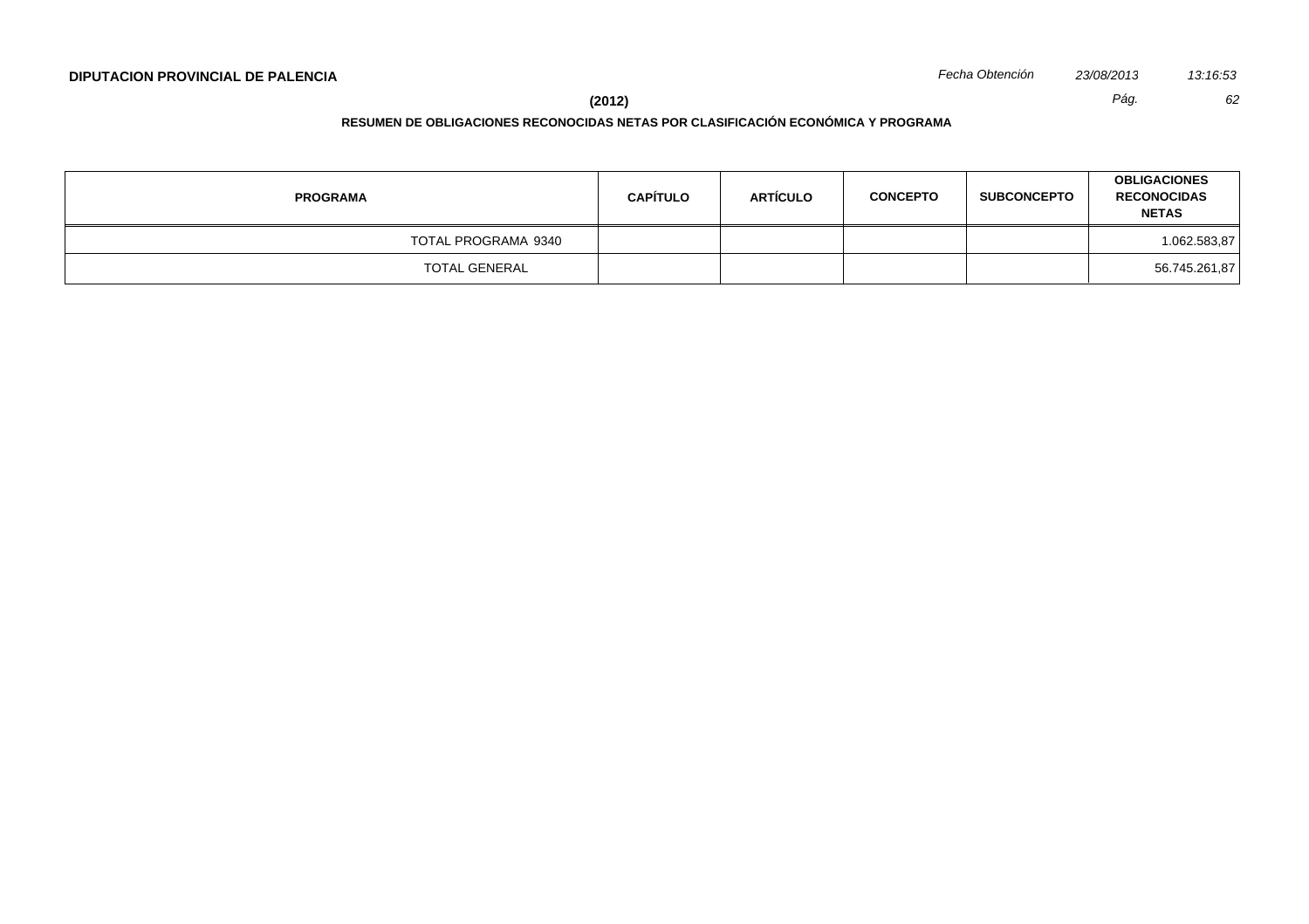| ÁREA DE GASTO<br><b>POLÍTICA</b>                                     | CAPÍTULO     |                |              |                |              |                |            |              |               |  |
|----------------------------------------------------------------------|--------------|----------------|--------------|----------------|--------------|----------------|------------|--------------|---------------|--|
| GRUP. PROG.                                                          | $\mathbf{1}$ | $\overline{2}$ | $\mathbf{3}$ | $\overline{4}$ | 6            | $\overline{7}$ | 8          | 9            | <b>TOTAL</b>  |  |
| 0<br>DEUDA PÚBLICA.                                                  |              |                |              |                |              |                |            |              |               |  |
| DEUDA PÚBLICA.<br>01                                                 |              |                |              |                |              |                |            |              |               |  |
| DEUDA PÚBLICA.<br>011                                                |              |                | 736.503,86   |                |              |                |            | 6.516.228,61 | 7.252.732,47  |  |
| <b>Total Política</b>                                                |              |                | 736.503,86   |                |              |                |            | 6.516.228,61 | 7.252.732,47  |  |
| Total Área de Gasto                                                  |              |                | 736.503,86   |                |              |                |            | 6.516.228,61 | 7.252.732,47  |  |
| SERVICIOS PÚBLICOS BÁSICOS.                                          |              |                |              |                |              |                |            |              |               |  |
| SEGURIDAD Y MOVILIDAD CIUDADANA.<br>13                               |              |                |              |                |              |                |            |              |               |  |
| ADMINISTRACIÓN GENERAL DE LA<br>130<br>SEGURIDAD Y PROTECCIÓN CIVIL. |              | 262.072,85     |              |                | 79.854,11    |                |            |              | 341.926,96    |  |
| PROTECCIÓN CIVIL.<br>134                                             |              | 2.569,33       |              |                |              |                |            |              | 2.569,33      |  |
| SERVICIO DE EXTINCIÓN DE INCENDIOS.<br>135                           | 61.422,56    | 22.123,14      |              | 407.699,88     | 310.981,42   | 42.511,18      |            |              | 844.738,18    |  |
| <b>Total Política</b>                                                | 61.422,56    | 286.765,32     |              | 407.699,88     | 390.835,53   | 42.511,18      |            |              | 1.189.234,47  |  |
| VIVIENDA Y URBANISMO.<br>15                                          |              |                |              |                |              |                |            |              |               |  |
| ADMINISTRACIÓN GENERAL DE VIVIENDA Y<br>150<br>URBANISMO.            |              |                |              |                | 46.500,00    |                |            |              | 46.500,00     |  |
| <b>URBANISMO</b><br>151                                              | 258.866,30   | 43.808,25      |              |                | 100.609,72   | 1.126.635,35   |            |              | 1.529.919,62  |  |
| <b>Total Política</b>                                                | 258.866,30   | 43.808,25      |              |                | 147.109,72   | 1.126.635,35   |            |              | 1.576.419,62  |  |
| <b>BIENESTAR COMUNITARIO.</b><br>16                                  |              |                |              |                |              |                |            |              |               |  |
| SANEAMIENTO, ABASTECIMIENTO Y<br>161<br>DISTRIBUCIÓN DE AGUAS.       |              |                |              | 16.778,19      |              | 166.025,15     |            |              | 182.803,34    |  |
| RECOGIDA, ELIMINACIÓN Y TRATAMIENTO DE<br>162<br>RESIDUOS.           |              | 1.633.613,80   |              | 67.124,20      |              |                |            |              | 1.700.738,00  |  |
| ASISTENCIA A MUNICIPIOS<br>166                                       | 400.382,06   | 112.200,26     |              | 33.692,34      | 4.496,27     |                | 142.292,32 |              | 693.063,25    |  |
| OTROS SERVICIOS DE BIENESTAR<br>169<br>COMUNITARIO.                  | 348.144,52   | 66.264,68      |              |                | 4.982.867,65 | 2.151.736,13   |            |              | 7.549.012,98  |  |
| <b>Total Política</b>                                                | 748.526,58   | 1.812.078,74   |              | 117.594,73     | 4.987.363,92 | 2.317.761,28   | 142.292,32 |              | 10.125.617,57 |  |
| MEDIO AMBIENTE.<br>17                                                |              |                |              |                |              |                |            |              |               |  |
| ADMINISTRACIÓN GENERAL DEL MEDIO<br>170<br>AMBIENTE.                 | 74.908,30    | 18,70          |              |                |              |                |            |              | 74.927,00     |  |
| PROTECCION Y MEJORA DEL MEDIO<br>172<br>AMBIENTE                     |              | 64.077,32      |              | 137.267,94     |              |                |            |              | 201.345,26    |  |
| <b>Total Política</b>                                                | 74.908,30    | 64.096,02      |              | 137.267,94     |              |                |            |              | 276.272,26    |  |
|                                                                      |              |                |              |                |              |                |            |              |               |  |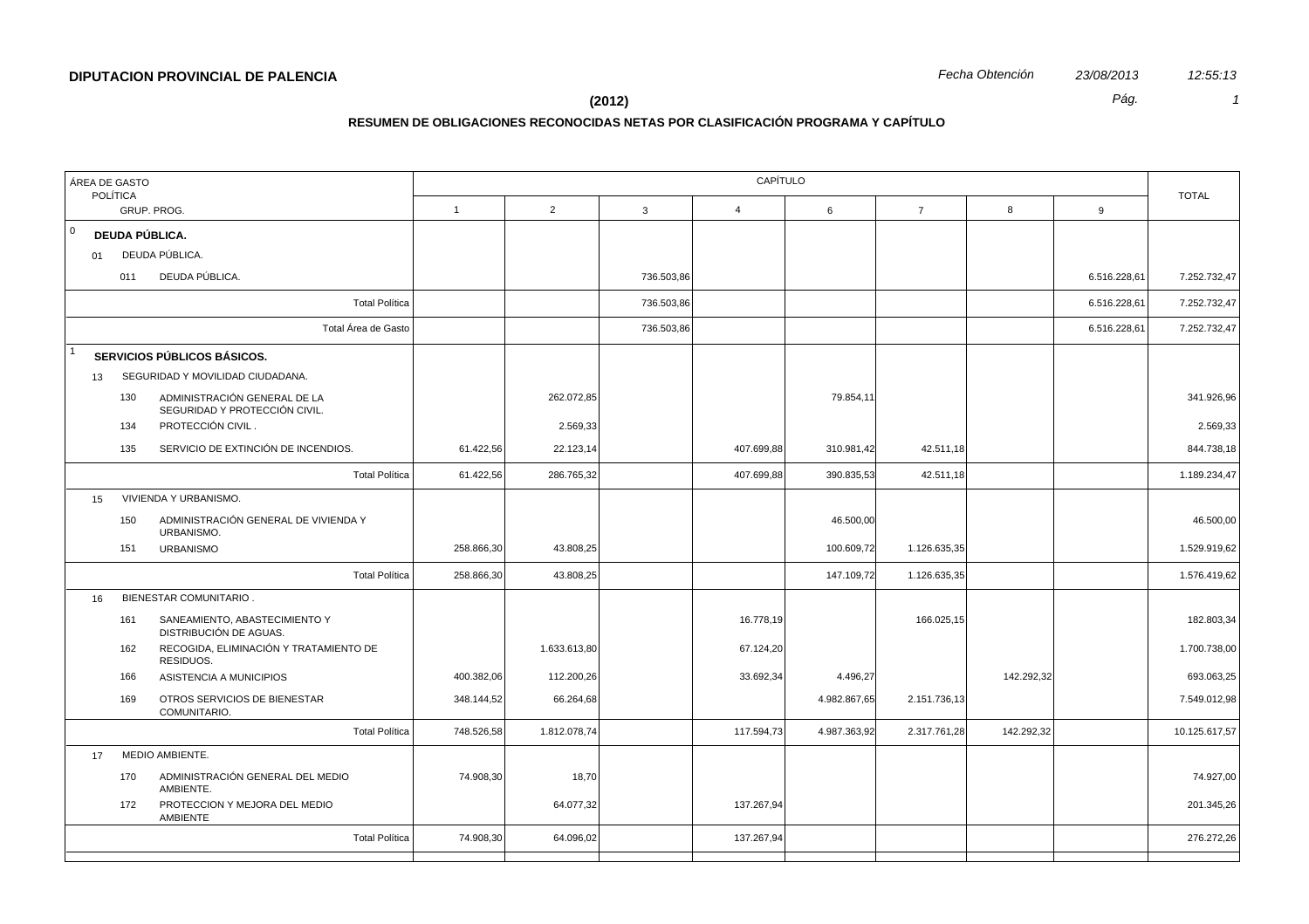| <b>POLÍTICA</b>                                                                                                                                                                                |              | CAPÍTULO       |            |   |               |  |  |  |  |  |  |
|------------------------------------------------------------------------------------------------------------------------------------------------------------------------------------------------|--------------|----------------|------------|---|---------------|--|--|--|--|--|--|
| $\overline{1}$<br>2<br>$\overline{4}$<br>GRUP. PROG.<br>$\mathbf{3}$                                                                                                                           | 6            | $\overline{7}$ | 8          | 9 | <b>TOTAL</b>  |  |  |  |  |  |  |
| Total Área de Gasto<br>1.143.723,74<br>2.206.748,33<br>662.562,55                                                                                                                              | 5.525.309,17 | 3.486.907,81   | 142.292,32 |   | 13.167.543,92 |  |  |  |  |  |  |
| $\vert$ 2<br>ACTUACIONES DE PROTECCIÓN Y PROMOCIÓN<br>SOCIAL.<br>OTRAS PRESTACIONES ECONÓMICAS A FAVOR DE<br>22<br>EMPLEADOS.<br>OTRAS PRESTACIONES ECONÓMICAS A<br>221<br>FAVOR DE EMPLEADOS. |              |                | 66.000,00  |   | 66.000,00     |  |  |  |  |  |  |
| <b>Total Política</b>                                                                                                                                                                          |              |                | 66.000,00  |   | 66.000,00     |  |  |  |  |  |  |
| SERVICIOS SOCIALES Y PROMOCIÓN SOCIAL.<br>23<br>ADMINISTRACIÓN GENERAL DE SERVICIOS<br>889.731,87<br>63.217,91<br>230<br>SOCIALES.                                                             | 1.138,15     |                |            |   | 954.087,93    |  |  |  |  |  |  |
| ACCIÓN SOCIAL.<br>1.868.693,72<br>231<br>5.746.289,96<br>5.810.635,59                                                                                                                          | 59.735,99    | 112.647,89     |            |   | 13.598.003,15 |  |  |  |  |  |  |
| PROMOCIÓN SOCIAL.<br>77.442,60<br>232<br>23.941,28                                                                                                                                             |              |                |            |   | 101.383.88    |  |  |  |  |  |  |
| 233<br>ASISTENCIA A PERSONAS DEPENDIENTES.                                                                                                                                                     |              |                |            |   |               |  |  |  |  |  |  |
| 234<br>91.050,79<br>74.735,50<br>98.410,30<br><b>JUVENTUD</b>                                                                                                                                  | 4.500,00     | 28.634,98      |            |   | 297.331,57    |  |  |  |  |  |  |
| <b>Total Política</b><br>6.727.072.62<br>6.026.031,60<br>1.991.045,30                                                                                                                          | 65.374,14    | 141.282,87     |            |   | 14.950.806,53 |  |  |  |  |  |  |
| FOMENTO DEL EMPLEO.<br>24                                                                                                                                                                      |              |                |            |   |               |  |  |  |  |  |  |
| 7.755,98<br>240<br>PROMOCION ECONOMICA, EMPLEO Y<br>131.503,19<br><b>JUVENTUD</b>                                                                                                              |              |                |            |   | 139.259,17    |  |  |  |  |  |  |
| FOMENTO DEL EMPLEO.<br>325.900,79<br>108.236,20<br>222.645,48<br>241                                                                                                                           | 6.217,11     | 441.421,12     |            |   | 1.104.420,70  |  |  |  |  |  |  |
| <b>Total Política</b><br>457.403,98<br>115.992,18<br>222.645,48                                                                                                                                | 6.217,11     | 441.421,12     |            |   | 1.243.679,87  |  |  |  |  |  |  |
| Total Área de Gasto<br>7.184.476,60<br>6.142.023,78<br>2.213.690,78                                                                                                                            | 71.591,25    | 582.703,99     | 66.000,00  |   | 16.260.486,40 |  |  |  |  |  |  |
| 3<br>PRODUCCIÓN DE BIENES PÚBLICOS DE<br><b>CARÁCTER PREFERENTE.</b><br>SANIDAD.<br>31<br>HOSPITALES, SERVICIOS ASISTENCIALES Y<br>2.669.971,60<br>312<br>CENTROS DE SALUD.                    |              | 8.677,36       |            |   | 2.678.648,96  |  |  |  |  |  |  |
| <b>Total Política</b><br>2.669.971,60                                                                                                                                                          |              | 8.677,36       |            |   | 2.678.648,96  |  |  |  |  |  |  |
| EDUCACIÓN.<br>32                                                                                                                                                                               |              |                |            |   |               |  |  |  |  |  |  |
| 323<br>PROMOCIÓN EDUCATIVA.<br>24.805,18<br>9.628,89                                                                                                                                           |              |                |            |   | 34.434,07     |  |  |  |  |  |  |
| SERVICIOS COMPLEMENTARIOS DE<br>152.585,46<br>324<br>EDUCACIÓN.                                                                                                                                |              |                |            |   | 152.585,46    |  |  |  |  |  |  |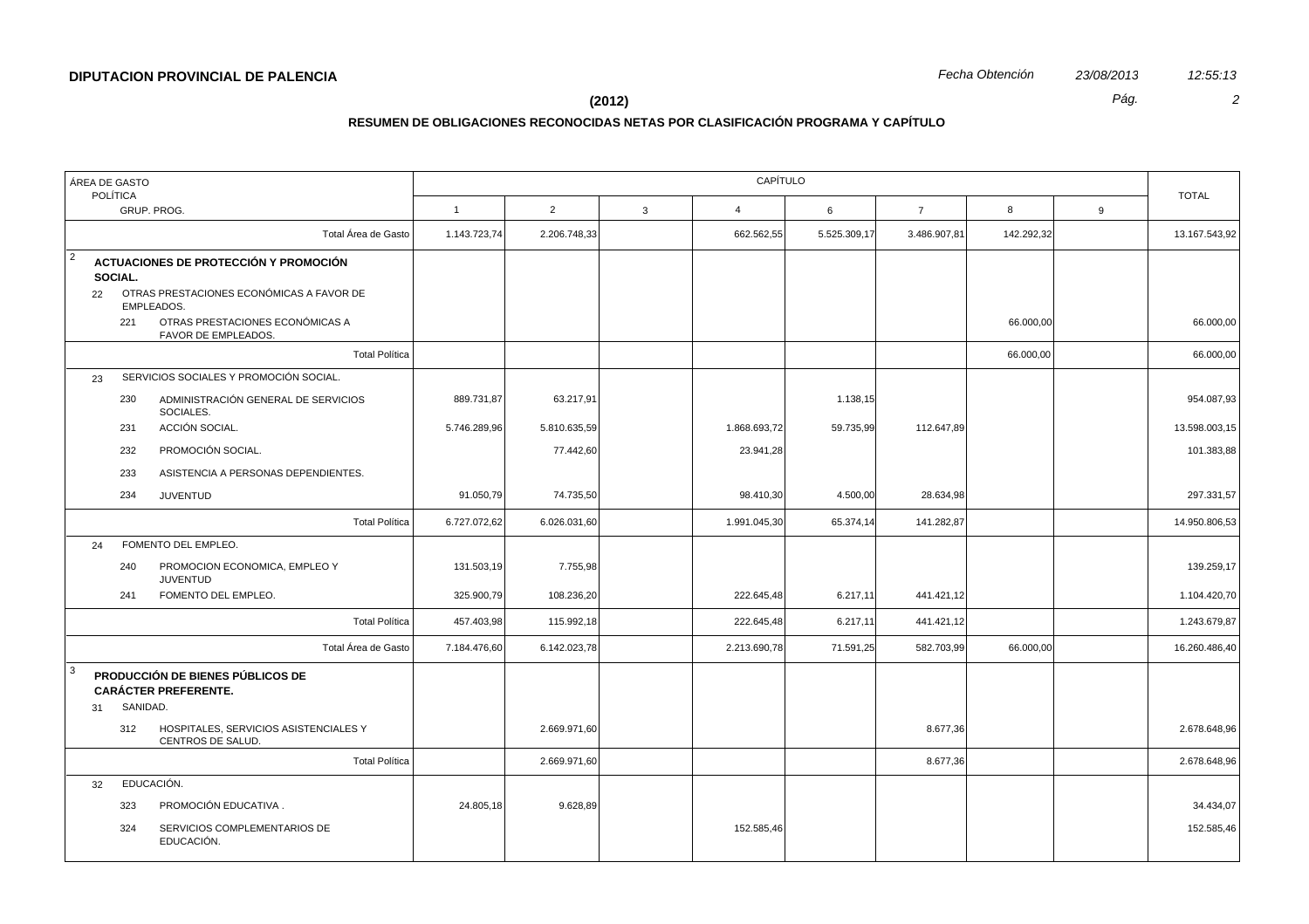### **(2012)** *Pág. 3*

| ÁREA DE GASTO<br><b>POLÍTICA</b> |           |                                                                 | CAPÍTULO       |              |                |              |                |            |   |              |              |
|----------------------------------|-----------|-----------------------------------------------------------------|----------------|--------------|----------------|--------------|----------------|------------|---|--------------|--------------|
| GRUP. PROG.                      |           | $\mathbf{1}$                                                    | $\overline{2}$ | $\mathbf{3}$ | $\overline{4}$ | 6            | $\overline{7}$ | 8          | 9 | <b>TOTAL</b> |              |
|                                  | 325       | ESCUELA UNIVERSITARIA DE ENFERMERIA                             | 304.775,15     | 194.064,79   |                | 10.200,00    | 21.422,38      |            |   |              | 530.462,32   |
|                                  |           | <b>Total Política</b>                                           | 329.580,33     | 203.693,68   |                | 162.785,46   | 21.422,38      |            |   |              | 717.481,85   |
| 33                               | CULTURA.  |                                                                 |                |              |                |              |                |            |   |              |              |
|                                  | 331       | <b>CULTURA</b>                                                  | 275.018,28     | 184.233,14   |                | 27.851,77    |                |            |   |              | 487.103,19   |
|                                  | 332       | BIBLIOTECAS Y ARCHIVOS.                                         |                | 4.092,42     |                | 163.402,00   | 1.115,24       |            |   |              | 168.609,66   |
|                                  | 333       | MUSEOS Y ARTES PLÁSTICAS.                                       |                |              |                | 36.976,94    |                |            |   |              | 36.976,94    |
|                                  | 334       | PROMOCIÓN CULTURAL.                                             |                | 476.787,78   |                | 410.187,74   | 3.424,78       | 49.500,00  |   |              | 939.900,30   |
|                                  | 336       | ARQUEOLOGÍA Y PROTECCIÓN DEL<br>PATRIMONIO HISTÓRICO-ARTÍSTICO. | 256.772,89     | 302.254,17   |                | 9.000,00     | 6.613,40       | 72.504,15  |   |              | 647.144,61   |
|                                  | 338       | FIESTAS POPULARES Y FESTEJOS.                                   |                | 22.528,50    |                |              | 22.279,21      |            |   |              | 44.807,71    |
|                                  |           | <b>Total Política</b>                                           | 531.791,17     | 989.896,01   |                | 647.418,45   | 33.432,63      | 122.004,15 |   |              | 2.324.542,41 |
| 34                               | DEPORTE.  |                                                                 |                |              |                |              |                |            |   |              |              |
|                                  | 341       | PROMOCIÓN Y FOMENTO DEL DEPORTE.                                |                |              |                | 844.476,33   |                | 29.982,66  |   |              | 874.458,99   |
|                                  |           | <b>Total Política</b>                                           |                |              |                | 844.476,33   |                | 29.982,66  |   |              | 874.458,99   |
|                                  |           | Total Área de Gasto                                             | 861.371,50     | 3.863.561,29 |                | 1.654.680,24 | 54.855,01      | 160.664,17 |   |              | 6.595.132,21 |
| $\overline{4}$                   |           | ACTUACIONES DE CARÁCTER ECONÓMICO.                              |                |              |                |              |                |            |   |              |              |
| 41                               |           | AGRICULTURA, GANADERÍA Y PESCA.                                 |                |              |                |              |                |            |   |              |              |
|                                  | 410       | ADMINISTRACIÓN GENERAL DE<br>AGRICULTURA, GANADERÍA Y PESCA.    | 369.985,53     | 10.200,38    |                |              |                |            |   |              | 380.185,91   |
|                                  | 411       | AGRICULTURA, GANADERIA Y PESCA                                  | 206.894,91     | 449.772,92   |                | 92.250,00    | 49.741,13      | 256.796,96 |   |              | 1.055.455,92 |
|                                  | 414       | DESARROLLO RURAL.                                               | 35.741,22      | 14.192,17    |                | 120.614,76   |                | 277.350,51 |   |              | 447.898,66   |
|                                  |           | <b>Total Política</b>                                           | 612.621,66     | 474.165,47   |                | 212.864,76   | 49.741,13      | 534.147,47 |   |              | 1.883.540,49 |
| 42                               |           | INDUSTRIA Y ENERGÍA.                                            |                |              |                |              |                |            |   |              |              |
|                                  | 422       | INDUSTRIA.                                                      |                | 482,75       |                |              |                | 194.239,37 |   |              | 194.722,12   |
|                                  |           | <b>Total Política</b>                                           |                | 482,75       |                |              |                | 194.239,37 |   |              | 194.722,12   |
| 43                               | EMPRESAS. | COMERCIO, TURISMO Y PEQUEÑAS Y MEDIANAS                         |                |              |                |              |                |            |   |              |              |
|                                  | 431       | COMERCIO.                                                       |                | 119.316,64   |                | 44.717,48    |                |            |   |              | 164.034,12   |
|                                  | 432       | ORDENACIÓN Y PROMOCIÓN TURÍSTICA.                               |                |              |                | 1.020.623,28 |                | 33.939,71  |   |              | 1.054.562,99 |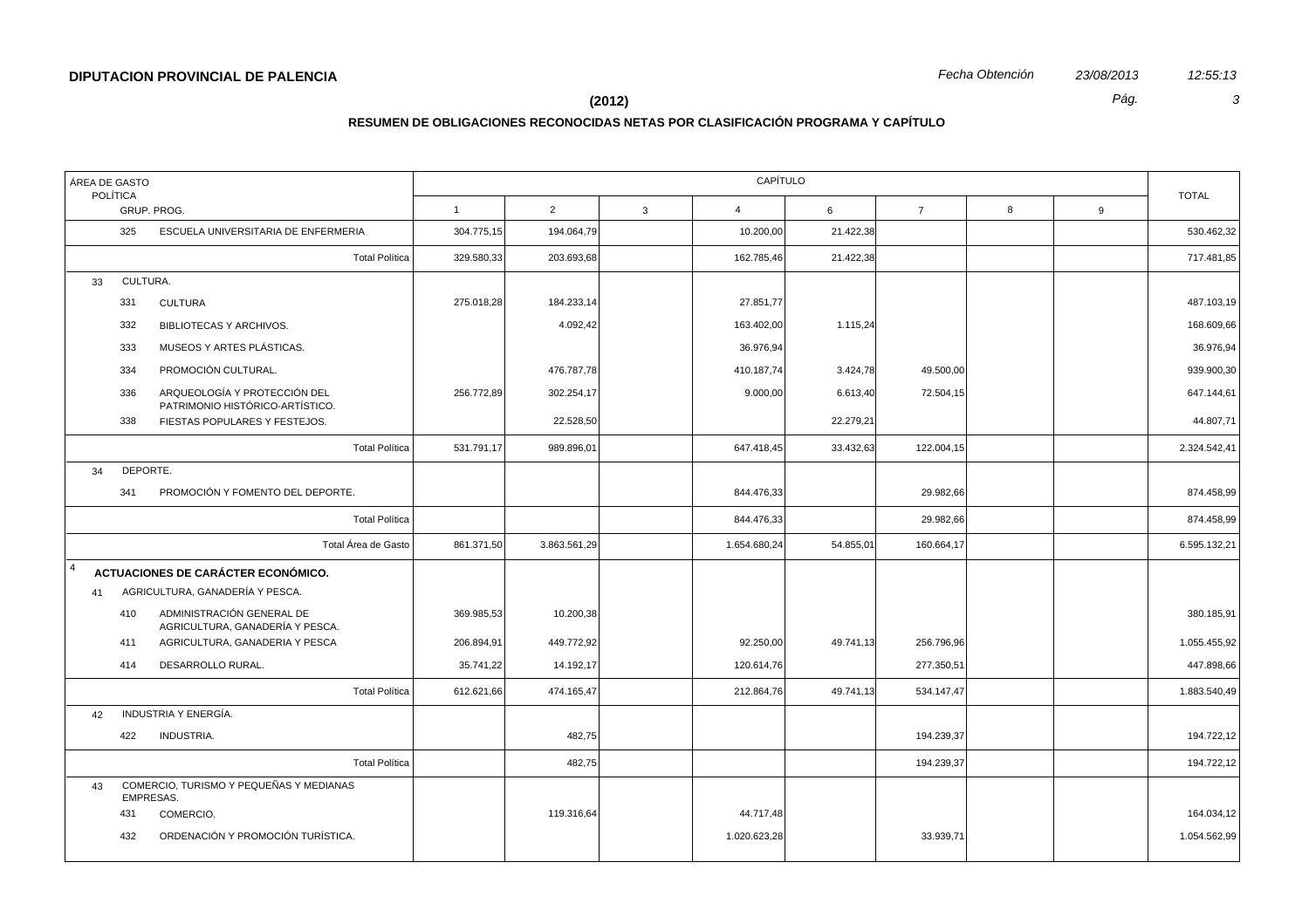| ÁREA DE GASTO |                                |                                                          | CAPÍTULO     |              |              |                |              |                |   |   |              |  |
|---------------|--------------------------------|----------------------------------------------------------|--------------|--------------|--------------|----------------|--------------|----------------|---|---|--------------|--|
|               | <b>POLÍTICA</b><br>GRUP. PROG. |                                                          |              | 2            | $\mathbf{3}$ | $\overline{4}$ | 6            | $\overline{7}$ | 8 | 9 | <b>TOTAL</b> |  |
|               |                                | <b>Total Política</b>                                    |              | 119.316,64   |              | 1.065.340,76   |              | 33.939,71      |   |   | 1.218.597,11 |  |
| 44            |                                | TRANSPORTE PÚBLICO.                                      |              |              |              |                |              |                |   |   |              |  |
|               | 441                            | PROMOCIÓN, MANTENIMIENTO Y<br>DESARROLLO DEL TRANSPORTE. |              |              |              | 18.161,59      |              |                |   |   | 18.161,59    |  |
|               |                                | <b>Total Política</b>                                    |              |              |              | 18.161,59      |              |                |   |   | 18.161,59    |  |
| 45            |                                | INFRAESTRUCTURAS.                                        |              |              |              |                |              |                |   |   |              |  |
|               | 453                            | CARRETERAS.                                              | 1.340.000,12 | 391.124,85   |              |                | 2.069.437,15 |                |   |   | 3.800.562,12 |  |
|               | 459                            | OTRAS INFRAESTRUCTURAS.                                  | 24.721,84    | 4.006,34     |              |                | 681.466,63   |                |   |   | 710.194,81   |  |
|               |                                | <b>Total Política</b>                                    | 1.364.721,96 | 395.131,19   |              |                | 2.750.903,78 |                |   |   | 4.510.756,93 |  |
| 49            |                                | OTRAS ACTUACIONES DE CARÁCTER ECONÓMICO.                 |              |              |              |                |              |                |   |   |              |  |
|               | 491                            | SOCIEDAD DE LA INFORMACIÓN.                              |              | 4.159,78     |              |                |              | 22.167,97      |   |   | 26.327,75    |  |
|               | 492                            | GESTIÓN DEL CONOCIMIENTO.                                |              |              |              |                |              |                |   |   |              |  |
|               | 493                            | OFICINAS DE DEFENSA AL CONSUMIDOR.                       |              |              |              | 7.491,00       |              |                |   |   | 7.491,00     |  |
|               |                                | <b>Total Política</b>                                    |              | 4.159,78     |              | 7.491,00       |              | 22.167,97      |   |   | 33.818,75    |  |
|               |                                | Total Área de Gasto                                      | 1.977.343,62 | 993.255,83   |              | 1.303.858,11   | 2.800.644,91 | 784.494,52     |   |   | 7.859.596,99 |  |
| l 9           |                                | <b>ACTUACIONES DE CARÁCTER GENERAL.</b>                  |              |              |              |                |              |                |   |   |              |  |
| 91            |                                | ÓRGANOS DE GOBIERNO.                                     |              |              |              |                |              |                |   |   |              |  |
|               | 912                            | ÓRGANOS DE GOBIERNO.                                     | 951.391,03   | 74.722,08    |              | 36.902,32      |              |                |   |   | 1.063.015,43 |  |
|               |                                | <b>Total Política</b>                                    | 951.391,03   | 74.722,08    |              | 36.902,32      |              |                |   |   | 1.063.015,43 |  |
| 92            |                                | SERVICIOS DE CARÁCTER GENERAL.                           |              |              |              |                |              |                |   |   |              |  |
|               | 920                            | ADMINISTRACIÓN GENERAL.                                  | 1.306.951,72 | 733.409,60   | 1.779,79     |                | 477.171,62   |                |   |   | 2.519.312,73 |  |
|               | 921                            | <b>IMPRENTA PROVINCIAL</b>                               | 83.800,03    | 18.514,06    |              |                |              |                |   |   | 102.314,09   |  |
|               | 923                            | INFORMACIÓN BÁSICA Y ESTADÍSTICA.                        |              |              |              |                | 31.789,93    |                |   |   | 31.789,93    |  |
|               | 924                            | PARTICIPACIÓN CIUDADANA                                  |              | 259.984,96   |              | 87.376,68      |              | 43.490,00      |   |   | 390.851,64   |  |
|               |                                | <b>Total Política</b>                                    | 1.390.751,75 | 1.011.908,62 | 1.779,79     | 87.376,68      | 508.961,55   | 43.490,00      |   |   | 3.044.268,39 |  |
| 93            |                                | ADMINISTRACIÓN FINANCIERA Y TRIBUTARIA.                  |              |              |              |                |              |                |   |   |              |  |
|               | 930                            | <b>INTERVENCION GENERAL</b>                              | 439.766,89   | 135,30       |              |                |              |                |   |   | 439.902,19   |  |
|               |                                |                                                          |              |              |              |                |              |                |   |   |              |  |